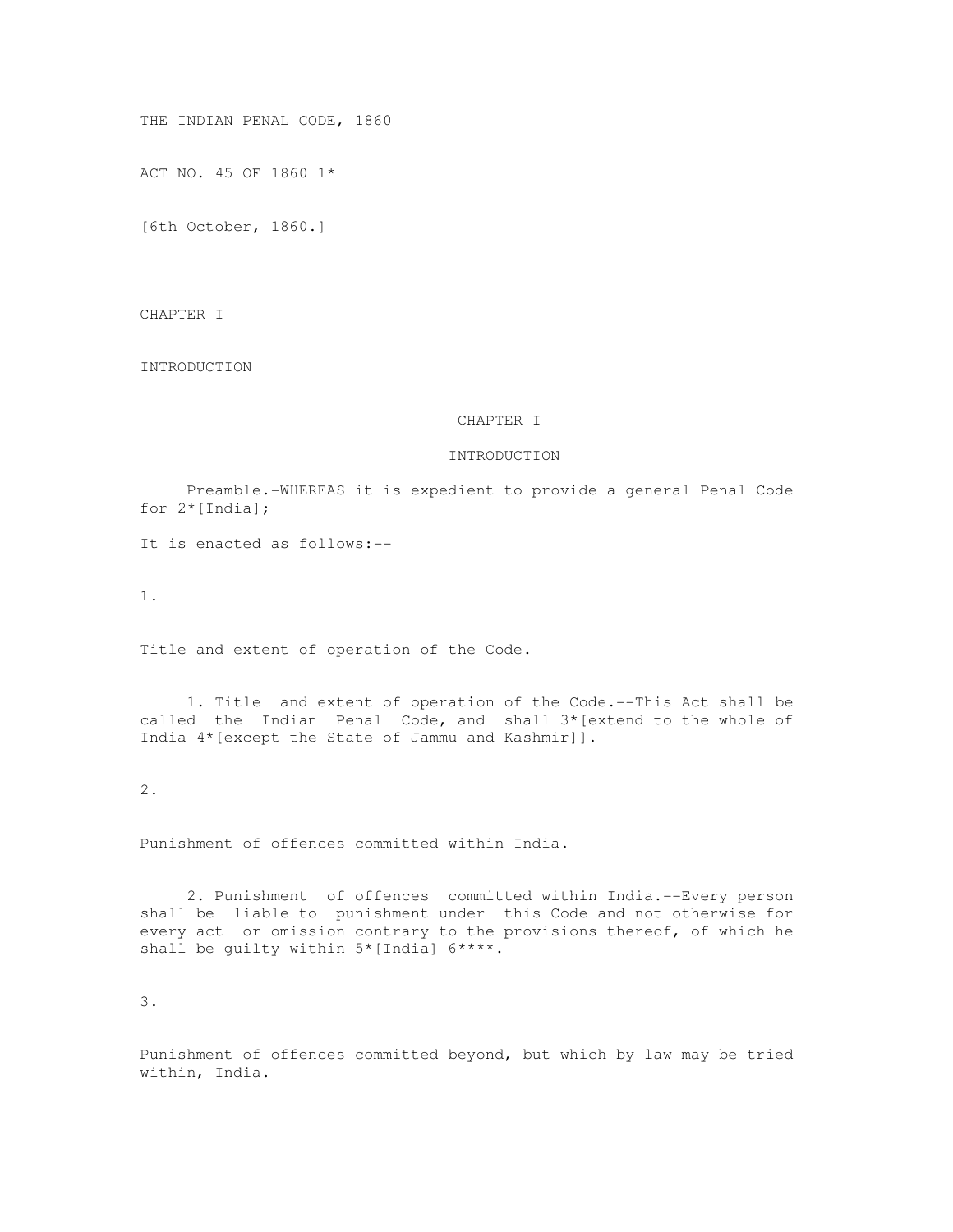3. Punishment of offences committed beyond, but which by law may be tried within, India.--Any person liable, by any 7\*[Indian law], to be tried for an offence committed beyond 5\*[India] shall be dealt with according to the provisions of this Code for any act committed beyond 5\*[India] in the same manner as if such act had been committed within 5\*[India].

4.

Extension of Code to extra-territorial offences.

 8\*[4. Extension of Code to extra-territorial offences.--The provisions of this Code apply also to any offence committed by--

> 9\*[(1) any citizen of India in any place without and beyond India;

 (2) any person on any ship or aircraft registered in India wherever it may be.] ----------------------------------------------------------------------

1. The Act has been amended in its application to Madras by Madras Act 25 of 1960, U. P. by U. P. Acts 31 of 1961, 29 of 1970 and 47 of 1975, Andhra Pradesh by Andhra Pradesh Act 16 of 1968, Maharashtra by Maharashtra Act 19 of 1971, Mysore by Mysore Act 8 of 1972, West Bengal by West Bengal Act 42 of 1973.

 The Act has been extended to Goa, Daman and Diu with modifications by Reg. 12 of 1962, s. 3 and Sch., extended to and brought into force in Dadra and Nagar Haveli by Reg. 6 of 1963, s. 2 and Sch. I (w.e.f. 1-7-1965) and to Laccadive, Minicoy and Amindivi Islands by Reg. 8 of 1965, s. 3 and Sch. (w.e.f. 1-10- 1967).

 The Act comes into force in Pondicherry vide Reg. 7 of 1963, s. 3 and Sch. I (w.e.f. 1-10-1963).

- 2. Subs. by Act 3 of 1951, s. 3 and Sch., for "the whole of India except Part B States".
- 3. Subs. by the A. O. 1948, for "take effect \* \* \* throughout British India". The words and figures "on and from the first day of May, 1861" occurring between the words "effect" and "throughout" were rep. by Act 12 of 1891.
- 4. Subs. by Act 3 of 1951, s. 3 and Sch., for "except Part B States".
- 5. Subs. by s. 3 and Sch., ibid., for "the States".
- 6. The words and figures "on or after the said first day of May, 1861" omitted by Act 12 of 1891.
- 7. Subs. by the A. O. 1937, for "law passed by the Governor-General of India in Council".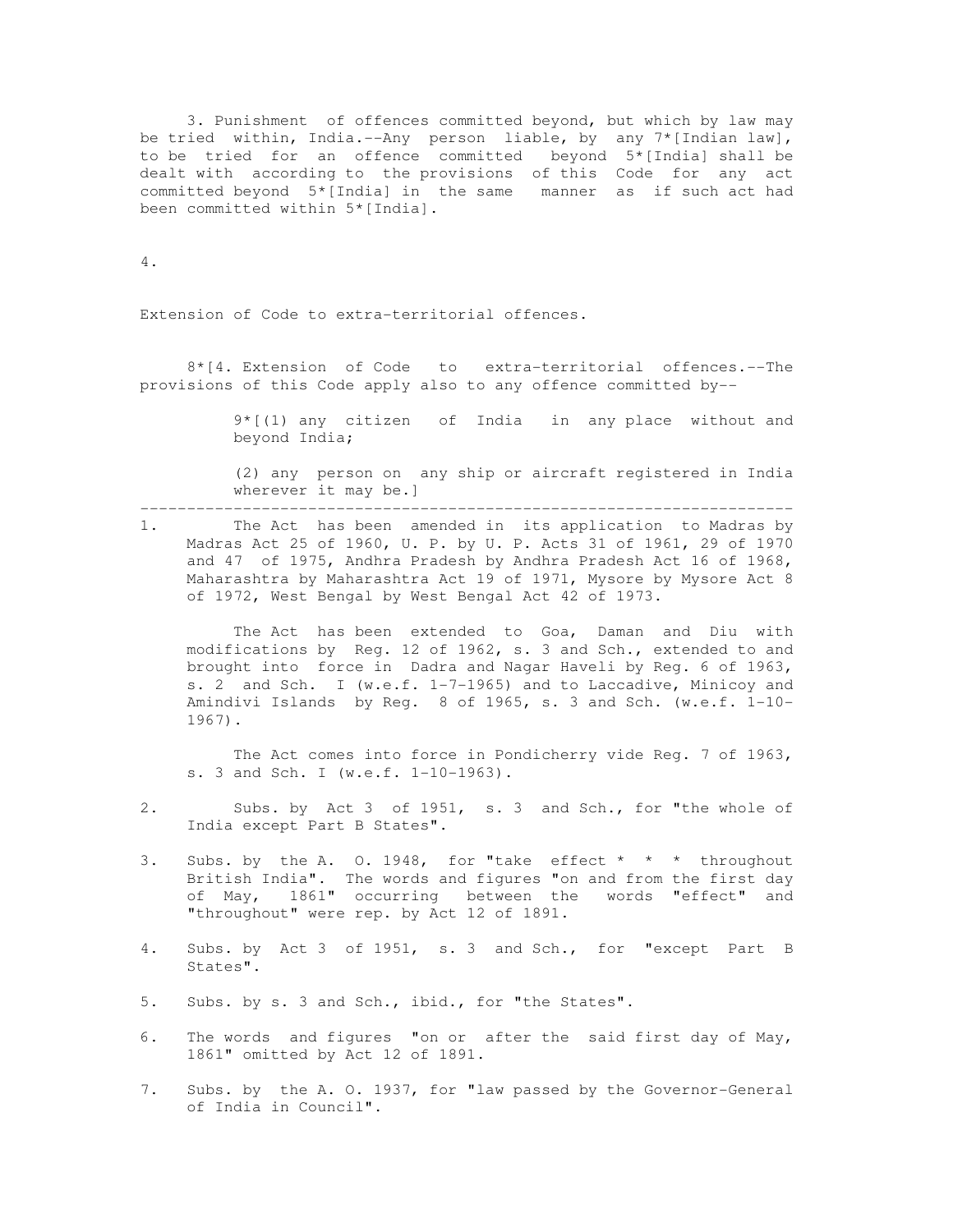8. Subs. by Act 4 of 1898, s. 2, for the original s. 4.

9. Subs. by the A. O. 1950, for the original cls. (1) to (4).

102

Explanation.

 Explanation.--In this section the word "offence" includes every act committed outside  $1*$ [India] which, if committed in  $1*$ [India] would be punishable under this Code.

## 2\*[Illustration]

 3\*\*\*A, 4\*[who is 5\*[a citizen of India]], commits a murder in Uganda. He can be tried and convicted of murder in any place in 1\*[India] in which he may be found.

 $6*$  \* \* \* \* \* \* \* \* \* \*

5.

Certain laws not to be affected by this Act.

 7\*[5. Certain laws not to be affected by this Act.--Nothing in this Act shall affect the provisions of any Act for punishing mutiny and desertion of officers, soldiers, sailors or airmen in the service of the Government of India or the provision of any special or local law.]

CHAPTER II

GENERAL EXPLANATIONS

#### CHAPTER II

### GENERAL EXPLANATIONS

6.

Definitions in the Code to be understood subject to exceptions.

 6. Definitions in the Code to be understood subject to exceptions.--Throughout this Code every definition of an offence, every penal provision and every illustration of every such definition or penal provision, shall be understood subject to the exceptions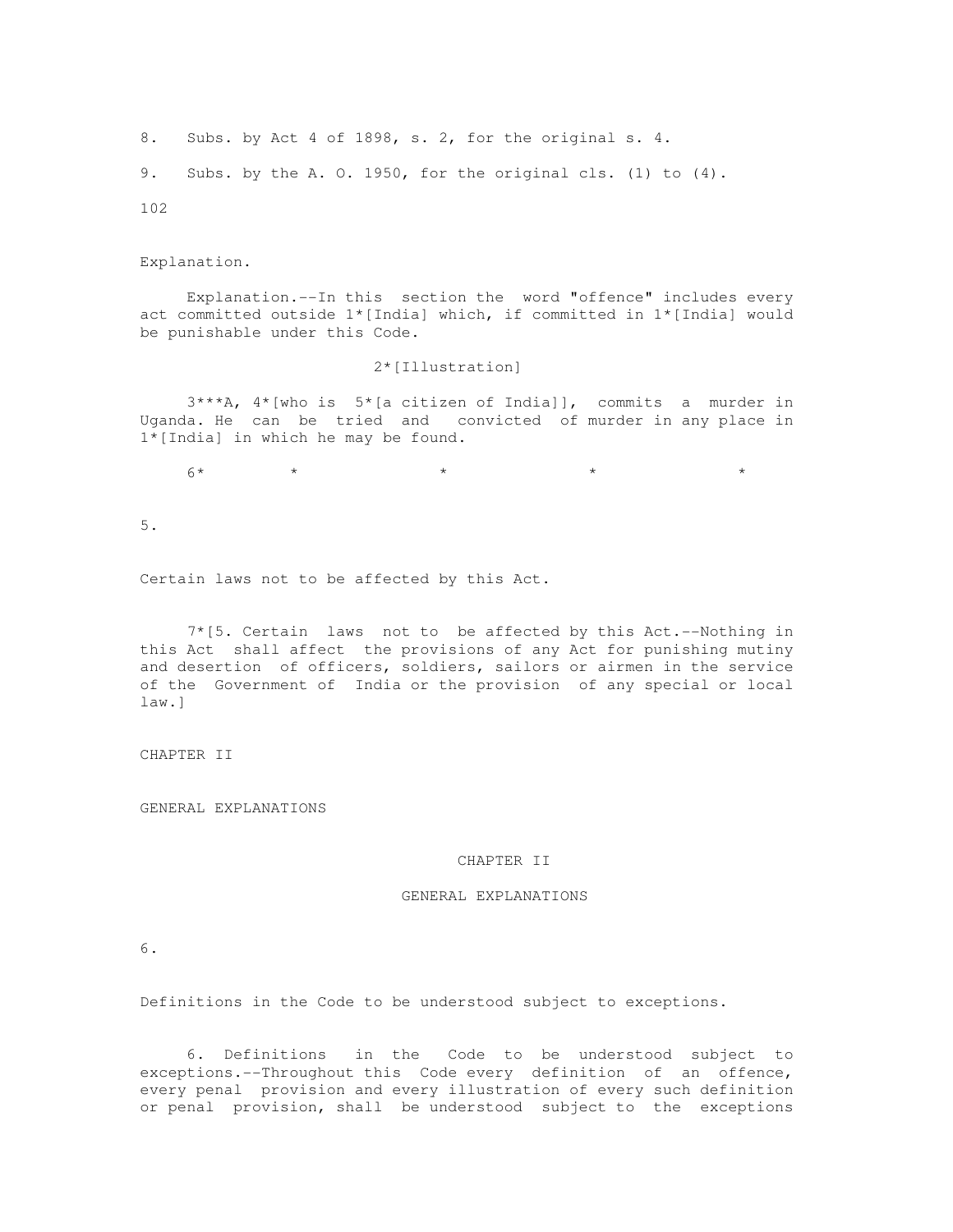contained in the Chapter entitled "General Exceptions", though those exceptions are not repeated in such definition, penal provision, or illustration.

## Illustrations

 (a) The sections, in this Code, which contain definitions of offences, do not express that a child under seven years of age cannot commit such offences; but the definitions are to be understood subject to the general exception which provides that nothing shall be an offence which done by child under seven years of age.

 (b) A, a police-officer, without warrant, apprehends Z who has committed murder. Here A is not guilty of the offence of wrongful confinement; for he was bound by law to apprehend Z, and therefore the case falls within the general exception which provides that "nothing is an offence which is done by a person who is bound by law to do it".

7.

Sense of expression once explained.

 7. Sense of expression once explained.--Every expression which is explained in any part of this Code, is used in every part of this Code in conformity with the explanation.

8.

Gender.

 8. Gender.--The pronoun "he" and its derivatives are used of any person, whether male or female.

9.

Number.

 9. Number.--Unless the contrary appears from the context, words importing the singular number include the plural number, and words importing the plural number include the singular number.

10.

"Man". "Woman".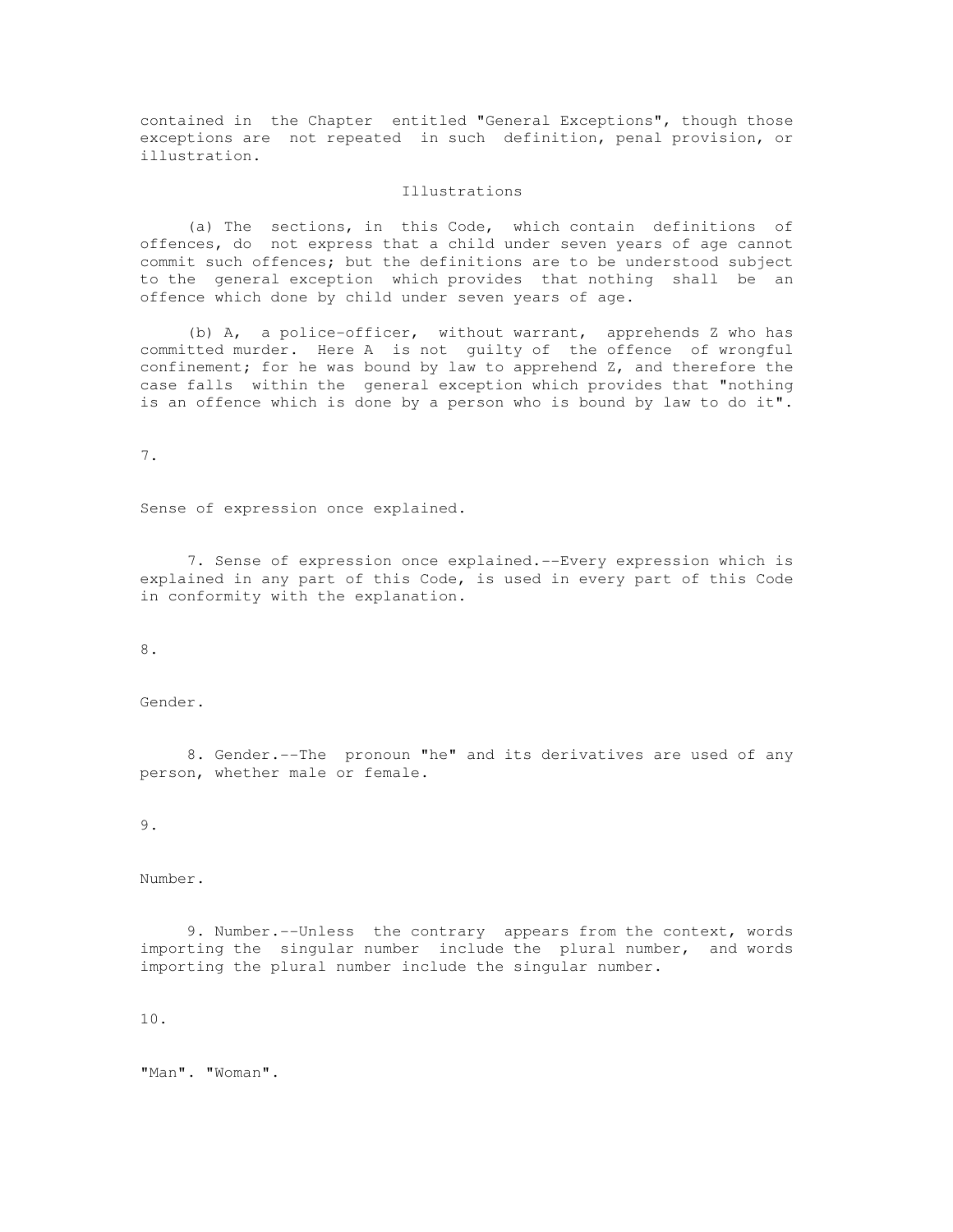10. "Man". "Woman".--The word "man" denotes a male human being of any age; the word "woman" denotes a female human being of any age. ---------------------------------------------------------------------- 1. Subs. by Act 3 of 1951, s. 3 and Sch., for "the States". 2. Subs. by Act 36 of 1957, s.3 and Sch. II, for "Illustrations". 3. The brackets and letter `6(a)' omitted by s. 3 and Sch. II, ibid. 4. Subs. by the A. O. 1948, for "a coolie, who is a Native Indian subject". 5. Subs. by the A. O. 1950, for "a British subject of Indian domicile". 6. Illustrations (b), (c) and (d) were rep. by the A. O. 1950. 7. Subs., ibid., for the former s. 5. 103 11.

"Person".

 11. "Person".--The word "person" includes any Company or Association or body of persons, whether incorporated or not.

# 12.

"Public".

 12. "Public".--The word "public" includes any class of the public or any community.

## 13.

[Definition of "Queen".] Rep. by the A. O. 1950.

# 14.

"Servant of Government".

 1\*[14. "Servant of Government".--The words "servant of Government" denote any officer or servant continued, appointed or employed in India by or under the authority of Government.]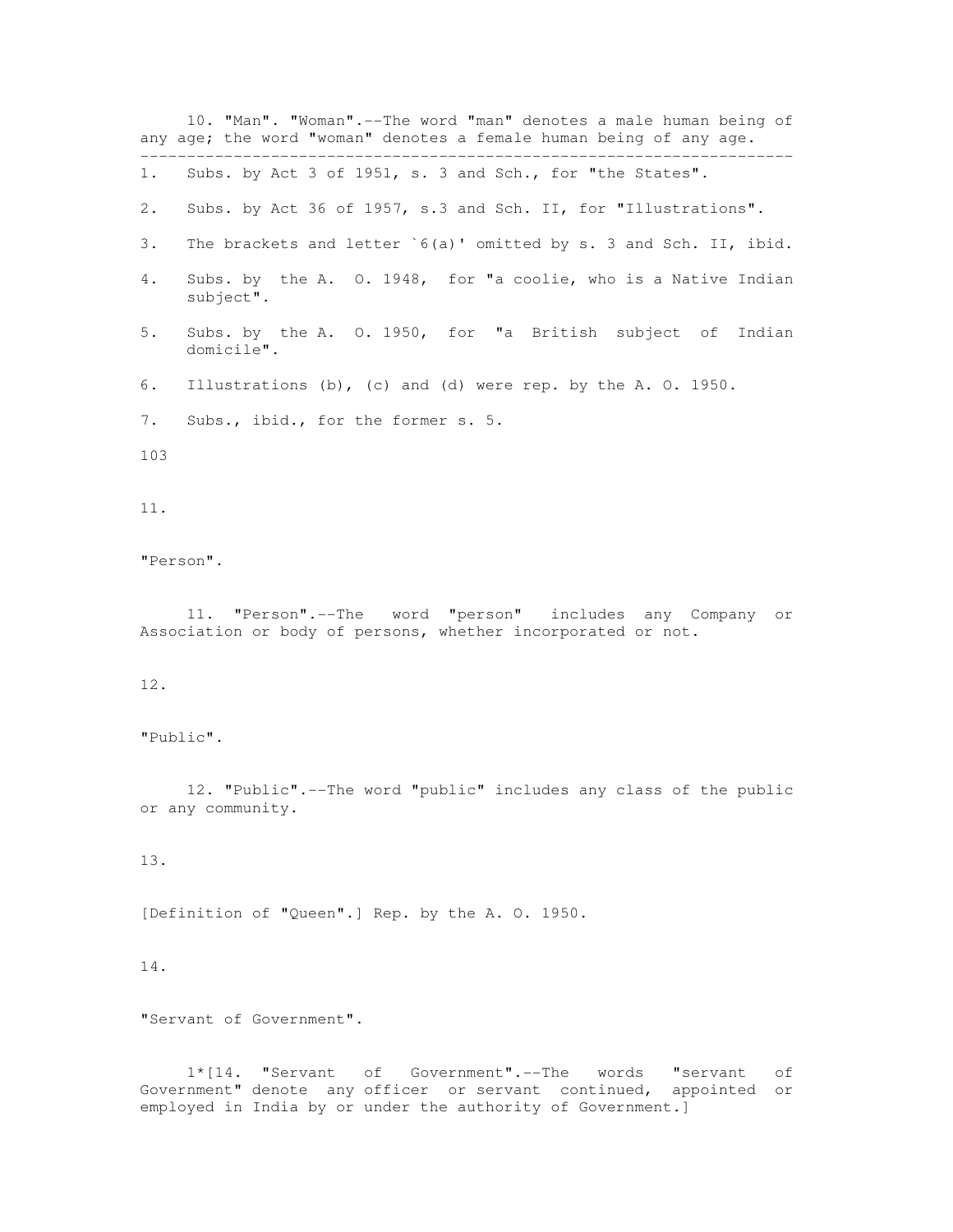15.

[Definition of "British India".] Rep. by the A. O. 1937.

# 16.

Definition of "Government of India".] Rep., ibid.

## 17.

"Government".

 2\*[17 "Government".--The word "Government" denotes the Central Government or the Government of a 3\*\*\*\*State.]

# 18.

"India".

 4\*[18. "India".--"India" means the territory of India excluding the State of Jammu and Kashmir.]

## 19.

"Judge".

 19. "Judge".--The word "Judge" denotes not only every person who is officially designated as a Judge, but also every person.

 who is empowered by law to give, in any legal proceeding, civil or criminal, a definitive judgment, or a judgment which, if not appealed against, would be definitive, or a judgment which, if confirmed by some other authority, would be definitive, or

 who is one of a body of persons, which body of persons is empowered by law to give such a judgment.

## Illustrations

 (a) A collector exercising jurisdiction in a suit under Act 10 of 1859, is a Judge.

(b) A Magistrate exercising jurisdiction in respect of a charge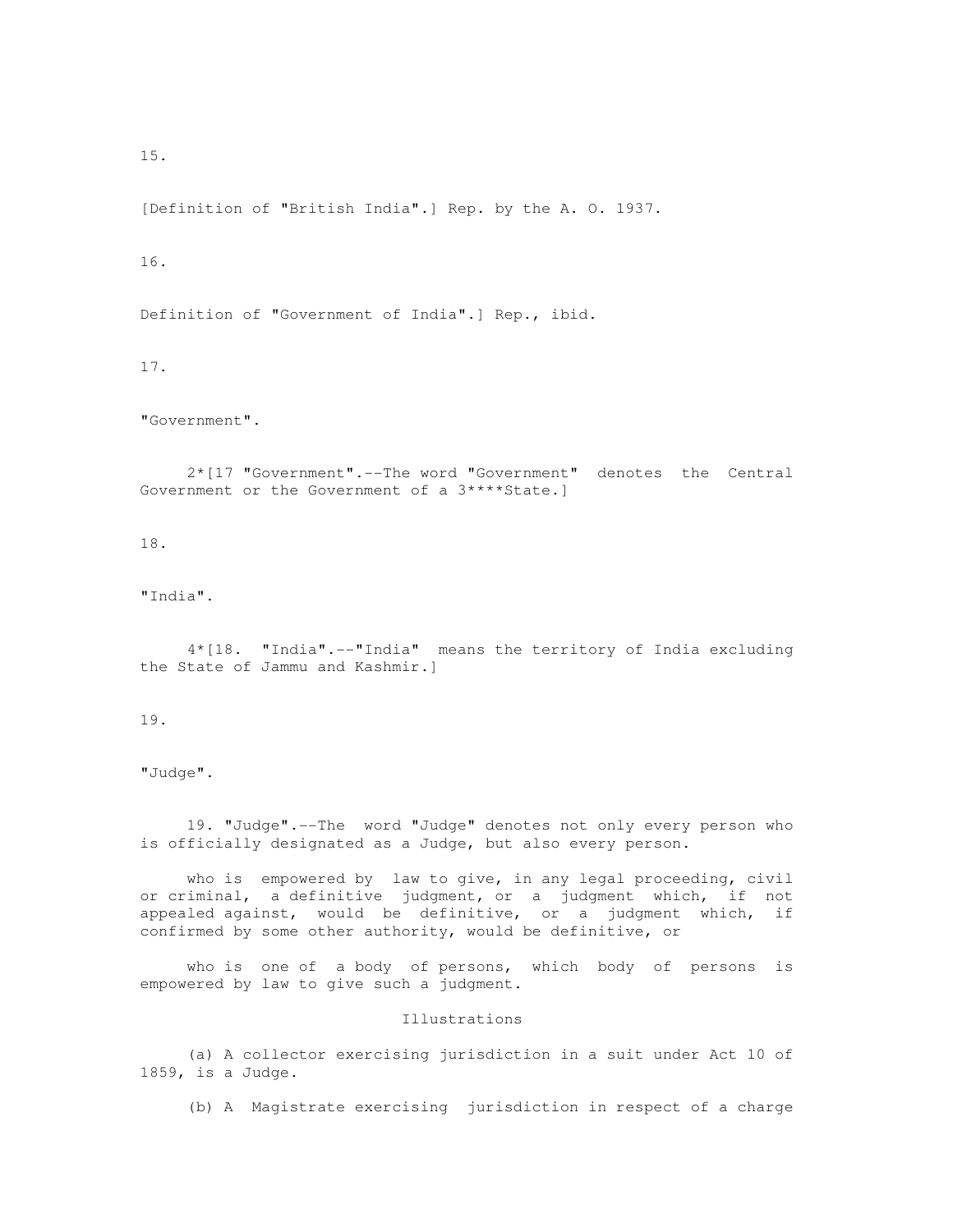on which he has power to sentence to fine or imprisonment with or without appeal, is a Judge.

 (c) A member of a panchayat which has power, under 5\*Regulation VII, 1816, of the Madras Code, to try and determine suit, is a Judge.

 (d) A Magistrate exercising jurisdiction in respect of a charge on which he has power only to commit for trial to another Court, is not a Judge.

20.

"Court of Justice".

 20. "Court of Justice".--The words "Court of Jutsice" denote a Judge who is empowered by law to act judicially alone, or a body of Judges which is empowered by law to act judicially as a body, when such Judge or body of Judges is acting judicially.

## Illustration

|                                                                                                                                             | A Panchayat acting under 5*Regulation VII, 1816, of the Madras<br>Code, having power to try and determine suits, is a Court of Justice. |  |  |  |  |  |  |  |
|---------------------------------------------------------------------------------------------------------------------------------------------|-----------------------------------------------------------------------------------------------------------------------------------------|--|--|--|--|--|--|--|
| 1.                                                                                                                                          | Subs. by the A. O. 1950, for s. 14.                                                                                                     |  |  |  |  |  |  |  |
| 2.                                                                                                                                          | Subs., ibid., for s. 17.                                                                                                                |  |  |  |  |  |  |  |
| 3.                                                                                                                                          | The words and letter "Part A" omitted by Act 3 of 1951, s. 3 and<br>Sch.                                                                |  |  |  |  |  |  |  |
| 4.                                                                                                                                          | Subs. by s. 3 and Sch., ibid., for s. 18.                                                                                               |  |  |  |  |  |  |  |
| 5.                                                                                                                                          | Rep. by the Madras Civil Courts Act, 1873 (3 of 1873).                                                                                  |  |  |  |  |  |  |  |
| 104                                                                                                                                         |                                                                                                                                         |  |  |  |  |  |  |  |
| 21.                                                                                                                                         |                                                                                                                                         |  |  |  |  |  |  |  |
| "Public servant".                                                                                                                           |                                                                                                                                         |  |  |  |  |  |  |  |
| 21. "Public servant".--The words "public servant" denote a person<br>falling under any of the descriptions hereinafter following, namely:-- |                                                                                                                                         |  |  |  |  |  |  |  |
|                                                                                                                                             | $1*$<br>$\star$<br>$^\star$<br>$^\star$<br>$^\star$                                                                                     |  |  |  |  |  |  |  |
|                                                                                                                                             | Second.--Every Commissioned Officer in the Military,<br>2* [Naval or Air] Forces 3* [4**** of India];                                   |  |  |  |  |  |  |  |
|                                                                                                                                             | 5*[Third.--Every Judge including any person empowered by<br>law to discharge, whether by himself or as a member of any body             |  |  |  |  |  |  |  |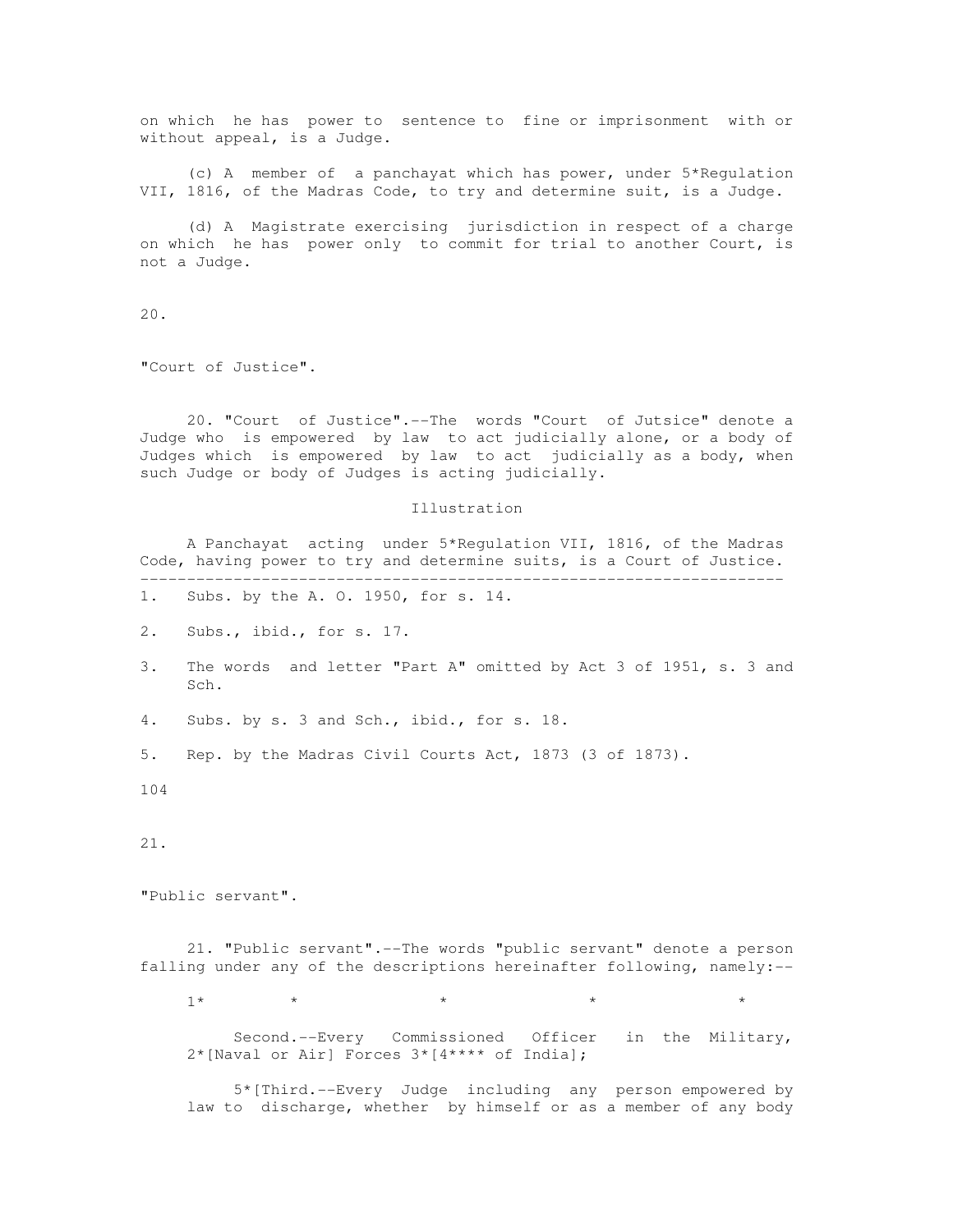of persons. any adjudicatory functions;]

 Fourth.--Every officer of a Court of Justice 6\*[(including a liquidator, receiver or commissioner)] whose duty it is, as such officer, to investigate or report on any matter of law or fact, or to make, authenticate, or keep any document, or to take charge or dispose of any property, or to execute any judicial process, or to administer any oath, or to interpret, or to preserve order in the Court, and every person specially authorized by a Court of Justice to perform any of such duties;

 Fifth.--Every juryman, assessor, or member of a panchayat assisting a Court of Justice or public servant;

 Sixth.--Every arbitrator or other person to whom any cause or matter has been referred for decision or report by any Court of Justice, or by any other competent public authority;

 Seventh.--Every person who holds any office by virtue of which he is empowered to place or keep any person in confinement;

 Eighth.--Every officer of 7\*[the Government] whose duty it is, as such officer, to prevent offences, to give information of offences, to bring offenders to justice, or to protect the public health, safety or convenience;

 Ninth.--Every officer whose duty it is as such officer, to take, receive, keep or expend any property on behalf of 7\*[the Government], or to make any survey, assessment or contract on behalf of 7\*[the Government], or to execute any revenue process, or to investigate, or to report, on any matter affecting the pecuniary interests of 7\*[the Government], or to make. authenticate or keep any document relating to the pecuniary interests of 7\*[the Government], or to prevent the infraction of any law for the protection of the pecuniary interests of 7\*[the Government] 8\*\*\*\*;

 Tenth.--Every officer whose duty it is, as such officer, to take, receive, keep or expend any property, to make any survey or assessment or to levy any rate or tax for any secular common purpose of any village, town or district, or to make, authenticate or keep any document for the ascertaining of the rights of the people of any village, town or district;

1. Cl. First omitted by the A. O. 1950.

- 2. Subs. by Act 10 of 1927, s. 2 and Sch. I, for "or Naval".
- 3. Subs. by the A. O. 1948, for "of the Queen while serving under any Government in British India or the Crown Representative".

----------------------------------------------------------------------

- 4. The words "of the Dominion" omitted by the A. O. 1950.
- 5. Subs. by Act 40 of 1964, s. 2, for cl. Third.
- 6. Ins. by s. 2, ibid.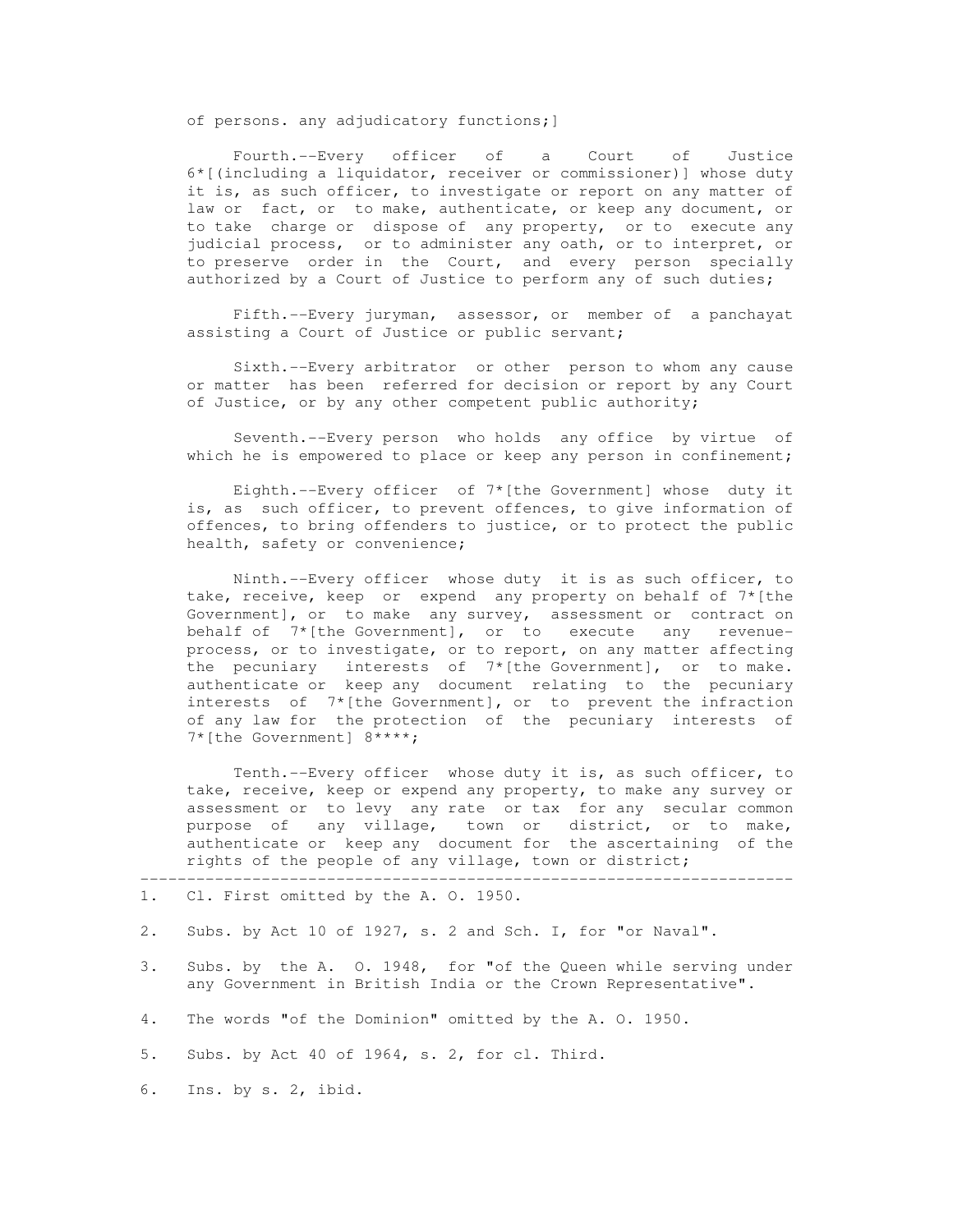7. Subs. by the A. O. 1950, for "the Crown".

8. Certain words omitted by Act 40 of 1964, s. 2.

105

 1\*[Eleventh.--Every person who holds any office in virtue of which he is empowered to prepare, publish, maintain or revise an electoral roll or to conduct an election or part of an election;]

2\*[Twelfth.--Every person--

 (a) in the service or pay of the Government or remunerated by fees or commission for the performance of any public duty by the Government;

 (b) in the service or pay of a local authority, a corporation established by or under a Central, Provincial or State Act or a Government company as defined in section 617 of the Companies Act, 1956 (1 of 1956).]

## Illustration

A Municipal Commissioner is a public servant.

 Explanation 1.--Persons falling under any of the above descriptions are public servants, whether appointed by the Government or not.

 Explanation 2.--Wherever the words "public servant" occur, they shall be understood of every person who is in actual possession of the situation of a public servant, whatever legal defect there may be in his right to hold that situation.

 3\*[Explanation 3.--The word "election" denotes an election for the purpose of selecting members of any legislative, municipal or other public authority, of whatever character, the method of selection to which is by, or under, any law prescribed as by election.]

 $4*$  \* \* \* \* \* \* \* \*

22.

"Movable property".

 22. "Movable property".--The words "movable property" are intended to include corporeal property of every description, except land and things attached to the earth or permanently fastened to anything which is attached to the earth.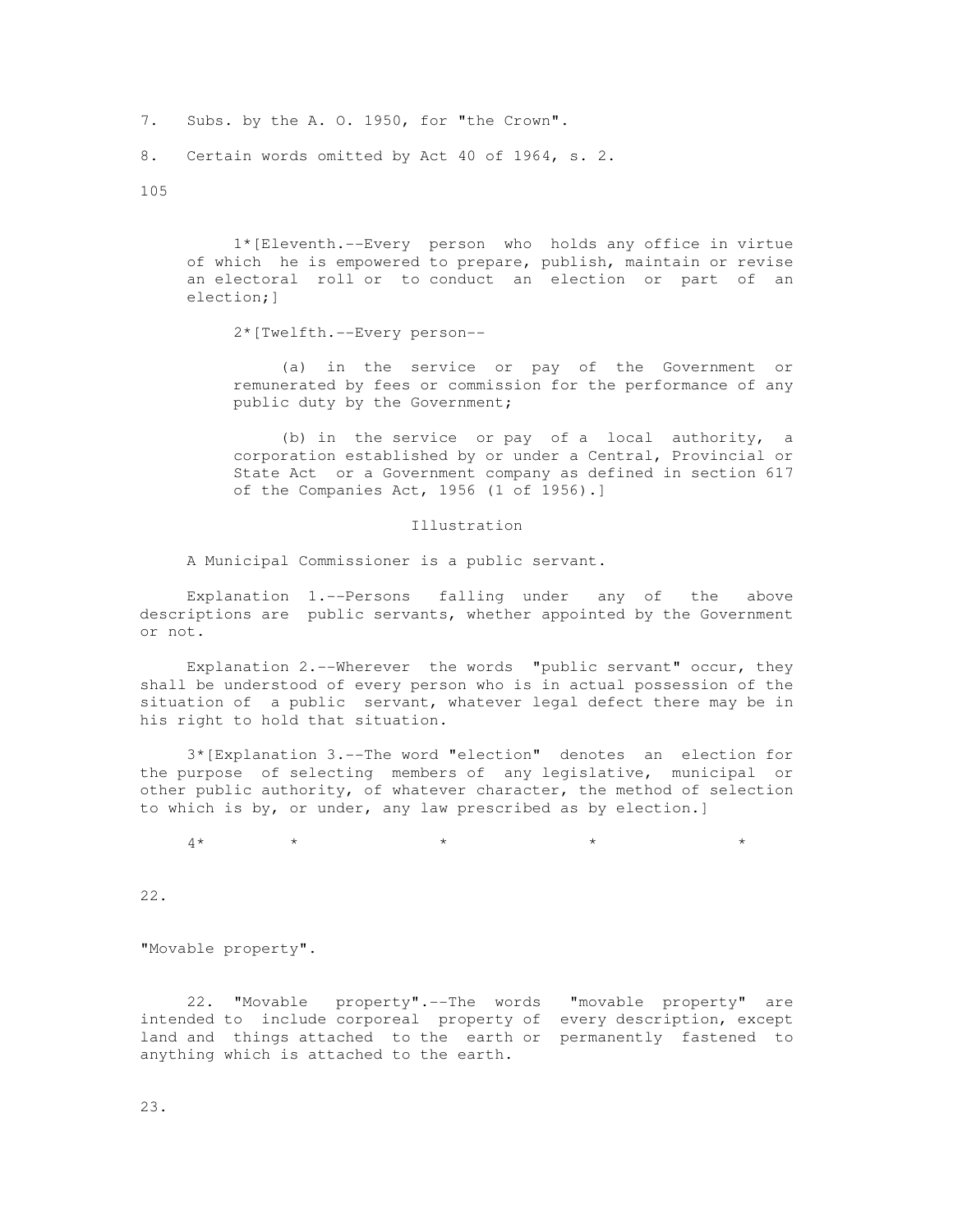"Wrongful gain".

 23. "Wrongful gain".--"Wrongful gain" is gain by unlawful means of property to which the person gaining is not legally entitled.

"Wrongful loss".

 "Wrongful loss".--"Wrongful loss" is the loss by unlawful means of property to which the person losing it is legally entitled.

Gaining wrongfully. Losing wrongfully.

 Gaining wrongfully. Losing wrongfully.--A person is said to gain wrongfully when such person retains wrongfully, as well as when such person acquires wrongfully. A person is said to lose wrongfully when such person is wrongfully kept out of any property, as well as when such person is wrongfully deprived of property.

24.

"Dishonestly".

 24. "Dishonestly".--Whoever does anything with the intention of causing wrongful gain to one person or wrongful loss to another person, is said to do that thing "dishonestly".

25.

"Fraudulently".

 25. "Fraudulently".--A person is said to do a thing fraudulently if he does that thing with intent to defraud but not otherwise. ----------------------------------------------------------------------

1. Ins. by Act 39 of 1920, s. 2.

- 2. Subs. by Act 40 of 1964, s. 2, for cl. Twelfth, ins. by Act 2 of 1958, s. 2.
- 3. Ins. by Act 39 of 1920, s. 2.
- 4. Explanation 4 ins. by Act 2 of 1958, s. 2, omitted by Act 40 of 1964, s. 2.

106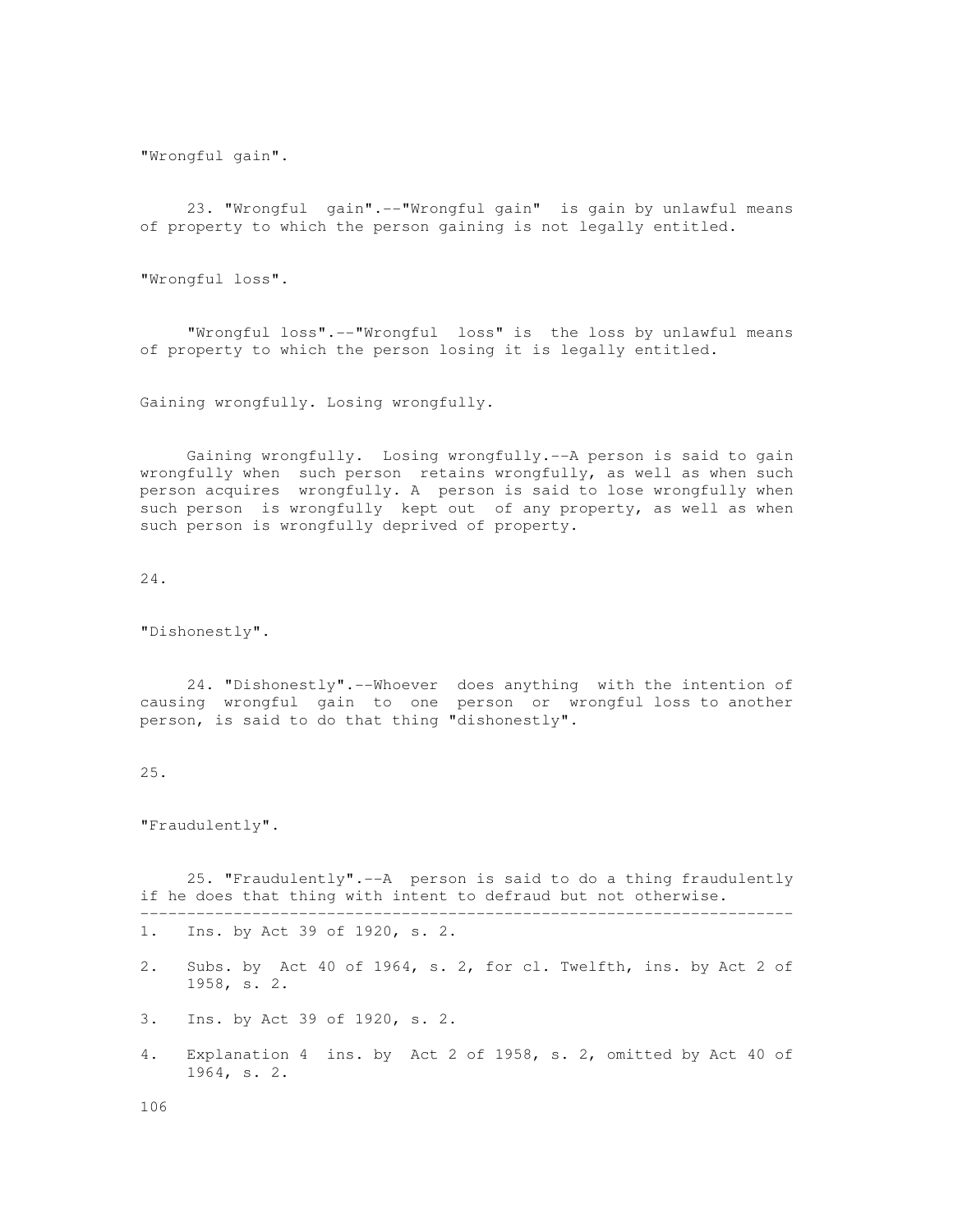"Reason to believe".

 26. "Reason to believe".--A person is said to have "reason to believe" a thing, if he has sufficient cause to believe that thing but not otherwise.

27.

Property in possession of wife, clerk or servant.

 27. Property in possession of wife, clerk or servant.--When property is in the possession of a person's wife, clerk or servant, on account of that person, it is in that person's possession within the meaning of this Code.

 Explanation.--A person employed temporarily or on a particular occasion in the capacity of a clerk, or servant, is a clerk or servant within the meaning of this section.

28.

"Counterfeit".

 28. "Counterfeit".--A person is said to "counterfeit" who causes one thing to resemble another thing, intending by means of that resemblance to practise deception, or knowing it to be likely that deception will thereby be practised.

 1\*[Explanation 1.--It is not essential to counterfeiting that the imitation should be exact.

 Explanation 2.--When a person causes one thing to resemble another thing, and the resemblance is such that a person might be deceived thereby, it shall be presumed, until the contrary is proved, that the person so causing the one thing to resemble the other thing intended by means of that resemblance to practise deception or knew it to be likely that deception would thereby be practised.]

29.

"Document".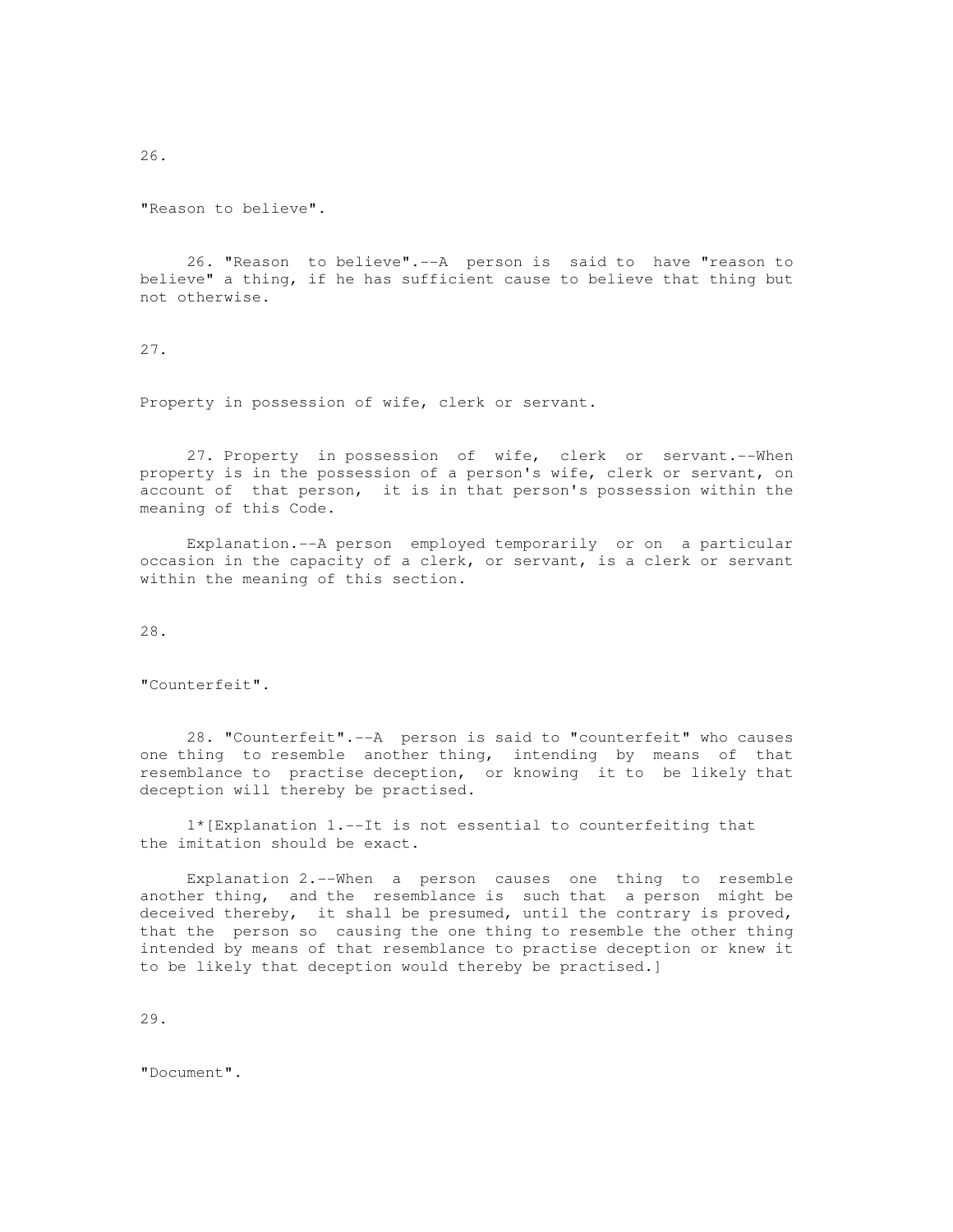29. "Document".--The word "document" denotes any matter expressed or described upon any substance by means of letters, figures or marks, or by more than one of those means, intended to be used, or which may be used, as evidence of that matter.

 Explanation 1.--It is immaterial by what means or upon what substance the letters, figures or marks are formed, or whether the evidence is intended for, or may be used in, a Court of Justice, or not.

#### Illustrations

 A writing expressing the terms of a contract, which may be used as evidence of the contract, is a document.

A cheque upon a banker is a document.

A power-of-attorney is a document.

 A map or plan which is intended to be used or which may be used as evidence, is a document.

A writing containing directions or instructions is a document.

 Explanation 2.--Whatever is expressed by means of letters, figures or marks as explained by mercantile or other usage, shall be deemed to be expressed by such letters, figures or marks within the meaning of this section, although the same may not be actually expressed.

## Illustration

 A writes his name on the back of a bill of exchange payable to his order. The meaning of the endorsement as explained by mercantile usage, is that the bill is to be paid to the holder. The endorsement is a document, and must be construed in the same manner as if the words "pay to the holder" or words to that effect had been written over the signature.

30.

"Valuable security".

 30. "Valuable security".--The words "valuable security" denote a document which is, or purports to be, a document whereby any legal right is created, extended, transferred, restricted, extinguished or released, or who hereby any person acknowledges that he lies under legal liability, or has not a certain legal right.

---------------------------------------------------------------------- 1. Subs. by Act 1 of 1889, s. 9, for the original Explanation.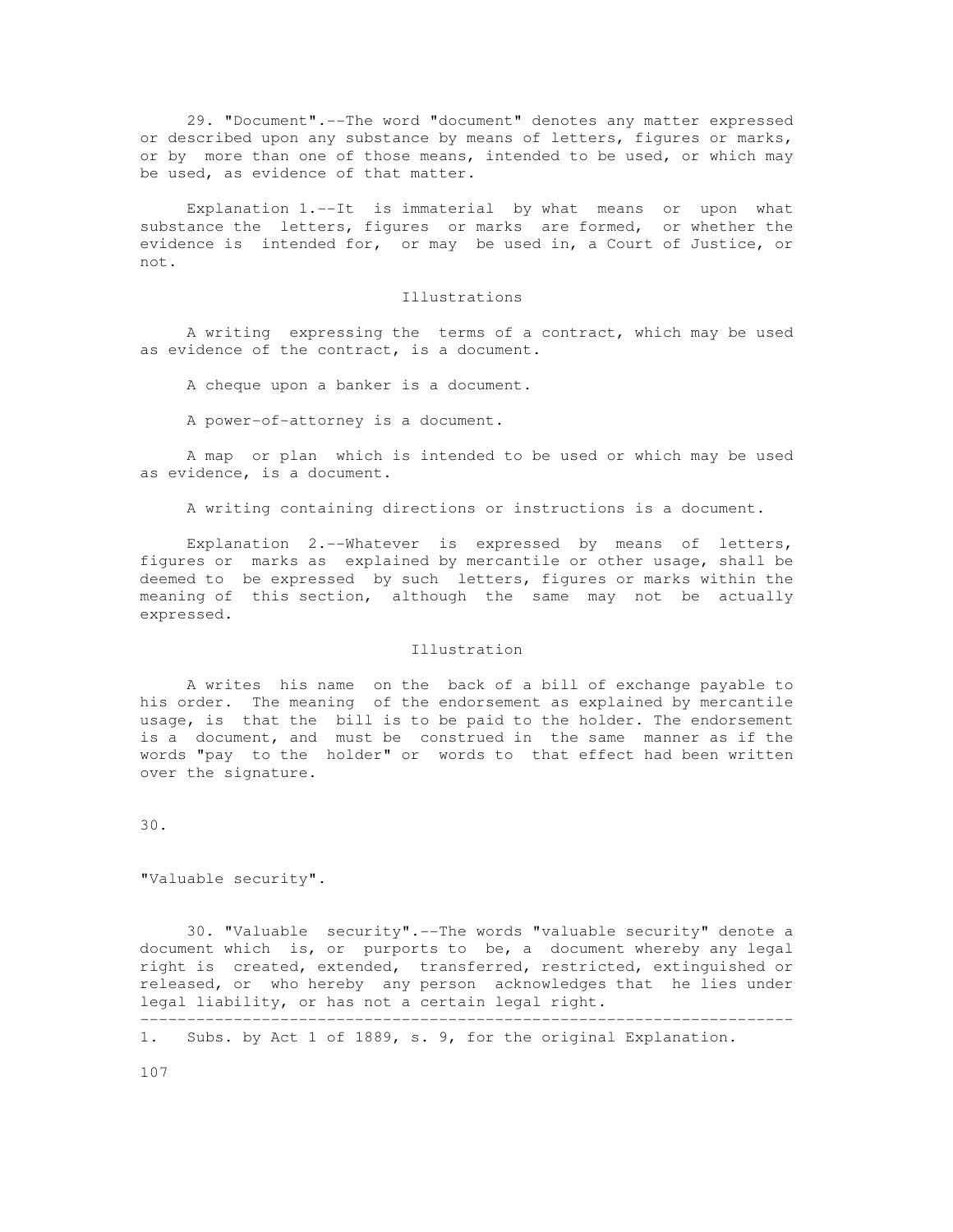## Illustration

 A writes his name on the back of a bill of exchange. As the effect of this endorsement is to transfer the right to the bill to any person who may become the lawful holder of it, the endorsement is a "valuable security".

31.

"A will".

 31. "A will".--The words "a will" denote any testamentary document.

## 32.

Words referring to acts include illegal omissions.

 32. Words referring to acts include illegal omissions.--In every part of this Code, except where a contrary intention appears from the context, words which refer to acts done extend also to illegal omissions.

33.

"Act". "Omission".

 33. "Act". "Omission".--The word "act" denotes as well as series of acts as a single act: the word "omission" denotes as well a series of omissions as a single omission.

## 34.

Acts done by several persons in futherance of common intention.

 1\*[34. Acts done by several persons in futherance of common intention.--When a criminal act is done by several persons in furtherance of the common intention of all, each of such persons is liable for that act in the same manner as if it were done by him alone.]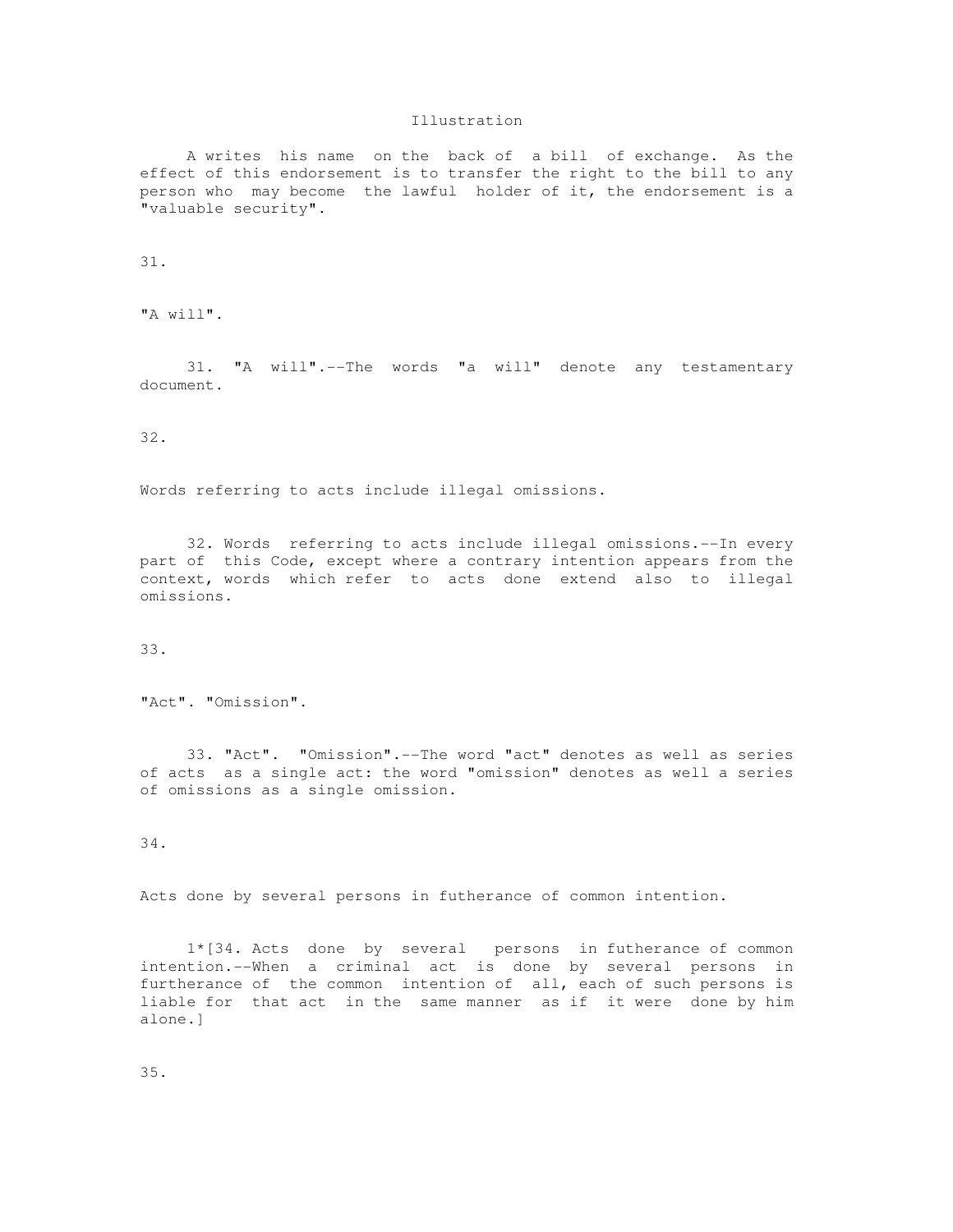When such an act is criminal by reason of its being done with a criminal knowledge or intention.

 35. When such an act is criminal by reason of its being done with a criminal knowledge or intention.--Whenever an act, which is criminal only by reason of its being done with a criminal knowledge or intention, is done by several persons, each of such persons who joins in the act with such knowledge or intention is liable for the act in the same manner as if the act were done by him alone with that knowledge or intention.

36.

Effect caused partly by act and partly by omission.

 36. Effect caused partly by act and partly by omission.--Wherever the causing of a certain effect, or an attempt to cause that effect, by an act or by an omission, is an offence, it is to be understood that the causing of that effect partly by an act and partly by an omission is the same offence.

## Illustration

 A intentionally causes Z's death, partly by illegally omitting to give Z food, and party by beating Z. A has committed murder.

37.

Co-operation by doing one of several acts constituting an offence.

 37. Co-operation by doing one of several acts constituting an offence.--When an offence is committed by means of several acts, whoever intentionally co-operates in the commission of that offence by doing any one of those acts, either singly or jointly with any other person, commits that offence.

#### Illustrations

 (a) A and B agree to murder Z by severally and at different times giving him small doses of poison. A and B administer the poison according to the agreement with intent to murder Z. Z dies from the effects the several doses of poison so administered to him. Here A and B intentionally co operate in the commission of murder and as each of them does an act by which the death is caused, they are both guilty of the offence though their acts are separate.

 (b) A and B are joint jailors, and as such have the charge of Z, a prisoner, alternatively for six hours at a time. A and B, intending to cause Z's death, knowingly co-operate in causing that effect by illegally omitting, each during the time of his attendance, to furnish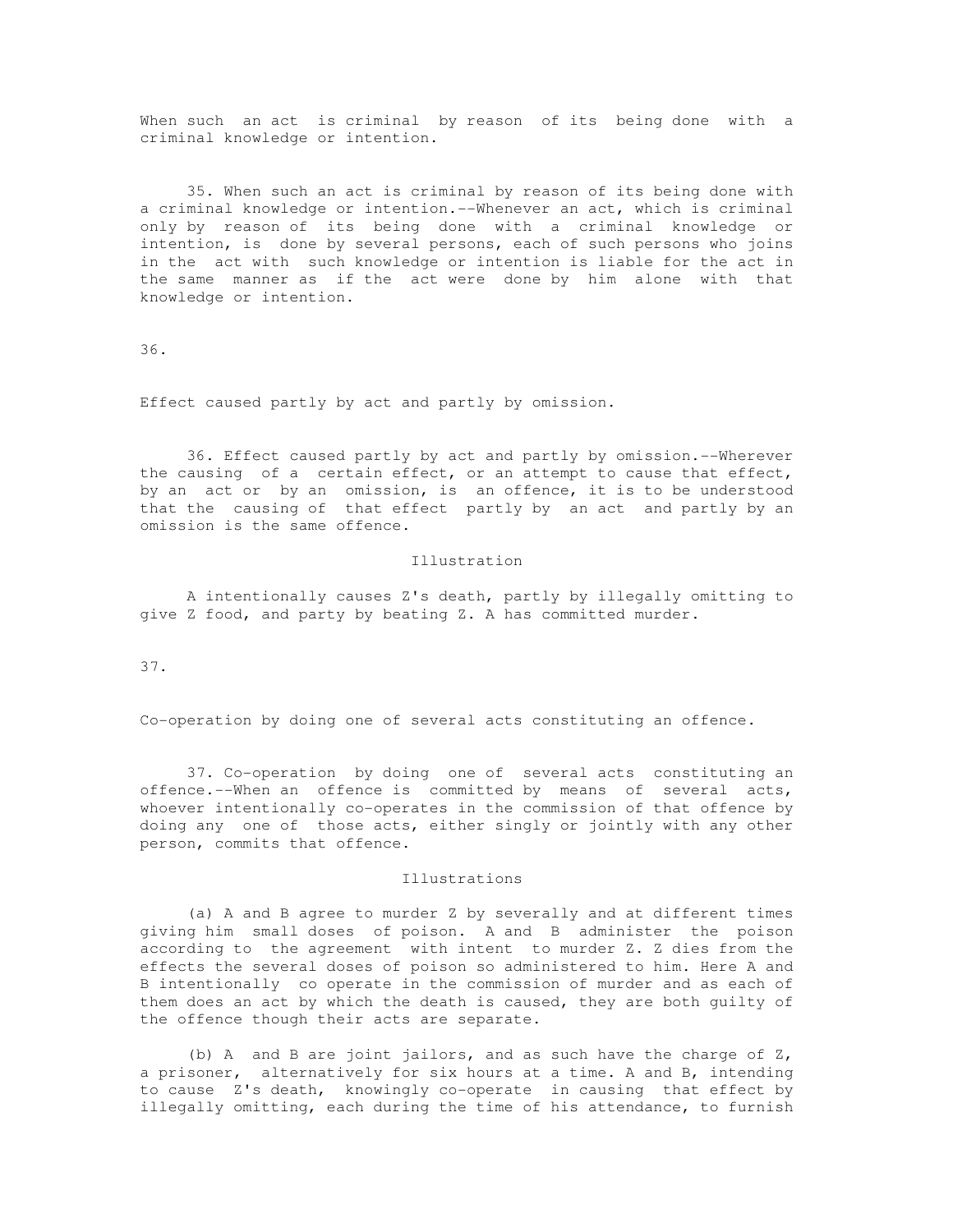Z with food supplied to them for that purpose. Z dues of hunger. Both A and B are guilty of the murder of Z. ----------------------------------------------------------------------

1. Subs. by Act 27 of 1870, s. 1, for the original section.

108

 (c) A, a jailor, has the charge of Z, a prisoner. A, intending to cause Z's death, illegally omits to supply Z with food; in consequence of which Z is much reduced in strength, but the starvation is not sufficient to cause his death. A is dismissed from his office, and B succeeds him. B, without collusion or co-operation with A, illegally omits to supply Z with food, knowing that he is likely thereby to cause Z's death. Z dies of hunger. B is guilty of murder, but, as A did not co-operate with B. A is guilty only of an attempt to commit murder.

38.

Persons concerned in criminal Act may be guilty of different offences.

 38. Persons concerned in criminal Act may be guilty of different offences.--Where several persons are engaged or concerned in the commission of a criminal act, they may be guilty of different offences by means of that act.

## Illustration

 A attacks Z under such circumstances of grave provocation that his killing of Z would be only culpable homicide not amounting to murder. B, having ill-will towards Z and intending to kill him, and not having been subject to the provocation, assists A in killing Z. Here, though A and B are both engaged in causing Z's death, B is guilty of murder, and A is guilty only of culpable homicide.

39.

"Voluntarily".

 39. "Voluntarily".--A person is said to cause an effect "voluntarily" when he causes it by means whereby he intended to cause it, or by means which, at the time of employing those means, he knew or had reason to believe to be likely to cause it.

## Illustration

 A sets fire, by night, to an inhabited house in a large town, for the purpose of facilitating a robbery and thus causes the death of a person. Here, A may not have intended to cause death; and may even be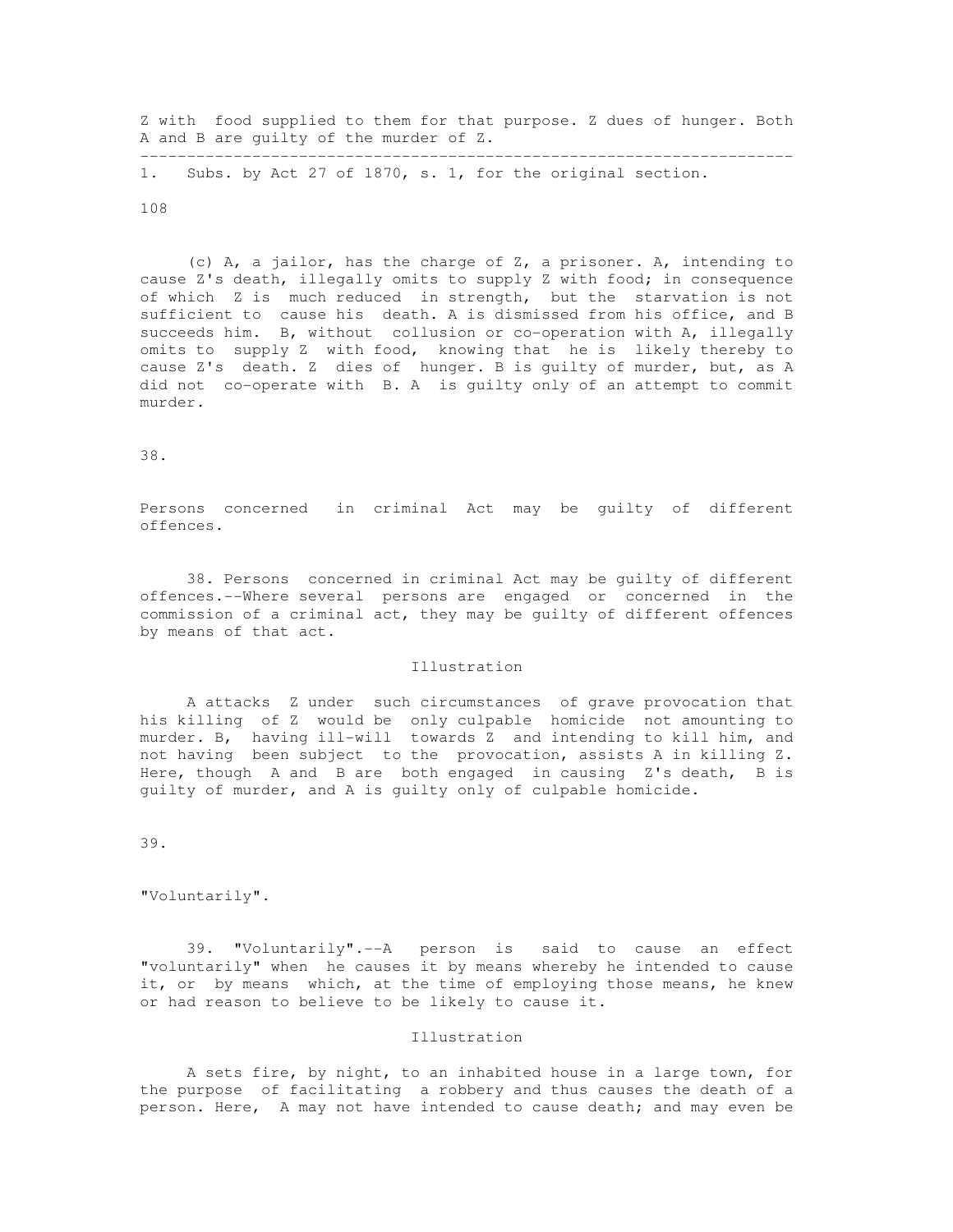sorry that death has been caused by his act; yet, if he knew that he was likely to cause death, he has caused death voluntarily.

40.

"Offence".

 1\*[40. "Offence".--Except in the 2\*[Chapters] and sections mentioned in clauses 2 and 3 of this section, the word "offence" denotes a thing made punishable by this Code.

 In Chapter IV, 3\*[Chapter VA] and in the following sections, namely, sections 4\*[64, 65, 66, 5\*[67], 71], 109, 110, 112, 114, 115, 116, 117, 187, 194, 195, 203, 211, 213, 214, 221, 222, 223, 224,225, 327, 328, 329, 330, 331, 347, 348, 388, 389 and 445, the word "offence" denotes a thing punishable under this Code, or under any special or local law as hereinafter defined.

 And in sections 141, 176, 177, 201, 202, 212, 216 and 441, the word "offence" has the same meaning when the thing punishable under the special or local law is punishable under such law with imprisonment for a term of six months or upwards, whether with or without fine.]

41.

"Special law".

 41. "Special law".--A "special law" is a law applicable to a particular subject.

42.

"Local law".

 42. "Local law".--A "local law" is a law applicable only to a particular part of 6\* [7\*\*\*\* 8\*[India]]. ---------------------------------------------------------------------- 1. Subs. by Act 27 of 1870, s. 2, for the original s. 40. 2. Subs. by Act 8 of 1930, s. 2 and Sch. I, for "chapter". 3. Ins. by Act 8 of 1913, s. 2. 4. Ins. by Act 8 of 1882, s. 1. 5. Ins. by Act 10 of 1886, s. 21 (1).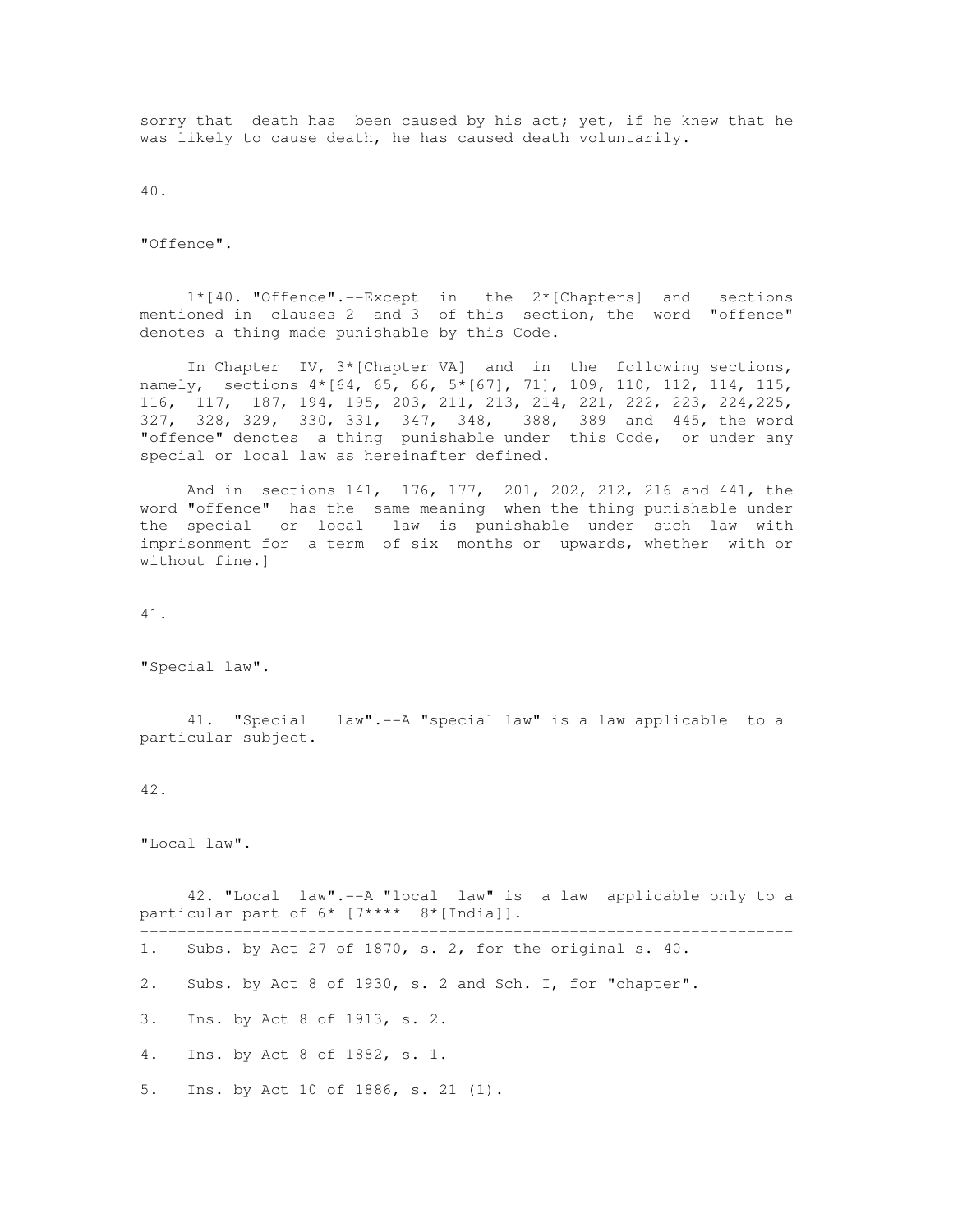6. Subs. by the A.O. 1948, for "British India".

7. The words "the territories comprised in" were rep. by Act 48 of 1952, s. 3 and Sch. II.

---------------------------------------------------------------------

8. Subs. by Act 3 of 1951, s. 3 and Sch., for "the States".

109

43.

"Illegal".

"Legally bound to do".

 43. "Illegal". "Legally bound to do".--The word "illegal" is applicable to everything which is an offence or which is prohibited by law, or which furnishes ground for a civil action; and a person is said to be "legally bound to do" whatever it is illegal in him to omit.

44.

"Injury".

 44. "Injury".--The word "injury" denotes any harm whatever illegally caused to any person, in body, mind, reputation or property.

# 45.

"Life".

 45. "Life".--The word "life" denotes the life of a human being, unless the contrary appears from the context.

# 46.

"Death".

 46. "Death".--The word "death" denotes the death of a human being unless the contrary appears from the context.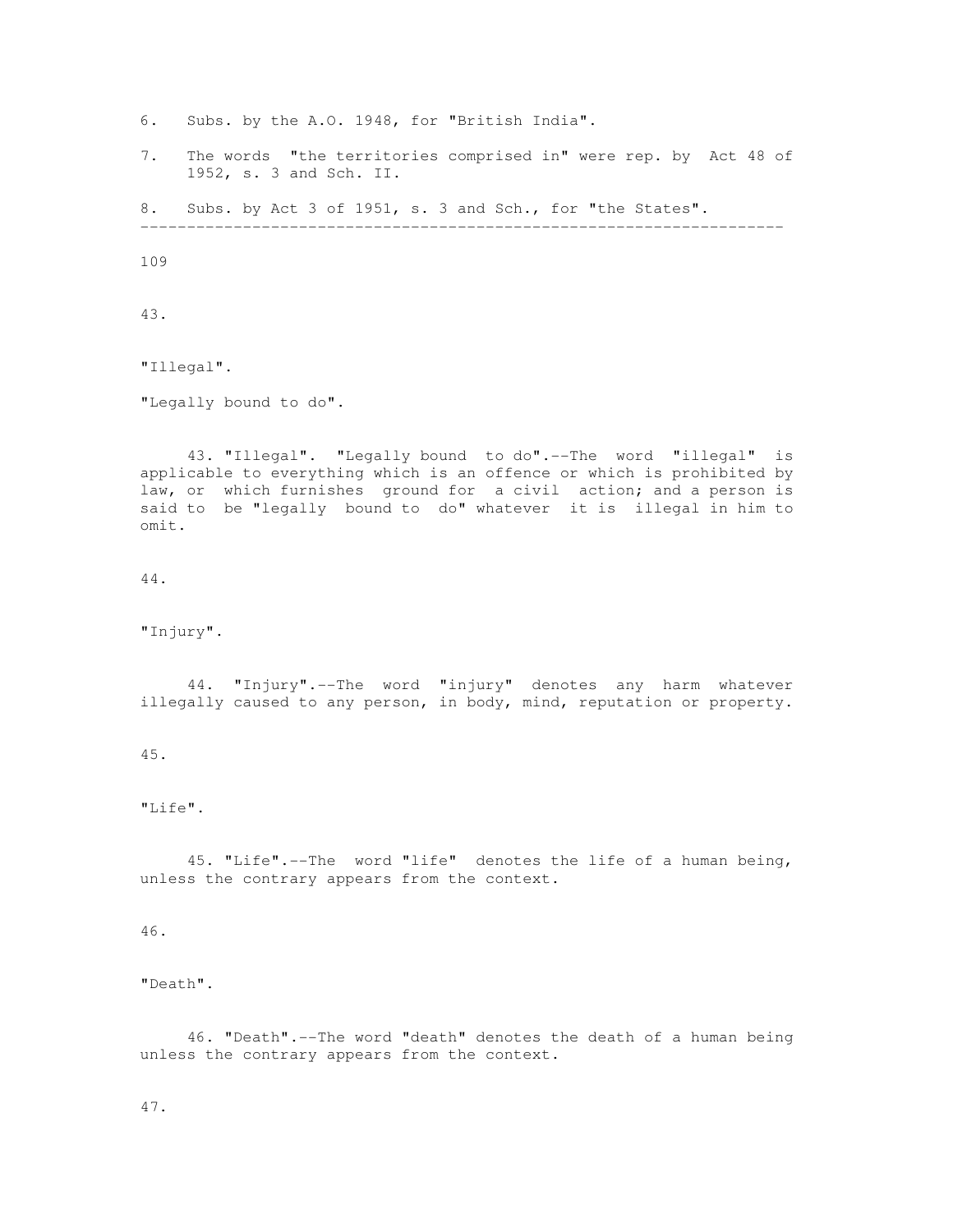"Animal".

 47. "Animal".--The word "animal" denotes any living creature, other than a human being.

48.

"Vessel".

 48. "Vessel".--The word "vessel" denotes anything made for the conveyance by water of human beings or of property.

49.

"Year".

"Month".

 49. "Year". "Month".--Wherever the word "year" or the word "month" is used, it is to be understood that the year or the month is to be reckoned according to the British calendar.

50.

"Section".

 50. "Section".--The word "section" denotes one of those portions of a Chapter of this Code which are distinguished by prefixed numeral figures.

51.

"Oath".

 51. "Oath".--The word "oath" includes a solemn affirmation substituted by law for an oath, and any declaration required or authorized by law to be made before a public servant or to be used for the purpose of proof, whether in a Court of Justice or not.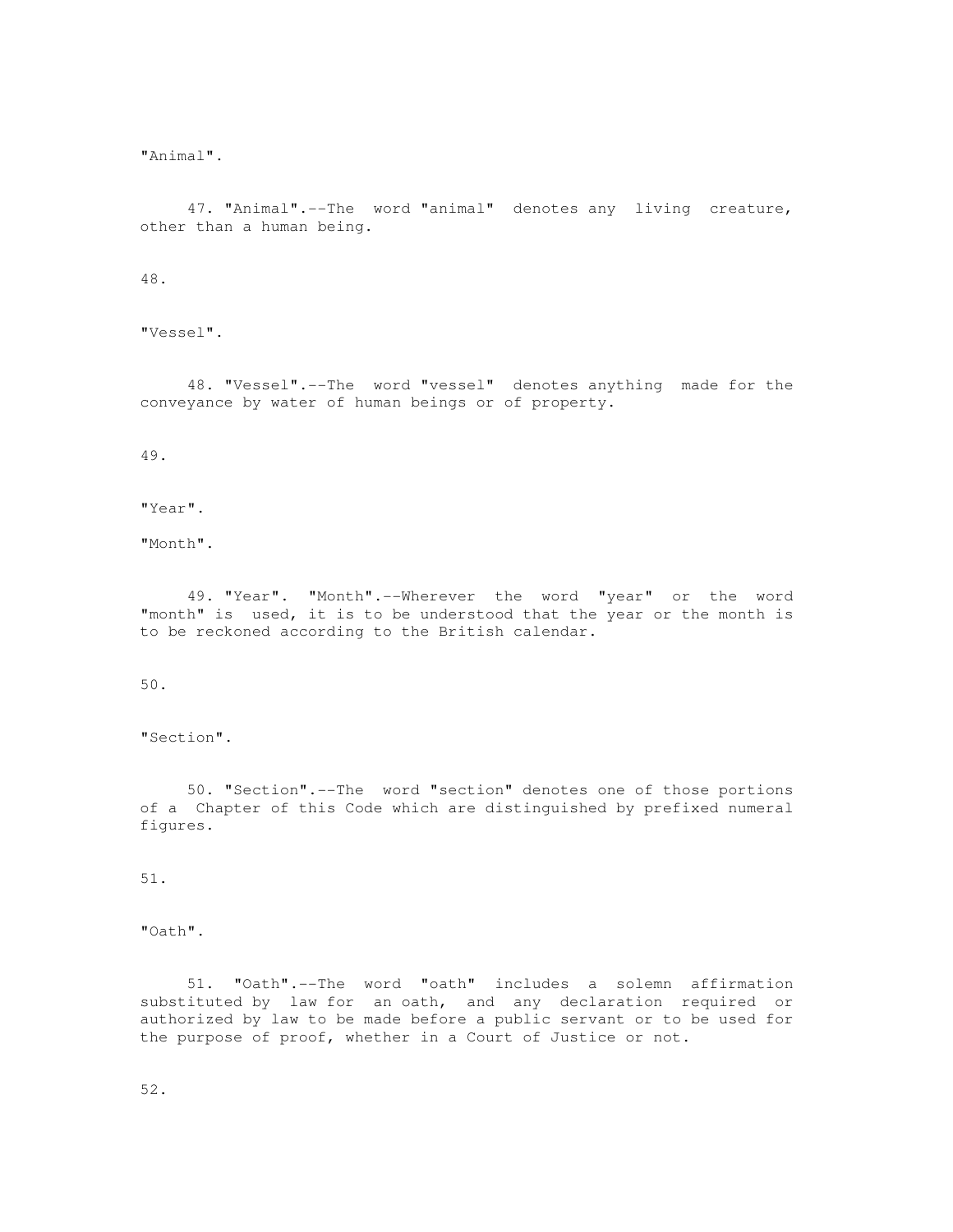"Good faith".

 52. "Good faith".--Nothing is said to be done or believed in "good faith" which is done or believed without due care and attention.

52A.

"Harbour".

 1\*[52A. "Harbour".--Except in section 157, and in section 130 in the case in which the harbour is given by the wife or husband of the person harboured, the word "harbour" includes the supplying a person with shelter, food, drink, money, clothes, arms, ammunition or means of conveyance, or the assisting a person by any means, whether of the same kind as those enumerated in this section or not, to evade apprehension.]

CHAPTER III

OF PUNISHMENTS

CHAPTER III

OF PUNISHMENTS

53.

Punishments.

 53. Punishments.--The punishments to which offenders are liable under the provisions of this Code are--

First.--Death;

2\*[Secondly.--Imprisonment for life;]

 $3*$  \* \* \* \* \* \* \* \* \* \*

 Fourthly.--Imprisonment, which is of two descriptions, namely:-

(1) Rigorous, that is with hard labour;

(2) Simple;

Fifthly.--Forfeiture of property;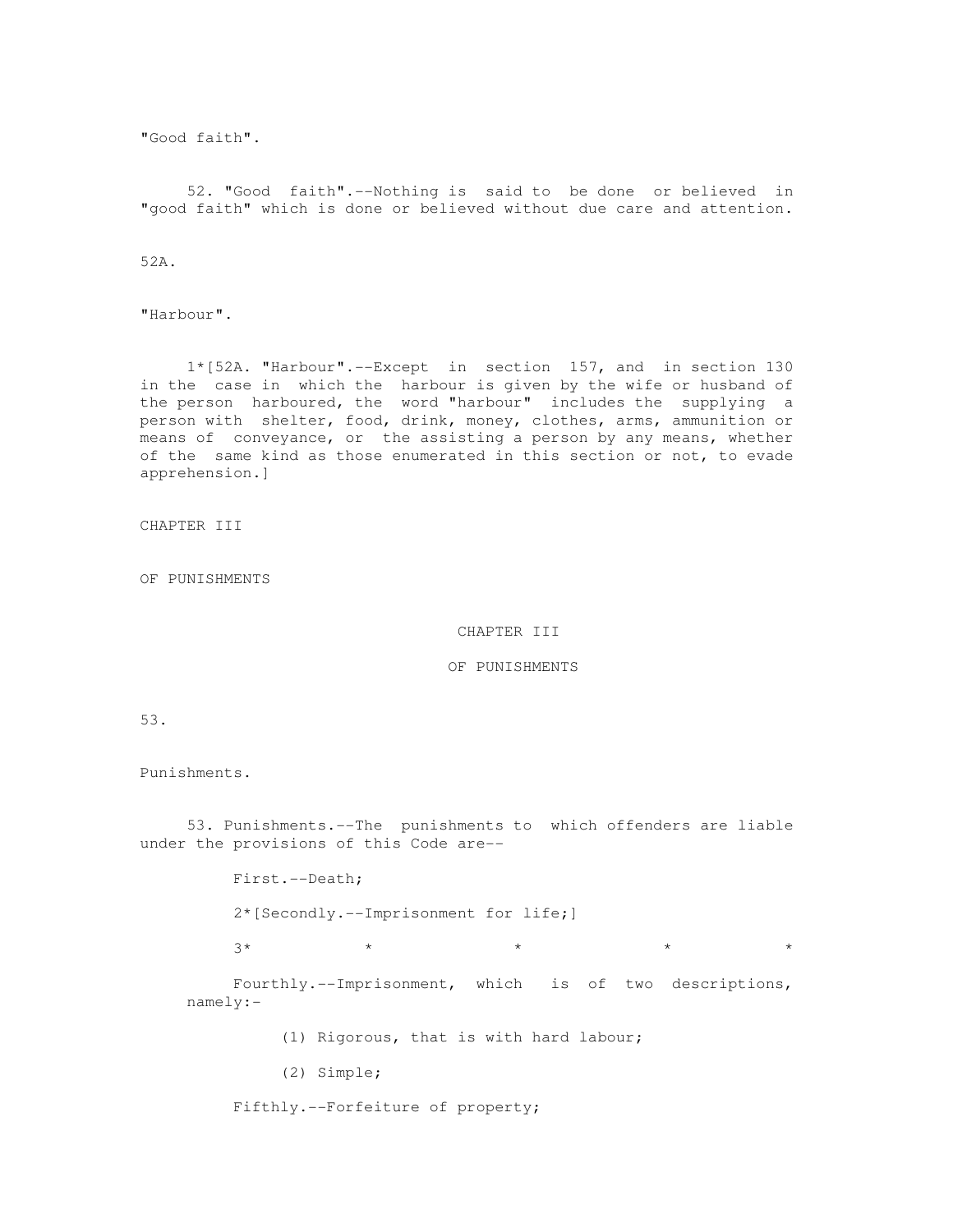Sixthly.--Fine.

|    | 1. Ins. by Act 8 of 1942. s. 2.                                                                            |  |  |  |
|----|------------------------------------------------------------------------------------------------------------|--|--|--|
| 2. | Subs. by Act 26 of 1955, s. 117 and Sch., for "Secondly.--<br>Transportation; $\sqrt{(w.e.f. 1-1-1956)}$ . |  |  |  |
|    | 3. "Thirdly,-Penal seritude;" was rep. by Act 17 of 1949, s. 2<br>$(w.e.f. 6-4-1949)$ .                    |  |  |  |

110

53A.

Construction of reference to transportation.

 1\*[53A. Construction of reference to transportation.--(1) Subject to the provisions of sub-section (2) and sub-section (3), any reference to "transportation for life" in any other law for the time being in force or in any instrument or order having effect by virtue of any such law or of any enactment repealed shall be construed as a reference to "imprisonment for life".

 (2) In every case in which a sentence of transportation for a term has been passed before the commencement of the Code of Criminal Procedure (Amendment) Act,  $2*(1955)$ ,  $(26$  of  $1955)$ , the offender shall be dealt with in the same manner as if sentenced to rigorous imprisonment for the same term.

 (3) Any reference to transportation for a term or to transportation for any shorter term (by whatever name called) in any other law for the time being in force shall be deemed to have been omitted.

 (4) Any reference to "transportation" in any other law for the time being in force shall,-

 (a) if the expression means transportation for life, be construed as a reference to imprisonment for life;

 (b) if the expression means transportation for any shorter term, be deemed to have been omitted.]

54.

Commutation of sentence of death.

 54. Commutation of sentence of death.--In every case in which sentence of death shall have been passed, 3\*[the appropriate Government] may, without the consent of the offender, commute the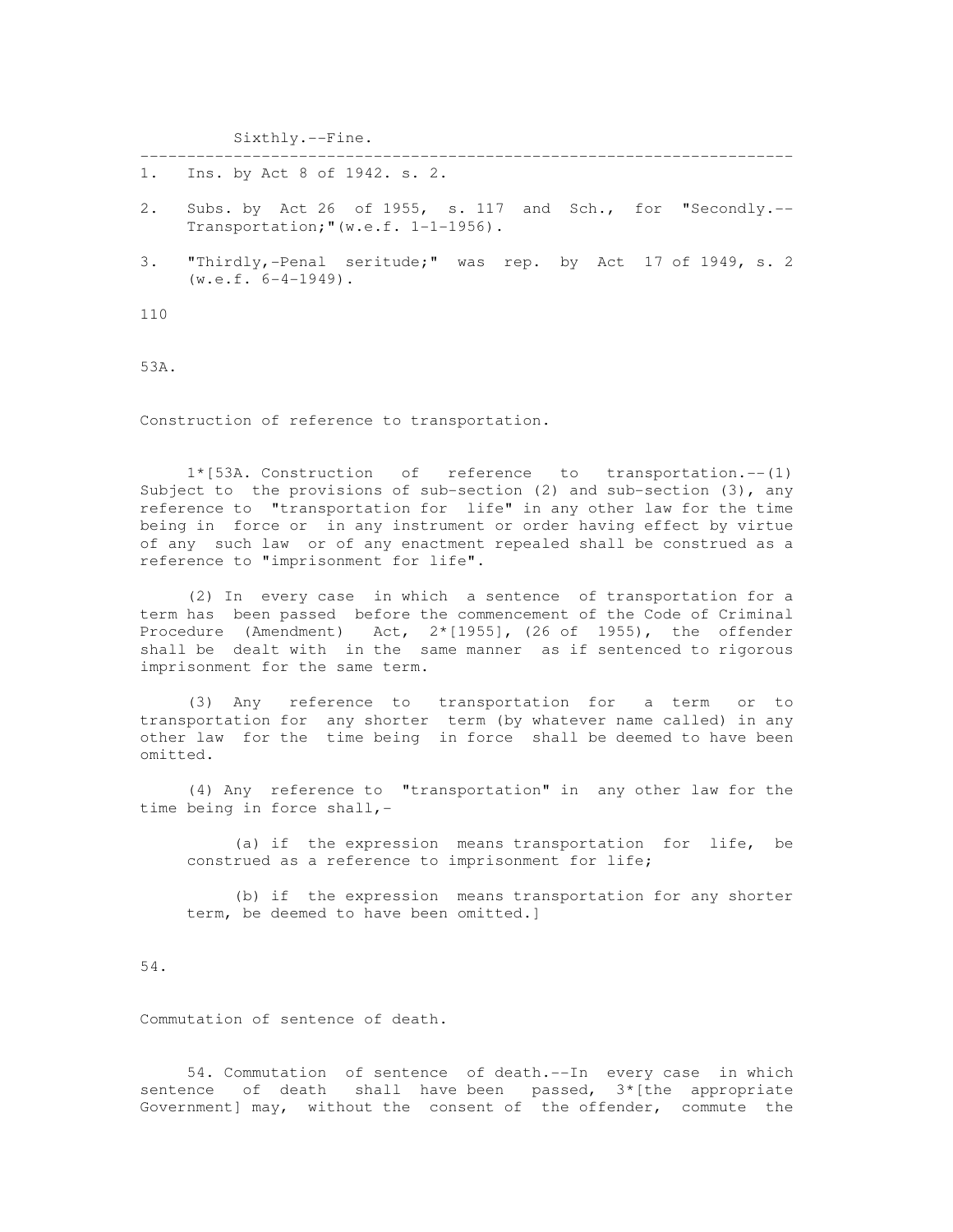punishment for any other punishment provided by this Code.

## 55.

Commutation of sentence of imprisonment for life.

 55. Commutation of sentence of imprisonment for life.--In every case in which sentence of 4\*[imprisonment] for life shall have been passed, 5[the appropriate Government] may, without the consent of the offender, commute the punishment for imprisonment of either description for a term not exceeding fourteen years.

#### 55A.

Definition of "appropriate Government".

 6\*[55A. Definition of "appropriate Government".--In sections fifty-four and fifty-five the expression "appropriate Government" means,-

 (a) in cases where the sentence is a sentence of death or is for an offence against any law relating to a matter to which the executive power of the Union extends, the Central Government; and

 (b) in cases where the sentence (whether of death or not) is for an offence against any law relating to a matter to which the executive power of the State extends, the Government of the State within which the offender is sentenced.]

## 56.

 56. [Sentence of Europeans and Americans to penal servitude. Proviso as to sentence for term exceeding ten years but not for life.] Rep. by the Criminal Law (Removal of Racial Discriminations) Act, 1949 (17 of 1949) (w. e. f. 6-4-1949).

57.

Fractions of terms of punishment.

 57. Fractions of terms of punishment.--In calculating fractions of terms of punishment, 4[imprinsonment] for life shall be reckoned as equivalent to 4[imprisonment] for twenty years.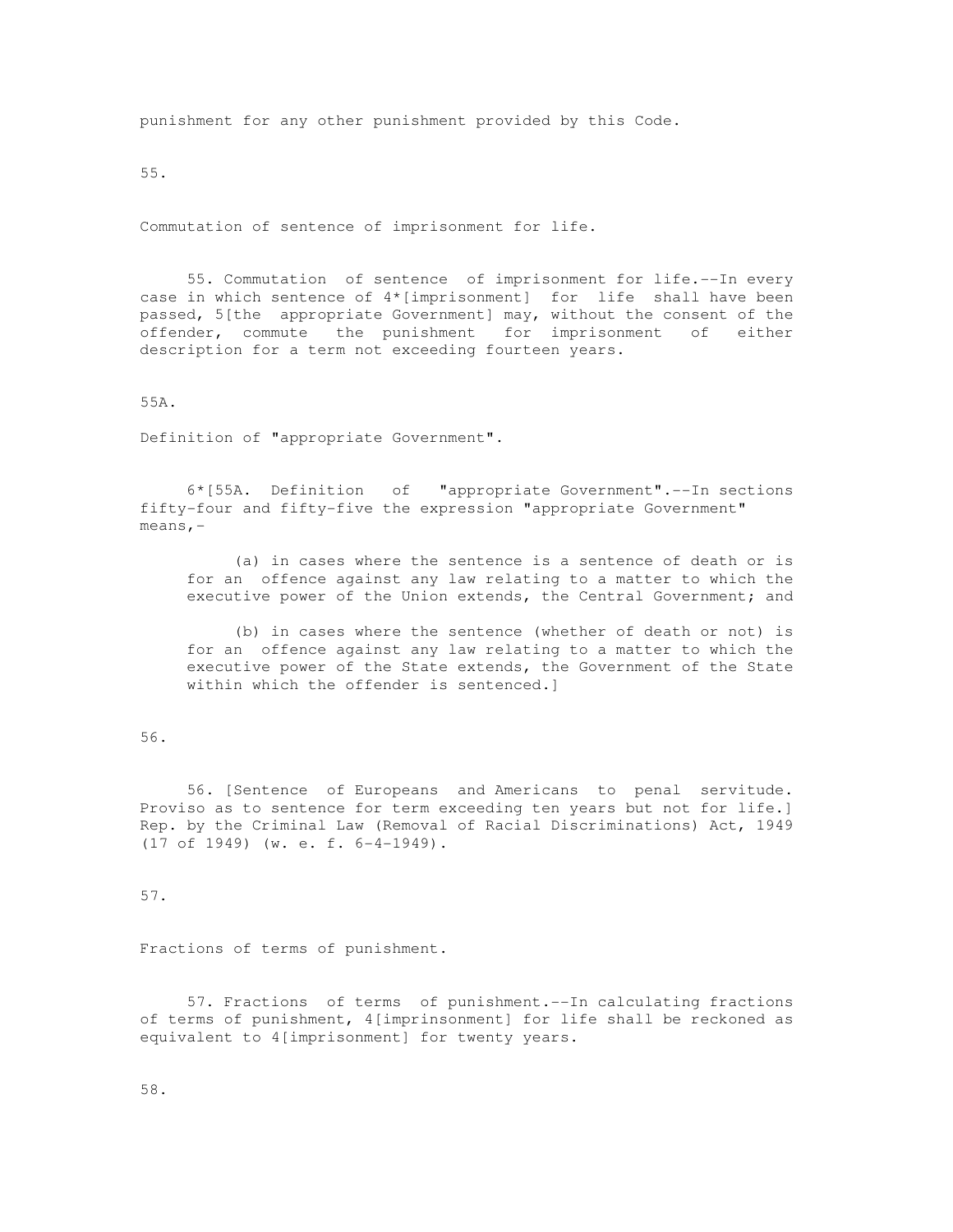58. [Offenders sentenced to transportation how dealt with until transported.] Rep. by the Code of Criminal Procedure (Amendment) Act, 1955 (26 of 1955), s. 117 and Sch. ---------------------------------------------------------------------- 1. Ins. by Act 26 of 1955, s. 117 and Sch. (w.e.f. 1-1-1956). 2. Subs. by Act 36 of 1957, s. 3 and Sch. II, for "1954". 3. Subs. by the A. O. 1950, for "the Central Government or the Provincial Government of the Province within which the offender shall have been sentenced". 4. Subs. by Act 26 of 1955, s. 117 and Sch., for "transportation"  $(w.e.f. 1-1-1956)$ . 5. Subs. by the A. O. 1950, for "the provincial Government of the Province within which the offender shall have been sentenced". 6. Subs., ibid, for s. 55A which had been ins. by the A. O. 1937. --------------------------------------------------------------------- 111 59.

 59. [Transportation instead of imprisonment.] Rep. by the Code of Criminal Procedure (Amendment) Act, 1955 (26 of 1955) s.117 and Sch.,  $(w.e.f. 1-1-1956)$ .

## 60.

Sentence may be (in certain cases of imprisonment) wholly or partly rigorous or simple.

 60. Sentence may be (in certain cases of imprisonment) wholly or partly rigorous or simple.--In every case in which an offender is punishable with imprisonment which may be of either description, it shall be competent to the Court which sentences such offender to direct in the sentence that such imprisonment shall be wholly rigorous, or that such imprisonment shall be wholly simple or] that any part of such imprisonment shall be rigorous and the rest simple.

61.

 61. [Sentence of forfeiture of property.] Rep. by the Indian Penal Code (Amendment) Act, 1921 (16 of 1921), s. 4.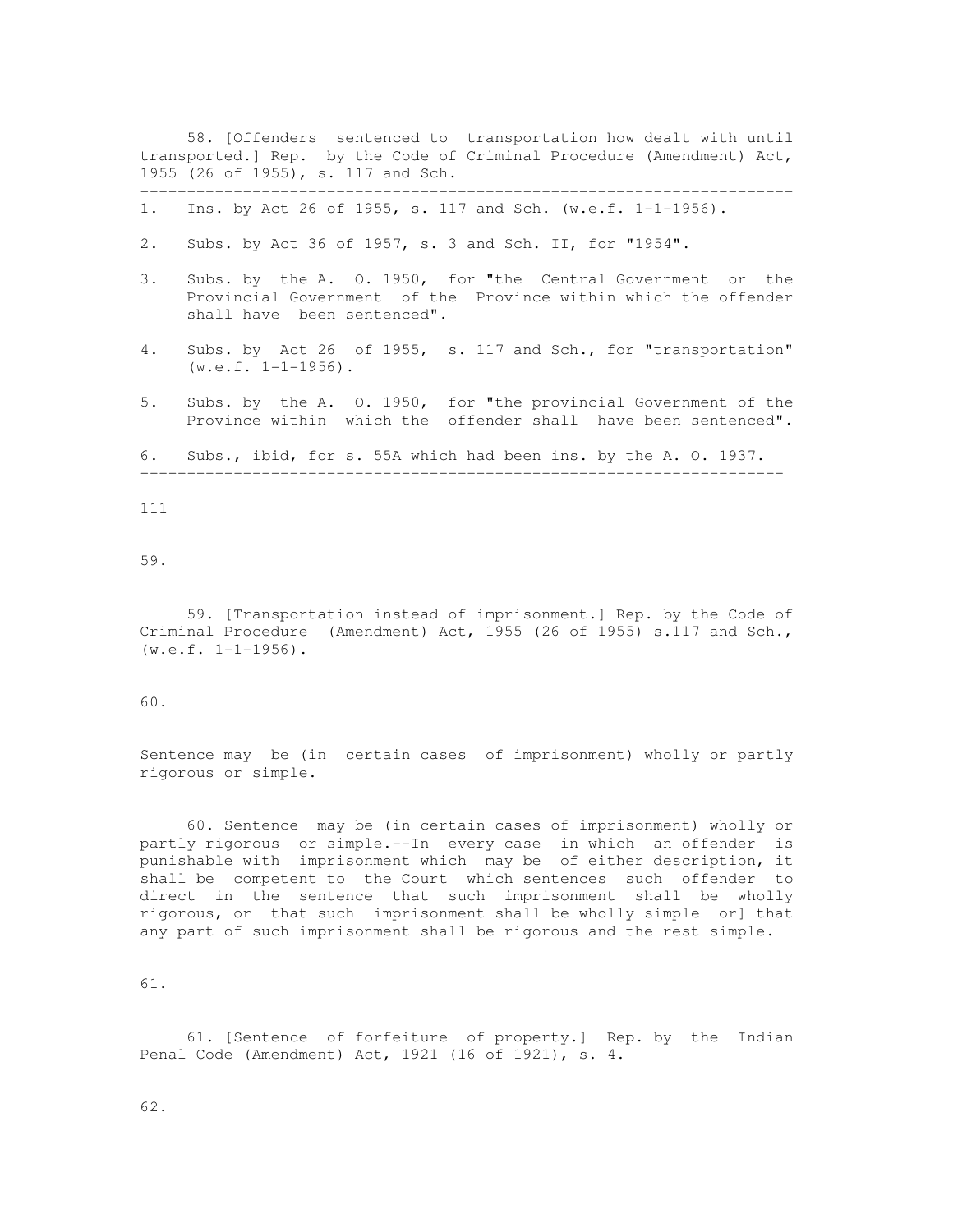62. [Forfeiture of property, in respect of offenders punishable with death, transportation or imprisonment.] Rep., by s. 4 ibid.

63.

Amount of fine.

 63. Amount of fine.--Where no sum is expressed to which a fine may extend, the amount of fine to which the offender is liable is unlimited, but shall not be excessive.

64.

Sentence of imprisonment for non-payment of fine.

 64. Sentence of imprisonment for non-payment of fine.--1\*[In every case of an offence punishable with imprisonment as well as fine, in which the offender is sentenced to a fine, whether with or without imprisonment,

 and in every case of an offence punishable 2\*[with imprisonment or fine, or] with fine only, in which the offender is sentenced to a fine.]

 it shall be competent to the Court which sentences such offender to direct by the sentence that, in default of payment of the fine, the offender shall suffer imprisonment for a certain term, which imprisonment shall be in excess of any other imprisonment to which he may have been sentenced or to which he may be liable under a commutation of a sentence.

65.

Limit to imprisonment for non-payment of fine, when imprisonment and fine awardable.

 65. Limit to imprisonment for non-payment of fine, when imprisonment and fine awardable.--The term for which the Court directs the offender to be imprisoned in default of payment of a fine shall not exceed one-fourth of the term of imprisonment which is the maximum fixed for the offence, if the offence be punishable with imprisonment as well as fine.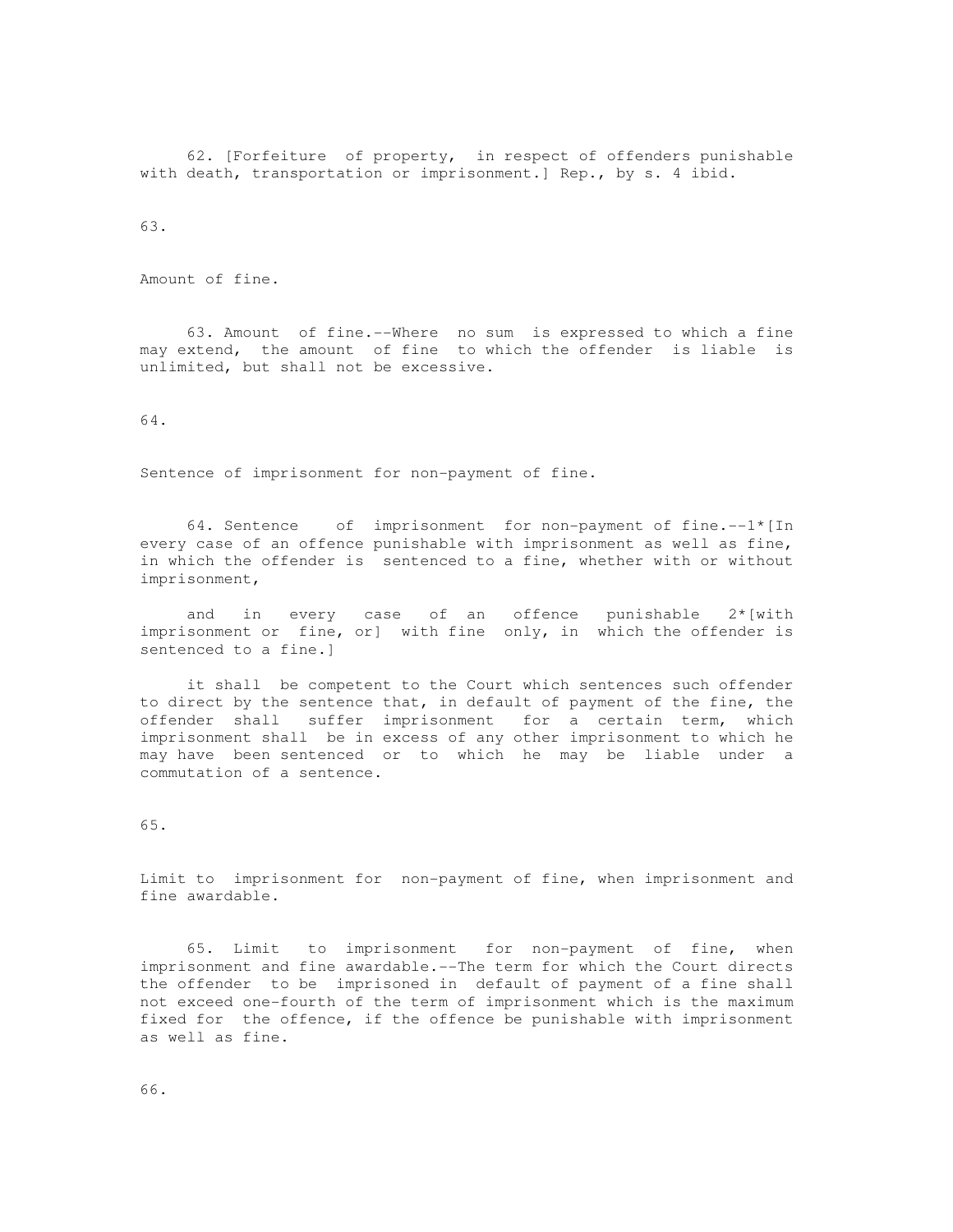Description of imprisonment for non-payment of fine.

 66. Description of imprisonment for non-payment of fine.--The imprisonment which the Court imposes in default of payment of a fine may be of any description to which the offender might have been sentenced for the offence.

67.

Imprisonment for non-payment of fine, when offence punishable with fine only.

 67. Imprisonment for non-payment of fine, when offence punishable with fine only. $-If$  the offence be punishable with fine only, 3\*[the imprisonment which the Court imposes in default of payment of the fine shall be simple, and] the term for which the Court directs the offender to be imprisoned, in default of payment of fine, shall not exceed the following scale, that is to say, for any term not exceeding two months when the amount of the fine shall not exceed fifty rupees, and for any term not exceeding four months when the amount shall not exceed one hundred rupees, and for any term not exceeding six months in any other case.

68.

Imprisonment to terminate on payment of fine.

 68. Imprisonment to terminate on payment of fine.--The imprisonment which is imposed in default of payment of a fine shall terminate whenever that fine is either paid or levied by process of law.

1. Subs. by Act 8 of 1882, s. 2, for "in every case in which an offender is sentenced to a fine".

----------------------------------------------------------------------

2. Ins, by Act 10 of 1886, s. 21(2).

3. Ins by Act 8 of 1882, s. 3.

112

69.

Termination of imprisonment on payment of proportional part of fine.

69. Termination of imprisonment on payment of proportional part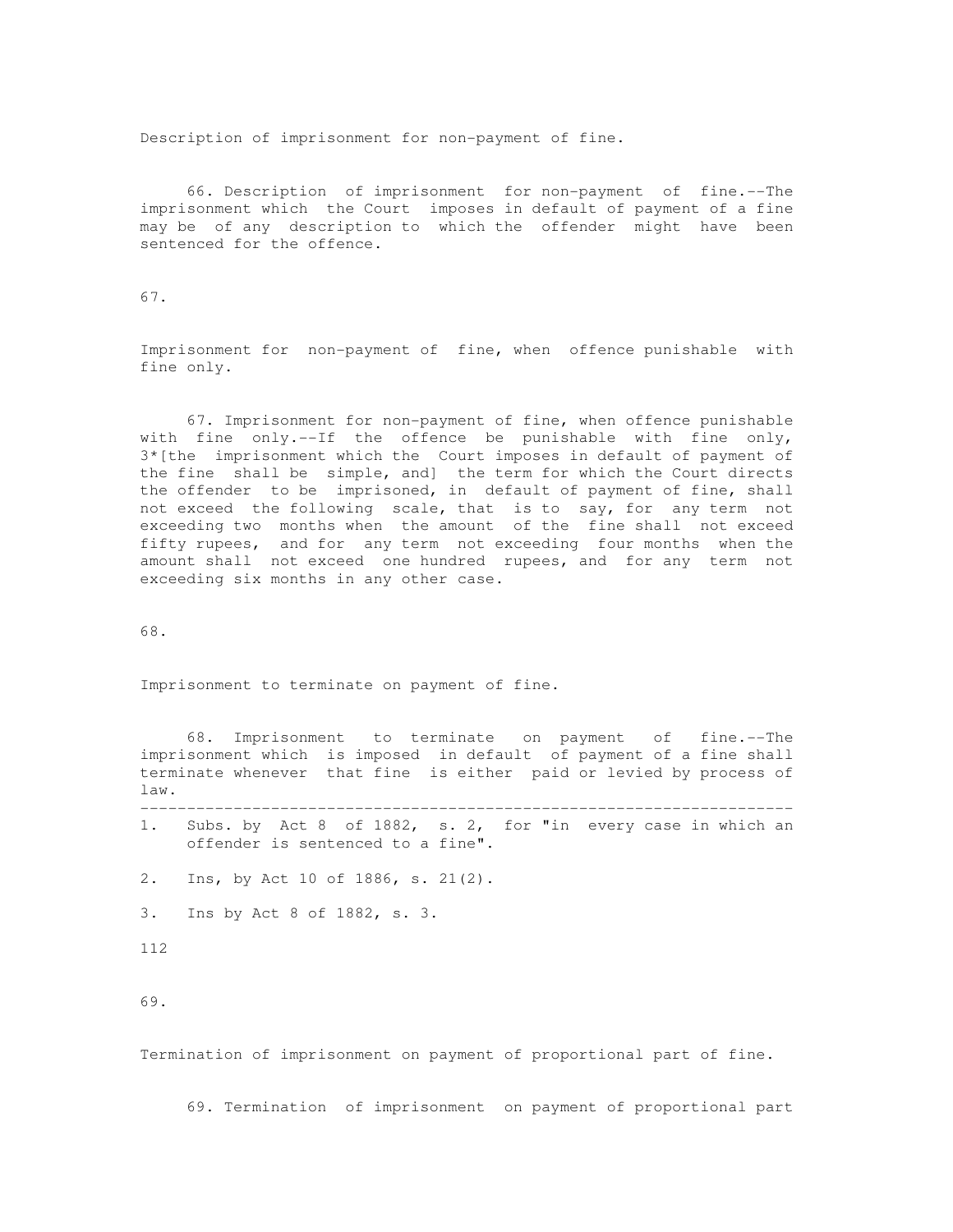of fine.--If, before the expiration of the term of imprisonment fixed in default of payment, such a proportion of the fine be paid or levied that the term of imprisonment suffered in default of payment is not less than proportional to the part of the fine still unpaid, the imprisonment shall terminate.

### Illustration

 A is sentenced to a fine of one hundred rupees and to four months' imprisonment in default of payment. Here, if seventy-five rupees of the fine be paid or levied before the expiration of one month of the imprisonment. A will be discharged as soon as the first month has expired. If seventy-five rupees be paid or levied at the time of the expiration of the first month, or at any later time while A continues in imprisonment. A will be immediately discharged. If fifty rupees of the fine be paid or levied before the expiration of two months of the imprisonment. A will be discharged as soon as the two months are completed. If fifty rupees be paid or levied at the time of the expiration of those two months, or at any later time while A continues in imprisonment, A will be immediately discharged.

70.

Fine leviable within six years, or during imprisonment. Death not to discharge property from liability.

 70. Fine leviable within six years, or during imprisonment. Death not to discharge property from liability.--The fine, or any part thereof which remains unpaid, may be levied at any time within six years after the passing of the sentence, and if, under the sentence, the offender be liable to imprisonment for a longer period than six years, then at any time previous to the expiration of that period; and the death of the offender does not discharge from the liability any property which would, after his death, be legally liable for his debts.

71.

Limit of punishment of offence made up of several offences.

 71. Limit of punishment of offence made up of several offences.-- Where anything which is an offence is made up of parts, any of which parts is itself an offence, the offender shall not be punished with the punishment of more than one of such his offences, unless it be so expressly provided.

 1\*[Where anything is an offence falling within two or more separate definitions of any law in force for the time being by which offences are defined or punished, or

where several acts, of which one or more than one would by itself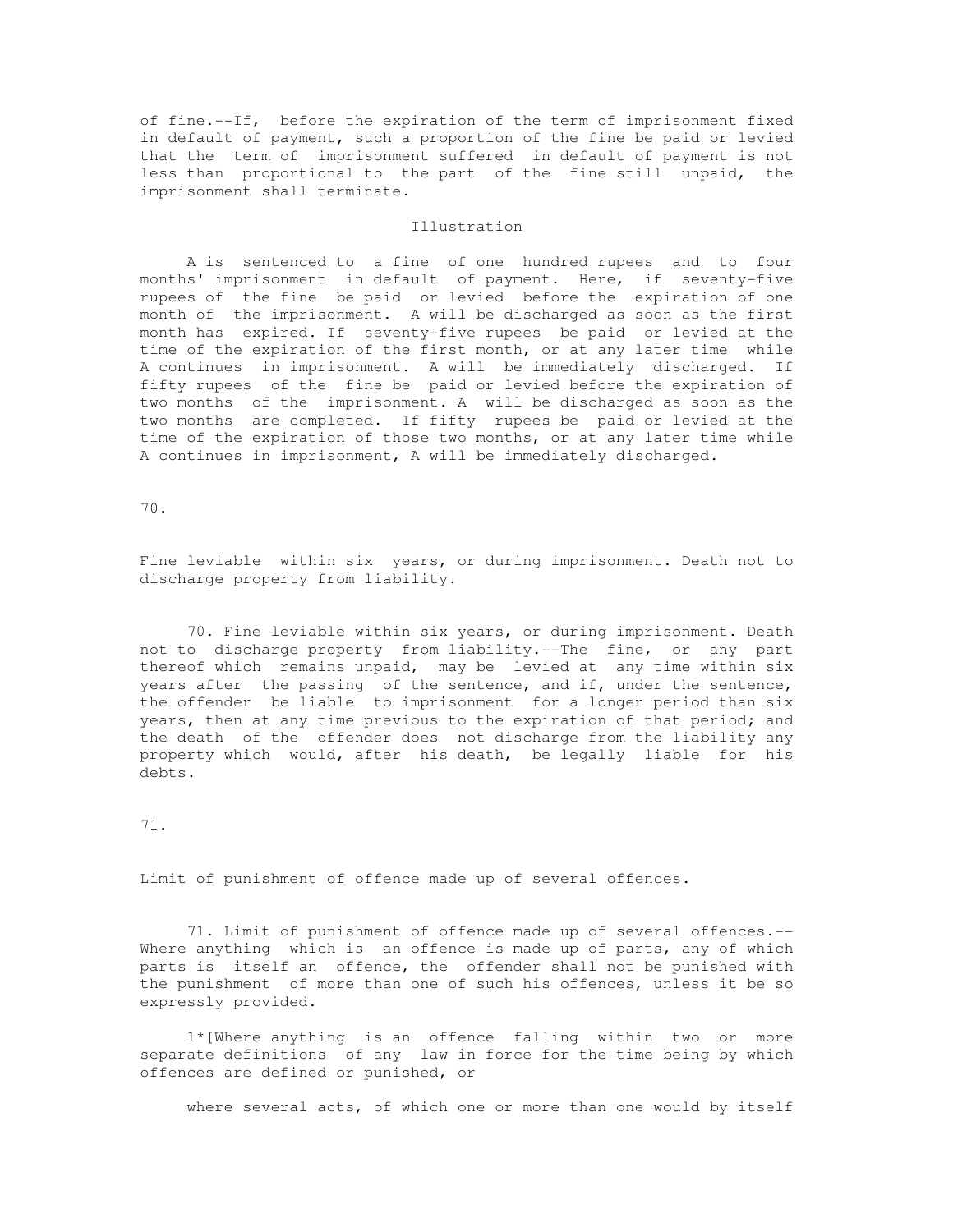or themselves constitute an offence, constitute, when combined, a different offence,

 the offender shall not be punished with a more severe punishment than the Court which tries him could award for any one of such offences].

## Illustrations

 (a) A gives Z fifty strokes with a stick. Here A may have committed the offence of voluntarily causing hurt to Z by the whole beating, and also by each of the blows which make up the whole beating. If A were liable to punishment for every blow, he might be imprisoned for fifty years, one for each blow. But he is liable only to one punishment for the whole beating.

 (b) But, if, while A is beating Z, Y interferes, and A intentionally strikes Y, here, as the blow given to Y is no part of the act whereby A voluntarily causes hurt to Z, A is liable to one punishment for voluntarily causing hurt to Z, and to another for the blow given to Y.

## 72.

Punishment of person guilty of one of several offences, the judgment stating that it is doubtful of which.

 72. Punishment of person guilty of one of several offences, the judgment stating that it is doubtful of which.--In all cases in which judgment is given that a person is guilty of one of several offences specified in the judgment, but that it is doubtful of which of these offences he is guilty, the offender shall be punished for the offence for which the lowest punishment is provided if the same punishment is not provided for all.

---------------------------------------------------------------------- 1. Ins by Act 8 of 1882, s, 4. ----------------------------------------------------------------------

113

73.

Solitary confinement.

 73. Solitary confinement.--Whenever any person is convicted of an offence for which under this Code the Court has power to sentence him to rigorous imprisonment, the Court may, by its sentence, order that the offender shall be kept in solitary confinement for any portion or portions of the imprisonment to which he is sentenced, not exceeding three months in the whole, according to the following scale, that is to say--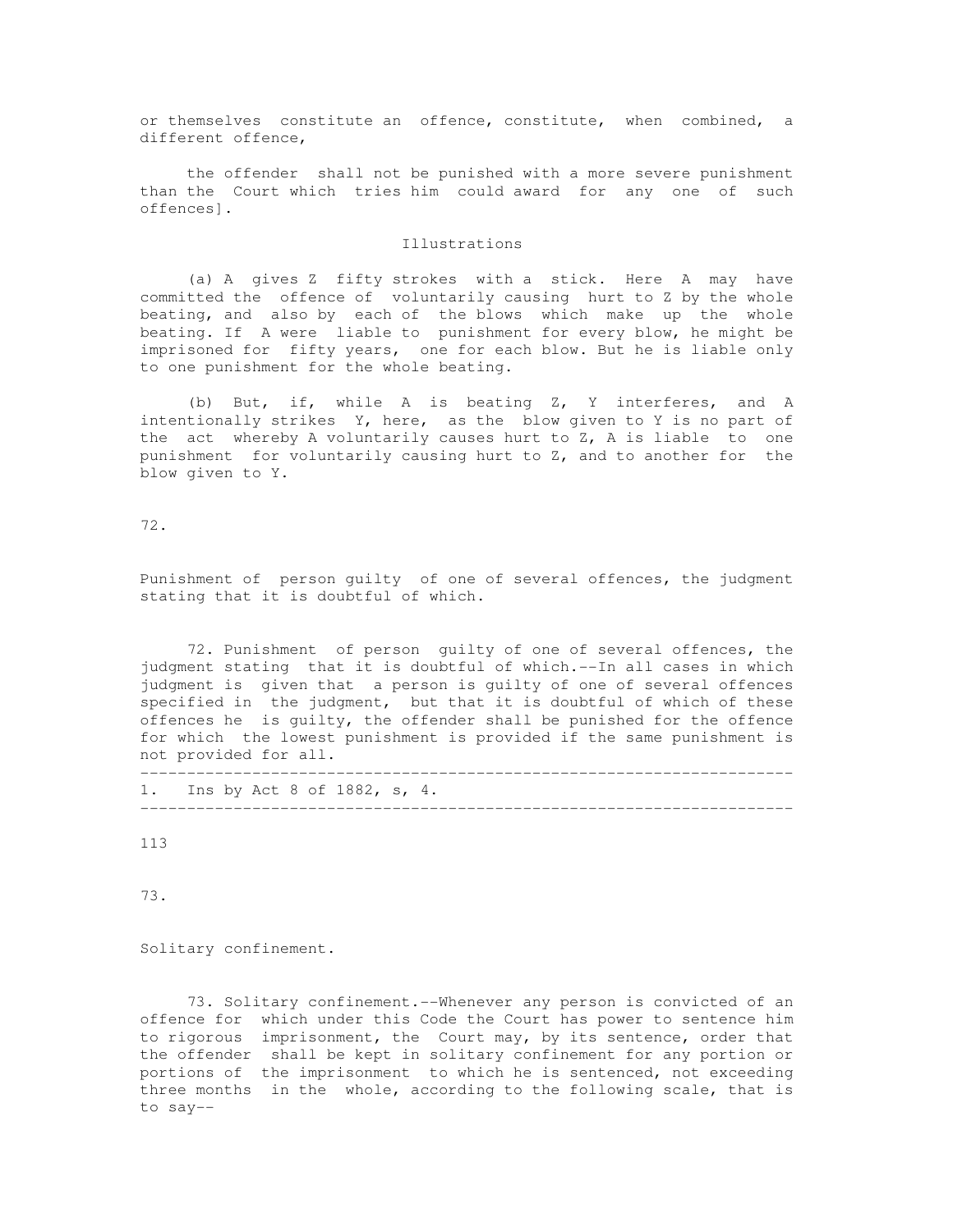a time not exceeding one month if the term of imprisonment shall not exceed six months:

 a time not exceeding two months if the term of imprisonment shall exceed six months and 1\*[shall not exceed one] year:

 a time not exceeding three months if the term of imprisonment shall exceed one year.

74.

Limit of solitary confinement.

 74. Limit of solitary confinement.--In executing a sentence of solitary confinement, such confinement shall in no case exceed fourteen days at a time, with intervals between the periods of solitary confinement of not less duration than such periods; and when the imprisonment awarded shall exceed three months, the solitary confinement shall not exceed seven days in any one month of the whole imprisonment awarded, with intervals between the periods of solitary confinement of not less duration than such periods.

75.

Enhanced punishment for certain offence under Chapter XII or Chapter XVII after previous conviction.

 2\*[75. Enhanced punishment for certain offences under Chapter XII or Chapter XVII after previous conviction.--Whoever, having been convicted,-

 (a) by a Court in 3\*[India], of an offence punishable under Chapter XII or Chapter XVII of this Code with imprisonment of either description for a term of three years or upwards, 4\*\*\*\*

 $4 \star$  \* \* \* \* \* \* \* \* \*

shall be guilty of any offence punishable under either of those Chapters with like imprisonment for the like term, shall be subject for every such subsequent offence to 5\*[imprisonment for life] or to imprisonment of either description for a term which may extend to ten years.]

CHAPTER IV

GENERAL EXCEPTIONS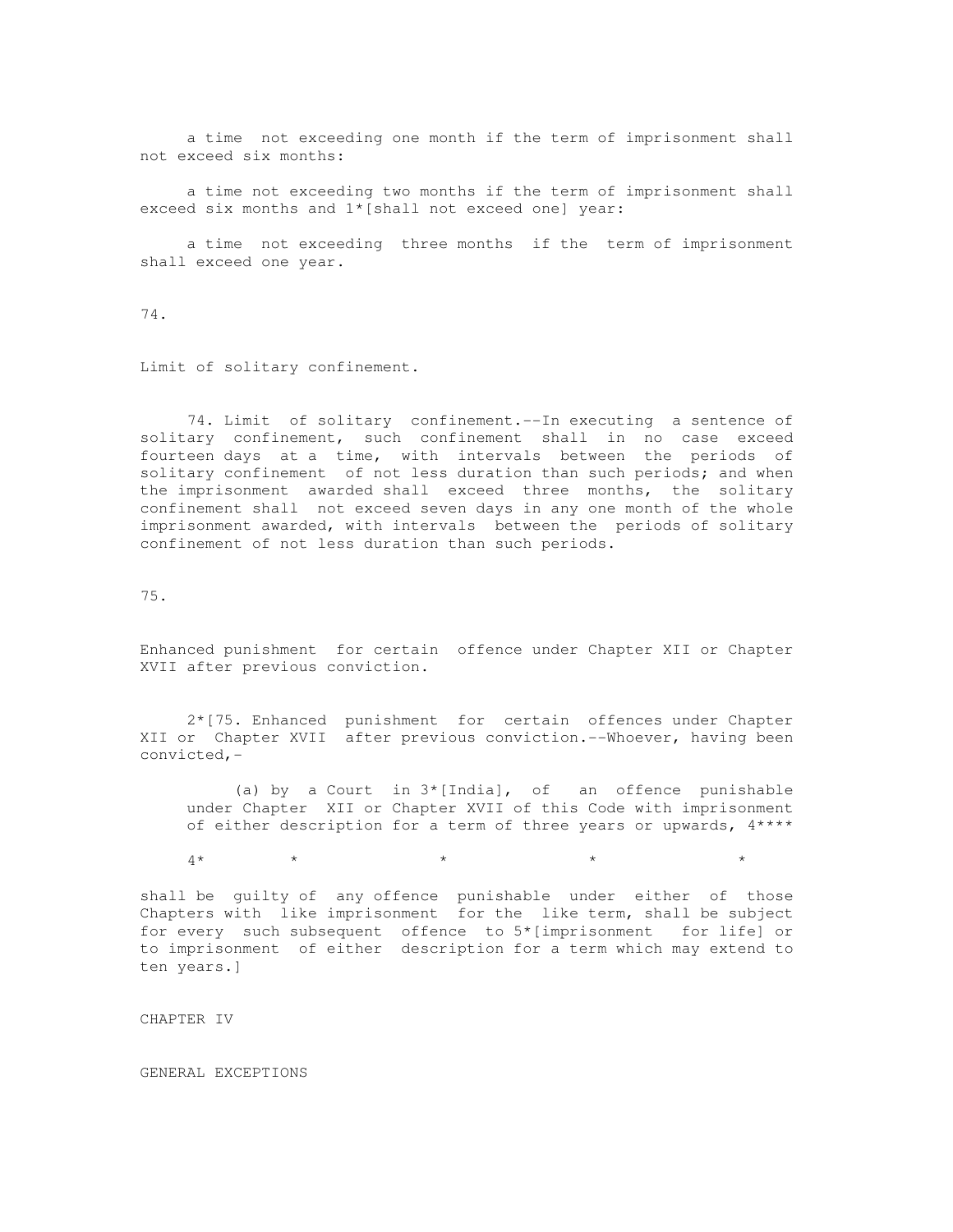## CHAPTER IV

#### GENERAL EXCEPTIONS

76.

Act done by a person bound, or by mistake of fact believing himself bound, by law.--

 76. Act done by a person bound, or by mistake of fact believing himself bound, by law.--Nothing is an offence which is done by a person who is, or who by reason of a mistake of fact and not by reason of a mistake of law in good faith believes himself to be, bound by law to do it.

## Illustrations

 (a) A, a soldier, fires on a mob by the order of his superior officer, in conformity with the commands of the law. A has committed no offence.

 (b) A, an officer of a Court of Justice, being ordered by that Court to arrest Y, and after due enquiry, believing Z to be Y, arrests Z. A has committed no offence.

77.

Act of Judge when acting judicially.

 77. Act of Judge when acting judicially.--Nothing is an offence which is done by a Judge when acting judicially in the exercise of any power which is, or which in good faith he believes to be, given to him by law.

----------------------------------------------------------------------

1. Subs. by Act 8 of 1882, s. 5, for "be less than a". 2. Subs. by Act 3 of 1910, s. 2, for the original section. 3. Subs. by Act 3 of 1951, s. 3 and Sch., for "the States". 4. The word "or" at the end of cl. (a) and cl. (b) were omitted by s. 3 and Sch., ibid. 5. Subs. by Act 26 of 1955, s. 117 and Sch., for "transportation for life" (w.e.f. 1-1-1956). ----------------------------------------------------------------------

114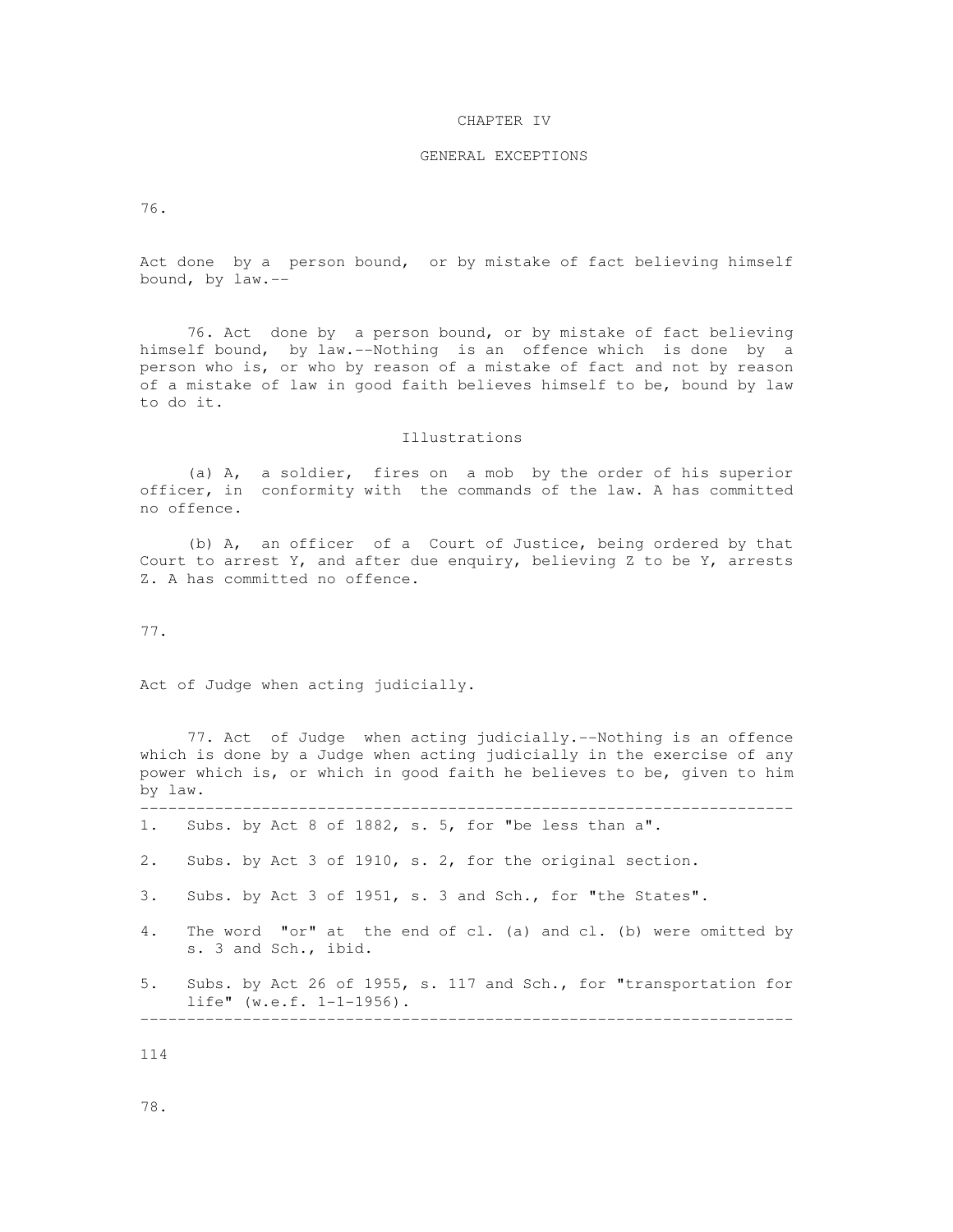Act done pursuant to the judgment or order of Court.

 78. Act done pursuant to the judgment or order of Court.--Nothing which is done in pursuance of, or which is warranted by the judgment or order of, a Court of Justice, if done whilst such judgment or order remains in force, is an offence, notwithstanding the Court may have had no jurisdiction to pass such judgment or order, provided the person doing the act in good faith believes that the Court had such jurisdiction.

79.

Act done by a person justified, or by mistake of fact believing himself, justified, by law.

 79. Act done by a person justified, or by mistake of fact believing himself, justified, by law.--Nothing is an offence which is done by any person who is justified by law, or who by reason of a mistake of fact and not by reason of a mistake of law in good faith, believes himself to be justified by law, in doing it.

#### Illustration

 A sees Z commit what appears to A to be a murder. A, in the exercise, to the best of his judgment exerted in good faith, of the power which the law gives to all persons of apprehending murderers in the fact, seizes Z, in order to bring Z before the proper authorities. A has committed no offence, though it may turn out that Z was acting in self-defence.

80.

Accident in doing a lawful act.

 80. Accident in doing a lawful act.--Nothing is an offence which is done by accident or misfortune, and without any criminal intention or knowledge in the doing of a lawful act in a lawful manner by lawful means and with proper care and caution.

## Illustration

 A is at work with a hatchet; the head flies off and kills a man who is standing by. Here, if there was no want of proper caution on the part of A, his act is excusable and not an offence.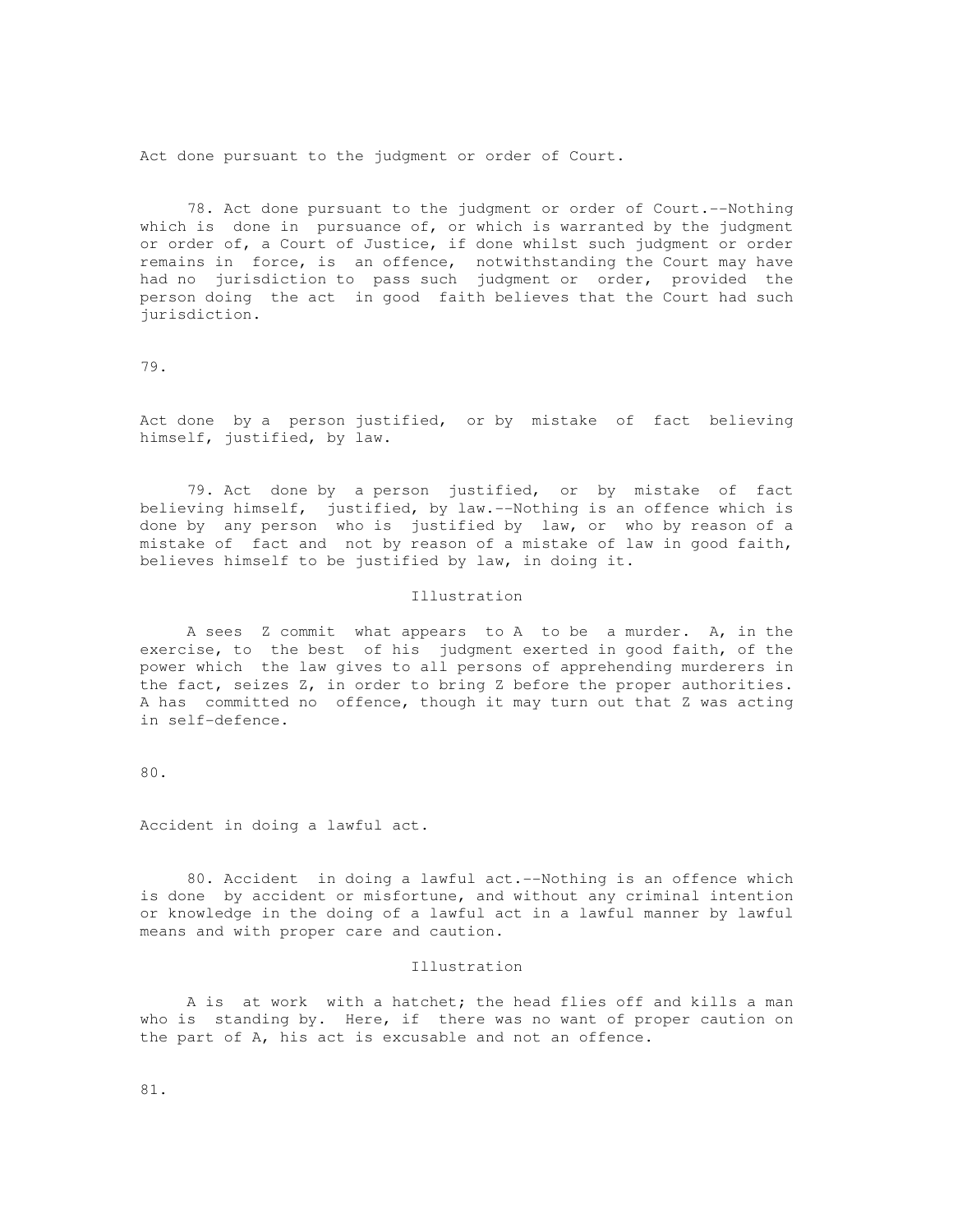Act likely to cause harm, but done without criminal intent, and to prevent other harm.

 81. Act likely to cause harm, but done without criminal intent, and to prevent other harm.--Nothing is an offence merely by reason of its being done with the knowledge that it is likely to cause harm, if it be done without any criminal intention to cause harm, and in good faith for the purpose of preventing or avoiding other harm to person or property.

 Explanation.-It is a question of fact in such a case whether the harm to be prevented or avoided was of such a nature and so imminent as to justify or excuse the risk of doing the act with the knowledge that it was likely to cause harm.

## Illustrations

 (a) A, the captain of a steam vessel, suddenly and without any fault or negligence on his part, finds himself in such a position that, before he can stop his vessel, he must inevitably run down a boat B, with twenty or thirty passengers on board, unless he changes the course of his vessel, and that, by changing his course, he must incur risk of running down a boat C with only two passengers on board, which he may possibly clear. Here, if A alters his course without any intention to run down the boat C and in good faith for the purpose of avoiding the danger to the passengers in the boat B, he is not guilty of an offence, though he may run down the boat C by doing an which he knew was likely to cause that effect, if it be found as a matter of fact that the danger which he intended to avoid was such as to excuse him in incurring the risk of running down C.

 (b) A, in a great fire, pulls down houses in order to prevent the conflagration from spreading. He does this with the intention in good faith of saving human life or property. Here, if it be found that the harm to be prevented was of such a nature and so imminent as to excuse A's act, A is not guilty of the offence.

115

82.

Act of a child under seven years of age.

 82. Act of a child under seven years of age.--Nothing is an offence which is done by a child under seven years of age.

83.

Act of a child above seven and under twelve of immature understanding.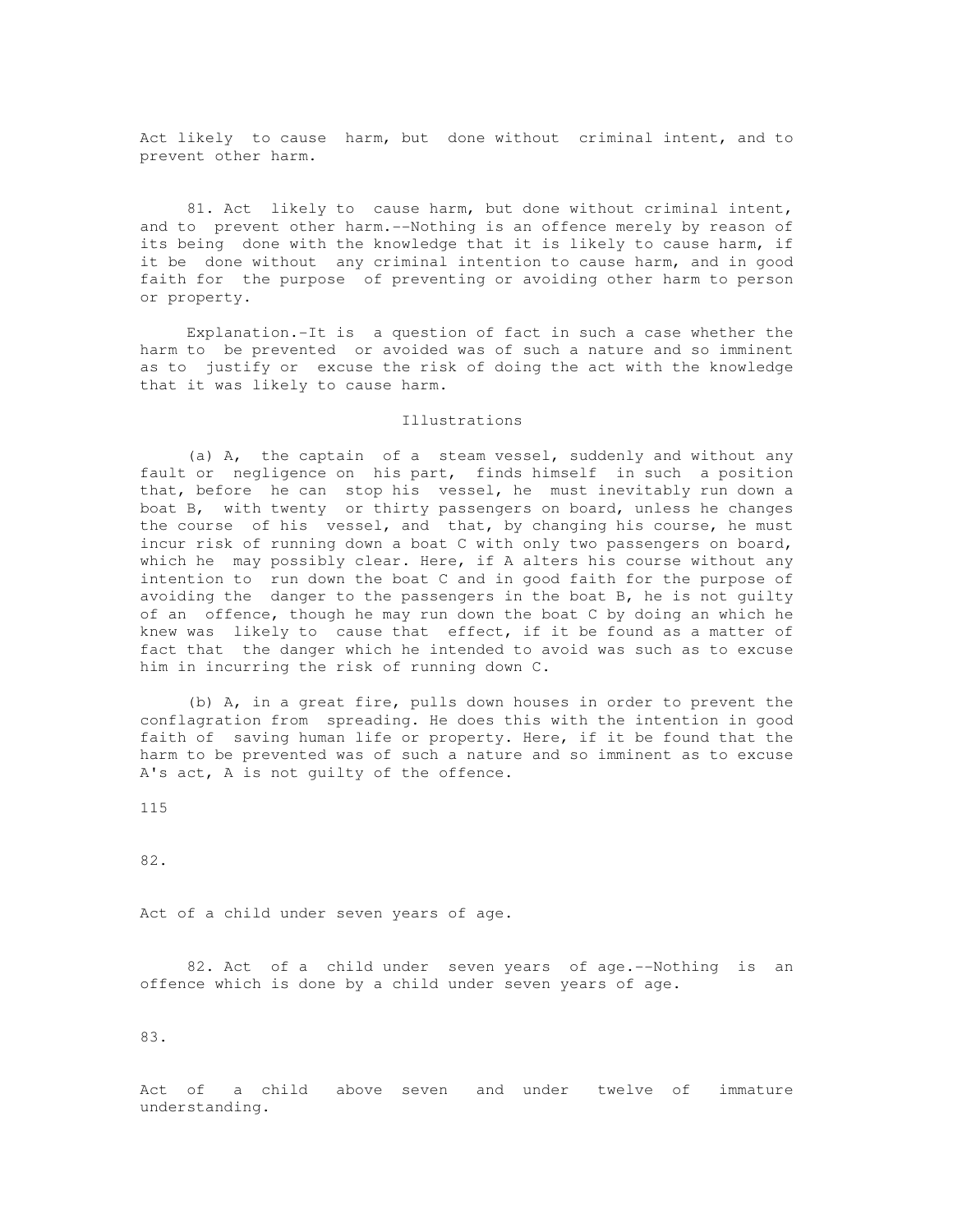83. Act of a child above seven and under twelve of immature understanding.--Nothing is an offence which is done by a child above seven years of age and under twelve, who has not attained sufficient maturity of understanding to judge of the nature and consequences of his conduct on that occasion.

84.

Act of a person of unsound mind.

 84. Act of a person of unsound mind.--Nothing is an offence which is done by a person who, at the time of doing it, by reason of unsoundness of mind, is incapable of knowing the nature of the act, or that he is doing what is either wrong or contrary to law.

85.

Act of a person incapable of judgment by reason of intoxication caused against his will.

 85. Act of a person incapable of judgment by reason of intoxication caused against his will.--Nothing is an offence which is done by a person who, at the time of doing it, is, by reason of intoxication, incapable of knowing the nature of the act, or that he is doing what is either wrong, or contrary to law: provided that the thing which intoxicated him was administered to him without his knowledge or against his will.

86.

Offence requiring a particular intent or knowledge committed by one who is intoxicated.

 86. Offence requiring a particular intent or knowledge committed by one who is intoxicated.--In cases where an act done is not an offence unless done with a particular knowledge or intent, a person who does the act in a state of intoxication shall be liable to be dealt with as if he had the same knowledge as he would have had if he had not been intoxicated, unless the thing which intoxicated him was administered to him without his knowledge or against his will.

87.

Act not intended and not known to be likely to cause death or grievous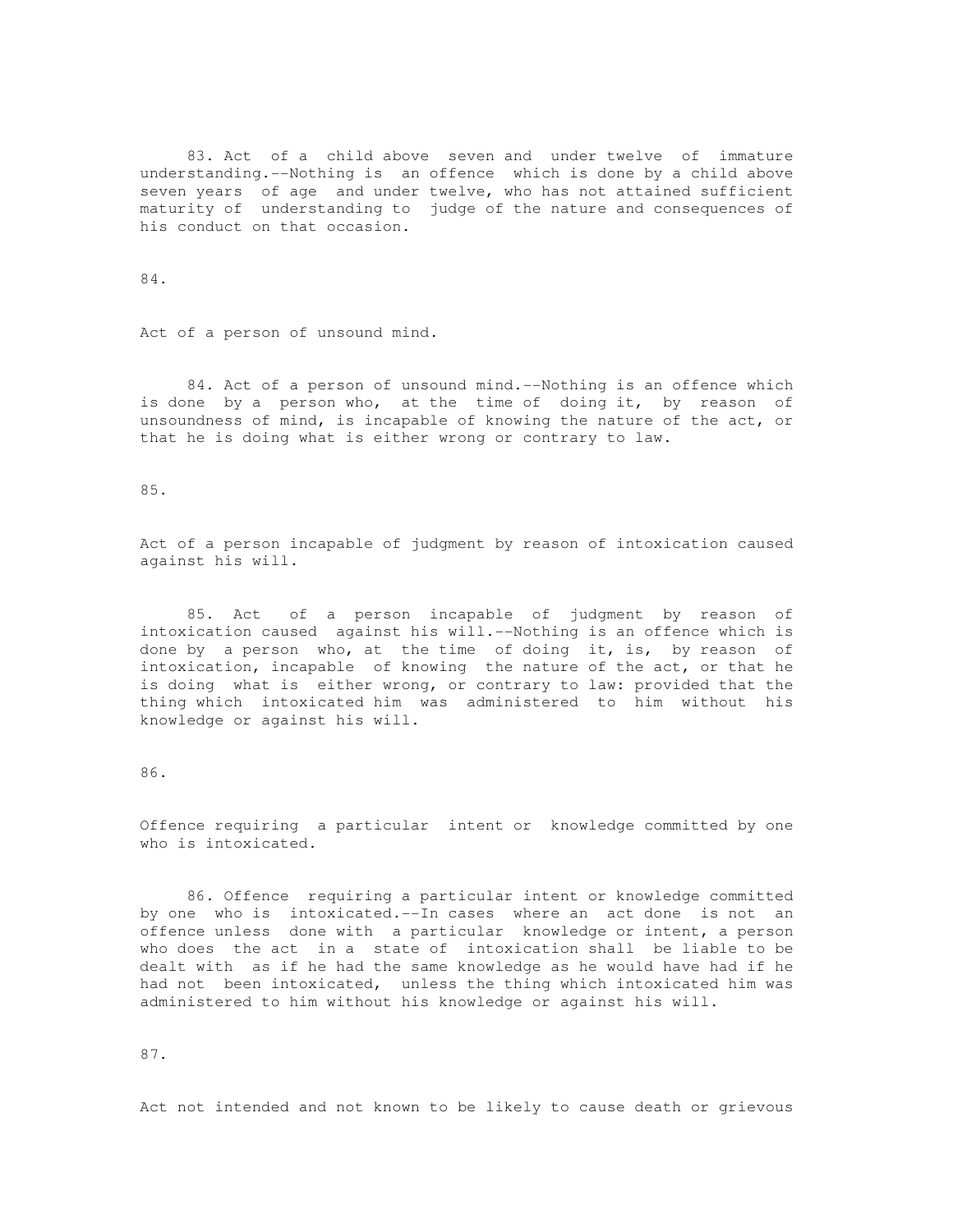hurt, done by consent.

 87. Act not intended and not known to be likely to cause death or grievous hurt, done by consent.--Nothing which is not intended to cause death, or grievous hurt, and which is not known by the doer to be likely to cause death or grievous hurt, is an offence by reason of any harm which it may cause, or be intended by the doer to cause, to any person, above eighteen years of age, who has given consent, whether express or implied, to suffer that harm; or by reason of any harm which it may be known by the doer to be likely to cause to any such person who has consented to take the risk of that harm.

## Illustration

 A and Z agree to fence with each other for amusement. This agreement implies the consent of each to suffer any harm which, in the course of such fencing, may be caused without foul play; and if A, while playing fairly, hurts Z, A commits no offence.

88.

Act not intended to cause death, done by consent in good faith for person's benefit.

 88. Act not intended to cause death, done by consent in good faith for person's benefit.--Nothing, which is not intented to cause death, is an offence by reason of any harm which it may cause, or be intended by the doer to cause, or be known by the doer to be likely to cause, to any person for whose benefit it is done in good faith, and who has given a consent, whether express or implied to suffer that harm, or to take the risk of that harm.

## Illustration

 A, a surgeon, knowing that a particular operation is likely to cause the death of Z, who suffers under the painful complaint, but not intending to cause Z's death, and intending, in good faith, Z's benefit, performs that operation on Z, with Z's consent. A has committed no offence.

89.

Act done in good faith for benefit of child or insane person, by or by consent of guardian.

 89. Act done in good faith for benefit of child or insane person, by or by consent of guardian.--Nothing which is done in good faith for the benefit of a person under twelve years of age, or of unsound mind, by or by consent, either express or implied, of the guardian or other person having lawful charge of that person, is an offence by reason of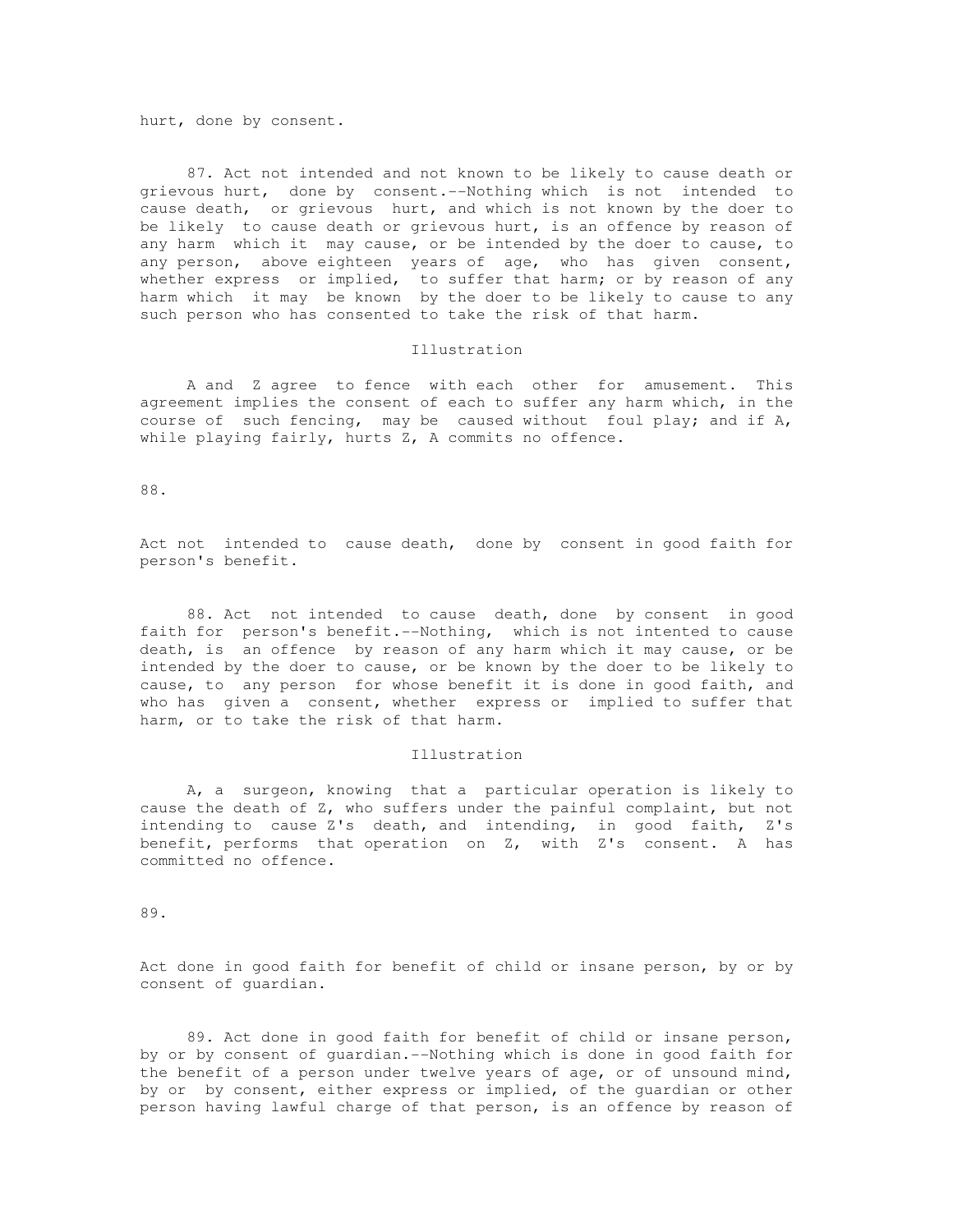any harm which it may cause, or be intended by the doer to cause or be known by the doer to be likely to cause to that person: Provided-

116

Provisos.

 Provisos.-First.-That this exception shall not extend to the intentional causing of death, or to the attempting to cause death;

 Secondly.-That this exception shall not extend to the doing of anything which the person doing it knows to be likely to cause death, for any purpose other than the preventing of death or grievous hurt, or the curing of any grievous disease or infirmity;

 Thirdly.-That this exception shall not extend to the voluntary causing of grievous hurt, or to the attempting to cause grievous hurt, unless it be for the purpose of preventing death or grievous hurt, or the curing of any grievous disease or infirmity;

 Fourthly.-That this exception shall not extend to the abetment of any offence, to the committing of which offence it would not extend.

## Illustration

 A, in good faith, for his child's benefit without his child's consent, has his child cut for the stone by a surgeon knowing it to be likely that the operation will cause the child's death, but not intending to cause the child's death. A is within the exception, in as much as his object was the cure of the child.

90.

Consent known to be given under fear or misconception.

 90. Consent known to be given under fear or misconception.--A consent is not such a consent as is intended by any section of this Code, if the consent is given by a person under fear of injury, or under a misconception of fact, and if the person doing the act knows, or has reason to believe, that the consent was given in consequence of such fear or misconception; or

Consent of insane person.

 Consent of insane person.-if the consent is given by a person who, from unsoundness of mind, or intoxication, is unable to understand the nature and consequence of that to which he gives his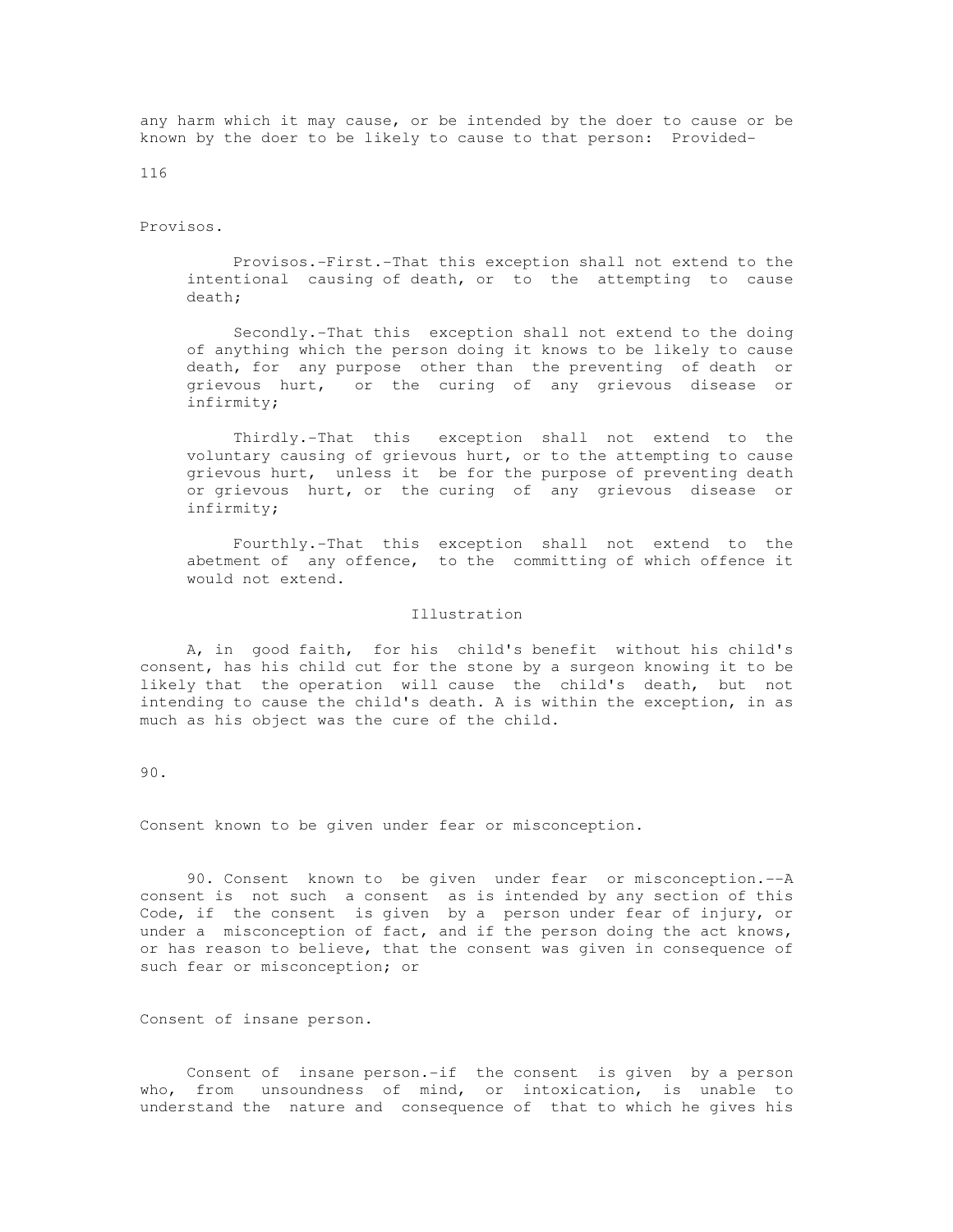consent; or

Consent of child.

 Consent of child.-unless the contrary appears from the context, if the consent is given by a person who is under twelve years of age.

91.

Exclusion of acts which are offences independently of harm cause.

 91. Exclusion of acts which are offences independently of harm cause.--The exceptions in sections 87, 88 and 89 do not extend to acts which are offences independently of any harm which they may cause, or be intended to cause, or be known to be likely to cause, to the person giving the consent, or on whose behalf the consent is given.

## Illustration

 Causing miscarriage (unless caused in good faith for the purpose of saving the life of the woman) is offence inexpediently of any harm which it may cause or be intended to cause to the woman. Therefore, it is not an offence "by reason of such harm"; and the consent of the woman or of her guardian to the causing of such miscarriage does not justify the act.

92.

Act done in good faith for benefit of a person without consent.

 92. Act done in good faith for benefit of a person without consent.-Nothing is an offence by reason of any harm which it may causes to a person for whose benefit it is done in good faith, even without that person's consent, if the circumstances are such that it is impossible for that person to signify consent, or if that person is incapable of giving consent, and has no guardian or other person in lawful charge of him from whom it is possible to obtain consent in time for the thing to be done with benefit: Provided-

Provisos.

117

Provisos.-First.-That this exception shall not extend to the intentional causing of death or the attempting to cause death;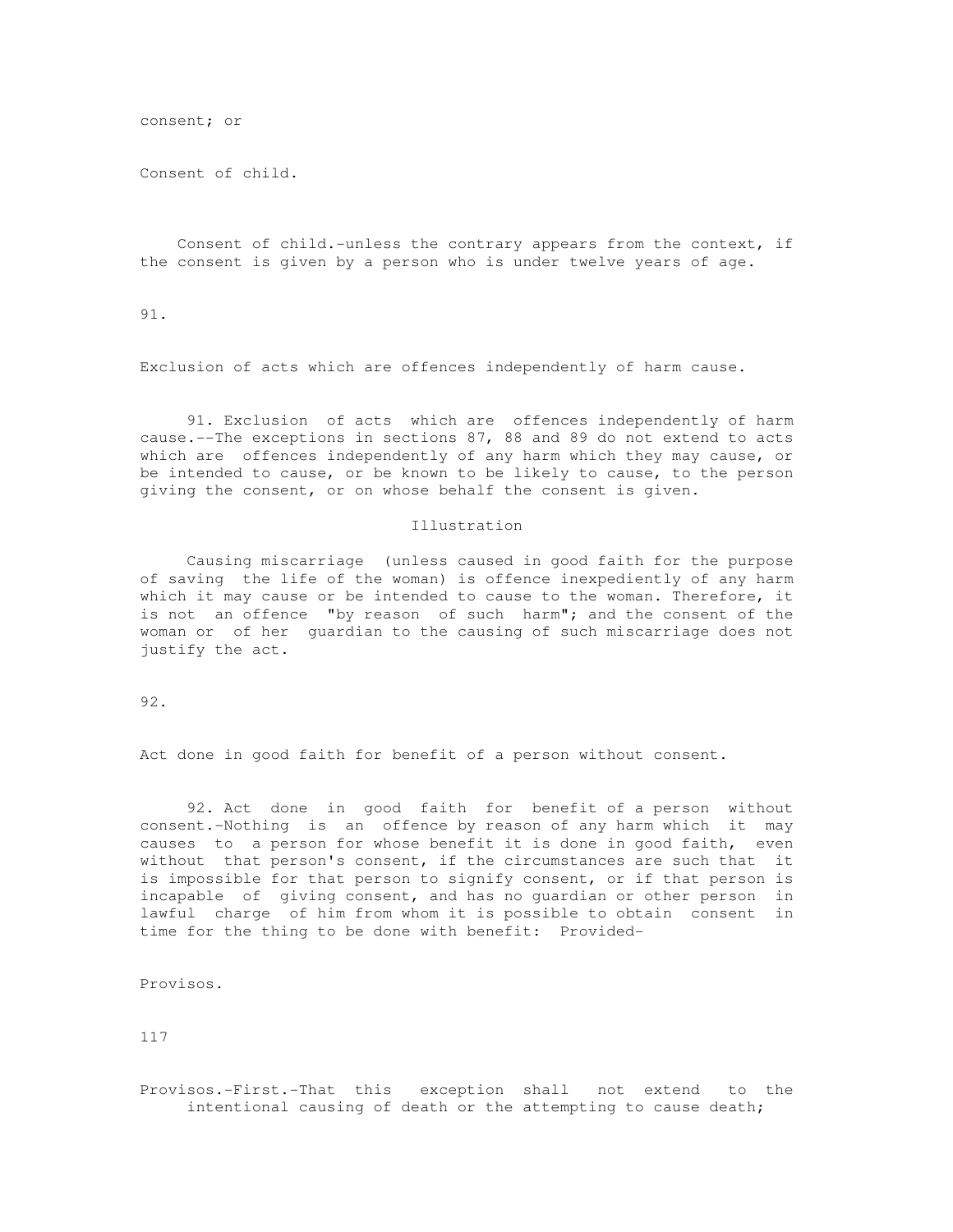Secondly.-That this exception shall not extend to the doing of anything which the person doing it knows to be likely to cause death, for any purpose other than the preventing of death or grievous hurt, or the curing of any grievous disease or infirmity;

 Thirdly.-That this exception shall not extend to the voluntary causing of hurt, or to the attempting to cause hurt, for any purpose other than the preventing of death or hurt;

 Fourthly.-That this exception shall not extend to the abetment of any offence, to the committing of which offence it would not extend.

## Illustrations

 (a) Z is thrown from his horse, and is insensible. A, a surgeon, finds that Z requires to be trepanned. A, not intending Z's death, but in good faith, for Z's benefit, performs the trepan before Z recovers his power of judging for himself. A has committed no offence.

 (b) Z is carried off by a tiger. A fires at the tiger knowing it to be likely that the shot may kill Z, but not intending to kill Z, and in good faith intending Z's benefit. A's ball gives Z a mortal wound. A has committed no offence.

 (c) A, a surgeon, sees a child suffer an accident which is likely to prove fatal unless an operation be immediately performed. There is not time to apply to the child's guardian. A performs the operation in spite of the entreaties of the child, intending, in good faith, the child's benefit. A has committed no offence.

 (d) A is in a house which is on fire, with Z, a child. People below hold out a blanket. A drops the child, from the house-top, knowing it to be likely that the fall may kill the child, but not intending to kill the child, and intending, in good faith, the child's benefit. Here, even if the child is killed by the fall, A has committed no offence.

 Explanation.-Mere pecuniary benefit is not benefit within the meaning of sections 88 89 and 92.

93.

Communication made in good faith.

 93. Communication made in good faith.--No communication made in good faith is an offence by reason of any harm to the person to whom it is made, if it is made for the benefit of that person.

## Illustration

A, a surgeon, in good faith, communicates to a patient his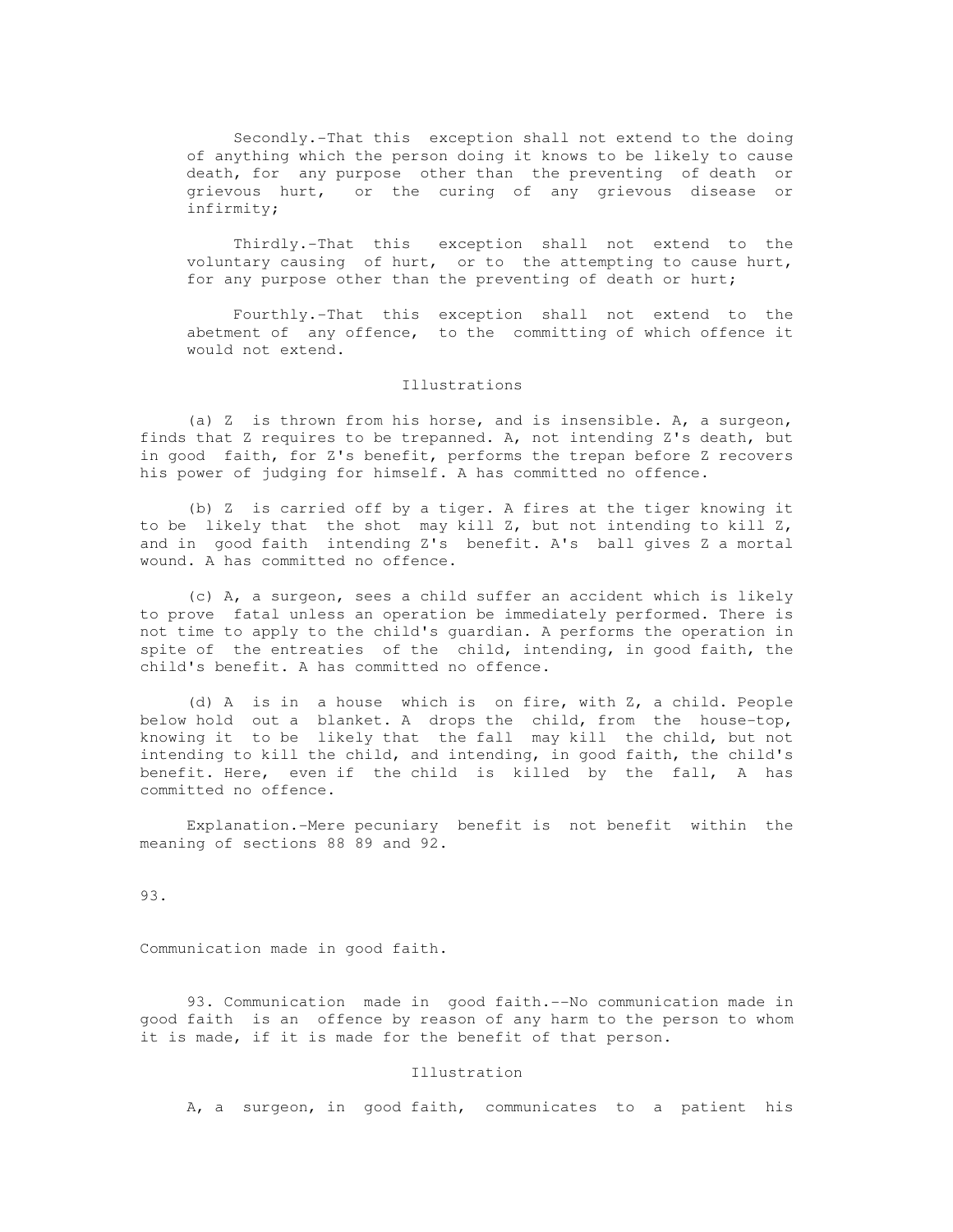opinion that he cannot live. The patient dies in consequence of the shock. A has committed no offence, though he knew it to be likely that the communication might cause the patient's death.

94.

Act to which a person is compelled by threats.

 94. Act to which a person is compelled by threats.--Except murder, and offences against the State punishable with death, nothing is an offence which is done by a person who is compelled to do it by threats, which, at the time of doing it, reasonnably cause the apprehension that instant death to that person will otherwise be the consequence: Provided the person doing the act did not of his own accord, or from a reasonable apprehension of harm to himself short of instant death, place himself in the situation by which he became subject to such constraint.

 Explanation 1.-A person who, of his own accord, or by reason of a threat of being beaten, joins a gang of dacoits, knowing their character, is not entitled to the benefit of this exception, on the ground of his having been compelled by his associates to do anything that is an offence by law.

118

 Explantion 2.-A person seized by a gang of dacoits, and forced, by threat of instant death, to do a thing which is an offence by law; for example, a smith compelled to take his tools and to force the door of a house for the dacoits to enter and plunder it, is entitled to the benefit of this exception.

95.

Act causing slight harm.

 95. Act causing slight harm.--Nothing is an offence by reason that it causes, or that it is intended to cause, or that it is known to be likely to cause, any harm, if that harm is so slight that no person of ordinary sense and temper would complain of such harm.

Of the Right of Private Defence

96.

Things done in private defence.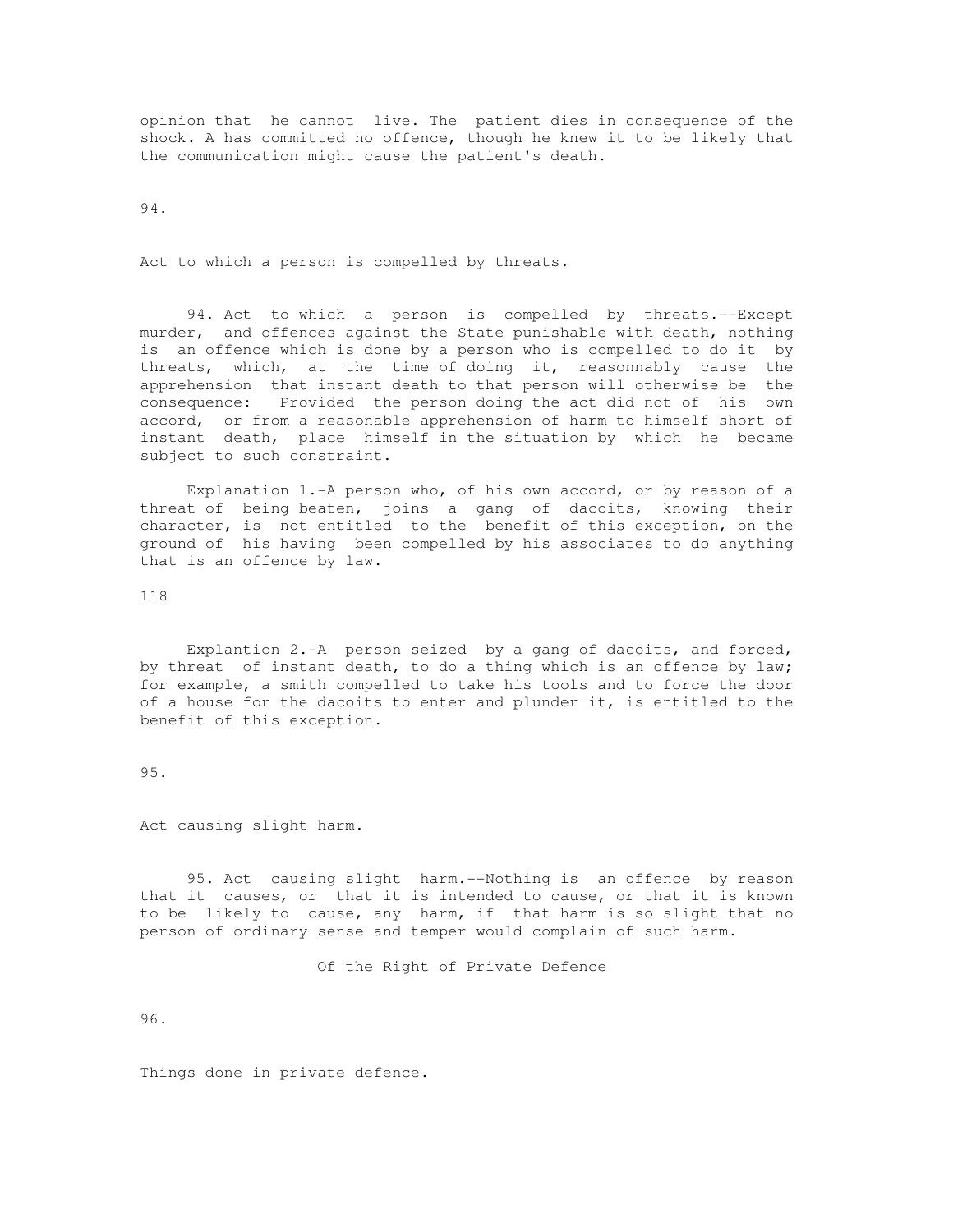96. Things done in private defence.--Nothing is an offence which is done in the exercise of the right of private defence.

97.

Right of private defence of the body and of property.

 97. Right of private defence of the body and of property.--Every person has a right, subject to the restrictions contained in section 99, to defend-

First.--His own body, and the body of any other person, against any offence affecting the human body;

 Secondly.--The property, whether movable or immovable, of himself or of any other person, against any act which is an offence falling under the defintion of theft, robbery, mischief or criminal trespass, or which is an attempt to commit theft, robbery, mischief or criminal trespass.

98.

Right of private defence against the act of a person of unsound mind, etc.

 98. Right of private defence against the act of a person of unsound mind, etc.--When an act which would otherwise be a certain offence, is not that offence, by reason of the youth, the want of maturity of understanding, the unsoundness of mind or the intoxication of the person doing that act, or by reason of any misconception on the part of that person, every person has the same right of private defence against that act which he would have if the act were that offence.

# Illustrations

 (a) Z, under the influence of madness, attempts to kill A; Z is guilty of no offence. But A has the same right of private defence which he would have if Z were sane.

 (b) A enters by night a house which he is legally entitled to enter. Z, in good faith, taking A for a house-breaker, attacks A. Here Z, by attacking A under this misconception, commits no offence. But A has the same right of private defence against Z, which he would have if Z were not acting under that misconception.

99.

Acts against which there is no right of private defence.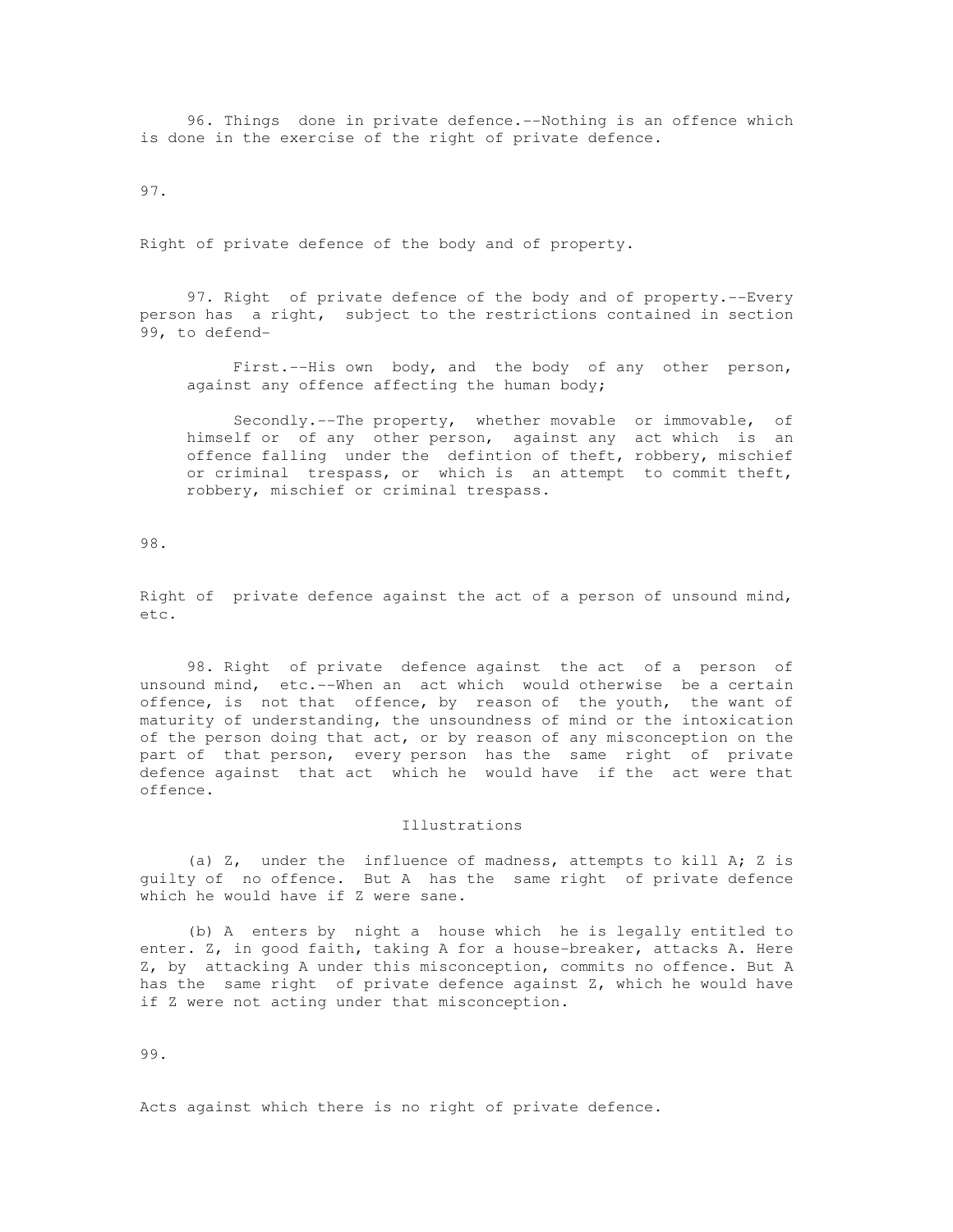99. Acts against which there is no right of private defence.-- There is no right of private defence against an act which does not reasonably cause the apprehension of death or of grievous hurt, if done, or attempted to be done, by a public servant acting in good faith under colour of his office, though that act may not be strictly justifiable by law.

 There is no right of private defence against an act which does not reasonably cause the apprehension of death or of grievous hurt, if done, or attempted to be done, by the direction of a public servant acting in good faith under colour of his office though that direction may not be strictly justifiable by law.

 There is no right of private defence in cases in which there is time to have recourse to protection of the public authorities.

Extent to which the right may be exercised.

 Extent to which the right may be exercised.--The right of private defence in no case extends to the inflicting of more harm than it is necessary to inflict for the purpose of defence.

119

 Explanation 1.-A person is not deprived of the right of private defence against an act done, or attempted to be done, by a public servant, as such, unless he knows or has reason to believe, that the person doing the act is such public servant.

 Explanation 2.-A person is not deprived of the right of private defence against an act done, or attempted to be done, by the direction of a public servant, unless he knows, or has reason to believe, that the person doing the act is acting by such direction, or unless such person states the authority under which he acts, or if he has authority in writing, unless he produces such authority, if demanded.

100.

When the right of private defence of the body extends to causing death.

 100. When the right of private defence of the body extends to causing death.--The right of private defence of the body extends, under the restrictions mentioned in the last preceding section, to the voluntary causing of death or of any other harm to the assailant, if the offence which occasions the exercise of the right be of any of the descriptions hereinafter enumerated, namely:-

First.-Such an assault as may reasonably cause the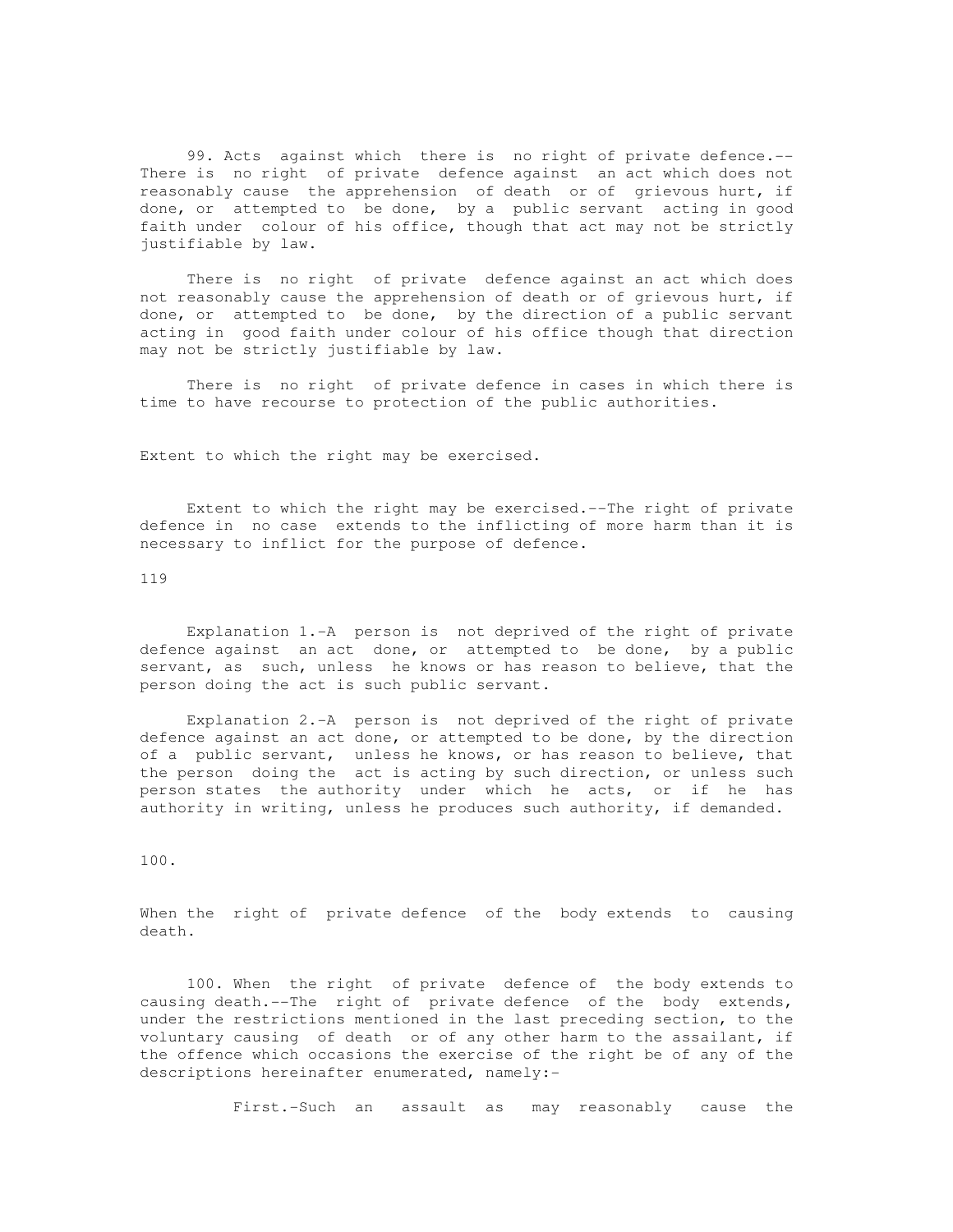apprehension that death will otherwise be the consequence of such assault;

 Secondly.-Such an assault as may reasonably cause the apprehension that grievous hurt will otherwise be the consequence of such assault;

Thirdly.-An assault with the intention of committing rape;

 Fourthly.-An assault with the intention of gratifying unnatural lust;

 Fifthly.-An assault with the intention of kidnapping or abducting;

 Sixthly.-An assault with the intention of wrongfully confining a person, under circumstances which may reasonably cause him to apprehend that he will be unable to have recourse to the public authorities for his release.

101.

When such right extends to causing any harm other than death.

 101. When such right extends to causing any harm other than death.--If the offence be not of any of the descriptions enumerated in the last preceding section, the right of private defence of the body does not extend to the voluntary causing of death to the assailant, but does extend, under the restrictions mentioned in section 99, to the voluntary causing to the assailant of any harm other than death.

102.

Commencement and continuance of the right of private defence of the body.

 102. Commencement and continuance of the right of private defence of the body.--The right of private defence of the body commences as soon as a reasonable apprehension of danger to the body arises from an attempt or threat to commit the offence though the offence may not have been committed; and it continues as long as such apprehension of danger to the body continues.

103.

When the right of private defence of property extends to causing death.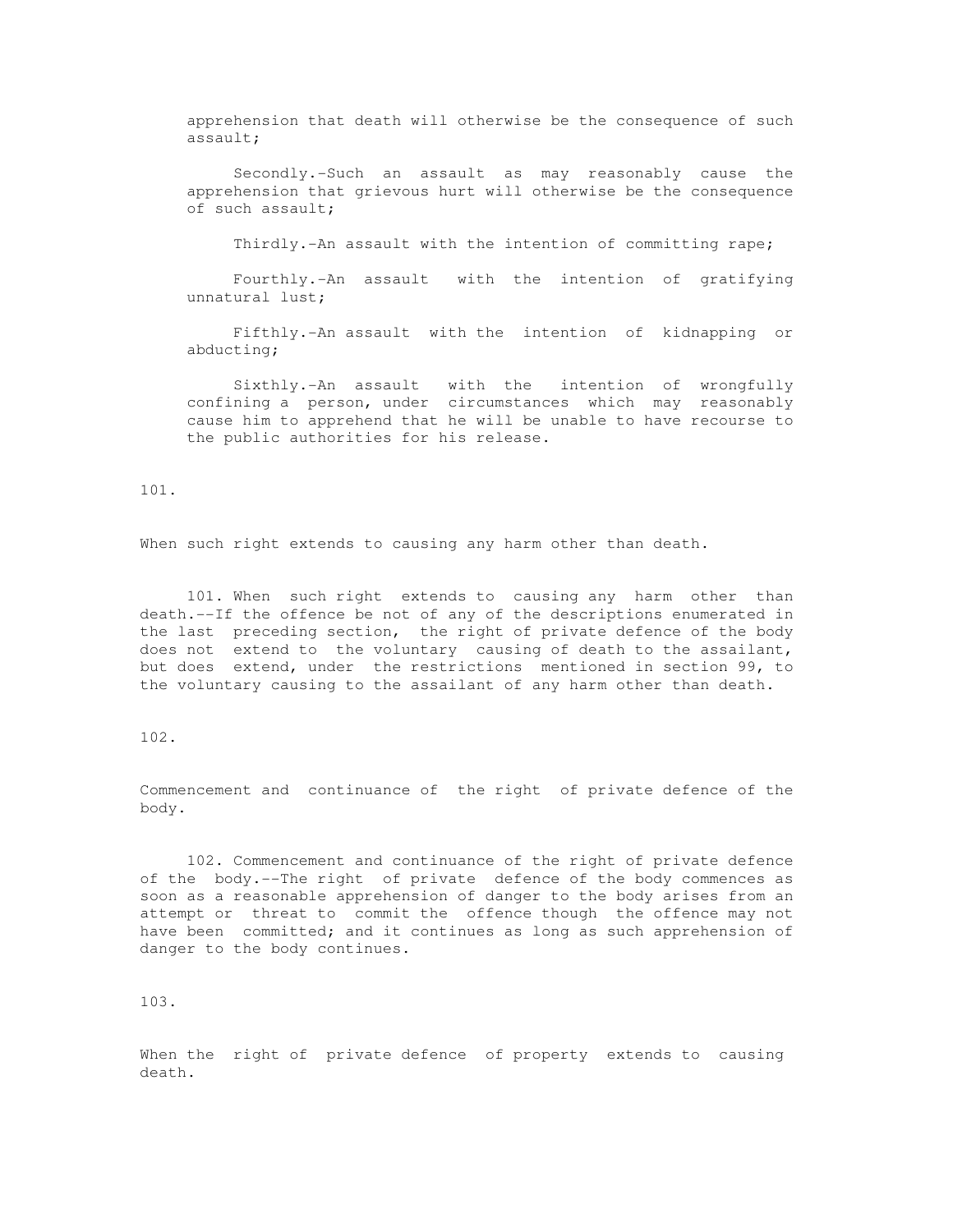103. When the right of private defence of property extends to causing death.--The right of private defence of property extends, under the restrictions mentioned in section 99, to the voluntary causing of death or of any other harm to the wrong-doer, if the offence, the committing of which, or the attempting to commit which, occasions the exercise of the right, be an offence of any of the descriptions hereinafter enumerated, namely:-

First.-Robbery;

Secondly.-House-breaking by night;

 Thirdly.-Mischief by fire committed on any building, tent or vessel, which building, tent or vessel is used as a human dwelling, or as a place for the custody of property;

 Fourthly.-Theft, mischief, or house-trespass, under such circumstances as may reasonably cause apprehension that death or grievous hurt will be the consequence, if such right of private defence is not exercised.

120

104.

When such right to causing any harm other than death.

 104. When such right to causing any harm other than death.--If the offence, the committing of which, or the attempting to commit which occasions the exercise of the right of private defence, be theft, mischief, or criminal trespass, not of any of the descriptions enumerated in the last preceding section, that right does not extend to the voluntary causing of death, but does extend, subject to the restrictions mentioned in section 99, to the voluntary causing to the wrong-doer of any harm other than death.

105.

Commencement and continuance of the right of private defence of property.

 105. Commencement and continuance of the right of private defence of property.--The right of private defence of property commences when a reasonable apprehension of danger to the property commences.

 The right of private defence of property against theft continues till the offender has effected his retreat with the property or either the assistance of the public authorities is obtained, or the property has been recovered.

The right of private defence of property against robbery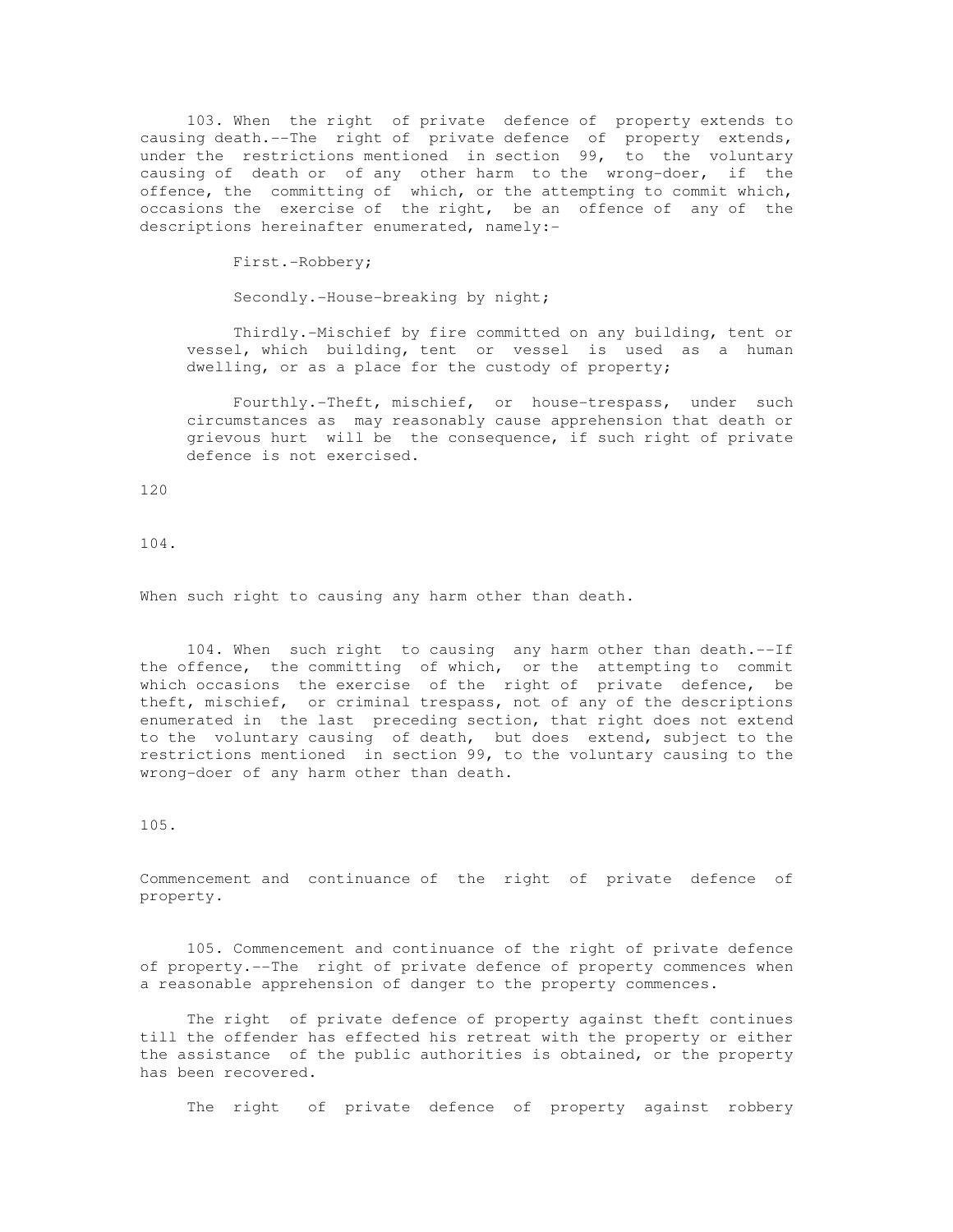continues as long as the offender causes or attempts to cause to any person death or hurt or wrongful restraint or as long as the fear of instant death or of instant hurt or of instant personal restraint continues.

 The right of private defence of property against criminal trespass or mischief continues as long as the offender continues in the commission of criminal trespass or mischief.

 The right of private defence of property against house-breaking by night continues as long as the house-trespass which has been begun by such house-breaking continues.

106.

Right of private defence against deadly assault when there is risk of harm to innocent person.

 106. Right of private defence against deadly assault when there is risk of harm to innocent person.--If in the exercise of the right of private defence against an assault which reasonably causes the apprehension of death, the defender be so situated that he cannot effectually exercise that right without risk of harm to an innocent person, his right of private defence extends to the running of that risk.

## Illustration

 A is attacked by a mob who attempt to murder him. He cannot effectually exercise his right of private defence without firing on the mob, and he cannot fire without risk of harming young children who are mingled with the mob. A commits no offence if by so firing he harms any of the children.

CHAPTER V

OF ABETMENT

#### CHAPTER V

### OF ABETMENT

107.

Abetment of a thing.

 107. Abetment of a thing.--A person abets the doing of a thing,  $who-$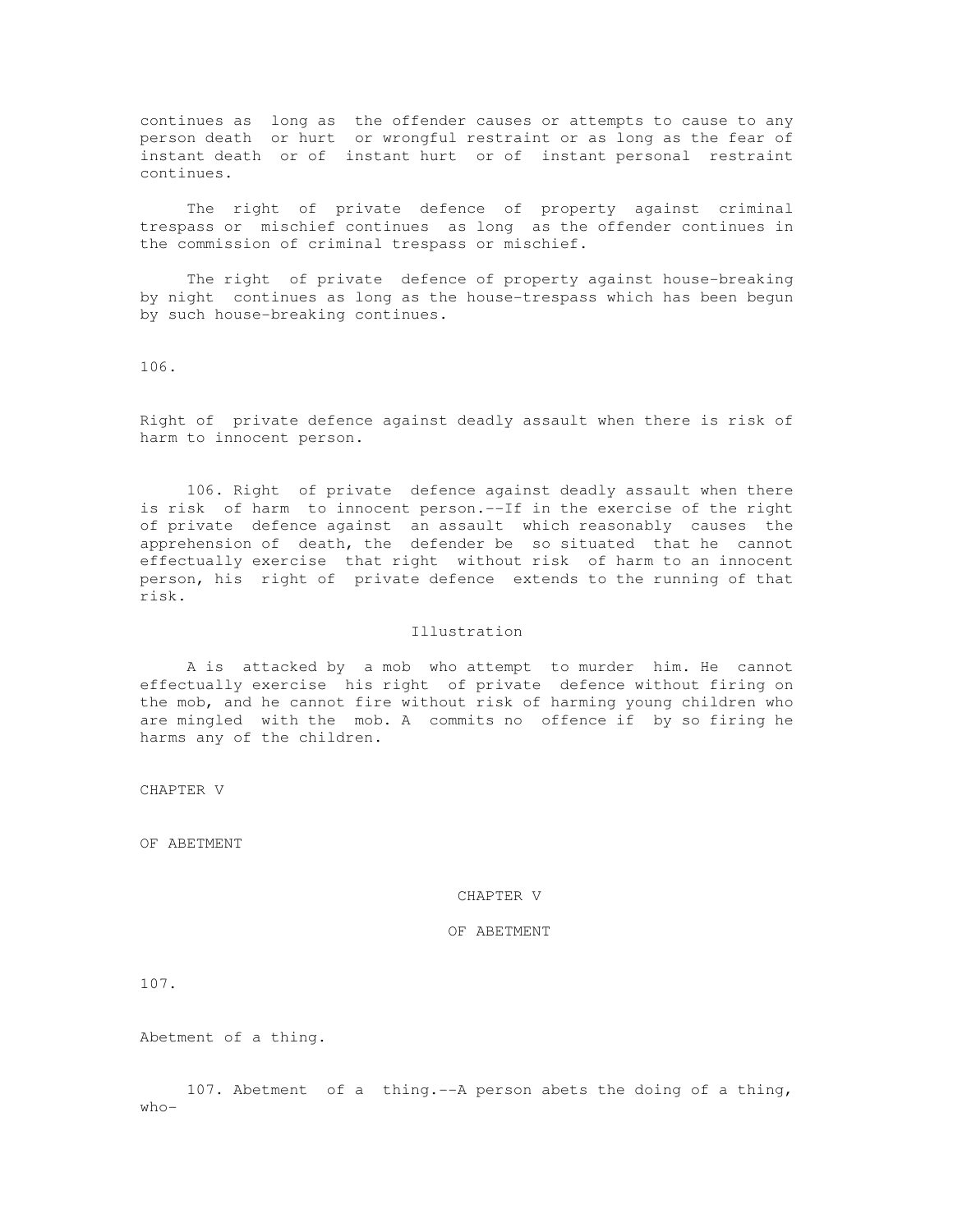First.-Instigates any person to do that thing; or

 Secondly.-Engages with one or more other person or persons in any conspiracy for the doing of that thing, if an act or illegal omission takes place in pursuance of that conspiracy, and in order to the doing of that thing; or

 Thirdly.-Intentionally aids, by any act or illegal omission, the doing of that thing.

 Explanation 1.-A person who, by wilful misrepresentation, or by wilful concealment of a material fact which he is bound to disclose, voluntarily causes or procures, or attempts to cause or procure, a thing to be done, is said to instigate the doing of that thing.

#### Illustration

 A, a public officer, is authorized by a warrant from a Court of Justice to apprehend  $Z$ , B, knowing that fact and also that C is not  $Z$ , wilfully represents to A that C is Z, and thereby intentionally causes A to apprehend C. Here B abets by instigation the apprehension of C.

121

 Explanation 2.-Whoever, either prior to or at the time of the commission of an act, does anything in order to facilitate the commission of that act, and thereby facilitates the commission thereof, is said to aid the doing of that act.

108.

Abettor.

 108. Abettor.--A person abets an offence, who abets either the commission of an offence, or the commission of an act which would be an offence, if committed by a person capable by law of committing an offence with the same intention or knowledge as that of the abettor.

 Explanation 1.-The abetment of the illegal omission of an act may amount to an offence although the abettor may not himself be bound to do that act.

 Explanation 2.-To constitute the offence of abetment it is not necessary that the act abetted should be committed, or that the effect requisite to constitute the offence should be caused.

## Illustrations

 (a) A instigates B to murder C. B refuses to do so. A is guilty of abetting B to commit murder.

(b) A instigates B to murder D. B in pursuance of the instigation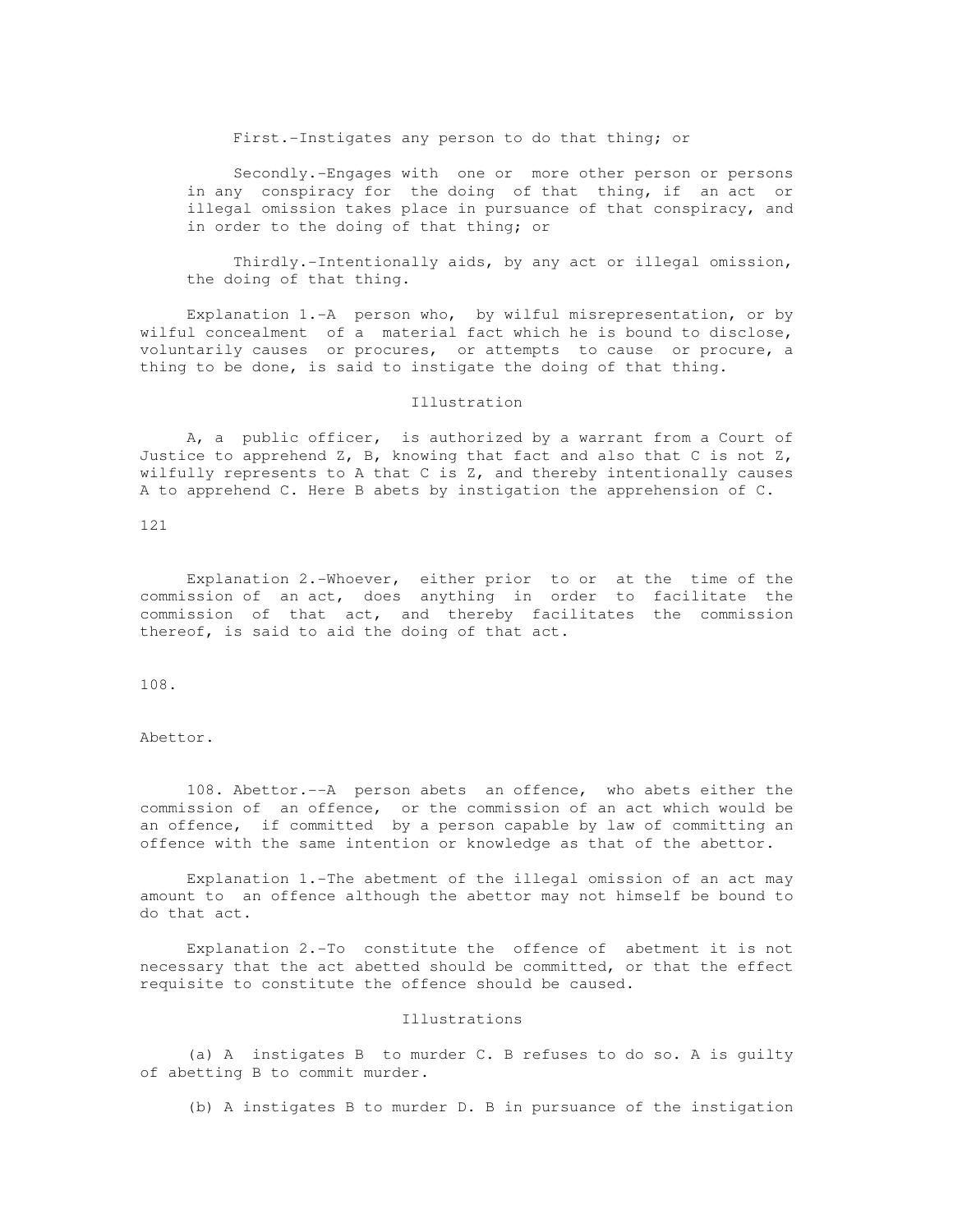stabs D. D recovers from the wound. A is guilty of instigating B to commit murder.

 Explanation 3.-It is not necessary that the person abetted should be capable by law of committing an offence, or that he should have the same quilty intention or knowledge as that of the abettor, or any guilty intention or knowledge.

### Illustrations

 (a) A, with a guilty intention, abets a child or a lunatic to commit an act which would be an offence, if committed by a person capable by law of committing an offence, and having the same intention as A. Here A, whether the act be committed or not, is guilty of abetting an offence.

 (b) A, with the intention of murdering Z, instigates B, a child under seven years of age, to do an act which causes Z's death. B, in consequence of the abetment, does the act in the absence of A and thereby causes Z's death. Here, though B was not capable by law of committing an offence, A is liable to be punished in the same manner as if B had been capable by law of committing an offence, and had committed murder, and he is therefore subject to the punishment of death.

 (c) A instigates B to set fire to a dwelling-house. B, in consequence of the unsoundness of his mind, being incapable of knowing the nature of the act, or that he is doing what is wrong or contrary to law, sets fire to the house in consequence of A's instigation. B has committed no offence, but A is guilty of abetting the offence of setting fire to a dwelling-house, and is liable to the punishment provided for that offence.

 (d) A, intending to cause a theft to be committed, instigates B to take property belonging to Z out of Z's possession. A induces B to believe that the property belongs to A. B takes the property out of Z's possession, in good faith, believing it to be A's property. B, acting under this misconception, does not take dishonestly, and therefore does not commit theft. But A is guilty of abetting theft, and is liable to the same punishment as if B had committed theft.

 Explanation 4.-The abetment of an offence being an offence, the abetment of such an abetment is also an offence.

#### Illustration

 A instigates B to instigate C to murder Z. B accordingly instigates C to murder Z, and C commits that offence in consequence of B's instigation. B is liable to be punished for his offence with the punishment for murder; and, as A instigated B to commit the offence, A is also liable to the same punishment.

122

 Explanation 5.-It is not necessary to the commission of the offence of abetment by conspiracy that the abettor should concert the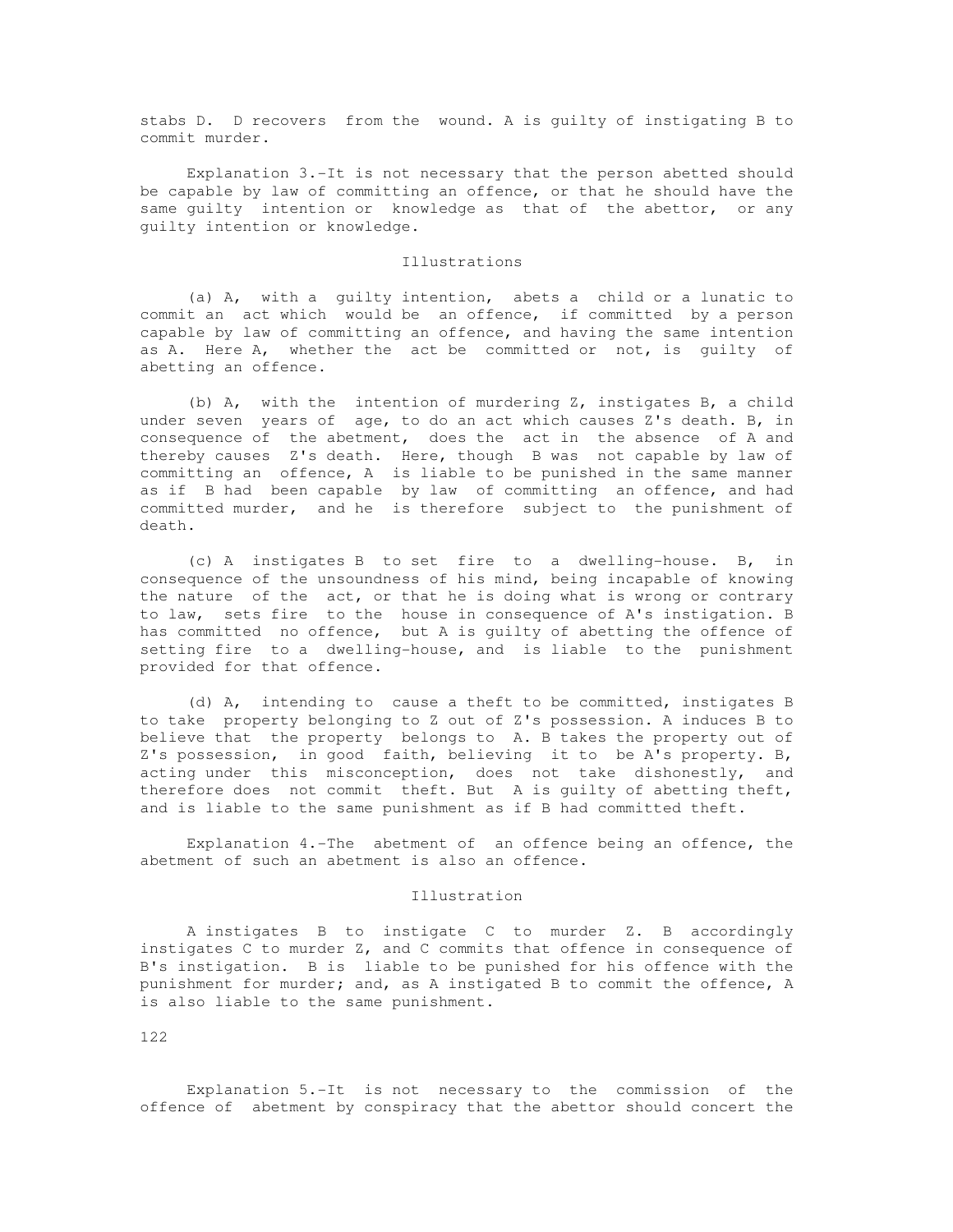offence with the person who commits it. It is sufficient if he engages in the conspiracy in pursuance of which the offence is committed.

#### Illustration

 A concerts with B a plan for poisoning Z. It is agreed that A shall administer the poison. B then explains the plan to C mentioning that a third person is to administer the poison, but without mentioning A's name. C agrees to procure the poison, and procures and delivers it to B for the purpose of its being used in the manner explained. A administers the poison; Z dies in consequence. Here, though A and C have not conspired together, yet C has been engaged in the conspiracy in pursuance of which Z has been murdered. C has therefore committed the offence defined in this section and is liable to the punishment for murder.

108A.

Abetment in India of offences outside India.

 1\*[108A. Abetment in India of offences outside India.--A person abets an offence within the meaning of this Code who, in  $2^*$ [India], abets the commission of any act without and beyond  $2*(\text{India}]$  which would constitute an offence if committed in 2\*[India].

#### Illustration

 A, in 2\*[India], instigates B, a foreigner in Goa, to commit a murder in Goa, A is guilty of abetting murder.]

109.

Punishment of abetment if the act abetted is committed in consequence and where no express provision is made for its punishment.

 109. Punishment of abetment if the act abetted is committed in consequence and where no express provision is made for its punishment.--Whoever abets any offence shall, if the act abetted is committed in consequence of the abetment, and no express provision is made by this Code for the punishment of such abetment, be punished with the punishment provided for the offence.

 Explanation.-An act or offence is said to be committed in consequence of abetment, when it is committed in consequence of the instigation, or in pursuance of the conspiracy, or with the aid which constitutes the abetment.

#### Illustrations

 (a) A offers a bribe to B, a public servant, as a reward for showing A some favour in the exercise of B's official functions. B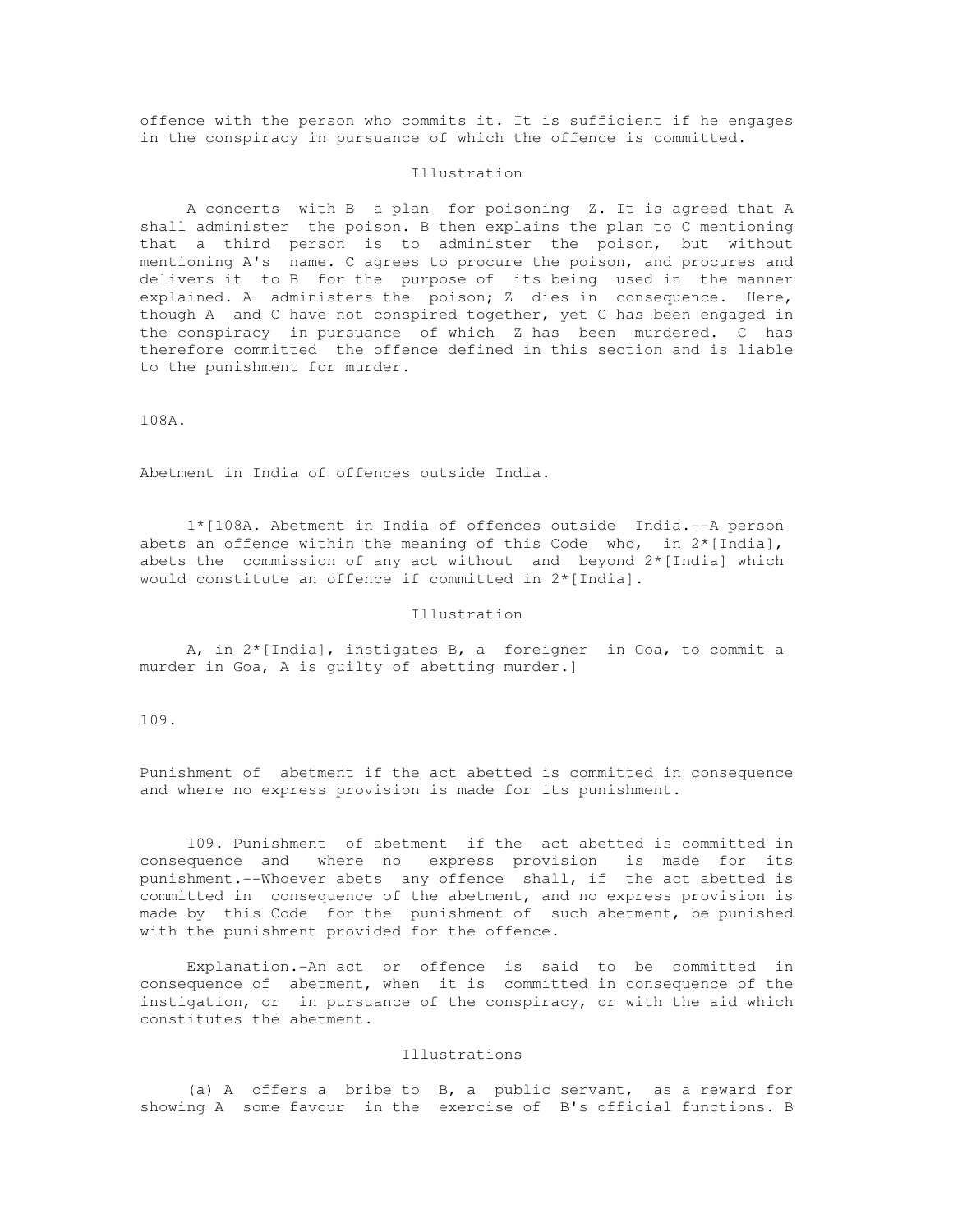accepts the bribe. A has abetted the offence defined in section 161.

 (b) A instigates B to give false evidence. B, in consequence of the instigation, commits that offence. A is guilty of abetting that offence, and is liable to the same punishment as B.

 (c) A and B conspire to poison Z. A, in pursuance of the conspiracy, procures the poison and delivers it to B in order that he may administer it to Z. B, in pursuance of the conspiracy, administers the poison to Z in A's absence and thereby causes Z's death. Here B is guilty of murder. A is guilty of abetting that offence by conspiracy, and is liable to the punishment for murder.

110.

Punishment of abetment if person abetted does act with different intention from that of abettor.

 110. Punishment of abetment if person abetted does act with different intention from that of abettor.--Whoever abets the commission of an offence shall, if the person abetted does the act with a different intention or knowledge from that of the abettor, be punished with the punishment provided for the offence which would have been committed if the act had been done with the intention or knowledge of the abettor and with no other. ----------------------------------------------------------------------

1. Added by Act 4 of 1898, s. 3.

2. Subs. by Act 3 of 1951, s, 3 and Sch., for "the States".

123

111.

Liability of abettor when one act abetted and different act done.

 111. Liability of abettor when one act abetted and different act done.--When an Act is abetted and a different act is done, the abettor is liable for the act done, in the same manner and to the same extent as if he had directly abetted it:

Proviso.

 Proviso.--Provided the act done was a probable consequence of the abetment, and was committed under the influence of the instigation, or with the aid or in pursuance of the conspiracy which constituted the abetment.

Illustrations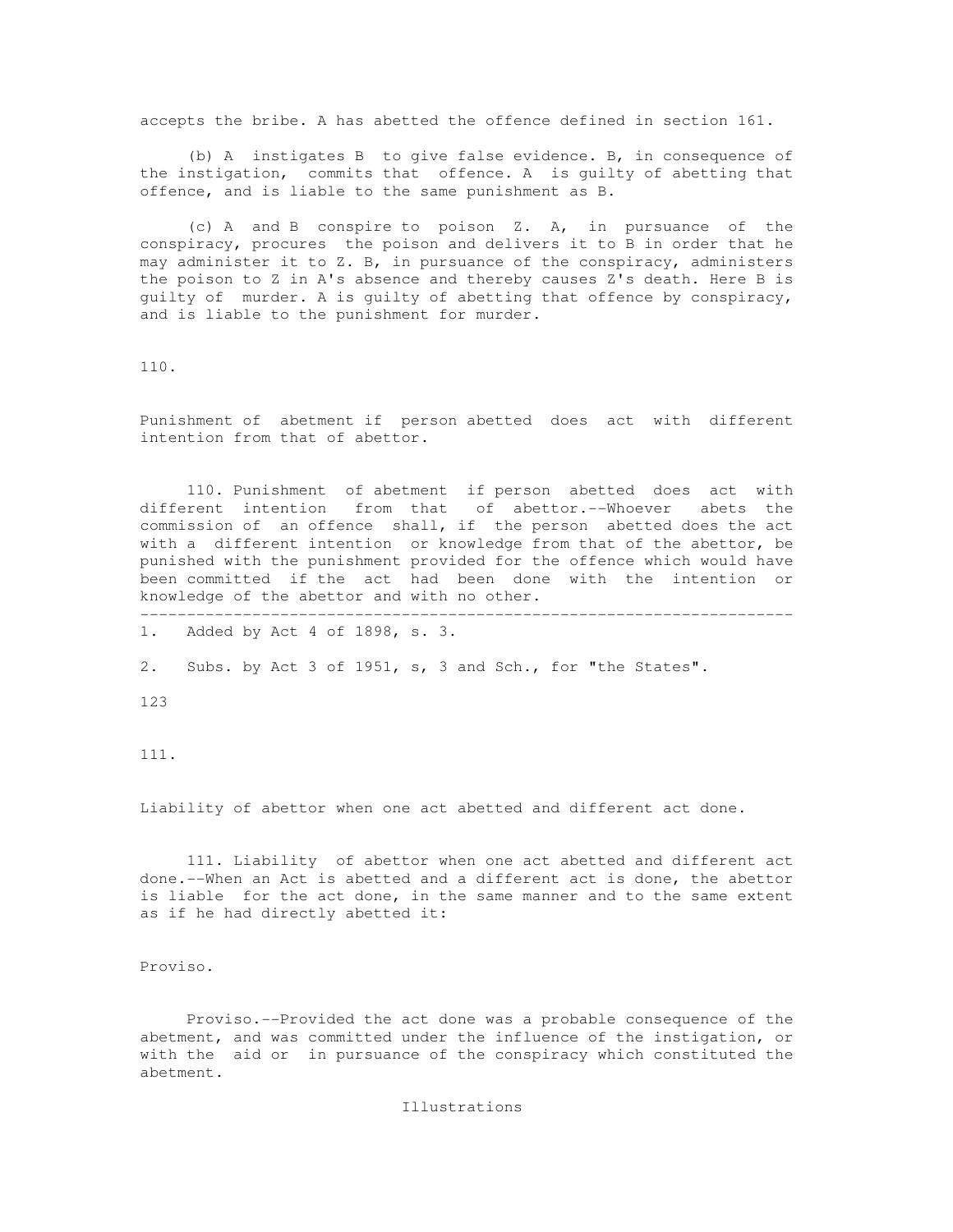(a) A instigates a child to put poison into the food of Z, and gives him poison for that purpose. The child, in consequence of the instigation, by mistake puts the poison into the food of Y, which is by the side of that of Z. Here if the child was acting under the influence of A's instigation, and the act done was under the circumstances a probable consequence of the abetment, A is liable in the same manner and to the same extent as if he had instigated the child to put the poison into the food of Y.

 (b) A instigates B to burn Z's house. B sets fire to the house and at the same time commits theft of property there. A, though guilty of abetting the burning of the house, is not guilty of abetting the theft; for the theft was a distinct act, and not a probable consequence of the burning.

 (c) A instigates B and C to break into an inhabited house at midnight for the purpose of robbery, and provides them with arms for that purpose. B and C break into the house, and being resisted by Z, one of the inmates, murder Z. Here, if that murder was the probable consequence of the abetment, A is liable to the punishment provided for murder.

# 112.

Abettor when liable to cumulative punishment for act abetted and for act done.

 112. Abettor when liable to cumulative punishment for act abetted and for act done.--If the act for which the abettor is liable under the last preceding section is committed in addition to the act abetted, and constitute a distinct offence, the abettor is liable to punishment for each of the offences.

## Illustration

 A instigates B to resist by force a distress made by a public servant. B, in consequence resists that distress. In offering the resistance, B voluntarily causes grievous hurt to the officer executing the distress. As B has committed both the offence of resisting the distress, and the offence of voluntarily causing grievous hurt, B is liable to punishment for both these offences; and, if A knew that B was likely voluntarily to cause grievous hurt in resisting the distress A will also be liable to punishment for each of the offences.

# 113.

Liability of abettor for an effect caused by the act abetted different from that intended by the abettor.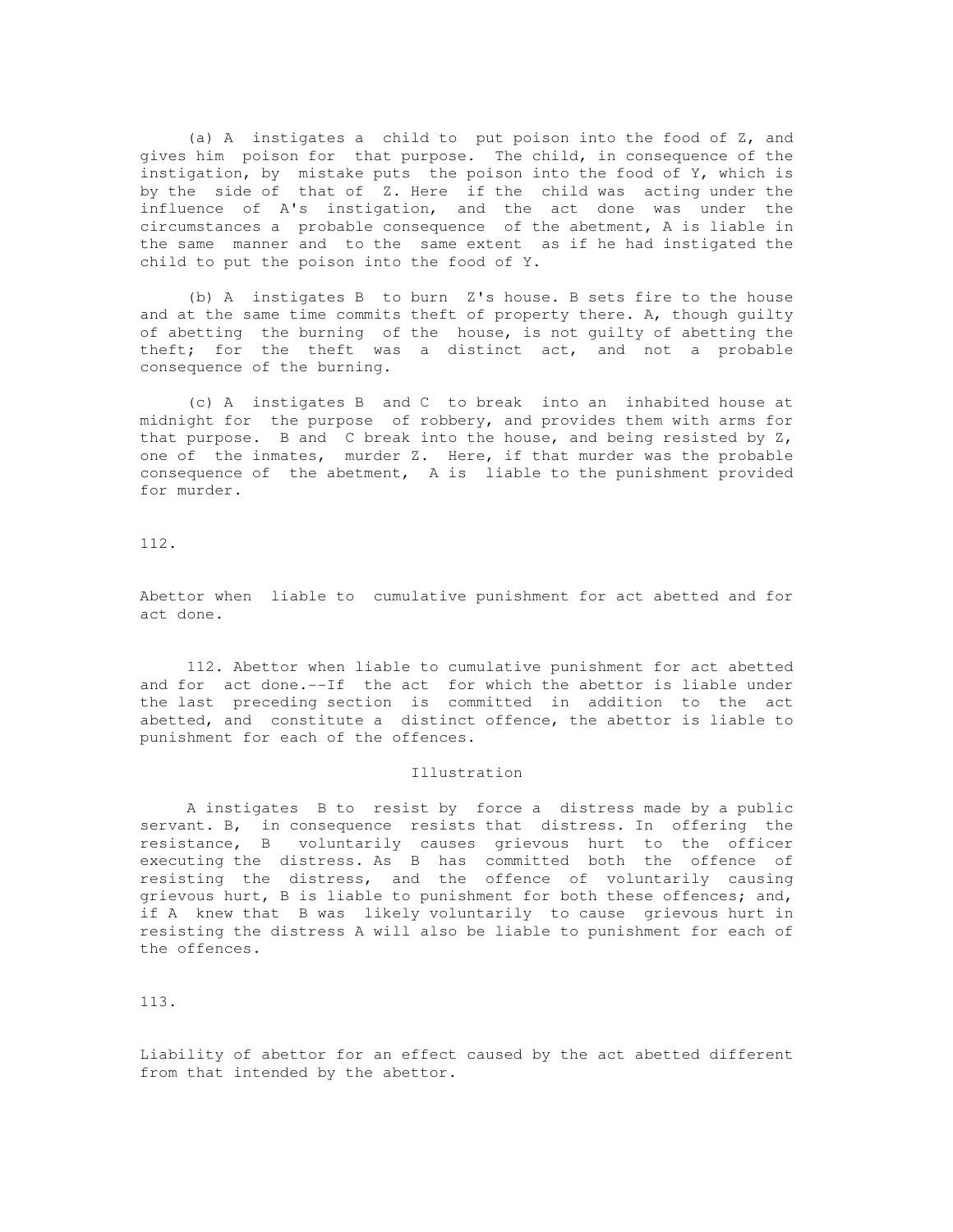113. Liability of abettor for an effect caused by the act abetted different from that intended by the abettor.--When an act is abetted with the intention on the part of the abettor of causing a particular effect, and an act for which the abettor is liable in consequence of the abetment, causes a different effect from that intended by the abettor, the abettor is liable for the effect caused, in the same manner and to the same extent as if he had abetted the act with the intention of causing that effect, provided he knew that the act abetted was likely to cause that effect.

#### Illustration

 A instigates B to cause grievous hurt to Z. B, in consequence of the instigation, causes grievous hurt to Z. Z dies in consequence. Here, if A knew that the grievous hurt abetted was likely to cause death, A is liable to be punished with the punishment provided for murder.

114.

Abettor present when offence is committed.

 114. Abettor present when offence is committed.--Whenever any person who if absent would be liable to be punished as an abettor, is present when the act or offence for which he would be punishable in consequence of the abetment is committed, he shall be deemed to have committed such act or offence.

124

115.

Abetment of offence punishable with death or imprisonment for life-if offence is not committed.

 115. Abetment of offence punishable with death or imprisonment for life--if offence not committed.-Whoever abets the commission of an offence punishable with death or 1\*[imprisonment for life], shall, if that offence be not committed in consequence of the abetment, and no express provision is made by this Code for the punishment of such abetment, be punished with imprisonment of either description for a term which may extend to seven years, and shall also be liable to fine:

if act causing harm be done in consequence.

 if act causing harm be done in consequence.--and if any act for which the abettor is liable in consequence of the abetment, and which causes hurt to any person, is done, the abettor shall be liable to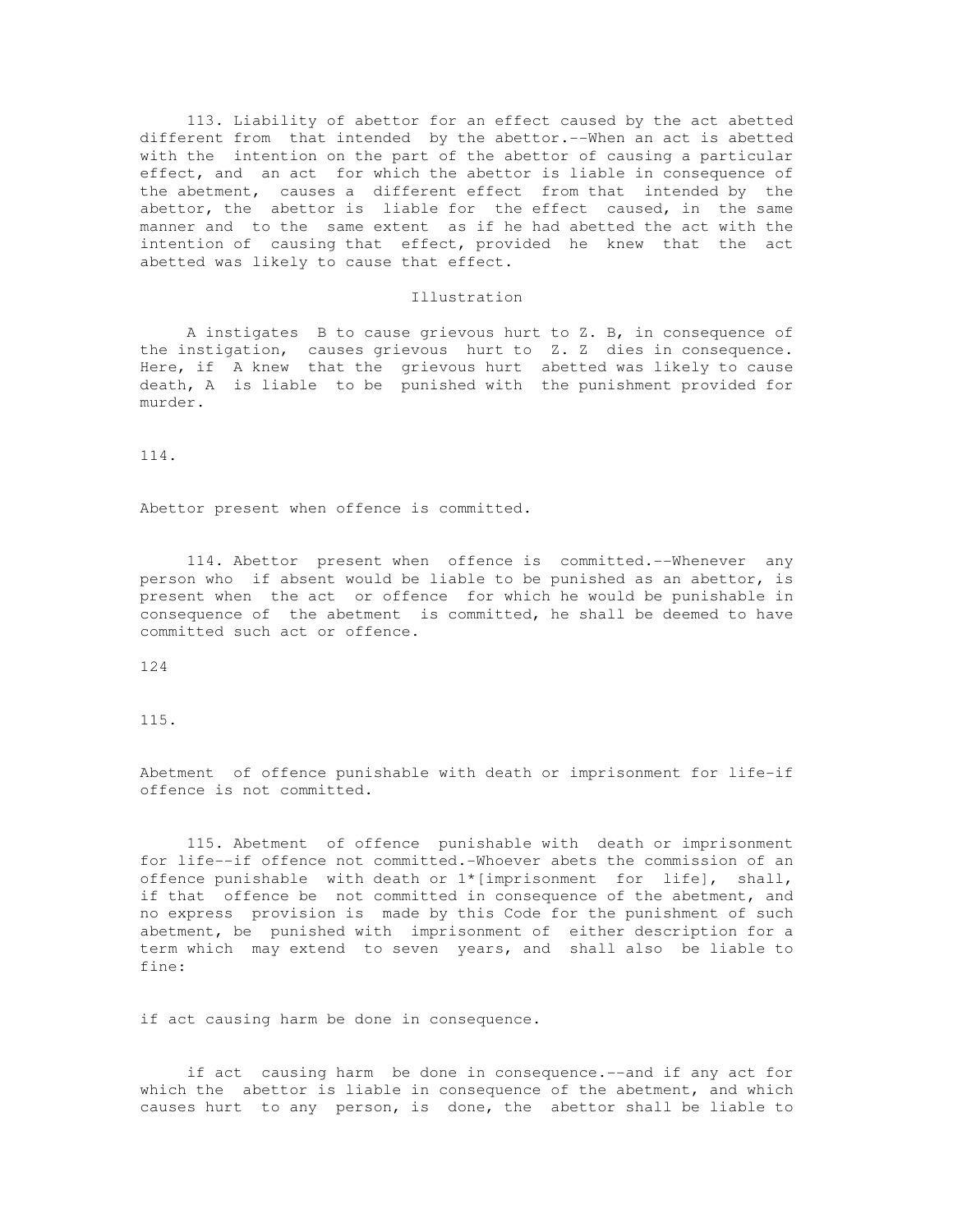imprisonment of either description for a term which may extend to fourteen years, and shall also be liable to fine.

#### Illustration

 A instigates B to murder Z. The offence is not committed. If B had murdered Z, he would have been subject to the punishment of death or 1\*[imprisonment for life]. Therefore A is liable to imprisonment for a term which may extend to seven years and also to a fine; and, if any hurt be done to Z in consequence of the abetment, he will be liable to imprisonment for a term which may extend to fourteen years, and to fine.

# 116.

Abetment of offence punishable with imprisonment--if offence be not committed.

 116. Abetment of offence punishable with imprisonment--if offence be not committed.--Whoever abets an offence punishable with imprisonment shall, if that offence be not committed in consequence of the abetment, and no express provision is made by this Code for the punishment of such abetment, be punished with imprisonment of any description provided for that offence for a term which may extend to one-fourth part of the longest term provided for that offence; or with such fine as is provided for that offence, or with both;

if abettor or person abetted be a public servant whose duty it is to prevent offence.

 if abettor or person abetted be a public servant whose duty it is to prevent offence.--and if the abettor or the person abetted is a public servant, whose duty it is to prevent the commission of such offence, the abettor shall be punished with imprisonment of any description provided for that offence, for a term which may extend to one-half of the longest term provided for that offence, or with such fine as is provided for the offence, or with both.

#### Illustrations

 (a) A offers a bribe to B, a public servant, as a reward for showing. A some favour in the exercise of B's official functions. B refuses to accept the bribe. A is punishable under this section.

 (b) A instigates B to give false evidence. Here, if B does not give false evidence, A has nevertheless committed the offence defined in this section, and is punishable accordingly.

 (c) A, a police-officer, whose duty it is to prevent robbery, abets the commission of robbery. Here, though the robbery be not committed, A is liable to one-half of the longest term of imprisonment provided for that offence, and also to fine.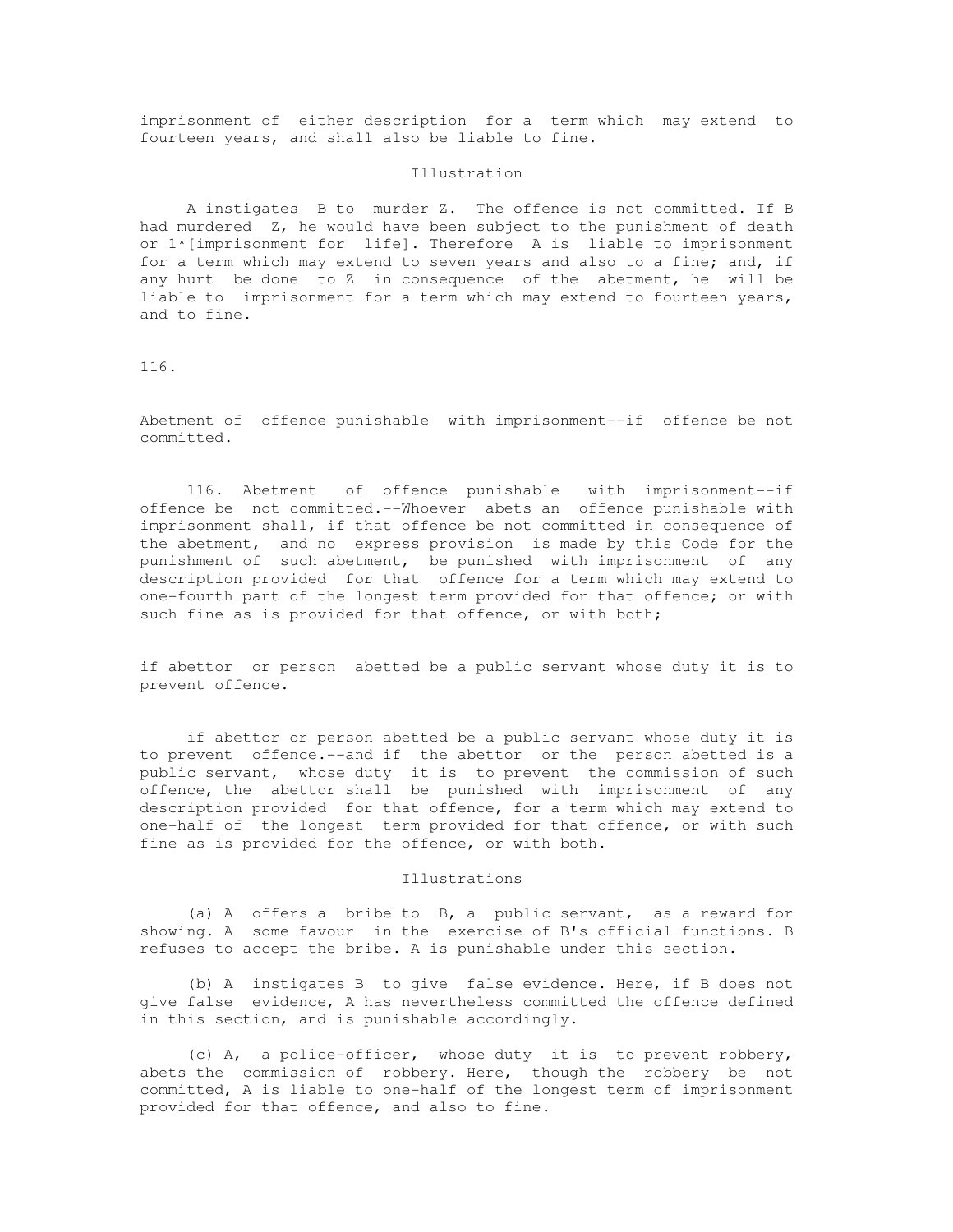(d) B abets the commission of a robbery by A, a police-officer, whose duty it is to prevent that offence. Here though the robbery be not committed, B is liable to one-half of the longest term of imprisonment provided for the offence of robbery, and also to fine.

117.

Abetting commission of offence by the public or by more than ten persons.

 117. Abetting commission of offence by the public or by more than ten persons.--Whoever abets the commission of an offence by the public generally or by any number or class of persons exceeding ten, shall be punished with imprisonment of either description for a term which may extend to three years, or with fine, or with both. ----------------------------------------------------------------------

1. Subs. by Act 26 of 1955, s. 117 and Sch., for "transportation for life". ----------------------------------------------------------------------

125

### Illustration

 A affixes in a public place a placard instigating a sect consisting of more than ten members to meet at a certain time and place, for the purpose of attacking the members of an adverse sect, while engaged in a procession. A has committed the offence defined in this section.

118.

Concealing design to commit offence punishable with death or imprisonment for life.

 118. Concealing design to commit offence punishable with death or imprisonment for life.--Whoever intending to facilitate or knowing it to be likely that he will thereby facilitate the commission of an offence punishable with death or 1\*[imprisonment for life],

 voluntarily conceals, by any act or illegal omission, the existence of a design to commit such offence or makes any representation which he knows to be false respecting such design,

if offence be committed-if offence be not committed.

if offence be committed-if offence be not committed.--shall, if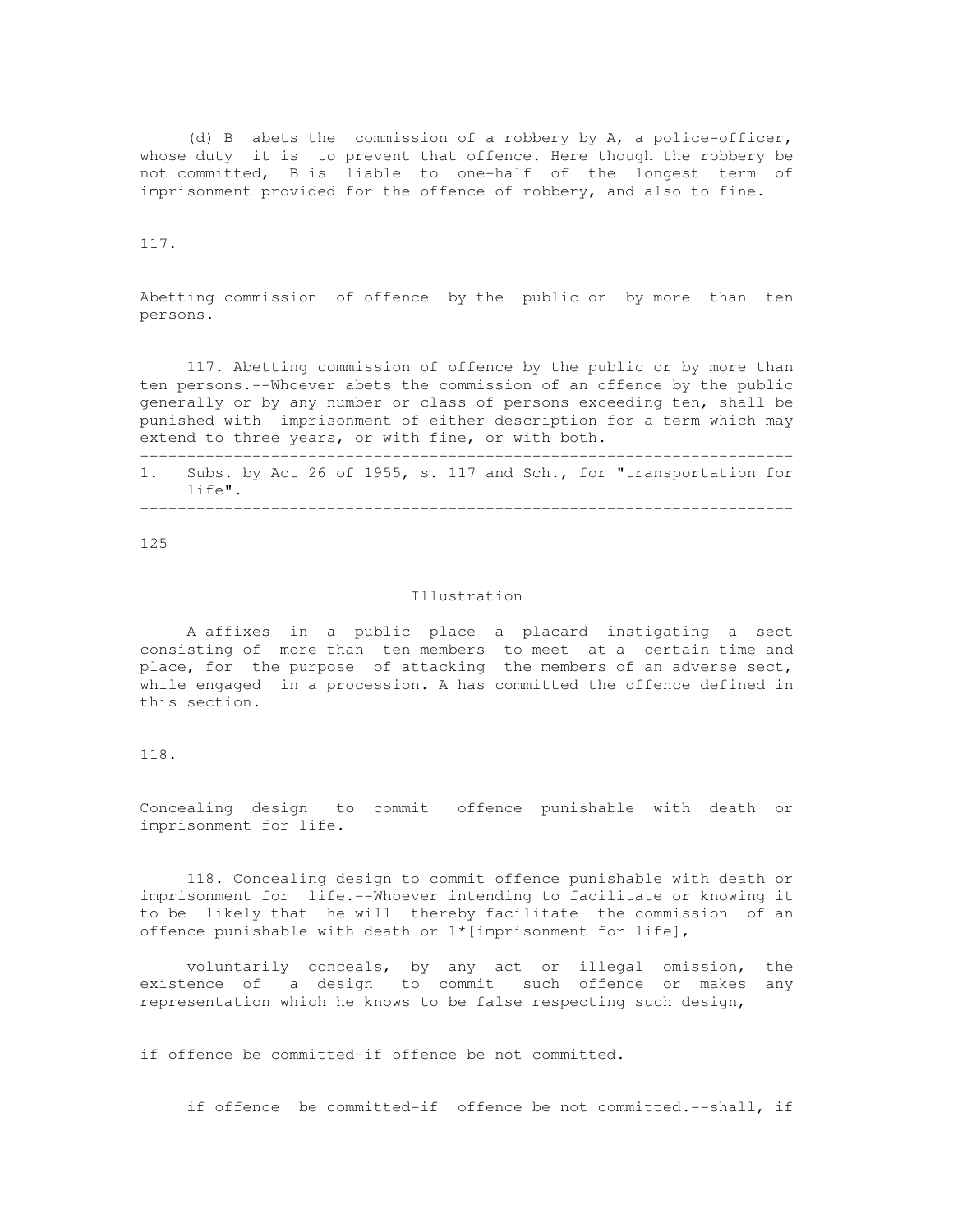that offence be committed, be punished with imprisonment of either description for a term which may extend to seven years, or, if the offence of not committed, with imprisonment of either description, for a term which may extend to three years; and in either case shall also be liable to fine.

#### Illustration

 A, knowing that dacoity is about to be committed at B, falsely informs the Magistrate that a dacoity is about to be committed at  $C$ , a place in an opposite direction, and thereby misleads the Magistrate with intent to facilitate the commission of the offence. The dacoity is committed at B in pursuance of the design. A is punishable under this section.

119.

Public servant concealing design to commit offence which it is his duty to prevent.

 119. Public servant concealing design to commit offence which it is his duty to prevent.--Whoever, being a public servant intending to facilitate or knowing it to be likely that he will thereby facilitate the commission of an offence which it is his duty as such public servant to prevent,

 voluntarily conceals, by any act or illegal omission, the existence of a design to commit such offence, or makes any representation which he knows to be false respecting such design.

if offence be committed.

 if offence be committed.--shall, if the offence be committed, be punished with imprisonment of any description provided for the offence, for a term which may extend to one-half of the longest term of such imprisonment, or with such fine as is provided for that offence, or with both;

if offence be punishable with death, etc.

 if offence be punishable with death, etc.--or, if the offence be punishable with death or 1\*[imprisonment for life], with imprisonment of either description for a term which may extend to ten years;

if offence be not committed.

if offence be not committed.--or, if the offence be not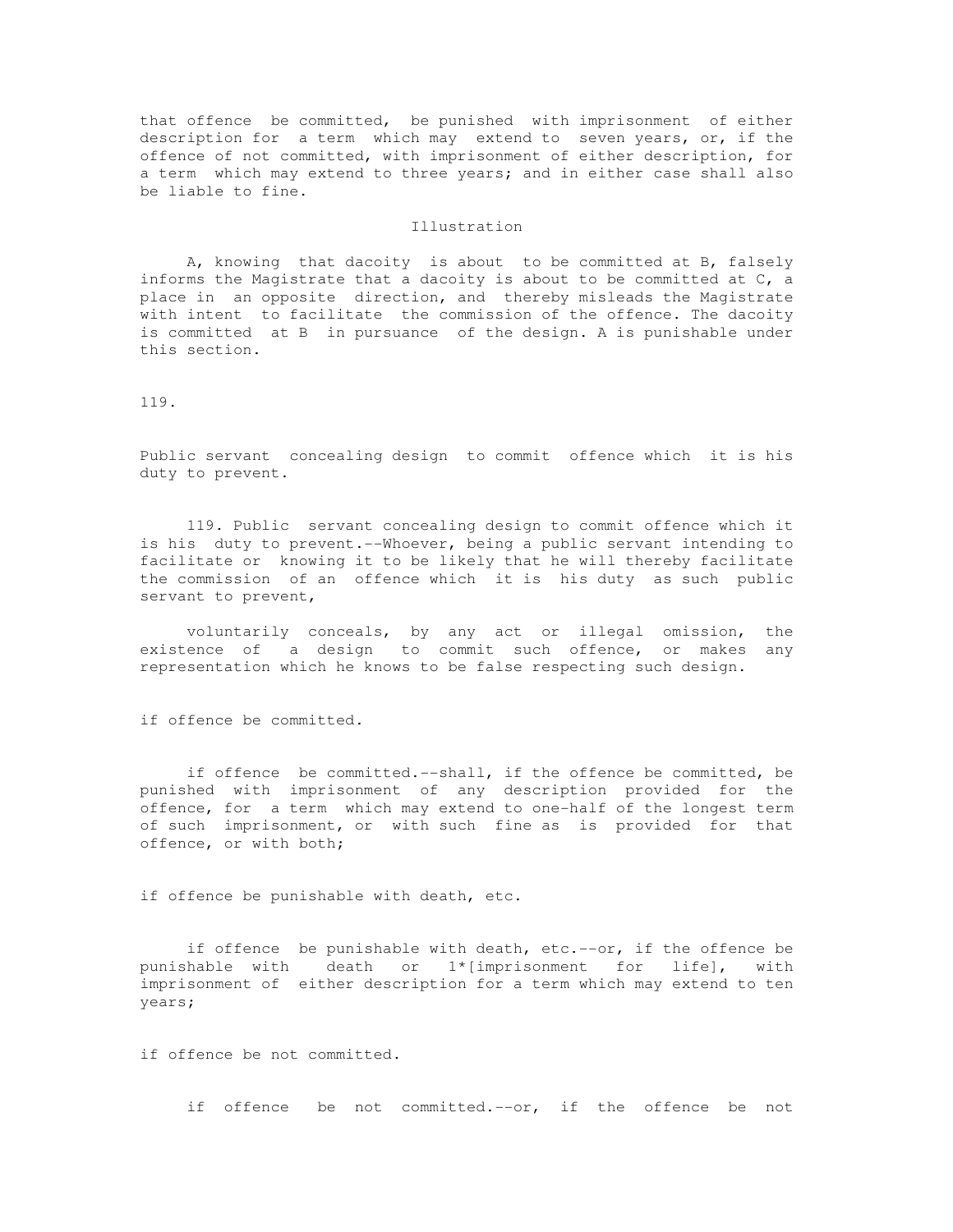committed, shall be punished with imprisonment of any description provided for the offence for a term which may extend to one-fourth part of the longest term of such imprisonment or with such fine as is provided for the offence, or with both.

### Illustration

 A, an officer of police, being legally bound to give information of all designs to commit robbery which may come to his knowledge, and knowing that B designs to commit robbery, omits to give such information, with intent to facilitate the commission of that offence. here A has by an illegal omission concealed the existence of B's design and is liable to punishment according to the provision of this section.

120.

Concealing design to commit offence punishable with imprisonment.

 120. Concealing design to commit offence punishable with imprisonment.--Whoever, intending to facilitate or knowing it to be likely that he will thereby facilitate the commission of an offence punishable with imprisonment,

 voluntarily conceals, by any act or illegal omission, the existence of a design to commit such offence, or makes any representation which he knows to be false respecting such design, ----------------------------------------------------------------------

1. Subs. by Act 26 of 1955, s. 117 and Sch., for "transportation for life". ----------------------------------------------------------------------

126

if offence be committed-if offence be not committed.

 if offence be committed-if offence be not committed--shall, if the offence be committed, be punished with imprisonment of the description provided for the offence, for a term which may extend to one-fourth, and, if the offence be not committed, to one-eight, of the longest term of such imprisonment, or with such fine as is provided for the offence, or with both.

CHAPTER VA

CRIMINAL CONSPIRACY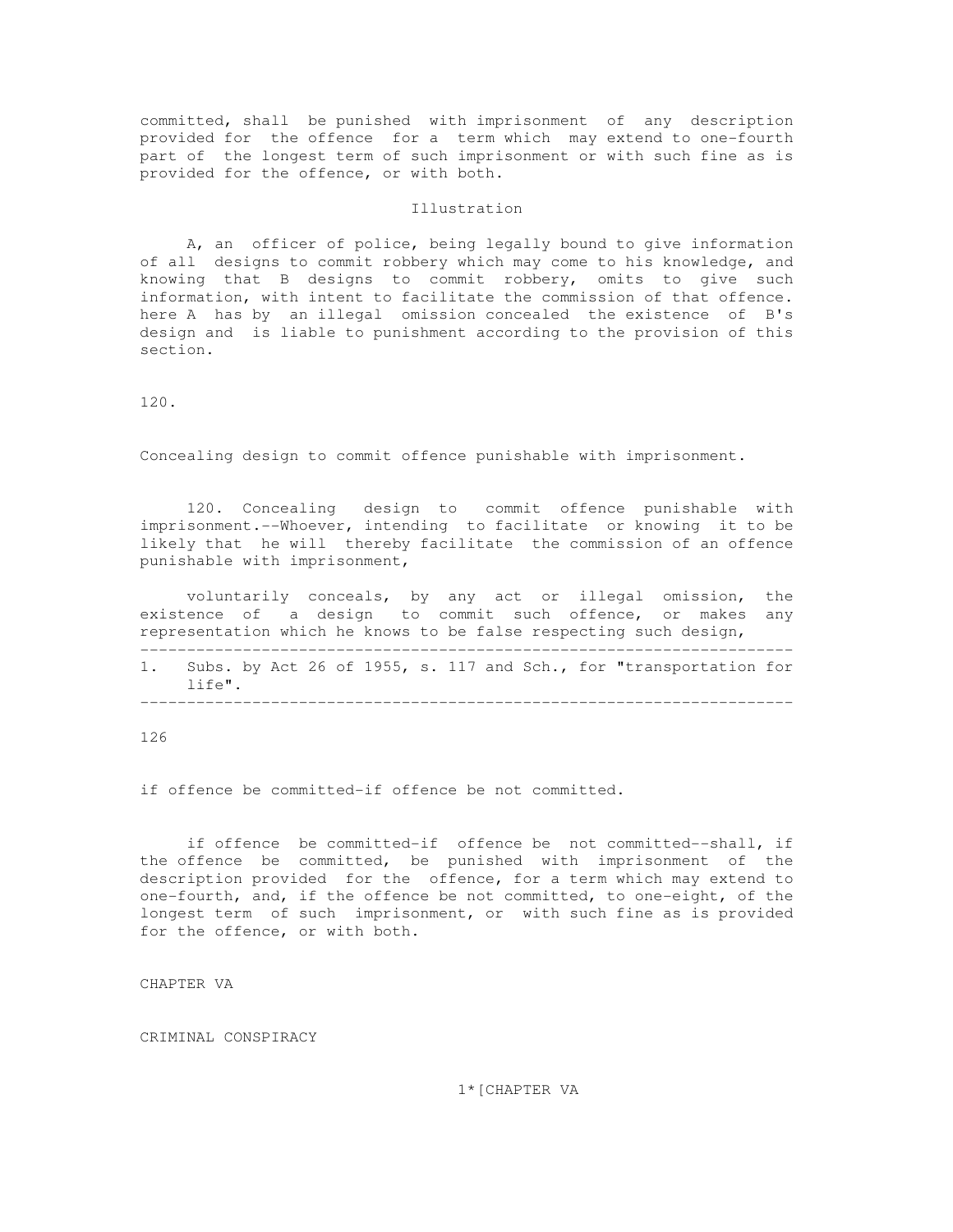120A.

Definition of criminal conspiracy.

 120A. Definition of criminal conspiracy.--When two or more persons agree to do, or cause to be done,-

(1) an illegal act, or

 (2) an act which is not illegal by illegal means, such an agreement is designated a criminal conspiracy:

 Provided that no agreement except an agreement to commit an offence shall amount to a criminal conspiracy unless some act besides the agreement is done by one or more parties to such agreement in pursuance thereof.

 Explanation.-It is immaterial whether the illegal act is the ultimate object of such agreement, or is merely incidental to that object.

120B.

Punishment of criminal conspiracy.

 120B. Punishment of criminal conspiracy.--(1) Whoever is a party to a criminal conspiracy to commit an offence punishable with death, 2\*[imprisonment for life] or rigorous imprisonment for a term of two years or upwards, shall, where no express provision is made in this Code for the punishment of such a conspiracy, be punished in the same manner as if he had abetted such offence.

 (2) Whoever is a party to a criminal conspiracy other than a criminal conspiracy to commit an offence punishable as aforesaid shall be punished with imprisonment of either description for a term not exceeding six months, or with fine or with both.]

CHAPTER VI

OF OFFENCES AGAINST THE STATE

CHAPTER VI

OF OFFENCES AGAINST THE STATE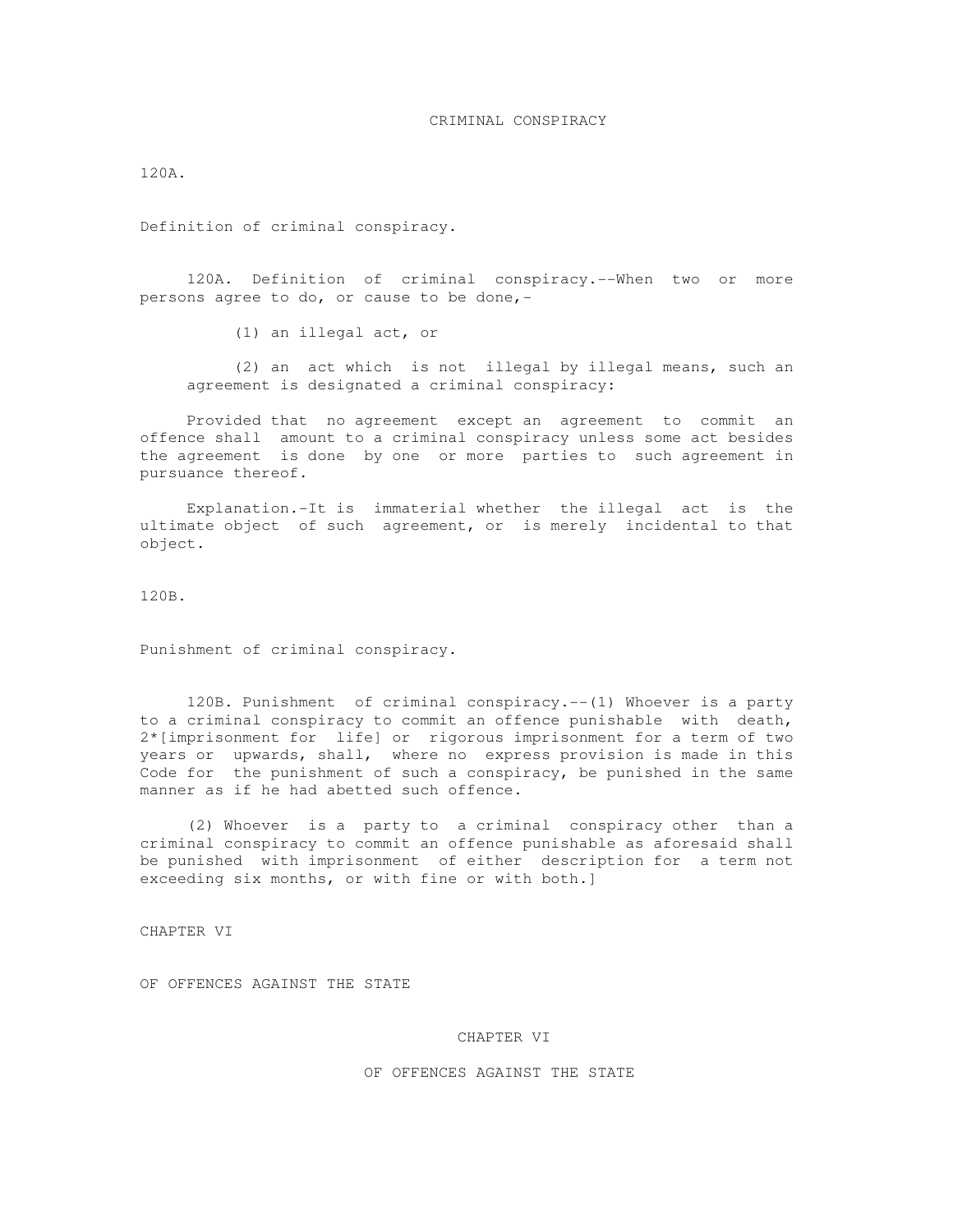Waging, or attempting to wage war, or abetting waging of war, against the Government of India.

 121. Waging, or attempting to wage war, or abetting waging of war, against the Government of India.--Whoever wages war against the 3\*[Government of India], or attempts to wage such war, or abets the waging of such war, shall be punished with death, or 4\*[imprisonment for life] 5\*[and shall also be liable to fine].

6\*[Illustration.]

 7\*\*\*A joins an insurrection against the 3\*[Government of India]. A has committed the offence defined in this section.

 $8* \qquad \qquad * \qquad \qquad * \qquad \qquad * \qquad \qquad * \qquad \qquad * \qquad \qquad$ ---------------------------------------------------------------------- 1. Ins. by Act 8 of 1913, s. 3. 2. Subs. by Act 26 of 1955, s. 117 and Sch., for "transportation". 3. Subs. by the A. O. 1950, for "Queen". 4. Subs. by Act of 1955 s. 117 and Sch., for "transportation for life". 5. Subs. by Act 16 of 1921, s. 2, for "and shall forfeit all his property". 6. Subs. by Act 36 of 1957, s. 3 and Sch. II, for "Illustrations". 7. The brackets and letter "(a)" omitted by s. 3 and Sch. II, ibid. 8. Illus tration (b) rep. by the A. O. 1950. 127

121A.

Conspiracy to commit offences punishable by section 121.

 1\*[121A. Conspiracy to commit offences punishable by section 121.--Whoever within or without 2\*[India] conspires to commit any of the offences punishable by section 121, 3\*\*\* or conspires to overawe, by means of criminal force or the show of criminal force, 4\*[the Central Government or any State Government 5\*\*\*], shall be punished with 6\*[imprisonment for life], or with imprisonment of either description which may extend to ten years, 7\*[and shall also be liable to fine].

Explanation.-To constitute a conspiracy under this section, it is

121.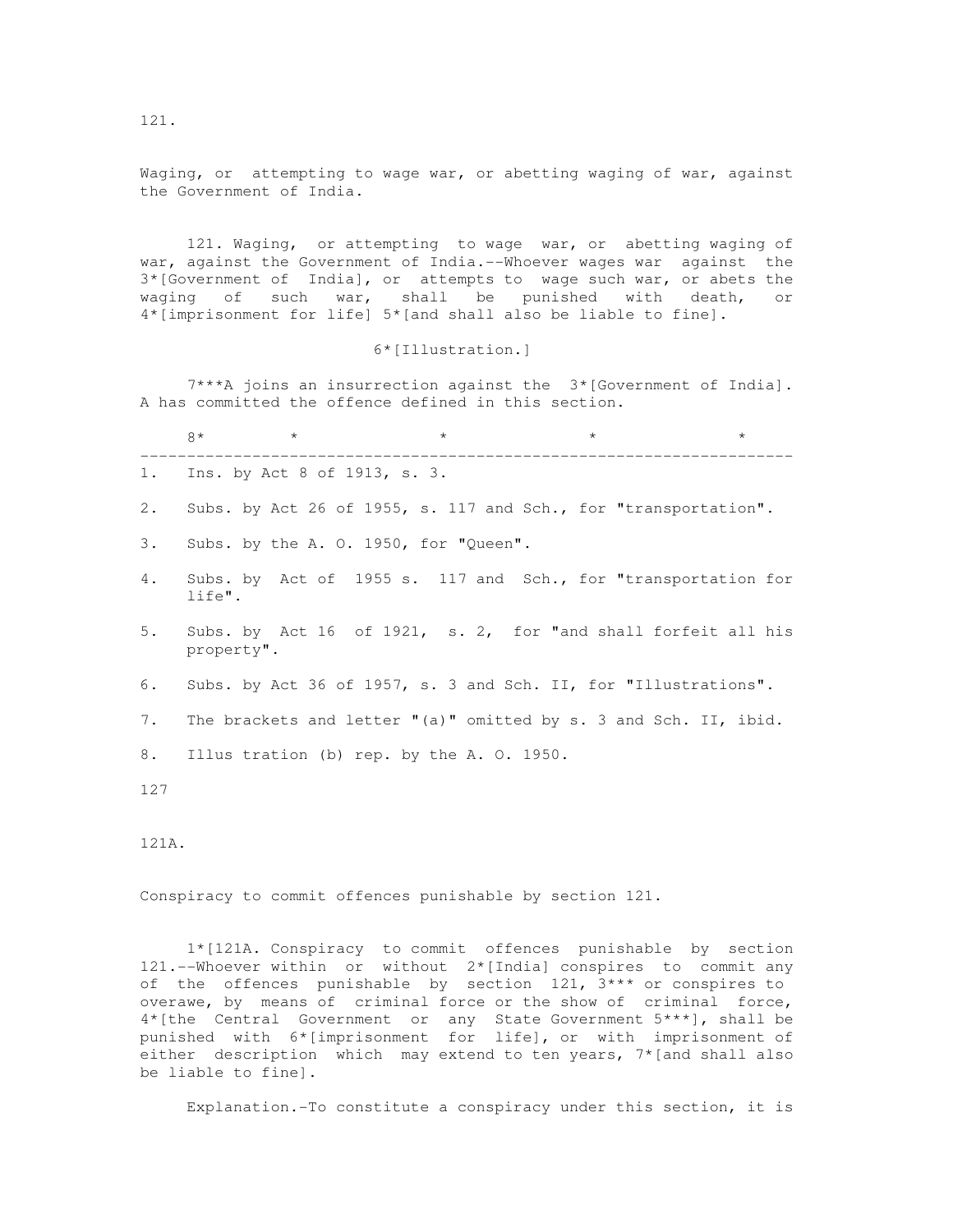not necessary that any act or illegal omission shall take place in pursuance thereof.]

122.

Collecting arms, etc., with intention of waging war against the Government of India.

 122. Collecting arms, etc., with intention of waging war against the Government of India.--Whoever collects men, arms or ammunition or otherwise prepares to wage war with the intention of either waging or being prepared to wage war against the 8\*[Government of India], shall be punished with 9\*[imprisonment for life] or imprisonment of either description for a term not exceeding ten years, 10\*[and shall also be liable to fine].

123.

Concealing with intent to facilitate design to wage war.

 123. Concealing with intent to facilitate design to wage war.-- Whoever, by any act, or by any illegal omission, conceals the existence of a design to wage war against the 8\*[Government of India], intending by such concealment to facilitate, or knowing it to be likely that such concealment will facilitate, the waging of such war, shall be punished with imprisonment of either description for a term which may extend to ten years, and shall also be liable to fine.

124.

Assaulting President, Governor, etc., with intent to compel or restrain the exercise of any lawful power.

 124. Assaulting President, Governor, etc., with intent to compel or restrain the exercise of any lawful power.--Whoever, with the intention of inducing or compelling the 11\*[President] of India, or 12\*[Governor 13\*\*\*] of any State, 14\*\*\* 15\*\*\* 16\*\*\* to exercise or refrain from exercising in any manner any of the lawful powers of such 17\*[President or 12\*[Governor 13\*],

 assaults or wrongfully restrains, or attempts wrongfully to restrain, or overawes, by means of criminal force or the show of criminal force, or attempts so to overawe, such 17\*[President or 12\*\*\* [Governor 13\*\*\*],

----------------------------------------------------------------------

1. S. 121A ins. by Act 27 of 1870, s. 4.

2. Subs. by Act 3 of 1951, s. 3 and Sch., for "the States".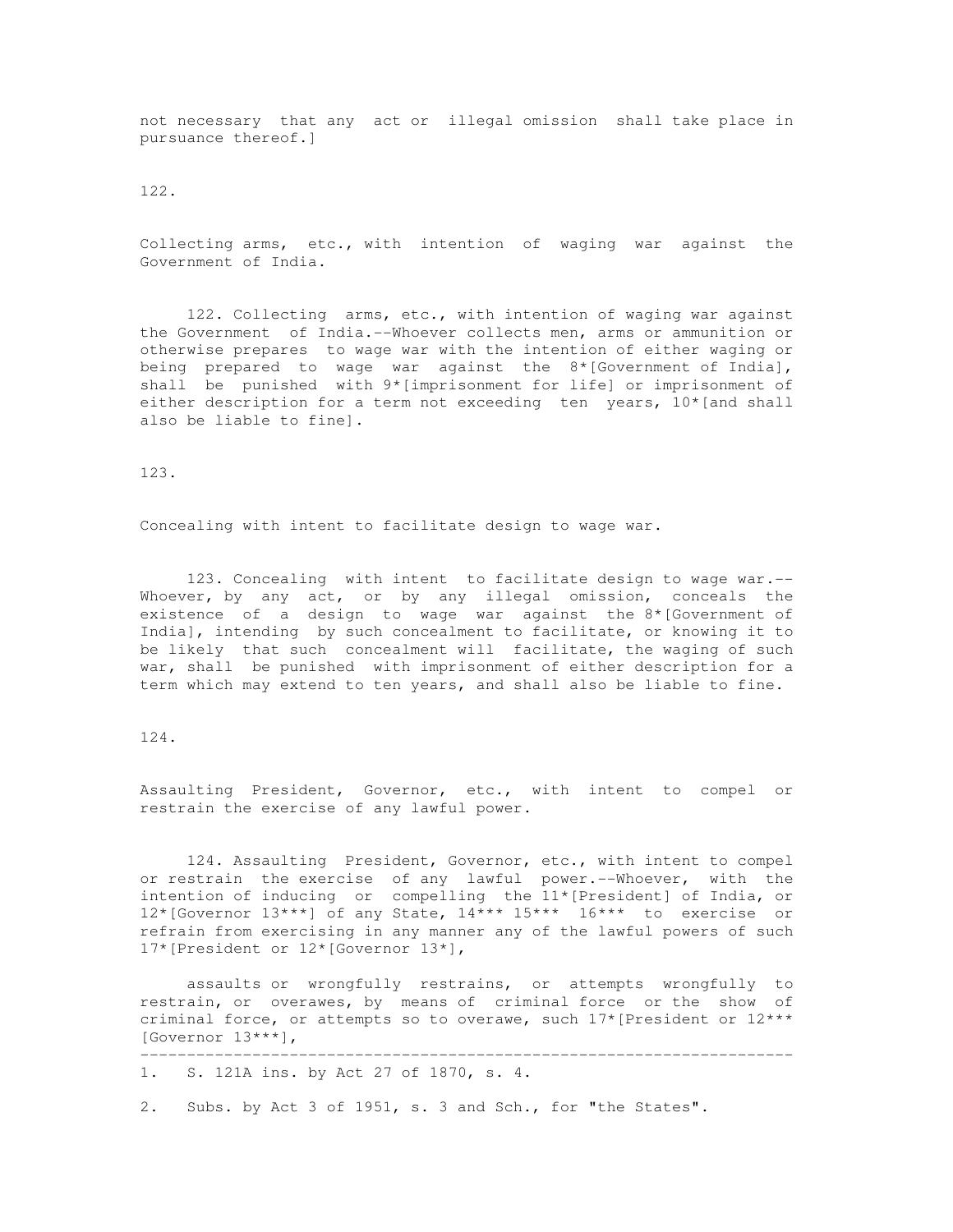- 3. The words "or to deprive the Queen of the sovereignty of the Provinces or of any part thereof" omitted by the A. O. 1950.
- 4. Subs. by the A. O. 1937, for "the G. of I. or any L. G.".
- 5. The words "or the Govt. of Burma" rep. by the A. O. 1948.
- 6. Subs. by Act 26 of 1955, s. 117 and Sch., for "transportation for life or any shorter term".
- 7. Ins. by Act 16 of 1921, s. 3.
- 8. Subs. by the A. O. 1950, for "Queen".
- 9. Subs. by Act 26 of 1955, s. 117 and Sch., for "transportation for life".
- 10. Subs. by Act 16 of 1921, s. 2, for "and shall forfeit all his property".
- 11. Subs. by the A. O. 1950, for "Governor General".
- 12. Subs. by Act 3 of 1951, s. 3 and Sch., for "Governor".
- 13. The words "or Rajpramukh" omitted by the Adaptation of Laws (No. 2) Order, 1956.
- 14. The words "or a Leutenant-Governor" rep. by the A. O. 1937.
- 15. The words "or a Member of the Council of the Governor General of India" rep. by the A. O. 1948.
- 16. The words "or of the Council of any Presidency" rep. by the A. O. 1937.
- 17. The original words "Governor General, Governor, Lieutenant- Governor or Member of Council" have successively been amended by the A.O. 1937, A. O. 1948 and A. O. 1950 to read as above. ----------------------------------------------------------------------

#### 128

 shall be punished with imprisonment of either description for a term which may extend to seven years, and shall also be liable to fine.

### 124A.

# Sedition.

 1\*[124A. Sedition.--Whoever by words, either spoken or written, or by signs, or by visible representation, or otherwise, brings or attempts to bring into hatred or contempt, or excites or attempts to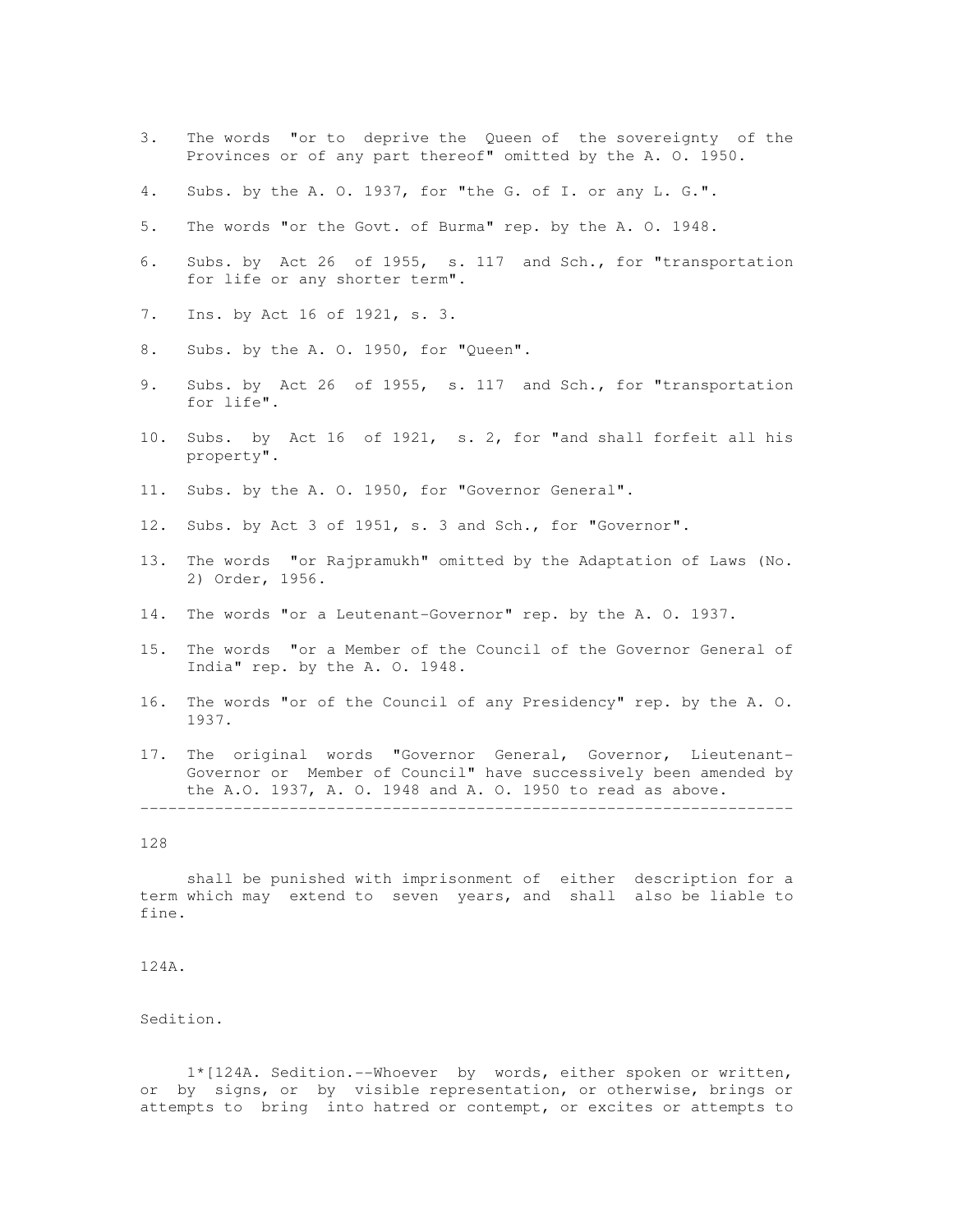excite disaffection towards, 2\*\*\*the Government established by law in 3\*[India], a 4\*\*\*shall be punished with 5\*[imprisonment for life], to which fine may be added, or with imprisonment which may extend to three years, to which fine may be added, or with fine.

 Explanation 1.-The expression "disaffection" includes disloyalty and all feelings of enmity.

 Explanation 2.-Comments expressing disapprobation of the measures of the Government with a view to obtain their alteration by lawful means, without exciting or attempting to excite hatred, contempt or disaffection, do not constitute an offence under this section.

 Explanation 3.-Comments expressing disapprobation of the administrative or other action of the Government without exciting or attempting to excite hatred, contempt or disaffection, do not constitute an offence under this section.]

125.

Waging war against any Asiatic Power in alliance with the Government of India.

 125. Waging war against any Asiatic Power in alliance with the Government of India.--Whoever wages war against the Government of any Asiatic Power in alliance or at peace with the 6\*[Government of India] or attempts to wage such war, or abets the waging of such war, shall be punished with 7\*[imprisonment for life], to which fine may be added, or with imprisonment of either description for a term which may extend to seven years, to which fine may be added, or with fine.

126.

Committing depredation on territories of Power at peace with the Government of India.

 126. Committing depredation on territories of Power at peace with the Government of India.--Whoever commits depredation, or makes preparations to commit depredation, on the territories of any Power in alliance or at peace with the 6\*[Government of India], shall be punished with imprisonment of either description for a term which may extend to seven years, and shall also be liable to fine and to forfeiture of any property used or intended to be used in committing such depredation, or acquired by such depredation.

127.

Receiving property taken by war or depredation mentioned in sections 125 and 126.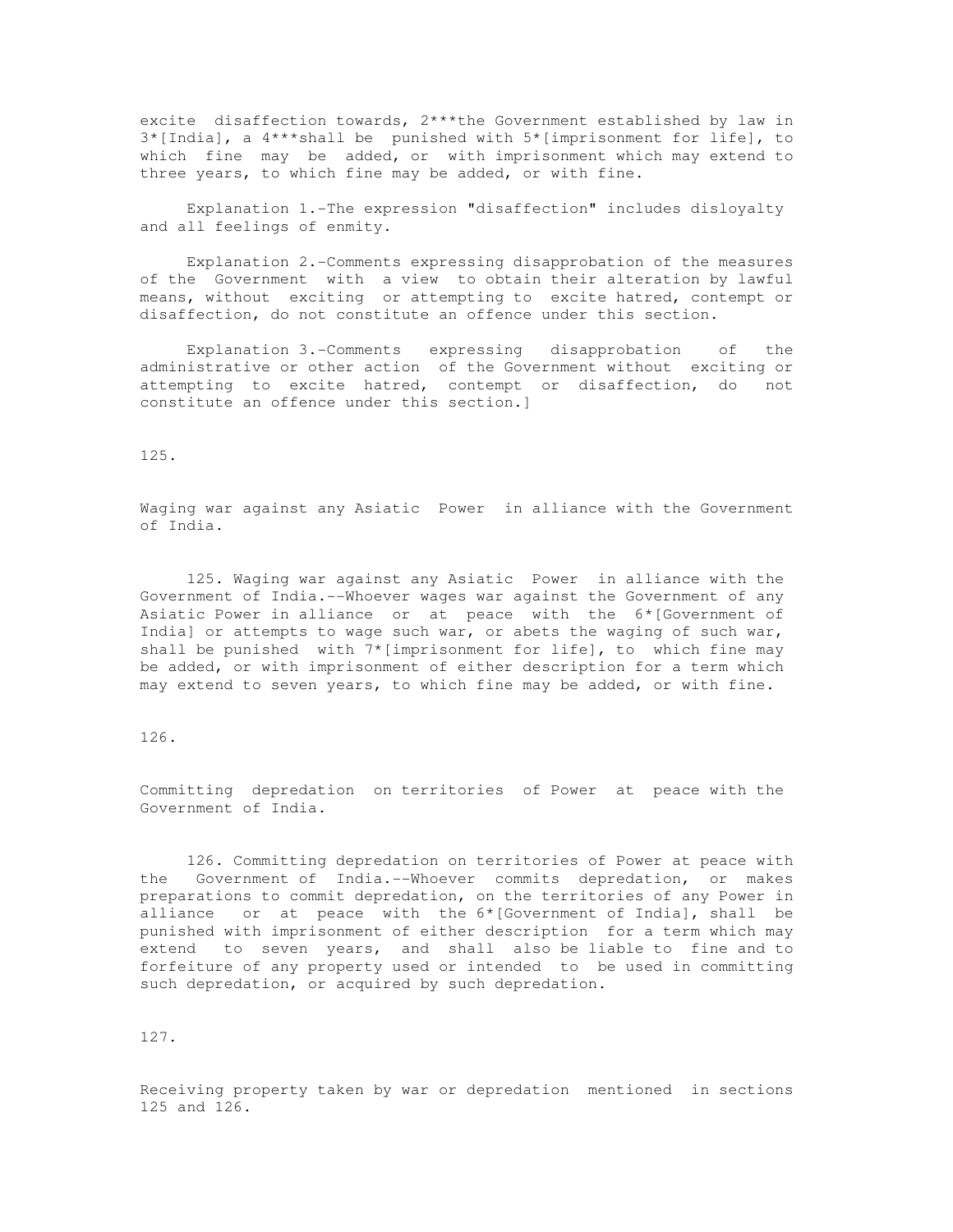127. Receiving property taken by war or depredation mentioned in sections 125 and 126.-Whoever receives any property knowing the same to have been taken in the commission of any of the offences mentioned in sections 125 and 126, shall be punished with imprisonment of either description for a term which may extend to seven years, and shall also be liable to fine and to forfeiture of the property so received.

128.

Public servant voluntarily allowing prisoner of state or war to escape.

 128. Public servant voluntarily allowing prisoner of state or war to escape.--Whoever, being a public servant and having the custody of any State prisoner or prisoner of war, voluntarily allows such prisoner to escape from any place in which such prisoner is confined, shall be punished with 7\*[imprisonment for life], or imprisonment of either description for a term which may extend to ten years, and shall also be liable to fine.

1. Subs. by Act 4 of 1898, s. 4, for the original s. 124A which had been ins. by Act 27 of 1870, s. 5.

----------------------------------------------------------------------

- 2. The words "Her Majesty or" rep. by the A.O. 1950. The words "or the Crown Representative" ins. after the word "Majesty" by the A.O. 1937 were rep. by the A.O. 1948.
- 3. Subs. by Act 3 of 1951, s. 3 and Sch., for "the States".
- 4. The words "or British Burma" ins. by the A.O. 1937 rep. by the A.O. 1948.
- 5. Subs. by Act 26 of 1955, s. 117 and Sch., for "transportation for life or any shorter term".
- 6. Subs. by the A.O. 1950, for "Queen".
- 7. Subs. by Act 26 of 1955, s. 117 and Sch., for "transportation for life".

129

129.

Public servant negligently suffering such prisoner to escape.

 129. Public servant negligently suffering such prisoner to escape.--Whoever, being a public servant and having the custody of any State prisoner or prisoner of war, negligently suffers such prisoner to escape from any place of confinement in which such prisoner is confined, shall be punished with simple imprisonment for a term which may extend to three years, and shall also be liable to fine.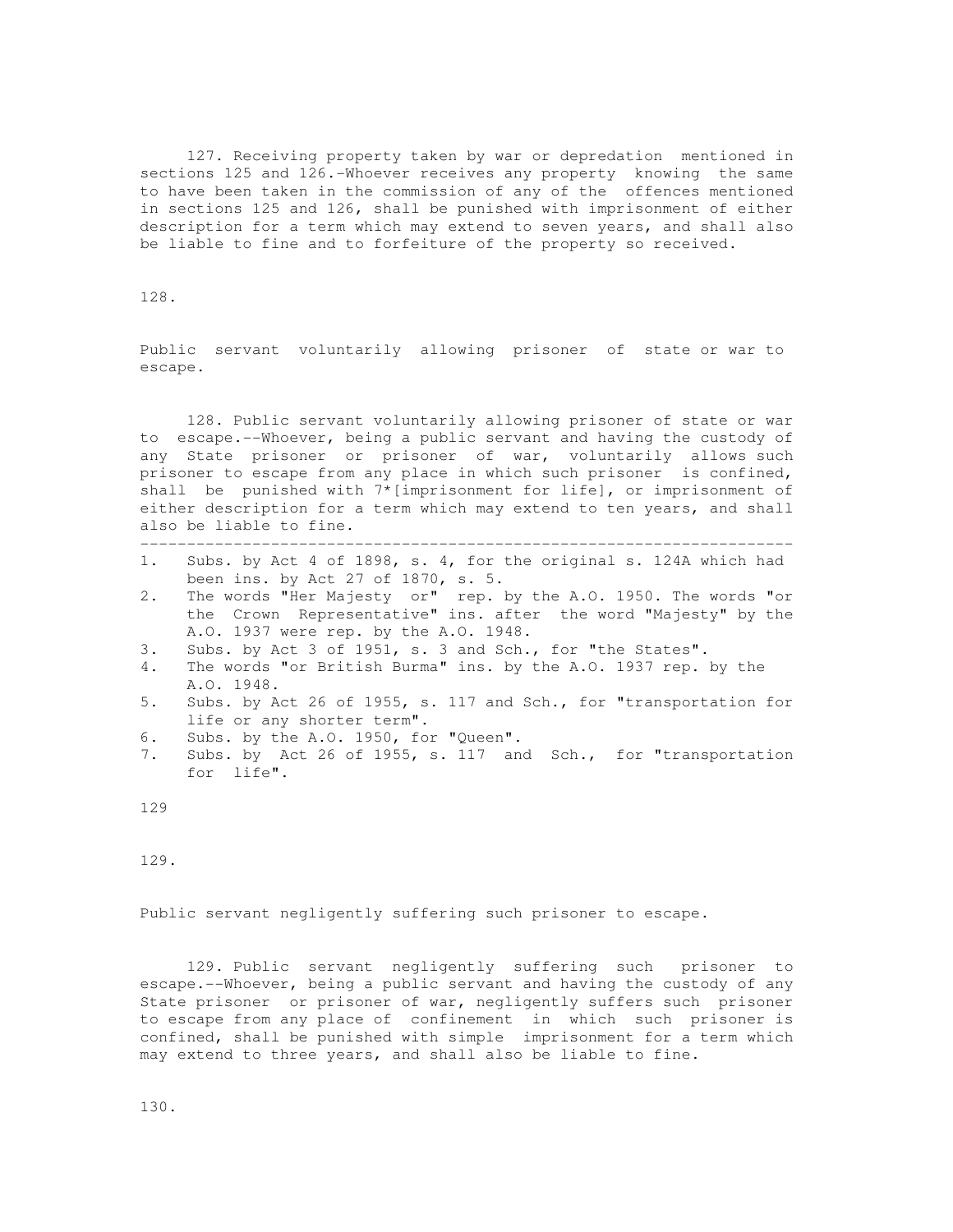Aiding escape of, rescuing or harbouring such prisoner.

 130. Aiding escape of, rescuing or harbouring such prisoner.-- Whoever knowingly aids or assists any State prisoner or prisoner of war in escaping from lawful custody, or rescues or attempts to rescue any such prisoner, or harbours or conceals any such prisoner who has escaped from lawful custody, or offers or attempts to offer any resistance to the recapture of such prisoner shall be punished with 1\*[imprisonment for life], or with imprisonment of either description for a term which may extend to ten years, and shall also be liable to fine.

 Explanation.-A State prisoner or prisoner of war, who is permitted to be at large on his parole within certain limits in 2\*[India], is said to escape from lawful custody if he goes beyond the limits within which he is allowed to be at large.

CHAPTER VII

OF OFFENCES RELATING TO THE ARMY, [NAVY AND AIR FORCE]

### CHAPTER VII

OF OFFENCES RELATING TO THE ARMY, 3\*[NAVY AND AIR FORCE]

131.

Abetting mutiny, or attempting to seduce a soldier, sailor or airman from his duty.

 131. Abetting mutiny, or attempting to seduce a soldier, sailor or airman from his duty.--Whoever abets the committing of mutiny by an officer, soldier, 4\*[sailor or airman], in the Army, 5\*[Navy or Air Force] of the 6\*[Government of India] or attempts to seduce any such officer, soldier, 4\*[sailor or airman] from his allegiance or his duty, shall be punished with 1\*[imprisonment for life], or with imprisonment of either description for a term which may extend to ten years, and shall also be liable to fine.

 7\*[Explanation.-In this section the words "officer", 8\* ["soldier", 9\*["sailor"] and "airman"] include any person subject to the 10\*[Army Act, 11\*[the Army Act, 1950 (46 of 1950)], 9\*[the Naval Discipline Act, 12\*\*\*the Indian Navy (Discipline) Act,1934 (34 of 1934)] 13\*[the Air Force Act or 14\*[the Air Force Act, 1950 (45 of  $1950$ )]], as the case may be].]

---------------------------------------------------------------------- 1. Subs. by Act 26 of 1955, s. 117 and Sch., for "transportation for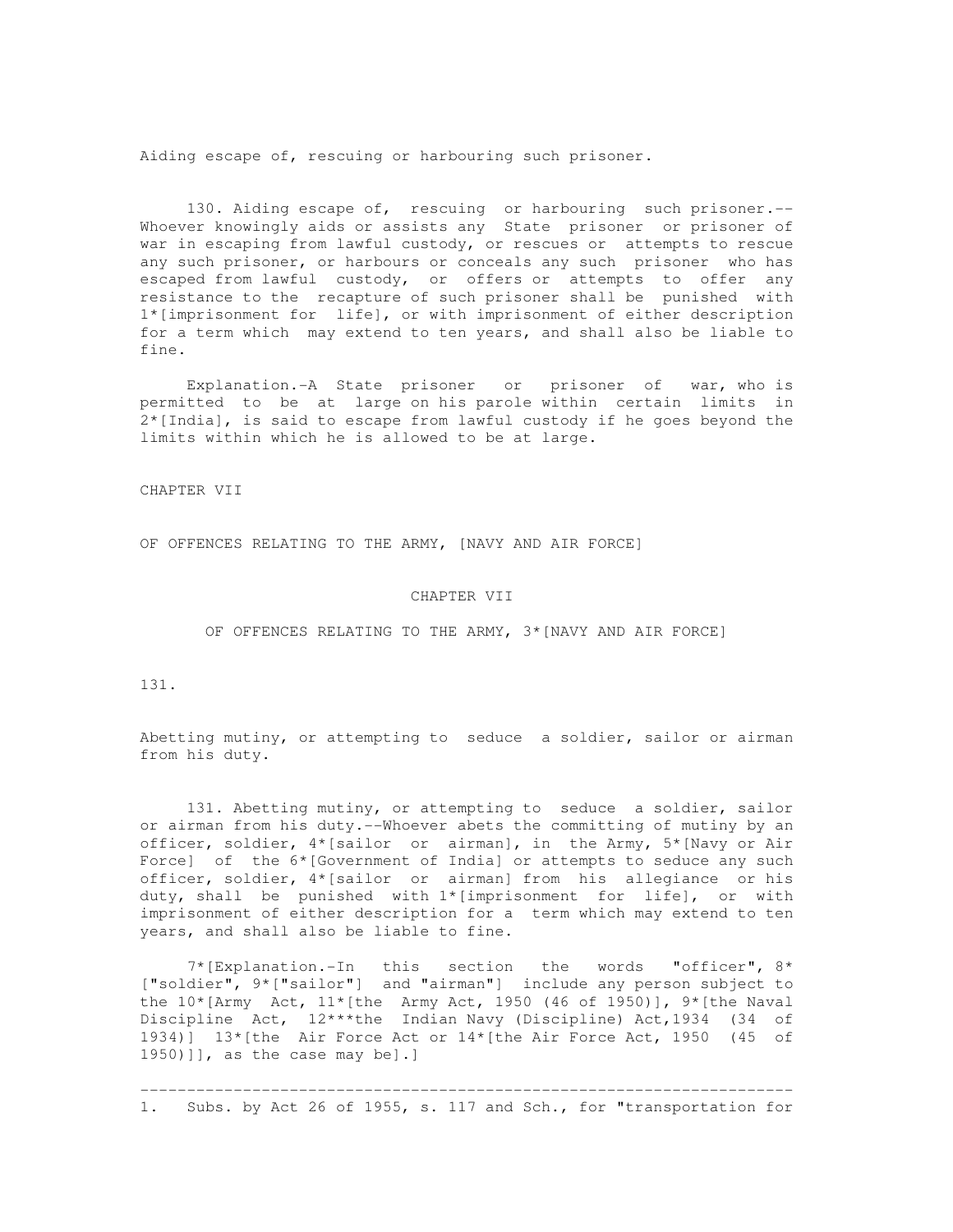|     | life".                                                              |
|-----|---------------------------------------------------------------------|
| 2.  | Subs. by Act 3 of 1951, s. 3 and Sch., for "the States".            |
| 3.  | Subs. by Act 10 of 1927, s. 2 and Sch. I, for "and Navy".           |
| 4.  | Subs. by s. 2 and Sch. I, ibid., for "or sailor".                   |
| 5.  | Subs. by s. 2 and sch. I, ibid., for "or Navy".                     |
| 6.  | Subs. by the A.O. 1950 for "Queen".                                 |
| 7.  | Ins. by Act 27 of 1870, s. 6.                                       |
| 8.  | Subs. by Act 10 of 1927, s. 2 and Sch. I, for "and soldier".        |
| 9.  | Ins. by Act 25 of 1934, s. 2 and Sch.                               |
| 10. | Subs. by Act 10 of 1927, s. 2 and Sch. I, for "Articles of War      |
|     | for the better government of Her Majesty's Army, or to the          |
|     | Articles of War contained in Act No. 5 of 1869".                    |
| 11. | Subs. by Act 3 of 1951, s. 3 and Sch., for "the Indian Army Act,    |
|     | $1911$ ".                                                           |
| 12. | The words "or that Act as modified by" were rep. by the A.O.        |
|     | 1950.                                                               |
| 13. | Subs. by Act 14 of 1932, s. 130 and Sch., for "or the Air Force     |
|     | Act".                                                               |
|     | 14. Subs. by Act 3 of 1951, s.3 and Sch., for "the Indian Air Force |
|     | Act, 1932".                                                         |
|     |                                                                     |
|     |                                                                     |

130

132.

Abetment of mutiny, if mutiny is committed in consequence thereof.

 132. Abetment of mutiny, if mutiny is committed in consequence thereof.--Whoever abets the committing of mutiny by an officer, soldier,  $1*($ sailor or airman], in the Army,  $2*($ Navy or Air Force] of the 3\*[Government of India], shall, if mutiny be committed in consequence of that abetment, be punished with death or with 4\*[imprisonment for life], or imprisonment of either description for a term which may extend to ten years, and shall also be liable to fine.

133.

Abetment of assault by soldier, sailor or airman on his superior officer, when in execution of his office.

 133. Abetment of assault by soldier, sailor or airman on his superior officer, when in execution of his office.--Whoever abets an assault by an officer, soldier,  $1*(sailor or airman)$ , in the Army, 2\*[Navy or Air Force] of the 3\*[Government of India], on any superior officer being in the execution of his office, shall be punished with imprisonment of either description for a term which may extend to three years, and shall also be liable to fine.

134.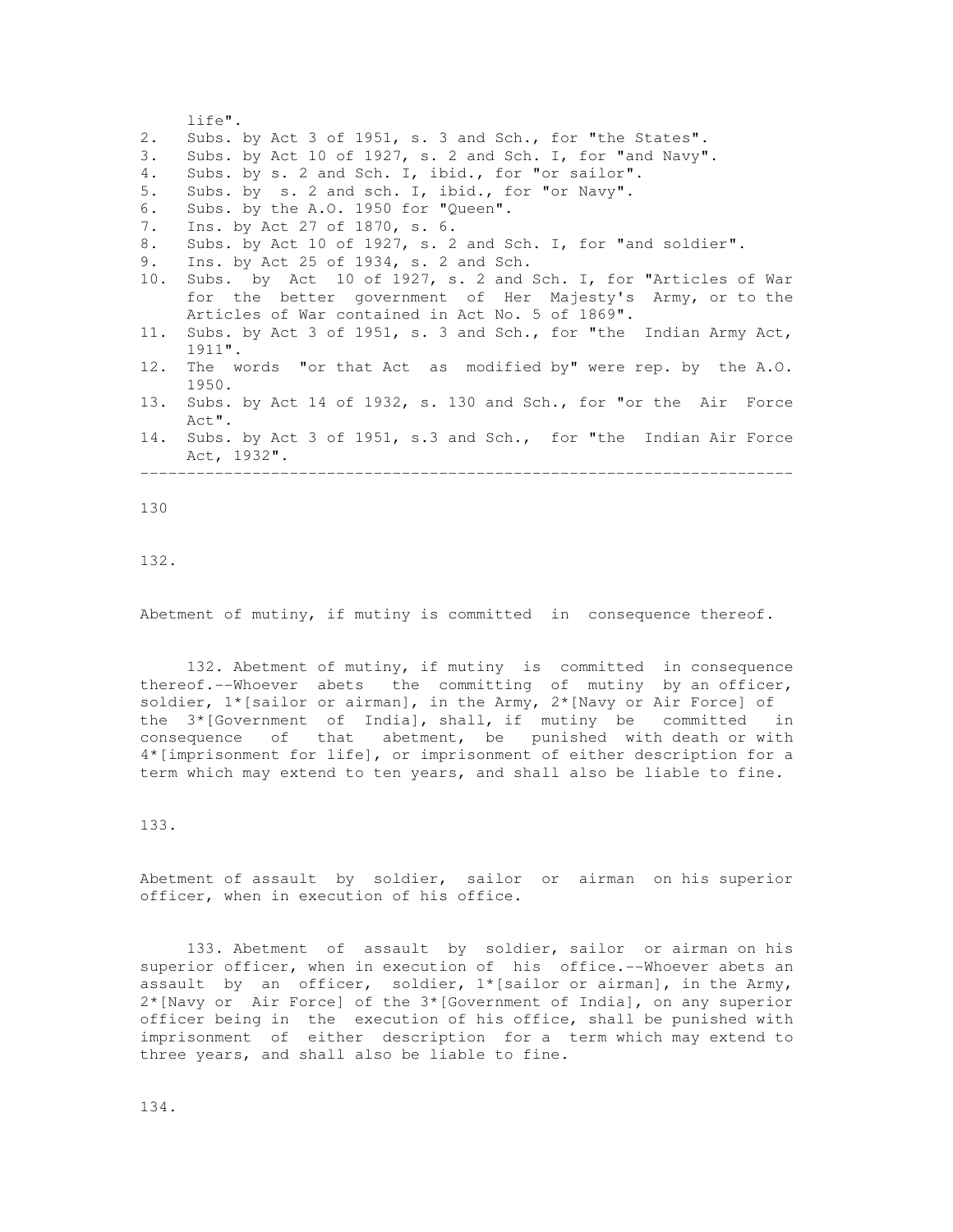Abetment of such assault, if the assault committed.

 134. Abetment of such assault, if the assault committed.--Whoever abets an assault by an officer, soldier,  $1*($ sailor or airman], in the Army,  $2*(\text{Navy}$  or Air Force] of the  $3*(\text{Government}$  of India], on any superior officer being in the execution of his office, shall, if such assault be committed in consequence of that abetment be punished with imprisonment of either description for a term which may extend to seven years, and shall also be liable to fine.

135.

Abetment of desertion of soldier, sailor or airman.

 135. Abetment of desertion of soldier, sailor or airman.-- Whoever, abets the desertion of any officer, soldier,  $1*(sailor or$ airman], in the Army,  $2*(Navy$  or Air Force] of the  $3*(Gover$ overnment of India], shall be punished with imprisonment of either description for a term which may extend to two years, or with fine, or with both.

136.

Harbouring deserter.

 136. Harbouring deserter.--Whoever, except as hereinafter excepted, knowing or having reason to believe that an officer, soldier, 1\*[sailor or airman], in the Army, 2\*[Navy or Air Force] of the 3\*[Government of India], has deserted, harbours such officer, soldier,  $1$ <sup>\*</sup>[sailor or airman], shall be punished with imprisonment of either description for a term which may extend to two years, or with fine or with both.

 Exception.-This provision does not extend to the case in which the harbour is given by a wife to her husband.

137.

Deserter concealed on board merchant vessel through negligence of master.

 137. Deserter concealed on board merchant vessel through negligence of master.--The master or person in charge of a merchant vessel, on board of which any deserter from the Army, 2\*[Navy or Air Force] of the 3\*[Government of India] is concealed, shall, though ignorant of such concealment, be liable to a penalty not exceeding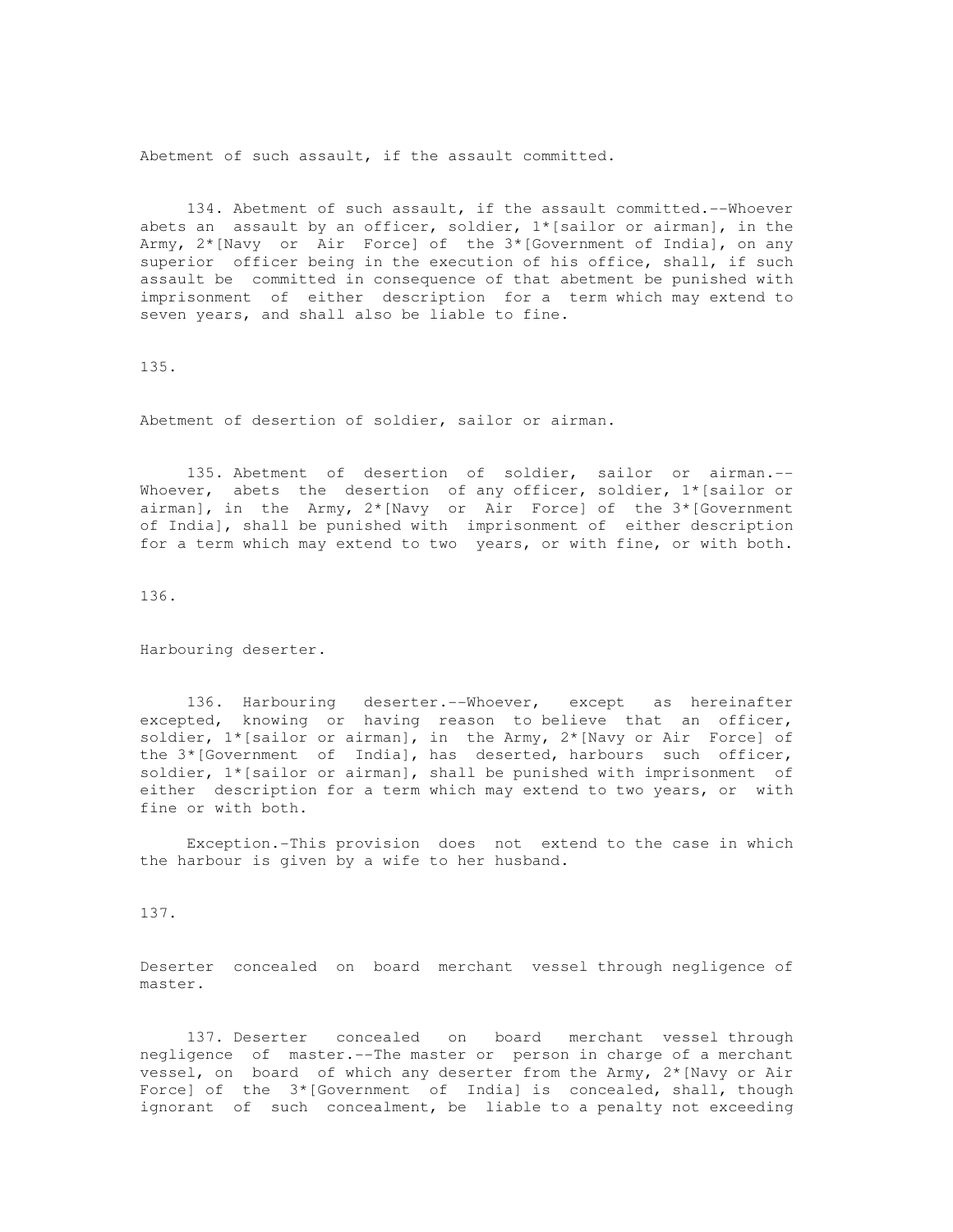five hundred rupees, if he might have known of such concealment but for some neglect of his duty as such master or person in charge, or but for some want of discipline on board of the vessel.

138.

Abetment of act of insubordination by soldier, sailor or airman.

 138. Abetment of act of insubordination by soldier, sailor or airman.-Whoever abets what he knows to be an act of insubordination by an officer, soldier,  $1*($ sailor or airman], in the Army,  $2*($ Navy or air Force], of the  $3*(Government$  of India], shall, if such act of insubordination be committed in consequence of that abetment, be punished with imprisonment of either description for a term which may extend to six months, or with fine, or with both.

138A.

[Repealed.]

 138A. [Application of foregoing sections to the Indian Marine Service.] Rep. by the Amending Act, 1934 (35 of 1934), s. 2 and Sch. ----------------------------------------------------------------------

- 1. Subs. by Act 10 of 1927, s. 2 and Sch. I, for "or sailor".
- 2. Subs. by s. 2 and Sch. I, ibid., for "or Navy".
- 3. Subs. by the A.O. 1950, for "Queen".
- 4. Subs. by Act 26 of 1955, s. 117 and Sch., for "transportation for life".

131

139.

Persons subject to certain Acts.

 139. Persons subject to certain Acts.--No person subject to 1\* [the Army Act, 2\*[the Army Act, 1950 (46 of 1950)], the Naval Discipline Act, 3\*[4\*\*\*the Indian Navy (Discipline) Act, 1934 (34 of 1934)], 5\*[the Air Force Act or 6\*[the Air Force Act, 1950 (45 of 1950)]]], is subject to punishment under this Code for any of the offences defined in this Chapter.

140.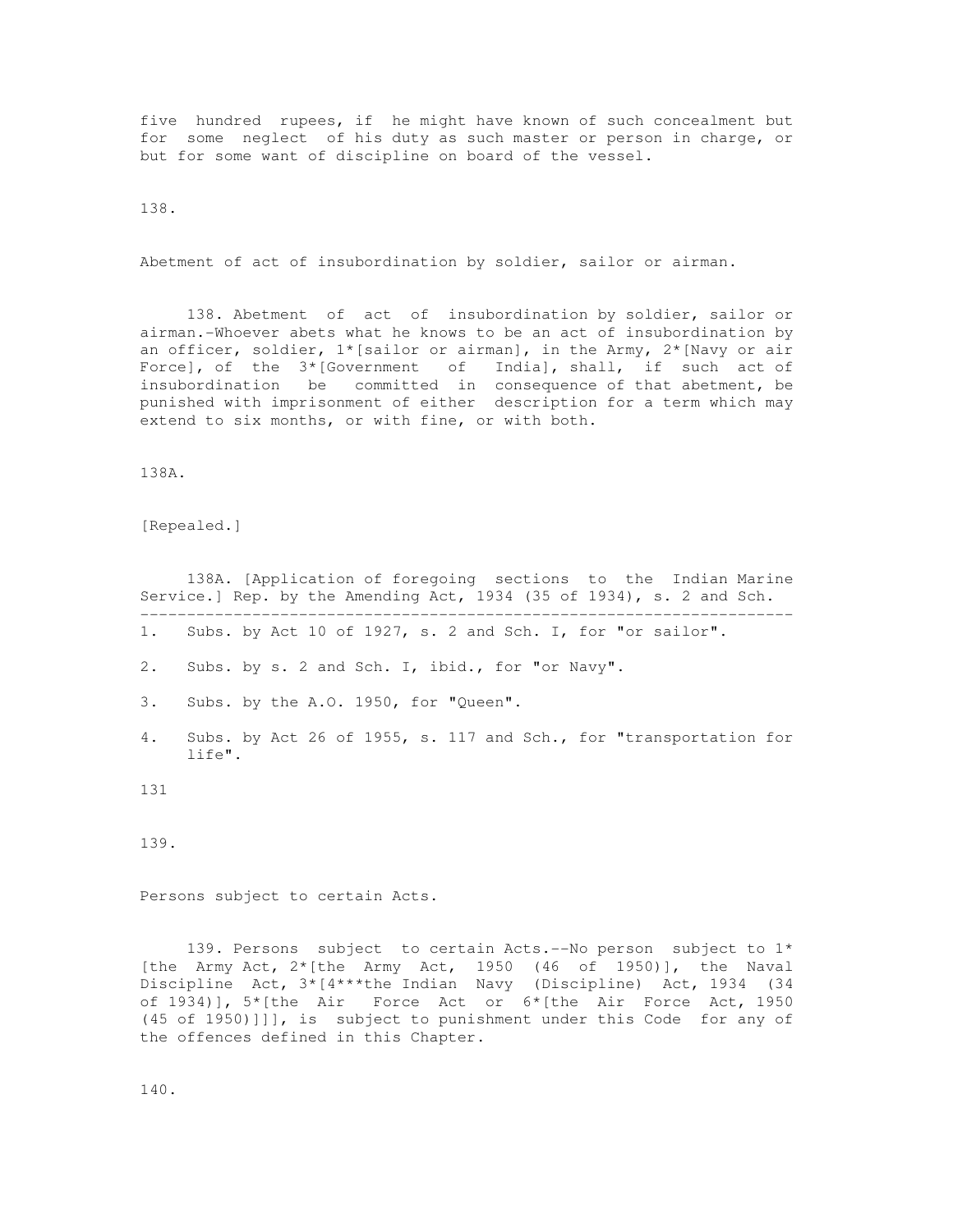Wearing garb or carrying token used by soldier, sailor or airman.

 140. Wearing garb or carrying token used by soldier, sailor or airman.--Whoever, not being a soldier, 7\*[sailor or airman] in the Military, 8\*[Naval or Air] service of the 9\*[Government of India], wears any garb or carries any token resembling any garb or token used by such a soldier, 7\*[sailor or airman] with the intention that it may be believed that he is such a soldier,  $7*(sailor or airman)$ , shall be punished with imprisonment of either description for a term which may extend to three months, or with fine which may extend to five hundred rupees, or with both.

CHAPTER VIII

OF OFFENCES AGAINST THE PUBLIC TRANQUILLITY

# CHAPTER VIII

### OF OFFENCES AGAINST THE PUBLIC TRANQUILLITY

141.

Unlawful assembly.

 141. Unlawful assembly.--An assembly of five or more persons is designated an "unlawful assembly", if the common object of the persons composing that assembly is-

 First.-To overawe by criminal force, or show of criminal force, 10\*[the Central or any State Government or Parliament or the Legislature of any State], or any public servant in the exercise of the lawful power of such public servant; or

 Second.-To resist the execution of any law, or of any legal process; or

 Third.-To commit any mischief or criminal trespass, or other offence; or

 Fourth.-By means of criminal force, or show of criminal force, to any person to take or obtain possession of any property, or to deprive any person of the enjoyment of a right of way, or of the use of water or other incorporeal right of which he is in possession or enjoyment, or to enforce any right or supposed right; or

 Fifth.-By means of criminal force, or show of criminal force, to compel any person to do what he is not legally bound to do, or to omit to do what he is legally entitled to do.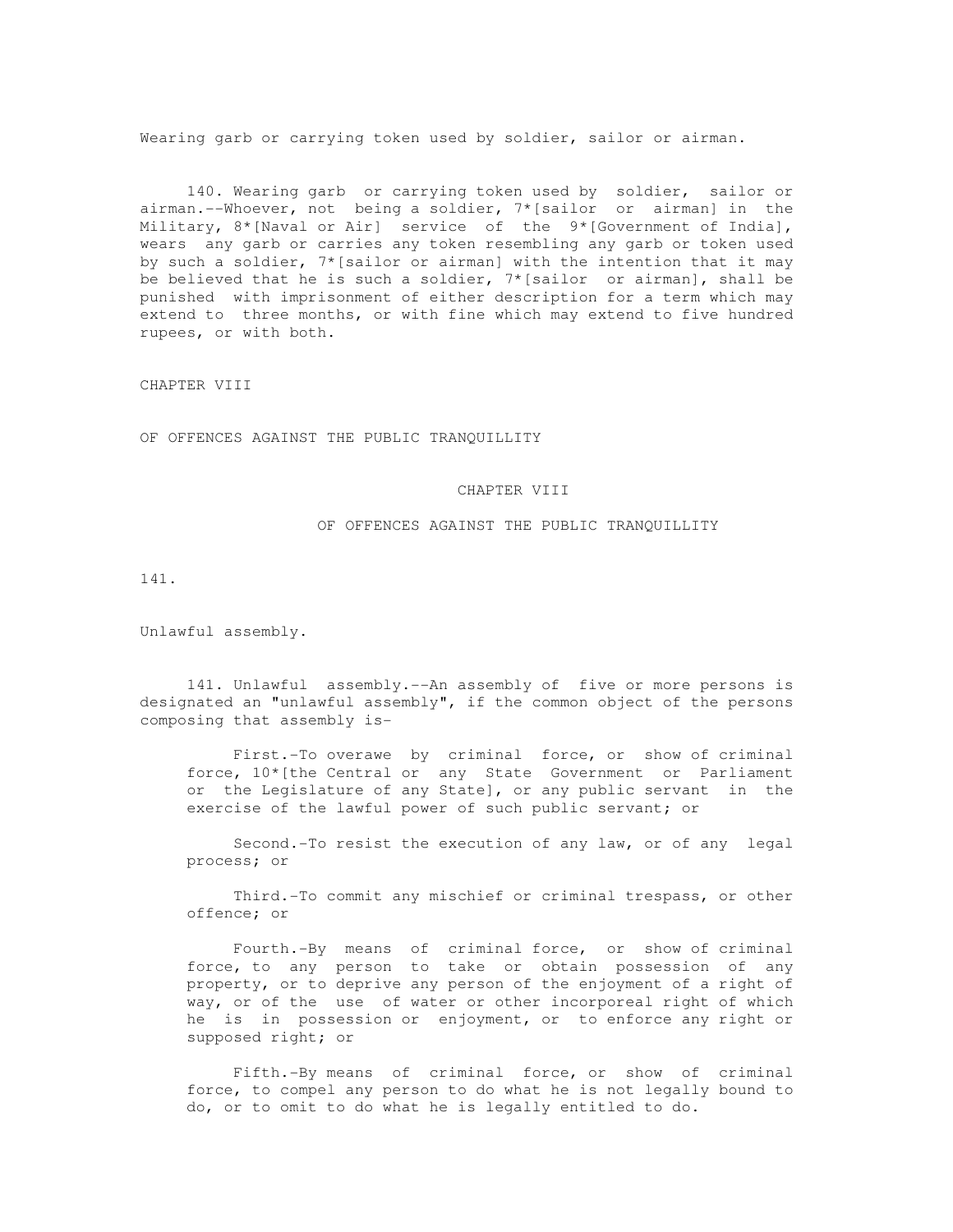Explanation.-An assembly which was not unlawful when it assembled, may subsequently become an unlawful assembly.

142.

Being member of unlawful assembly.

 142. Being member of unlawful assembly.--Whoever, being aware of facts which render any assembly an unlawful assembly, intentionally joins that assembly, or continues in it, is said to be a member of an unlawful assembly.

- ---------------------------------------------------------------------- 1. Subs. by Act 10 of 1927, s. 2 and Sch. I, for "any Articles of War for the Army or Navy of the Queen, or for any part of such Army or Navy".
- 2. Subs. by Act 3 of 1951, s. 3 and Sch., for "the Indian Army Act, 1911".
- 3. Ins. by Act 35 of 1934, s. 2 and Sch.
- 4. The words "or that Act as modifed by" rep. by the A.O. 1950.
- 5, Subs. by Act 14 of 1932, s. 130 and Sch., for "or the Air Force Act".
- 6. Subs. by Act 3 of 1951, s. 3 and Sch., for "the Indian Air Force Act, 1932".
- 7. Ins. by Act 10 of 1927, s. 2 and Sch. I.
- 8. Subs. by s. 2 and Sch. I, ibid., for "or Naval".
- 9. Subs. by the A.O. 1950, for "Queen".
- 10. Subs., ibid., for "the Central or any Provincial Government or Legislature". ----------------------------------------------------------------------

132

143.

Punishment.

 143. Punishment.--Whoever is a member of an unlawful assembly, shall be punished with imprisonment of either description for a term which may extend to six months, or with fine, or with both.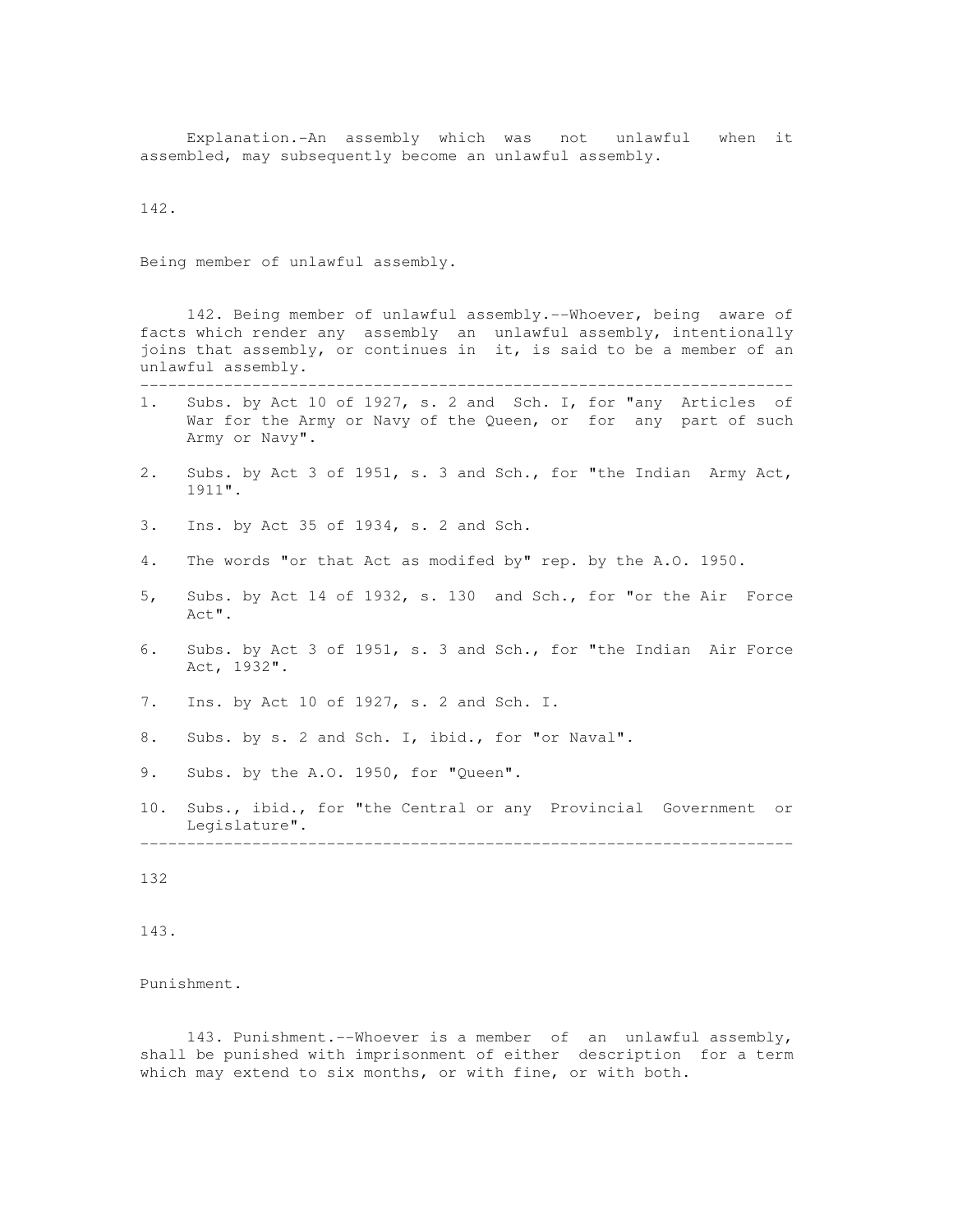Joining unlawful assembly armed with deadly weapon.

 144. Joining unlawful assembly armed with deadly weapon.-- Whoever, being armed with any deadly weapon, or with anything which, used as a weapon of offence, is likely to cause death, is a member of an unlawful assembly, shall be punished with imprisonment of either description for a term which may extend to two years, or with fine, or with both.

# 145.

Joining or continuing in unlawful assembly, knowing it has been commanded to disperse.

 145. Joining or continuing in unlawful assembly, knowing it has been commanded to disperse.--Whoever joins or continues in an unlawful assembly, knowing that such unlawful assembly has been commanded in the manner prescribed by law to disperse, shall be punished with imprisonment of either description for a term which may extent to two years, or with fine, or with both.

146.

Rioting.

 146. Rioting.--Whenever force or violence is used by an unlawful assembly, or by any member thereof, in prosecution of the common object of such assembly, every member of such assembly is guilty of the offence of rioting.

## 147.

Punishment for rioting.

 147. Punishment for rioting.--Whoever is guilty of rioting, shall be punished with imprisonment of either description for a term which may extend to two years, or with fine, or with both.

# 148.

Rioting, armed with deadly weapon.

144.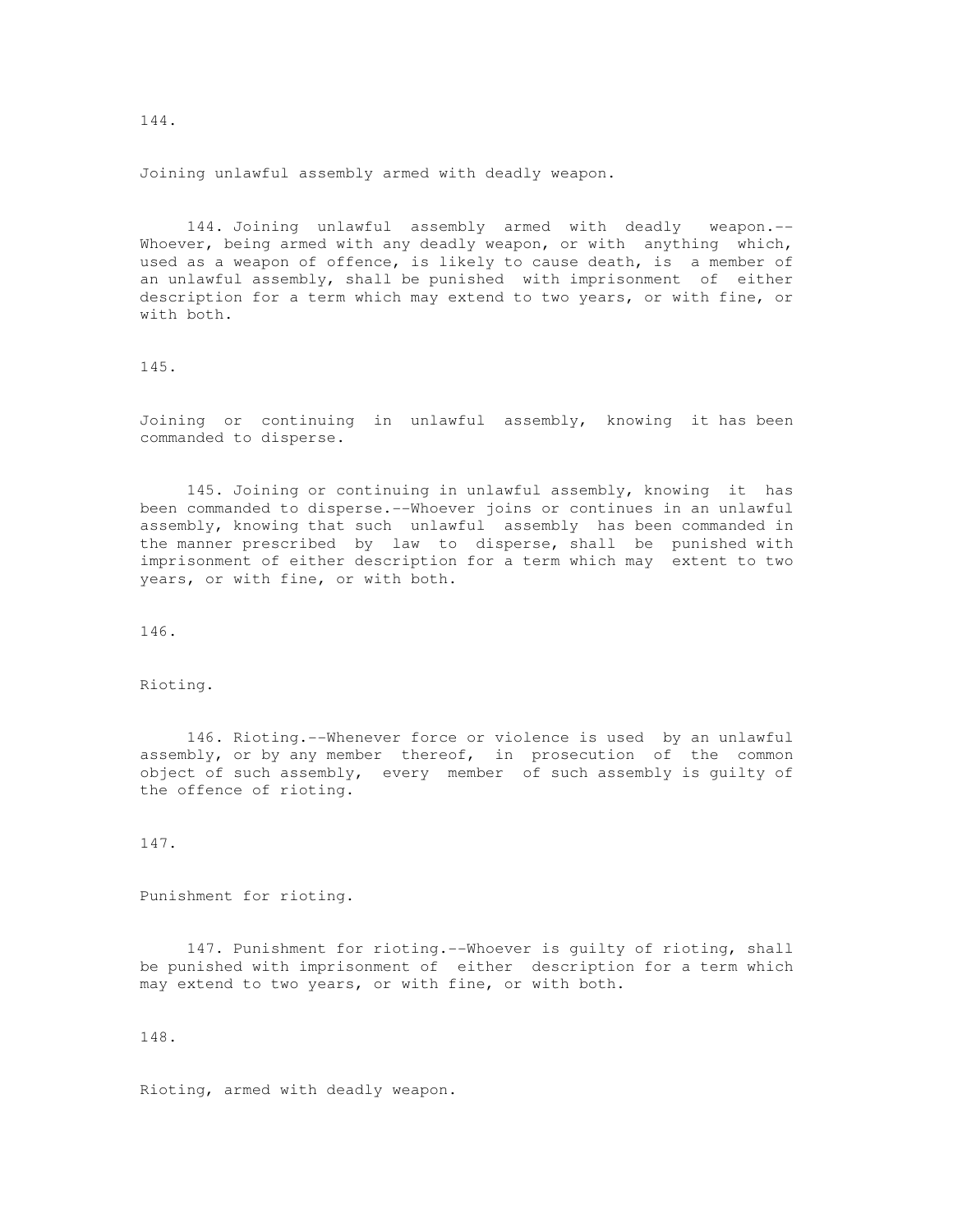148. Rioting, armed with deadly weapon.--Whoever is guilty of rioting, being armed with a deadly weapon or with anything which, used as a weapon of offence, is likely to cause death, shall be punished with imprisonment of either description for a term which may extend to three years, or with fine, or with both.

149.

Every member of unlawful assembly guilty of offence committed in prosecution of common object.

 149. Every member of unlawful assembly guilty of offence committed in prosecution of common object.--If an offence is committed by any member of an unlawful assembly in prosecution of the common object of that assembly, or such as the members of that assembly knew to be likely to be committed in prosecution of that object, every person who, at the time of the committing of that offence, is a member of the same assembly, is guilty of that offence.

150.

Hiring, or conniving at hiring, of persons to join unlawful assembly.

 150. Hiring, or conniving at hiring, of persons to join unlawful assembly.--Whoever hires or engages, or employes, or promotes, or connives at the hiring, engagement or employment of any person to join or become a member of any unlawful assembly, shall be punishable as a member of such unlawful assembly, and for any offence which may be committed by any such person as a member of such unlawful assembly in pursuance of such hiring, engagement or employment, in the same manner as if he had been a member of such unlawful assembly, or himself had committed such offence.

151.

Knowingly joining or continuing in assembly of five or more persons after it has been commanded to disperse.

 151. Knowingly joining or continuing in assembly of five or more persons after it has been commanded to disperse.--Whoever knowingly joins or continues in any assembly of five or more persons likely to cause a disturbance of the public peace, after such assembly has been lawfully commanded to disperse, shall be punished with imprisonment of either description for a term which may extend to six months, or with fine, or with both.

Explanation.-If the assembly is an unlawful assembly within the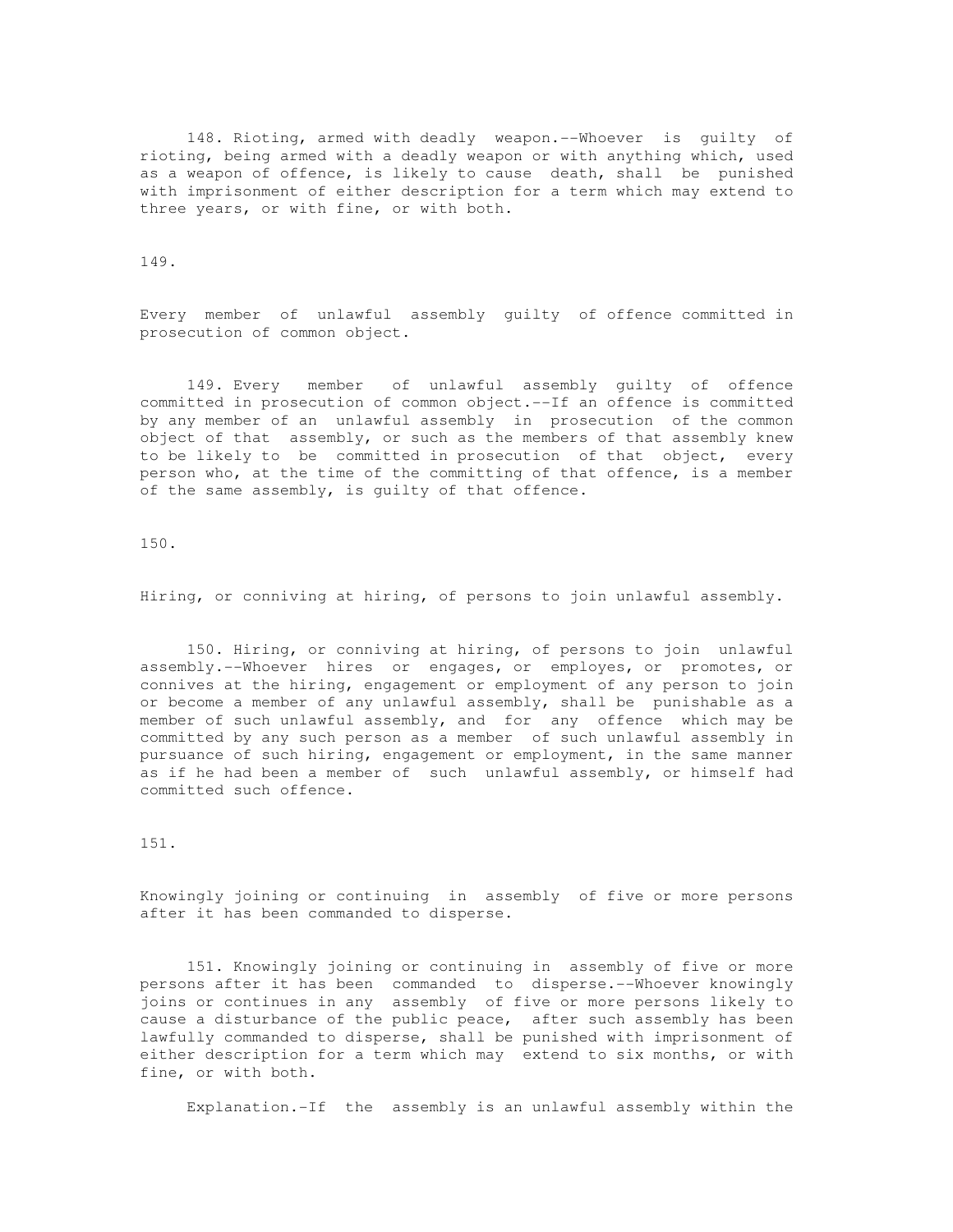meaning of section 141, the offender will be punishable under section 145.

#### 152.

Assaulting or obstructing public servant when suppressing riot, etc.

 152. Assaulting or obstructing public servant when suppressing riot, etc.--Whoever assaults or threatens to assault, or obstructs or attempts to obstruct, any public servant in the discharge of his duty as such public servant, in endeavouring to disperse an unlawful assembly, or to suppress a riot or affray, or uses, or threatens, or attempts to use criminal force to such public servant, shall be punished with imprisonment of either description for a term which may extend to three years, or with fine, or with both.

133

153.

Want only giving provocation with intent to cause riot-if rioting be committed:if not committed.

 153. Want only giving provocation with intent to cause riot--if rioting be committed: if not committed.-Whoever malignantly, or wantonly by doing anything which is illegal, gives provocation to any person intending or knowing it to be likely that such provocation will cause the offence of rioting to be committed, shall, if the offence of rioting be committed in consequence of such provocation, be punished with imprisonment of either description for a term which may extend to one year, or with fine, or with both, and if the offence of rioting be not committed, with imprisonment of either description for a term which may extend to six months, or with fine, or with both.

## 153A.

Promoting enmity between different groups on ground of religion, race, place of birth, residence, language, etc., and doing acts prejudicial to maintenance of harmony.

 1\*[153A. Promoting enmity between different groups on ground of religion, race, place of birth, residence, language, etc., and doing acts prejudicial to maintenance of harmony.--(1) Whoever-

 (a) by words, either spoken or written, or by signs or by visible representations or otherwise, promotes or attempts to promote, on grounds of religion, race, place of birth, residence, language, caste or community or any other ground whatsoever,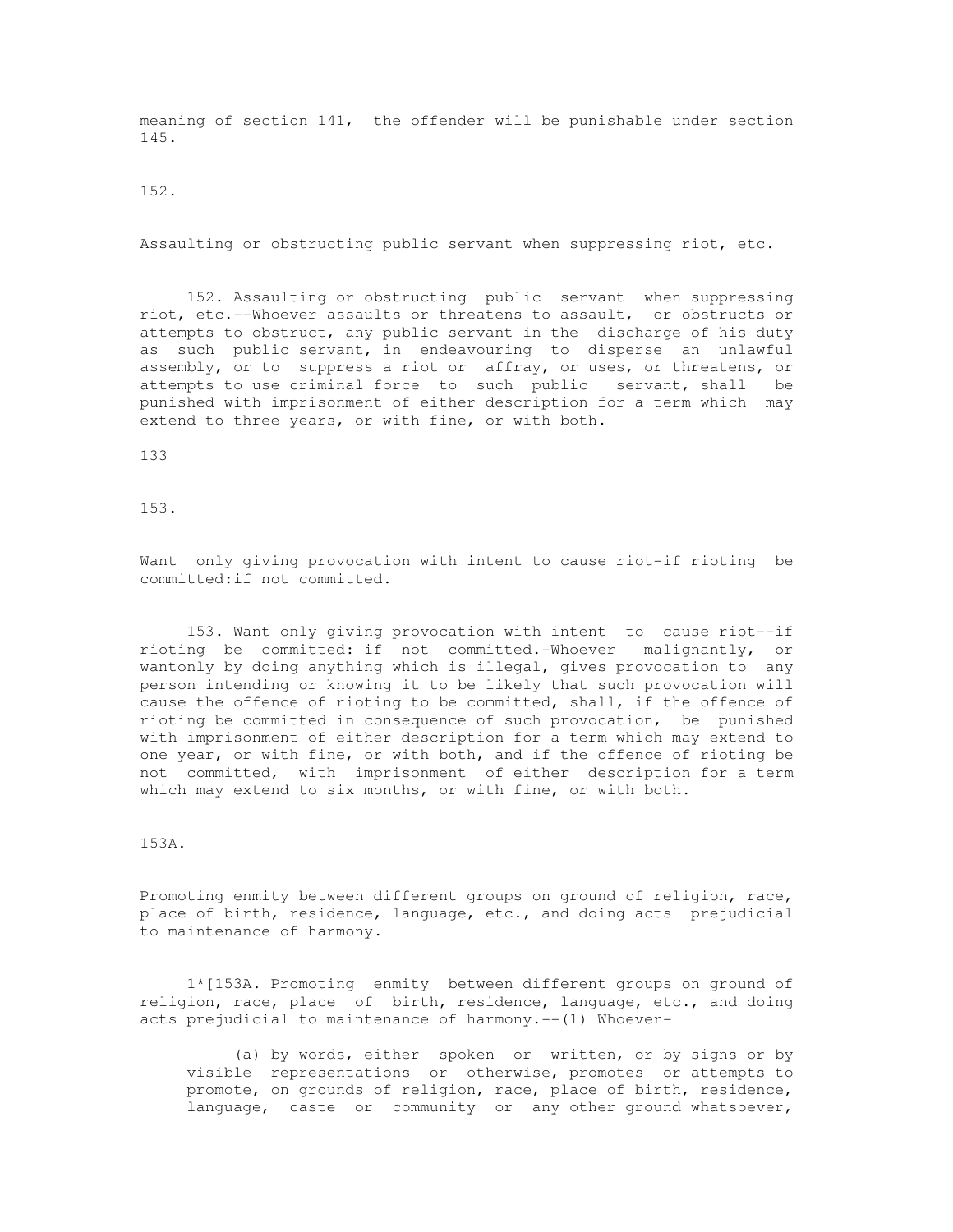disharmony or feelings of enmity, hatred or ill-will between different religious, racials, language or regional groups or castes or communities, or

 (b) commits any act which is prejudicial to the maintenance of harmony between different religious, racial, language or regional groups or castes or communities, and which disturbs or is likely to disturb the public tranquillity, 2\*[or]

 2\*[(c) organizes any exercise, movement, drill or other similar activity intending that the participants in such activity shall use or be trained to use criminal force or violence or knowing it to be likely that the participants in such activity will use or be trained to use criminal force or violence, or participates in such activity intending to use or be trained to use criminal force or violence or knowing it to be likely that the participants in such activity will use or be trained to use criminal force or violence, against any religious, racial, language or regional group or caste or community and such activity for any reason whatsoever causes or is likely to cause fear or alarm or a feeling of insecurity amongst members of such religious, racial, language or regional group or caste or community,]

shall be punished with imprisonment which may extend to three years, or with fine, or with both.

 (2) Offence committed in place of worship, etc.--Whoever commits an offence specified in sub-section (1) in any place of worship or in any assembly engaged in the performance of religious worship or religious ceremonies, shall be punished with imprisonment which may extend to five years and shall also be liable to fine.]

153B.

Imputations, assertions prejudicial to national integration.

 2\*[153B. Imputations, assertions prejudicial to national integration.--(1) Whoever, by words either spoken or written or by signs or by visible representations or otherwise,-

 (a) makes or publishes any imputation that any class of persons cannot, by reason of their being members of any religious, racial, language or regional group or caste or community, bear true faith and allegiance to the Constitution of India as by law established or uphold the sovereignty and integrity of India, or

 (b) asserts, counsels, advises, propagates or publishes that any class of persons by reason of their being members of any religious, racial, language or regional group or caste or community be denied, or deprived of their rights as citizens of India, or ----------------------------------------------------------------------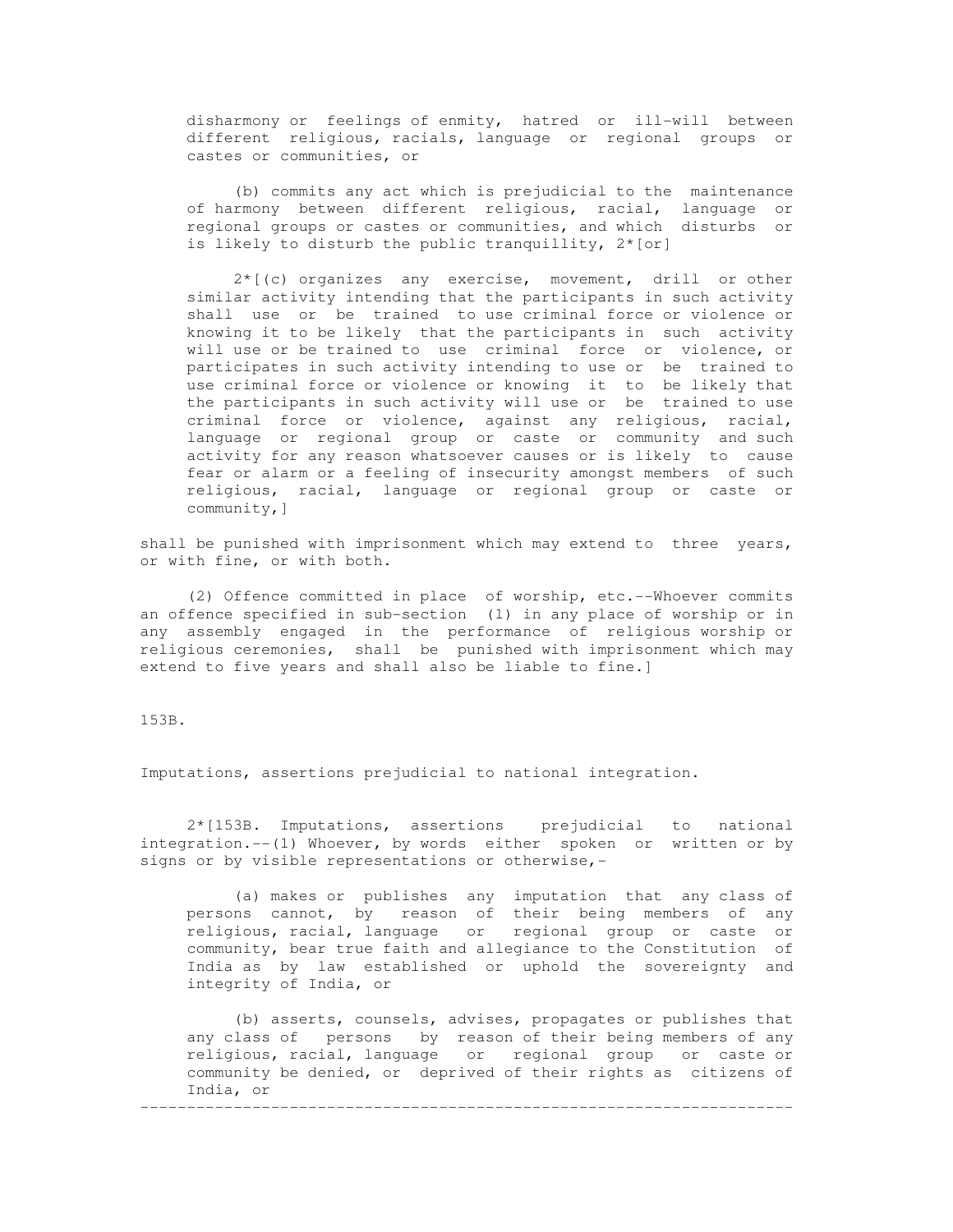1. Subs. by Act 35 of 1969, s. 2, for s. 153A.

2. Ins. by Act 31 of 1972, s. 2. ----------------------------------------------------------------------

134

 (c) makes or publishes and assertion, counsel, plea or appeal concerning the obligation of any class of persons, by reason of their being members of any religious, racial, language or regional group or caste or community, and such assertion, counsel, plea or appeal causes or is likely to cause disharmony or feelings of enmity or hatred or ill-will between such members and other persons,

shall be punished with imprisonment which may extend to three years, or with fine, or with both.

 (2) Whoever commits an offence specified in sub-section (1), in any place of worship or in any assembly engaged in the performance of religious worship or religious ceremonies, shall be punished with imprisonment which may extend to five years and shall also be liable to fine].

154.

Owner or occupier of land on which an unlawful assembly is held.

 154. Owner or occupier of land on which an unlawful assembly is held.--Whenever any unlawful assembly or riot takes place, the owner or occupier of the land upon which such unlawful assembly is held, or such riot is committed, and any person having or claiming an interest in such land, shall be punishable with fine not exceeding one thousand rupees, if he or his agent or manager, knowing that such offence is being or has been committed, or having reason to believe it is likely to be committed, do not give the earliest notice thereof in his or their power to the principal officer at the nearest police-station, and do not, in the case of his or their having reason to believe that it was about to be committed, use all lawful means in his or their power to prevent it and, in the event of its taking place, do not use all lawful means in his or their power to disperse or suppress the riot or unlawful assembly.

155.

Liability of person for whose benefit riot is committed.

 155. Liability of person for whose benefit riot is committed.-- Whenever a riot is committed for the benefit or on behalf of any person who is the owner or occupier of any land respecting which such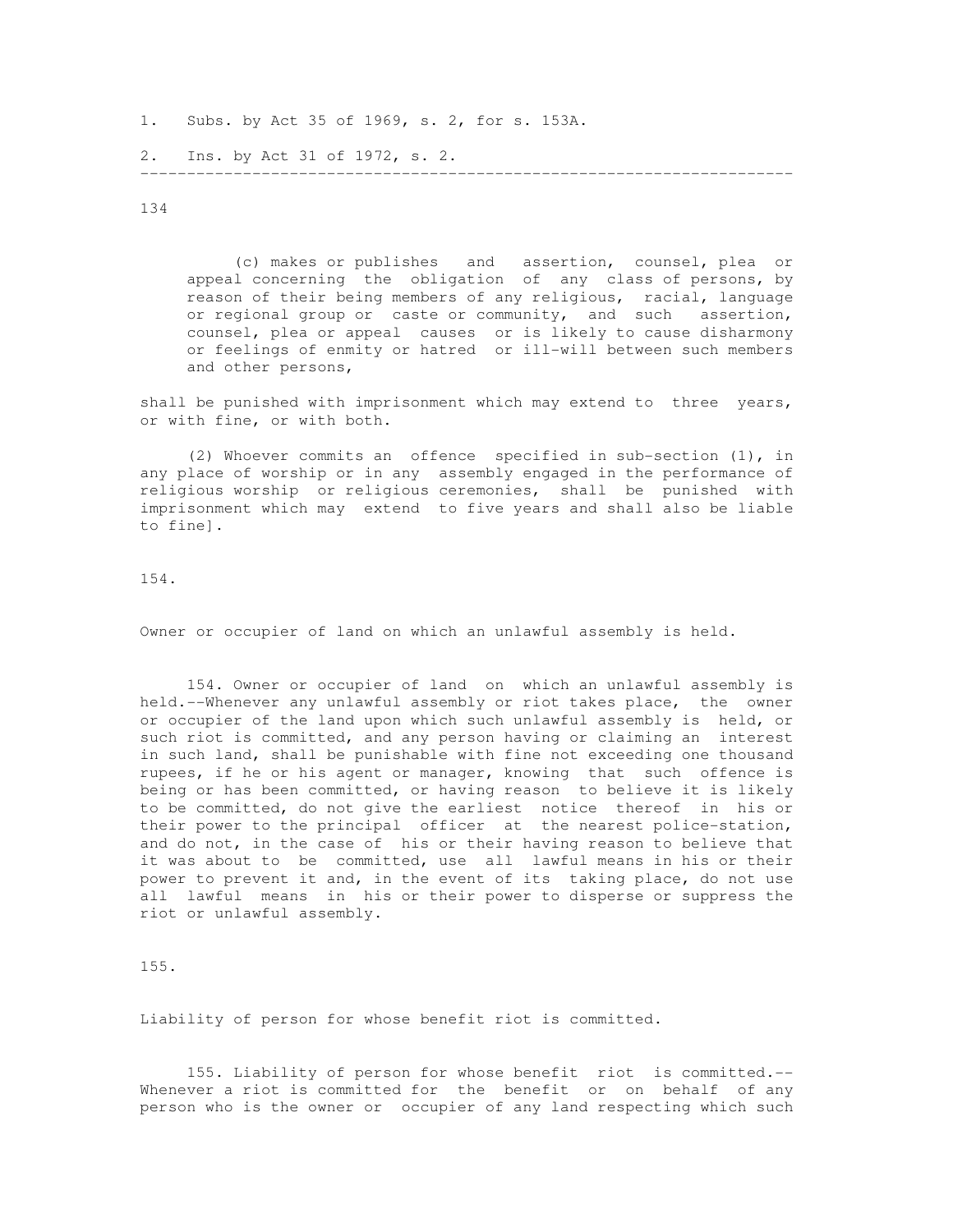riot takes place or who claims any interest in such land, or in the subject of any dispute which gave rise to the riot, or who has accepted or derived any benefit therefrom, such person shall be punishable with fine, if he or his agent or manager, having reason to believe that such riot was likely to be committed or that the unlawful assembly by which such riot was committed was likely to be held, shall not respectively use all lawful means in his or their power to prevent such assembly or riot from taking place, and for suppressing and dispersing the same.

156.

Liability of agent of owner or occupier for whose benefit riot is committed.

 156. Liability of agent of owner or occupier for whose benefit riot is committed.--Whenever a riot is committed for the benefit or on behalf of any person who is the owner or occupier of any land respecting which such riot takes place, or who claims any interest in such land, or in the subject of any dispute which gave rise to the riot, or who has accepted or derived any benefit therefrom,

the agent or manager of such person shall be punishable with

fine, if such agent or manager, having reason to believe that such riot was likely to be committed, or that the unlawful assembly by which such riot was committed was likely to be held, shall not use all lawful means in his power to prevent such riot or assembly from taking place and for suppressing and dispersing the same.

157.

Harbouring persons hired for an unlawful assembly.

 157. Harbouring persons hired for an unlawful assembly.--Whoever harbours, receives or assembles, in any house or premises in his occupation or charge, or under his control any persons knowing that such persons have been hired, engaged or employed, or are about to be hired, engaged or employed, to join or become members of an unlawful assembly, shall be punished with imprisonment of either description for a term which may extend to six months, or with fine, or with both.

158.

Being hired to take part in an unlawful assembly or riot;

 158. Being hired to take part in an unlawful assembly or riot;-- Whoever is engaged, or hired, or offers or attempts to be hired or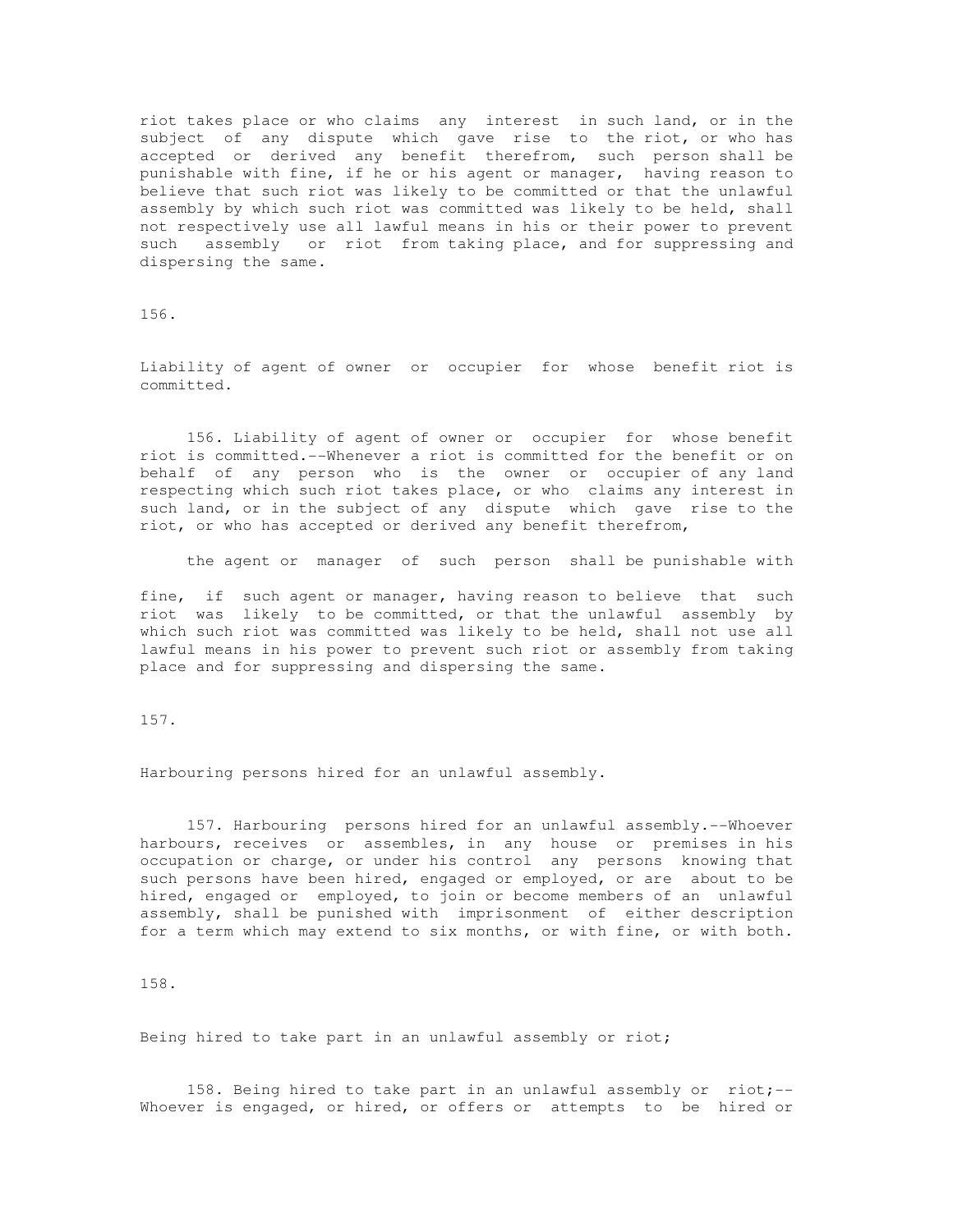engaged, to do or assist in doing any of the acts specified in section 141, shall be punished with imprisonment of either description for a term which may extend to six months, or with fine, or with both.

135

or to go armed.

 or to go armed.--and whoever, being so engaged or hired as aforesaid, goes armed, or engages or offers to go armed, with any deadly weapon or with anything which used as a weapon of offence is likely to cause death, shall be punished with imprisonment of either description for a term which may extend to two years, or with fine, or with both.

159.

Affray.

 159. Affray.--When two or more persons, by fighting in a public place, disturb the public peace, they are said to "commit an affray".

160.

Punishment for committing affray.

 160. Punishment for committing affray.--Whoever commits an affray, shall be punished with imprisonment of either description for a term which may extend to one month, or with fine which may extend to one hundred rupees, or with both.

CHAPTER IX

OF OFFENCES BY OR RELATING TO PUBLIC SERVANTS

### CHAPTER IX

OF OFFENCES BY OR RELATING TO PUBLIC SERVANTS

161 to 165A.

 161 to 165A.Rep. by the Prevention of Corruption Act, 1988 (49 of 1988), s. 31.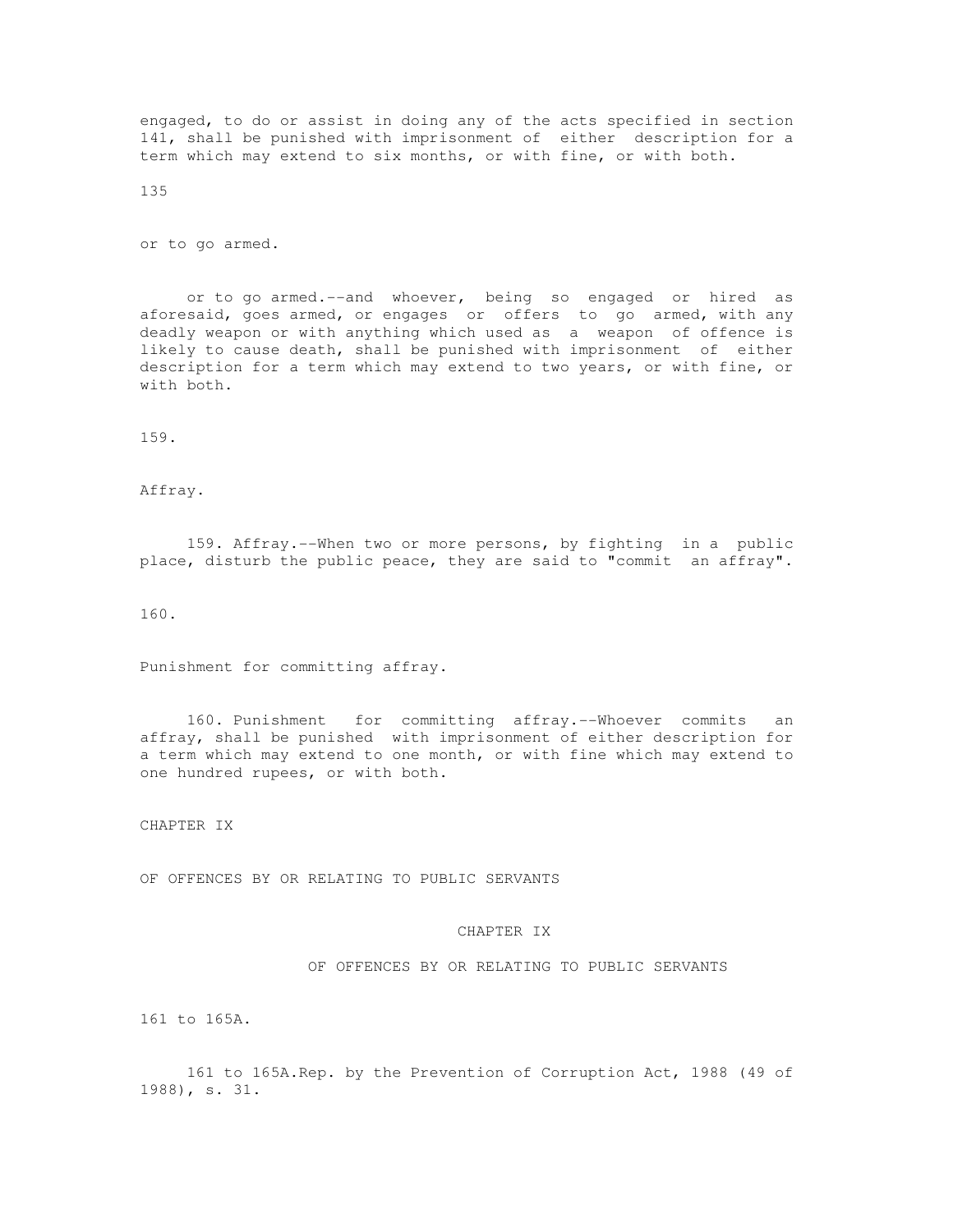Public servant disobeying law, with intent to cause injury to any person.

 166. Public servant disobeying law, with intent to cause injury to any person.--Whoever, being a public servant, knowingly disobeys any direction of the law as to the way in which he is to conduct himself as such public servant, intending to cause, or knowing it to be likely that he will, by such disobedience, cause injury to any person, shall be punished with simple imprisonment for a term which may extend to one year, or with fine, or with both.

### IIIustration

 A, being an officer directed by law to take property in execution, in order to satisfy a decree pronounced in Z's favour by a Court of Justice, knowingly disobeys that direction of law, with the knowledge that he is likely thereby to cause injury to Z. A has committed the offence defined in this section.

167.

Public servant framing an incorrect document with intent to cause injury.

 167. Public servant framing an incorrect document with intent to cause injury.--Whoever, being a public servant, and being, as such public servant, charged with the preparation or translation of any document, frames or translates that document in a manner which he knows or believes to be incorrect, intending thereby to cause or knowing it to be likely that he may thereby cause injury to any person, shall be punished with imprisonment of either description for a term which may extend to three years, or with fine, or with both.

168.

Public servant unlawfully engaging in trade.

 168. Public servant unlawfully engaging in trade.--Whoever, being a public servant, and being legally bound as such public servant not to engages in trade, engages in trade, shall be punished with simple imprisonment for a term which may extend to one year, or with fine, or with both.

169.

166.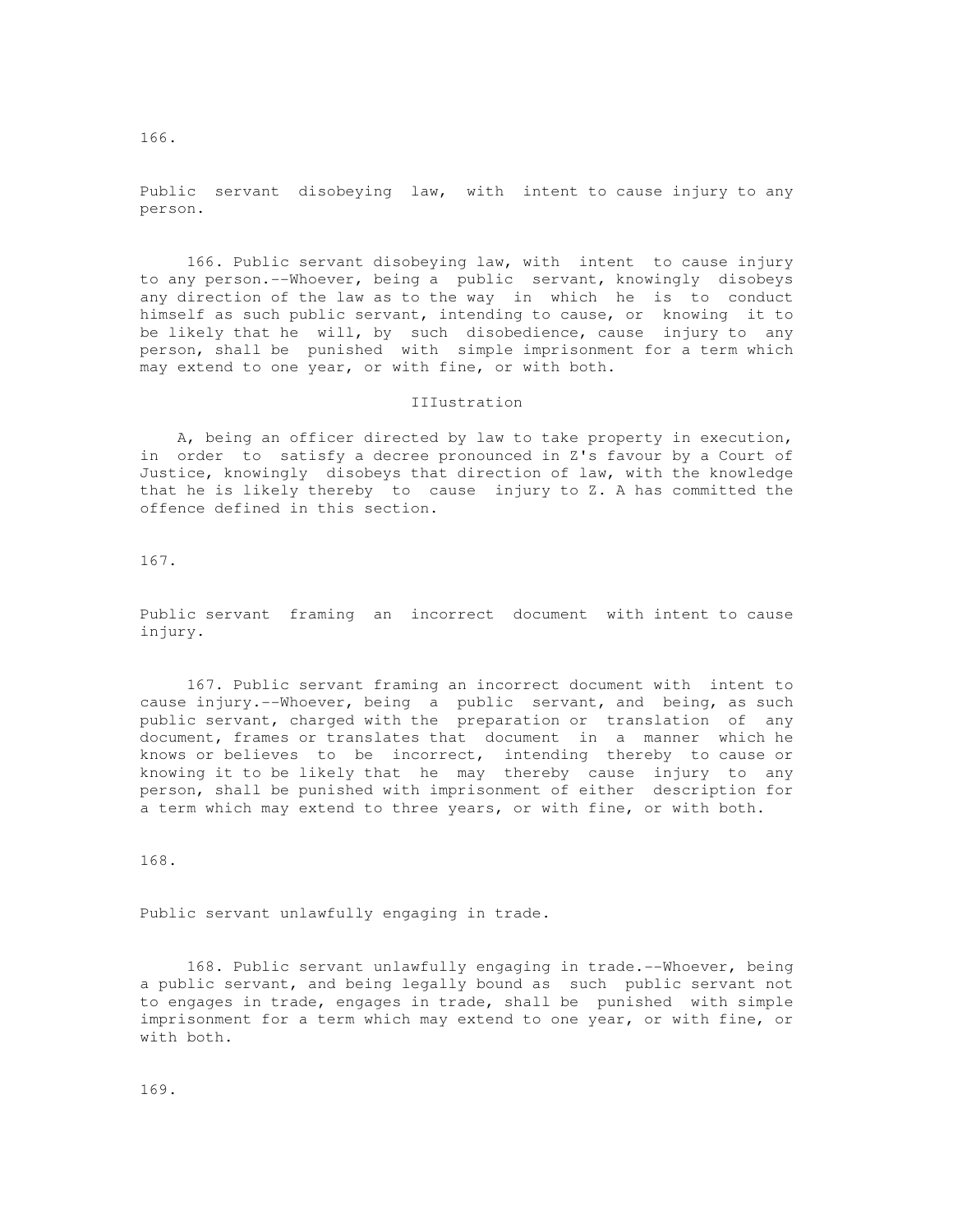Public servant unlawfully buying or bidding for property.

 169. Public servant unlawfully buying or bidding for property.-- Whoever, being a public servant, and being legally bound as such public servant, not to purchase or bid for certain property, purchases or bids for that property, either in his own name or in the name of another, or jointly, or in shares with others, shall be punished with simple imprisonment for a term which may extend to two years, or with fine, or with both; and the property, if purchased, shall be confiscated.

170.

Personating a public servant.

170. Personating a public servant.--Whoever pretends to hold any particular office as public servant, knowing that he does not hold such office or falsely personates any other person holding such office, and in such assumed character does or attempts to do any act under colour of such office, shall be punished with imprisonment of either description for a term which may extend to two years, or with fine, or with both.

136

171.

Wearing garb or carrying token used by public servant with fraudulent intent.

 171. Wearing garb or carrying token used by public servant with fraudulent intent.--Whoever, not belonging to a certain class of public servants, wears any garb or carries any token resembling any garb or token used by that class of public servants, with the intention that it may be believed, or with the knowledge that it is likely to be believed, that he belongs to that class of public servants, shall be punished with imprisonment of either description, for a term which may extend to three months, or with fine which may extend to two hundred rupees, or with both.

CHAPTER IXA

OF OFFENCES RELATING TO ELECTIONS

1\*[CHAPTER IXA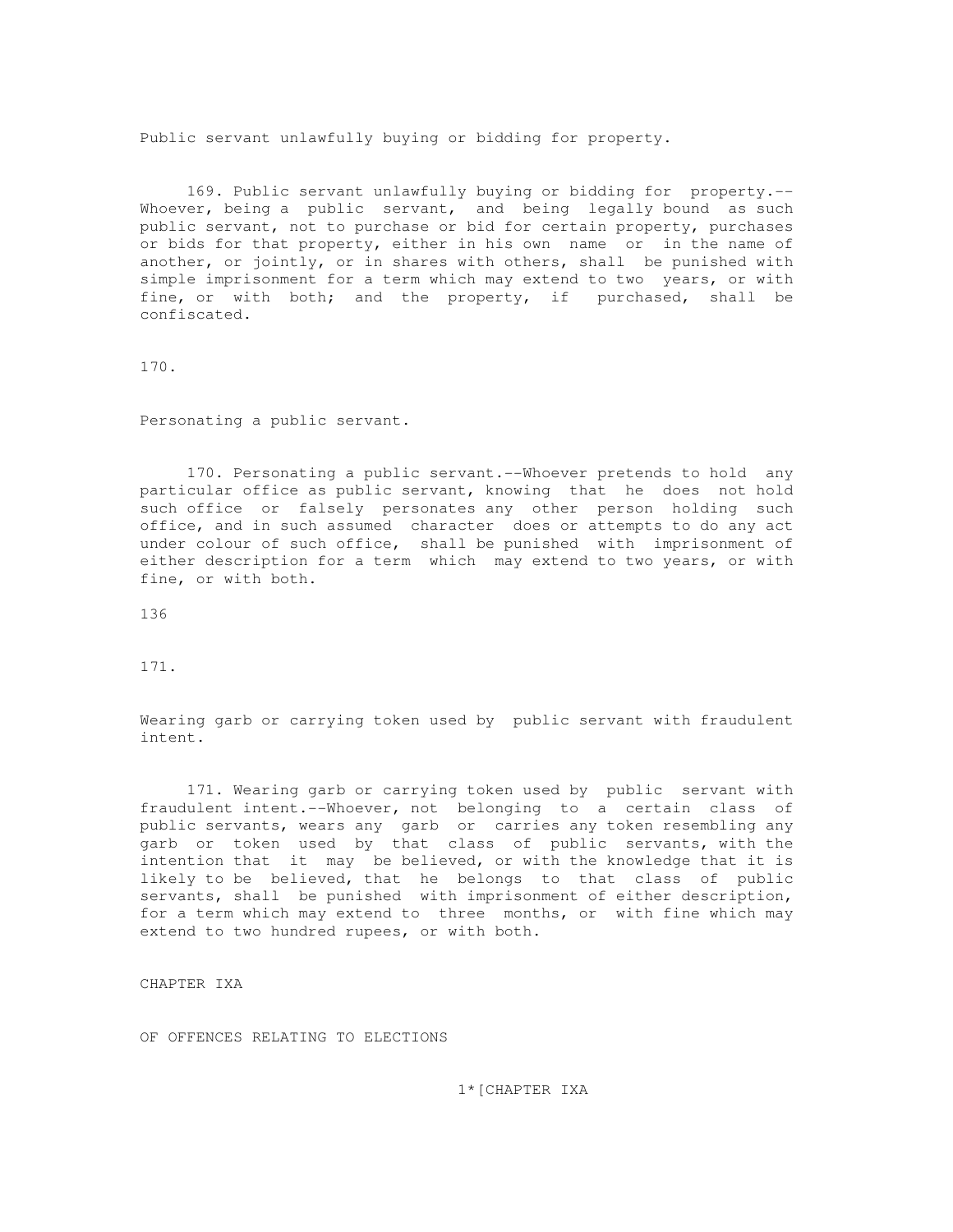## 171A.

"Candidate", "Electoral right" defined.

 171A. "Candidate", "Electoral right" defined.--For the purposes of this Chapter-

 2\*[(a) "candidate" means a person who has been nominated as a candidate at any election;]

 (b) "electoral right" means the right of a person to stand, or not to stand as, or to withdraw from being, a candidate or to vote or refrain from voting at an election.

## 171B.

Bribery.

171B. Bribery.--(1) Whoever-

 (i) gives a gratification to any person with the object of inducing him or any other person to exercise any electoral right or of rewarding any person for having exercised any such right; or

 (ii) accepts either for himself or for any other person any gratification as a reward for exercising any such right or for inducing or attempting to induce any other person to exercise any such right,

commits the offence of bribery:

 Provided that a declaration of public policy or a promise of public action shall not be an offence under this section.

 (2) A person who offers, or agrees to give, or offers or attempts to procure, a gratification shall be deemed to give a gratification.

 (3) A person who obtains or agrees to accept or attempts to obtain a gratification shall be deemed to accept a gratification, and a person who accepts a gratification as a motive for doing what he does not intend to do, or as a reward for doing what he has not done, shall be deemed to have accepted the gratification as a reward.

171C.

Undue influence at elections.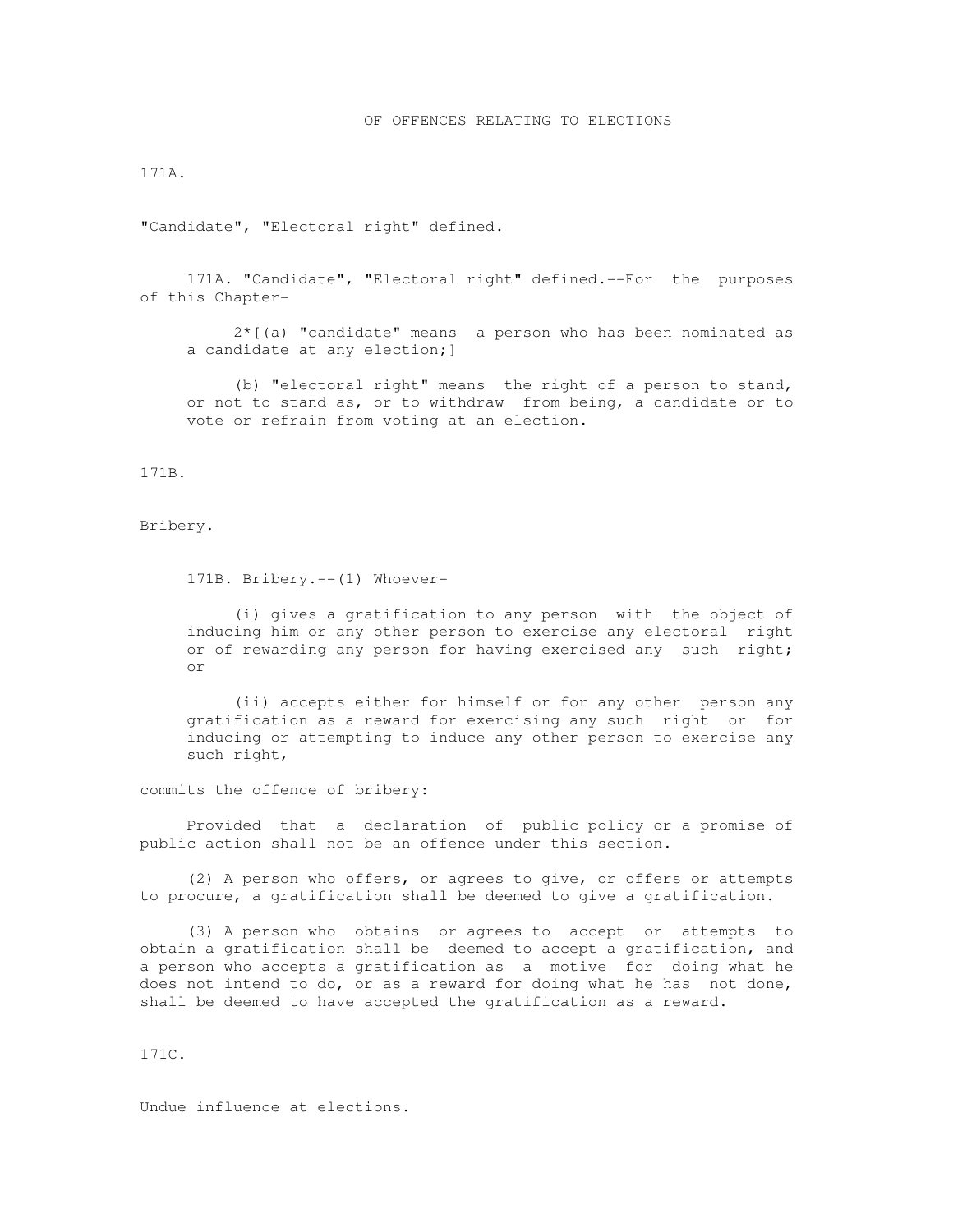171C. Undue influence at elections.--(1) Whoever voluntarily interferes or attempts to interfere with the free exercise of any electoral right commits the offence of undue influence at an election.

 (2) Without prejudice to the generality of the provisions of subsection (1), whoever-

 (a) threatens any candidate or voter, or any person in whom a candidate or voter is interested, with injury of any kind, or

 (b) induces or attempts to induce a candidate or voter to believe that he or any person in whom he is interested will become or will be rendered an object of Divine displeasure or of spiritual censure,

shall be deemed to interfere with the free exercise of the electoral right of such candidate or voter, within the meaning of sub-section (1). ----------------------------------------------------------------------

1. Chapter IXA was ins. by Act 39 of 1920, s. 2. 2. Subs. by Act 40 of 1975, s. 9. for cl. (a), (w.e.f. 6-8-1975). ----------------------------------------------------------------------

137

 (3) A declaration of public policy or a promise of public action, or the mere exercise or a legal right without intent to interfere with an electoral right, shall not be deemed to be interference within the meaning of this section.

171D.

Personation at elections.

 171D. Personation at elections.--Whoever at an election applies for a voting paper on votes in the name of any other person, whether living or dead, or in a fictitious name, or who having voted once at such election applies at the same election for a voting paper in his own name, and whoever abets, procures or attempts to procure the voting by any person in any such way, commits the offence of personation at an election.

171E.

Punishment for bribery.

 171E. Punishment for bribery.--Whoever commits the offence of bribery shall be punished with imprisonment of either description for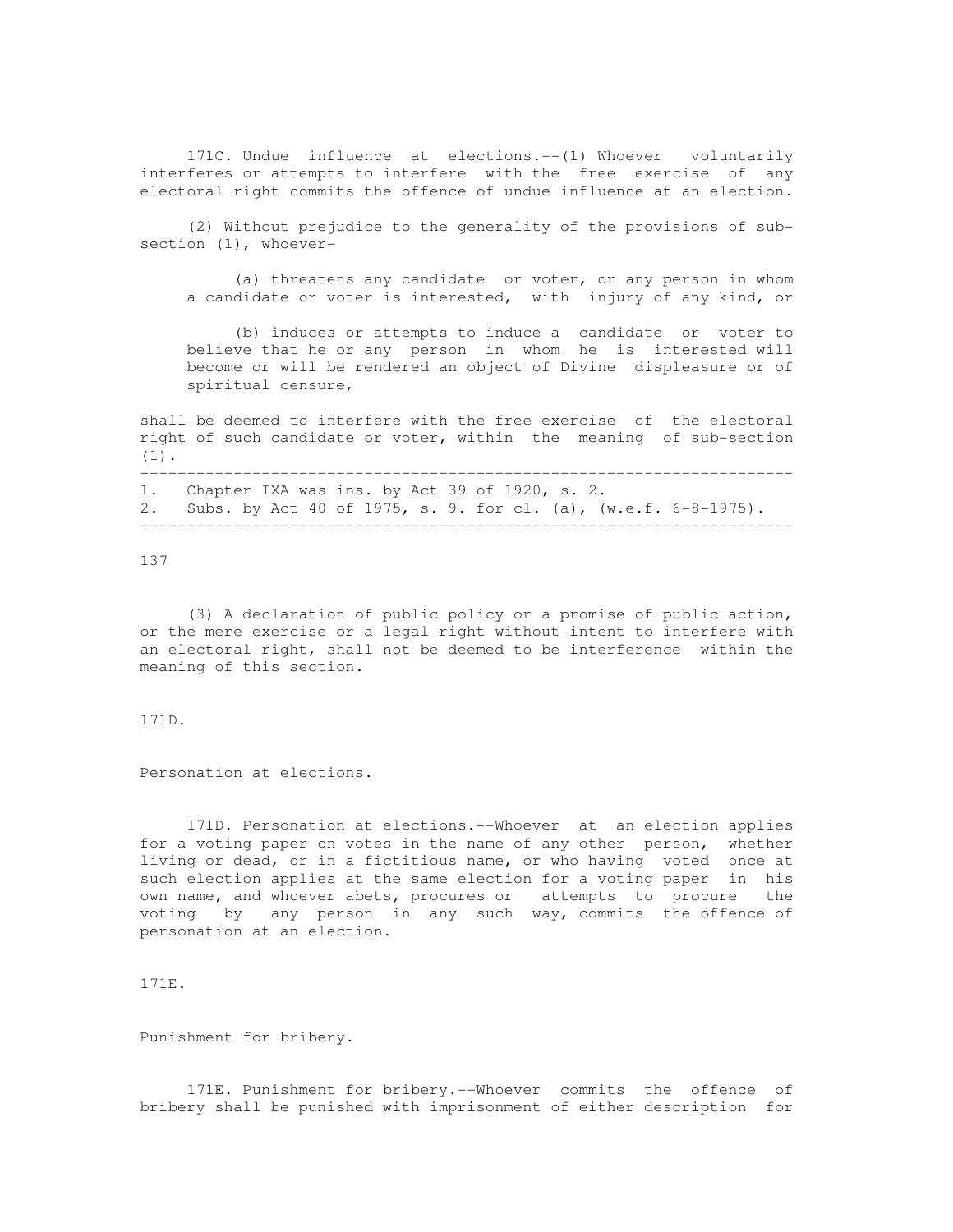a term which may extend to one year, or with fine, or with both:

 Provided that bribery by treating shall be punished with fine only.

 Explanation.-"Treating" means that form of bribery where the gratification consists in food, drink, entertainment, or provision.

171F.

Punishment for undue influence or personation at an election.

 171F. Punishment for undue influence or personation at an election.--Whoever commits the offence of undue influence or personation at an election shall be punished with imprisonment of either description for a term which may extend to one year or with fine, or with both.

171G.

False statement in connection with an election.

 171G. False statement in connection with an election.--Whoever with intent to affect the result of an election makes or publishes any statement purporting to be a statement of fact which is false and which he either knows or believes to be false or does not believe to be true, in relation to the personal character or conduct of any candidate shall be punished with fine.

171H.

Illegal payments in connection with an election.

 171H. Illegal payments in connection with an election.--Whoever without the general or special authority in writing of a candidate incurs or authorizes expenses on account of the holding of any public meeting, or upon any advertisement, circular or publication, or in any other way whatsoever for the purpose of promoting or procuring the election of such candidate, shall be punished with fine which may extend to five hundred rupees :

 Provided that if any person having incurred any such expenses not exceeding the amount of ten rupees without authority obtains within ten days from the date on which such expenses were incurred the approval in writing of the candidate, he shall be deemed to have incurred such expenses with the authority of the candidate.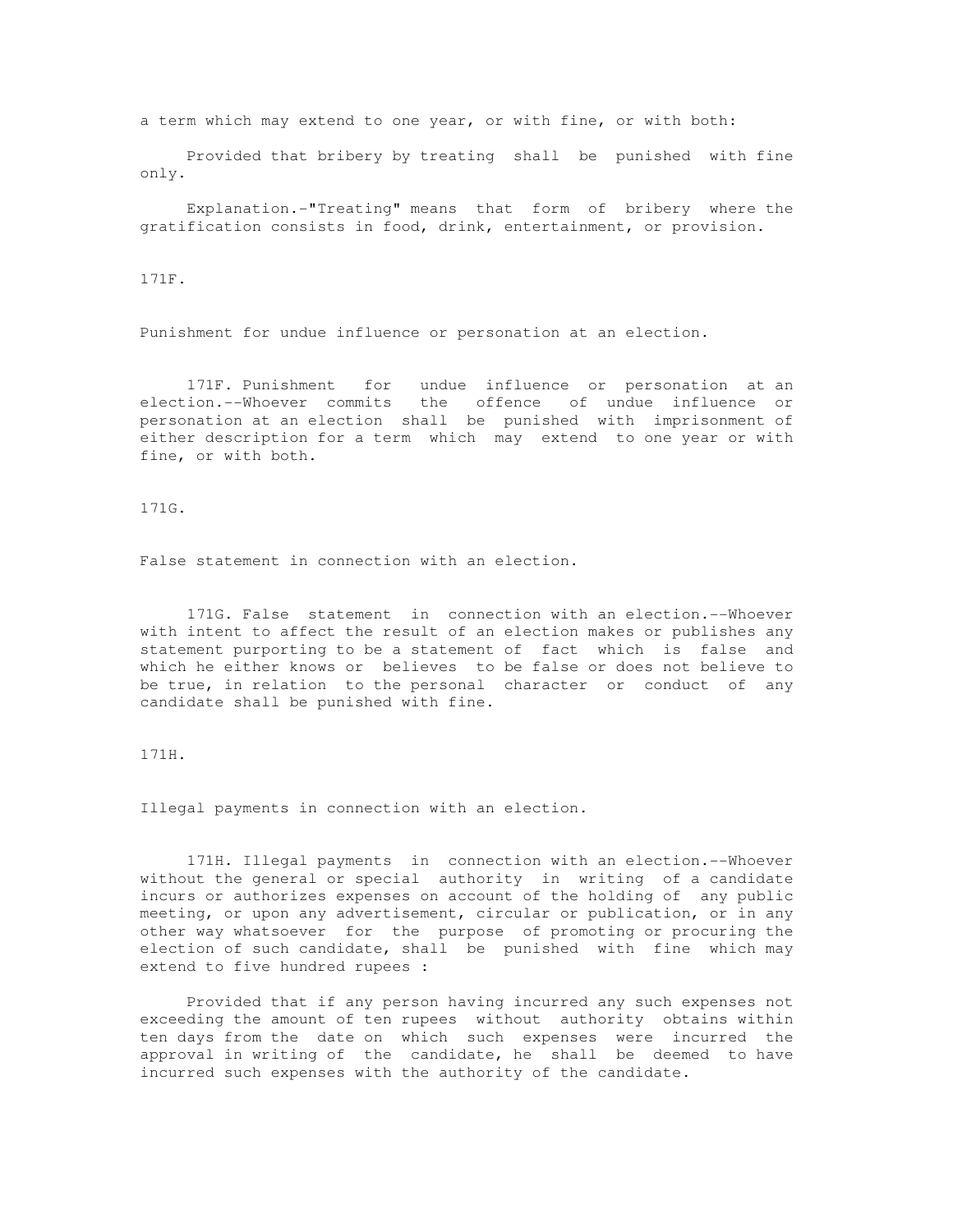$171 - T$ .

Failure to keep election accounts.

 171-I. Failure to keep election accounts.--Whoever being required by any law for the time being in force or any rule having the force of law to keep accounts of expenses incurred at or in connection with an election fails to keep such accounts shall be punished with fine which may extend to five hundred rupees.]

CHAPTER X

OF CONTEMPTS OF THE LAWFUL AUTHORITY OF PUBLIC SERVANTS

#### CHAPTER X

OF CONTEMPTS OF THE LAWFUL AUTHORITY OF PUBLIC SERVANTS

172.

Absconding to avoid service of summons or other proceeding.

 172. Absconding to avoid service of summons or other proceeding.- Whoever absconds in order to avoid being served with a summons, notice or order proceeding from any public servant legally competent, as such public servant, to issue such summons, notice or order, shall be punished with simple imprisonment for a term which may extend to one month, or with fine which may extend to five hundred rupees, or with both;

 or, if the summons or notice or order is to attend in person or by agent, or to produce a document in a Court of Justice, with simple imprisonment for a term which may extend to six months, or with fine which may extend to one thousand rupees, or with both.

138

173.

Preventing service of summons or other proceeding, or preventing publication thereof.

 173. Preventing service of summons or other proceeding, or preventing publication thereof.--Whoever in any manner intentionally prevents the serving on himself, or on any other person, of any summons, notice or order proceeding from any public servant legally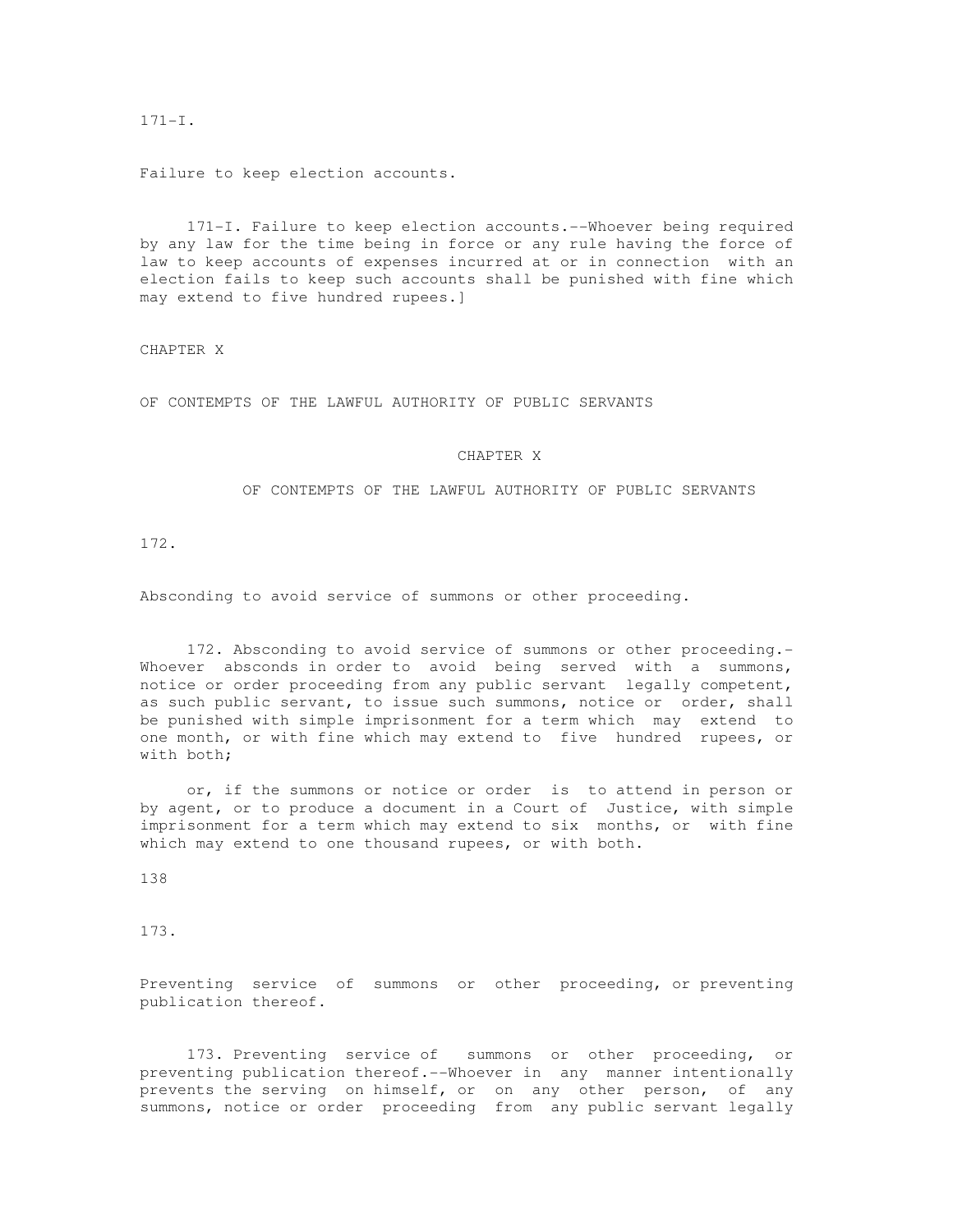competent, such public servant, to issue such summons, notice or order,

 or intentionally prevents the lawful affixing to any place of any such summons, notice or order,

 or intentionally removes any such summons, notice or order from any place to which it is lawfully affixed,

 or intentionally prevents the lawful making of any proclamation, under the authority of any public servant legally competent, as such public servant, to direct such proclamation to be made,

 shall be punished with simple imprisonment for a term which may extend to one month, or with fine which may extend to five hundred rupees, or with both;

 or, if the summons, notice, order or proclamation is to attend in person or by agent, or to produce a document in a Court of Justice, with simple imprisonment for a term which may extend to six months, or with fine which may extend to one thousand rupees, or with both.

174.

Non-attendance in obedience to an order from public servant.

 174. Non-attendance in obedience to an order from public servant.--Whoever, being legally bound to attend in person or by an agent at a certain place and time in obedience to a summons, notice, order, or proclamation proceeding from any public servant legally competent, as such public servant, to issue the same,

 intentionally omits to attend at that place or time, or departs from the place where he is bound to attend before the time at which it is lawful for him to depart,

 shall be punished with simple imprisonment for a term which may extend to one month, or with fine which may extend to five hundred rupees, or with both;

 or, if the summons, notice, order or proclamation is to attend in person or by agent in a Court of Justice, with simple imprisonment for a term which may extend to six months, or with fine which may extend to one thousand rupees, or with both.

# Illustrations

 (a) A, being legally bound to appear before the 1\*[High Court] at Calcutta, in obedience to a subpoena issuing from that Court, intentionally omits to appear. A has committed the offence defined in this section.

 (b) A, being legally bound to appear before a 2\*[District Judge], as a witness, in obedience to a summons issued by that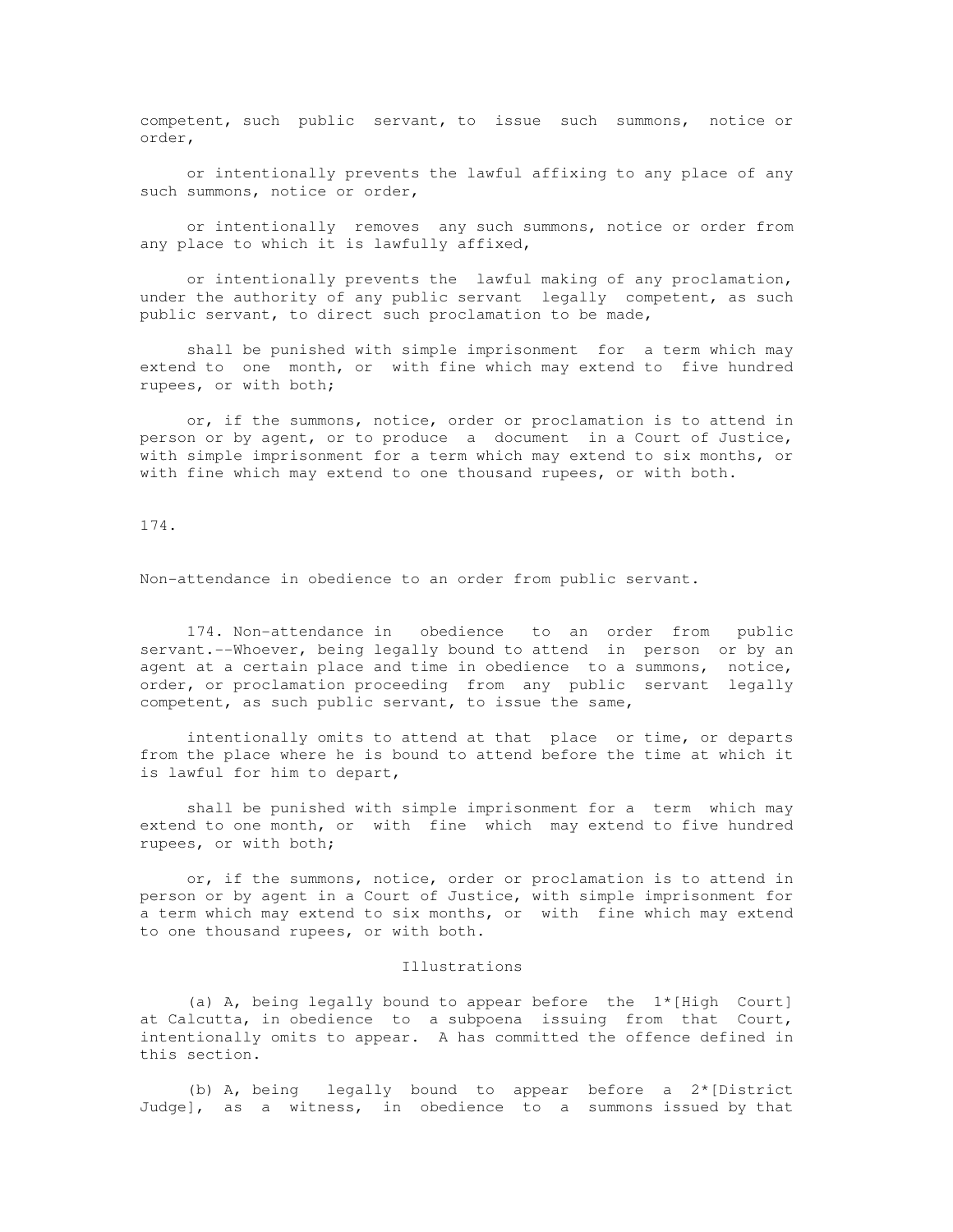2\*[District Judge] intentionally omits to appear. A has committed the offence defined in this section.

175.

Omission to produce document to public servant by person legally bound to produce it.

 175. Omission to produce document to public servant by person legally bound to produce it.--Whoever, being legally bound to produce or deliver up any document to any public servant, as such, intentionally omits so to produce or deliver up the same, shall be punished with simple imprisonment for a term which may extend to one month, or with fine which may extend to five hundred rupees, or with both;

---------------------------------------------------------------------- 1. Subs. by the A.O. 1950, for "Supreme Court".

2. Subs. ibid., for "Zila Judge".

139

 or, if the document is to be produced or delivered up to a Court of Justice, with simple imprisonment for a term which may extend to six months, or with fine which may extend to one thousand rupees, or with both.

#### Illustration

 A, being legally bound to produce a document before a 1\*[District court], intentionally omits to produce the same. A has committed the offence defined in this section.

176.

Omission to give notice or information to public servant by person legally bound to give it.

 176. Omission to give notice or information to public servant by person legally bound to give it.--Whoever, being legally bound to give any notice or to furnish information on any subject to any public servant, as such, intentionally omits to give such notice or to furnish such information in the manner and at the time required by law, shall be punished with simple imprisonment for a term which may extend to one month, or with fine which may extend to five hundred rupees, or with both;

 or, if the notice or information required to be given respects the commission of an offence, or is required for the purpose of preventing the commission of an offence, or in order to the apprehension of an offender, with simple imprisonment for a term which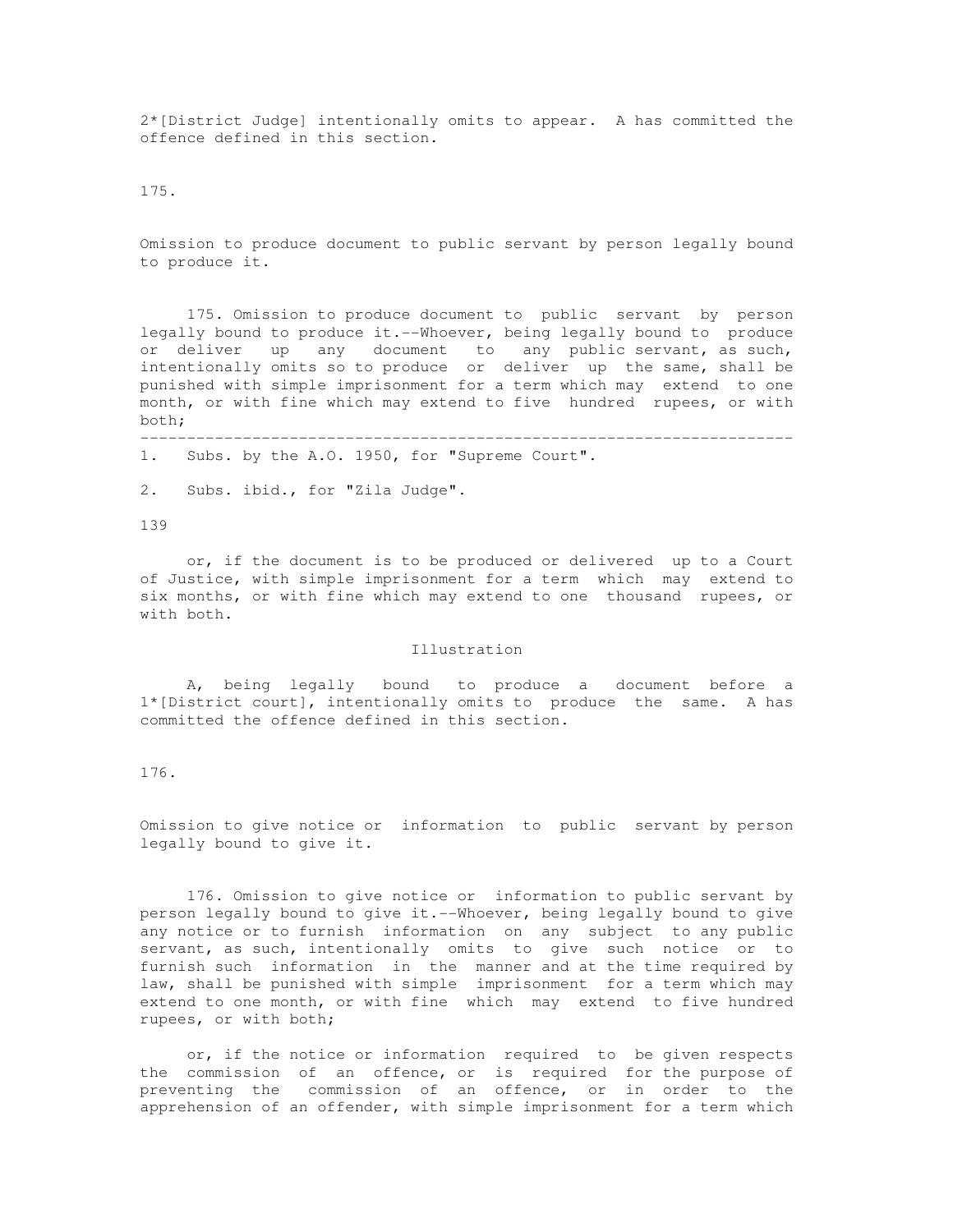may extend to six months, or with fine which may extend to one thousand rupees, or with both;

 2\*[or, if the notice or information required to be given is required by an order passed under sub-section (1) of section 565 of the Code of Criminal Procedure, 1898 (5 of 1898), with imprisonment of either description for a term which may extend to six months, or with fine which may extend to one thousand rupees, or with both.]

177.

Furnishing false information.

 177. Furnishing false information.--Whoever, being legally bound to furnish information on any subject to any public servant, as such, furnishes, as true, information on the subject which he knows or has reason to believe to be false shall be punished with simple imprisonment for a term which may extend to six months, or with fine which may extend to one thousand rupees, or with both;

 or, if the information which he is legally bound to give respects the commission of an offence, or is required for the purpose of preventing the commission of an offence, or in order to the apprehension of an offender, with imprisonment of either description for a term which may extend to two years, or with fine, or with both.

#### Illustrations

 (a) A, a landholder, knowing of the commission of a murder within the limits of his estate, wilfully misinforms the Magistrate of the district that the death has occurred by accident in consequence of the bite of a snake. A is guilty of the offence defined in this section.

 (b) A, a village watchman, knowing that a considerable body of strangers has passed through his village in order to commit a dacoity in the house of Z, a wealthy merchant residing in a neighbouring place, and being bound under clause 5, section VII, 3\*Regulation III, 1821, of the Bengal Code, to give early and punctual information of the above fact to the officer of the nearest police station, wilfully misinforms the police officer that a body of suspicious characters passed through the village with a view to commit dacoity in a certain distant place in a different direction. Here A is guilty of the offence defined in the latter part of this section. ----------------------------------------------------------------------

1. Subs. by the A.O. 1950, for "Zila Court".

2. Ins. by Act 22 of 1939, s. 2.

3. Rep. by Act 17 of 1862.

140

1\*[Explanation.-In section 176 and in this section the word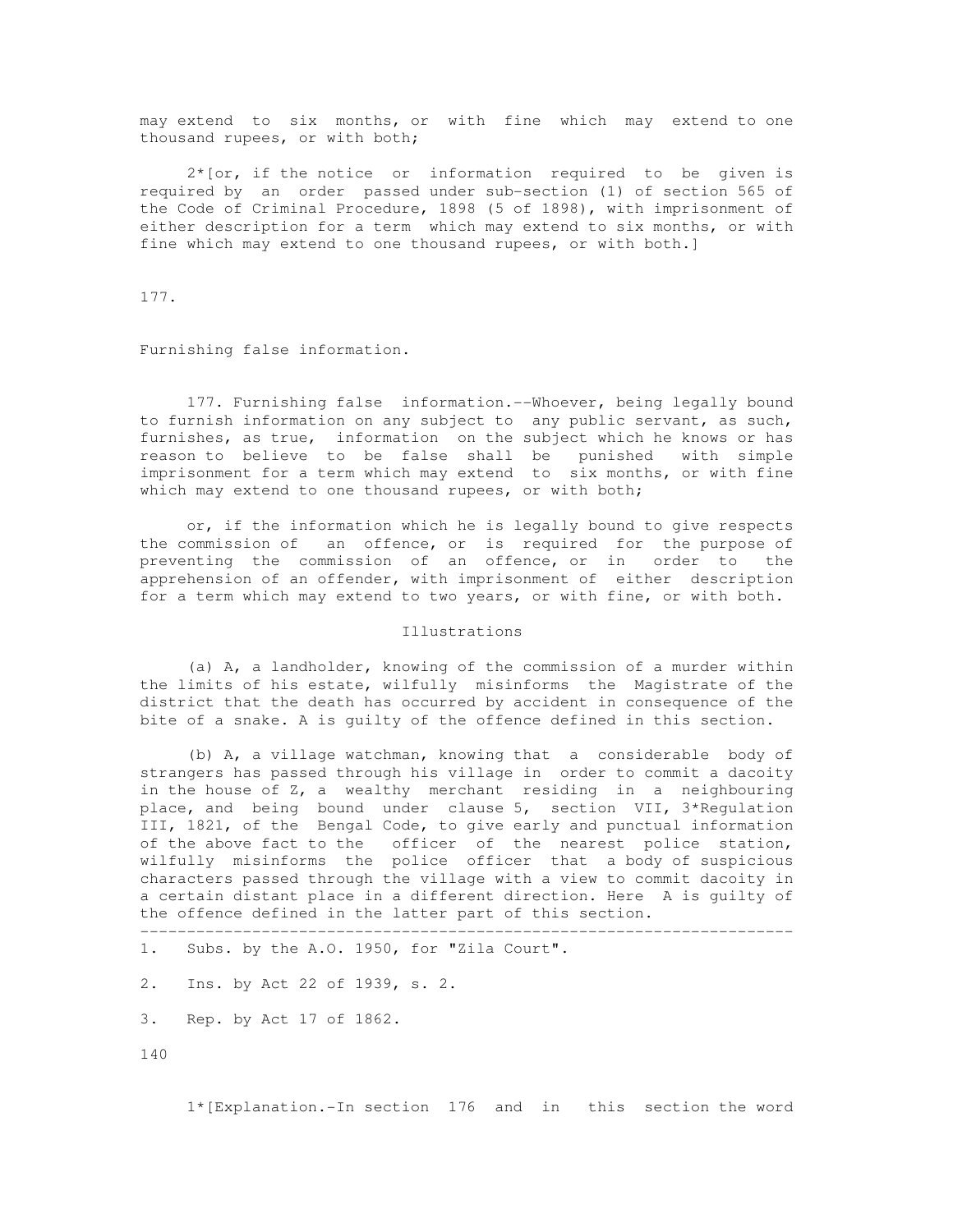"offence" includes any act committed at any place out of  $2*(\text{India})$ , which, if committed in 2\*[India], would be punishable under any of the following sections, namely, 302, 304, 382, 392, 393, 394, 395, 396, 397, 398, 399, 402, 435, 436, 449, 450, 457, 458, 459 and 460; and the word "offender" includes any person who is alleged to have been guilty of any such act.]

178.

Refusing oath or affirmation when duly required by public servant to make it.

 178. Refusing oath or affirmation when duly required by public servant to make it.--Whoever refuses to bind himself by an oath 3\*[or affirmation] to state the truth, when required so to bind himself by a public servant legally competent to require that he shall so bind himself, shall be punished with simple imprisonment for a term which may extend to six months, or with fine which may extend to one thousand rupees, or with both.

179.

Refusing to answer public servant authorized to question.

 179. Refusing to answer public servant authorized to question.-- Whoever, being legally bound to state the truth on any subject to any public servant, refuses to answer any question demanded of him touching that subject by such public servant in the exercise of the legal powers of such public servant, shall be punished with simple imprisonment for a term which may extend to six months, or with fine which may extend to one thousand rupees, or with both.

180.

Refusing to sign statement.

 180. Refusing to sign statement.--Whoever refuses to sign any statement made by him, when required to sign that statement by a public servant legally competent to require that he shall sign that statement, shall be punished with simple imprisonment for a term which may extend to three months, or with fine which may extend to five hundred rupees, or with both.

181.

False statement on oath or affirmation to public servant or person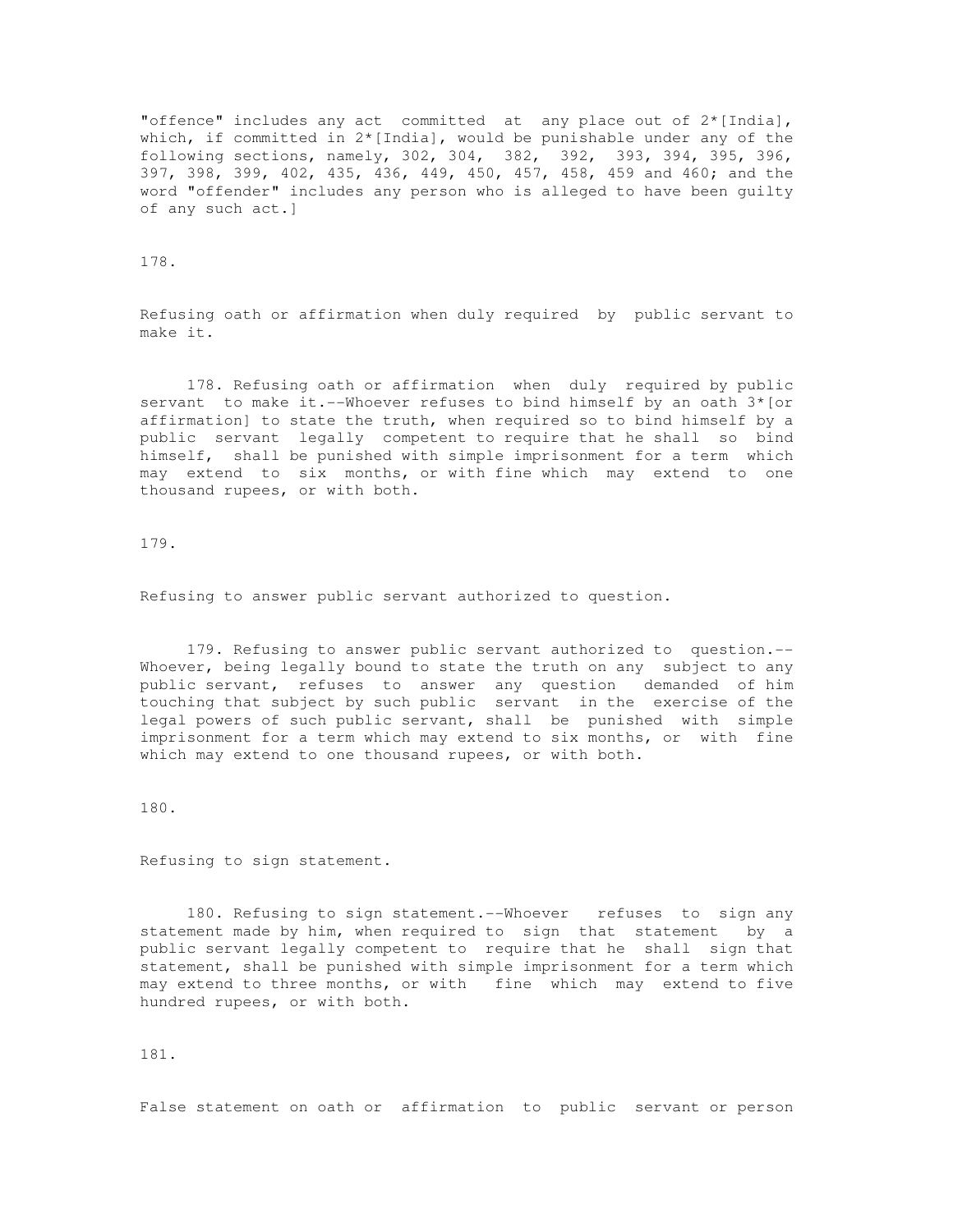authorized to administer an oath or affirmation.

 181. False statement on oath or affirmation to public servant or person authorized to administer an oath or affirmation.--Whoever, being legally bound by an oath 3\*[or affirmation] to state the truth on any subject to any public servant or other person authorized by law to administer such oath  $3*(or$  affirmation], makes, to such public servant or other person as aforesaid, touching that subject, any statement which is false, and which he either knows or believes to be false or does not believe to be true, shall be punished with imprisonment of either description for a term which may extend to three years, and shall also be liable to fine.

182.

False information, with intent to cause public servant to use his lawful power to the injury of another person.

 4\*[182. False information, with intent to cause public servant to use his lawful power to the injury of another person.--Whoever gives to any public servant any information which he knows or believes to be false, intending thereby to cause, or knowing it to be likely that he will thereby cause such public servant-

 (a) to do or omit anything which such public servant ought not to do or omit if the true state of facts respecting which such information is given were known by him, or

 (b) to use the lawful power of such public servant to the injury or annoyance of any person,

shall be punished with imprisonment of either description for a term which may extend to six months, or with fine which may extend to one thousand rupees, or with both. ----------------------------------------------------------------------

- 1. Ins. by Act 3 of 1894, s. 5
- 2. Subs. by Act 3 of 1951, s. 3 and sch. for "the States".
- 3. Ins. by Act 10 of 1873, s. 15.
- 4. Subs. by Act 3 of 1895, s. 1, for the original s. 182.

141

### Illustrations

 (a) A informs a Magistrate that Z, a police-officer, subordinate to such Magistrate, has been guilty of neglect of duty or misconduct, knowing such information to be false, and knowing it to be likely that the information will cause the Magistrate to dismiss Z. A has committed the offence defined in this section.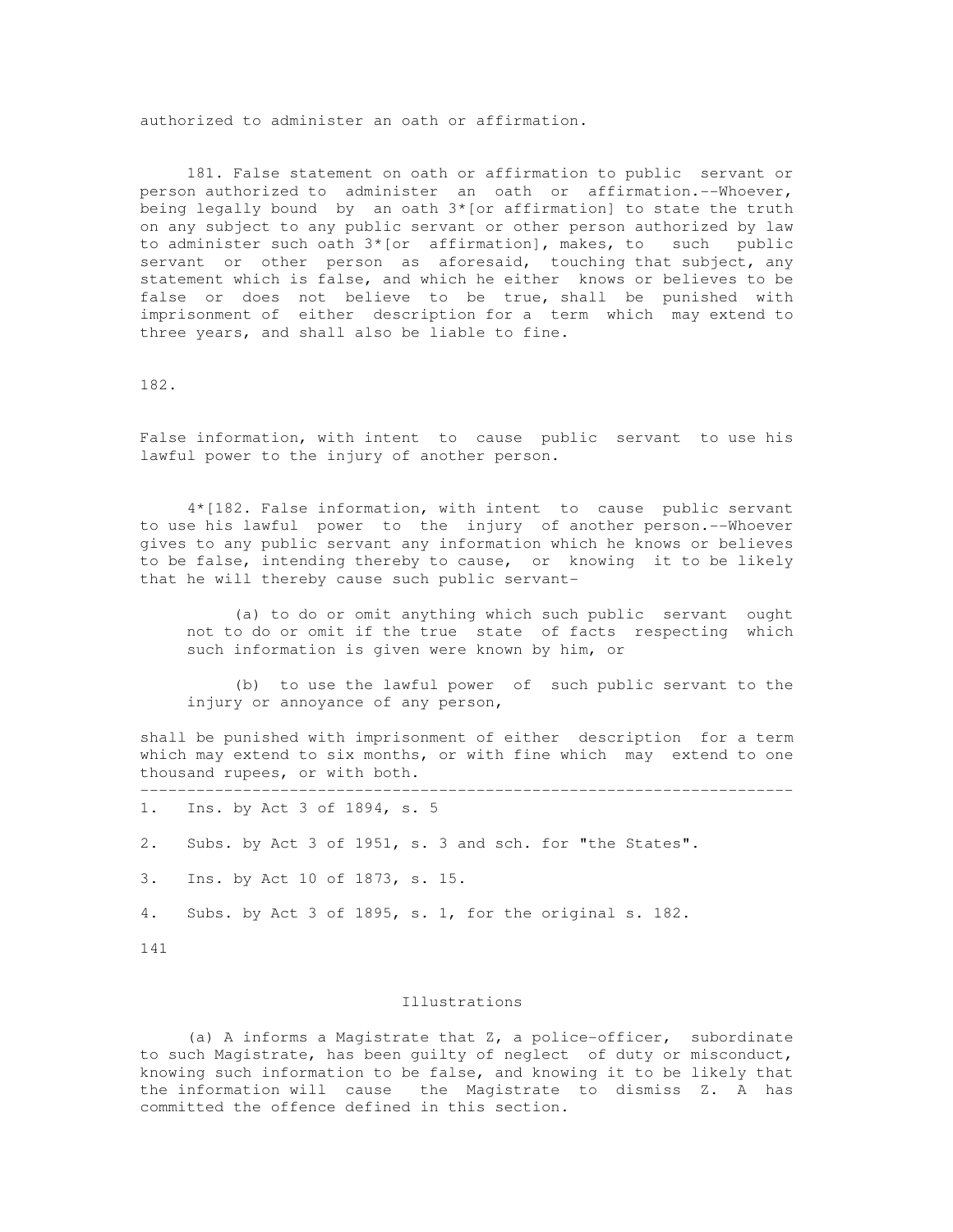(b) A falsely informs a public servant that Z has contraband salt in a secret place, knowing such information to be false, and knowing that it is likely that the consequence of the information will be a search of Z's premises, attended with annoyance to Z. A has committed the offence defined in this section.

 (c) A falsely informs a policeman that he has been assaulted and robbed in the neighbourhood of a particular village. He does not mention the name of any person as one of his assailants, but knows it to be likely that in consequence of this information the police will make enquiries and institute searches in the village to the annoyance of the villagers or some of them. A has committed an offence under this section.]

183.

Resistance to the taking of property by the lawful authority of a public servant.

 183. Resistance to the taking of property by the lawful authority of a public servant.--Whoever offers any resistance to the taking of any property by the lawful authority of any public servant, knowing or having reason to believe that he is such public servant, shall be punished with imprisonment of either description for a term which may extend to six months, or with fine which may extend to one thousand rupees, or with both.

184.

Obstructing sale of property offered for sale by authority of public servant.

 184. Obstructing sale of property offered for sale by authority of public servant.--Whoever intentionally obstructs any sale of property offered for sale by the lawful authority of any public servant, as such, shall be punished with imprisonment of either description for a term which may extend to one month, or with fine which may extend to five hundred rupees, or with both.

185.

Illegal purchase or bid for property offered for sale by authority of public servant.

 185. Illegal purchase or bid for property offered for sale by authority of public servant.--Whoever, at any sale of property held by the lawful authority of a public servant, as such, purchases or bids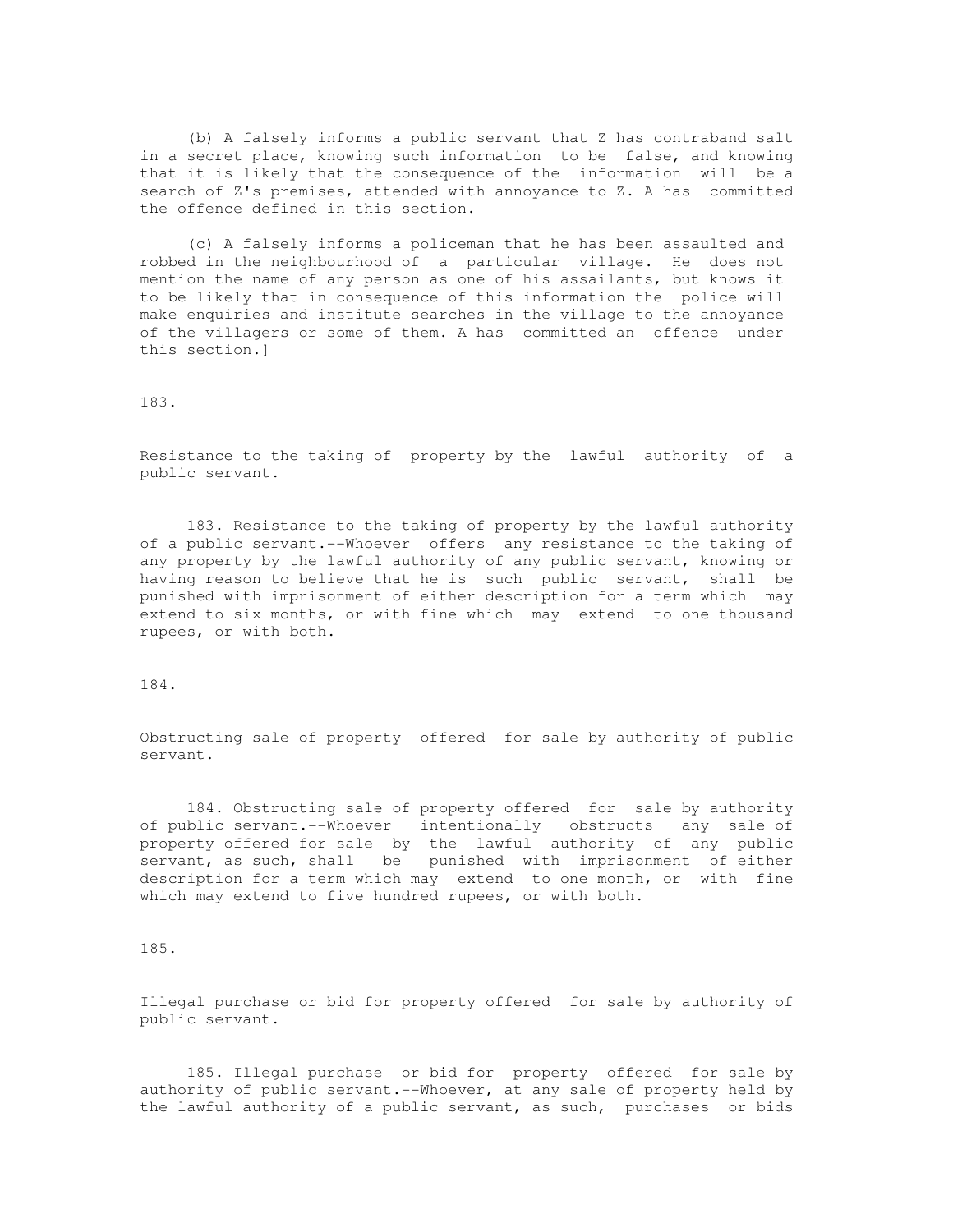for any property on account of any person, whether himself or any other, whom he knows to be under a legal incapacity to purchase that property at that sale, or bids for such property not intending to perform the obligations under which he lays himself by such bidding, shall be punished with imprisonment of either description for a term which may extend to one month, or with fine which may extend to two hundred rupees, or with both.

186.

Obstructing public servant in discharge of public functions.

 186. Obstructing public servant in discharge of public functions.--Whoever voluntarily obstructs any public servant in the discharge of his public functions, shall be punished with imprisonment of either description for a term which may extend to three months, or with fine which may extend to five hundred rupees, or with both.

187.

Omission to assist public servant when bound by law to give assistance.

 187. Omission to assist public servant when bound by law to give assistance.--Whoever, being bound by law to render or furnish assistance to any public servant in the execution of his public duty, intentionally omits to give such assistance, shall be punished with simple imprisonment for a term which may extend to one month, or with fine which may extend to two hundred rupees, or with both;

 and if such assistance be demanded of him by a public servant legally competent to make such demand for the purposes of executing any process lawfully issued by a Court of Justice, or of preventing the commission of an offence, or suppressing a riot, or affray, or of apprehending a person charged with or guilty of an offence, or of having escaped from lawful custody, shall be punished with simple imprisonment for a term which may extend to six months, or with fine which may extend to five hundred rupees, or with both.

142

188.

Disobedience to order duly promulgated by public servant.

 188. Disobedience to order duly promulgated by public servant.-- Whoever, knowing that, by an order promulgated by a public servant lawfully empowered to promulgate such order, he is directed to abstain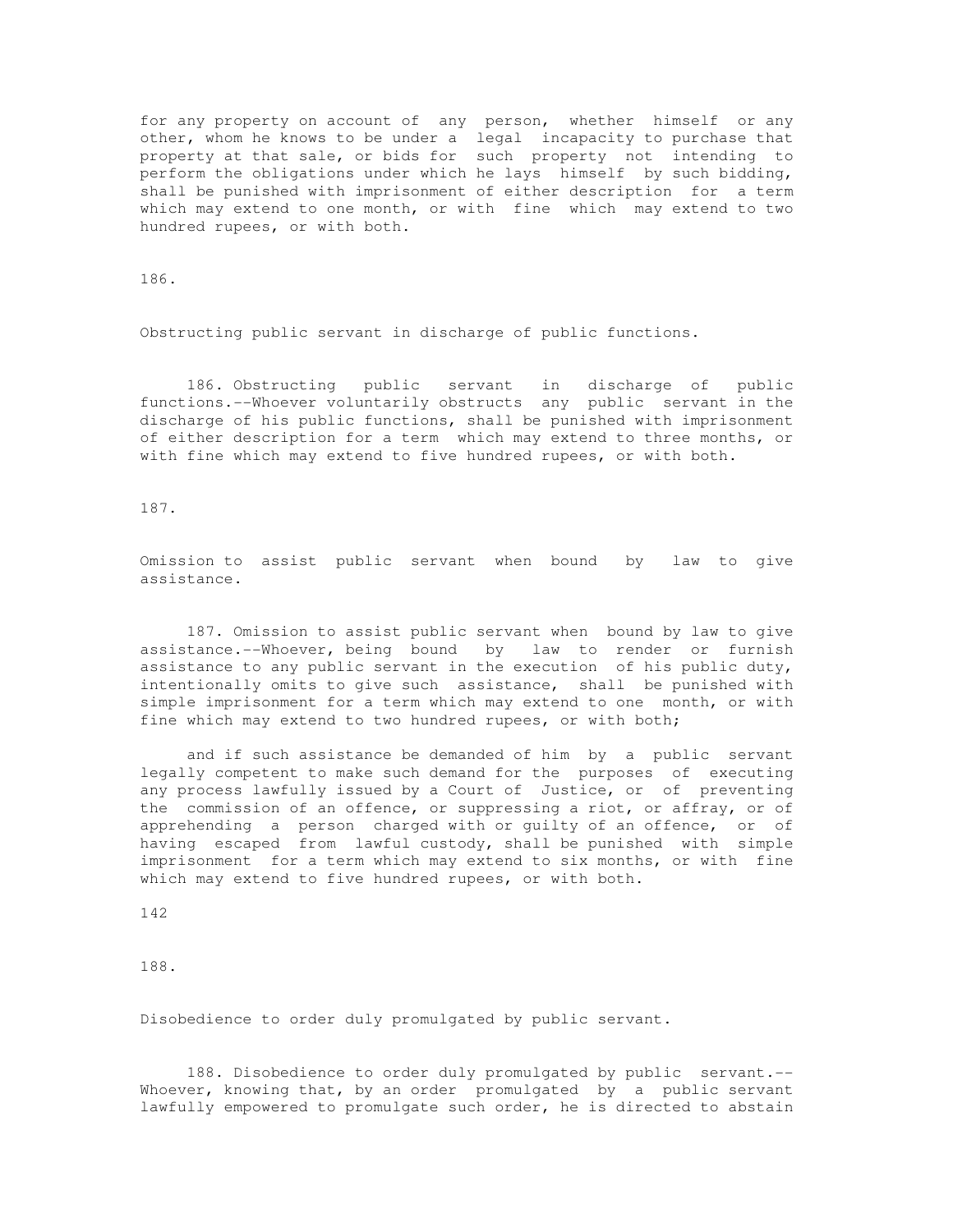from a certain act, or to take certain order with certain property in his possession or under his management. disobeys such direction,

shall, if such disobedience causes or tends to cause obstruction, annoyance or injury, or risk of obstruction, annoyance or injury, to any persons lawfully employed, be punished with simple imprisonment for a term which may extend to one month or with fine which may extend to two hundred rupees, or with both:

 and if such disobedience causes or tends to cause danger to human life, health or safety, or causes or tends to cause a riot or affray, shall be punished with imprisonment of either description for a term which may extend to six months, or with fine which may extend to one thousand rupees, or with both.

 Explanation.-It is not necessary that the offender should intend to produce harm, or contemplate his disobedience as likely to produce harm. It is sufficient that he knows of the order which he disobeys, and that his disobedience produces, or is likely to produce, harm.

## Illustration

 An order is promulgated by a public servant lawfully empowered to promulgated such order, directing that a religious procession shall not pass down a certain street. A knowingly disobeys the order, and thereby causes danger of riot. A has committed the offence defined in this section.

189.

Threat of injury to public servant.

 189. Threat of injury to public servant.--Whoever holds out any threat of injury to any public servant, or to any person in whom he believes that public servant to be interested, for the purpose of inducing that public servant to do any act, or to forbear or delay to do any act, connected with the exercise of the public functions of such public servant, shall be punished with imprisonment of either description for a term which may extend to two years, or with fine, or with both.

190.

Threat of injury to induce person to refrain from applying for protection to public servant.

 190. Threat of injury to induce person to refrain from applying for protection to public servant.--Whoever holds out any threat of injury to any person for the purpose of inducing that person to refrain or desist from making a legal application for protection against any injury to any public servant legally empowered as such to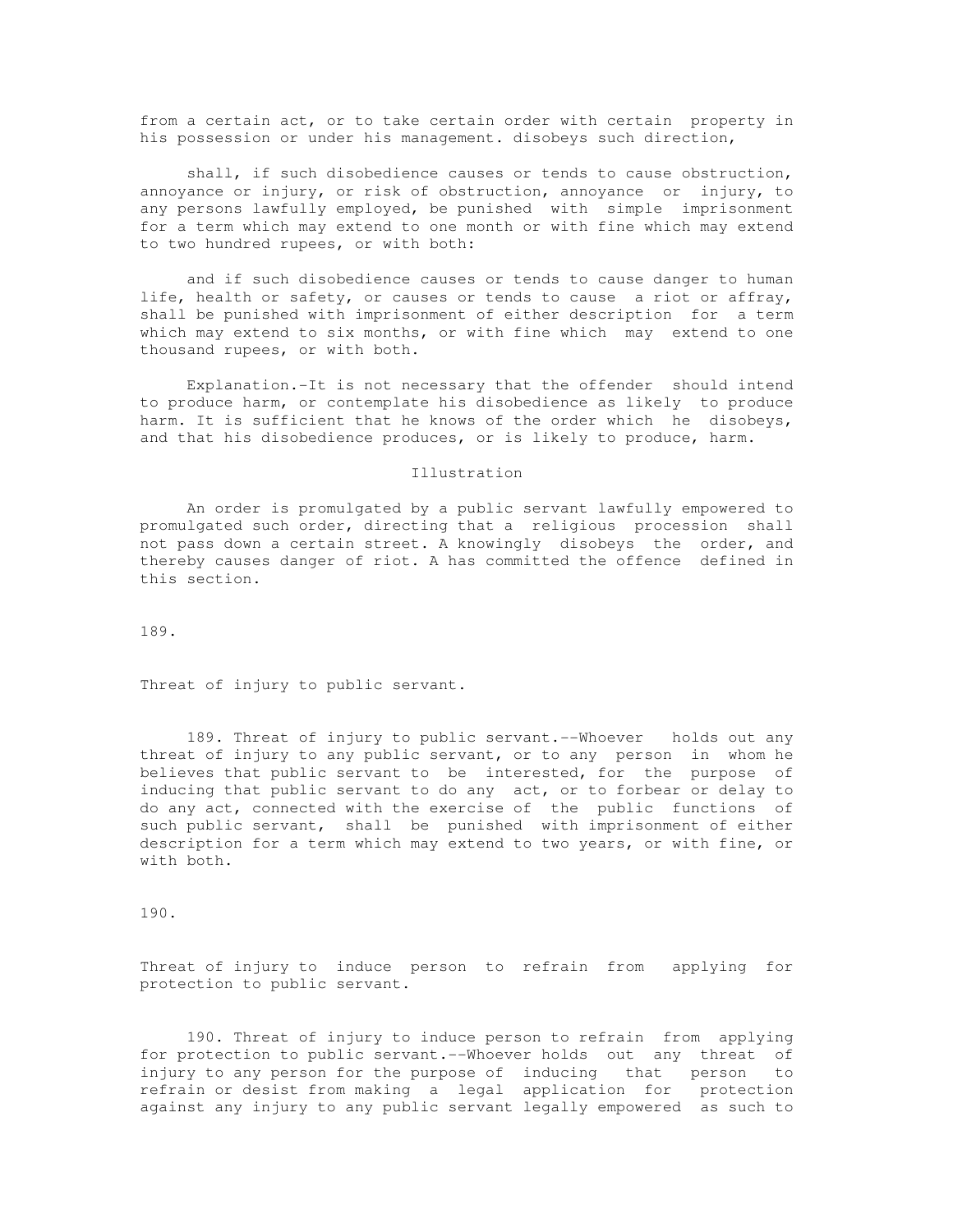give such protection, or to cause such protection to be given, shall be punished with imprisonment of either description for a term which may extend to one year, or with fine, or with both.

CHAPTER XI

OF FALSE EVIDENCE AND OFFENCES AGAINST PUBLIC JUSTICE

## CHAPTER XI

OF FALSE EVIDENCE AND OFFENCES AGAINST PUBLIC JUSTICE

191.

Giving false evidence.

 191. Giving false evidence.--Whoever, being legally bound by an oath or by an express provision of law to state the truth, or being bound by law to make a declaration upon any subject, makes any statement which is false, and which he either knows or believes to be false or does not believe to be true, is said to give false evidence.

 Explanation 1.-A statement is within the meaning of this section whether it is made verbally or otherwise.

 Explanation 2.-A false statement as to the belief of the person attesting is within the meaning of this section, and a person may be guilty of giving false evidence by stating that he believes a thing which he does not believe, as well as by stating that he knows a thing which he does not know.

143

## Illustrations

 (a) A, in support of a just claim which B has against Z for one thousand rupees, falsely swears on a trial that he heard Z admit the justice of B's claim. A has given false evidence.

 (b) A, being bound by an oath to state the truth, states that he believes a certain signature to be the handwriting of Z, when he does not believe it to be the handwriting of Z. Here A states that which he knows to be false, and therefore gives false evidence.

 (c) A, knowing the general character of Z's handwriting, states that he believes a certain signature to be the handwriting of Z; A in good faith believing it to be so. Here A's statement is merely as to his belief, and is true as to his belief, and therefore, although the signature may not be the handwriting of Z, A has not given false evidence.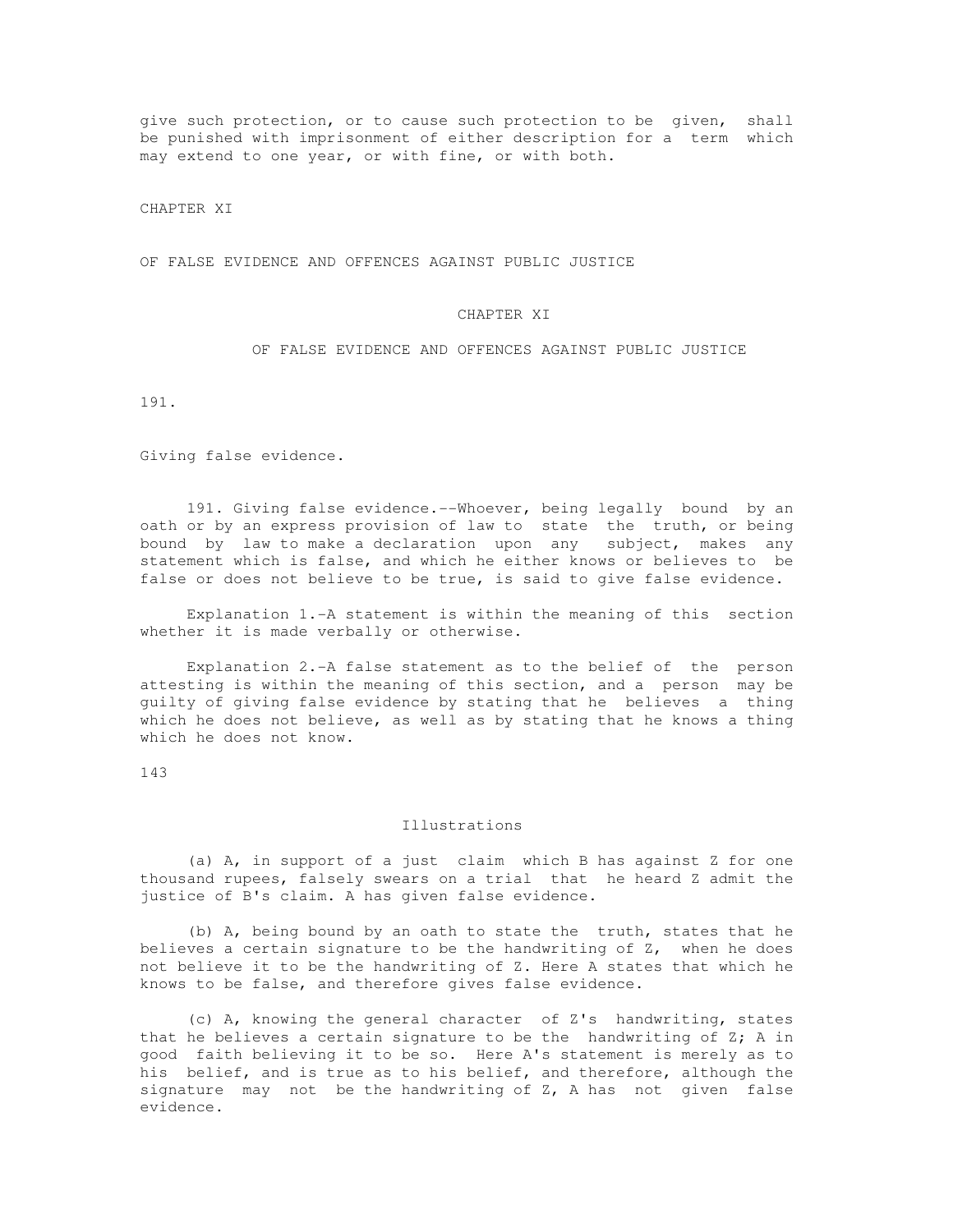(d) A, being bound by an oath to state the truth, states that he knows that Z was at a particular place on a particular day, not knowing anything upon the subject. A gives false evidence whether Z was at that place on the day named or not.

 (e) A, an interpreter or translator, gives or certifies as a true interpretation or translation of a statement or document, which he is bound by oath to interpret or translate truly, that which is not and which he does not believe to be a true interpretation or translation. A has given false evidence.

192.

## Fabricating false evidence.

 192. Fabricating false evidence.--Whoever causes any circumstance to exist or makes any false entry in any book or record, or makes any document containing a false statement, intending that such circumstance, false entry or false statement may appear in evidence in a judicial proceeding, or in a proceeding taken by law before a public servant as such, or before an arbitrator, and that such circumstance, false entry or false statement, so appearing in evidence, may cause any person who in such proceeding is to form an opinion upon the evidence, to entertain an erroneous opinion touching any point material to the result of such proceeding is said "to fabricate false evidence".

### Illustrations

 (a) A puts jewels into a box belonging to Z, with the intention that they may be found in that box, and that this circumstance may cause Z to be convicted of theft. A has fabricated false evidence.

 (b) A makes a false entry in his shop-book for the purpose of using it as corroborative evidence in a Court of Justice. A has fabricated false evidence.

 (c) A, with the intention of causing Z to be convicted of a criminal conspiracy, writes a letter in imitation of Z's handwriting, purporting to be addressed to an accomplice in such criminal conspiracy, and puts the letter in a place which he knows that the officers of the police are likely to search. A has fabricated false evidence.

193.

Punishment for false evidence.

 193. Punishment for false evidence.--Whoever intentionally gives false evidence in any of a judicial proceeding, or fabricates false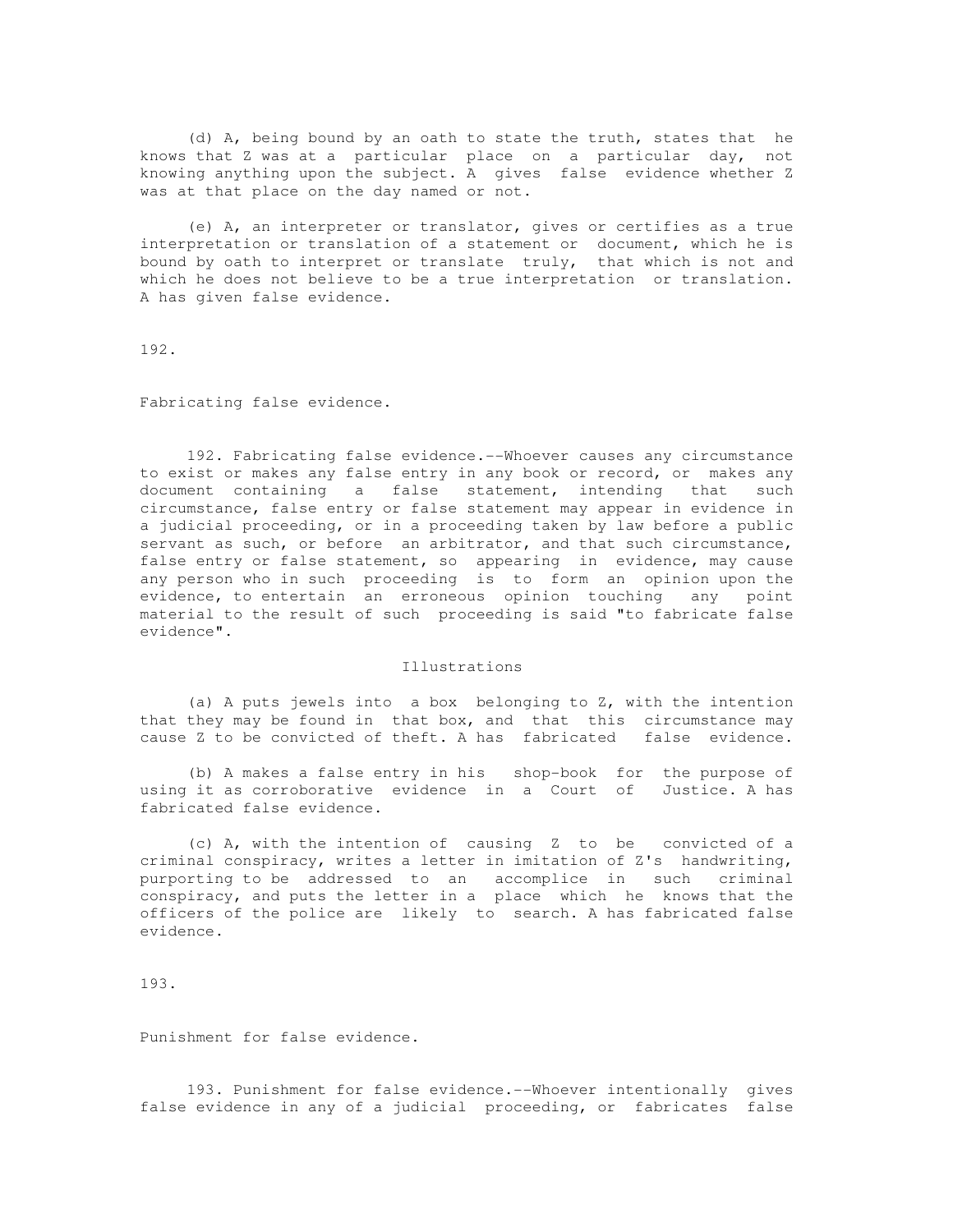evidence for the purpose of being used in any stage of a judicial proceeding, shall be punished with imprisonment of either description for a term which may extend to seven years, and shall also be liable to fine;

 and whoever intentionally gives or fabricates false evidence in any other case, shall be punished with imprisonment of either description for a term which may extend to three years, and shall also be liable to fine.

144

 Explanation 1.-A trial before a Court-martial 1\*\*\*\*is a judicial proceeding.

 Explanation 2.-An investigation directed by law preliminary to a proceeding before a Court of Justice, is a stage of a judicial proceeding, though that investigation may not take place before a Court of Justice.

## Illustration

 A, in an enquiry before a Magistrate for the purpose of ascertaining whether Z ought to be committed for trial, makes on oath a statement which he knows to be false. As this enquiry is a stage of a judicial proceeding, A as given false evidence.

 Explanation 3.-An investigation directed by a Court of Justice according to law, and conducted under the authority of a Court of Justice, is a stage of a judicial proceeding, though that investigation may not take place before a Court of Justice.

## Illustration

 A, in an enquiry before an officer deputed by a Court of Justice to ascertain on the spot the boundaries of land, makes on oath a statement which he knows to be false. As this enquiry is a stage of a judicial proceeding, A has given false evidence.

194.

Giving or fabricating false evidence with intent to procure conviction of capital offence;

 194. Giving or fabricating false evidence with intent to procure conviction of capital offence.--Whoever gives or fabricates false evidence, intending thereby to cause, or knowing it to be likely that he will thereby cause, any person to be convicted of an offence which is capital 2\*[by the laws for the time being in force in 3\*[India]] shall be punished with 4\*[imprisonment for life], or with rigorous imprisonment for a term which may extend to ten years, and shall also be liable to fine;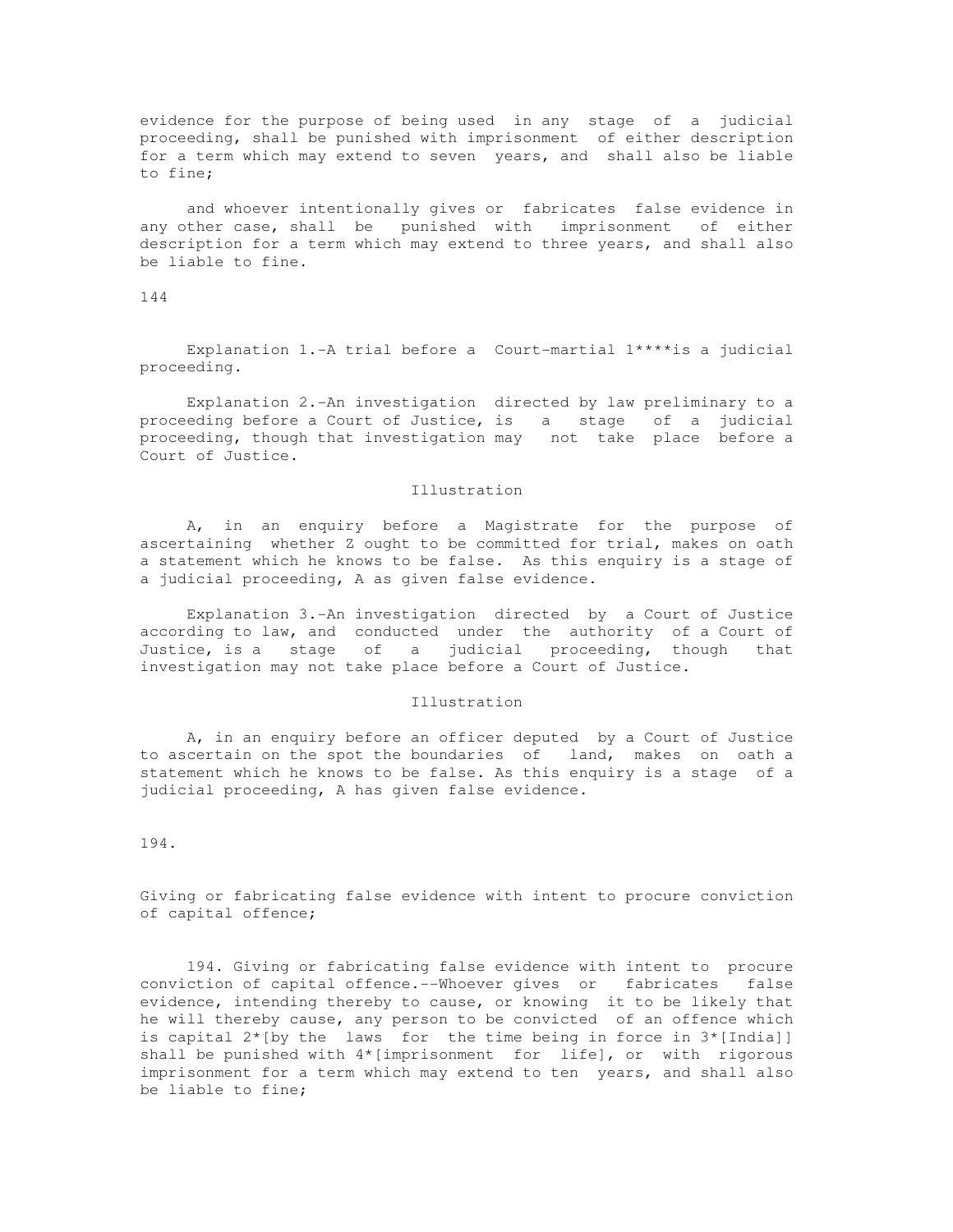If innocent person be thereby convicted and executed.

 If innocent person be thereby conviceted and executed.--and if an innocent person be convicted and executed in consequence of such false evidence, the person who gives such false evidence shall be punished either with death or the punishment hereinbefore described.

195.

Giving or fabricating false evidence with intent to procure conviction of offence punishable with imprisonment for life or imprisonment.

 195. Giving or fabricating false evidence with intent to procure conviction of offence punishable with imprisonment for life or imprisonment.--Whoever gives or fabricates false evidence intending thereby to cause, or knowing it to be likely that he will thereby cause, any person to be convicted of an offence which 2\*[by the law for the time being in force in 3\*[India]] is not capital, but punishable with 4\*[imprisonment for life], or imprisonment for a term of seven years or upwards, shall be punished as a person convicted of that offence would be liable to be punished.

### Illustration

 A gives false evidence before a Court of Justice, intending thereby to cause Z to be convicted of a dacoity. The punishment of dacoity is 4\*[imprisonment for life], or rigorous imprisonment for a term which may extend to ten years, with or without fine. A, therefore, is liable to 5\*[imprisonment for life] or imprisonment, with or without fine.

196.

Using evidence known to be false.

 196. Using evidence known to be false.--Whoever corruptly uses or attempts to use as true or genuine evidence any evidence which he knows to be false or fabricated, shall be punished in the same manner as if he gave or fabricated false evidence.

----------------------------------------------------------------------

- 1. The words "or before a Military Court of Request" were omitted by the Cantonments Act, 1889 (13 of 1889).
- 2. Subs. by the A.O. 1948, for "by the law of British India or England".
- 3. Subs. by Act 3 of 1951, s. 3 and Sch., for "the States".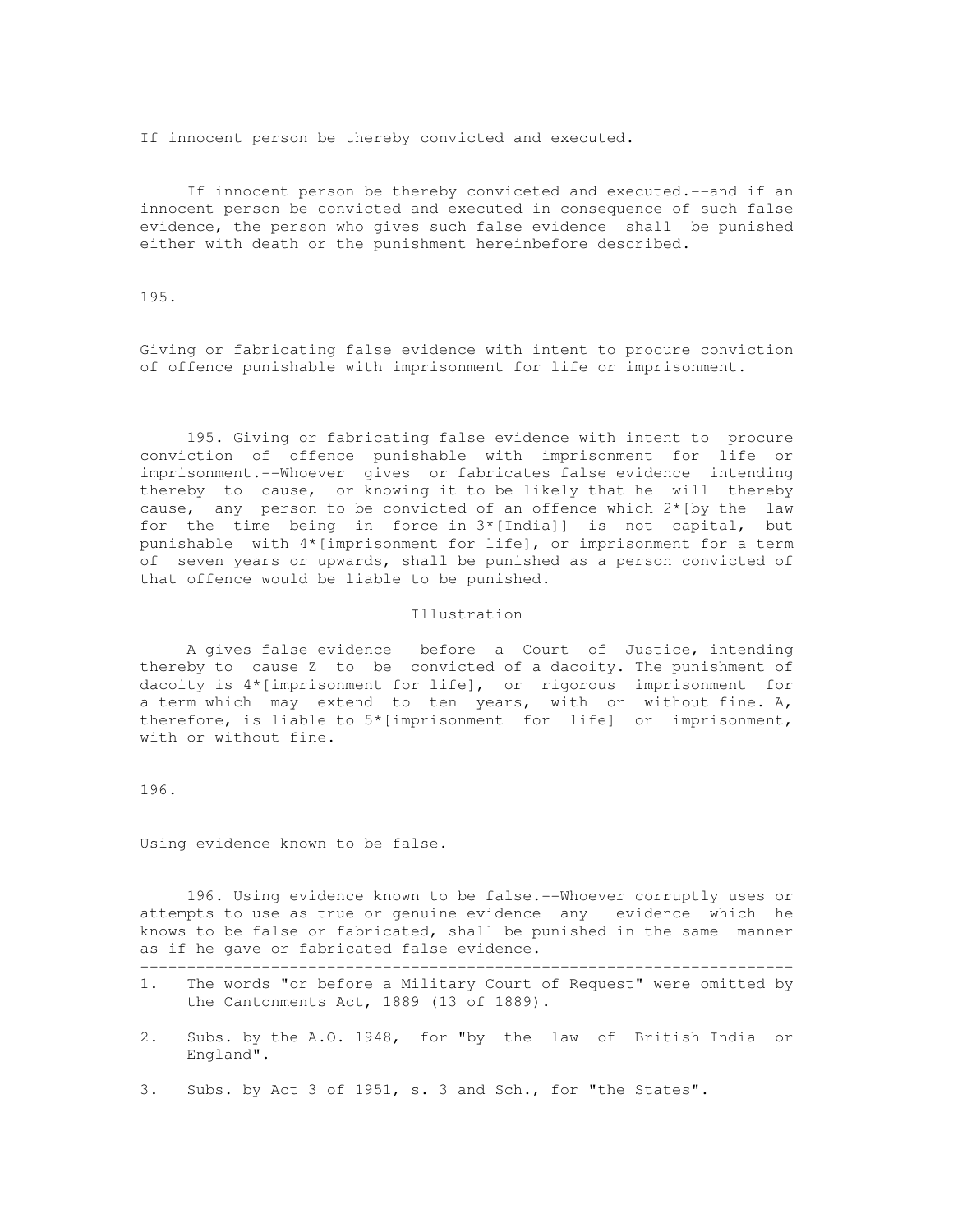- 4. Subs. by Act 26 of 1955, s. 117 and Sch., for "transportation for life".
- 5. Subs. by s. 117 and Sch., ibid., for "such transportation".

145

197.

Issuing or signing false certificate.

 197. Issuing or signing false certificate.--Whoever issues or signs any certificate required by law to be given or signed, or relating to any fact of which such certificate is by law admissible in evidence, knowing or believing that such certificate is false in any material point, shall be punished in the same manner as if he gave false evidence.

198.

Using as true a certificate known to be false.

 198. Using as true a certificate known to be false.--Whoever corruptly uses or attempts to use any such certificate as a true certificate, knowing the same to be false in any material point, shall be punished in the same manner as if he gave false evidence.

199.

False statement made in declaration which is by law receivable as evidence.

 199. False statement made in declaration which is by law receivable as evidence.--Whoever, in any declaration made or subscribed by him, which declaration any Court of Justice, or any public servant or other person, is bound or authorized by law to receive as evidence of any fact, makes any statement which is false, and which he either knows or believes to be false or does not believe to be true, touching any point material to the object for which the declaration is made or used, shall be punished in the same manner as if he gave false evidence.

200.

Using as true such declaration knowing it to be false.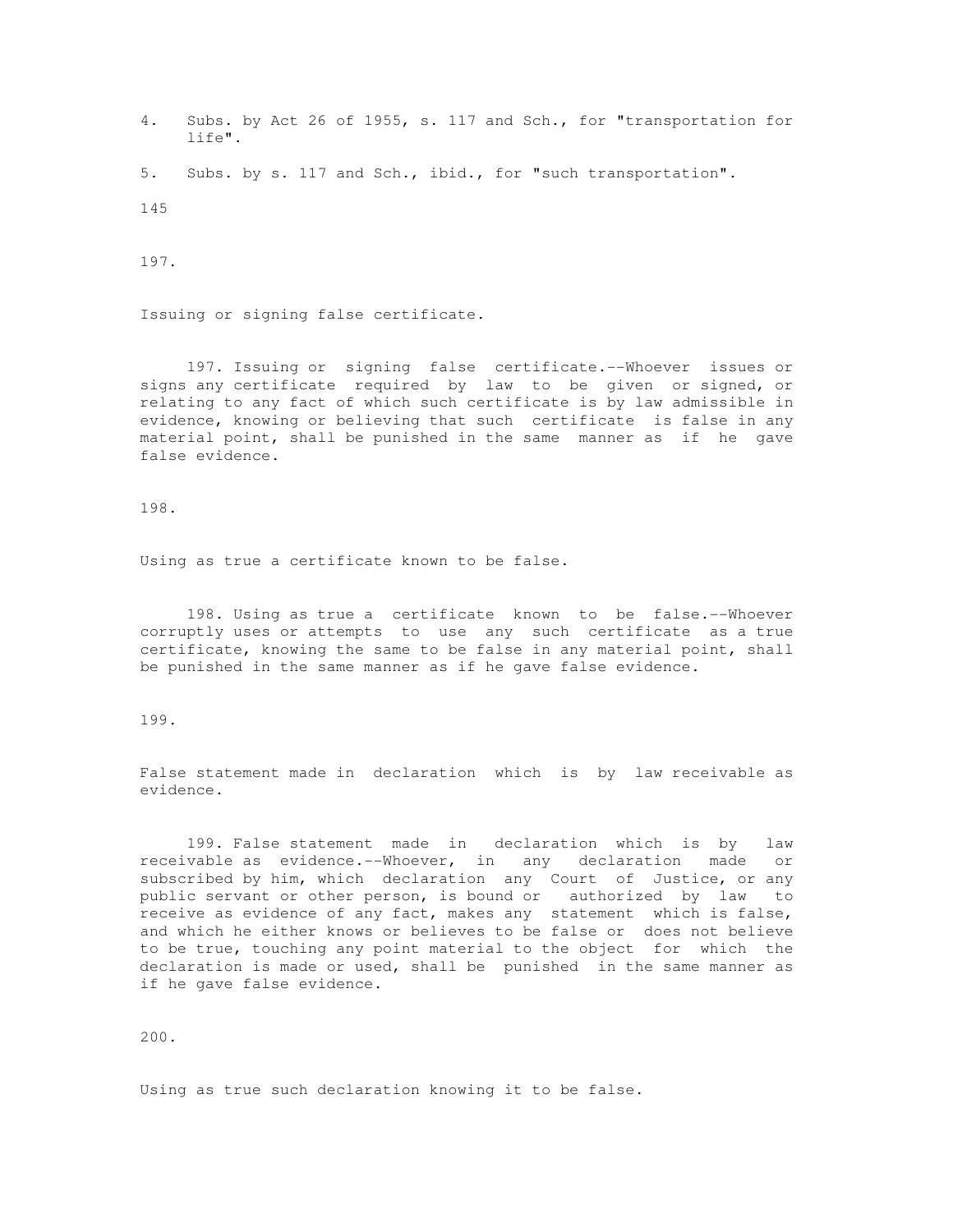200. Using as true such declaration knowing it to be flase.-- Whoever corruptly uses or attempts to use as true any such declaration, knowing the same to be false in any material point, shall be punished in the same manner as if he gave false evidence.

 Explanation.-A declaration which is inadmissible merely upon the ground of some informality, is a declaration within the meaning of sections 199 and 200.

201.

Causing disappearance of evidence of offence, or giving false information to screen offender.

 201. Causing disappearance of evidence of offence, or giving false information to screen offender.--Whoever, knowing or having reason to believe that an offence has been committed, causes any evidence of the commission of that offence to disappear, with the intention of screening the offender from legal punishment, or with that intention gives any information respecting the offence which he knows or believes to be false,

if a capital offence;

if a capital offence.--shall, if the offence which he knows or believes to have been committed is punishable with death, be punished with imprisonment of either description for a term which may extend to seven years, and shall also be liable to fine;

if punishable with imprisonment for life;

 if punishable with imprisonment for life.--and if the offence is punishable with 1\*[imprisonment for life], or with imprisonment which may extend to ten years, shall be punished with imprisonment of either description for a term which may extend to three years, and shall also be liable to fine;

if punishable with less than ten years' imprisonment.

 if punishable with less than ten years' imprisonment.- and if the offence is punishable with imprisonment for any term not extending to ten years, shall be punished with imprisonment of the description provided for the offence, for a term which may extend to one-fourth part of the longest term of the imprisonment provided for the offence, or with fine, or with both.

## Illustration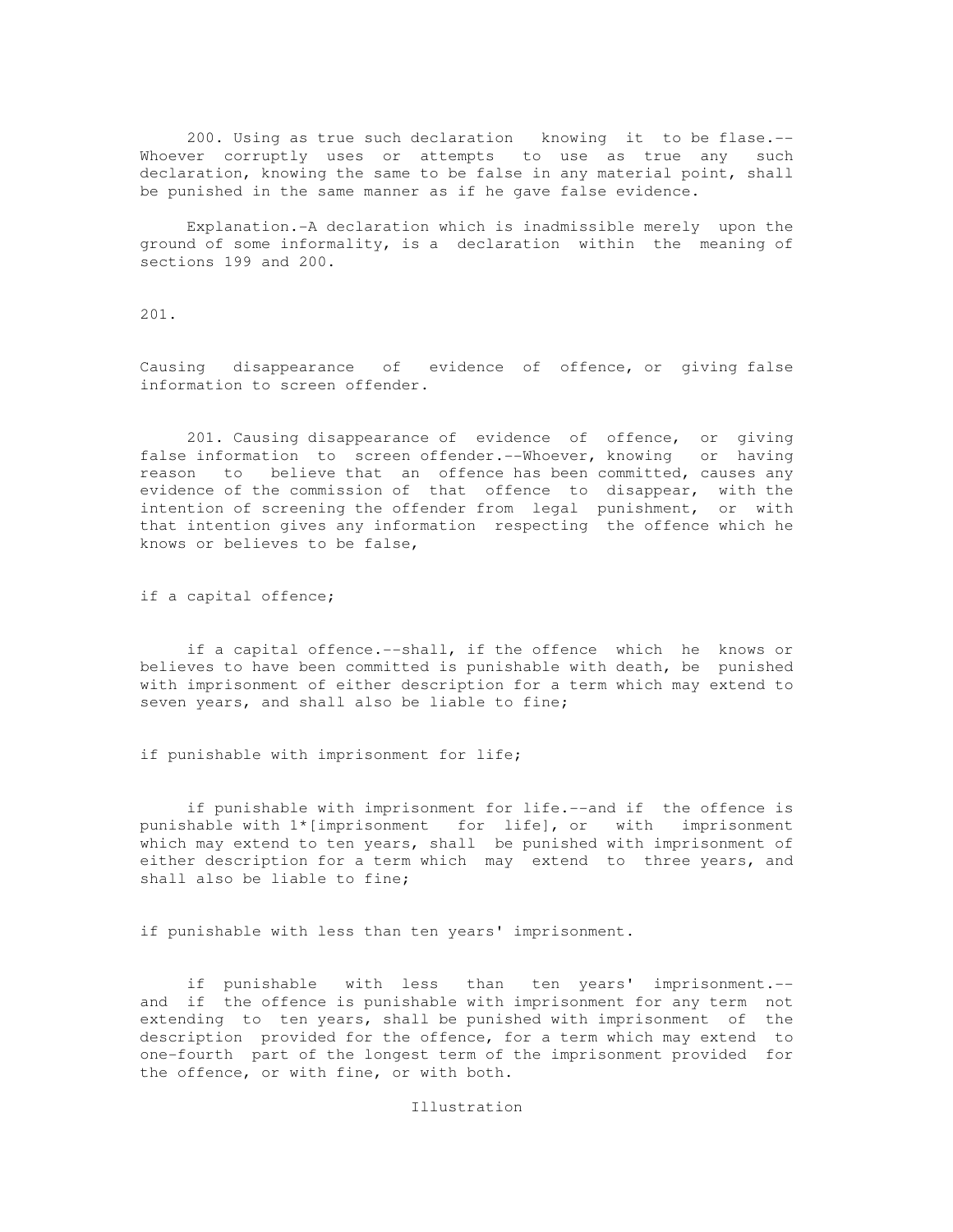A, knowing that B has murdered Z, assists B to hide the body with the intention of screening B from punishment. A is liable to imprisonment of either description for seven years, and also to fine.

202.

Intentional omission to give information of offence by person bound to inform.

 202. Intentional omission to give information of offence by person bound to inform.--Whoever, knowing or having reason to believe that an offence has been committed, intentionally omits to give any information respecting that offence which he is legally bound to give, shall be punished with imprisonment of either description for a term which may extend to six months, or with fine, or with both. ----------------------------------------------------------------------

1. Subs. by Act 26 of 1955, s. 117 and Sch., for "transportation for life".

146

203.

Giving false information respecting an offence committed.

 203. Giving false information respecting an offence committed.-- Whoever, knowing or having reason to believe that an offence has been committed, gives any information respecting that offence which he knows or believes to be false, shall be punished with imprisonment of either description for a term which may extend to two years, or with fine, or with both.

 1\*[Explanation.-In spections 201 and 202 and in this section the word "offence" includes any act committed at any place out of  $2*(\text{India})$ , which, if committed in  $2*(\text{India})$ , would be punishable under any of the following sections, namely,  $302$ ,  $304$ ,  $382$ ,  $392$ ,  $393$ ,  $394$ , 395, 396, 397, 398, 399, 402, 435, 436, 449, 450, 457, 458, 459 and 460.]

204.

Destruction of document to prevent its production as evidence.

 204. Destruction of document to prevent its production as evidence.--Whoever secrets or destroys any document which he may be lawfully compelled to produce as evidence in a Court of Justice, or in any proceeding lawfully held before a public servant, as such, or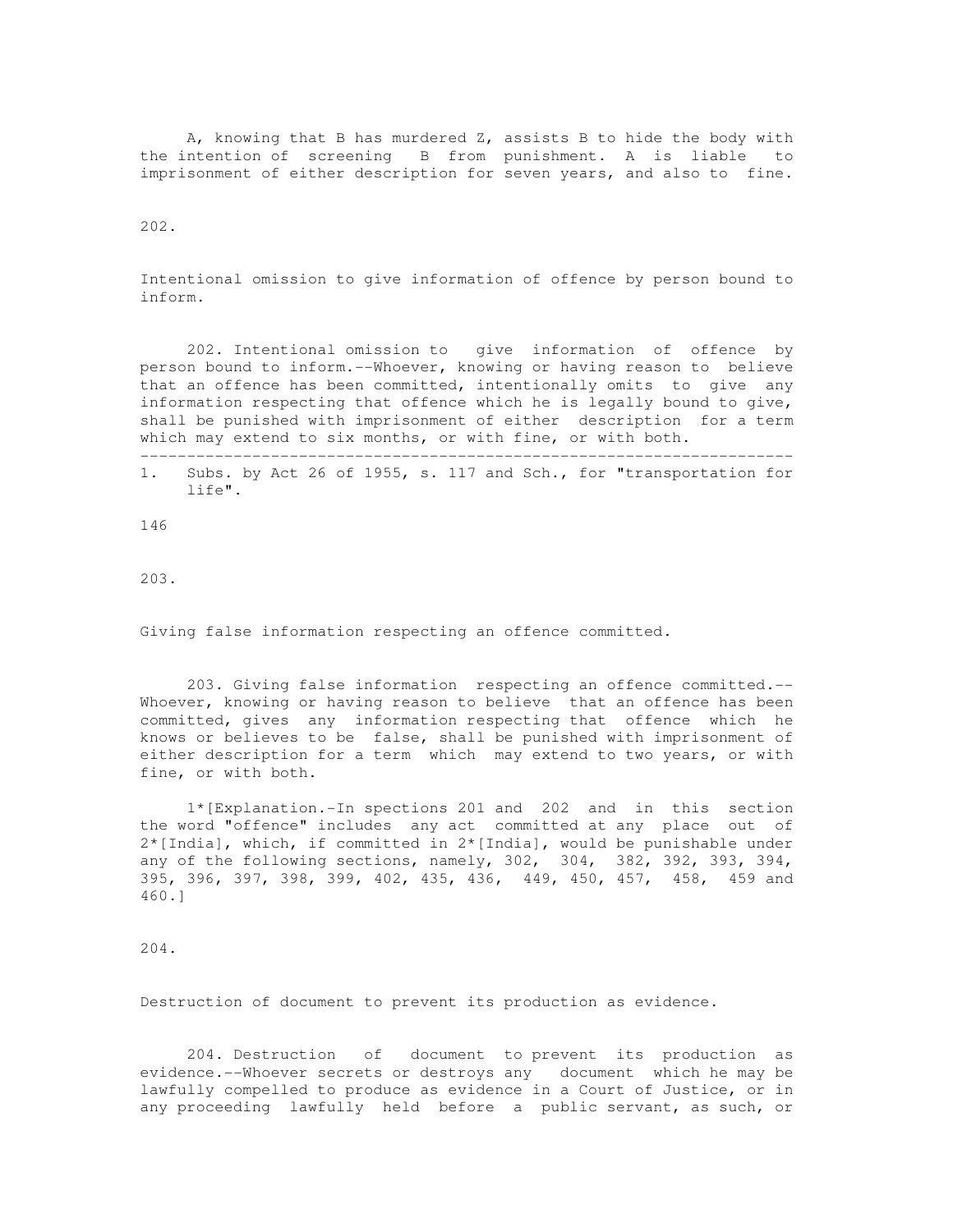obliterates or renders illegible the whole or any part of such document with the intention of preventing the same from being produced or used as evidence before such Court or public servant as aforesaid, or after he shall have been lawfully summoned or required to produce the same for that purpose, shall be punished with imprisonment of either description for a term which may extend to two years, or with fine, or with both.

205.

False personation for purpose of act or proceeding in suit or prosecution.

 205. False personation for purpose of act or proceeding in suit or prosecution.--Whoever falsely personates another, and in such assumed character makes any admission or statement, or confesses judgment, or causes any process to be issued or becomes bail or security, or does any other act in any suit or criminal prosecution, shall be punished with imprisonment of either description for a term which may extend to three years, or with fine, or with both.

206.

Fraudulent removal or concealment of property to prevent its seizure as forfeited or in execution.

 206. Fraudulent removal or concealment of property to prevent its seizure as forfeited or in execution.--Whoever fraudulently removes, conceals, transfers or delivers to any person any property or any interest therein, intending thereby to prevent that property or interest therein from being taken as a forfeiture or in satisfaction of a fine, under a sentence which has been pronounced, or which he knows to be likely to be pronounced, by a Court of Justice or other competent authority, or from being taken in execution of a decree or order which has been made, or which he knows to be likely to be made by a Court of Justice in a civil suit, shall be punished with imprisonment of either description for a term which may extend to two years, or with fine, or with both.

207.

Fraudulent claim to property to prevent its seizure as forfeited or in execution.

 207. Fraudulent claim to property to prevent its seizure as forfeited or in execution.--Whoever fraudulently accepts, receives or claims any property or any interest therein, knowing that he has no right or rightful claim to such property or interest, or practices any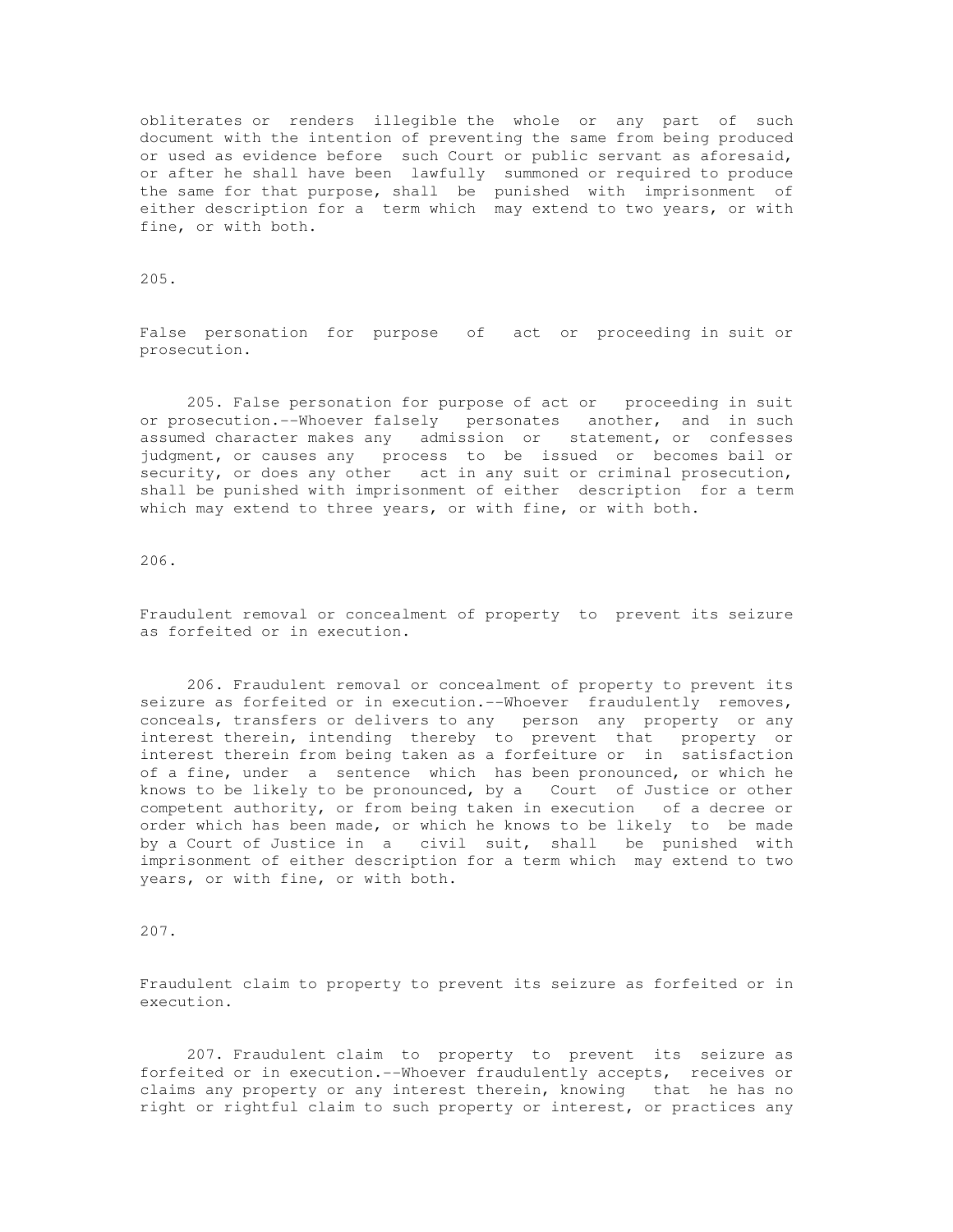deception touching any right to any property or any interest therein, intending thereby to prevent that property or interest therein from being taken as a forfeiture or in satisfaction of a fine, under a sentence which has been pronounced, or which he knows to be likely to be pronounced by a Court of Justice or other competent authority, or from being taken in execution of a decree or order which has been made, or which he knows to be likely to be made by a Court of Justice in a civil suit, shall be punished with imprisonment of either description for a term which may extend to two years, or with fine, or with both. ----------------------------------------------------------------------

1. Ins. by Act 3 of 1894, s. 7.

2. Subs. by Act 3 of 1951, s. 3 and Sch., for "the States".

147

208.

Fraudulently suffering decree for sum not due.

 208. Fraudulently suffering decree for sum not due.--Whoever fraudulently causes or suffers a decree or order to be passed against him at the suit of any person for a sum not due or for a larger sum than is due to such person or for any property or interest in property to which such person is not entitled, or fraudulently causes or suffers a decree or order to be executed against him after it has been satisfied, or for anything in respect of which it has been satisfied, shall be punished with imprisonment of either description for a term which may extend to two years, or with fine, or with both.

## Illustration

 A institutes a suit against Z. Z, knowing that A is likely to obtain a decree against him, fraudulently suffers a judgment to pass against him for a larger amount at the suit of B, who has no just claim against him, in order that B, either on his own account or for the benefit of Z, may share in the proceeds of any sale of Z's property which may be made under A's decree. Z has committed an offence under this section.

209.

Dishonestly making false claim in Court.

 209. Dishonesty making false claim in Court.--Whoever fraudulently or dishonestly, or with intent to injure or annoy any person, makes in a Court of Justice any claim which he knows to be false, shall be punished with imprisonment of either description for a term which may extend to two years, and shall also be liable to fine.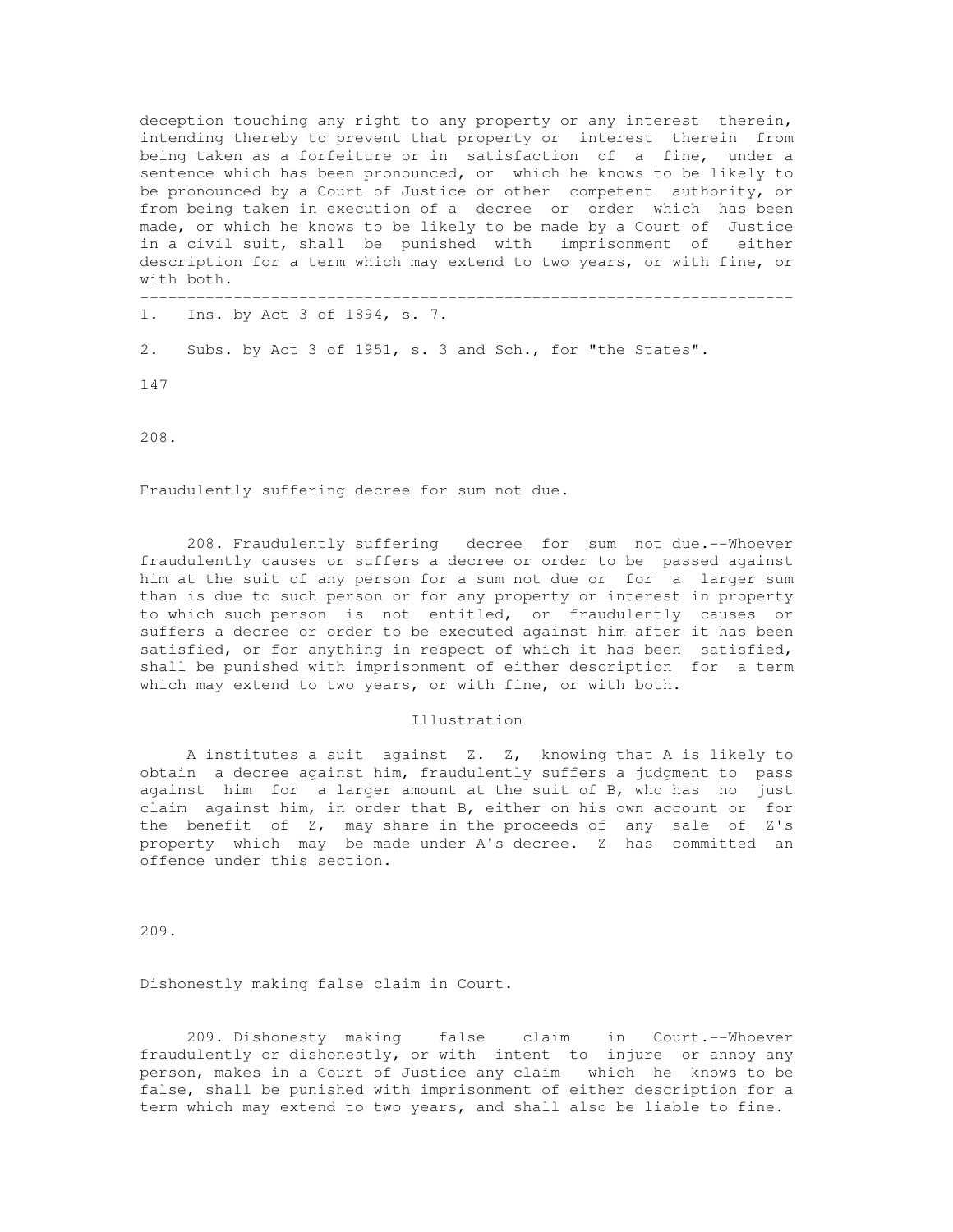Fraudulently obtaining decree for sum not due.

 210. Fraudulently obtaining decree for sum not due.--Whoever fraudulently obtains a decree or order against any person for a sum not due, or for a larger sum than is due or for any property or interest in property to which he is not entitled, or fraudulently causes a decree or order to be executed against any person after it has been satisfied or for anything in respect of which it has been satisfied, or fraudulently suffers or permits any such act to be done in his name, shall be punished with imprisonment of either description for a term which may extend to two years, or with fine, or with both.

211.

False charge of offence made with intent to injure.

 211. False charge of offence made with intent to injure.-- Whoever, with intent to cause injury to any person, institutes or causes to be instituted any criminal proceeding against that person, or falsely charges any person with having committed an offence, knowing that there is no just or lawful ground for such proceeding or charge against that person, shall be punished with imprisonment of either description for a term which may extend to two years, or with fine, or with both;

 and if such criminal proceeding be instituted on a false charge of an offence punishable with death 1\*[imprisonment for life], or imprisonment for seven years or upwards, shall be punishable with imprisonment of either description for a term which may extend to seven years, and shall also be liable to fine.

### 212.

Harbouring offender-if a capital offence, if punishable with imprisonment for life, or with imprisonment.

 212. Harbouring offender.--Whenever an offence has been committed, whoever harbours or conceals a person whom he knows or has reason to believe to be the offender, with the intention of screening him from legal punishment,

if a capital offence;

210.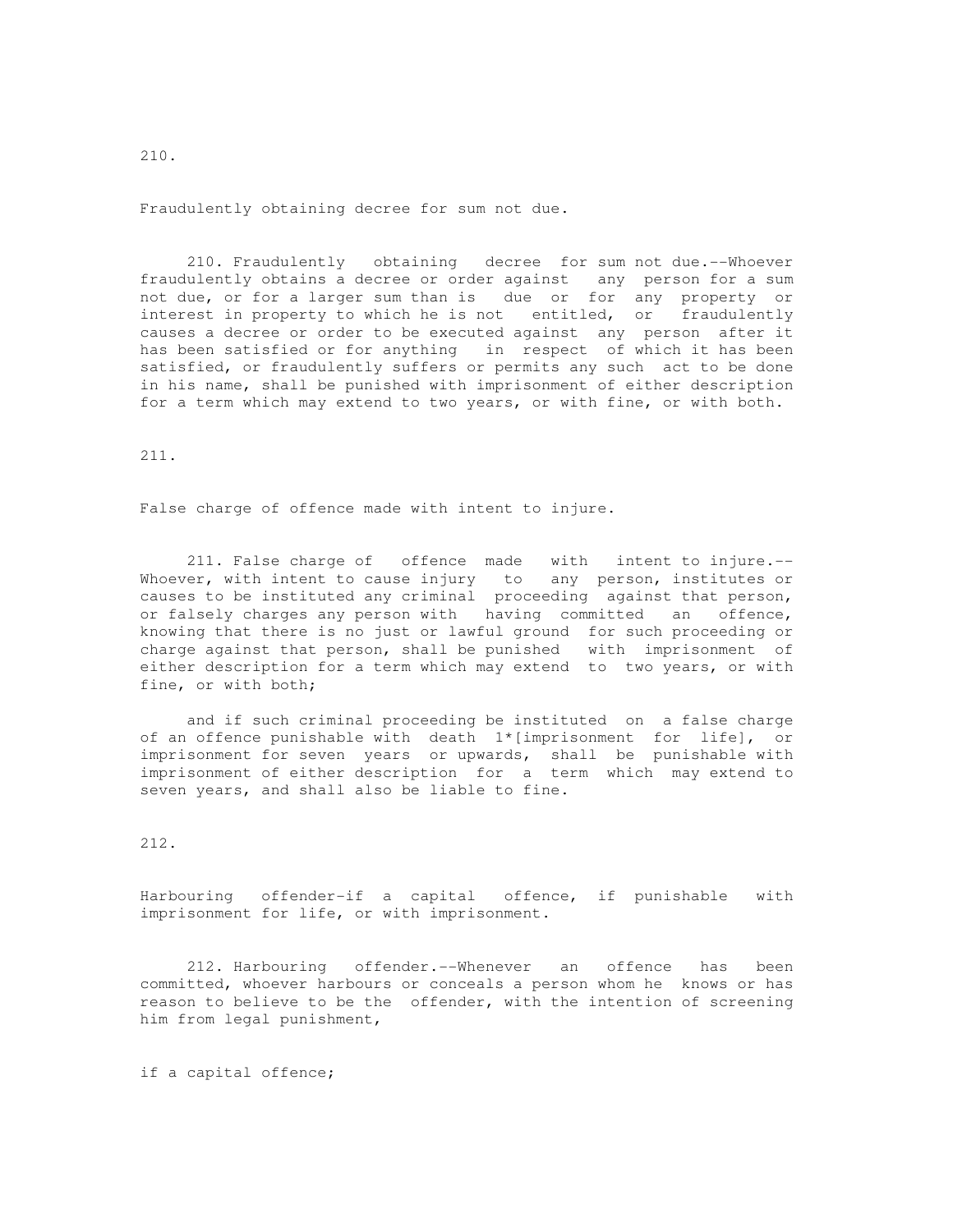if a capital offence; --shall, if the offence is punishable with death, be punished with imprisonment of either description for a term which may extend to five years, and shall also be liable to fine;

if punishable with imprisonment for life, or with imprisonment.

 if punishable with imprisonment for life, or with imprisonment.- and if the offence is punishable with 1\*[imprisonment for life], or with imprisonment which may extend to ten years, shall be punished with imprisonment of either description for a term which may extend to three years, and shall also be liable to fine;

 and if the offence is punishable with imprisonment which may extend to one year, and not to ten years, shall be punished with imprisonment of the description provided for the offence for a term which may extend to one-fourth part of the longest term of imprisonment provided for the offence, or with fine, or with both.

---------------------------------------------------------------------- 1. Subs. by Act 26 of 1955, s. 117 and Sch., for "transportation for life". ----------------------------------------------------------------------

148

 1\*["Offence" in this section includes any act committed at any place out of  $2*(\text{India})$ , which, if committed in  $2*(\text{India})$ , would be punishable under any of the following sections, namely, 302, 304, 382, 392, 393, 394, 395, 396, 397, 398, 399, 402, 435, 436, 449, 450, 457, 458, 459 and 460; and every such act shall, for the purposes of this section, be deemed to be punishable as if the accused person had been guilty of it in 2\*[India].]

 Exception.-This provision shall not extend to any case in which the harbour or concealment is by the husband or wife of the offender.

### Illustration

 A, knowing that B has committed dacoity, knowingly conceals B in order to screen him from legal punishment. Here, as B is liable to 3\*[imprisonment for life], A is liable to imprisonment of either description for a term not exceeding three years, and is also liable to fine.

213.

Taking gift, etc., to screen an offender from punishment-if a capital offence; if punishable with imprisonment for life, or with imprisonment.

213. Taking gift, etc., to screen an offender from punishment--Whoever accepts or attempts to obtain, or agrees to accept, any gratification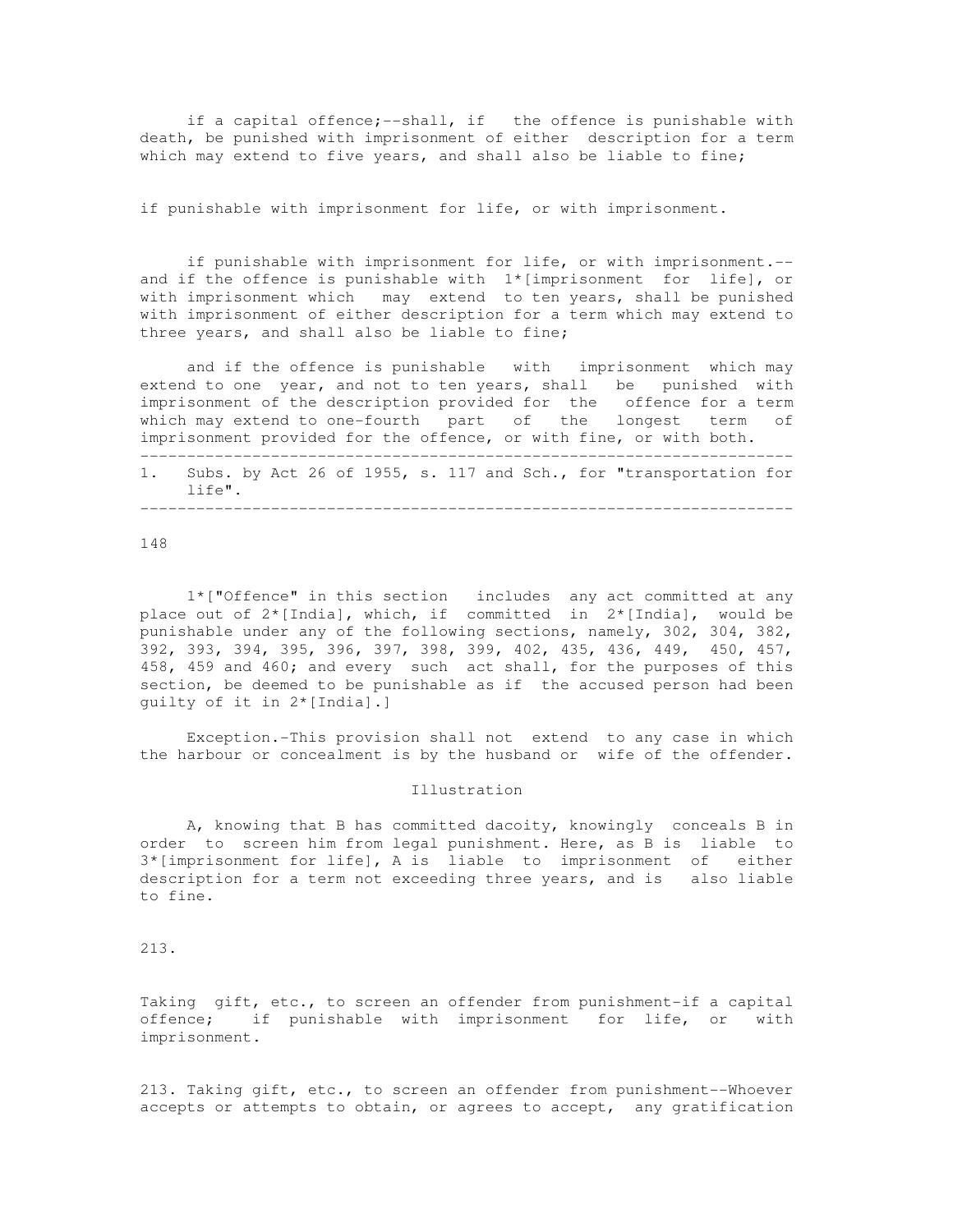for himself or any other person, or any restitution of property to himself or any other person, in consideration of his concealing an offence or of his screening any person from legal punishment for any offence, or of his not proceeding against any person for the purpose of bringing him to legal punishment,

### if a capital offence;

 if a capital offence;-shall, if the offence is punishable with death, be punished with imprisonment of either description for a term which may extend to seven years, and shall also be liable to fine;

if punishable with imprisonment for life, or with imprisonment.

 if punishable with imprisonment for life, or with imprisonment.- and if the offence is punishable with  $3*$  [imprisonment for life], or with imprisonment which may extend to ten years, shall be punished with imprisonment of either description for a term which may extend to three years, and shall also be liable to fine;

 and if the offence is punishable with imprisonment not extending to ten years, shall be punished with imprisonment of the description provided for the offence for a term which may extend to one fourth part of the longest term of imprisonment provided for the offence, or with fine, or with both.

214.

Offering gift or restoration of property in consideration of screening offender-if a capital offence; if punishable with imprisonment for life, or with imprisonment.

 214. Offering gift or restoration of property in consideration of screening offender.--Whoever gives or causes, or offers or agrees to give or cause, any gratification to any person, or  $4*($ restores or causes the restoration of any property to any person, in causes the restoration of] any consideration of that person's concealing an offence, or of his screening any person from legal punishment for any offence, or of his not proceeding against any person for the purpose of bringing him to legal punishment,

# if a capital offence;

 if a capital offence;-shall, if the offence is punishable with death, be punished with imprisonment of either description for a term which may extend to seven years, and shall also be liable to fine;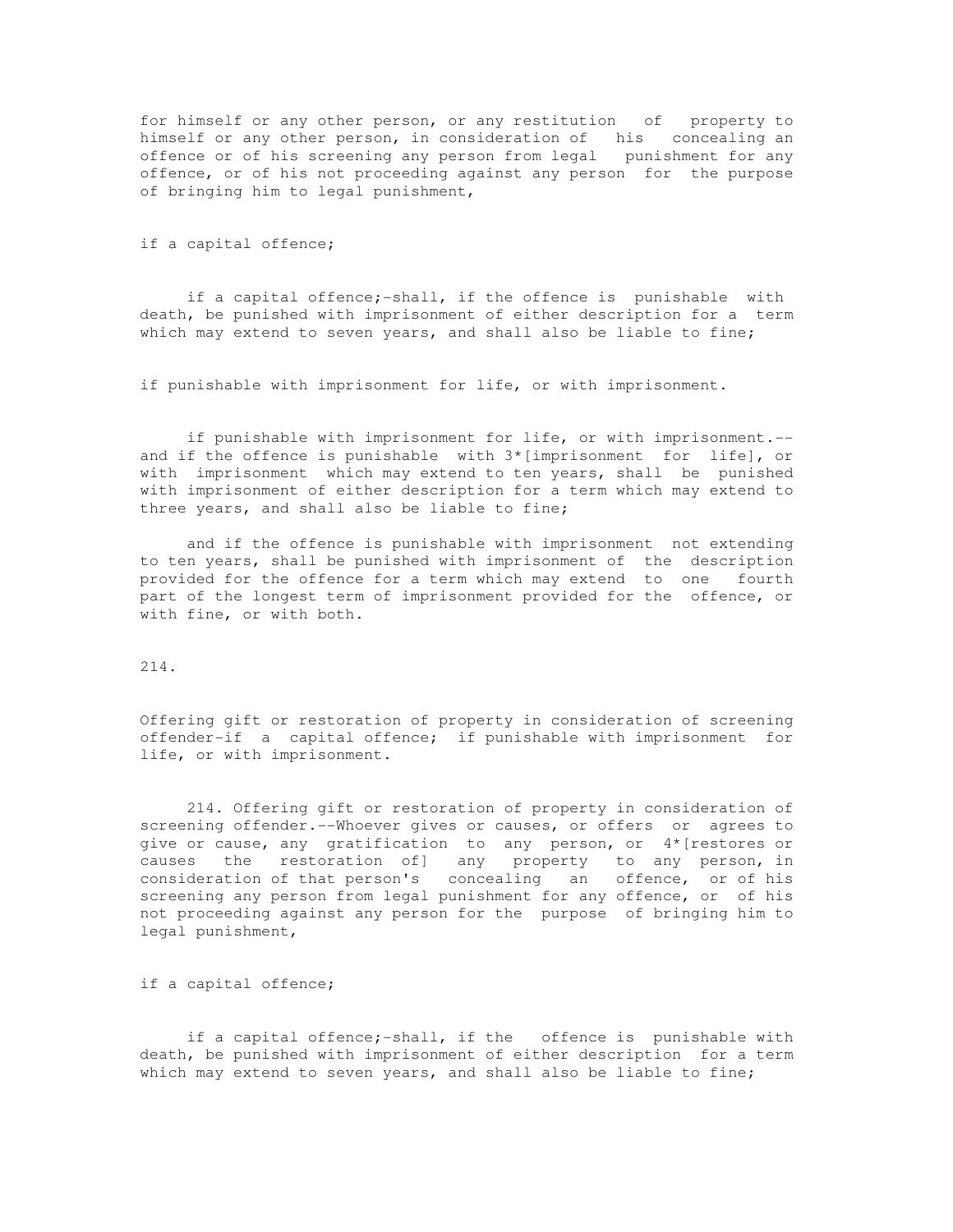if punishable with imprisonment for life, or with imprisonment.

 if punishable with imprisonment for life, or with imprisonment. and if the offence is punishable with 3\*[imprisonment for life] or with imprisonment which may extend to ten years, shall be punished with imprisonment of either description for a term which may extend to three years, and shall also be liable to fine; ---------------------------------------------------------------------- 1. Ins. by Act 3 of 1894, s. 7. 2. Subs. by Act 3 of 1951, s. 3 and Sch., for "the States". 3. Subs. by Act 26 of 1955, s. 117 and Sch., for "transportation for life". 4. Subs. by Act 42 of 1953, s. 4 and the Third Sch., for "to restore or cause the restoration of".

----------------------------------------------------------------------

### 149

 and if the offence is punishable with imprisonment not extending to ten years, shall be punished with imprisonment of the description provided for the offence for a term which may extend to one-fourth part of the longest term of imprisonment provided for the offence, or with fine, or with both.

 1\*[Exception.-The provisions of sections 213 and 214 do not extend to any case in which the offence may lawfully be compounded.]

 $2^*$  \* \* \* \* \* \* \*

215.

Taking gift to help to recover stolen property, etc.

 215. Taking gift to help to recover stolen property, etc.-- Whoever takes or agrees or consents to take any gratification under pretence or on account of helping any person to recover any movable property of which he shall have been deprived by any offence punishable under this Code, shall, unless he uses all means in his power to cause the offender to be apprehended and convicted of the offence, be punished with imprisonment of either description for a term which may extend to two years, or with fine, or with both.

216.

Harbouring offender who has escaped from custody or whose apprehension has been ordered-if a capital offence; if punishable with imprisonment for life, or with imprisonment.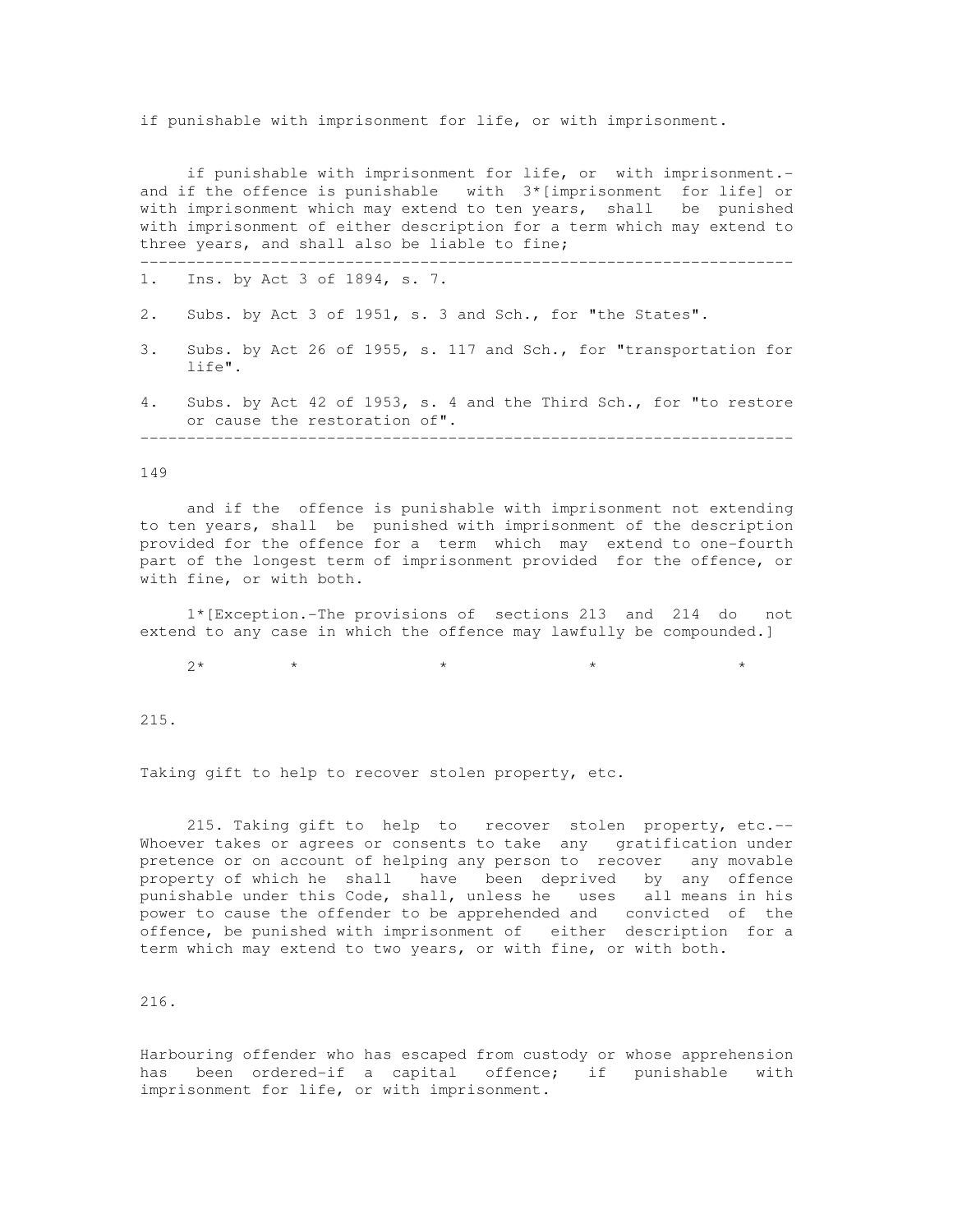216. Harbouring offender who has escaped from custody or whose apprehension has been ordered.--Whenever any person convicted of or charged with an offence, being in lawful custody for that offence, escapes from such custody,

 or whenever a public servant, in the exercise of the lawful powers of such public servant, orders a certain person to be apprehended for an offence, whoever, knowing of such escape or order for apprehension, harbours or conceals that person with the intention of preventing him from being apprehended, shall be punished in the manner following, that is to say,

if a capital offence;

 if a capital offence;--if the offence for which the person was in custody or is ordered to be apprehended is punishable with death, he shall be punished with imprisonment of either description for a term which may extend to seven years, and shall also be liable to fine;

if punishable with imprisonment for life, or with imprisonment.

 if punishable with imprisonment for life, or with imprisonment. if the offence is punishable with 3\*[imprisonment for life] or imprisonment for ten years, he shall be punished with imprisonment of either description for a term which may extend to three years, with or without fine;

 and if the offence is punishable with imprisonment which may extend to one year and not to ten years, he shall be punished with imprisonment of the description provided for the offence for a term which may extend to one-fourth part of the longest term of the imprisonment provided for such offence or with fine, or with both.

 4\*["Offence" in this section includes also any act or omission of which a person is alleged to have been guilty out of 5\*[India], which, if he had been guilty of it in 5\*[India], would have been punishable as an offence, and for which he is, under any law relating to extradition, 6\*or otherwise liable to be apprehended or detained in custody in  $5*(\text{India})$ , and every such act or  $\sim$  omission shall, for the purposes of this section, be deemed to be punishable as if the accused person had been guilty of it in 5\*[India].]

 Exception.-The provision does not extend to the case in which the harbour or concealment is by the husband or wife of the person to be apprehended.

216A.

Penalty for harbouring robbers or dacoits.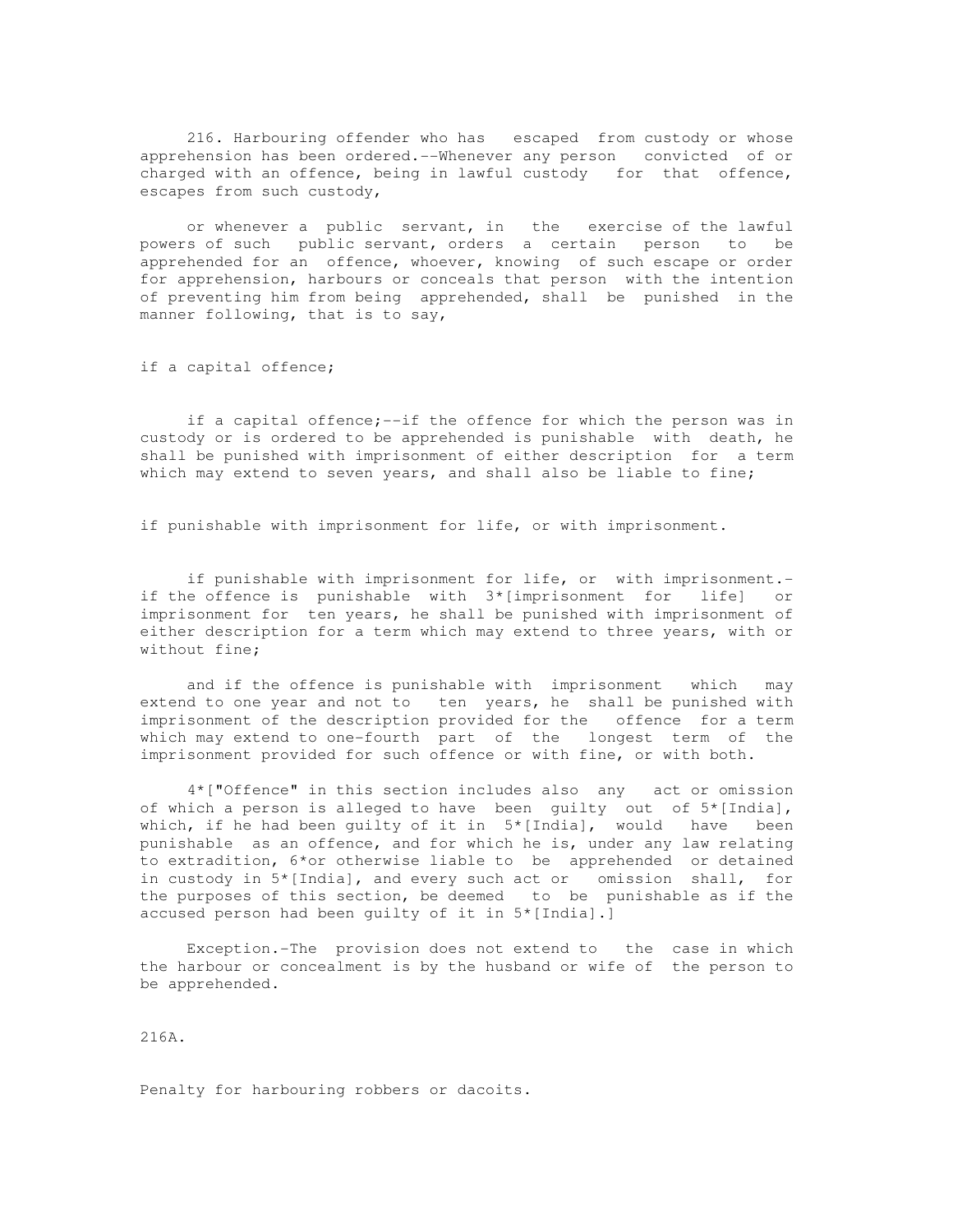7\*[216A. Penalty for harbouring robbers or dacoits.--Whoever, knowing or having reason to believe that any persons are about to commit or have recently committed robbery or dacoity, ----------------------------------------------------------------------

1. Subs. by Act 8 of 1882, s. 6, for the original Exception. 2. Illustration rep. by Act 10 of 1882, s. 2 and Sch. I. 3. Subs. by Act 26 of 1955, s. 117 and Sch., for "transportation for life".<br>4. Ins. by 4. Ins. by Act 10 of 1886, s. 23. 5. Subs. by Act 3 of 1951, s. 3 and Sch., for "the States". 6. The words "or under the Fugitive Offenders Act, 1881" omitted by s. 3 and Sch., ibid. 7. Ins. by Act 3 of 1894, s. 8. ----------------------------------------------------------------------

#### 150

harbours them or any of them, with the intention of facilitating the commission of such robbery or dacoity or of screening them or any of them from punishment, shall be punished with rigorous imprisonment for a term which may extend to seven years, and shall also be liable to fine.

 Explanation.-For the purposes of this section it is immaterial whether the robbery or dacoity is intended to be committed, or has been committed, within or without 1\*[India].

 Exception.-This provision does not extend to the case in which the harbour is by the husband or wife of the offender.]

216B.

[Repealed.]

 2\*[216B. Definition of "harbour" in sections 212, 216 and 216A.] Rep. by the Indian Penal Code (Amendment) Act, 1942 (8 of 1942), s. 3.

## 217.

Public servant disobeying direction of law with intent to save person from punishment or property from forfeiture.

 217. Public servant disobeying direction of law with intent to save person from punishment or property from forfeiture.--Whoever, being a public servant, knowingly disobeys any direction of the law as to the way in which he is to conduct himself as such public servant, intending thereby to save, or knowing it to be likely that he will thereby save, any person from legal punishment, or subject him to a less punishment than that to which he is liable, or with intent to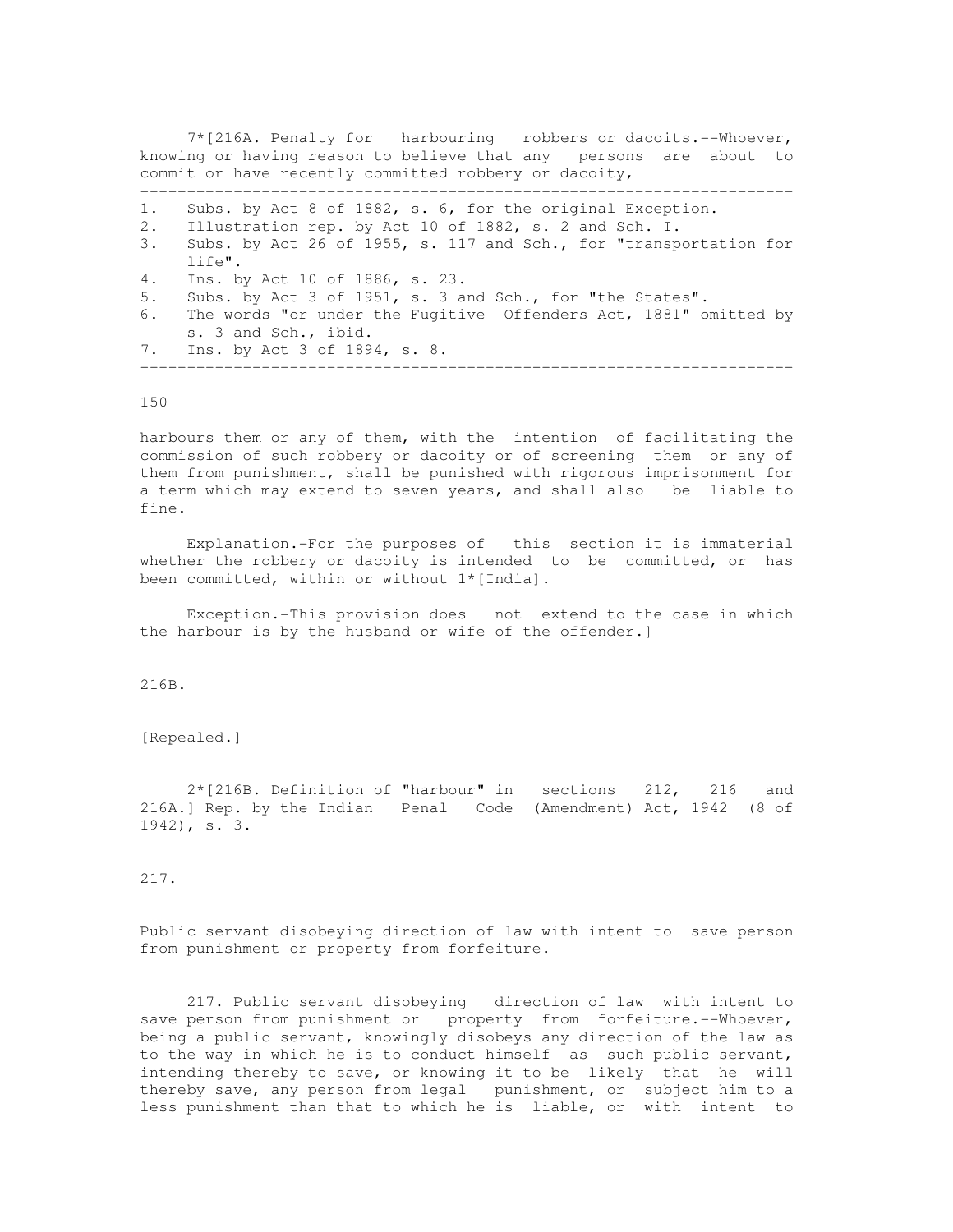save, or knowing that he is likely thereby to save, any property from forfeiture or any charge to which it is liable by law, shall be punished with imprisonment of either description for a term which may extend to two years, or with fine, or with both.

218.

Public servant framing incorrect record or writing with intent to save person from punishment or property from forfeiture.

 218. Public servant framing incorrect record or writing with intent to save person from punishment or property from forfeiture.-- Whoever, being a public servant, and being as such public servant, charged with the preparation of any record or other writing, frames that record or writing in a manner which he knows to be incorrect, with intent to cause, or knowing it to be likely that he will thereby cause, loss or injury to the public or to any person, or with intent thereby to save, or knowing it to be likely that he will thereby save, any person from legal punishment, or with intent to save, or knowing that he is likely thereby to save, any property from forfeiture or other charge to which it is liable by law, shall be punished with imprisonment of either description for a term which may extend to three years, or with fine, or with both.

219.

Public servant in judicial proceeding corruptly making report, etc., contrary to law.

 219. Public servant in judicial proceeding corruptly making report, etc., contrary to law.--Whoever, being a public servant, corruptly or maliciously makes or pronounces in any stage of a judicial proceeding, any report, order, verdict, or decision which he knows to be contrary to law, shall be punished with imprisonment of either description for a term which may extend to seven years, or with fine, or with both.

220.

Commitment for trial or confinement by person having authority who knows that he is acting contrary to law.

 220. Commitment for trial or confinement by person having authority who knows that he is acting contrary to law.--Whoever, being in any office which gives him legal authority to commit persons for trial or to confinement, or to keep persons in confinement, corruptly or maliciously commits any person for trial or to confinement, or keeps any person in confinement, in the exercise of that authority,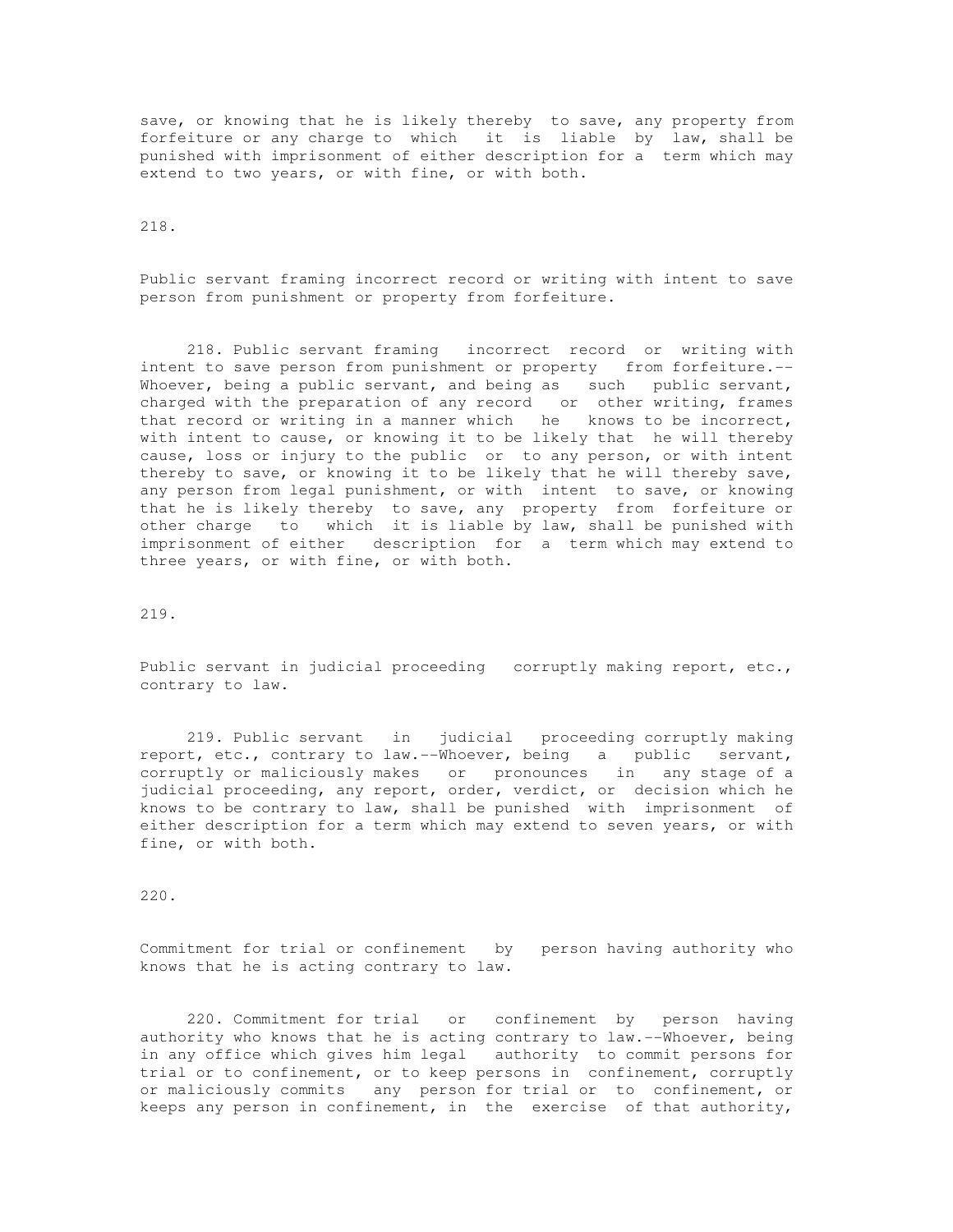knowing that in so doing he is acting contrary to law, shall be punished with imprisonment of either description for a term which may extend to seven years, or with fine, or with both.

## 221.

Intentional omission to apprehend on the part of public servant bound to apprehend.

 221. Intentional omission to apprehend on the part of public servant bound to apprehend.--Whoever, being a pubic servant, legally bound as such public servant to apprehend or to keep in confinement any person charged with or liable to be apprehended for an offence, intentionally omits to apprehend such person, or intentionally suffers such person to escape, or intentionally aids such person in escaping or attempting to escape from such confinement, shall be punished as follows, that is to say:-

 with imprisonment of either description for a term which may extend to seven years, with or without fine, if the person in confinement, or who ought to have been apprehended, was charged with, or liable to be apprehended for, an offence punishable with death; or ---------------------------------------------------------------------- 1. Subs. by Act 3 of 1951, s. 3 and Sch., for "the States". 2. Ins. by Act 3 of 1894, s. 8. ----------------------------------------------------------------------

# 151

 with imprisonment of either description for a term which may extend to three years, with or without fine, if the person in confinement, or who ought to have been apprehended, was charged with, or liable to be apprehended for, an offence punishable with 1\*[imprisonment for life] or imprisonment for a term which may extend to ten years; or

 with imprisonment of either description for a term which may extend to two years, with or without fine, if the person in confinement, or who ought to have been apprehended, was charged with, or liable to be apprehended for, an offence punishable with imprisonment for a term less than ten years.

222.

Intentional omission to apprehend on the part of public servant bound to apprehend person under sentence or lawfully committed.

 222. Intentional omission to apprehend on the part of public servant bound to apprehend person under sentence or lawfully committed.--Whoever, being a public servant, legally bound as such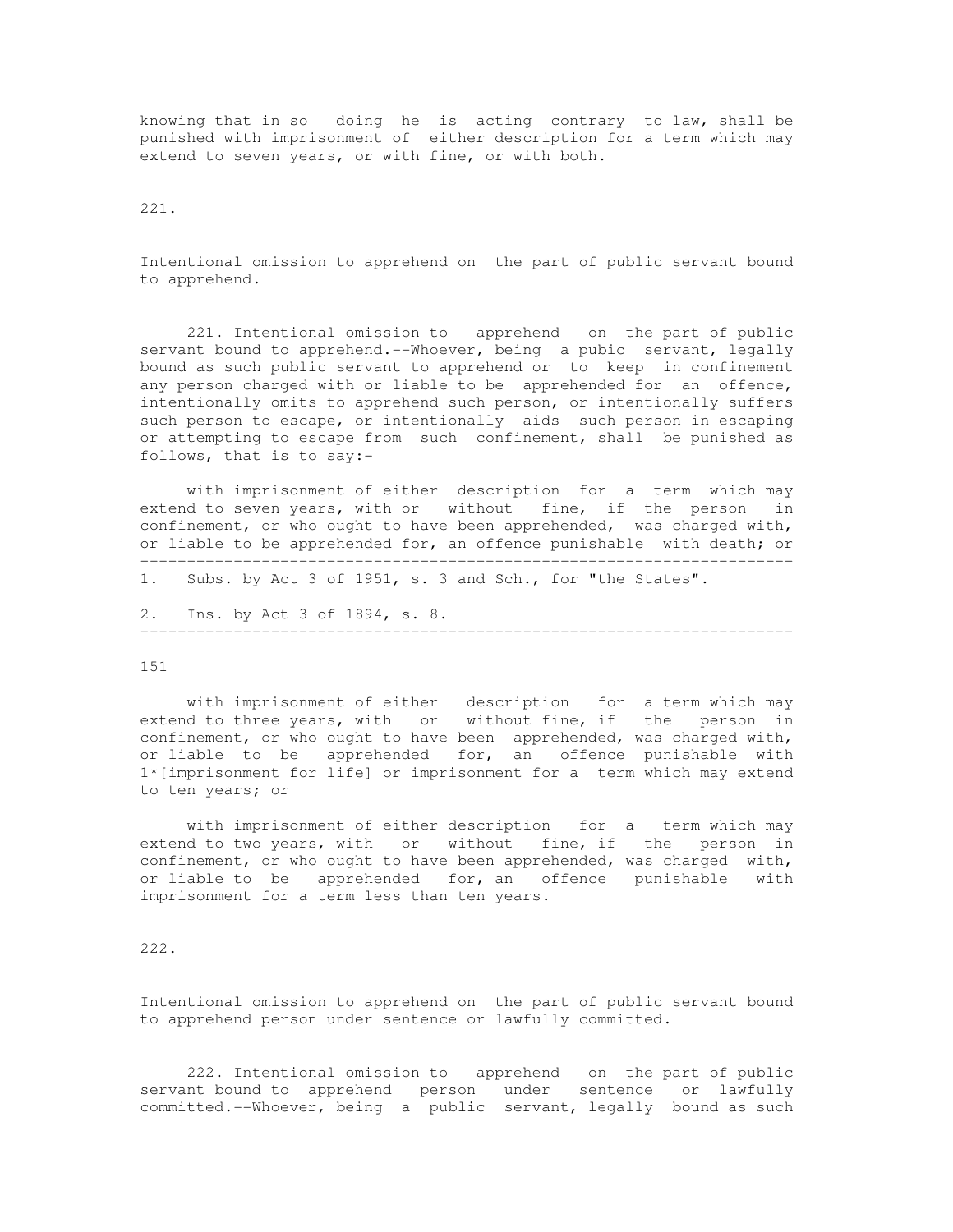public servant to apprehend or to keep in confinement any person under sentence of a Court of Justice for any offence 2\*[or lawfully committed to custody], intentionally omits to apprehend such person, or intentionally suffers such person to escape or intentionally aids such person in escaping or attempting to escape from such confinement, shall be punished as follows, that is to say:-

 with 1\*[imprisonment for life] or with imprisonment of either description for a term which may extend to fourteen years, with or without fine, if the person in confinement, or who ought to have been apprehended, is under sentence of death; or

 with imprisonment of either description for a term which may extend to seven years, with or without fine, if the person in confinement, or who, ought to have been apprehended, is subject, by a sentence of a Court of Justice, or by virtue of a commutation of such sentence, to 1\*[imprisonment for life] 3\*\*\* 4\*\*\* 5\*\*\* 6\*\*\* or imprisonment for a term of ten years or upwards; or

 with imprisonment of either description for a term which may extend to three years, or with fine, or with both, if the person in confinement, or who ought to have been apprehended is subject, by a sentence of a Court of Justice, to imprisonment for a term not extending to ten years 2\*[or if the person was lawfully committed to custody].

223.

Escape from confinement or custody negligently suffered by public servant.

 223. Escape from confinement or custody negligently suffered by public servant.--Whoever, being a public servant legally bound as such public servant to keep in confinement any person charged with or convicted of any offence 2\*[or lawfully committed to custody], negligently suffers such person to escape from confinement, shall be punished with simple imprisonment for a term which may extend to two years, or with fine, or with both.

224.

Resistance or obstruction by a person to his lawful apprehension.

 224. Resistance or obstruction by a person to his lawful apprehension.--Whoever intentionally offers any resistance or illegal obstruction to the lawful apprehension of himself for any offence with which he is charged or of which he has been convicted, or escapes or attempts to escape from any custody in which he is lawfully detained for any such offence, shall be punished with imprisonment of either description for a term which may extend to two years, or with fine, or with both.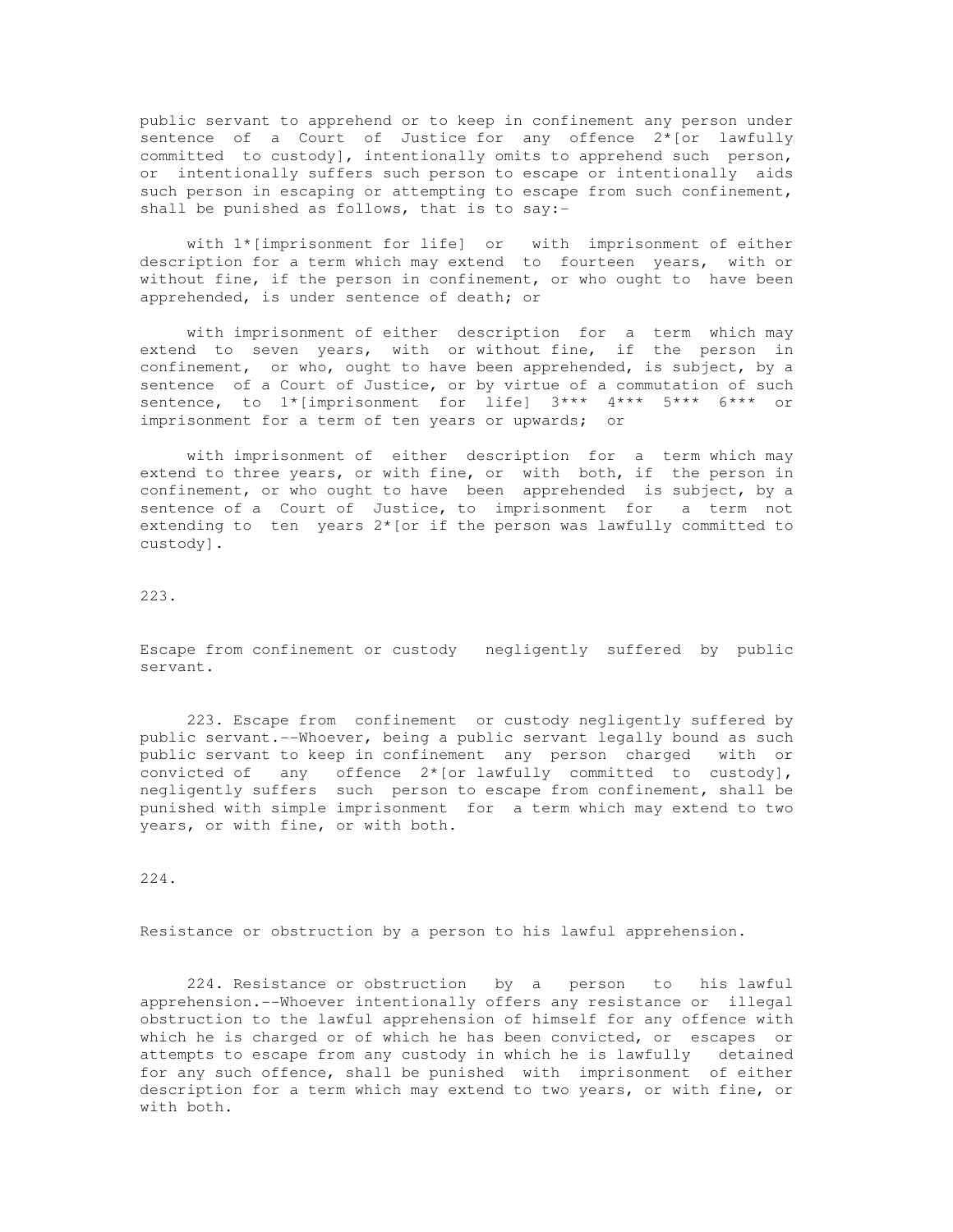Explanation.-The punishment in this section is in addition to the punishment for which the person to be apprehended or detained in custody was liable for the offence with which he was charged, or of which he was convicted.

|          | 1. Subs. by Act 26 of 1955, s. 117 and Sch., for "transportation for<br>life".                |
|----------|-----------------------------------------------------------------------------------------------|
| 2.<br>3. | Ins. by Act 27 of 1870, s. 8.<br>The words "or penal servitude for life" omitted by Act 17 of |
| 4.       | 1949, s. 2.<br>The words "or to" omitted by Act 36 of 1957, s. 3 and Sch. II.                 |
| 5.       | The word "transportation" omitted by Act 26 of 1955, s. 117 and                               |
|          | Sch.                                                                                          |
|          | 6. The words "or penal servitude" omitted by Act 17 of 1949, s. 2.                            |
|          |                                                                                               |

152

225.

Resistance or obstruction to lawful apprehension of another person.

 225. Resistance or obstruction to lawful apprehension of another person.--Whoever intentionally offers any resistance or illegal obstruction to the lawful apprehension of any other person for an offence, or rescues or attempts to rescue any other person from any custody in which that person is lawfully detained for an offence, shall be punished with imprisonment of either description for a term which may extend to two years, or with fine, or with both;

 or, if the person to be apprehended, or the person rescued or attempted to be rescued, is charged with or liable to be apprehended for an offence punishable with 1\*[imprisonment for life] or imprisonment for a term which may extend to ten years, shall be punished with imprisonment of either description for a term which may extend to three years, and shall also be liable to fine;

 or, if the person to be apprehended or rescued, or attempted to be rescued, is charged with or liable to be apprehended for an offence punishable with death, shall be punished with imprisonment of either description for a term which may extend to seven years, and shall also be liable to fine;

 or, if the person to be apprehended or rescued, or attempted to be rescued, is liable under the sentence of a Court of Justice, or by virtue of a commutation of such a sentence, to 1\*[imprisonment for life], 2\*\*\* 3\*\*\* 4\*\*\* or imprisonment, for a term of ten years or upwards, shall be punished with imprisonment of either description for a term which may extend to seven years, and shall also be liable to fine;

or, if the person to be apprehended or rescued, or attempted to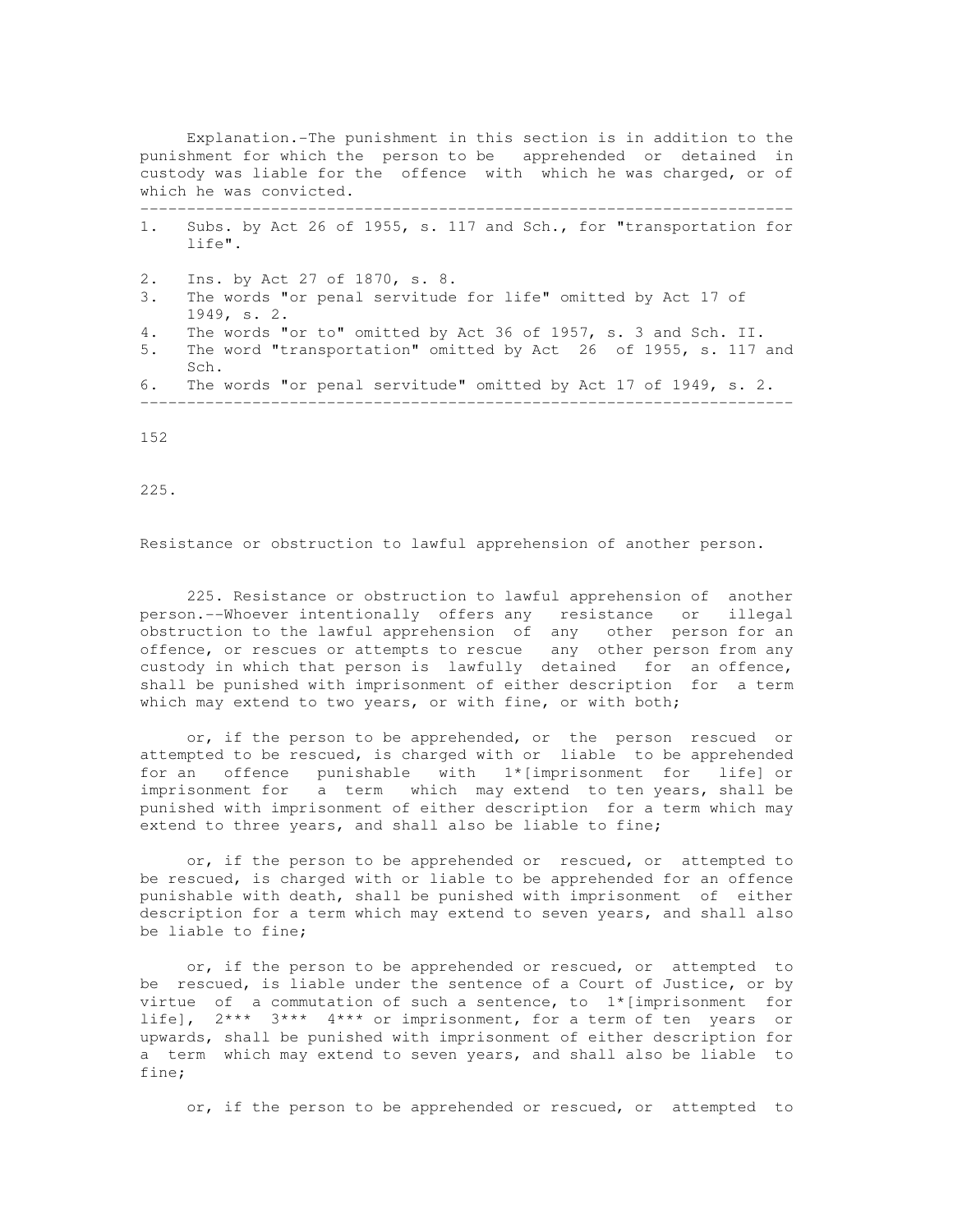be rescued, is under sentence of death, shall be punished with 1[imprisonment for life] or imprisonment of either description for a term not exceeding ten years, and shall also be liable to fine.

225A.

Omission to apprehend, or sufferance of escape, on part of public servant, in cases not otherwise, provided for.

 5\*[225A. Omission to apprehend, or sufferance of escape, on part of public servant, in cases not otherwise, provided for.-- Whoever, being a public servant legally bound as such public servant to apprehend, or to keep in confinement, any person in any case not provided for in section 221, section 222 or section 223, or in any other law for the time being in force, omits to apprehend that person or suffers him to escape from confinement, shall be punished-

 (a) if he does so intentionally, with imprisonment of either description for a term which may extend to three years, or with fine or with both; and

 (b) if he does so negligently, with simple imprisonment for a term which may extend to two years, or with fine, or with both.

225B.

Resistance or obstruction to lawful apprehension, or escape or rescue in cases not otherwise provided for.

 225B. Resistance or obstruction to lawful apprehension, or escape or rescue in cases not otherwise provided for.--Whoever, in any case not provided for in section 224 or section 225 or in any other law for the time being in force, intentionally offers any resistance or illegal obstruction to the lawful apprehension of himself or of any other person, or escapes or attempts to escape from any custody in which he is lawfully detained, or rescues or attempts to rescue any other person from any custody in which that person is lawfully detained, shall be punished with imprisonment of either description for a term which may extend to six months, or with fine, or with both.] ----------------------------------------------------------------------

1. Subs. by Act 26 of 1955, s. 117 and Sch., for "transportation for life". 2. The words "or to" omitted by Act 36 of 1957, s. 3 and Sch. II. 3. The word "transportation" omitted by Act 26 of 1955, s. 117 and Sch. 4. The words "penal servitude" rep. by Act 17 of 1949, s. 2. 5. Ss. 225A and 225B were subs. by Act 10 of 1886, s. 24(1), for s. 225A, which had been ins. by Act 27 of 1870, s.9.

----------------------------------------------------------------------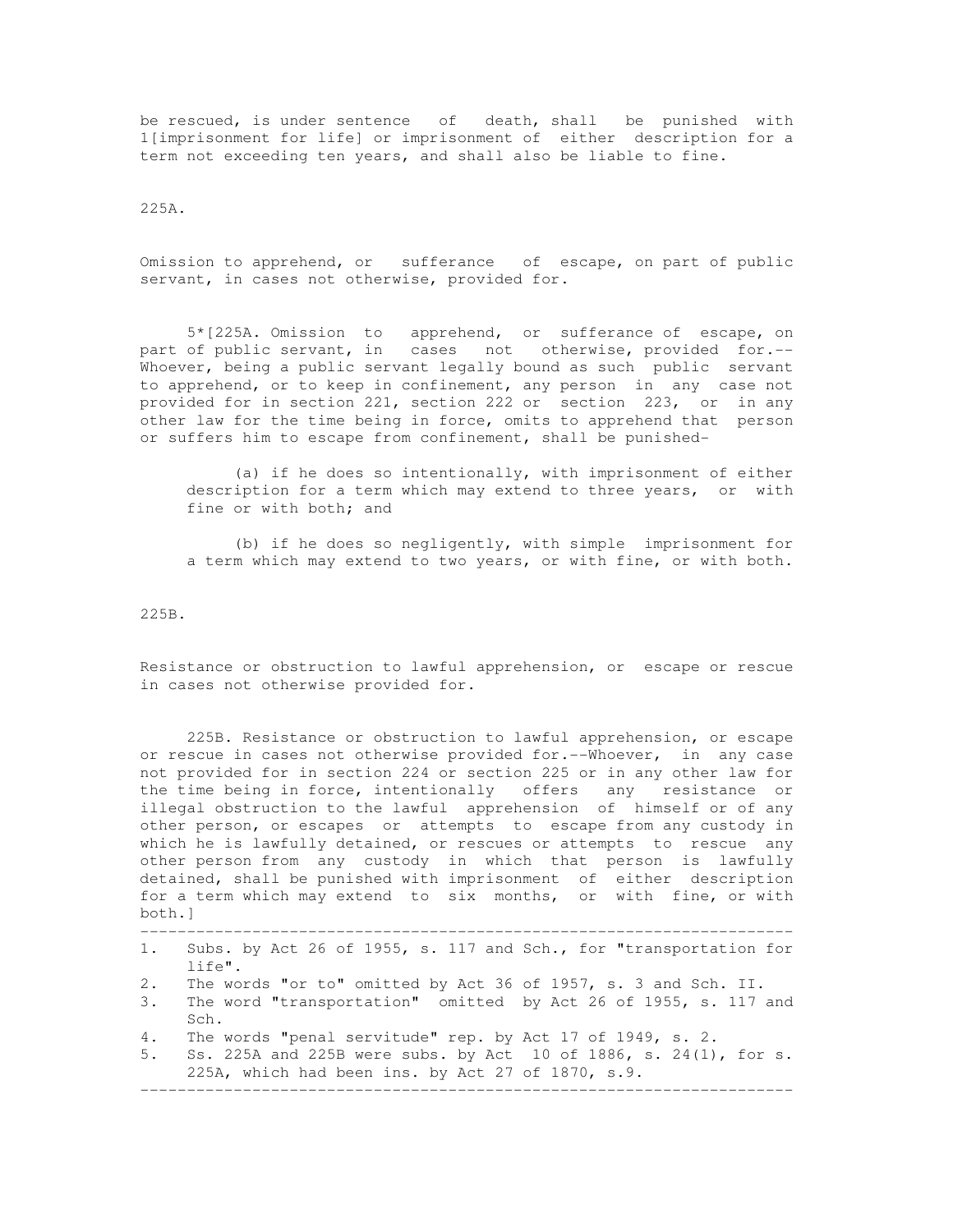226.

[Repealed.]

 226. [Unlawful return from transportation.] Rep. by the Code of Criminal Procedure (Amendment) Act, 1955 (26 of 1955), s. 117 and Sch.

227.

Violation of condition of remission of punishment.

 227. Violation of condition of remission of punishment.--Whoever, having accepted any conditional remission of punishment, knowingly violates any condition on which such remission was granted, shall be punished with the punishment to which he was originally sentenced, if he has already suffered no part of that punishment, and if he has suffered any part of that punishment, then with so much of that punishment as he has not already suffered.

228.

Intentional insult or interruption to public servant sitting in judicial proceeding.

 228. Intentional insult or interruption to public servant sitting in judicial proceeding.--Whoever intentionally offers any insult, or causes any interruption to any public servant, while such public servant is sitting in any stage of a judicial proceeding, shall be punished with simple imprisonment for a term which may extend to six months, or with fine which may extend to one thousand rupees, or with both.

228A.

Disclosure of identity of the victim of certain offences, etc.

 1\*[228A. Disclosure of identity of the victim of certain offences, etc.--(1) Whoever prints or publishes the name or any matter which may make known the identity of any person against whom an offence under section 376, section 376A, section 376B, section 376C or section 376D is alleged or found to have been committed (hereafter in this section referred to as the victim) shall be punished with

153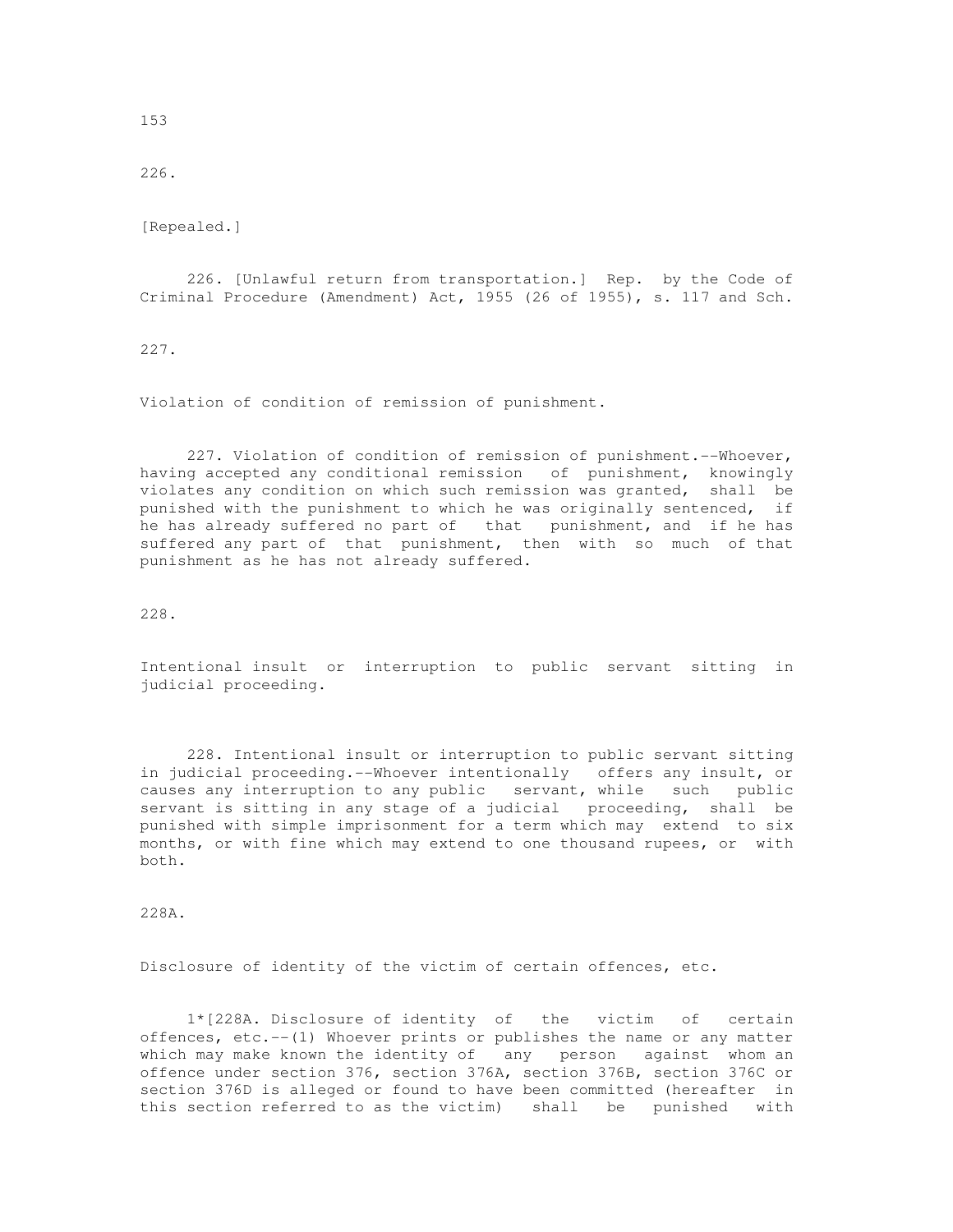imprisonment of either description for a term which may extend to two years and shall also be liable to fine.

 (2) Nothing in sub-section (1) extends to any printing or publication of the name or any matter which may make known the identity of the victim if such printing or publication is-

 (a) by or under the order in writing of the officer-in charge of the police station or the police officer making the investigation into such offence acting in good faith for the purposes of such investigation; or

 (b) by, or with the authorisation in writing of, the victim; or

 (c) where the victim is dead or minor or of unsound mind, by, or with the authorisation in writing of, the next-of-kin of the victim:

 Provided that no such authorisation shall be given by the nextof-kin to anybody other than the chairman or the secretary, by whatever name called, of any recognised welfare institution or organisation.

 Explanation.-For the purposes of this sub-section, "recognised welfare institution or organisation" means a social welfare institution or organisation recognised in this behalf by the Central or State Government.

 (3) Whoever prints or publishes any matter in relation to any proceeding before a court with respect to an offence referred to in sub-section (1) without the previous permission of such court shall be punished with imprisonment of either description for a term which may extend to two years and shall also be liable to fine.

 Explanation.-The printing or publication of the judgment of any High Court or the Supreme Court does not amount to an offence within the meaning of this section.]

229.

Personation of a juror or assessor.

 229. Personation of a juror or assessor.--Whoever, by personation or otherwise, shall intentionally cause, or knowingly suffer himself to be returned, empanelled or sworn as a juryman or assessor in any case in which he knows that he is not entitled by law to be so returned, empanelled or sworn, or knowing himself to have been so returned, empanelled or sworn contrary to law, shall voluntarily serve on such jury or as such assessor, shall be punished with imprisonment of either description for a term which may extend to two years, or with fine, or with both.

----------------------------------------------------------------------

1. Ins. by Act 43 of 1983, s. 2 (w.e.f. 25-12-1983).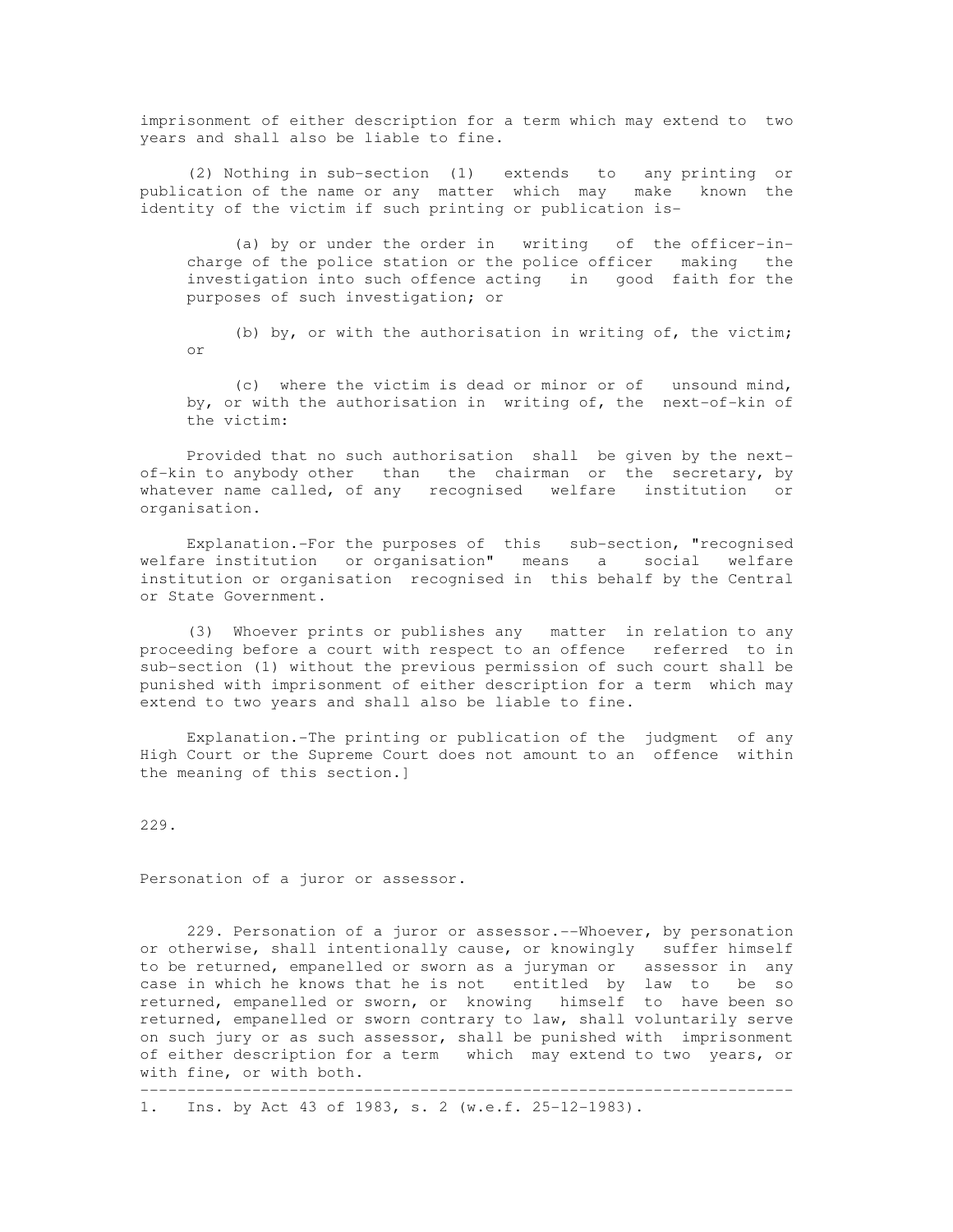----------------------------------------------------------------------

154

CHAPTER XII

OF OFFENCES RELATING TO COIN AND GOVERNMENT STAMPS

## CHAPTER XII

OF OFFENCES RELATING TO COIN AND GOVERNMENT STAMPS

230.

"Coin" defined.

 230. "Coin" defined.--1\*[Coin is metal used for the time being as money, and stamped and issued by the authority of some State or Sovereign Power in order to be so used.]

Indian coin

 Indian coin--2\*[Indian coin is metal stamped and issued by the authority of the Government of India in order to be used as money; and metal which has been so stamped and issued shall continue to be Indian coin for the purposes of this Chapter, notwithstanding that it may have ceased to be used as money.]

#### Illustrations

- (a) Cowries are not coin.
- (b) Lumps of unstamped copper, though used as money, are not coin.
- (c) Medals are not coin, inasmuch as they are not intended to be used as money.
- (d) The coin denominated as the Company's rupee is 3[Indian coin].
- 4\*(e)The "Farukhabad rupee", which was formerly used as money under the authority of the Government of India, is 3[Indian coin] although it is no longer so used.]

231.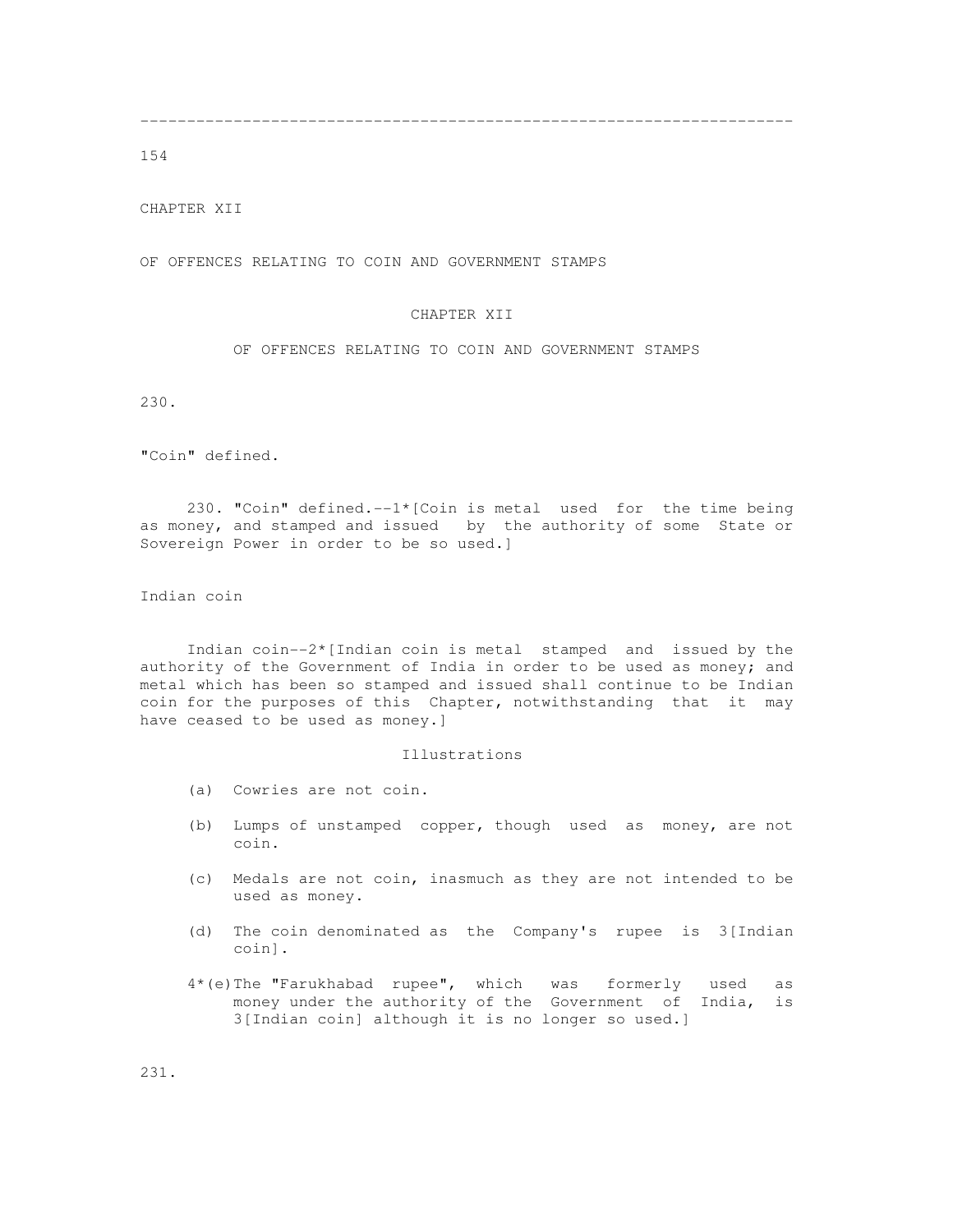## Counterfeiting coin.

 231. Counterfeiting coin.--Whoever counterfeits or knowingly performs any part of the process of counterfeiting coin, shall be punished with imprisonment of either description for a term which may extend to seven years, and shall also be liable to fine.

 Explanation.-A person commits this offence who intending to practise deception, or knowing it to be likely that deception will thereby be practised, causes a genuine coin to appear like a different coin.

232.

Counterfeiting Indian coin.

 232. Counterfeiting Indian coin.--Whoever counterfeits, or knowingly performs any part of the process of counterfeiting  $3*($ Indian coin], shall be punished with  $5*($ imprisonment for life], or with imprisonment of either description for a term which may extend to ten years, and shall also be liable to fine.

233.

Making or selling instrument for counterfeiting coin.

 233. Making or selling instrument for counterfeiting coin.-- Whoever makes or mends, or performs any part of the process of making or mending, or buys, sells or disposes of, any die or instrument, for the purpose of being used, or knowing or having reason to believe that it is intended to be used, for the purpose of counterfeiting coin, shall be punished with imprisonment of either description for a term which may extended to three years, and shall also be liable to fine.

234.

Making or selling instrument for counterfeiting Indian coin.

 234. Making or selling instrument for counterfeiting Indian coin.--Whoever makes or mends, or performs any part of the process of making or mending or buys, sells or disposes of, any die or instrument, for the purpose of being used, or knowing or having reason to believe that it is intended to be used, for the purpose of counterfeiting 3[Indian coin], shall be punished with imprisonment of either description for a term which may extend to seven years, and shall also be liable to fine.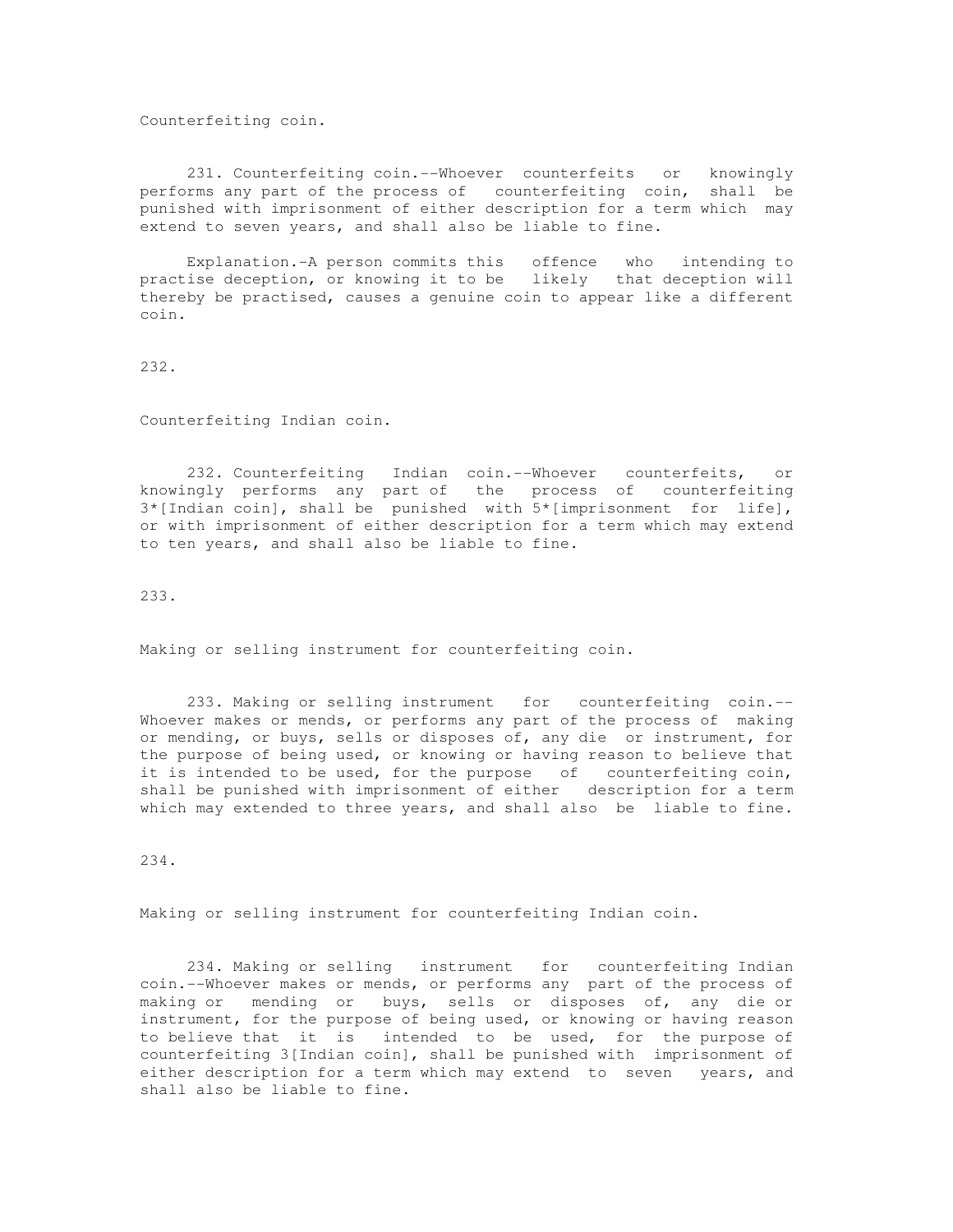---------------------------------------------------------------------- 1. Subs. by Act 19 of 1872, s. 1, for the original paragraph. 2. Subs. by the A.O. 1950, for the former paragraph. 3. Subs., ibid., for "the Queen's coin". 4. Ins. by Act 6 of 1896, s. 1(2). 5. Subs. by Act 26 of 1955, s. 117 and Sch., for "transportation for life". ----------------------------------------------------------------------

155

235.

Possession of instrument or material for the purpose of using the same for counterfeiting coin.

 235. Possession of instrument or material for the purpose of using the same for counterfeiting coin.--Whoever is in possession of any instrument or material, for the purpose of using the same for counterfeiting coin, or knowing or having reason to believe that the same is intended to be used for that purpose, shall be punished with imprisonment of either description for a term which may extend to three years, and shall also be liable to fine;

if Indian coin.

 if Indian coin.--and if the coin to be counterfeited is 1\*[Indian coin], shall be punished with imprisonment of either description for a term which may extend to ten years, and shall also be liable to fine.

236.

Abetting in India the counterfeiting out of India of coin.

 236. Abetting in India the counterfeiting out of India of coin.-- Whoever, being within 2\*[India] abets the counterfeiting of coin out of 2\*[India] shall be punished in the same manner as if he abetted the counterfeiting of such coin within 2\*[India].

237.

Import or export of counterfeit coin.

 237. Import or export of counterfeit coin.--Whoever imports into 2\*[India], or exports therefrom, any counterfeit coin, knowingly or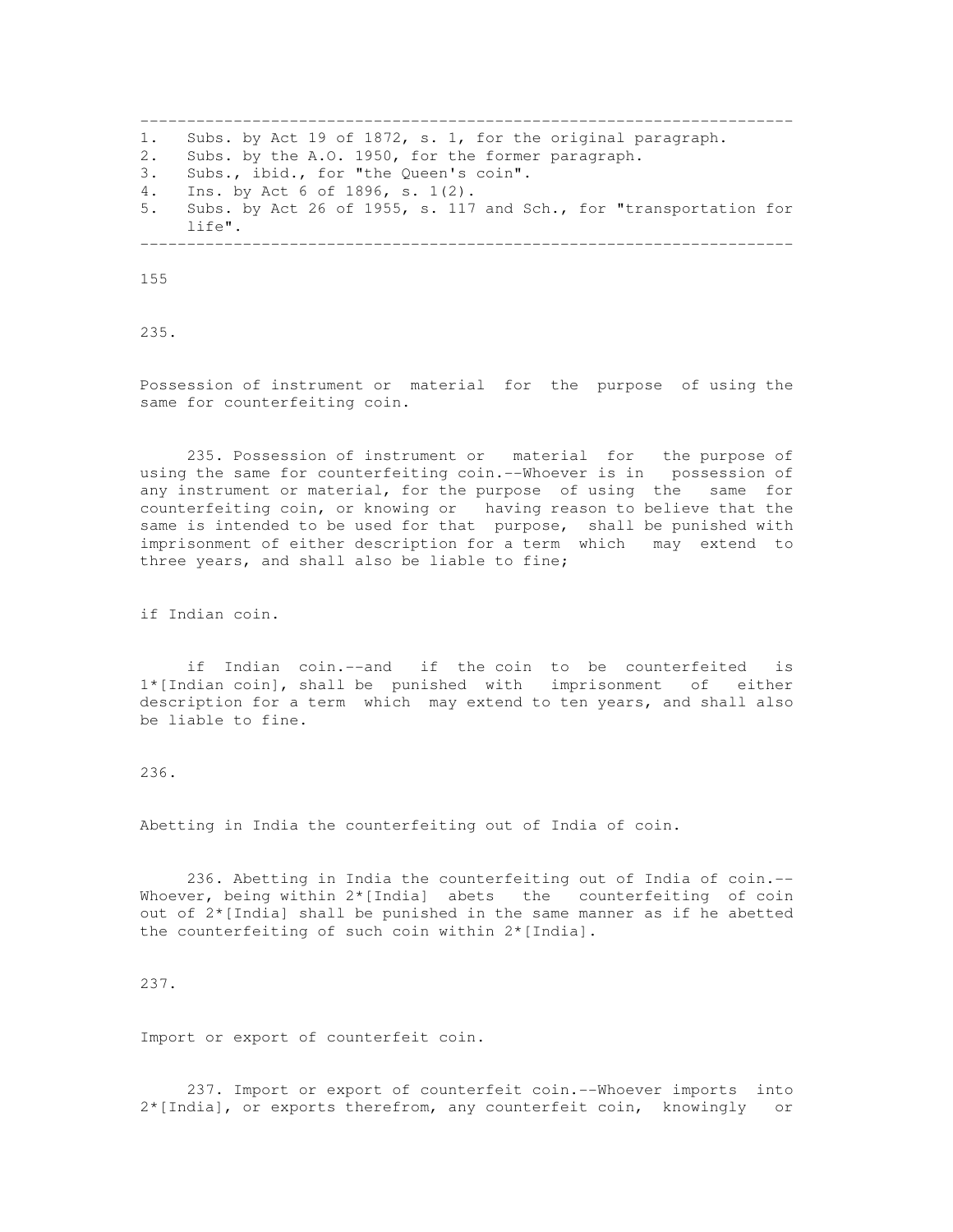having reason to believe that the same is counterfeit, shall be punished with imprisonment of either description for a term which may extend to three years, and shall also be liable to fine.

238.

Import or export of counterfeits of the Indian coin.

 238. Import or export of counterfeits of the Indian coin.-- Whoever imports into  $2*(\text{India})$ , or exports therefrom, any counterfeit coin, which he knows or has reason to believe to be a counterfeit of 1\*[Indian coin], shall be punished with 3\*[Imprisonment for life], or with imprisonment of either description for a term which may extend to ten years, and shall also be liable to fine.

239.

Delivery of coin possessed with knowledge that it is counterfeit.

 239. Delivery of coin possessed with knowledge that it is counterfeit.--Whoever, having any counterfeit coin, which at the time when he became possessed of it, he knew to be counterfeit, fraudulently or with intent that fraud may be committed, delivers the same to any persons or attempts to induce any person to receive it, shall be punished with imprisonment of either description for a term which may extend to five years, and shall also be liable to fine.

240.

Delivery of Indian coin, possessed with knowledge that it is counterfeit.

 240. Delivery of Indian coin, possessed with knowledge that it is counterfeit.--Whoever having any counterfeit coin, which is a counterfeit of 1\*[Indian coin], and which, at the time when he became possessed of it, he knew to be a counterfeit of 1\*[Indian coin], fraudulently or with intent that fraud may be committed, delivers the same to any person, or attempts to induce any person to receive it, shall be punished with imprisonment of either description for a term which may extend to ten years, and shall also be liable to fine.

241.

Delivery of coin as genuine, which, when first possessed, the deliverer did not know to be counterfeit.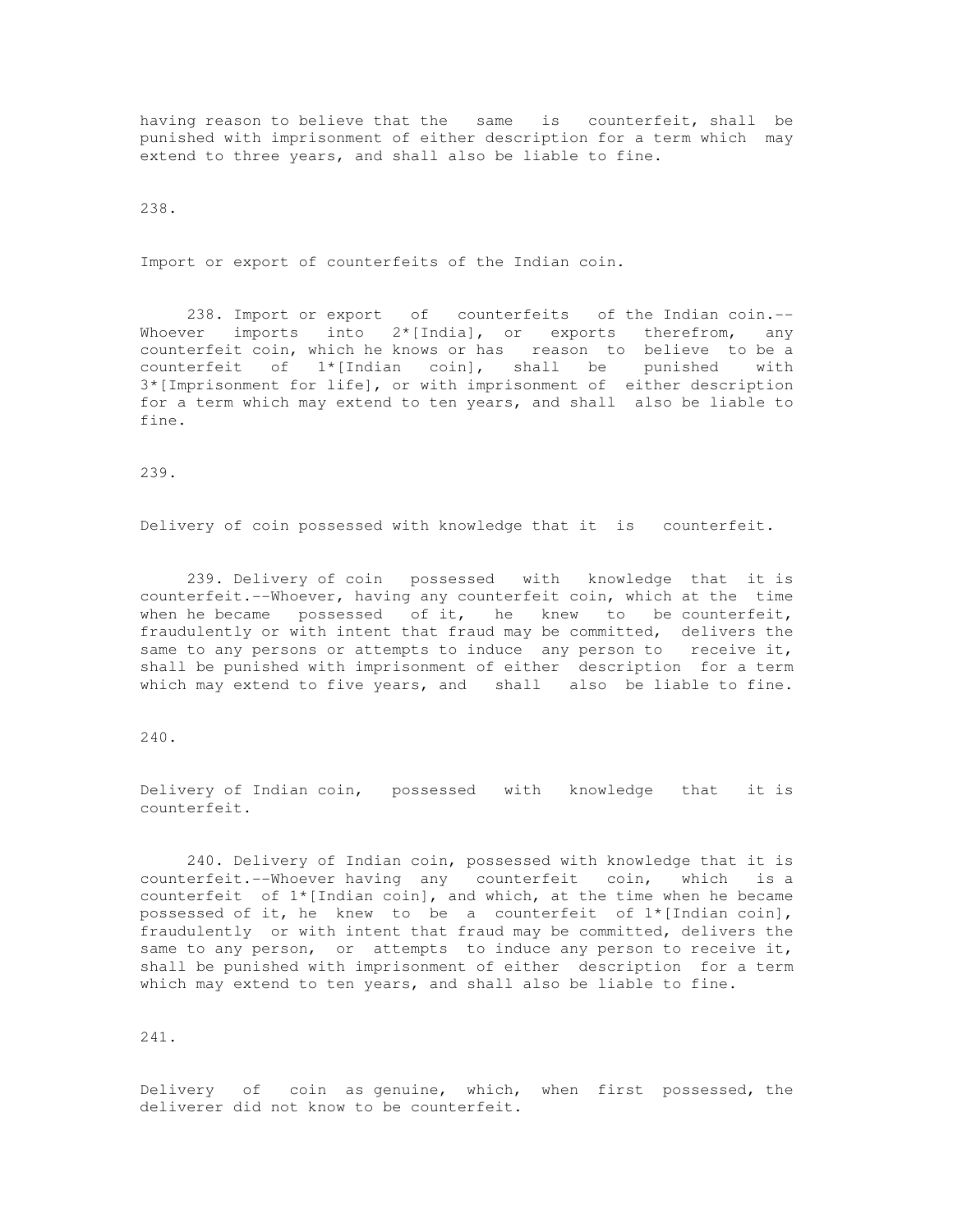241. Delivery of coin as genuine, which, when first possessed, the deliverer did not know to be counterfeit.--Whoever delivers to any other person as genuine, or attempts to induce any other person to receive as genuine, any counterfeit coin which he knows to be counterfeit, but which he did not know to be counterfeit at the time when he took it into his possession, shall be punished with imprisonment of either description for a term which may extend to two years, or with fine to an amount which may extend to ten times the value of the coin counterfeited, or with both. ---------------------------------------------------------------------- 1. Subs. by the A.O. 1950, for "the Queen's coin".

- 2. Subs. by Act 3 of 1951 s. 3 and Sch., for "the States".
- 3. Subs. by Act 26 of 1955, s. 117 and Sch., for "transportation for life".

----------------------------------------------------------------------

156

#### Illustration

 A, a coiner, delivers counterfeit Company's rupees to his accomplice B, for the purpose of uttering them. B sells the rupees to C, another utterer, who buys them knowing them to be counterfeit. C pays away the rupees for goods to D, who receives them, not knowing them to be counterfeit. D, after receiving the rupees, discovers that they are counterfeit and pays them away as if they were good. Here D is punishable only under this section, but B and C are punishable under section 239 or 240, as the case may be.

# 242.

Possession of counterfeit coin by person who knew it to be counterfeit when he became possessed thereof.

 242. Possession of counterfeit coin by person who knew it to be counterfeit when he became possessed thereof.--Whoever, fraudulently or with intent that fraud may be committed, is in possession of counterfeit coin, having known at the time when he became possessed thereof that such coin was counterfeit, shall be punished with imprisonment of either description for a term which may extend to three years, and shall also be liable to fine.

243.

Possession of Indian coin by person who knew it to be counterfeit when he became possessed thereof.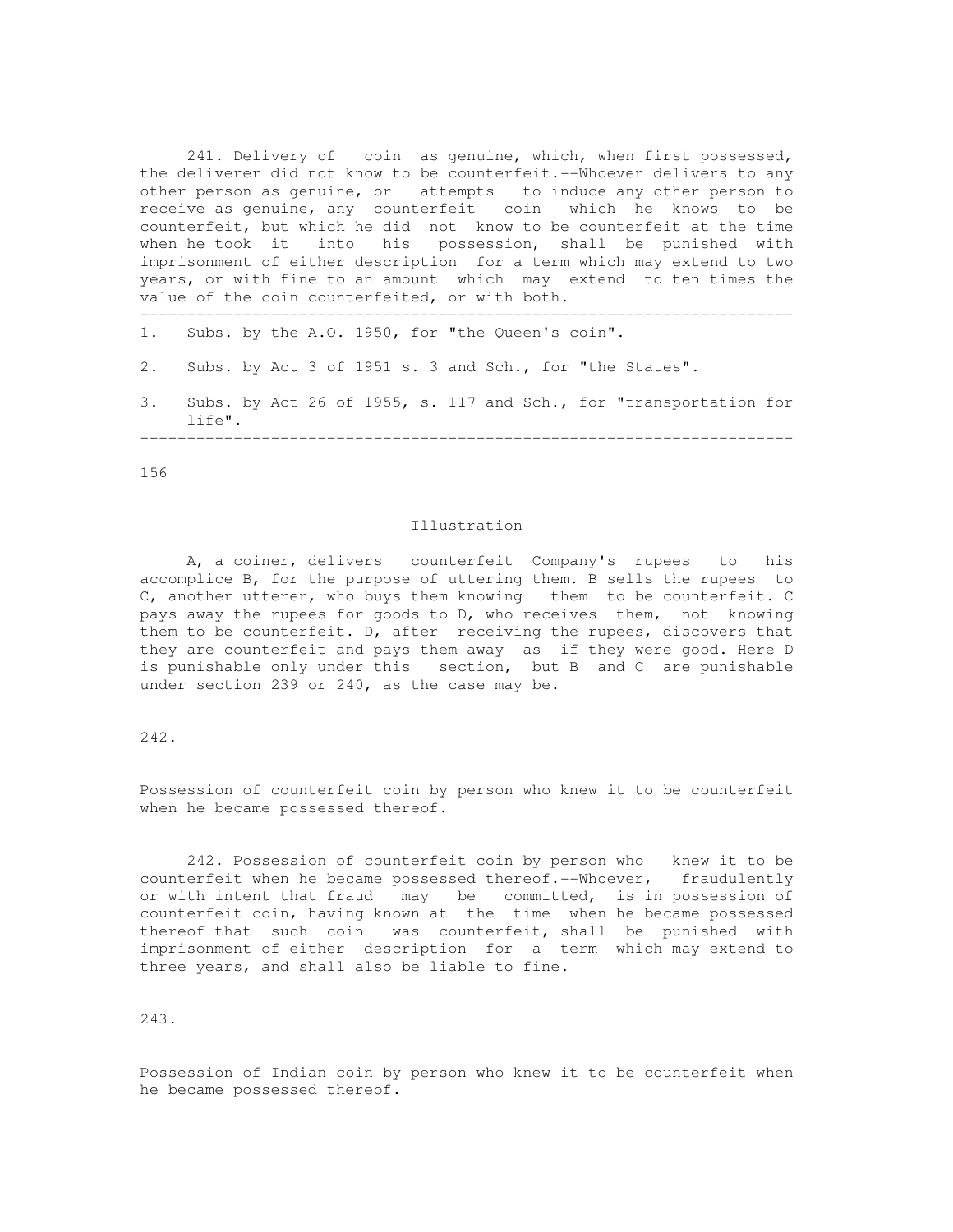243. Possession of Indian coin by person who knew it to be counterfeit when he became possessed thereof.--Whoever, fraudulently or with intent that fraud may be committed, is in possession of counterfeit coin, which is a counterfeit of 1\*[Indian coin], having known at the time when he became possessed of it that it was counterfeit, shall be punished with imprisonment of either description for a term which may extend to seven years, and shall also be liable to fine.

## 244.

Person employed in mint causing coin to be of different weight or composition from that fixed by law.

 244. Person employed in mint causing coin to be of different weight or composition from that fixed by law.--Whoever, being employed in any mint lawfully established in  $2*(\text{India})$ , does any act, or omits what he is legally bound to do, with the intention of causing any coin issued from that mint to be of a different weight or composition from the weight or composition fixed by law, shall be punished with imprisonment of either description for a term which may extend to seven years, and shall also be liable to fine.

#### 245.

Unlawfully taking coining instrument from mint.

 245. Unlawfully taking coining instrument from mint.--Whoever, without lawful authority, takes out of any mint, lawfully established in 2[India], any coining tool or instrument, shall be punished with imprisonment of either description for a term which may extend to seven years, and shall also be liable to fine.

### 246.

Fraudulently or dishonestly diminishing weight or altering composition of coin.

 246. Fraudulently or dishonestly diminishing weight or altering composition of coin.--Whoever, fraudulently or dishonestly performs on any coin any operation which diminishes the weight or alters the composition of that coin, shall be punished with imprisonment of either description for a term which may extend to three years, and shall also be liable to fine.

 Explanation.-A person who scoops out part of the coin and puts anything else into the cavity alters the composition of the coin.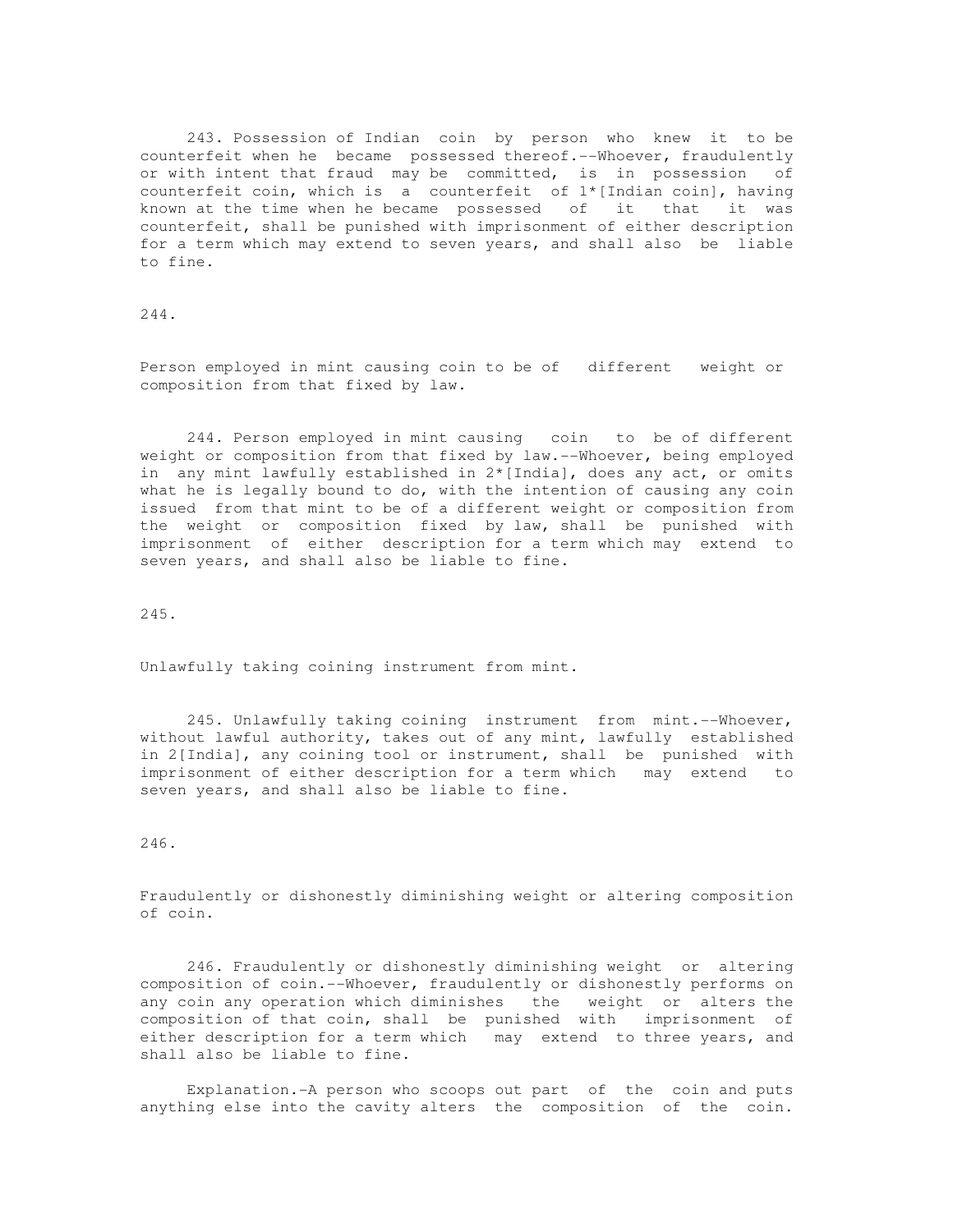Fraudulently or dishonestly diminishing weight or altering composition of Indian coin.

 247. Fraudulently or dishonestly diminishing weight or altering composition of Indian coin.--Whoever fraudulently or dishonestly performs on 3\*[any Indian coin] any operation which diminishes the weight or alters the composition of that coin, shall be punished with imprisonment of either description for a term which may extend to seven years, and shall also be liable to fine.

---------------------------------------------------------------------- 1. Subs. by the A. O. 1950, for "the Queen's coin". 2. Subs. by Act 3 of 1951, s. 3 and Sch., for "the States".

----------------------------------------------------------------------

3. Subs. by the A. O. 1950, for "any of the Queen's coin".

157

248.

Altering appearance of coin with intent that it shall pass as coin of different description.

 248. Altering appearance of coin with intent that it shall pass as coin of different description.--Whoever performs on any coin any operation which alters the appearance of that coin, with the intention that the said coin shall pass as a coin of a different description, shall be punished with imprisonment of either description for a term which may extend to three years, and shall also be liable to fine.

249.

Altering appearance of Indian coin with intent that it shall pass as coin of different description.

 249. Altering appearance of Indian coin with intent that it shall pass as coin of different description.--Whoever performs on 1\*[any Indian coin] any operation which alters the appearance of that coin, with the intention that the said coin shall pass as a coin of a different description, shall be punished with imprisonment of either description for a term which may extend to seven years, and shall also be liable to fine.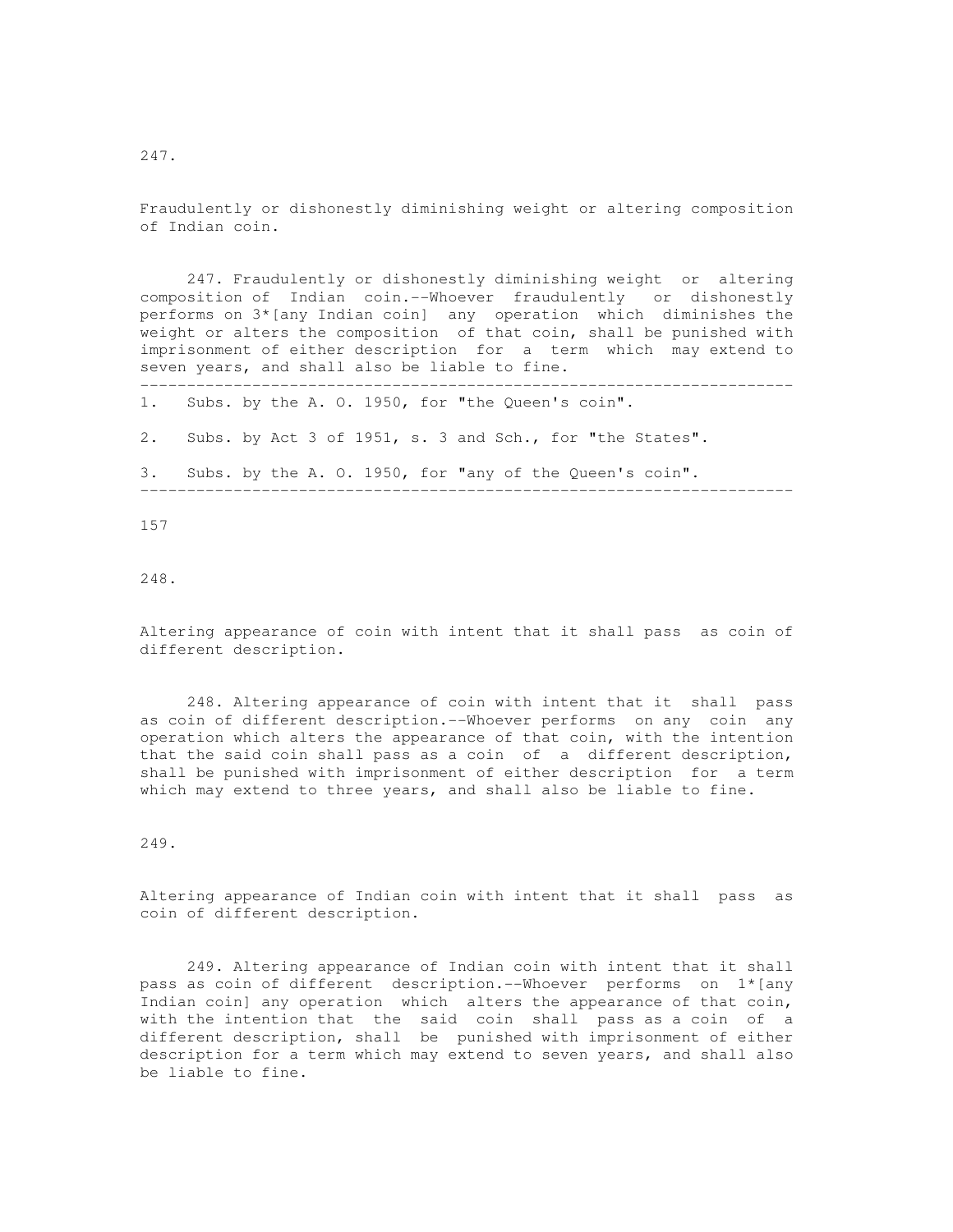Delivery of coin possessed with knowledge that it is altered.

 250. Delivery of coin possessed with knowledge that it is altered.--Whoever, having coin in his possession with respect to which the offence defined in section 246 or 248 has been committed, and having known at the time when he became possessed of such coin that such offence had been committed with respect to it, fraudulently or with intent that fraud may be committed, delivers such coin to any other person, or attempts to induce any other person to receive the same, shall be punished with imprisonment of either description for a term which may extend to five years, and shall also be liable to fine.

## 251.

Delivery of Indian coin, possessed with knowledge that it is altered.

 251. Delivery of Indian coin, possessed with knowledge that it is altered.--Whoever, having coin in his possession with respect to which the offence defined in section 247 or 249 has been committed, and having known at the time when he became possessed of such coin that such offence had been committed with respect to it, fraudulently or with intent that fraud may be committed, delivers such coin to any other person, or attempts to induce any other person to receive the same, shall be punished with imprisonment of either description for a term which may extend to ten years, and shall also be liable to fine.

# 252.

Possession of coin by person who knew it to be altered when he became possessed thereof.

 252. Possession of coin by person who knew it to be altered when he became possessed thereof.--Whoever fraudulently or with intent that fraud may be committed, is in possession of coin with respect to which the offence defined in either of the sections 246 or 248 has been committed having known at the time of becoming possessed thereof that such offence had been committed with respect to such coin, shall be punished with imprisonment of either description for a term which may extend to three years, and shall also be liable to fine.

## 253.

Possession of Indian coin by person who knew it to be altered when he became possessed thereof.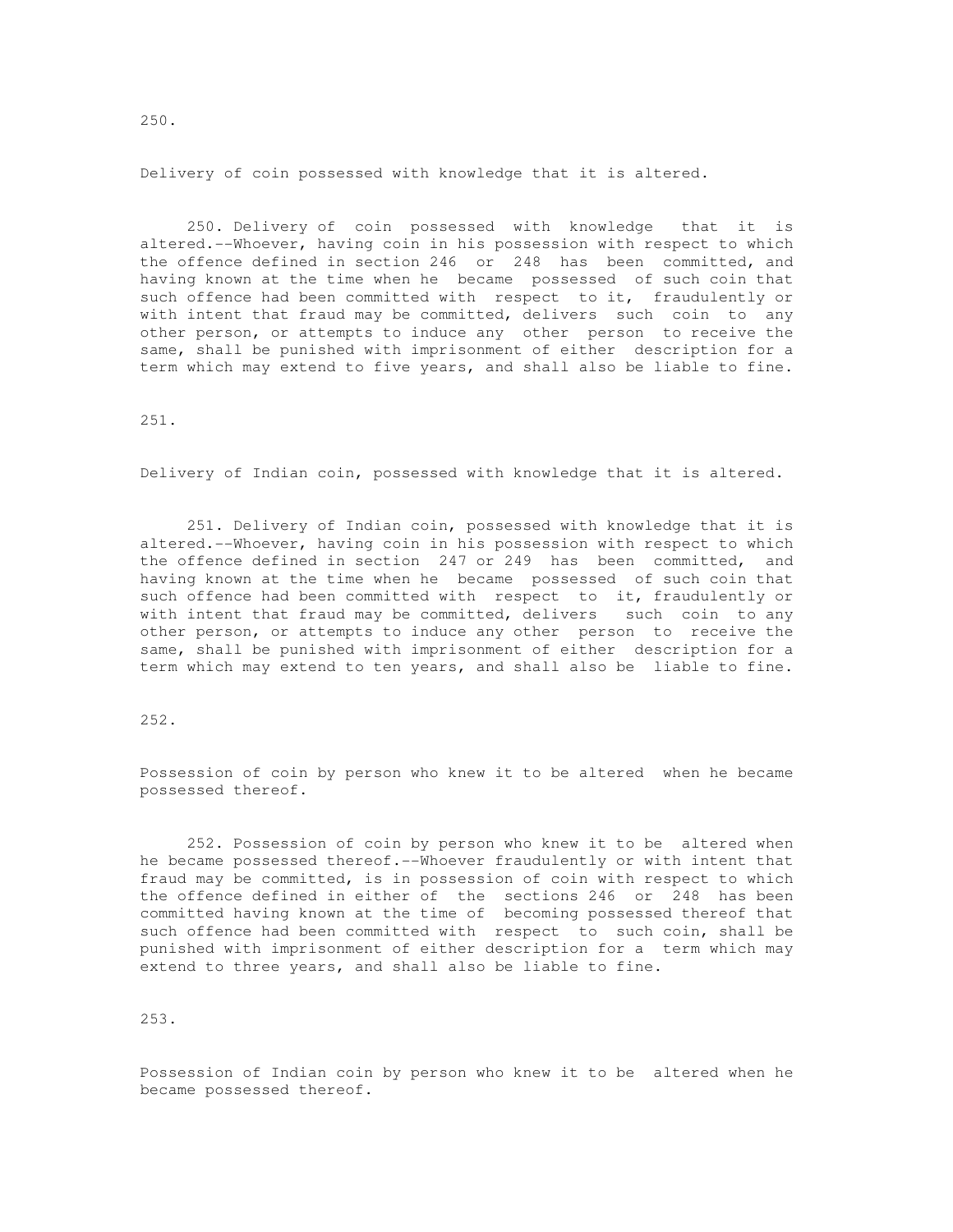253. Possession of Indian coin by person who knew it to be altered when he became possessed thereof.--Whoever fraudulently or with intent that fraud may be committed, is in possession of coin with respect to which the offence defined in either of the sections 247 or 249 has been committed having known at the time of becoming possessed thereof, that such offence had been committed with respect to such coin, shall be punished with imprisonment of either description for a term which may extend to five years, and shall also be liable to fine.

254.

Delivery of coin as genuine which, when first possessed, the deliverer did not know to be altered.

 254. Delivery of coin as genuine which, when first possessed, the deliverer did not know to be altered.--Whoever delivers to any other person as genuine or as a coin of a different description from what it is, or attempts to induce any person to receive as genuine, or as a different coin from what it is, any coin in respect of which he knows that any such operation as that mentioned in sections 246, 247, 248 or 249 has been performed, but in respect of which he did not, at the time when he took it into his possession, know that such operation had been performed, shall be punished with imprisonment of either description for a term which may extend to two ----------------------------------------------------------------------

1. Subs. by the A. O. 1950, for "any of the Queen's coin".

----------------------------------------------------------------------

158

years or with fine to an amount which may extend to ten times the value of the coin for which the altered coin is passed, or attempted to be passed.

255.

Counterfeiting Government stamp.

 255. Counterfeiting Government stamp.--Whoever counterfeits, or knowingly performs any part of the process of counterfeiting, any stamp issued by Government for the purpose of revenue shall be punished with 1\*[imprisonment for life] or with imprisonment of either description for a term which may extend to ten years, and shall also be liable to fine.

 Explanation.-A person commits this offence who counterfeits by causing a genuine stamps of one denomination to appear like a genuine stamp of a different denomination.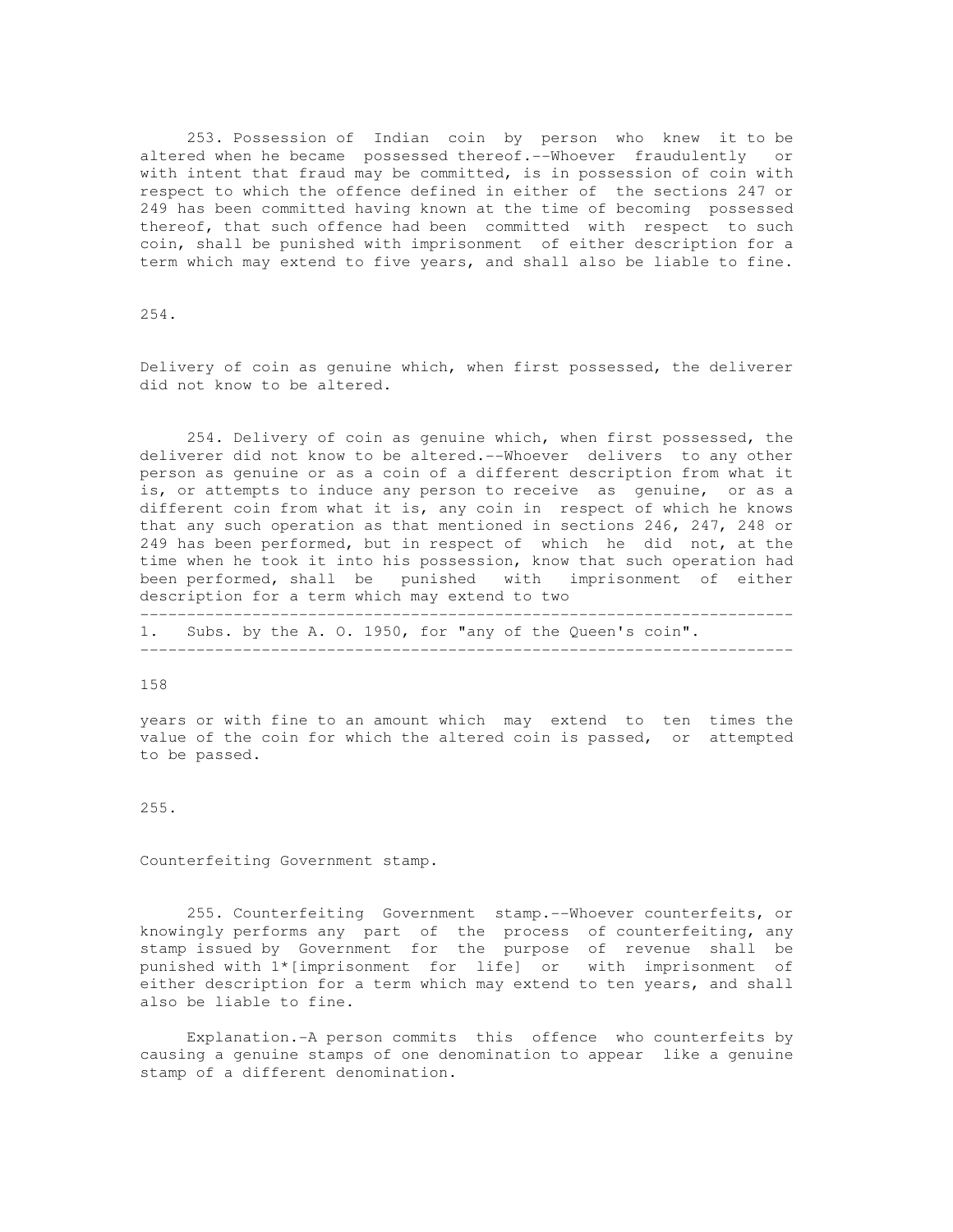Having possession of instrument or material for counterfeiting Government stamp.

 256. Having possession of instrument or material for counterfeiting Government stamp.--Whoever has in his possession any instrument or material for the purpose of being used, or knowing or having reason to believe that it is intended to be used, for the purpose of counterfeiting any stamp issued by Government for the purpose of revenue, shall be punished with imprisonment of either description for a term which may extend to seven years, and shall also be liable to fine.

257.

Making or selling instrument for counterfeiting Government stamp.

 257. Making or selling instrument for counterfeiting Government stamp.--Whoever makes or performs any part of the process of making, or buys, or sells, or disposes of, any instrument for the purpose of being used, or knowing or having reason to believe that it is intended to be used, for the purpose of counterfeiting any stamp issued by Government for the purpose of revenue, shall be punished with imprisonment of either description for a term which may extend to seven years, and shall also be liable to fine.

258.

Sale of counterfeit Government stamp.

 258. Sale of counterfeit Government stamp.--Whoever sells, or offers for sale, any stamp which he knows or has reason to believe to be a counterfeit of any stamp issued by Government for the purpose of revenue, shall be punished with imprisonment of either description for a term which may extend to seven years, and shall also be liable to fine.

259.

Having possession of counterfeit Government stamp.

 259. Having possession of counterfeit Government stamp.--Whoever has in his possession any stamp which he knows to be a counterfeit of any stamp issued by Government for the purpose of revenue, intending to use, or dispose of the same as a genuine stamp, or in order that it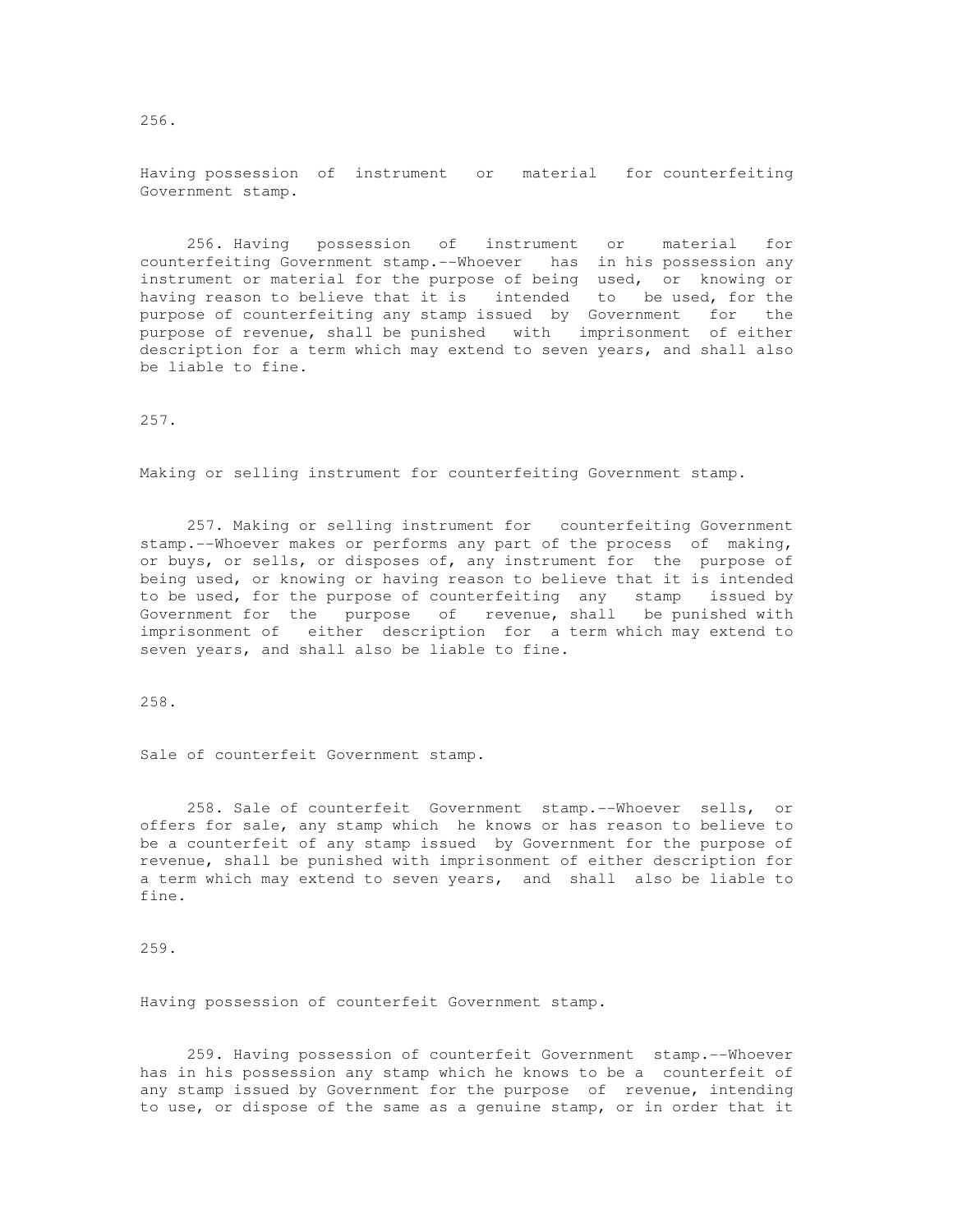may be used as a genuine stamp, shall be punished with imprisonment of either description for a term which may extend to seven years, and shall also be liable to fine.

260.

Using as genuine a Government stamp known to be counterfeit.

 260. Using as genuine a Government stamp known to be counterfeit.--Whoever uses as genuine any stamp, knowing it to be a counterfeit of any stamp issued by Government for the purpose of revenue, shall be punished with imprisonment of either description for a term which may extend to seven years, or with fine, or with both.

### 261.

Effacing writing from substance bearing Government stamp, or removing from document a stamp used for it, with intent to cause loss to Government.

 261. Effacing writing from substance bearing Government stamp, or removing from document a stamp used for it, with intent to cause loss to Government.--Whoever, fraudulently or with intent to cause loss to the Government, removes or effaces from any substance, bearing any stamp issued by Government for the purpose of revenue, any writing or document for which such stamp has been used, or removes from any writing or document a stamp which has been used for such writing or document, in order that such stamp may be used for a different writing or document, shall be punished with imprisonment of either description for a term which may extend to three years, or with fine, or with both.

---------------------------------------------------------------------- 1. Subs. by Act 26 of 1955, s. 117 and Sch., for "transportation for life".

----------------------------------------------------------------------

159

262.

Using Government stamp known to have been before used.

 262. Using Government stamp known to have been before used.-- Whoever, fraudulently or with intent to cause loss to the Government, uses for any purpose a stamp issued by Government for the purpose of revenue, which he knows to have been before used, shall be punished with imprisonment of either description for a term which may extend to two years, or with fine, or with both.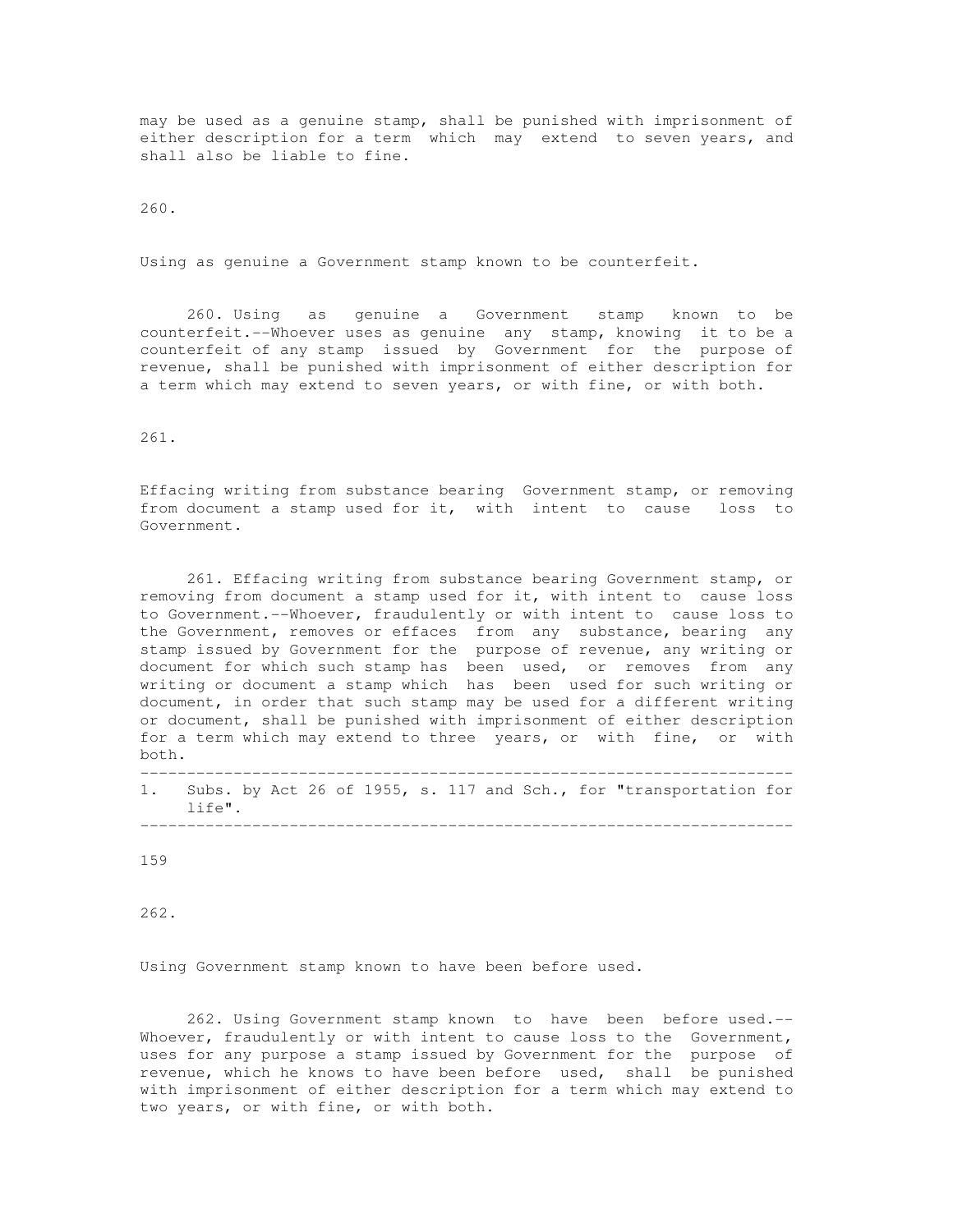Erasure of mark denoting that stamp has been used.

 263. Erasure of mark denoting that stamp has been used.--Whoever, fraudulently or with intent to cause loss to Government, erases or removes from a stamp issued by Government for the purpose of revenue, any mark, put or impressed upon such stamp for the purpose of denoting that the same has been used, or knowingly has in his possession or sells or disposes of any such stamp from which such mark has been erased or removed, or sells or disposes of any such stamp which he knows to have been used, shall be punished with imprisonment of either description for a term which may extend to three years, or with fine, or with both.

263A.

Prohibition of fictitious stamps.

1\*[263A. Prohibition of fictitious stamps.--(1) Whoever-

 (a) makes, knowingly utters, deals in or sells any fictitious stamp, or knowingly uses for any postal purpose any fictitious stamp, or

 (b) has in his possession, without lawful excuse, any fictitious stamp, or

 (c) makes or, without lawful excuse, has in his possession any die, plate, instrument or materials for making any fictitious stamp,

shall be punished with fine which may extend to two hundred rupees.

 (2) Any such stamp, die, plate, instrument or materials in the possession of any person for making any fictitious stamp 2\*[may be seized and, if seized] shall be forfeited.

 (3) In this section "fictitious stamp" means any stamp falsely purporting to be issued by Government for the purpose of denoting a rate of postage, or any facsimile or imitation or representation, whether on paper or otherwise, of any stamp issued by Government for that purpose.

 (4) In this section and also in sections 255 to 263, both inclusive, the word "Government", when used in connection with, or in reference to, any stamp issued for the purpose of denoting a rate of postage, shall, notwithstanding anything in section 17, be deemed to include the person or persons authorized by law to administer executive Government in any part of India, and also in any part of Her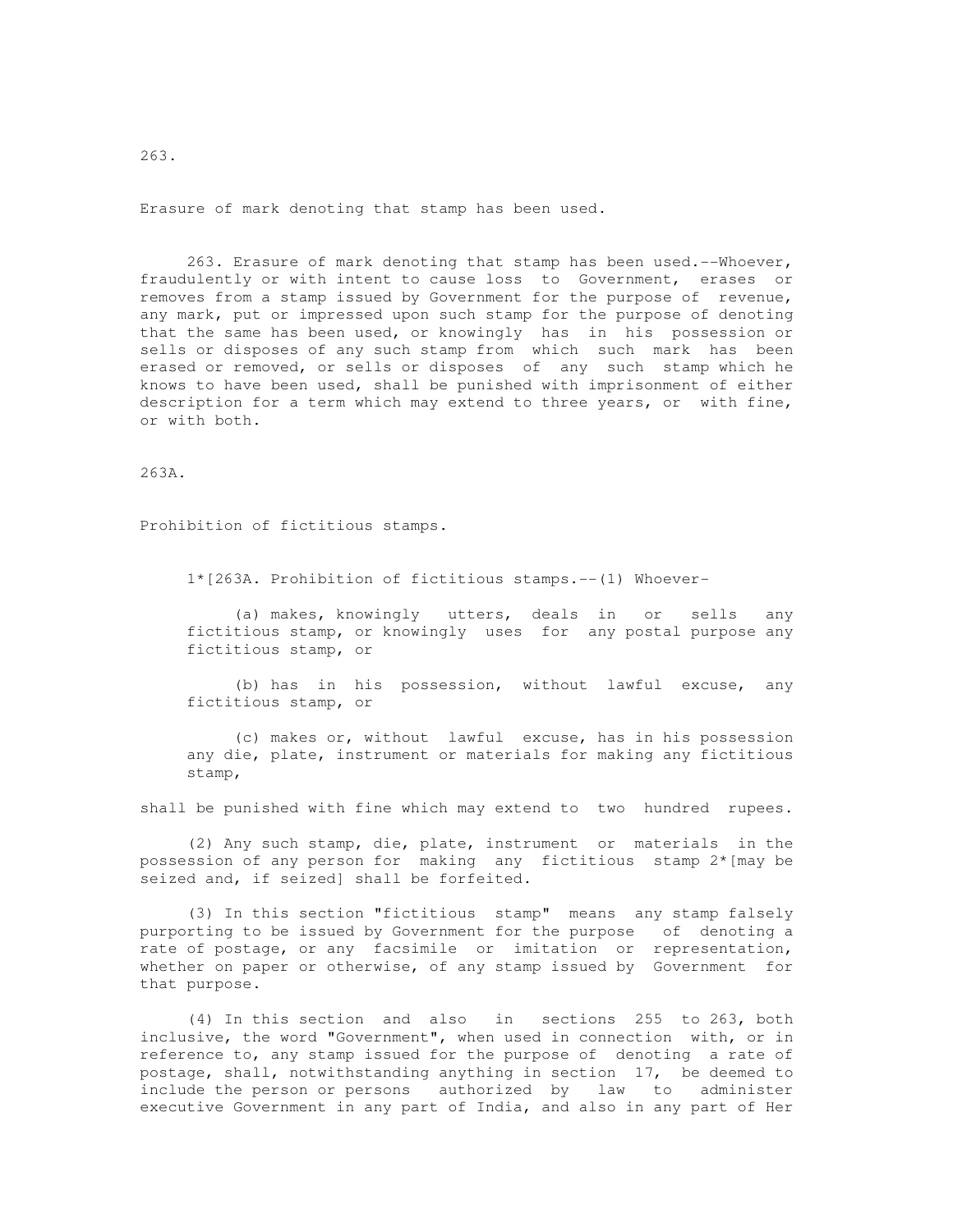Majesty's dominions or in any foreign country.]

CHAPTER XIII

OF OFFENCES RELATING TO WEIGHTS AND MEASURES

#### CHAPTER XIII

## OF OFFENCES RELATING TO WEIGHTS AND MEASURES

264.

Fraudulent use of false instrument for weighing.

 264. Fraudulent use of false instrument for weighing.--Whoever, fraudulently uses any instrument for weighing which he knows to be false, shall be punished with imprisonment of either description for a term which may extend to one year, or with fine, or with both.

265.

Fraudulent use of false weight or measure.

 265. Fraudulent use of false weight or measure.--Whoever, fraudulently uses any false weight or false measure of length or capacity, or fraudulently uses any weight or any measure of length or capacity as a different weight or measure from what it is, shall be punished with imprisonment of either description for a term which may extend to one year, or with fine, or with both.

----------------------------------------------------------------------

1. S. 263A ins. by Act 3 of 1895, s. 2.

2. Subs. by Act 42 of 1953, s. 4 and the Third Sch., for "may be seized and".

----------------------------------------------------------------------

160

266.

Being in possession of false weight or measure.

 266. Being in possession of false weight or measure.--Whoever is in possession of any instrument for weighing, or of any weight, or of any measure of length or capacity, which he knows to be false,  $1***$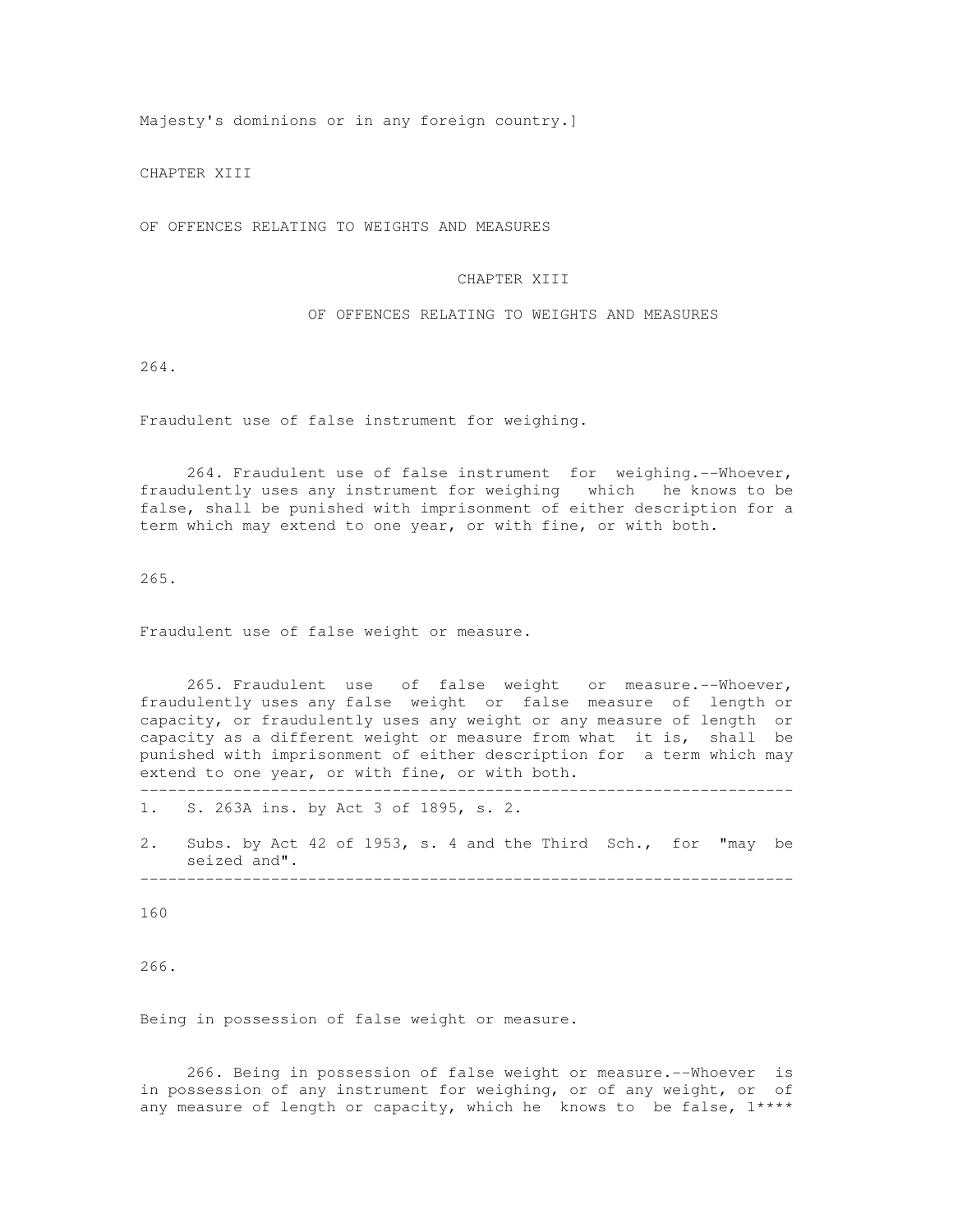intending that the same may be fraudulently used, shall be punished with imprisonment of either description for a term which may extend to one year, or with fine, or with both.

267.

Making or selling false weight or measure.

 267. Making or selling false weight or measure.--Whoever makes, sells or disposes of any instrument for weighing, or any weight, or any measure of length or capacity which he knows to be false, in order that the same may be used as true, or knowing that the same is likely to be used as true, shall be punished with imprisonment of either description for a term which may extend to one year, or with fine, or with both.

CHAPTER XIV

OF OFFENCES AFFECTING THE PUBLIC HEALTH, SAFETY, CONVENIENCE, DECENCY AND MORALS

#### CHAPTER XIV

OF OFFENCES AFFECTING THE PUBLIC HEALTH, SAFETY, CONVENIENCE, DECENCY AND MORALS

268.

Public nuisance.

 268. Public nuisance.--A person is guilty of a public nuisance who does any act or is guilty of an illegal omission which causes any common injury, danger or annoyance to the public or to the people in general who dwell or occupy property in the vicinity, or which must necessarily cause injury, obstruction, danger or annoyance to persons who may have occasion to use any public right.

 A common nuisance is not excused on the ground that it causes some convenience or advantage.

269.

Negligent act likely to spread infection of disease dangerous to life.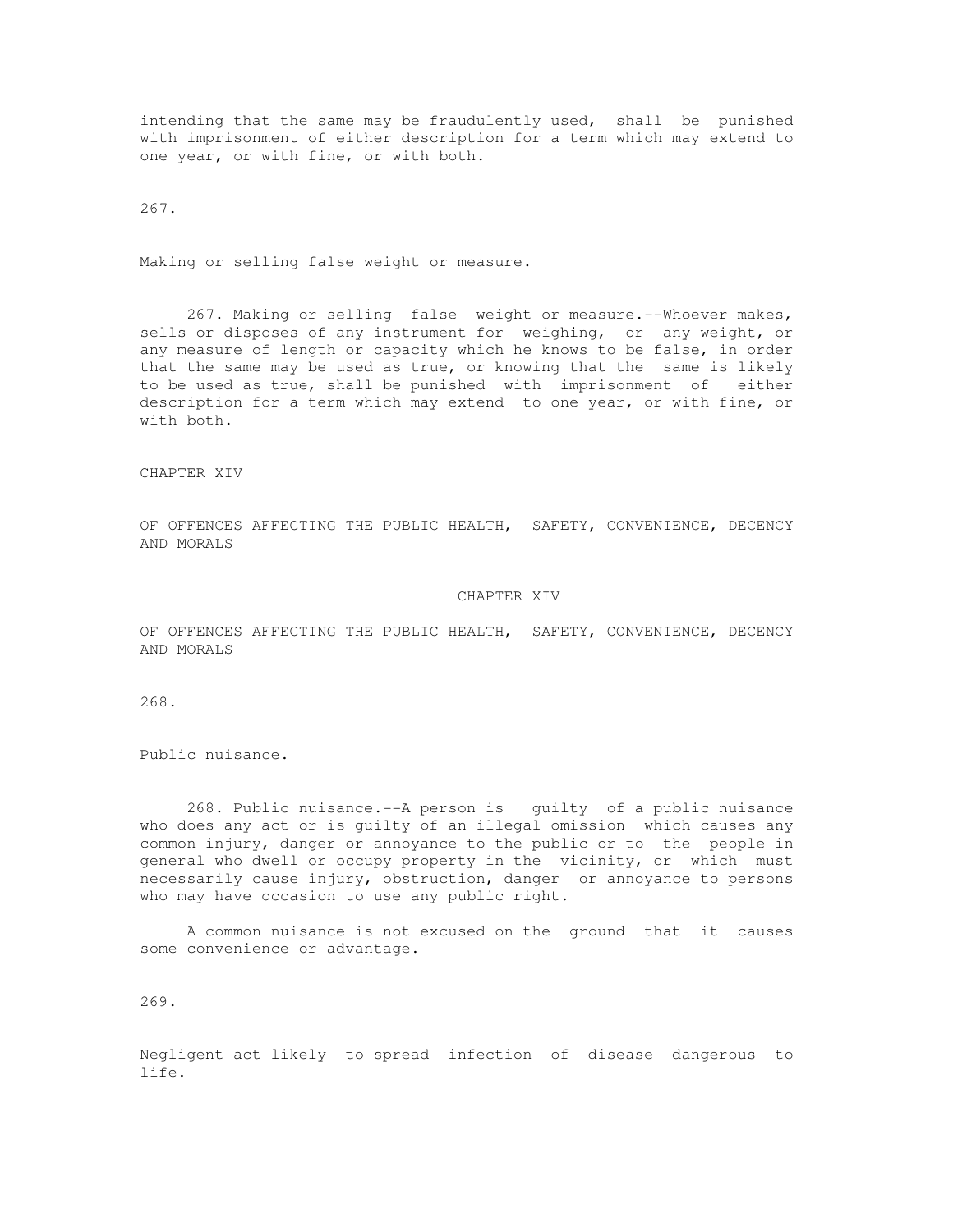269. Negligent act likely to spread infection of disease dangerous to life.--Whoever unlawfully or negligently does any act which is, and which he knows or has reason to believe to be, likely to spread the infection of any disease dangerous to life, shall be punished with imprisonment of either description for a term which may extend to six months, or with fine, or with both.

270.

Malignant act likely to spread infection of disease dangerous to life.

 270. Malignant act likely to spread infection of disease dangerous to life.--Whoever malignantly does any act which is, and which he knows or has reason to believe to be, likely to spread the infection of any disease dangerous to life, shall be punished with imprisonment of either description for a term which may extend to two years, or with fine, or with both.

271.

Disobedience to quarantine rule.

 271. Disobedience to quarantine rule.--Whoever knowingly disobeys any rul e made and promulgated 2\*[by the 3\* Government 4\*] for putting any vessel into a state of quarantine, or for regulating the intercourse of vessels in a state of quarantine with the shore or with other vessels, for regulating the intercourse between places where an infectious disease prevails and other places, shall be punished with imprisonment of either description for a term which may extend to six months, or with fine, or with both.

272.

Adulteration of food or drink intended for sale.

 272. Adulteration of food or drink intended for sale.-Whoever adulterates any article of food or drink, so as to make such article noxious as food or drink, intending to sell such article as food or drink, or knowing it to be likely that the same will be sold as food or drink, shall be punished with imprisonment of either description for a term which may extend to six months, or with fine which may extend to one thousand rupees, or with both.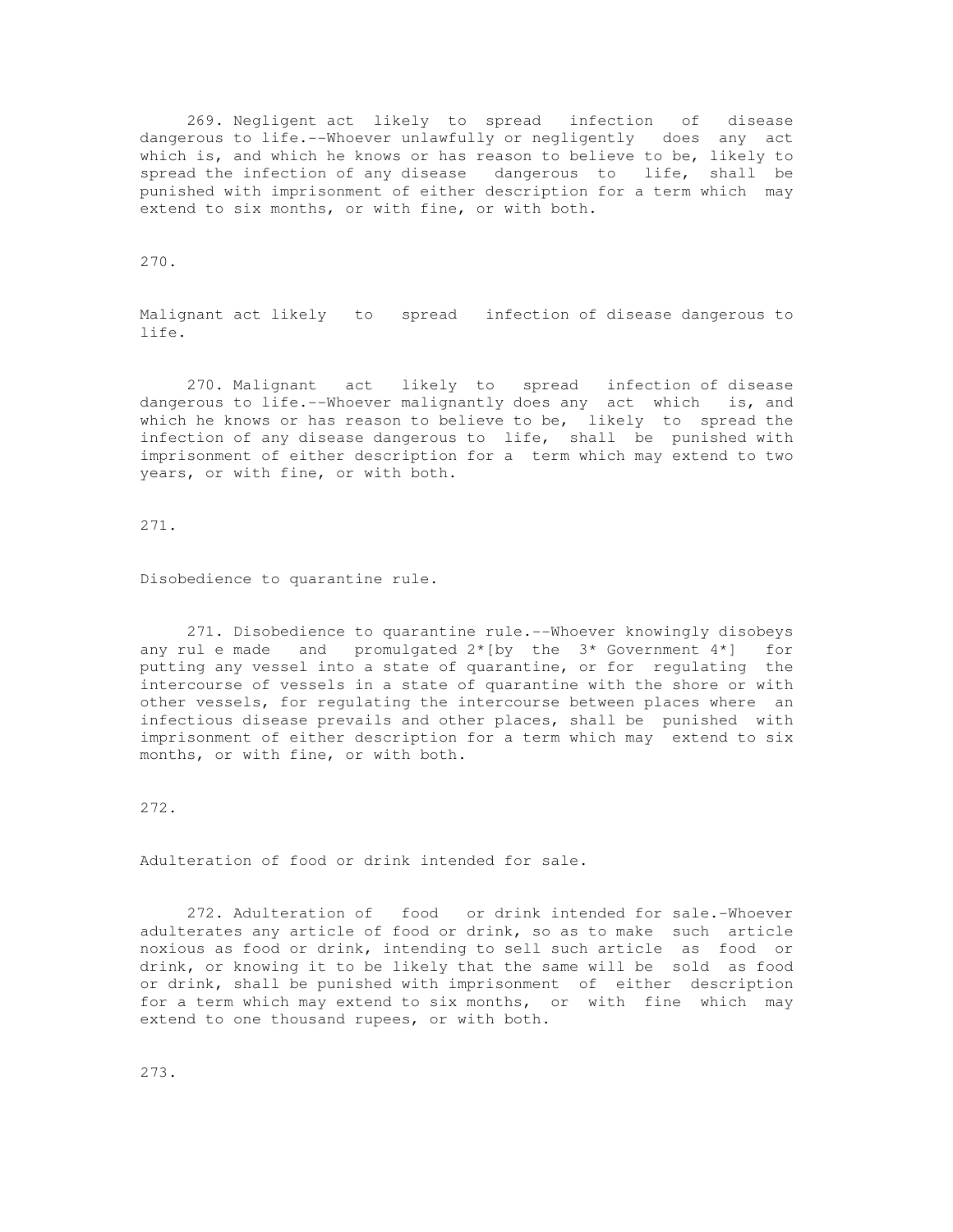Sale of noxious food or drink.

 273. Sale of noxious food or drink.--Whoever sells, or offers or exposes for sale, as food or drink, any article which has been rendered or has become noxious, or is in a state unfit for food ---------------------------------------------------------------------- 1. The word "and" omitted by Act 42 of 1953, s. 4 and the third Sch. 2. Subs. by the A. O. 1937, for "by the G. of I., or by any Govt.". 3. The words "Central or any Provincial" rep. by the A. O. 1950. 4. The words "or the Crown Representative" were rep. by the A. O. 1948. ----------------------------------------------------------------------

161

or drink, knowing or having reason to believe that the same is noxious as food or drink, shall be punished with imprisonment of either description for a term which may extend to six months, or with fine which may extend to one thousand rupees, or with both.

274.

Adulteration of drugs.

 274. Adulteration of drugs.--Whoever adulterates any drug or medical preparation in such a manner as to lessen the efficacy or change the operation of such drug or medical preparation, or to make it noxious, intending that it shall be sold or used for, or knowing it to be likely that it will be sold or used for, any medicinal purpose, as it had not undergone such adulteration, shall be punished with imprisonment of either description for a term which may extend to six months, or with fine which may extend to one thousand rupees, or with both.

275.

Sale of adulterated drugs.

 275. Sale of adulterated drugs.--Whoever, knowing any drug or medical preparation to have been adulterated in such a manner as to lessen its efficacy, to change its operation, or to render it noxious, sells the same, or offers or exposes it for sale, or issues it from any dispensary for medicinal purposes as unadulterated, or causes it to be used for medicinal purposes by any person not knowing of the adulteration, shall be punished with imprisonment of either description for a term which may extend to six months, or with fine which may extend to one thousand rupees, or with both.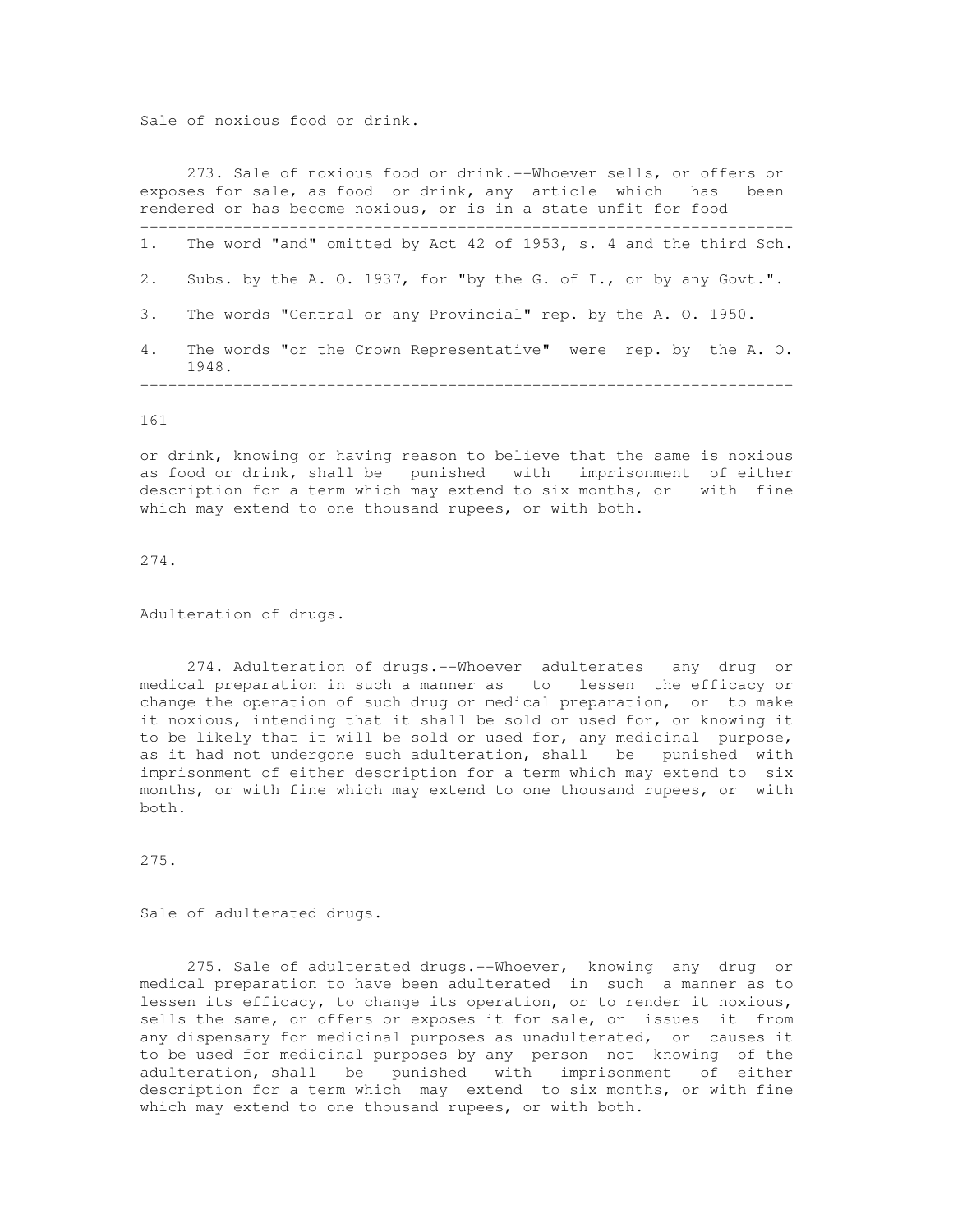Sale of drug as a different drug or preparation.

 276. Sale of drug as a different drug or preparation.--Whoever knowingly sells, or offers or exposes for sale, or issues from a dispensary for medicinal purposes, any drug or medical preparation, as a different drug or medical preparation, shall be punished with imprisonment of either description for a term which may extend to six months, or with fine which may extend to one thousand rupees, or with both.

277.

Fouling water of public spring or reservoir.

 277. Fouling water of public spring or reservoir.--Whoever voluntarily corrupts or fouls the water of any public spring or reservoir, so as to render it less fit for the purpose for which it is ordinarily used, shall be punished with imprisonment of either description for a term which may extend to three months, or with fine which may extend to five hundred rupees, or with both.

278.

Making atmosphere noxious to health.

 278. Making atmosphere noxious to health.--Whoever voluntarily vitiates the atmosphere in any place so as to make it noxious to the health of persons in general dwelling or carrying on business in the neighbourhood or passing along a public way, shall be punished with fine which may extend to five hundred rupees.

279.

Rash driving or riding on a public way.

 279. Rash driving or riding on a public way.--Whoever drives any vehicle, or rides, on any public way in a manner so rash or negligent as to endanger human life, or to be likely to cause hurt or injury to any other person, shall be punished with imprisonment of either description for a term which may extend to six months, or with fine which may extend to one thousand rupees, or with both.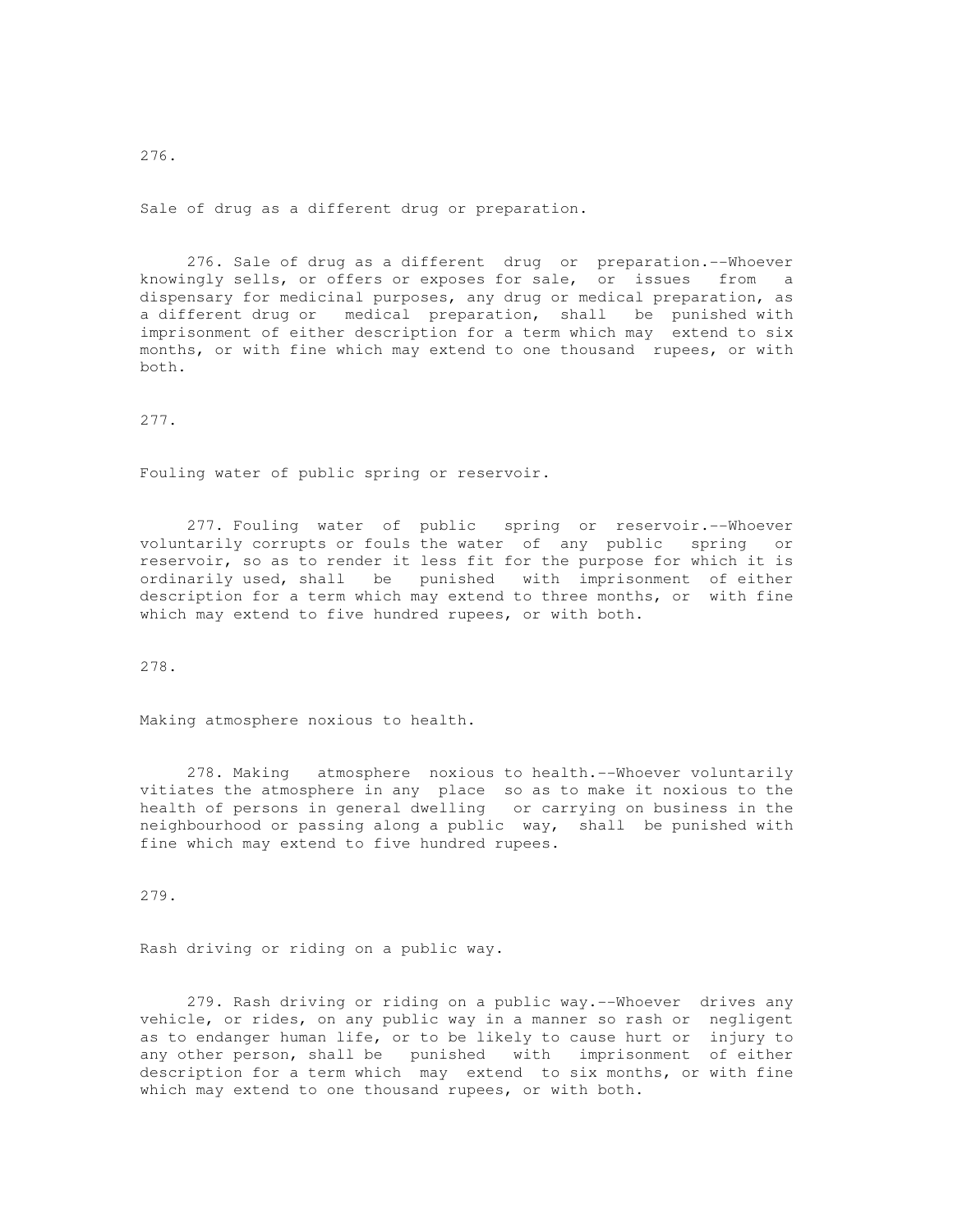Rash navigation of vessel.

 280. Rash navigation of vessel.--Whoever navigates any vessel in a manner so rash or negligent as to endanger human life, or to be likely to cause hurt or injury to any other person, shall be punished with imprisonment of either description for a term which may extend to six months, or with fine which may extend to one thousand rupees, or with both.

281.

Exhibition of false light, mark or buoy.

 281. Exhibition of false light, mark or buoy.--Whoever exhibits any false light, mark or buoy, intending or knowing it to be likely that such exhibition will mislead any navigator, shall be punished with imprisonment of either description for a term which may extend to seven years, or with fine, or with both.

162

282.

Conveying person by water for hire in unsafe or overloaded vessel.

 282. Conveying person by water for hire in unsafe or overloaded vessel.--Whoever knowingly or negligently conveys, or causes to be conveyed for hire, any person by water in any vessel, when that vessel is in such a state or so loaded as to endanger the life of that person, shall be punished with imprisonment of either description for a term which may extend to six months, or with fine which may extend to one thousand rupees, or with both.

283.

Danger or obstruction in public way or line of navigation.

 283. Danger or obstruction in public way or line of navigation.-- Whoever, by doing any act, or by omitting to take order with any property in his possession or under his charge, causes danger, obstruction or injury to any person in any public way or public line of navigation, shall be punished, with fine which may extend to two hundred rupees.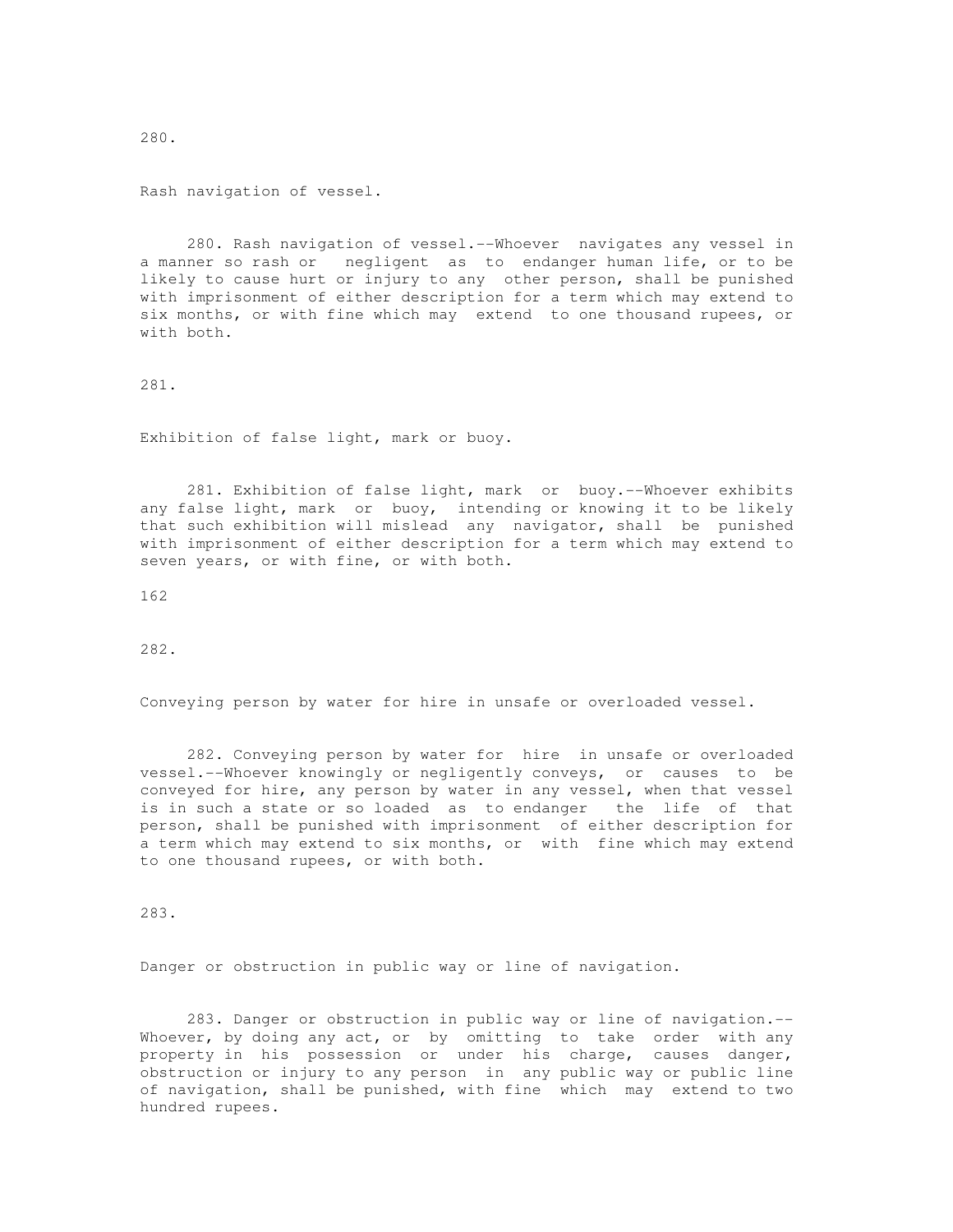Negligent conduct with respect to poisonous substance.

 284. Negligent conduct with respect to poisonous substance.-- Whoever does, with any poisonous substance, any act in a manner so rash or negligent as to endanger human life, or to be likely to cause hurt or injury to any person,

 or knowingly or negligently omits to take such order with any poisonous substance in his possession as is sufficient to guard against probable danger to human life from such poisonous substance,

 shall be punished with imprisonment of either description for a term which may extend to six months, or with fine which may extend to one thousand rupees, or with both.

285.

Negligent conduct with respect to fire or combustible matter.

 285. Negligent conduct with respect to fire or combustible matter.--Whoever does, with fire or any combustible matter, any act so rashly or negligently as to endanger human life, or to be likely to cause hurt or injury to any other person,

 or knowingly or negligently omits to take such order with any fire or any combustible matter in his possession as is sufficient to guard against any probable danger to human life from such fire or combustible matter,

 shall be punished with imprisonment of either description for a term which may extend to six months, or with fine which may extend to one thousand rupees, or with both.

286.

Negligent conduct with respect to explosive substance.

 286. Negligent conduct with respect to explosive substance.-- Whoever does, with any explosive substance, any act so rashly or negligently as to endanger human life, or to be likely to cause hurt or injury to any other person,

 or knowingly or negligently omits to take such order with any explosive substance in his possession as is sufficient to guard against any probable danger to human life from that substance,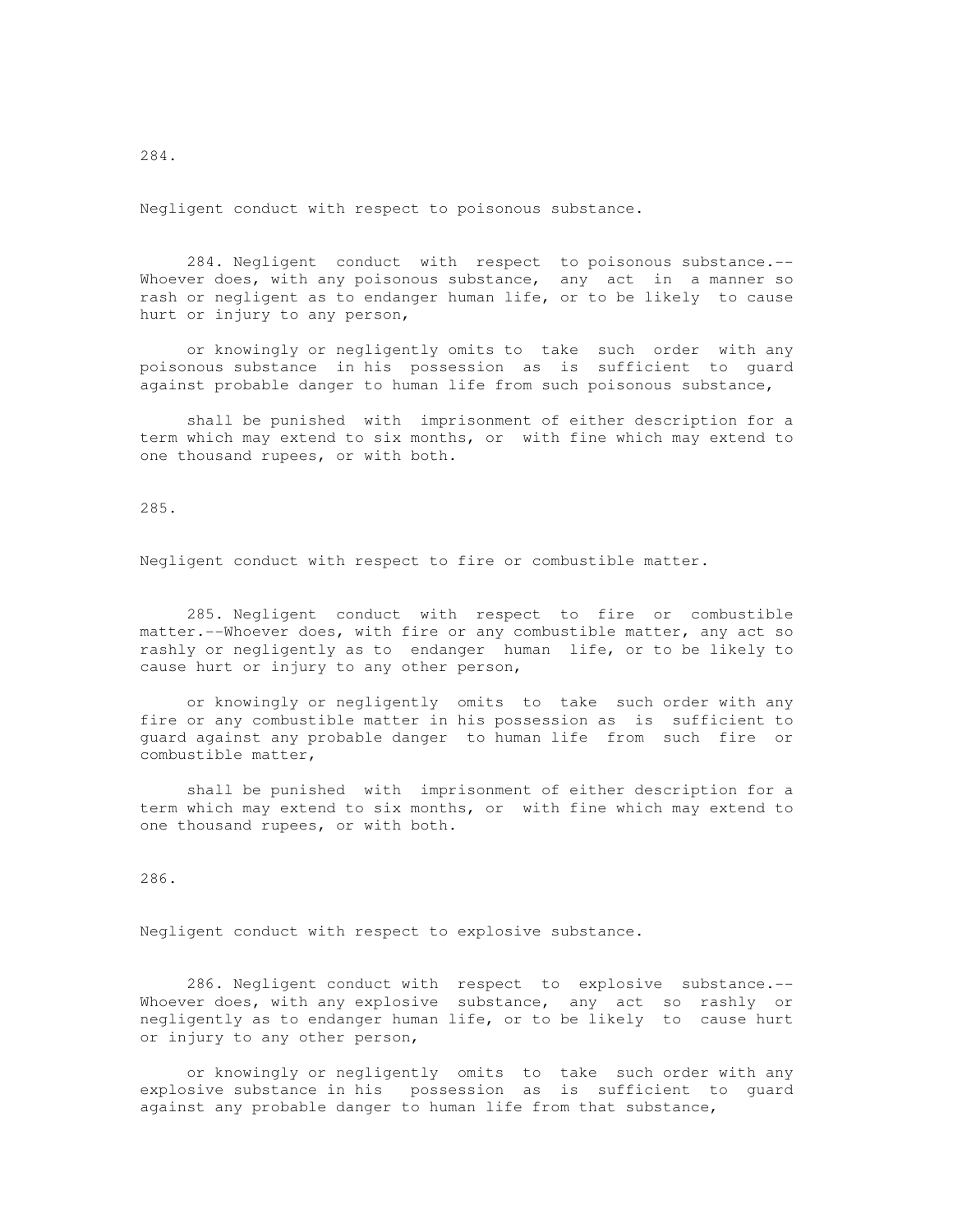shall be punished with imprisonment of either description for a term which may extend to six months, or with fine which may extend to one thousand rupees, or with both.

287.

Negligent conduct with respect to machinery.--

 287. Negligent conduct with respect to machinery.--Whoever does, with any machinery, any act so rashly or negligently as to endanger human life or to be likely to cause hurt or injury to any other person,

 or knowingly or negligently omits to take such order with any machinery in his possession or under his care as is sufficient to guard against any probable danger to human life from such machinery,

 shall be punished with imprisonment of either description for a term which may extend to six months, or with fine which may extend to one thousand rupees, or with both.

163

288.

Negligent conduct with respect to pulling down or repairing buildings.

 288. Negligent conduct with respect to pulling down or repairing buildings.--Whoever, in pulling down or repairing any building, knowingly or negligently omits to take such order with that building as is sufficient to guard against any probable danger to human life from the fall of that building, or of any part thereof, shall be punished with imprisonment of either description for a term which may extend to six months, or with fine which may extend to one thousand rupees, or with both.

289.

Negligent conduct with respect to animal.

 289. Negligent conduct with respect to animal.--Whoever knowingly or negligently omits to take such order with any animal in his possession as is sufficient to guard against any probable danger to human life, or any probable danger of grievous hurt from such animal, shall be punished with imprisonment of either description for a term which may extend to six months, or with fine which may extend to one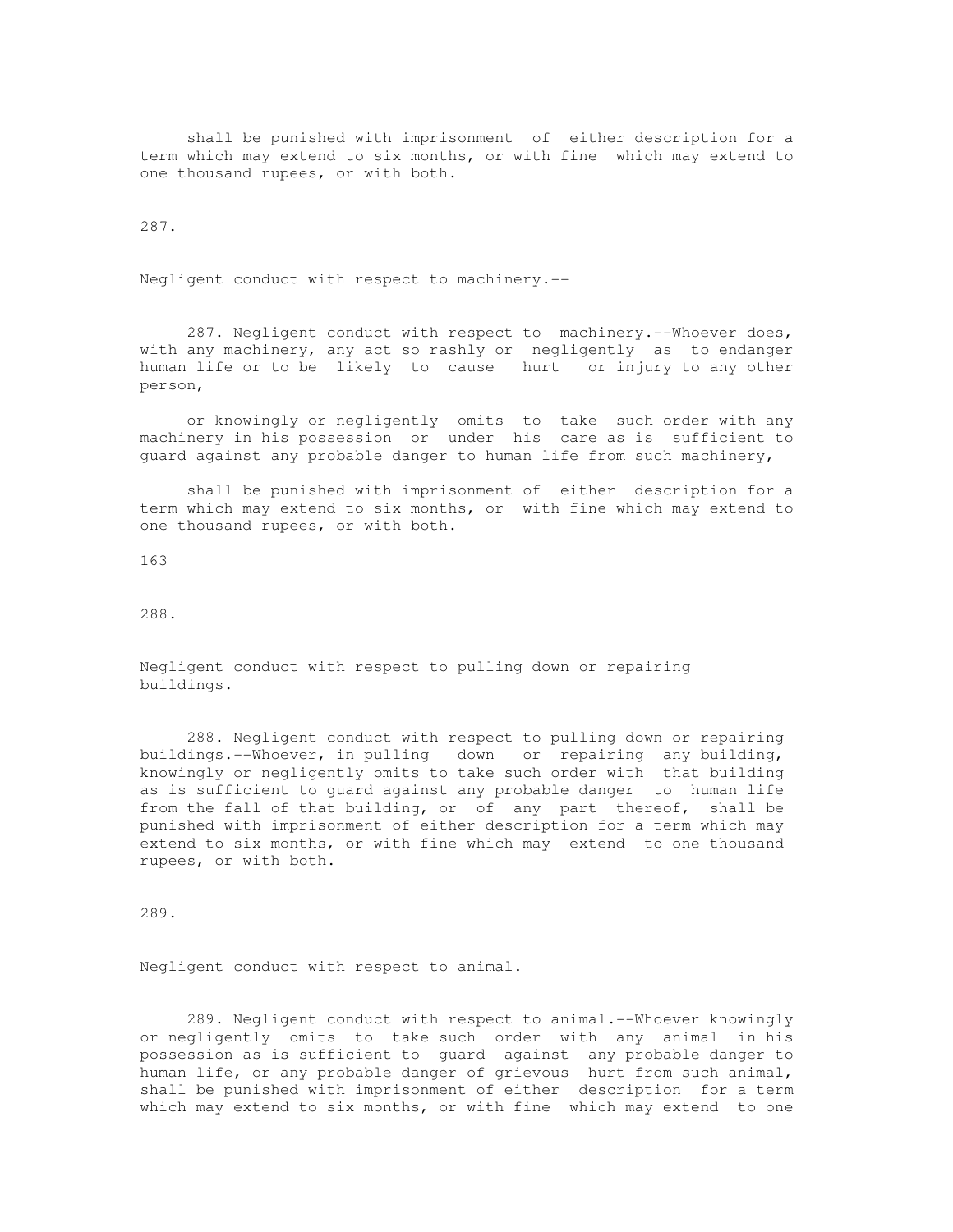thousand rupees, or with both.

290.

Punishment for public nuisance in cases not otherwise provided for.

 290. Punishment for public nuisance in cases not otherwise provided for.-Whoever commits a public nuisance in any case not otherwise punishable by this Code, shall be punished with fine which may extend to two hundred rupees.

291.

Continuance of nuisance after injunction to discontinue.

 291. Continuance of nuisance after injunction to discontinue.-- Whoever repeats or continues a public nuisance, having been enjoined by any public servant who has lawful authority to issue such injunction not to repeat or continue such nuisance, shall be punished with simple imprisonment for a term which may extend to six months, or with fine, or with both.

292.

Sale, etc., of obscene books, etc.

 $1*(292. \text{ Sale}, \text{etc.}, \text{of } \text{obscene} \text{ books}, \text{etc.} \\ -2*(1) \text{ For the }$ purposes of sub-section (2), a book, pamphlet, paper, writing, drawing, painting representation, figure or any other object, shall be deemed to be obscene if it is lascivious or appeals to the prurient interest or if its effect, or (where it comprises two or more distinct items) the effect of any one of its items, is, if taken as a whole, such as to tend to deprave and corrupt persons who are likely, having regard to all relevant circumstances, to read, see or hear the matter contained or embodied in it.]

 $3*(2)$ ] Whoever-

 (a) sells, lets to hire, distributes, publicly exhibits or in any manner puts into circulation, or for purposes of sale, hire, distribution, public exhibition or circulation, makes, reduces or has in his possession any obscene book, pamphlet, paper, drawing, painting, representation or figure or any other obscene object whatsoever, or

 (b) imports, exports or conveys any obscene object for any of the purposes aforesaid, or knowing or having reason to believe that such object will be sold, let to hire, distributed or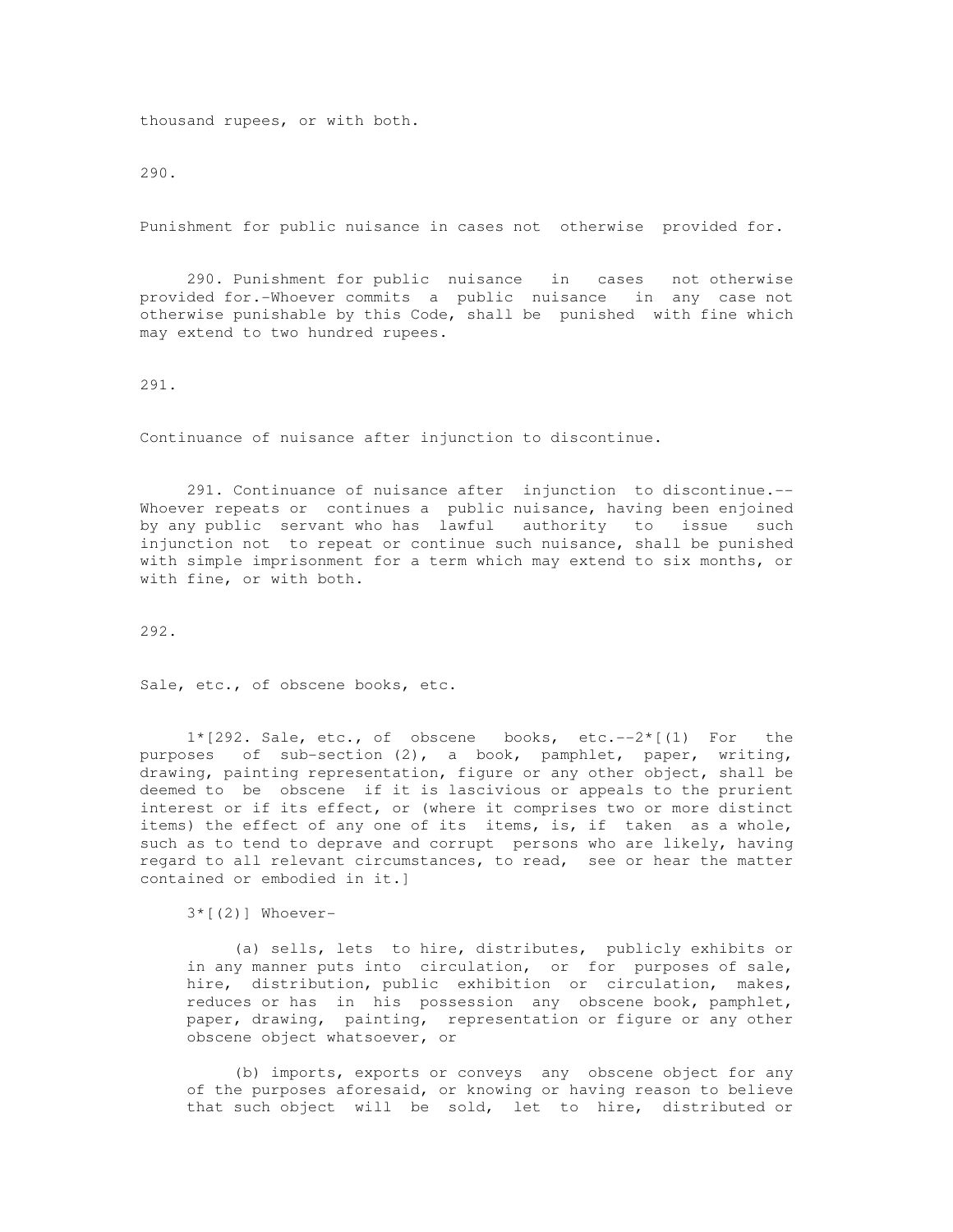publicly exhibited or in any manner put into circulation, or

 (c) takes part in or receives profits from any business in the course of which he knows or has reason to believe that any such obscene objects are, for any of the purposes aforesaid, made, produced, purchased, kept, imported, exported, conveyed, publicly exhibited or in any manner put into circulation, or

 (d) advertises or makes known by any means whatsoever that any person is engaged or is ready to engage in any act which is an offence under this section, or that any such obscene object can be procured from or through any person, or ----------------------------------------------------------------------

1. Subs. by Act 8 of 1925, s. 2, for the original s. 292.

2. Ins. by Act 36 of 1969, s. 2

3. S. 292 renumbered as sub-section (2) thereof by s. 2, ibid.

----------------------------------------------------------------------

164

 (e) offers or attempts to do any act which is an offence under this section,

shall be punished 1 [on first conviction with imprisonment of either description for a term which may extend to two years, and with fine which may extend to two thousand rupees, and, in the event of a second or subsequent conviction, with imprisonment of either description for a term which may extend to five years, and also with fine which may extend to five thousand rupees].

2\*[Exception-This section does not extend to-

 (a) any book, pamphlet, paper, writing, drawing, painting, representation or figure-

 (i) the publication of which is proved to be justified as being for the public good on the ground that such book, pamphlet, paper, writing, drawing, painting, representation or figure is in the interest of science, literature, art or learning or other objects of general concern, or

 (ii) which is kept or used bona fide for religious purposes;

 (b) any representation sculptured, engraved, painted or otherwise represented on or in-

 (i) any ancient monument within the meaning of the Ancient Monuments and Archaeological Sites and Remains Act, 1958 (24 of 1958), or

 (ii) any temple, or on any car used for the conveyance of idols, or kept or used for any religious purpose.]]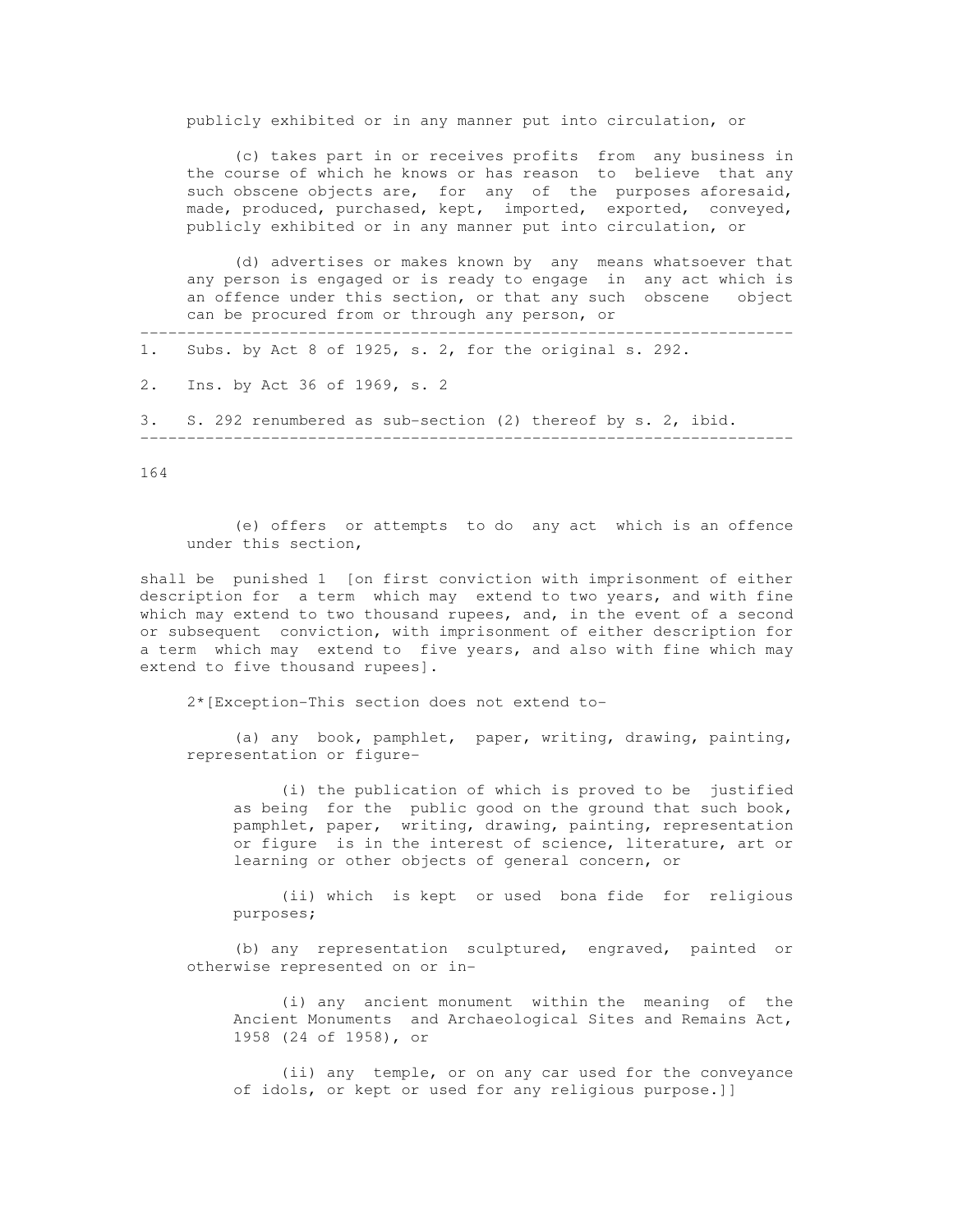Sale, etc., of obscene objects to young person.

 3\*[293. Sale, etc., of obscene objects to young person.-- Whoever sells, lets to hire, distributes, exhibits or circulates to any person under the age of twenty years any such obscene object as is referred to in the last preceding section, or offers or attempts so to do, shall be punished 1[on first conviction with imprisonment of either description for a term which may extend to three years, and with fine which may extend to two thousand rupees, and, in the event of a second or subsequent conviction, with imprisonment of either description for a term which may extend to seven years, and also with fine which may extend to five thousand rupees].]

294.

Obscene acts and songs.

 4\*[294. Obscene acts and songs.--Whoever, to the annoyance of others,

(a) does any obscene act in any public place, or

 (b) sings, recites or utters any obscene song, ballad or words, in or near any public place,

shall be punished with imprisonment of either description for a term which may extend to three months, or with fine, or with both.] ----------------------------------------------------------------------

1. Subs. by Act 36 of 1969, s. 2, for certain words.

2. Subs. by s. 2, ibid., for Exception.

3. Subs. by Act 8 of 1925, s. 2, for the original s. 293.

4. Subs. by Act 3 of 1895, s. 3, for the original s. 294.

----------------------------------------------------------------------

165

294A.

Keeping lottery office.

 1\*[294A. Keeping lottery office.--Whoever keeps any office or place for the purpose of drawing any lottery 2\*[not being 3\*[a State lottery] or a lottery authorised by the 4\*[State]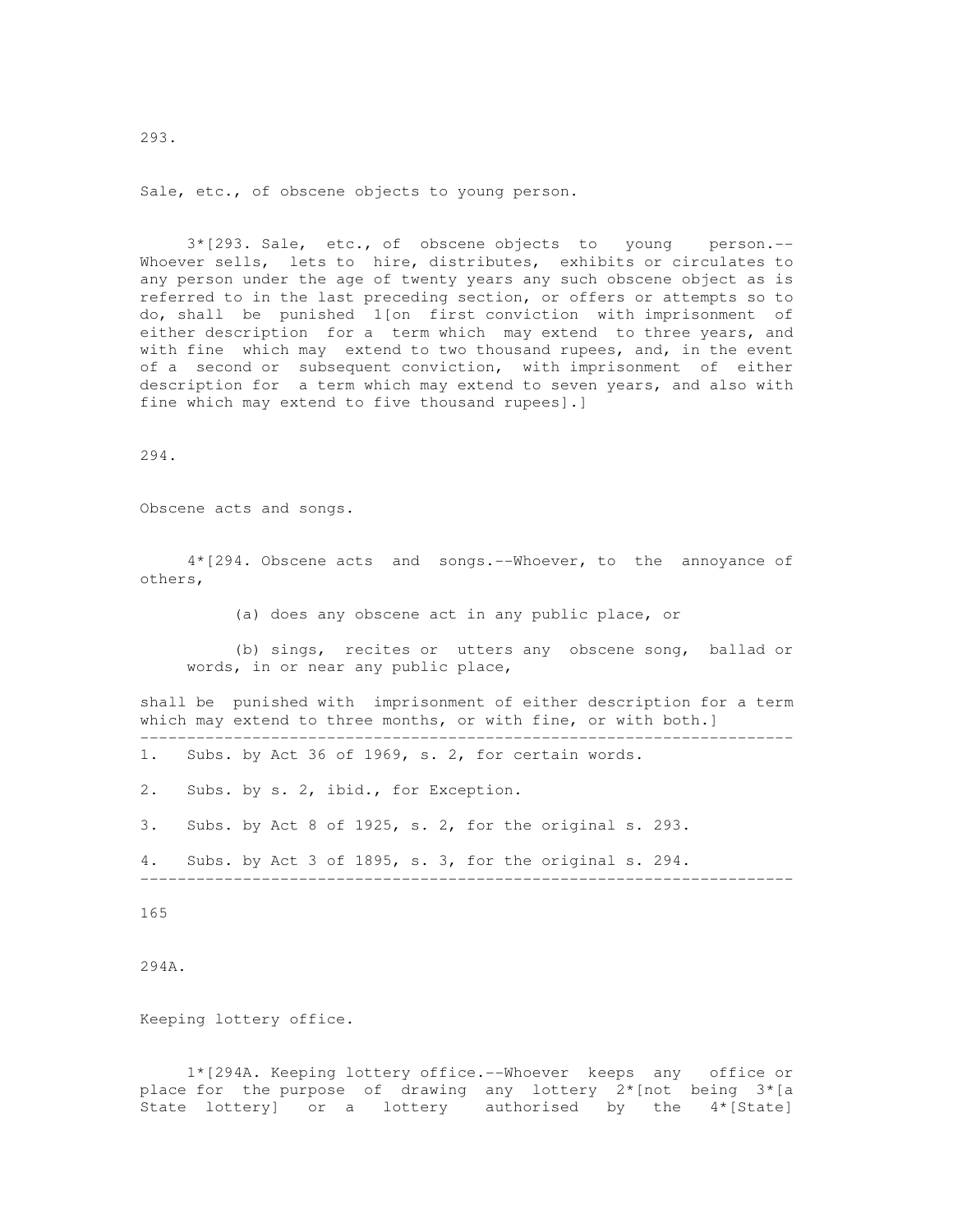Government], shall be punished with imprisonment of either description for a term which may extend to six months, or with fine, or with both.

 And whoever publishes any proposal to pay any sum, or to deliver any goods, or to do or forbear doing anything for the benefit of any person, on any event or contingency relative or applicable to the drawing of any ticket, lot, number or figure in any such lottery shall be punished with fine which may extend to one thousand rupees.]

CHAPTER XV

OF OFFENCES RELATING TO RELIGION

### CHAPTER XV

## OF OFFENCES RELATING TO RELIGION

295.

Injuring or defiling place of worship, with intent to insult the religion of any class.

 295. Injuring or defiling place of worship, with intent to insult the religion of any class.--Whoever destroys, damages or defiles any place of worship, or any object held sacred by any class of persons with the intention of thereby insulting the religion of any class of persons or with the knowledge that any class of persons is likely to consider such destruction, damage or defilement as an insult to their religion, shall be punished with imprisonment of either description for a term which may extend to two years, or with fine, or with both.

295A.

Deliberate and malicious acts intended to outrage religious feelings of any class by insulting its religion or religious beliefs.

 5\*[295A. Deliberate and malicious acts intended to outrage religious feelings of any class by insulting its religion or religious beliefs.--Whoever, with deliberate and malicious intention of outraging the religious feelings of any class of 6\*[citizens of India], 7\*[by words, either spoken or written, or by signs or by visible representations or otherwise] insults or attempts to insult the religion or the religious beliefs of that class, shall be punished with imprisonment of either description for a term which may extend to 8\*[three years], or with fine, or with both.]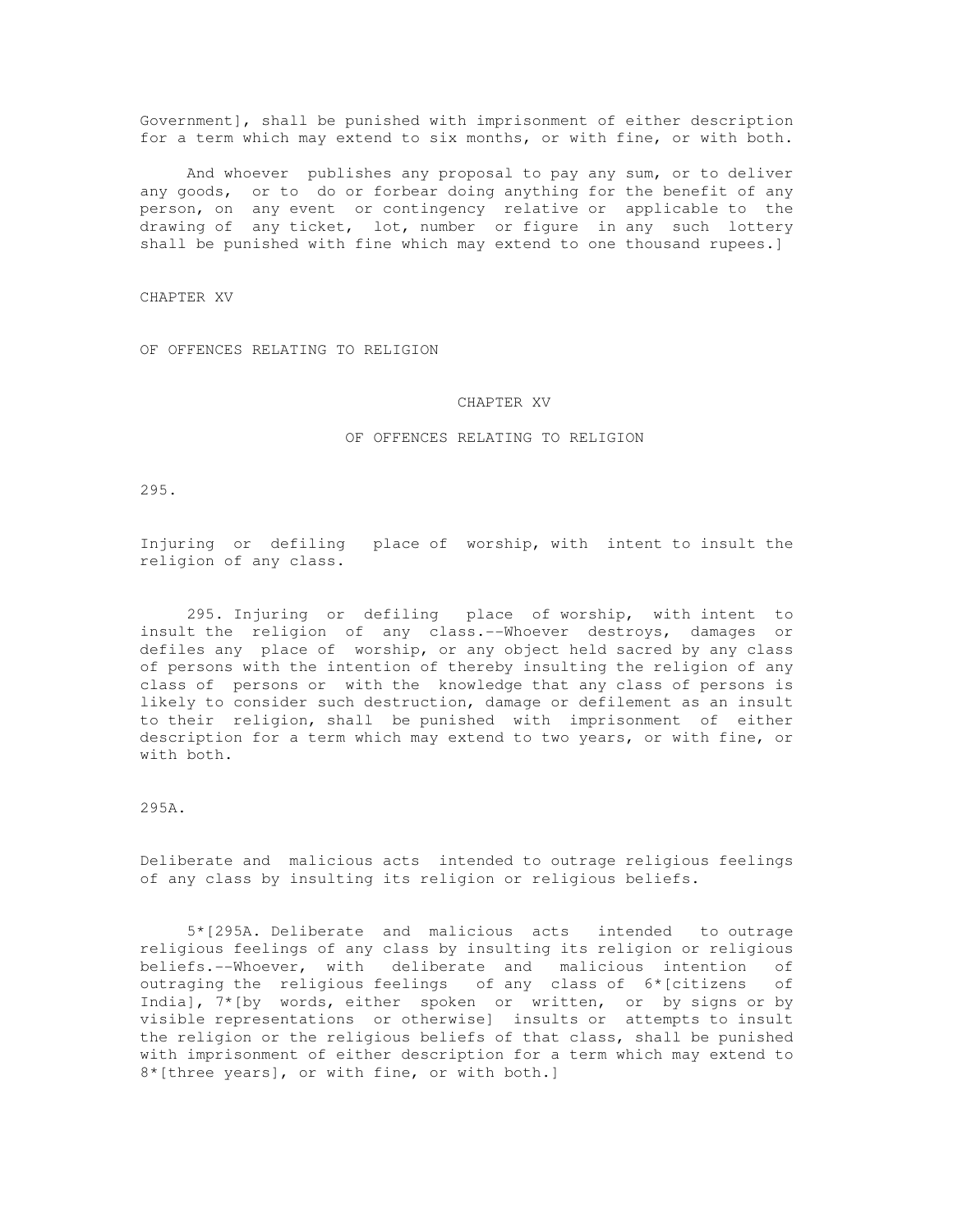Disturbing religious assembly.

 296. Disturbing religious assembly.--Whoever voluntarily causes disturbance to any assembly lawfully engaged in the performance of religious worship, or religious ceremonies, shall be punished with imprisonment of either description for a term which may extend to one year, or with fine, or with both.

297.

Trespassing on burial places, etc.

 297. Trespassing on burial places, etc.--Whoever, with the intention of wounding the feelings of any person, or of insulting the religion of any person, or with the knowledge that the feelings of any person are likely to be wounded, or that the religion of any person is likely to be insulted thereby,

 commits any trespass in any place of worship or on any place of sepulture, or any place set apart for the performance of funeral rites or as a depository for the remains of the dead, or offers any indignity to any human corpse, or causes disturbance to any persons assembled for the performance of funeral ceremonies, ----------------------------------------------------------------------

1. S. 294A ins. by Act 27 of 1870, s. 10.

- 2. Subs. by the A. O. 1937, for "not authorised by Government".
- 3. Subs. by Act 3 of 1951, s. 3 and Sch., for "a lottery organised by the Central Government or the Government of a Part A State or a Part B State" which had been subs. by the A.O. 1950, for "a State lottery".
- 4. Subs. by the A.O. 1950, for "Provincial".
- 5. Ins. by Act 25 of 1927, s. 2.

6. Subs. by the A.O. 1950, for "His Majesty's subjects".

7. Subs. by Act 41 of 1961, s.3, for certain words.

8. Subs. by s.3, ibid., for "two years".

----------------------------------------------------------------------

166

 shall be punished with imprisonment of either description for a term which may extend to one year, or with fine, or with both.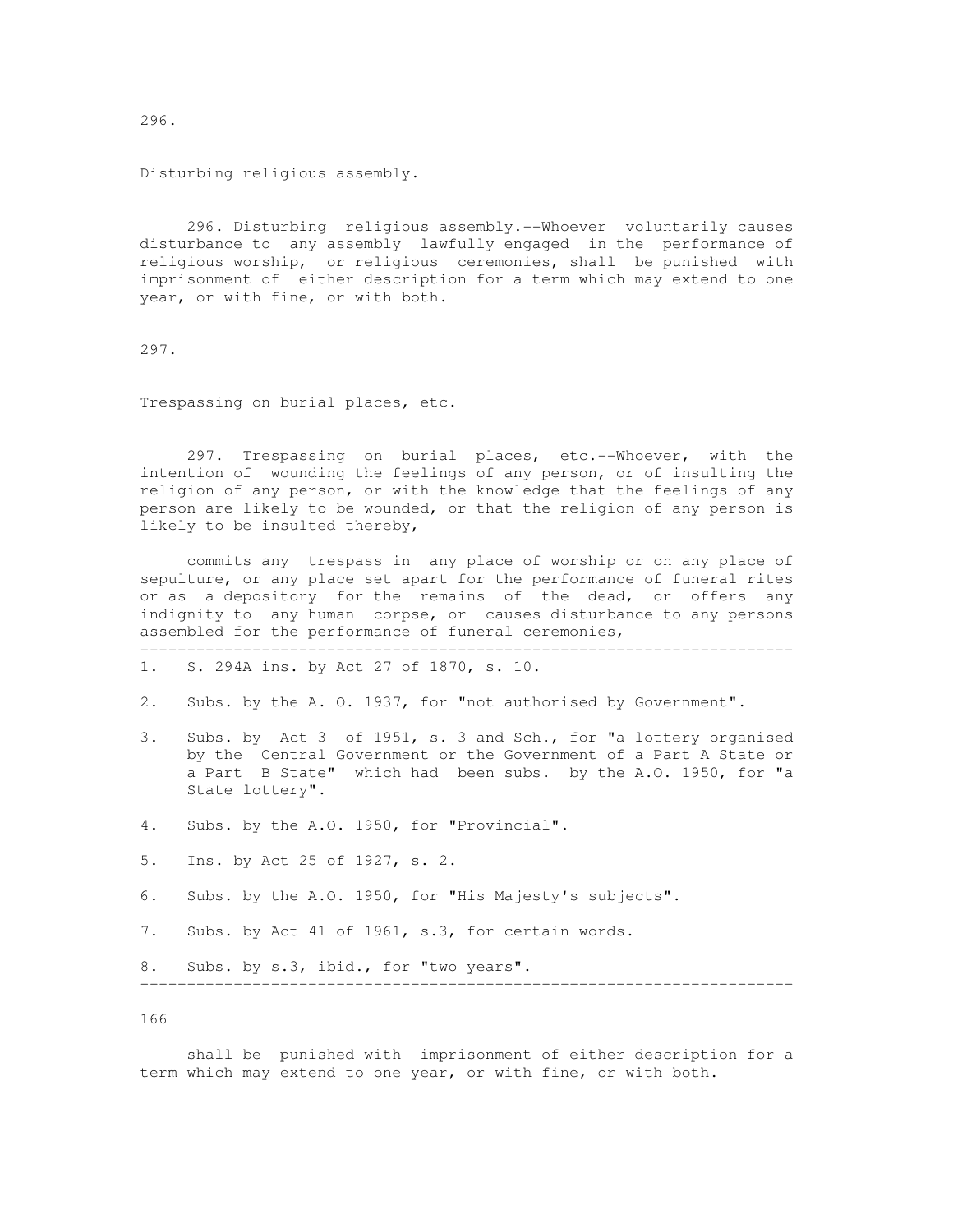Uttering words, etc., with deliberate intent to wound religious feelings.

 298. Uttering words, etc., with deliberate intent to wound religious feelings.--Whoever, with the deliberate intention of wounding the religious feelings of any person, utters any word or makes any sound in the hearing of that person or makes any gesture in the sight of that person or places any object in the sight of that person, shall be punished with imprisonment of either description for a term which may extend to one year, or with fine, or with both.

CHAPTER XVI

OF OFFENCES AFFECTING THE HUMAN BODY

#### CHAPTER XVI

OF OFFENCES AFFECTING THE HUMAN BODY

Of offences affecting life

299.

Culpable homicide.

 299. Culpable homicide.--Whoever causes death by doing an act with the intention of causing death, or with the intention of causing such bodily injury as is likely to cause death, or with the knowledge that he is likely by such act to cause death, commits the offence of culpable homicide.

## Illustrations

 (a) A lays sticks and turf over a pit, with the intention of thereby causing death, or with the knowledge that death is likely to be thereby caused. Z, believing the ground to be firm, treads on it, falls in and is killed. A has committed the offence of culpable homicide.

 (b) A knows Z to be behind a bush. B does not know it. A, intending to cause, or knowing it to be likely to cause Z's death, induces B to fire at the bush. B fires and kills Z. Here B may be guilty of no offence; but A has committed the offence of culpable homicide.

 (c) A, by shooting at a fowl with intent to kill and steal it, kills B, who is behind a bush; A not knowing that he was there. Here,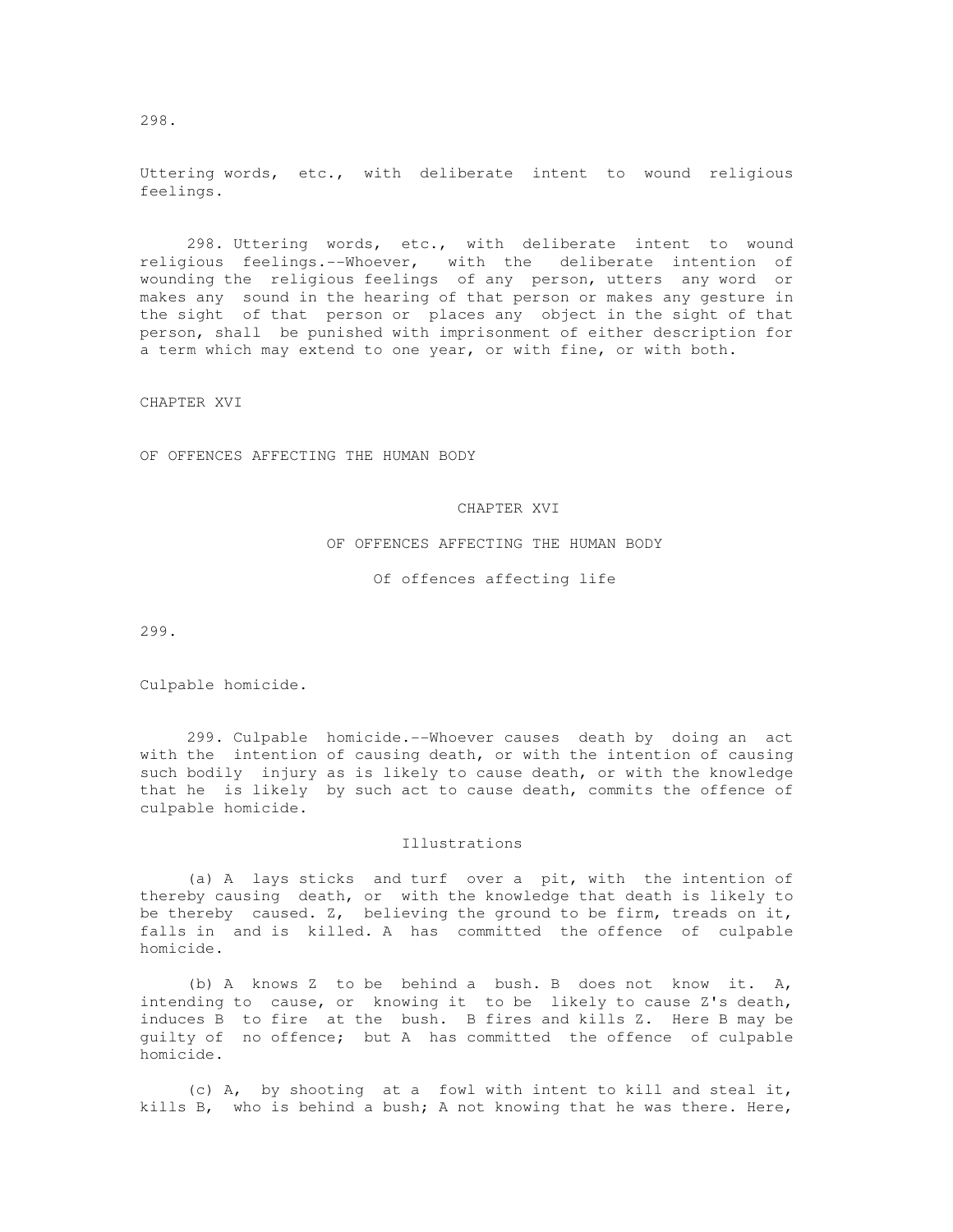although A was doing an unlawful act, he was not guilty of culpable homicide, as he did not intend to kill B or to cause death by doing an act that he knew was likely to cause death.

 Explanation 1.-A person who causes bodily injury to another who is labouring under a disorder, disease or bodily infirmity, and thereby accelerates the death of that other, shall be deemed to have caused his death.

 Explanation 2.-Where death is caused by bodily injury, the person who causes such bodily injury shall be deemed to have caused the death, although by resorting to proper remedies and skilful treatment the death might have been prevented.

 Explanation 3.-The causing of the death of a child in the mother's womb is not homicide. But it may amount to culpable homicide to cause the death of a living child, if any part of that child has been brought forth, though the child may not have breathed or been completely born.

300.

Murder.

 300. Murder.--Except in the cases hereinafter excepted, culpable homicide is murder, if the act by which the death is caused is done with the intention of causing death, or-

## 167

 2ndly.-If it is done with the intention of causing such bodily injury as the offender knows to be likely to cause the death of the person to whom the harm is caused. or-

 3rdly.-If it is done with the intention of causing bodily injury to any person and the bodily injury intended to be inflicted is sufficient in the ordinary course of nature to cause death, or-

 4thly.-If the person committing the act knows that it is so imminently dangerous that it must, in all probability, cause death, or such bodily injury as is likely to cause death, and commits such act without any excuse for incurring the risk of causing death or such injury as aforesaid.

#### Illustrations

 (a) A shoots Z with the intention of killing him. Z dies in consequence. A commits murder.

 (b) A, knowing that Z is labouring under such a disease that a blow is likely to cause his death, strikes him with the intention of causing bodily injury. Z dies in consequence of the blow. A is guilty of murder, although the blow might not have been sufficient in the ordinary course of nature to cause the death of a person in a sound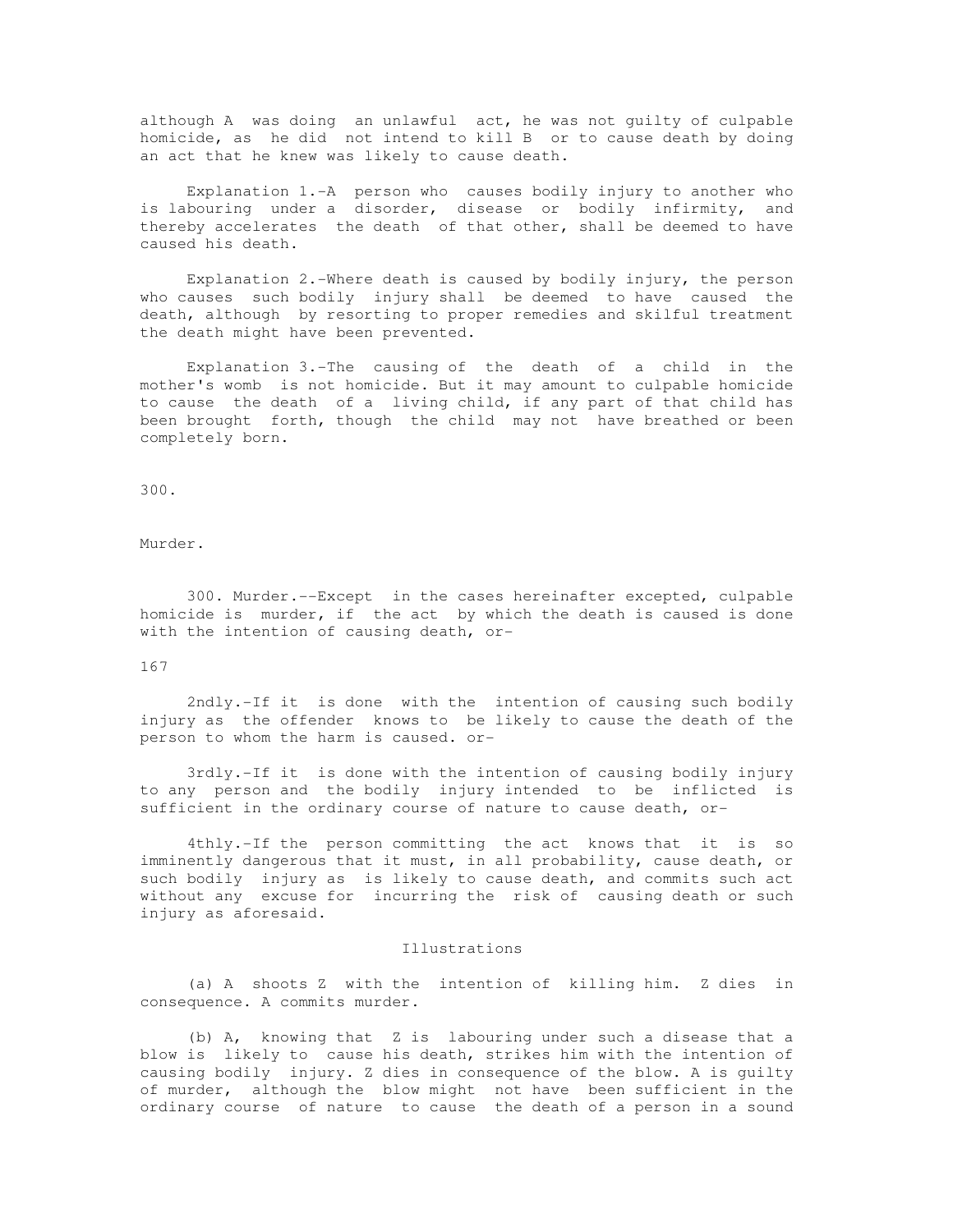state of health. But if A, not knowing that Z is labouring under any disease, gives him such a blow as would not in the ordinary course of nature kill a person in a sound state of health, here A, although he may intend to cause bodily injury, is not guilty of murder, if he did not intend to cause death, or such bodily injury as in the ordinary course of nature would cause death.

 (c) A intentionally gives Z a sword-cut or club-wound sufficient to cause the death of a man in the ordinary course of nature. Z dies in consequence. Here A is guilty of murder, although he may not have intended to cause Z's death.

 (d) A without any excuse fires a loaded cannon into a crowd of persons and kills one of them. A is guilty of murder, although he may not have had a premeditated design to kill any particular individual.

 Exception 1.-When culpable homicide is not murder.-Culpable homicide is not murder if the offender, whilst deprived of the power of self-control by grave and sudden provocation, causes the death of the person who gave the provocation or causes the death of any other person by mistake or accident.

The above exception is subject to the following provisos:-

 First.-That the provocation is not sought or voluntarily provoked by the offender as an excuse for killing or doing harm to any person.

 Secondly.-That the provocation is not given by anything done in obedience to the law, or by a public servant in the lawful exercise of the powers of such public servant.

 Thirdly.-That the provocation is not given by anything done in the lawful exercise of the right of private defence.

 Explanation.-Whether the provocation was grave and sudden enough to prevent the offence from amounting to murder is a question of fact.

168

#### Illustrations

 (a) A, under the influence of passion excited by a provocation given by Z, intentionally kills Y, Z's child. This is murder, inasmuch as the provocation was not given by the child, and the death of the child was not caused by accident or misfortune in doing an act caused by the provocation.

 (b) Y gives grave and sudden provocation to A. A, on this provocation, fires a pistol at Y, neither intending nor knowing himself to be likely to kill Z, who is near him, but out of sight. A kills Z. Here A has not committed murder, but merely culpable homicide.

 (c) A is lawfully arrested by Z, a bailiff. A is excited to sudden and violent passion by the arrest, and kills Z. This is murder, inasmuch as the provocation was given by a thing done by a public servant in the exercise of his powers.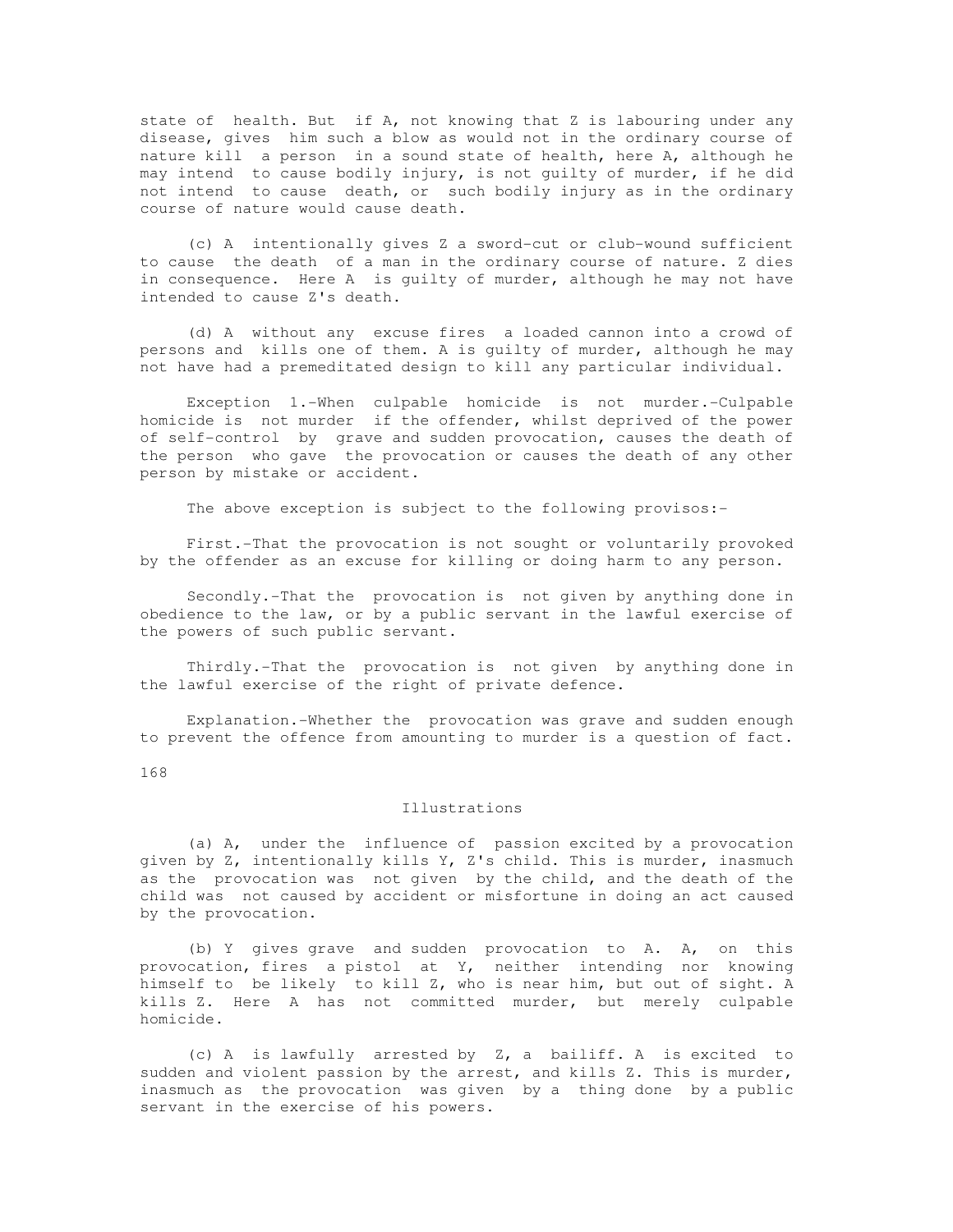(d) A appears as a witness before Z, a Magistrate. Z says that he does not believe a word of A's deposition, and that A has perjured himself. A is moved to sudden passion by these words, and kills Z. This is murder.

 (e) A attempts to pull Z's nose. Z, in the exercise of the right of private defence, lays hold of A to prevent him from doing so. A is moved to sudden and violent passion in consequence, and kills Z. This is murder, inasmuch as the provocation was giving by a thing done in the exercise of the right of private defence.

 (f) Z strikes B. B is by this provocation excited to violent rage. A, a bystander, intending to take advantage of B's rage, and to cause him to kill Z, puts a knife into B's hand for that purpose. B kills Z with the knife. Here B may have committed only culpable homicide, but A is guilty of murder.

 Exception 2.-Culpable homicide is not murder if the offender in the exercise in good faith of the right of private defence or person or property, exceeds the power given to him by law and causes the death of the person against whom he is exercising such right of defence without premeditation, and without any intention of doing more harm than is necessary for the purpose of such defence.

# Illustration

 Z attempts to horsewhip A, not in such a manner as to cause grievous hurt to A. A draws out a pistol. Z persists in the assault. A believing in good faith that he can by no other means prevent himself from being horsewhipped, shoots Z dead. A has not committed murder, but only culpable homicide.

 Exception 3.-Culpable homicide is not murder if the offender, being a public servant or aiding a public servant acting for the advancement of public justice, exceeds the powers given to him by law, and causes death by doing an act which he, in good faith, believes to be lawful and necessary for the due discharge of his duty as such public servant and without ill-will towards the person whose death is caused.

 Exception 4.-Culpable homicide is not murder if it is committed without premeditation in a sudden fight in the heat of passion upon a sudden quarrel and without the offender's having taken undue advantage or acted in a cruel or unusual manner.

 Explanation.-It is immaterial in such cases which party offers the provocation or commits the first assault.

 Exception 5.-Culpable homicide is not murder when the person whose death is caused, being above the age of eighteen years, suffers death or takes the risk of death with his own consent.

Illustration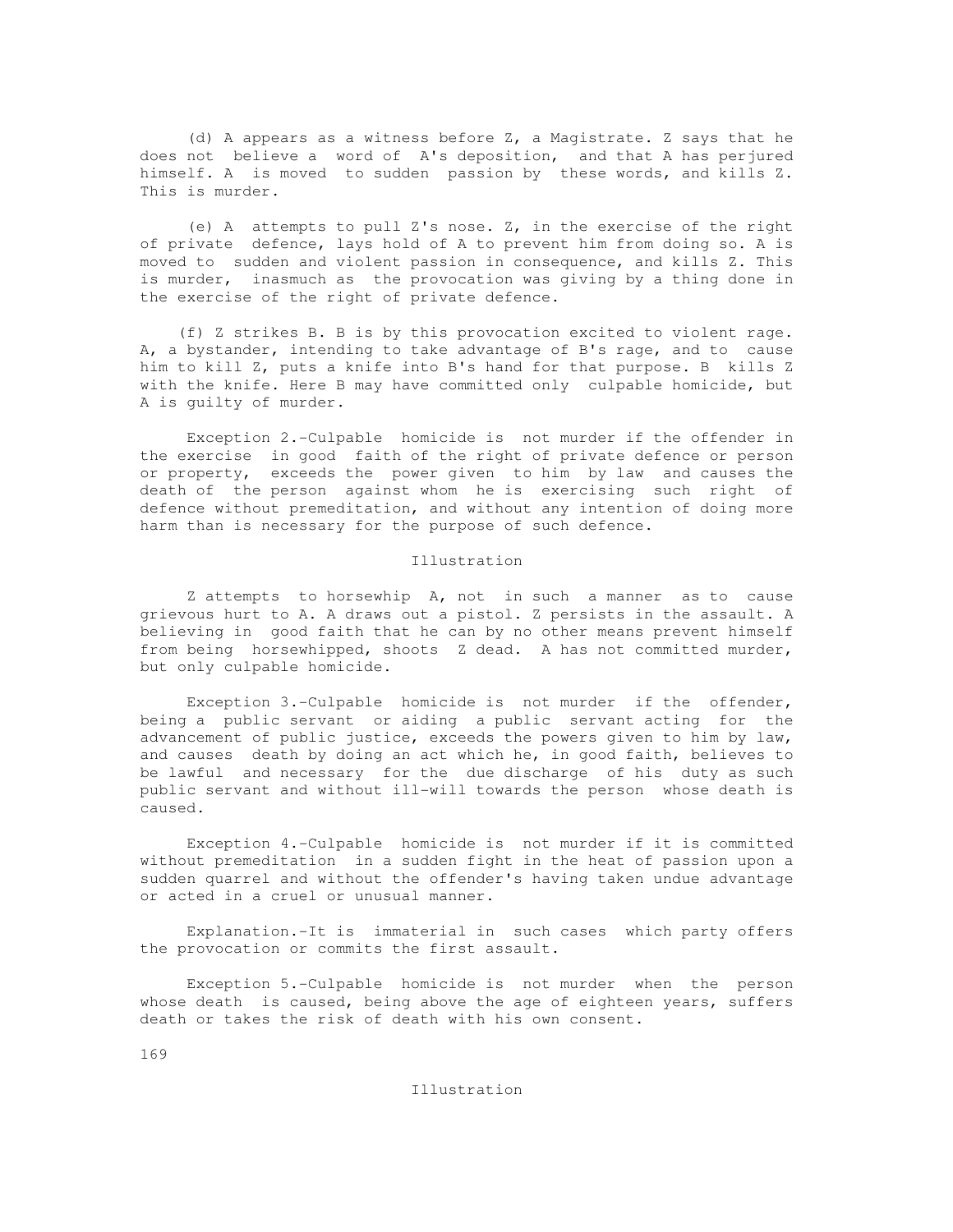A, by instigation, voluntarily causes Z, a person under eighteen years of age, to commit suicide. Here, on account of Z's youth, he was incapable of giving consent to his own death; A has therefore abetted murder.

301.

Culpable homicide by causing death of person other than person whose death was intended.

 301. Culpable homicide by causing death of person other than person whose death was intended.--If a person, by doing anything which he intends or knows to be likely to cause death, commits culpable homicide by causing the death of any person, whose death he neither intends nor knows himself to be likely to cause, the culpable homicide committed by the offender is of the description of which it would have been if he had caused the death of the person whose death he intended or knew himself to he likely to cause.

302.

Punishment for murder.

 302. Punishment for murder.--Whoever commits murder shall be punished with death, or 1\*[imprisonment for life], and shall also be liable to fine.

303.

Punishment for murder by life-convict.

 303. Punishment for murder by life-convict.--Whoever, being under sentence of  $1*(\text{imprisonment for life}),$  commits murder, shall be punished with death.

304.

Punishment for culpable homicide not amounting to murder.

 304. Punishment for culpable homicide not amounting to murder.-- Whoever commits culpable homicide not amounting to murder shall be punished with 1\*[imprisonment for life], or imprisonment of either description for a term which may extend to ten years, and shall also be liable to fine, if the act by which the death is caused is done with the intention of causing death. or of causing such bodily injury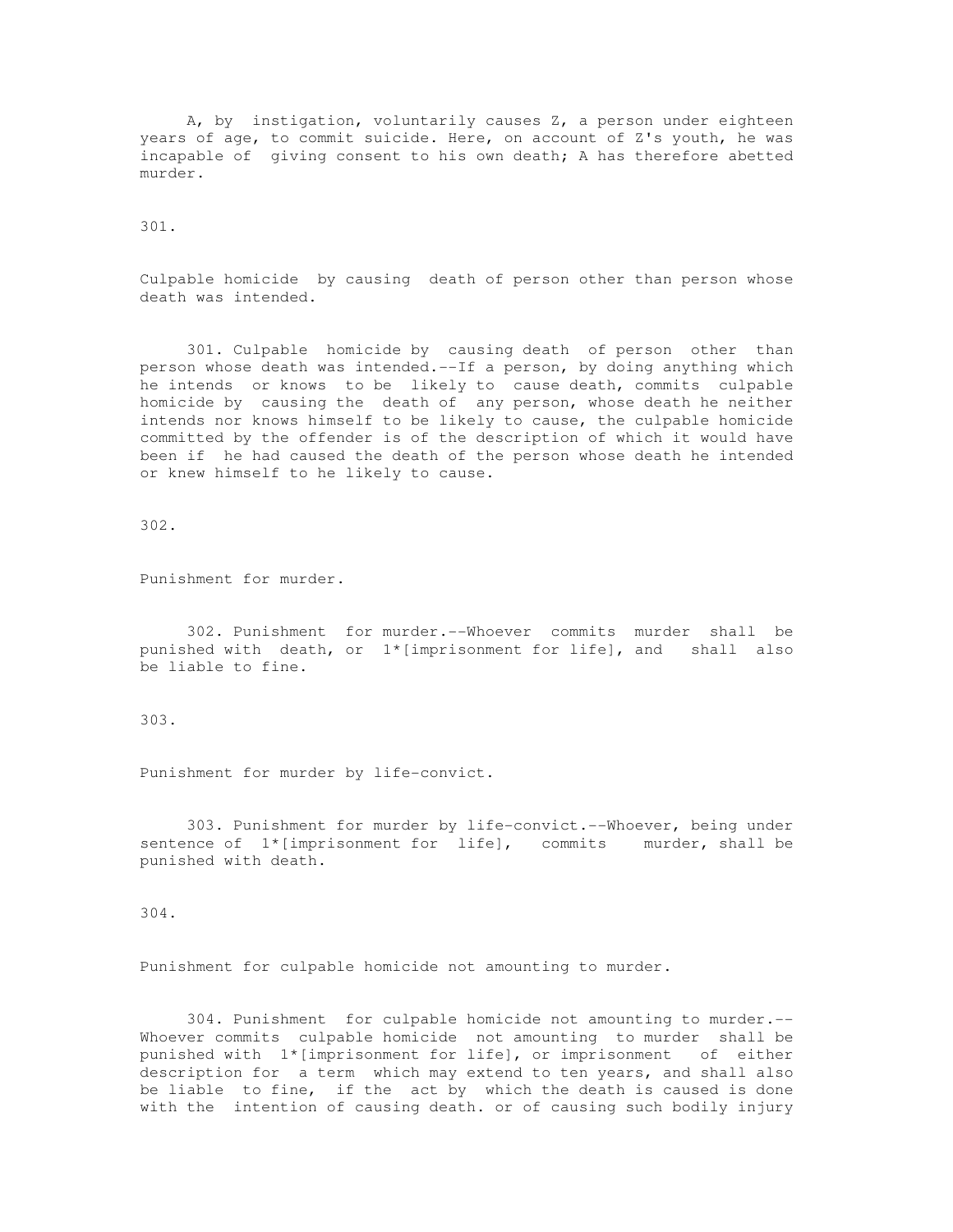as is likely to cause death;

 or with imprisonment of either description for a term which may extend to ten years, or with fine, or with both, if the act is done with the knowledge that it is likely to cause death, but without any intention to cause death, or to cause such bodily injury as is likely to cause death.

304A.

Causing death by negligence.

 2\*[304A. Causing death by negligence.--Whoever causes the death of any person by doing any rash or negligent act not amounting to culpable homicide shall be punished with imprisonment of either description for a term which may extend to two years, or with fine, or with both.]

304B.

Dowry death.

 3\*[304B. Dowry death.--(1) Where the death of a woman is caused by any burns or bodily injury or occurs otherwise than under normal circumstances within seven years of her marriage and it is shown that soon before her death she was subjected to cruelty or harassment by her husband or any relative of her husband for, or in connection with, any demand for dowry, such death shall be called "dowry death", and such husband or relative shall be deemed to have caused her death.

 Explanation.-For the purposes of this sub-section, "dowry" shall have the same meaning as in section 2 of the Dowry Prohibition Act, 1961 (28 of 1961).

 (2) Whoever commits dowry death shall be punished with imprisonment for a term which shall not be less than seven years but which may extend to imprisonment for life.]

---------------------------------------------------------------------- 1. Subs. by Act 26 of 1955, s. 117 and Sch., for "transportation for life".

2. S. 304A was ins. by Act 27 of 1870, s. 12.

3. Ins. by Act 43 of 1986, s. 10 (w.e.f. 19-11-1986).

170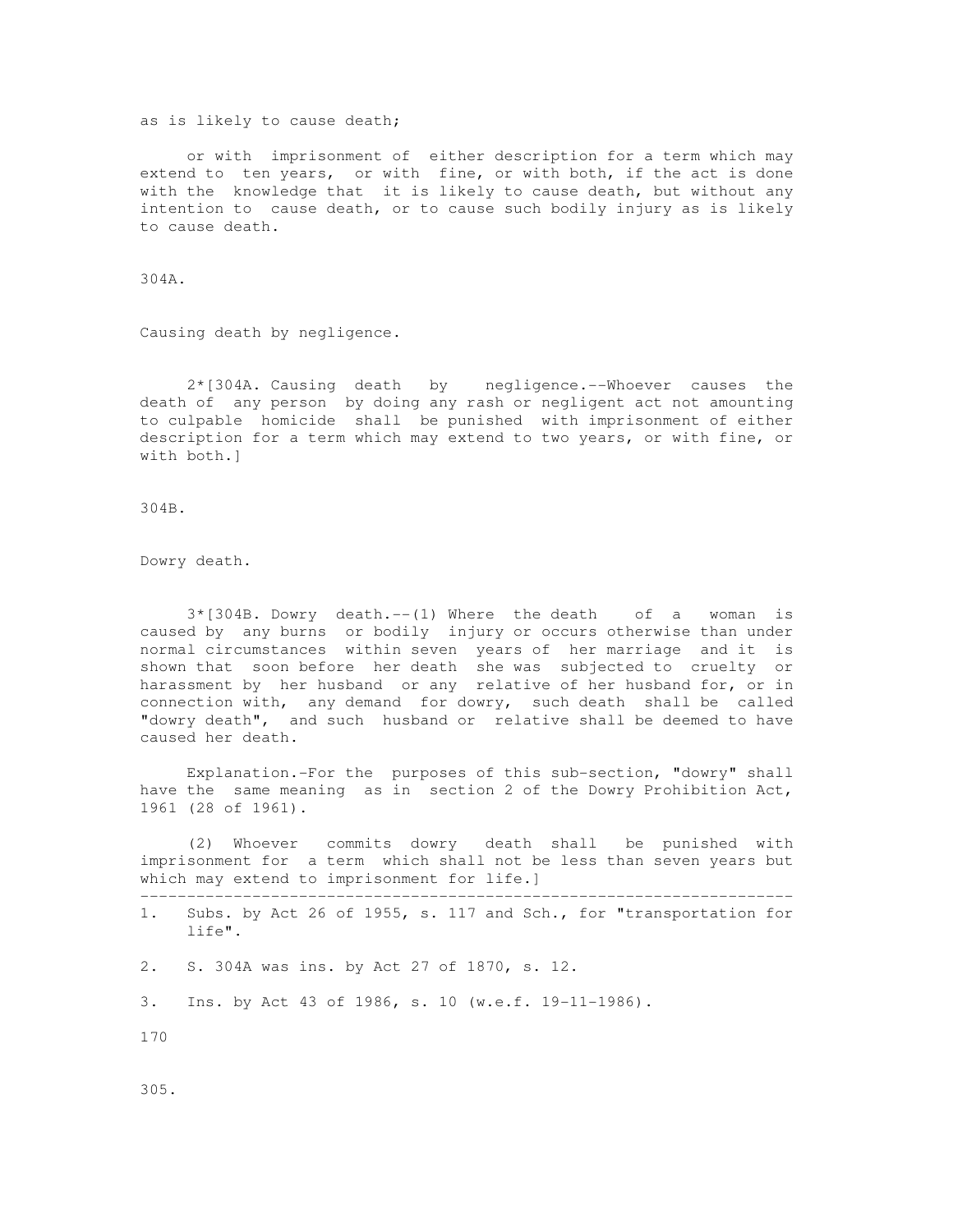Abetment of suicide of child or insane person.

 305. Abetment of suicide of child or insane person.--If any person under eighteen years of age, any insane person, any delirious person, any idiot, or any person in a state of intoxication commits suicide, whoever abets the commission of such suicide, shall be punished with death or 1\*[imprisonment for life], or imprisonment for a term not exceeding ten years, and shall also be liable to fine.

306.

Abetment of suicide.

 306. Abetment of suicide.--If any person commits suicide, whoever abets the commission of such suicide, shall be punished with imprisonment of either description for a term which may extend to ten years, and shall also be liable to fine.

307.

Attempt to murder.

 307. Attempt to murder.--Whoever does any act with such intention or knowledge, and under such circumstances that, if he by that act caused death, he would be guilty of murder, shall be punished with imprisonment of either description for a term which may extend to ten years, and shall also be liable to fine; and, if hurt is caused to any person by such act, the offender shall be liable either to 1\*[imprisonment for life], or to such punishment as is hereinbefore mentioned.

Attempts by life-convicts.

 Attempts by life-convicts.-2\*[When any person offending under this section is under sentence of  $1*(\text{imprisomment for life}),$  he may, if hurt is caused, be punished with death.]

## Illustrations

 (a) A shoots at Z with intention to kill him, under such circumstances that, if death ensued A would be guilty of murder. A is liable to punishment under this section

 (b) A, with the intention of causing the death of a child of tender years, exposes it in a desert place A has committed the offence defined by this section, though the death of the child does not ensue.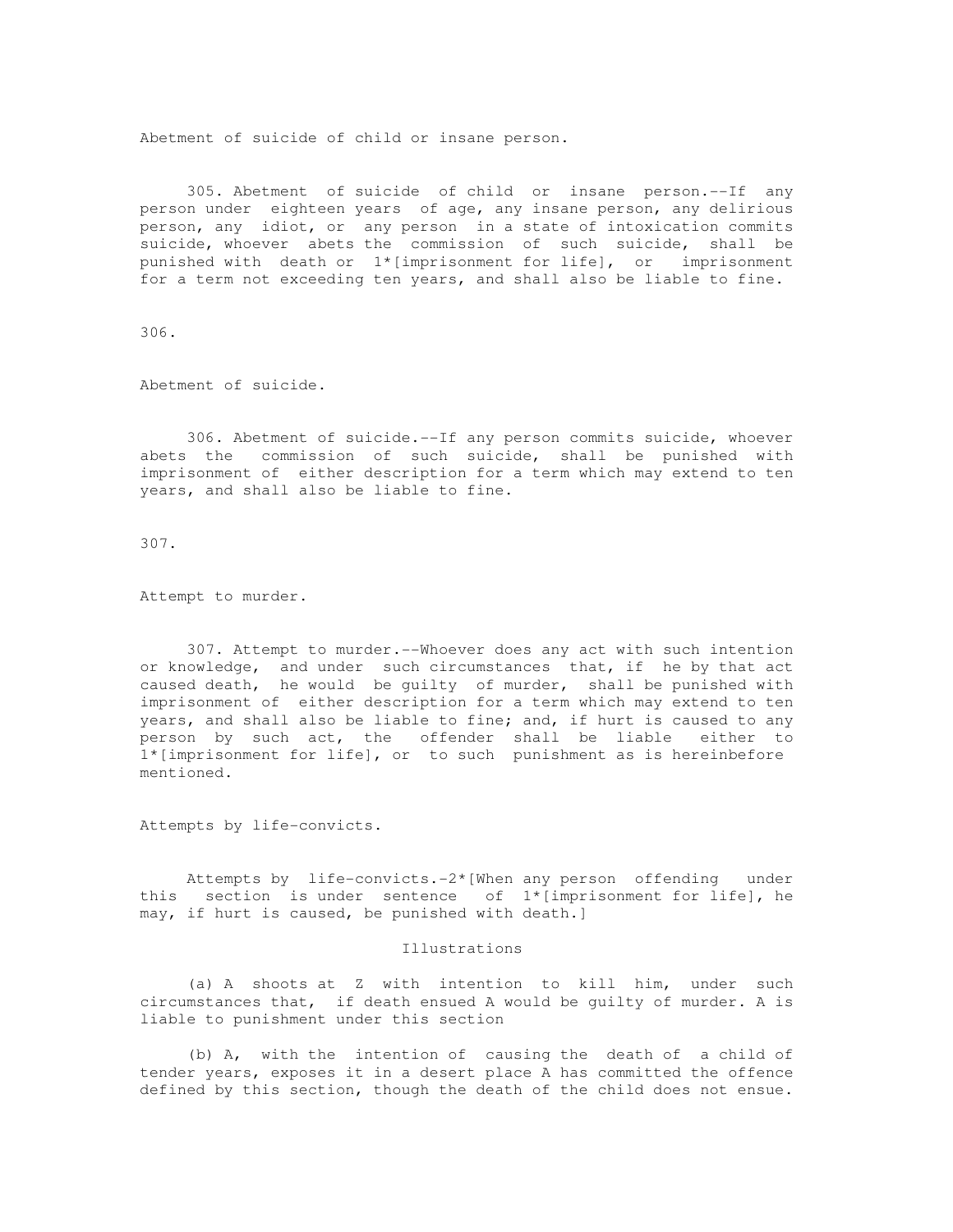(c) A, intending to murder Z, buys a gun and loads it. A has not yet committed the offence. A fires the gun at Z. He has committed the offence defined in this section, and, if by such firing he wounds  $Z$ , he is liable to the punishment provided by the latter part of 3\*[the first paragraph of] this section.

 (d) A, intending to murder Z by poison, purchases poison and mixes the same with food which remains in A's keeping; A has not yet committed the offence in this section. A places the food on Z's table or delivers it to Z's servants to place it on Z's table. A has committed the offence defined in this section.

308.

Attempt to commit culpable homicide.

 308. Attempt to commit culpable homicide.--Whoever does any act with such intention or knowledge and under such circumstances that, if he by that act caused death, he would be guilty of culpable homicide not amounting to murder, shall be punished with imprisonment of either description for a term which may extend to three years, or with fine, or with both; and, if hurt is caused to any person by such act, shall be punished with imprisonment of either description for a term which may extend to seven years, or with fine, or with both.

---------------------------------------------------------------------- 1. Subs. by Act 26 of 1955, s. 117 and Sch., for "transportation for life".

2. Ins. by Act 27 of 1870, s.11.

3. Ins. by Act 12 of 1891, s.2 and Sch. II. ----------------------------------------------------------------------

171

### Illustration

 A, on grave and sudden provocation, fires a pistol at Z, under such circumstances that if he there by caused death he would be guilty of culpable homicide not amounting to murder. A has committed the offence defined in this section.

309.

Attempt to commit suicide.

 309. Attempt to commit suicide.--Whoever attempts to commit suicide and does any act towards the commission of such offence, shall be punished with simple imprisonment for a term which may extend to one year 1\*[or with fine, or with both.]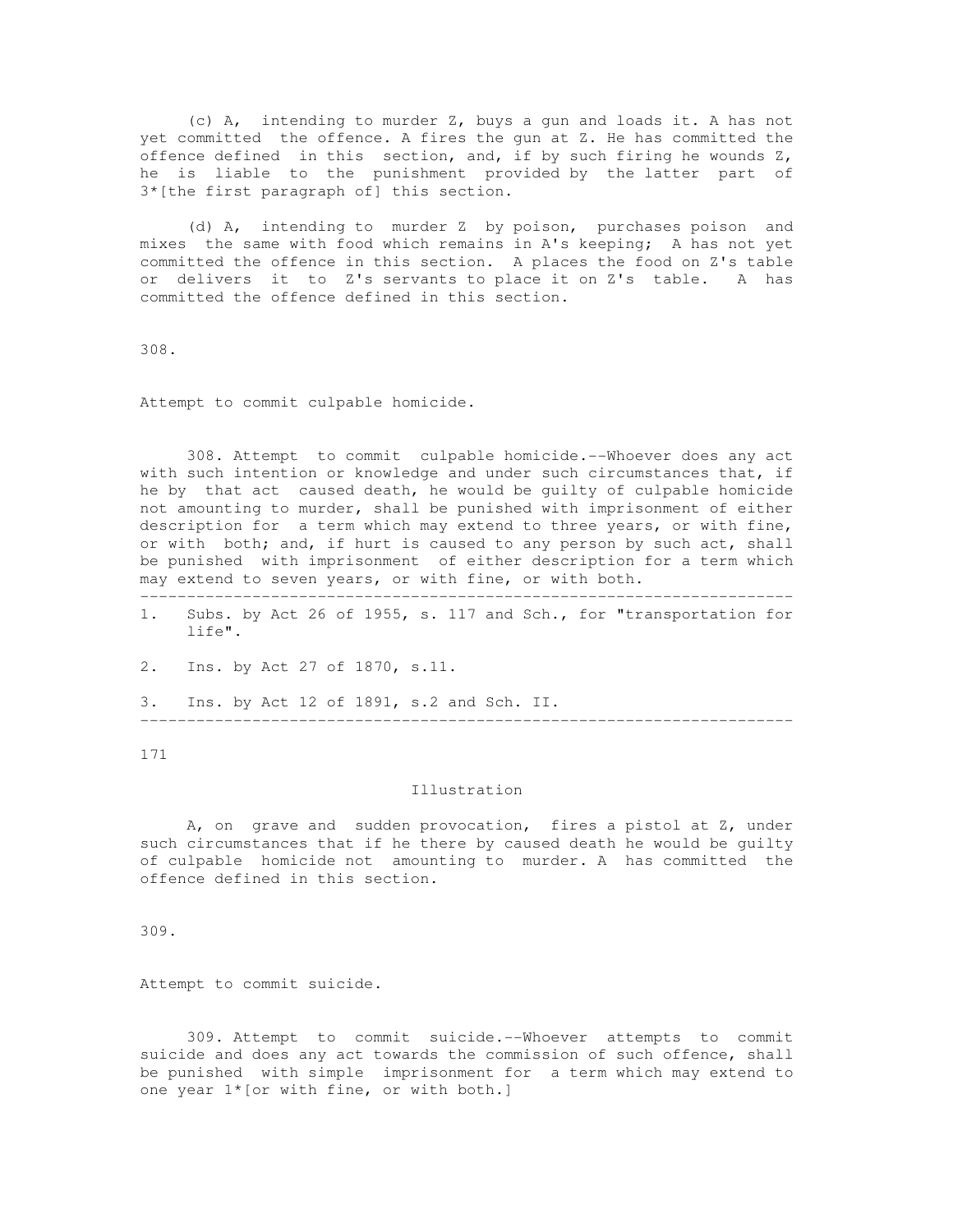310.

Thug.

 310. Thug.--Whoever, at any time after the passing of this Act, shall have been habitually associated with any other or others for the purpose of committing robbery or child-stealing by means of or accompanied with murder, is a thug.

311.

Punishment.

 311. Punishment.--Whoever is a thug, shall be punished with 2[imprisonment for life], and shall also be liable to fine.

Of the causing of miscarriage, of injuries to unborn children, of the exposure of infants, and of the concealment of births.

312.

Causing miscarriage.

 312. Causing miscarraige.--Whoever voluntarily causes a woman with child to miscarry, shall if such miscarriage be not caused in good faith for the purpose of saving the life of the woman, be punished with imprisonment of either description for a term which may extend to three years, or with fine, or with both; and, if the woman be quick with child, shall be punished with imprisonment of either description for a term which may extend to seven years, and shall also be liable to fine.

 Explanation.-A woman who causes herself to miscarry, is within the meaning of this section.

313.

Causing miscarriage without woman's consent.

 313. Causing miscarriage without woman's consent.--Whoever commits the offence defined in the last preceding section without the consent of the woman, whether the woman is quick with child or not, shall be punished with  $2*(\text{imprisomment for life}),$  or with imprisonment of either description for a term which may extend to ten years, and shall also be liable to fine.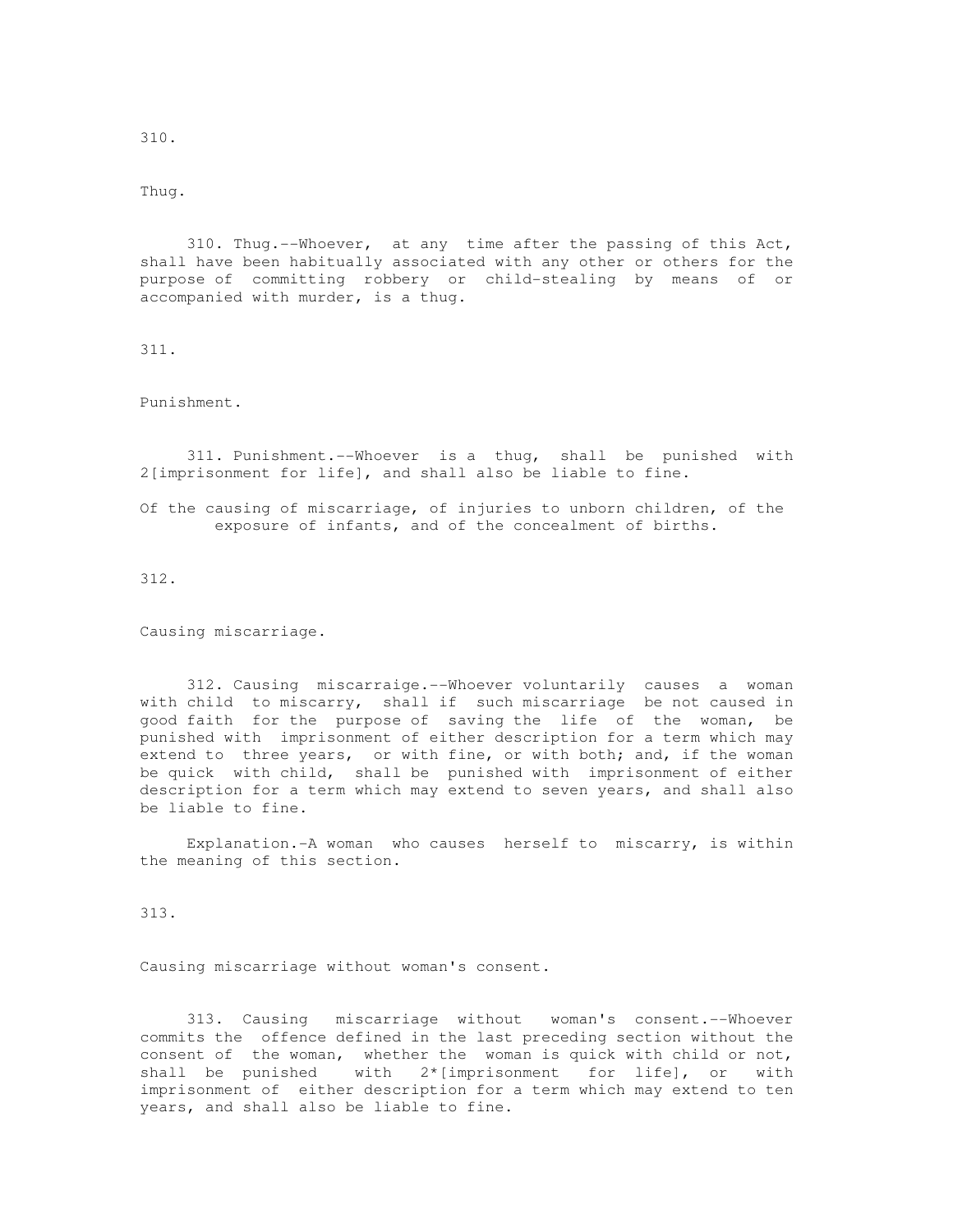Death caused by act done with intent to cause miscarriage.

 314. Death caused by act done with intent to cause miscarriage.-- Whoever, with intent to cause the miscarriage of a woman with child, does any act which causes the death of such woman, shall be punished with imprisonment of either description for a term which may extend to ten years, and shall also be liable to fine;

if act done without woman's consent.

 if act done without woman's consent.--and if the act is done without the consent of the woman, shall be punished either with 2\*[imprisonment for life], or with the punishment above mentioned.

 Explanation.-It is not essential to this offence that the offender should know that the act is likely to cause death.

315.

Act done with intent to prevent child being born alive or to cause it to die after birth.

 315. Act done with intent to prevent child being born alive or to cause it to die after birth.--Whoever before the birth of any child does any act with the intention of thereby preventing that child from being born alive or causing it to die after its birth, and does by such

---------------------------------------------------------------------- 1. Subs. by Act 8 of 1882, s. 7, for "and shall also be liable to

- fine".
- 2. Subs. by Act 26 of 1955, s. 117 and Sch., for "transportation for life". ----------------------------------------------------------------------

172

act prevent that child from being born alive, or causes it to die after its birth, shall, if such act be not caused in good faith for the purpose of saving the life of the mother, be punished with imprisonment of either description for a term which may extend to ten years, or with fine, or with both.

316.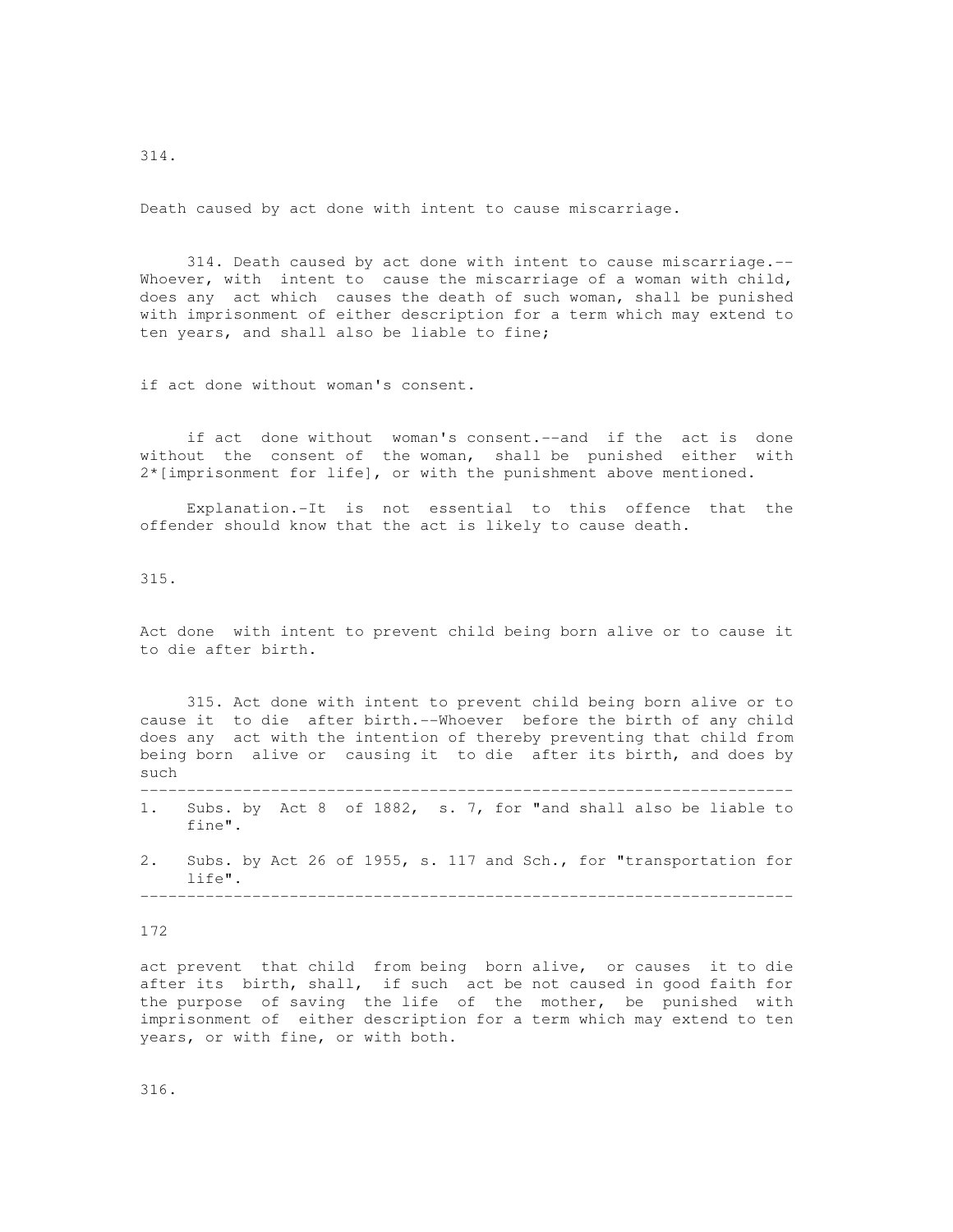Causing death of quick unborn child by act amounting to culpable homicide.

 316. Causing death of quick unborn child by act amounting to culpable homicide.--Whoever does any act under such circumstances, that if he thereby caused death he would be guilty of culpable homicide, and does by such act cause the death of a quick unborn child, shall be punished with imprisonment of either description for a term which may extend to ten years, and shall also be liable to fine.

## Illustration

 A, knowing that he is likely to cause the death of a pregnant woman, does an act which, if it caused the death of the woman, would amount to culpable homicide. The woman is injured, but does not die; but the death of an unborn quick child with which she is pregnant is thereby caused. A is guilty of the offence defined in this section.

317.

Exposure and abandonment of child under twelve years, by parent or person having care of it.

 317. Exposure and abandonment of child under twelve years, by parent or person having care of it.--Whoever being the father or mother of a child under the age of twelve years, or having the care of such child, shall expose or leave such child in any place with the intention of wholly abandoning such child, shall be punished with imprisonment of either description for a term which may extend to seven years, or with fine, or with both.

 Explanation.-This section is not intended to prevent the trial of the offender for murder or culpable homicide, as the case may be, if the child die in consequence of the exposure.

318.

Concealment of birth by secret disposal of dead body.

 318. Concealment of birth by secret disposal of dead body.-- Whoever, by secretly burying or otherwise disposing of the dead body of a child whether such child die before or after or during its birth, intentionally conceals or endeavors to conceal the birth of such child, shall be punished with imprisonment of either description for a term which may extend to two years, or with fine, or with both.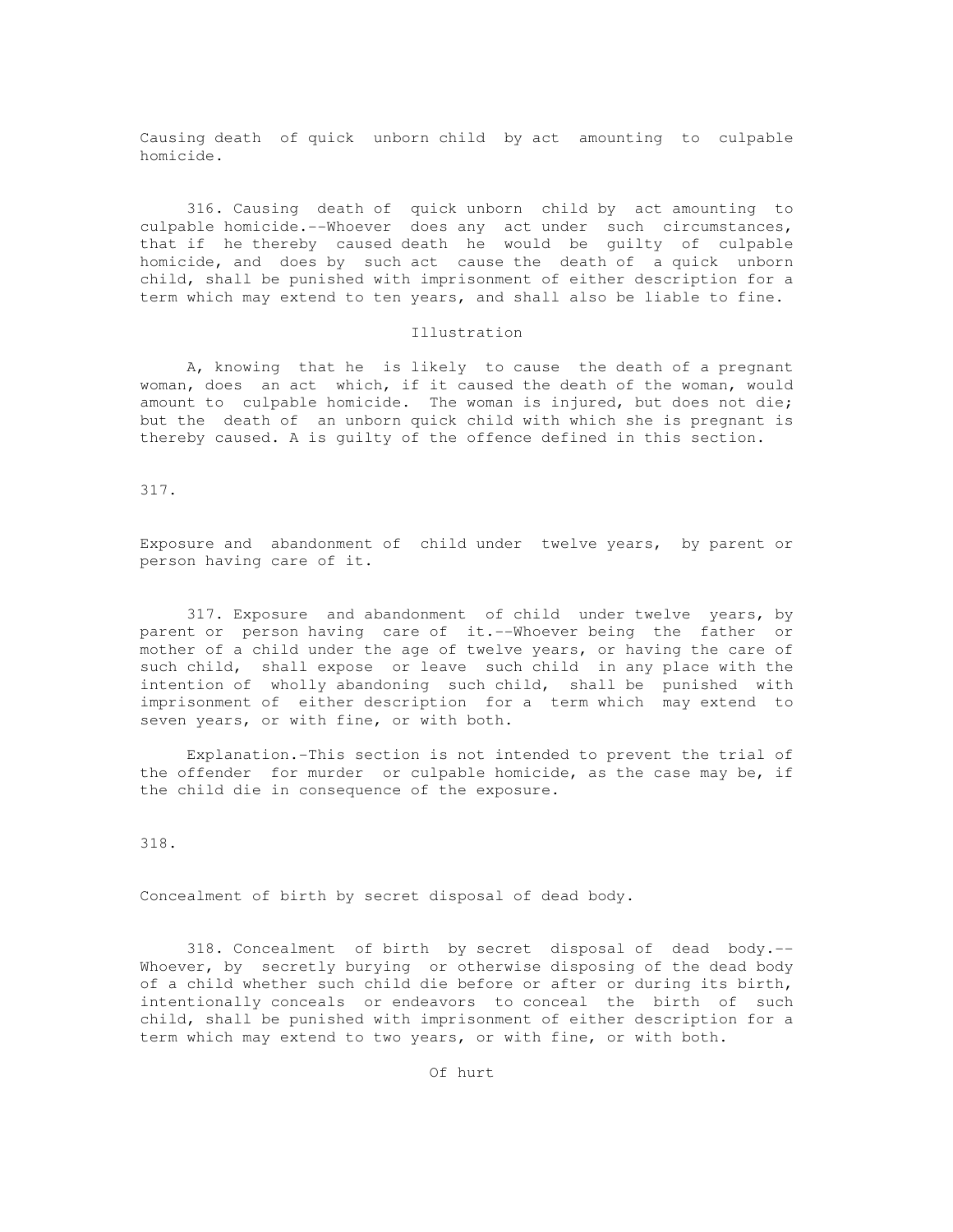319.

Hurt.

 319. Hurt.--Whoever causes bodily pain, disease or infirmity to any person is said to cause hurt.

320.

Grievous hurt.

 320. Grievous hurt.--The following kinds of hurt only are designated as "grievous":-

First.-Emasculation.

Secondly.-Permanent privation of the sight of either eye.

Thirdly.-Permanent privation of the hearing of either ear.

Fourthly.-Privation of any member or joint.

 Fifthly.-Destruction or permanent impairing of the powers of any member or joint.

Sixthly.-Permanent disfiguration of the head or face.

Seventhly.-Fracture or dislocation of a bone or tooth.

 Eighthly.-Any hurt which endangers life or which causes the sufferer to be during the space of twenty days in severe bodily pain, or unable to follow his ordinary pursuits.

# 173

## 321.

Voluntarily causing hurt.

 321. Voluntarily causing hurt.--Whoever does any act with the intention of thereby causing hurt to any person, or with the knowledge that he is likely thereby to cause hurt to any person, and does thereby cause hurt to any person, is said "voluntarily to cause hurt".

322.

Voluntarily causing grievous hurt.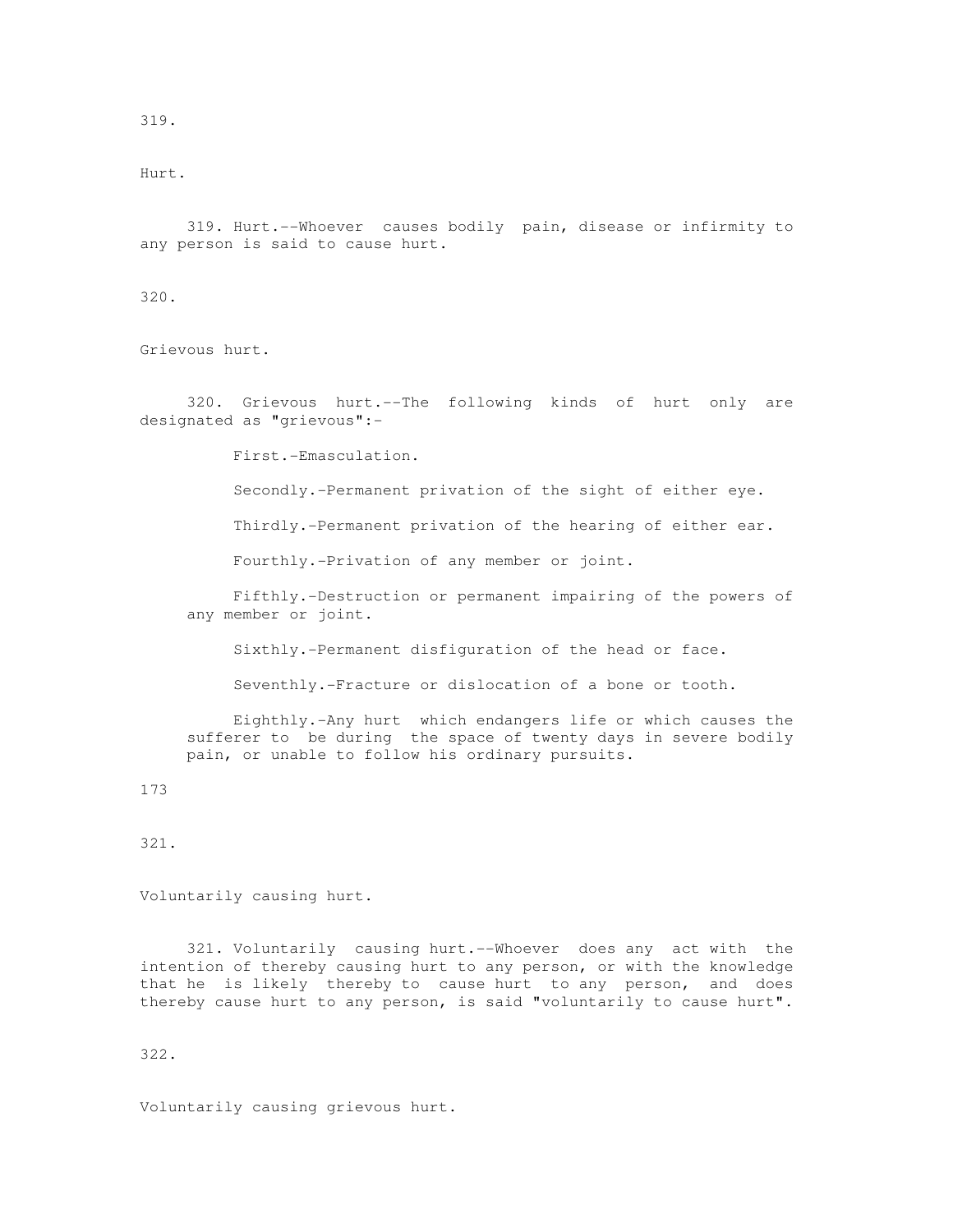322. Voluntarily causing grievous hurt.--Whoever voluntarily causes hurt, if the hurt which he intends to cause or knows himself to be likely to cause is grievous hurt, and if the hurt which he causes is grievous hurt, is said "voluntarily to cause grievous hurt".

 Explanation.-A person is not said voluntarily to cause grievous hurt except when he both causes grievous hurt and intends or knows himself to be likely to cause grievous hurt. But he is said voluntarily to cause grievous hurt, if intending or knowing himself to be likely to cause grievous hurt of one kind, he actually causes grievous hurt of another kind.

## Illustration

 A, intending of knowing himself to be likely permanently to disfigure Z's face, gives Z a blow which does not permanently disfigure Z's face, but which causes Z to suffer severe bodily pain for the space of twenty days. A has voluntarily caused grievous hurt.

323.

Punishment for voluntarily causing hurt.

 323. Punishment for voluntarily causing hurt.--Whoever, except in the case provided for by section 334, voluntarily causes hurt, shall be punished with imprisonment of either description for a term which may extend to one year, or with fine which may extend to one thousand rupees, or with both.

# 324.

Voluntarily causing hurt by dangerous weapons or means.

 324. Voluntarily causing hurt by dangerous weapons or means.-- Whoever, except in the case provided for by section 334, voluntarily causes hurt by means of any instrument for shooting, stabbing or cutting, or any instrument which, used as a weapon of offence, is likely to cause death, or by means of fire or any heated substance, or by means of any poison or any corrosive substance, or by means of any explosive substance or by means of any substance which it is deleterious to the human body to inhale, to swallow, or to receive into the blood, or by means of any animal, shall be punished with imprisonment of either description for a term which may extend to three years, or with fine, or with both.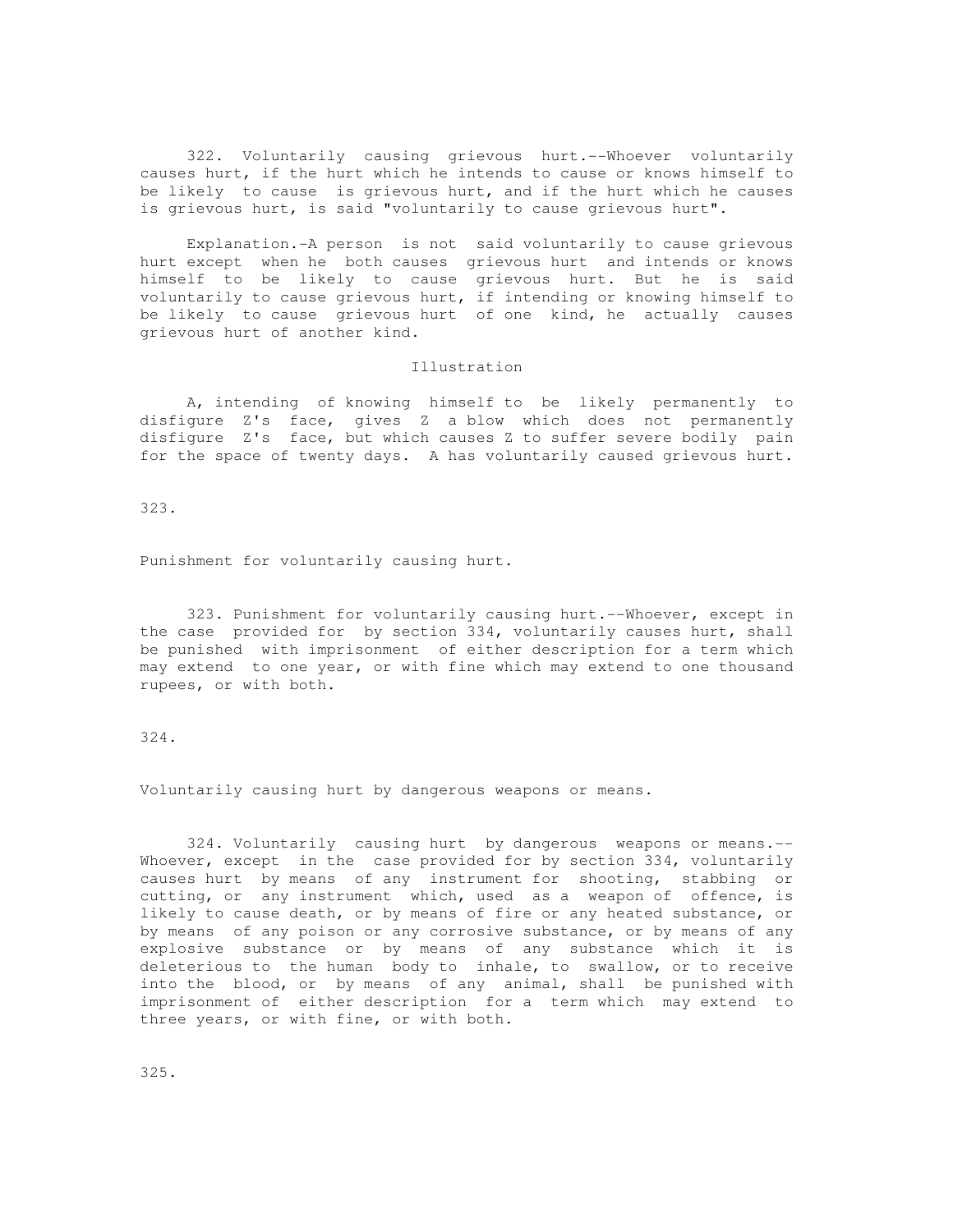Punishment for voluntarily causing grievous hurt

 325. Punishment for voluntarily causing grievous hurt.-Whoever, except in the case provided for by section 335, voluntarily causes grievous hurt, shall be punished with imprisonment of either description for a term which may extend to seven years, and shall also be liable to fine.

326.

Voluntarily causing grievous hurt by dangerous weapons or means.

 326. Voluntarily causing grievous hurt by dangerous weapons or means.--Whoever, except in the case provided for by section 335, voluntarily causes grievous hurt by means of any instrument for shooting, stabbing or cutting, or any instrument which, used as a weapon of offence, is likely to cause death, or by means of fire or any heated substance, or by means of any poison or any corrosive substance, or by means of any explosive substance, or by means of any substance which it is deleterious to the human body to inhale, to swallow, or to receive into the blood, or by means of any animal, shall be punished with 1\*[imprisonment for life], or with imprisonment of either description for a term which may extend to ten years, and shall also be liable to fine. ----------------------------------------------------------------------

1. Subs, by Act 26 of 1955, s. 117 and Sch., for "transportation for life".

----------------------------------------------------------------------

174

327.

Voluntarily causing hurt to extort property, or to constrain to an illegal to an act.

 327. Voluntarily causing hurt to extort property, or to constrain to an illegal to an act.--Whoever voluntarily causes hurt, for the purpose of extorting from the sufferer, or from any person interested in the sufferer, any property or valuable security, or of constraining the sufferer or any person interested in such sufferer to do anything which is illegal or which may facilitate the commission of an offence, shall be punished with imprisonment of either description for a term which may extend to ten years, and shall also be liable to fine.

328.

Causing hurt by means of poison, etc., with intent to commit and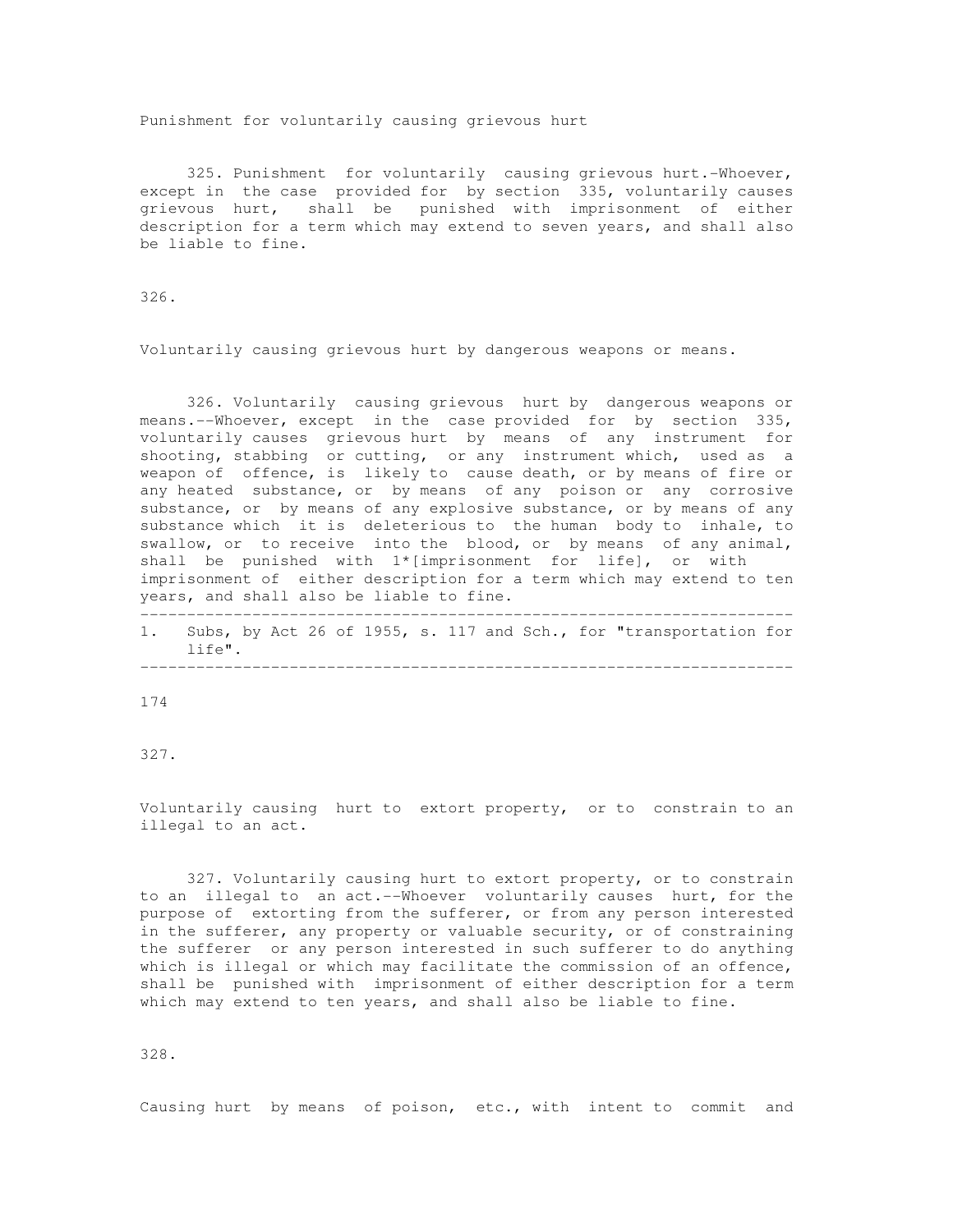offence.

 328. Causing hurt by means of poison, etc., with intent to commit and offence.--Whoever administers to or causes to be taken by any person any poison or any stupefying, intoxicating or unwholesome drug, or other thing with intent to cause hurt to such person, or with intent to commit or to facilitate the commission of an offence or knowing it to be likely that he will thereby cause hurt, shall be punished with imprisonment of either description for a term which may extend to ten years, and shall also be liable to fine.

# 329.

Voluntarily causing grievous hurt to extort property, or to constrain to an illegal act.

 329. Voluntarily causing grievous hurt to extort property, or to constrain to an illegal act.--Whoever voluntarily causes grievous hurt for the purpose of extorting from the sufferer or from any person interested in the sufferer any property or valuable security, or of constraining the sufferer or any person interested in such sufferer to do anything that is illegal or which may facilitate the commission of an offence, shall be punished with  $1*(\text{imprisomment for life}),$  or imprisonment of either description for a term which may extend to ten years, and shall also be liable to fine.

330.

Voluntarily causing hurt to extort confession or to compel restoration of property.

 320. Voluntarily causing hurt to extort confession or to compel restoration of property.--Whoever voluntarily causes hurt, for the purpose of extorting from the sufferer or from any person interested in the sufferer, any confession or any information which may lead to the detection of an offence or misconduct, or for the purpose of constraining the sufferer or any person interested in the sufferer to restore or to cause the restoration of any property or valuable security or to satisfy any claim or demand, or to give information which may lead to the restoration of any property or valuable security, shall be punished with imprisonment of either description for a term which may extend to seven years, and shall also be liable to fine.

# Illustriations

 (a) A, a police-officer, tortures Z in order to induce Z to confess that he committed a crime. A is guily of an offence under this section.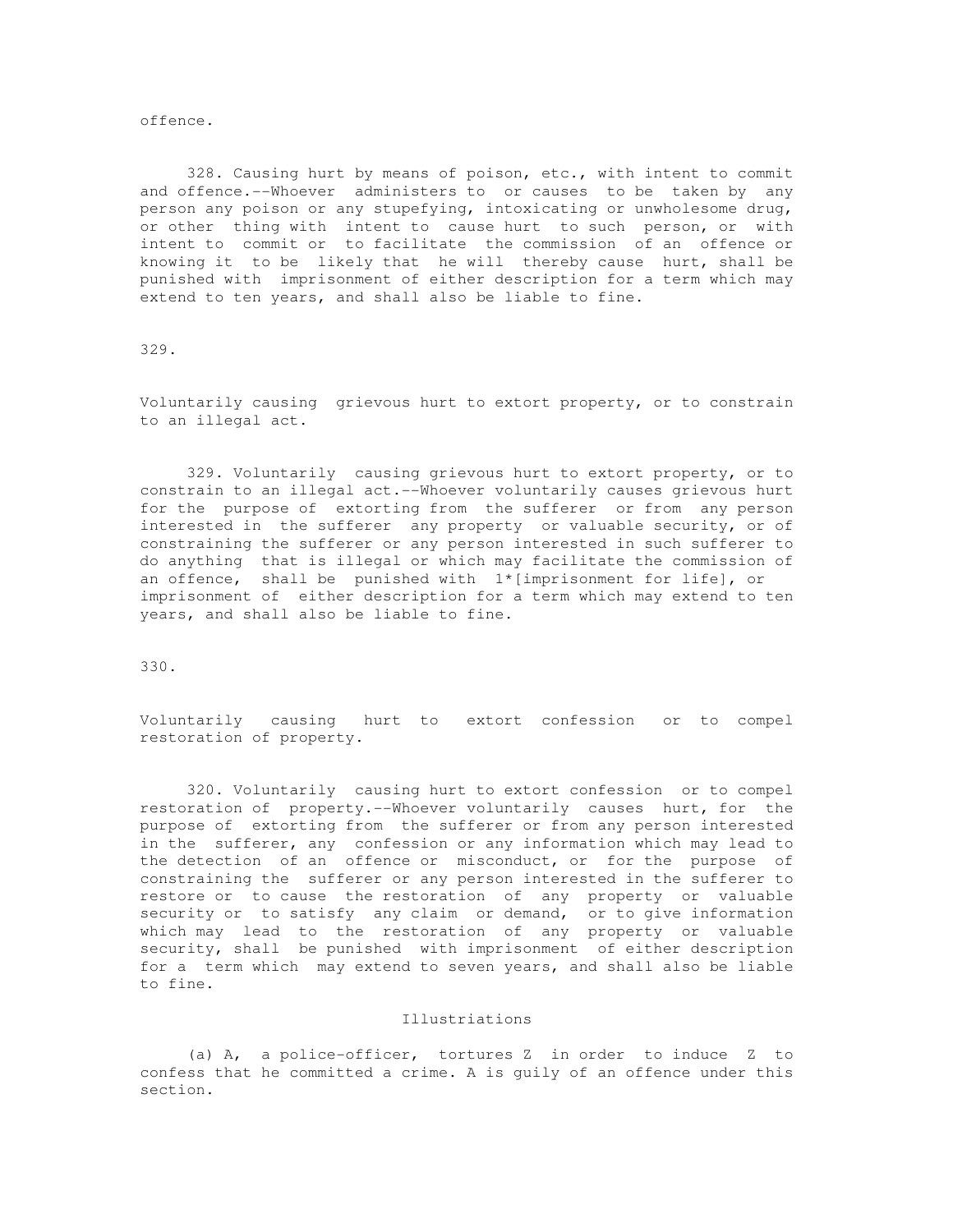(b) A, a police-officer, tortures B to induce him to point out where certain stolen property is deposited. A is quilty of an offence under this section.

 (c) A, a revenue officer, tortures z in order to compel him to pay certain arrears of revenue due from Z. A is guilty of an offence under this section.

 (d) A, a zamindar, tortures a raiyat in order to compel him to pay his rent. A is guilty of an offence under this section.

331.

Voluntarily causing grievous hurt to extort confession, or to compel restoration of property.

 331. Voluntarily causing grievous hurt to extort confession, or to compel restoration of property.--Whoever voluntarily causes grievous hurt for the purpose of extorting from the sufferer or from any person interested in the sufferer any confession or any information which may lead to the detection of an offence or misconduct, or for the purpose of constraining the sufferer or any person ----------------------------------------------------------------------

1. Subs. by Act 26 of 1955, s. 117 and Sch., for "transportation for life". ----------------------------------------------------------------------

175

interested in the sufferer to restore or to cause the restoration of any property or valuable security, or to satisfy any claim or demand or to give information which may lead to the restoration of any property or valuable security shall be punished with imprisonment of either description for a term which may extend to ten years, and shall also be liable to fine.

332.

Voluntarily causing hurt to deter public servant from his duty.

 332. Voluntarily causing hurt to deter public servant from his duty.--Whoever voluntarily causes hurt to any person being a public servant in the discharge of his duty as such public servant, or with intent to prevent or deter that person or any other public servant from discharging his duty as such public servant, or in consequence of anything done or attempted to be done by that person in the lawful discharge of his duty as such public servant, shall be punished with imprisonment of either description for a term which may extend to three years, or with fine, or with both.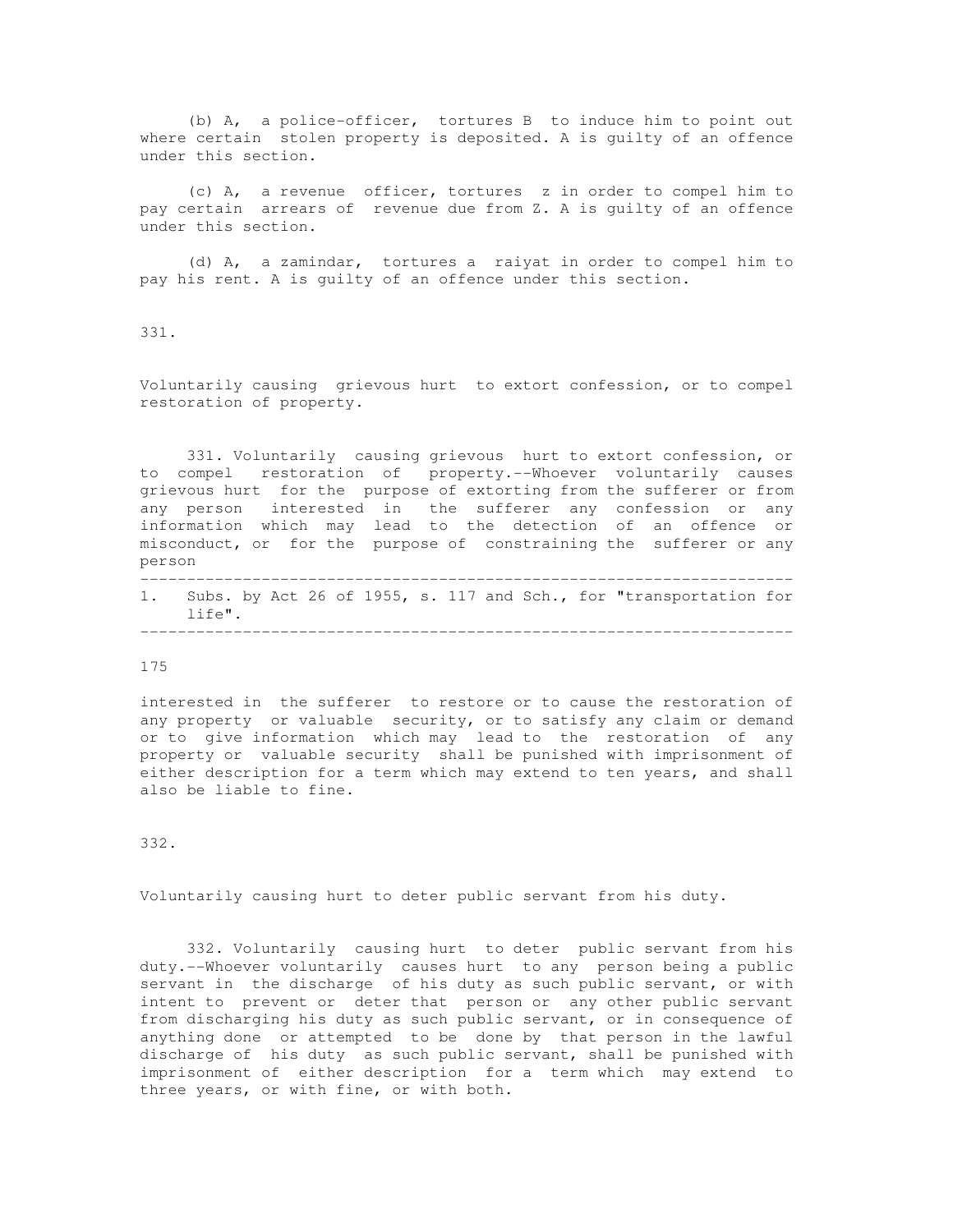Voluntarily causing grievous hurt to deter public servant from his duty.

 333. Voluntarily causing grievous hurt to deter public servant from his duty.--Whoever voluntarily causes grievous hurt to any person being a public servant in the discharge of his duty as such public servant, or with intent to prevent or deter that person or any other public servant from discharging his duty as such public servant, or in consequence of anything done or attempted to be done by that person in the lawful discharge of his duty as such public servant, shall be punished with imprisonment of either description for a term which may extend to ten years, and shall also be liable to fine.

334.

Voluntarily causing hurt on provocation.

 334. Voluntarily causing hurt on provocation.--Whoever voluntarily causes hurt on grave and sudden provocation, if he neither intends nor knows himself to be likely to cause hurt to any person other than the person who gave the provocation, shall be punished with imprisonment of either description for a term which may extend to one month, or with fine which may extend to five hundred rupees, or with both.

335.

Voluntarily causing grievous hurt on provocation.

 335. Voluntarily causing grievous hurt on provocation.--Whoever 1\*[voluntarily] causes grievous hurt on grave and sudden provocation, if he neither intends nor knows himself to be likely to cause grievous hurt to any person other than the person who gave the provocation shall be punished with imprisonment of either description for a term which may extend to four years, or with fine which may extend to two thousand rupees, or with both.

 Explanation.-The last two sections are subject to the same provisos as Exception 1, section 300.

336.

Act endangering life or personal safety of others.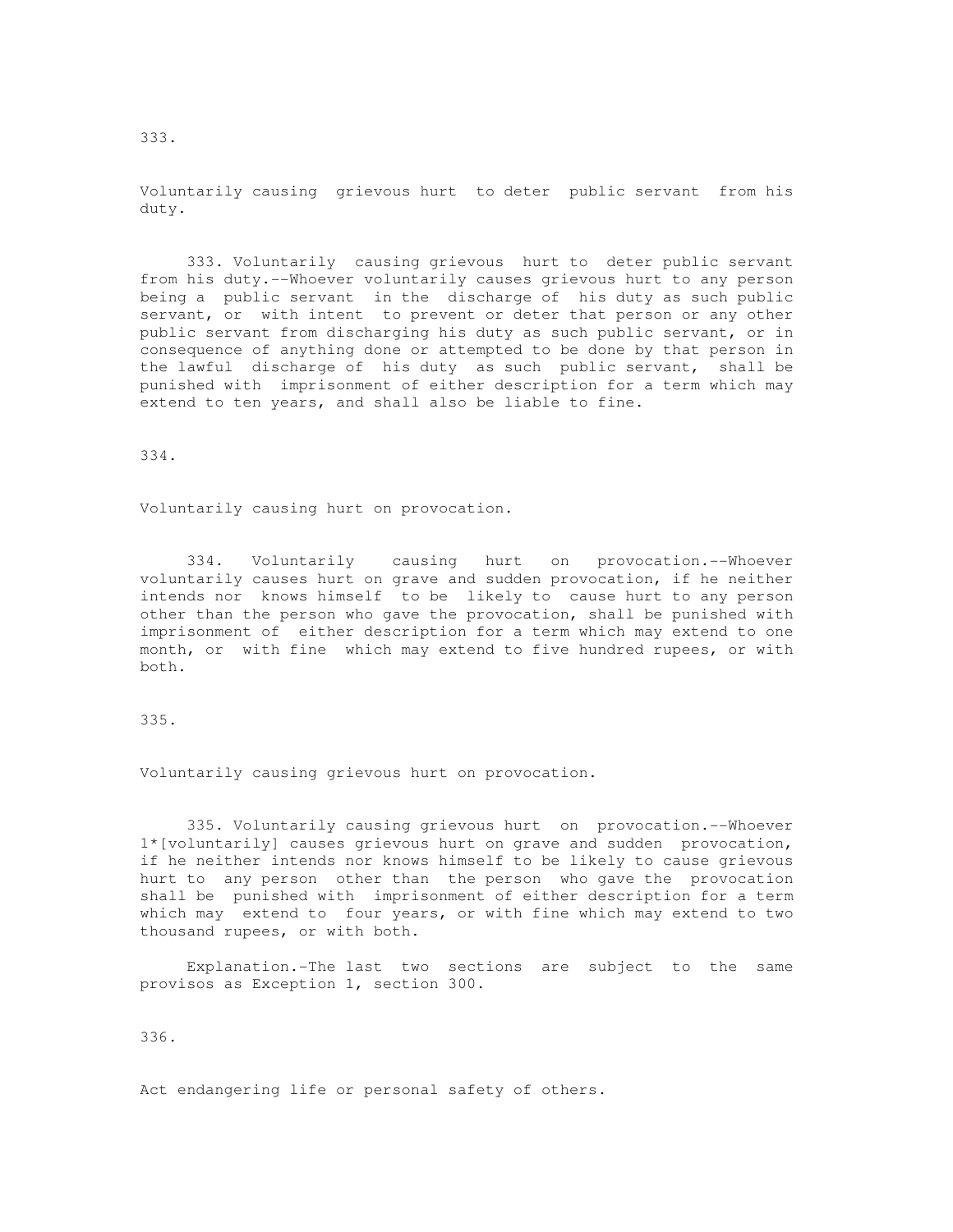336. Act endangering life or personal safety of others.--Whoever does any act so rashly or negligently as to endanger human life or the personal safety others, shall be punished with imprisonment of either description for a term which may extend to three months or with fine which may extend to two hundred and fifty rupees, or with both.

337.

Causing hurt by act endangering life or personal safety of others.

 337. Causing hurt by act endangering life or personal safety of others.--Whoever causes hurt to any person by doing any act so rashly or negligently as to endanger human life, or the personal safety of others, shall be punished with imprisonment of either description for a term which may extend to six months, or with fine which may extend to five hundred rupees, or with both.

---------------------------------------------------------------------- 1. Ins. by Act 8 of 1882, s. 8, ----------------------------------------------------------------------

176

338.

Causing grievous hurt by act endangering life or personal safety of others.

 338. Causing grievous hurt by act endangering life or personal safety of others.--Whoever causes grievous hurt to any person by doing any act so rashly or negligently as to endanger human life, or the personal safety of others, shall be punished with imprisonment of either description for a term which may extend to two years, or with fine which may extend to one thousand rupees, or with both.

Of wrongful restraint and wrongful confinement

339.

Wrongful restraint.

 339. Wrongful restraint.--Whoever voluntarily obstructs any person so as to prevent that person from proceeding in any direction in which that person has a right to proceed, is said wrongfully to restrain that person.

 Exception.-The obstruction of a private way over land or water which a person in good faith believes himself to have a lawful right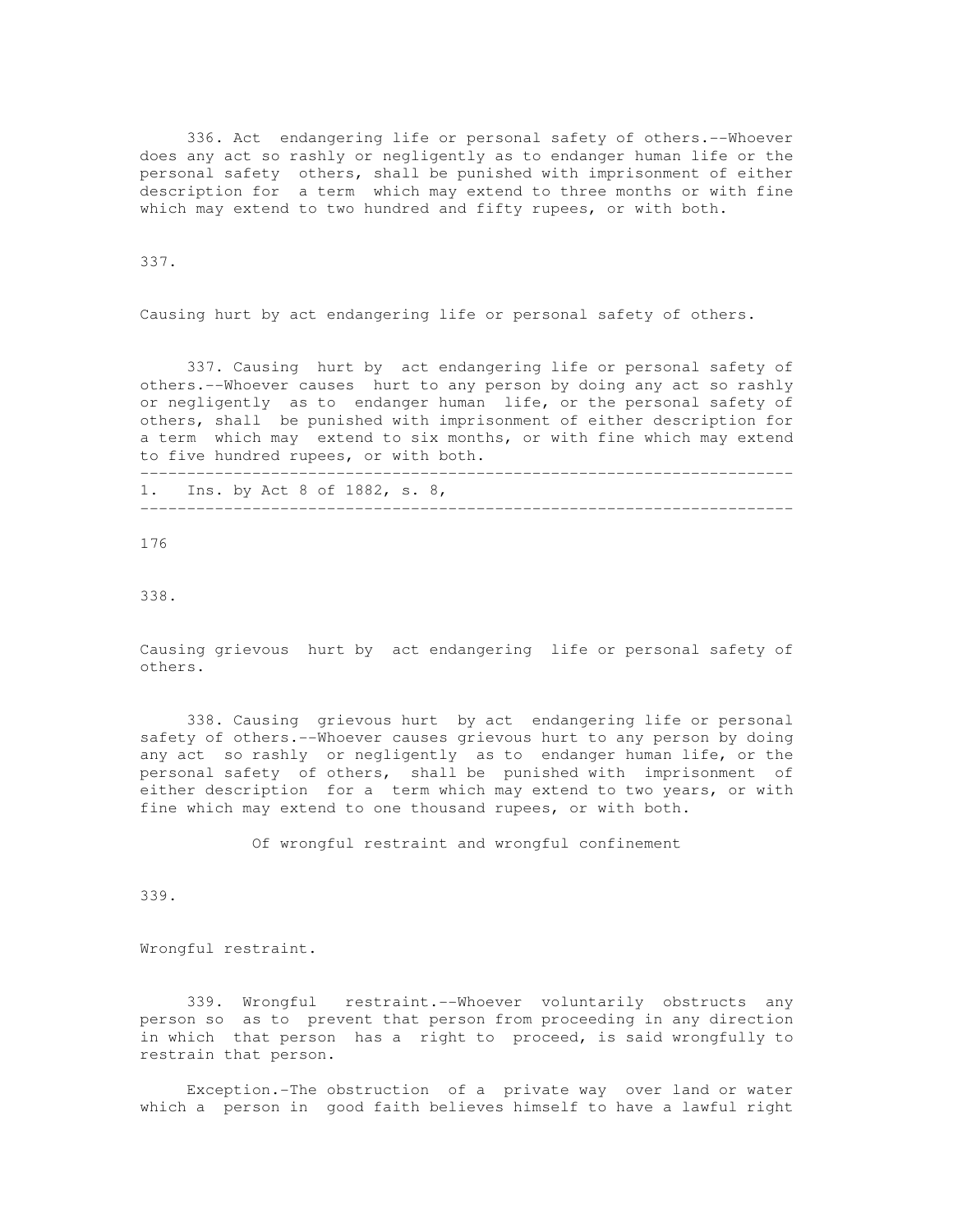to obstruct, is not an offence within the meaning of this section.

## Illustration

 A obstructs a path along which Z has a right to pass. A not believing in good faith that he has a right to stop the path. Z is thereby prevented from passing. A wrongfully restrains Z.

340.

Wrongful confinement.

 340. Wrongful confinement.--Whoever wrongfully restrains any person in such a manner as to prevent that person from proceeding beyond certain circumscribing limits, is said "wrongfully to confine" that person.

### Illustrations

 (a) A causes Z to go within a walled space, and locks Z. Z is thus prevented from proceeding in any direction beyond the circumscribing line of wall. A wrongfully confines z.

 (b) A places men with firearms at the outlets of a building, and tells Z that they will fire at Z if Z attempts leave the building. A wrongfully confines Z.

341.

Punishment for wrongful restraint.

 341. Punishment for wrongful restraint.--Whoever wrongfully restrains any person shall be punished with simple imprisonment for a term which may extend to one month, or with fine which may extend to five hundred rupees, or with both.

342.

Punishment for wrongful confinement.

 342. Punishment for wrongful confinement.--Whoever wrongfully confines any person shall be punished with simple imprisonment of either description for a term which may extend to one year, or with fine which may extend to one thousand rupees, or with both.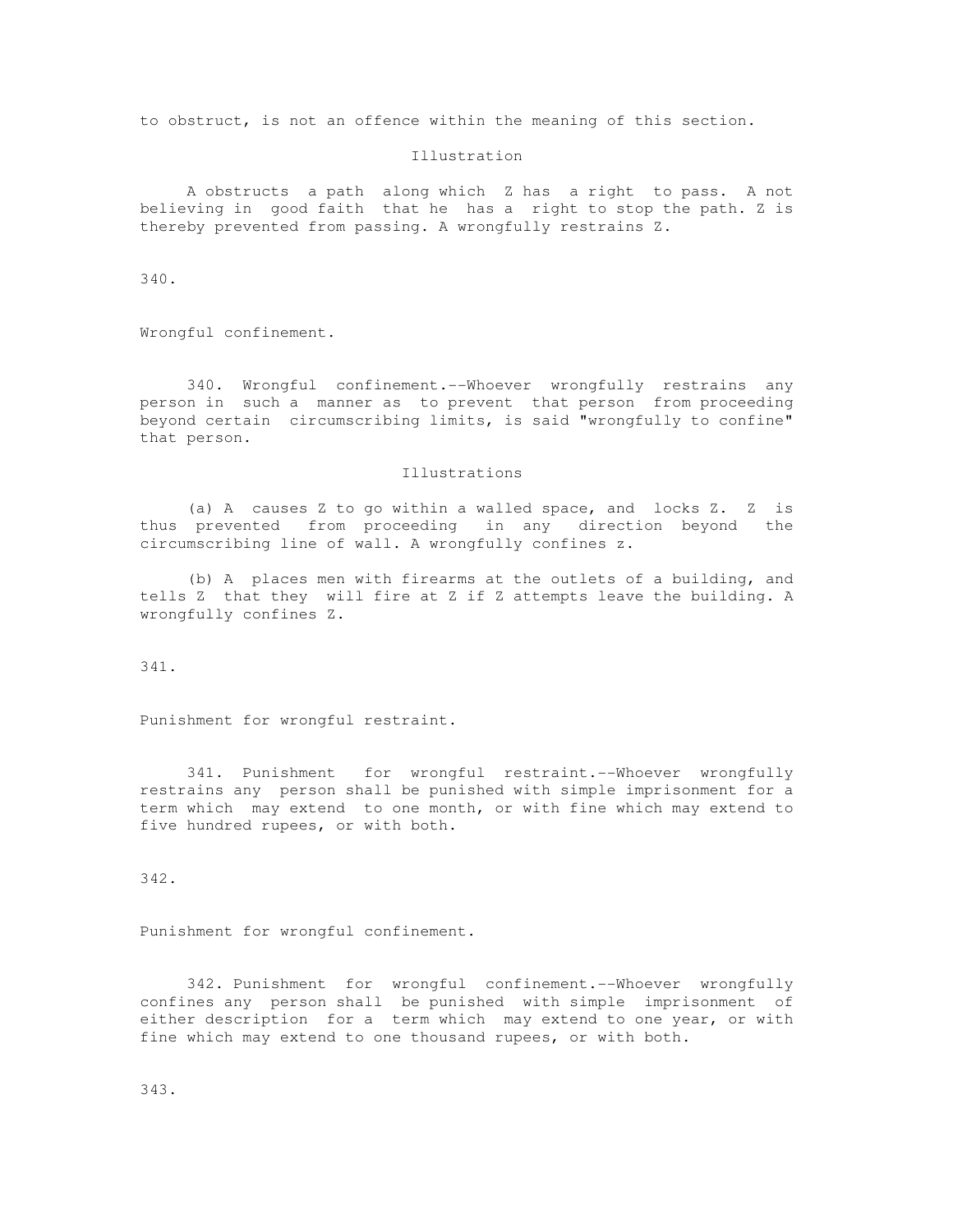Wrongful confinement for three or more days.

 343. Wrongful confinement for three or more days.--Whoever wrongfully confines any person for three days or more, shall be punished with imprisonment of either description for a term which may extend to two years, or with fine, or with both.

344.

Wrongful confinement for ten or more days.

 344. Wrongful confinement for ten or more days.--Whoever wrongfully confines any person for ten days, or more, shall be punished with imprisonment of either description for a term which may extend to three years, and shall also be liable to fine.

177

345.

Wrongful confinement of person for whose liberation writ has been issued.

 345. Wrongful confinement of person for whose liberation writ has been issued.--Whoever keeps any person in wrongful confinement, knowing that a writ for the liberation of that person has been duly issued, shall be punished with imprisonment of either description for a term which may extend to two years in addition to any term of imprisonment to which he may be liable under any other section of this Chapter.

346.

Wrongful confinement in secret.

 346. Wrongful confinement in secret.--Whoever wrongfully confines any person in such manner as to indicate an intention that the confinement of such person may not be known to any person interested in the person so confined, or to any public servant, or that the place of such confinement may not be known to or discovered by any such person or public servant as hereinbefore mentioned, shall be punished with imprisonment of either description for a term which may extend to two years in addition to any other punishment to which he may be liable for such wrongful confinement.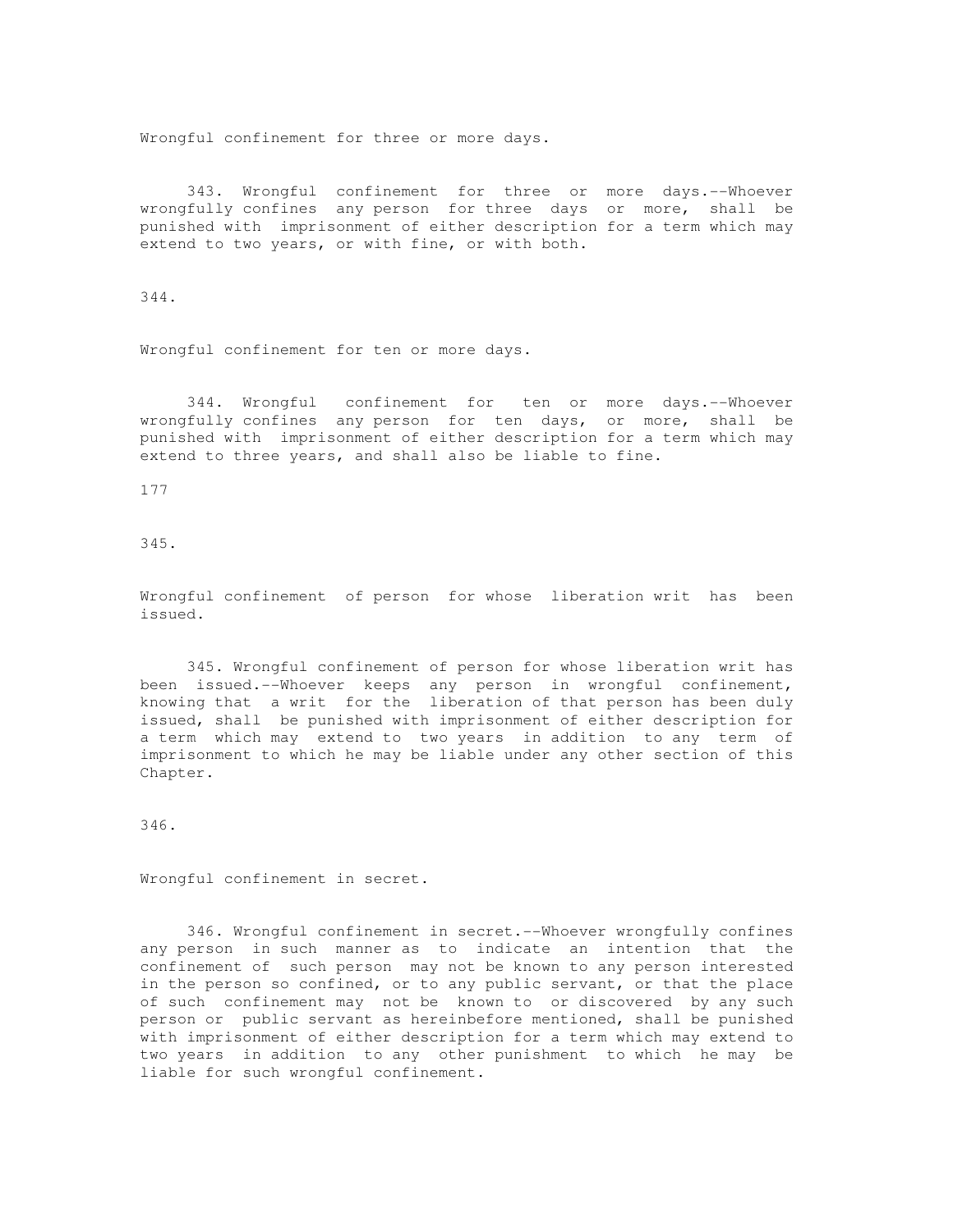Wrongful confinement to extort property, or constrain to illegal act.

 347. Wrongful confinement to extort property, or constrain to illegal act.--Whoever wrongfully confines any person for the purpose of extorting from the person confined, or from any person interested in the person confined, any property or valuable security or of constraining the person confined or any person interested in such person to do anything illegal or to give any information which may facilitate the commission of an offence, shall be punished with imprisonment of either description for a term which may extend to three years, and shall also be liable to fine.

348.

Wrongful confinement to extort confession, or compel restoration of property.

 348. Wrongful confinement to extort confession, or compel restoration of property.--Whoever wrongfully confines any person for the purpose of extorting from the person confined or any person interested in the person confined any confession or any information which may lead to the detection of an offence or misconduct, or for the purpose of constraining the person confined or any person interested in the person confined to restore or to cause the restoration of any property or valuable security or to satisfy any claim or demand, or to give information which may lead to the restoration of any property or valuable security, shall be punished with imprisonment of either description for a term which may extend to three years, and shall also be liable to fine.

Of criminal force and assault

349.

Force.

 349. Force.--A person is said to use force to another if he causes motion, change of motion, or cessation of motion to that other, or if he causes to any substance such motion, or change of motion, or cessation of motion as brings that substance into contact with any part of that other's body, or with anything which that other is wearing or carrying, or with anything so situated that such contact affects that other's sense of feeling: Provided that the person causing the motion, or change of motion, or cessation of motion, causes that motion, change of motion, or cessation of motion in one of the three ways hereinafter described: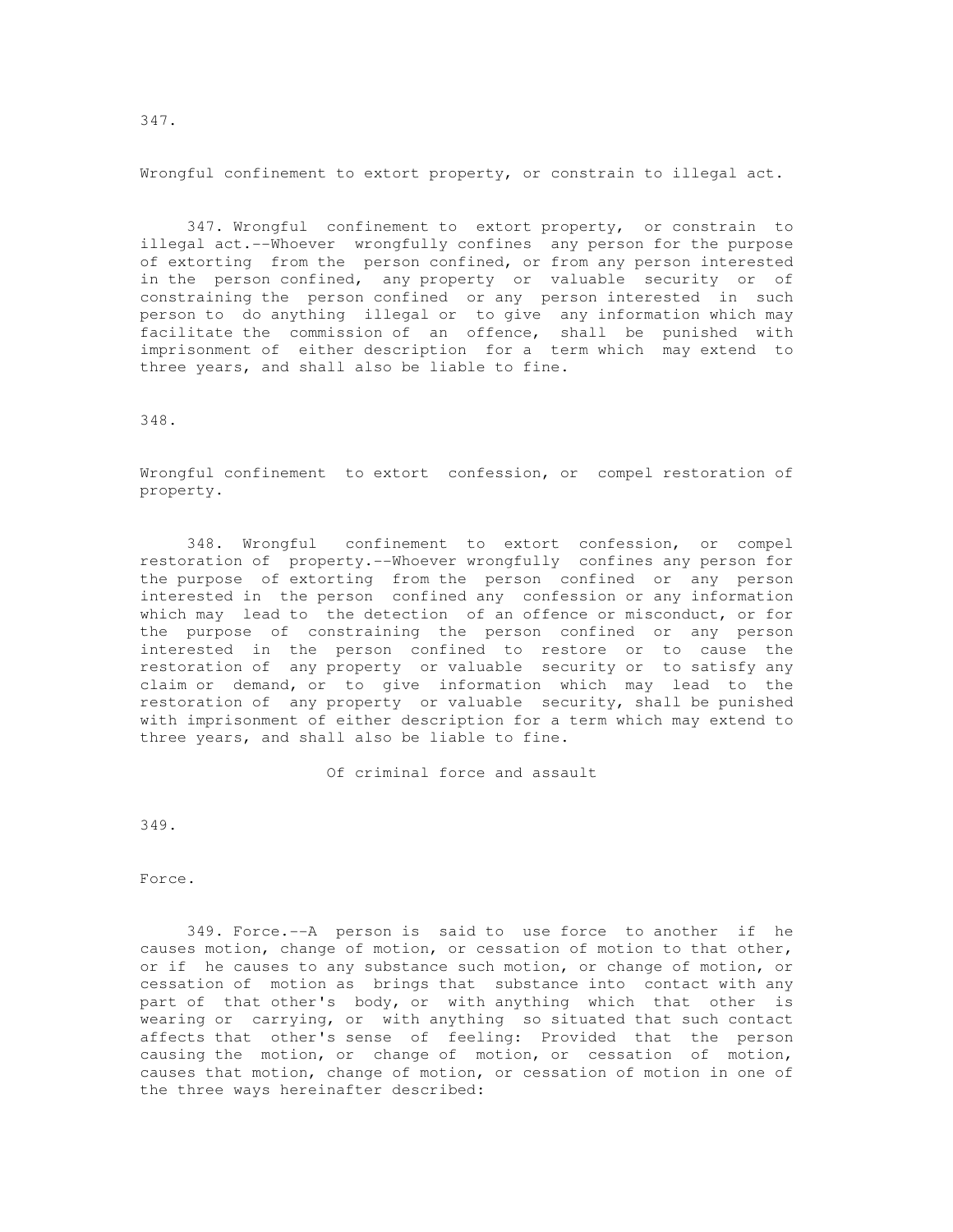First.-By his own bodily power.

 Secondly.-By disposing any substance in such a manner that the motion or change or cessation of motion takes place without any further act on his part, or on the part of any other person.

 Thirdly.-By inducing any animal to move, to change its motion, or to cease to move.

178

350.

Criminal force.

 350. Criminal force.--Whoever intentionally uses force to any person, without that person's consent, in order to the committing of any offence, or intending by the use of such force to cause, or knowing it to be likely that by the use of such force he will cause injury, fear or annoyance to the person to whom the force is used, is said to use criminal force to that other.

#### Illustrations

 (a) Z is sitting in a moored boat on a river. A unfastens the moorings, and thus intentionally causes the boat to drift down the stream. Here A intentionally causes motion to Z, and he does this by disposing substances in such a manner that the motion is produced without any other action on any person's part. A has therefore intentionally used force to Z; and if he has done so without Z's consent, in order to the committing of any offence, or intending or knowing it to be likely that this use of force will cause injury, fear or annoyance to Z, A has used criminal force to Z.

 (b) Z is riding in a chariot. A lashes Z's horses and thereby causes them to quicken their pace. Here A has caused change of motion to Z by inducing the animals to change their motion. A has therefore used force to Z; and if A has done this without Z's consent, intending or knowing it to be likely that he may thereby injure, frighten or annoy Z, A has used criminal force to Z.

 (c) Z is riding in a palanquin. A, intending to rob Z, seizes the pole and stops the palanquin. Here A has caused cessation of motion to Z, and he has done this by his own bodily power. A has therefore used force to Z; and as A has acted thus intentionally, without Z's consent, in order to the commission of an offence. A has used criminal force to Z.

 (d) A intentionally pushes against Z in the street. Here A has by his own bodily power moved his own person so as to bring it into contact with Z. He has therefore intentionally used force to Z; and if he has done so without Z's consent, intending or knowing it to be likely that he may thereby injure, frighten or annoy Z, he has used criminal force to Z.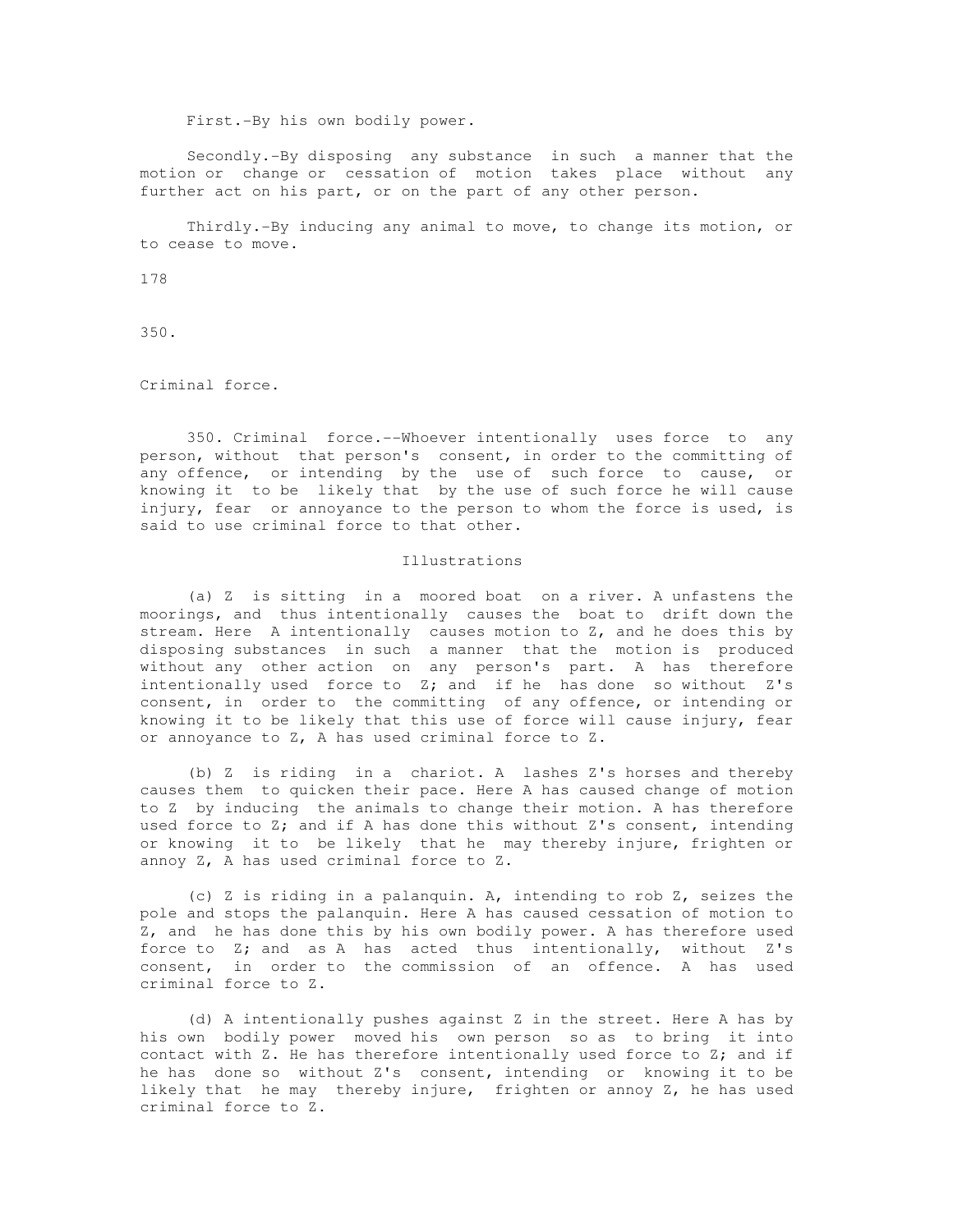(e) A throws a stone, intending or knowing it to be likely that the stone will be thus brought into contact with  $z$ , or with  $z's$ clothes, or with something carried by Z, or that it will strike water, and dash up the water against Z's clothes or something carried by Z. Here, if the throwing of the stone produce the effect of causing any substance to come into contact with Z, or Z's clothes, A has used force to Z, and if he did so without Z's consent, intending thereby to injure, frighten or annoy Z, he has used criminal force to Z.

 (f) A intentionally pulls up a Woman's veil. Here A intentionally uses force to her, and if he does so without her consent intending or knowing it to be likely that he may thereby injure, frighten or annoy her, he has used criminal force to her.

 (g) Z is bathing. A pours into the bath water which he knows to be boiling. Here A intentionally by his own bodily power causes such motion in the boiling water as brings that water into contact with Z, or with other water so situated that such contact must affect Z's sense of feeling, A has therefore intentionally used force to Z; and if he has done this without Z's consent intending or knowing it to be likely that he may thereby cause injury, fear or annoyance to  $Z$ , A has used criminal force.

## 179

 (h) A incites a dog to spring upon Z, without Z's consent. Here, if A intends to cause injury, fear or annoyance to  $Z$ , he uses criminal force to Z.

351.

Assault.

 351. Assault.--Whoever makes any gesture, or any preparation intending or knowing it to be likely that such gesture or preparation will cause any person present to apprehend that he who makes that gesture or preparation is about to use criminal force to that person, is said to commit an assault.

 Explanation.-Mere words do not amount to an assault. But the words which a person uses may give to his gestures or preparation such a meaning as may make those gestures or preparations amount to an assault.

## Illustrations

 (a) A shakes his fist at Z, intending or knowing it to be likely that he may thereby cause Z to believe that A is about to strike Z. A has committed an assault.

 (b) A begins to unloose the muzzle of a ferocious dog, intending or knowing it to be likely that he may thereby cause Z to believe that he is about to cause the dog to attack Z. A has committed an assault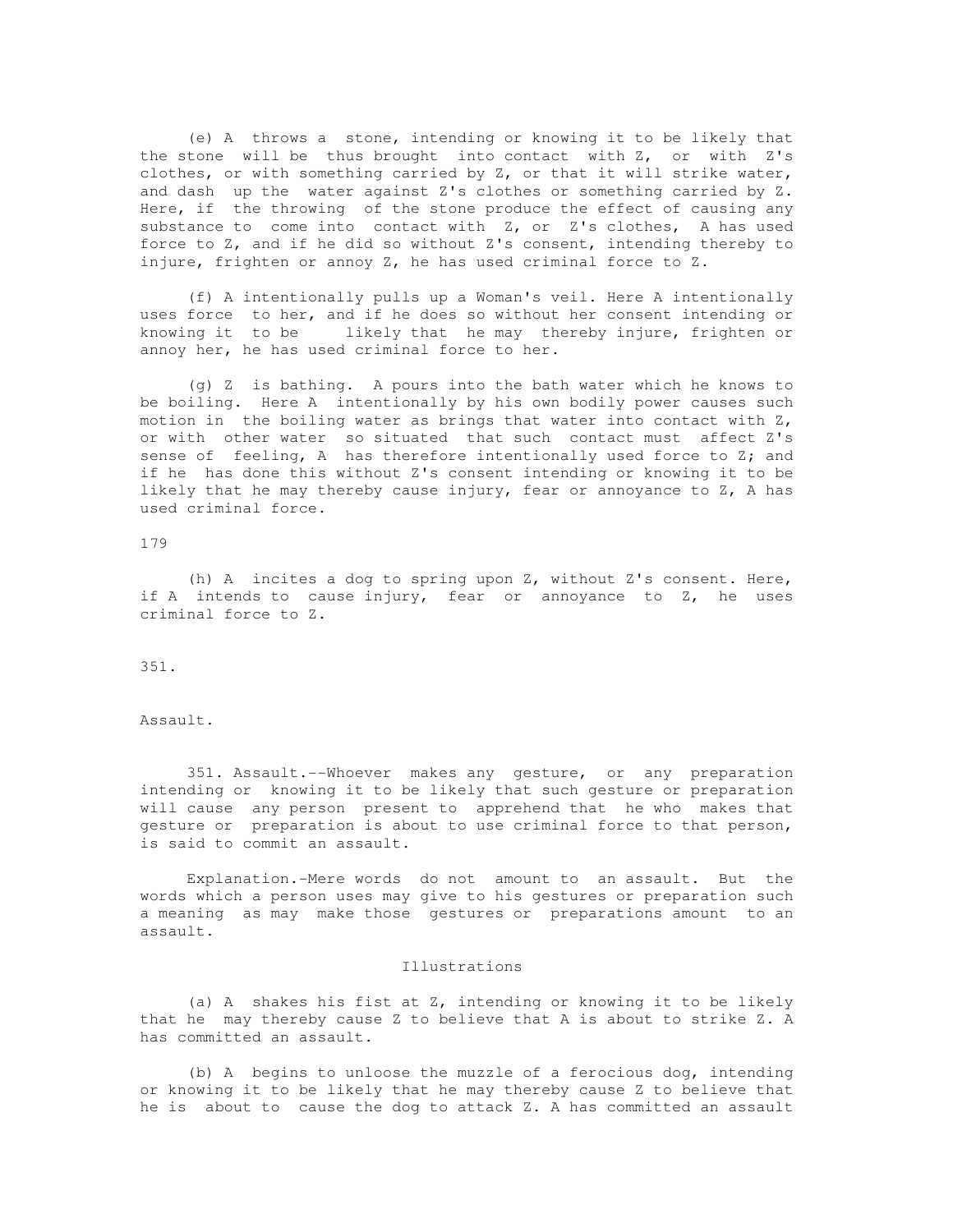upon Z.

 (c) A takes up a stick, saying to Z, "I will give you a beating". Here, though the words used by A could in no case amount to an assault, and though the mere gesture, unaccompanied by any other circumstances, might not amount to an assault,the gesture explained by the words may amount to an assault.

352.

Punishment for assault or criminal force otherwise than on grave provocation.

 352. Punishment for assault or criminal force otherwise than on grave provocation.--Whoever assaults or uses criminal force to any person otherwise than on grave and sudden provocation given by that person, shall be punished with imprisonment of either description for a term which may extend to three months, or with fine which may extend to five hundred rupees, or with both.

 Explanation.-Grave and sudden provocation will not mitigate the punishment for an offence under this section, if the provocation is sought or voluntarily provoked by the offender as an excuse for the offence, or

 if the provocation is given by anything done in obedience to the law, or by a public servant, in the lawful exercise of the powers of such public servant, or

 if the provocation is given by anything done in the lawful exercise of the right of private defence.

 Whether the provocation was grave and sudden enough to mitigate the offence, is a question of fact.

353.

Assault or criminal force to deter public servant from discharge of his duty.

 353. Assault or criminal force to deter public servant from discharge of his duty.--Whoever assaults or uses criminal force to any person being a public servant in the execution of his duty as such public servant, or with intent to prevent or deter that person from discharging his duty as such public servant, or in consequence of anything done or attempted to be done by such person to the lawful discharge of his duty as such public servant, shall be punished with imprisonment of either description for a term which may extend to two years, or with fine, or with both.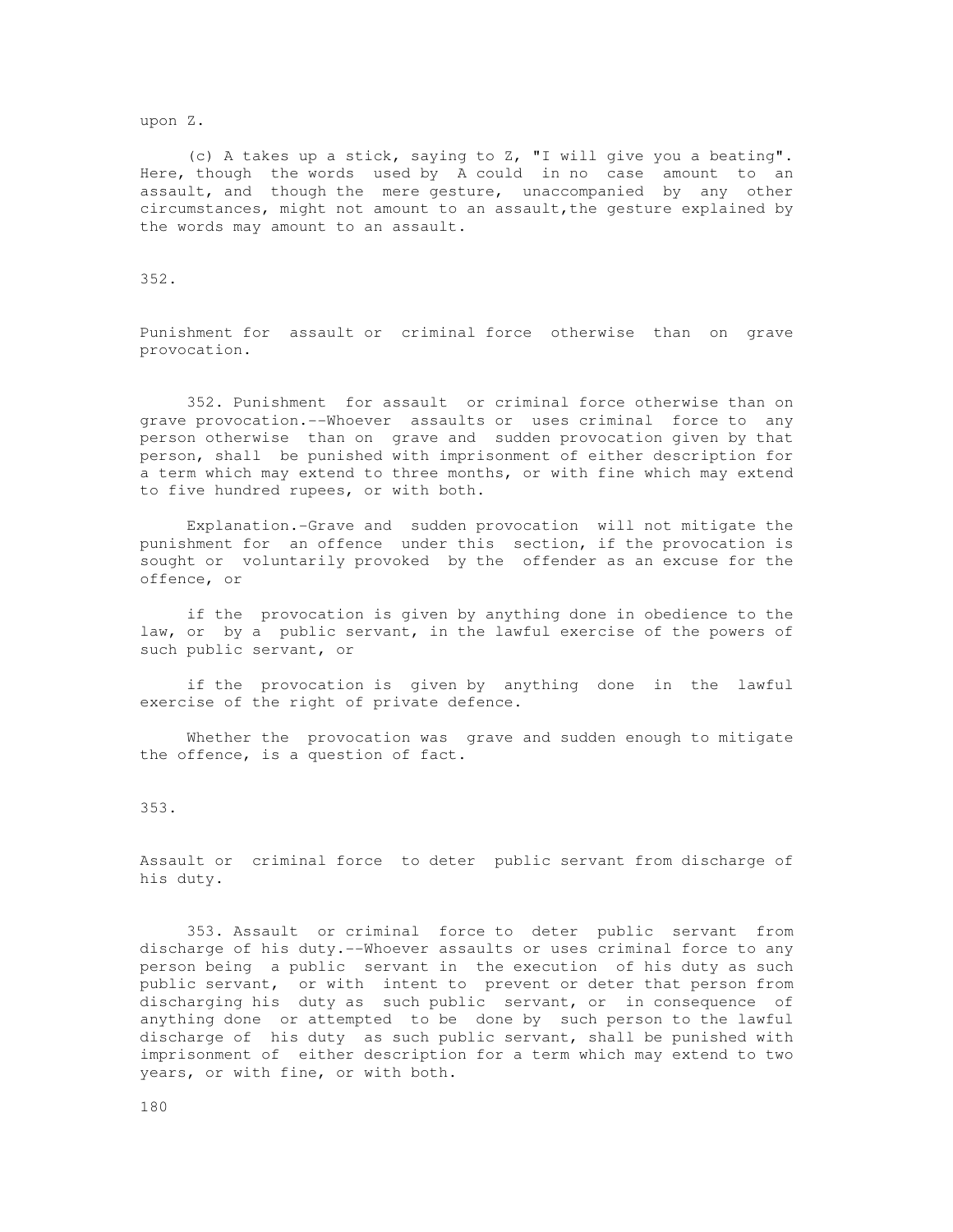Assault or criminal force to woman with intent to outrage her modesty.

 354. Assault or criminal force to woman with intent to outrage her modesty.--Whoever assaults or uses criminal force to any woman, intending to outrage or knowing it to be likely that he will there by outrage her modesty, shall be punished with imprisonment of either description for a term which may extend to two years, or with fine, or with both.

355.

Assault or criminal force with intent to dishonour person, otherwise than on grave provocation.

 355. Assault or criminal force with intent to dishonour person, otherwise than on grave provocation.--Whoever assaults or uses criminal force to any person, intending thereby to dishonour that person, otherwise than on grave and sudden provocation given by that person, shall be punished with imprisonment of either description for a term which may extend to two years, or with fine, or with both.

356.

Assault or criminal force in attempt to commit theft of property carried by a person.

 356. Assault or criminal force in attempt to commit theft of property carried by a person.--Whoever assaults or uses criminal force to any person, in attempting to commit theft on any property which that person is then wearing or carrying shall be punished with imprisonment of either description for a term which may extend to two years, or with fine, or with both.

357.

Assault or criminal force in attempt wrongfully to confine a person.

 357. Assault or criminal force in attempt wrongfully to confine a person.--Whoever assaults or uses criminal force to any person, in attempting wrongfully to confine that person, shall be punished with imprisonment of either description for a term which may extend to one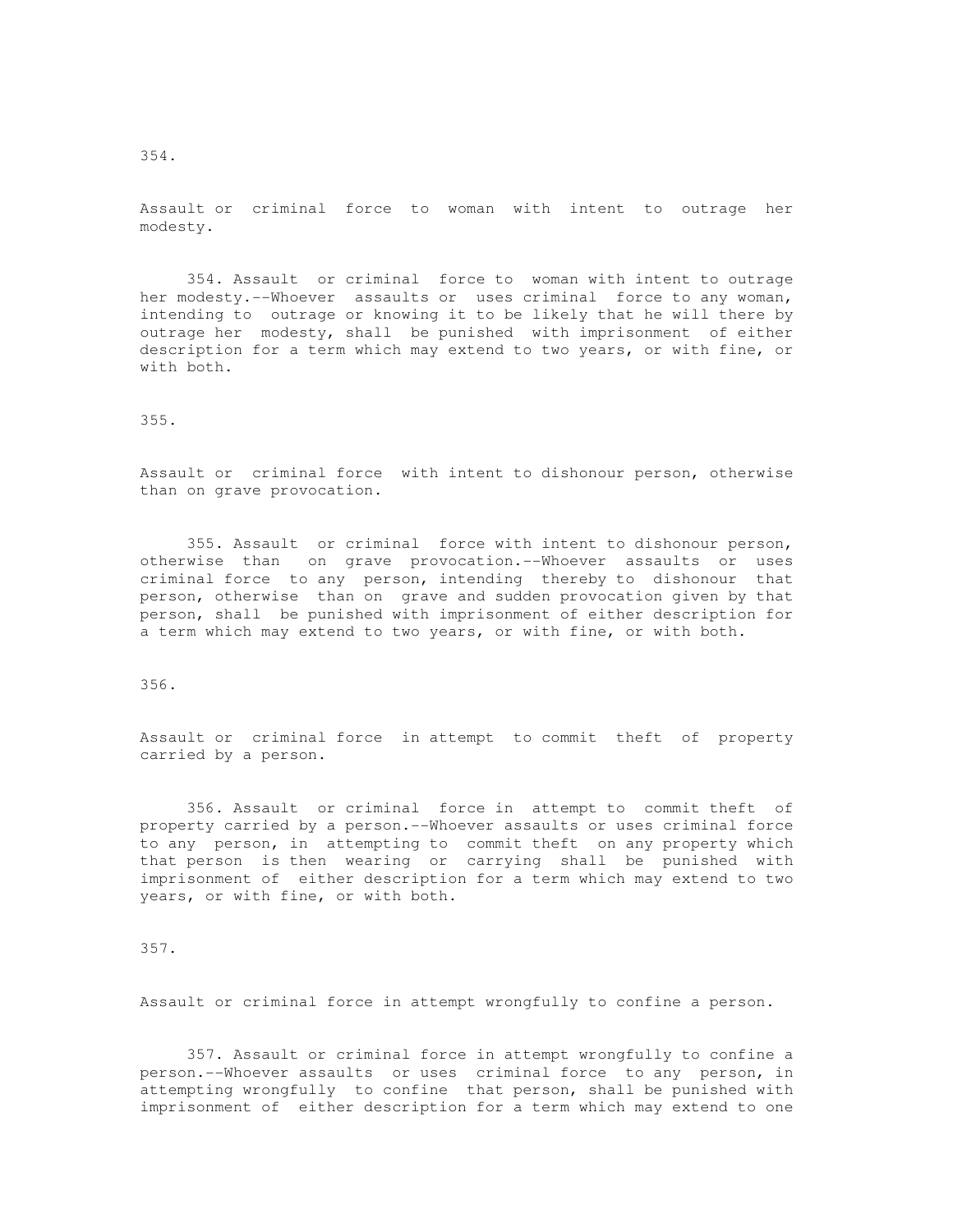year, or with fine which may extend to one thousand rupees, or with both.

358.

Assault or criminal force on grave provocation.

 358. Assault or criminal force on grave provocation.--Whoever assaults or uses criminal force to any person on grave and sudden provocation given by that person, shall be punished with simple imprisonment for a term which may extend to one month, or with fine which may extend to two hundred rupees, or with both.

 Explanation.-The last section is subject to the same explanation as section 352.

Of kidnapping, abduction, slavery and forced labour

359.

Kidnapping.

 359. Kidnapping.--Kidnapping is of two kinds : kidnapping from 1\*[India], and kidnapping from lawful guardianship.

360.

Kidnapping from India.

 360. Kidnapping from India.--Whoever conveys any person beyond the limits of  $1*(\text{India})$  without the consent of that person, or of some person legally authorized to consent on behalf of that person, is said to kidnap that person from 1\*[India].

361.

Kidnapping from lawful guardianship.

 361. Kidnapping from lawful guardianship.--Whoever takes or entices any minor under 2\*[sixteen] years of age if a male, or under 3\*[eighteen] years of age if a female, or any person of unsound mind, out of the keeping of the lawful guardian of such minor or person of unsound mind, without the consent of such guardian, is said to kidnap such minor or person from lawful guardianship.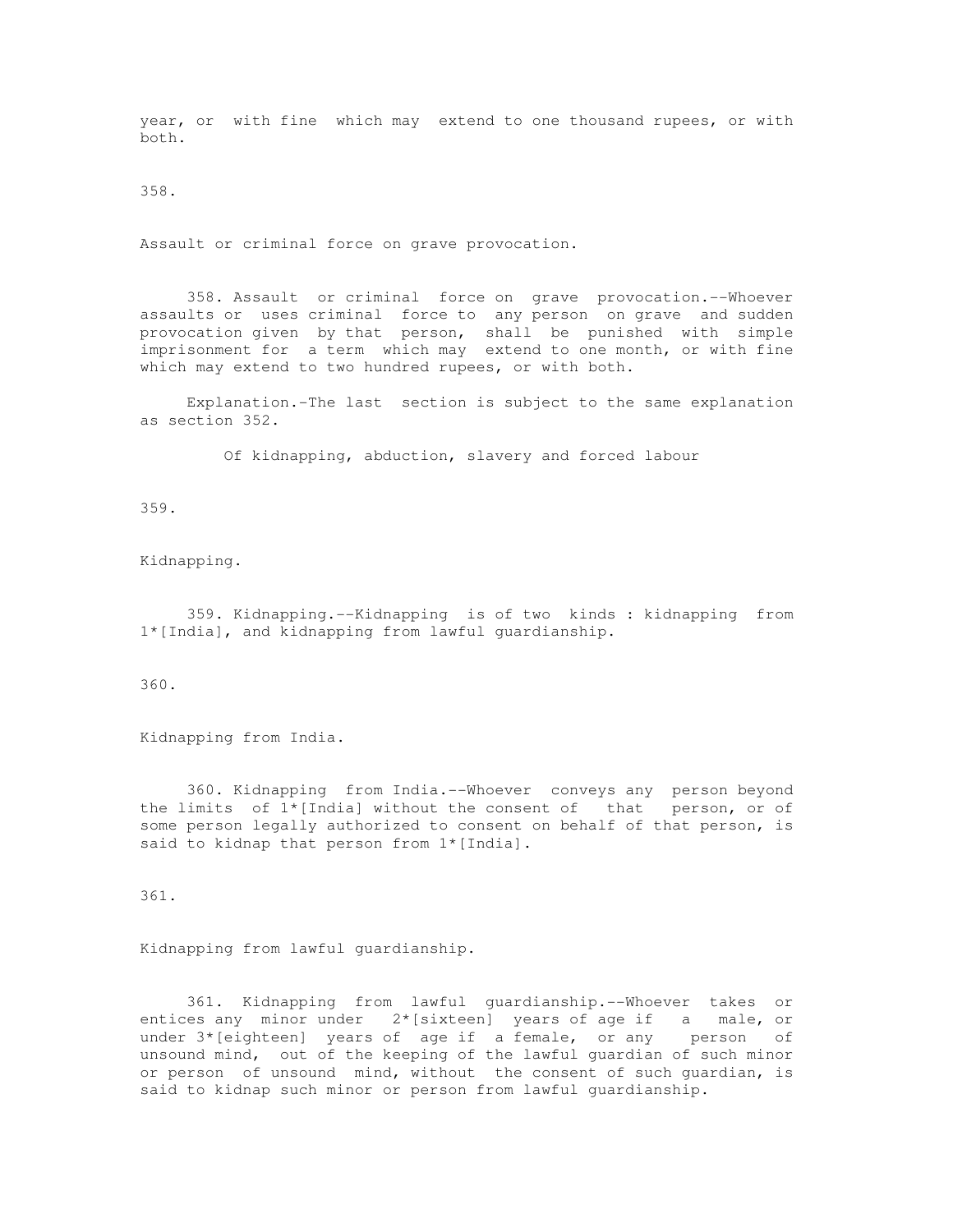Explanation.-The words "lawful guardian" in this section include any person lawfully entrusted with the care or custody of such minor or other person. ---------------------------------------------------------------------- 1. Subs. by Act 3 of 1951, s. 3 and Sch., for "the States." 2. Subs. by Act 42 of 1949, s. 2, for "fourteen". 3. Subs., by s. 2, ibid., for "sixteen". ----------------------------------------------------------------------

181

 Exception.-This section does not extend to the act of any person who in good faith believes himself to be the father of an illegitimate child, or who in good faith believes himself to be entitled to the lawful custody of such child, unless such act is committed for an immoral or unlawful purpose.

362.

Abduction.

 362. Abduction.--Whoever by force compels, or by any deceitful means induces any person to go from any place, is said to abduct that person.

363.

Punishment for kidnapping.

 363. Punishment for kidnapping.--Whoever kidnaps any person from 1\*[India] or from lawful guardianship, shall be punished with imprisonment of either description for a term which may extend to seven years, and shall also be liable to fine.

363A.

Kidnapping or maiming a minor for purposes of begging.

 2\*[363A. Kidnapping or maiming a minor for purposes of begging.--(1) Whoever kidnaps any minor or, not being the lawful guardian of a minor, obtains the custody of the minor, in order that such minor may be employed or used for the purposes of begging shall be punishable with imprisonment of either description for a term which may extend to ten years, and shall also be liable to fine.

(2) Whoever maims any minor in order that such minor may be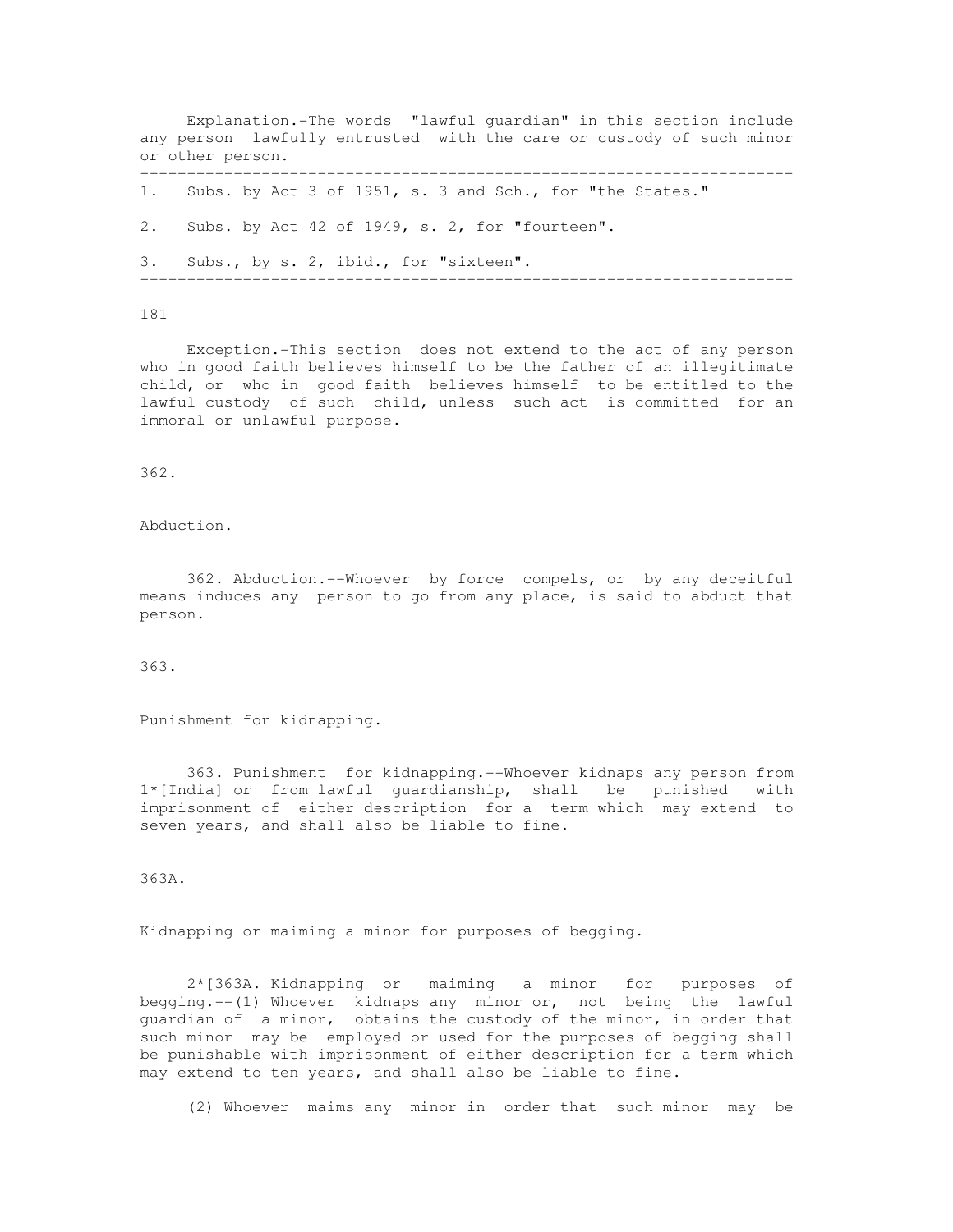employed or used for the purposes of begging shall be punishable with imprisonment for life, and shall also be liable to fine.

 (3) Where any person, not being the lawful guardian of a minor, employs or uses such minor for the purposes of begging, it shall be presumed, unless the contrary is proved, that he kidnapped or otherwise obtained the custody of that minor in order that the minor might be employed or used for the purposes of begging.

(4) In this section,  $-$ 

(a) "begging" means-

 (i) soliciting or receiving alms in a public place, whether under the pretence of singing, dancing, fortunetelling, performing tricks or selling articles or otherwise;

 (ii) entering on any private premises for the purpose of soliciting or receiving alms;

 (iii) exposing or exhibiting, with the object of obtaining or extorting alms, any sore, wound, injury, deformity or disease, whether of himself or of any other person or of an animal;

 (iv) using a minor as an exhibit for the purpose of soliciting or receiving alms;

(b) "minor" means-

 (i) in the case of a male, a person under sixteen years of age; and

 (ii) in the case of a female, a person under eighteen years of age.] ----------------------------------------------------------------------

1. Subs. by Act 3 of 1951, s. 3 and Sch., for "the States".

2. Ins. by Act 52 of 1959, s. 2 (w.e.f. 15-1-1960).

----------------------------------------------------------------------

182

364.

Kidnapping or abducting in order to murder.

 364. Kidnapping or abducting in order to murder.--Whoever kidnaps or abducts any person in order that such person may be murdered or may be so disposed of as to be put in danger of being murdered, shall be punished with 1\*[imprisonment for life] or rigorous imprisonment for a term which may extend to ten years, and shall also be liable to fine.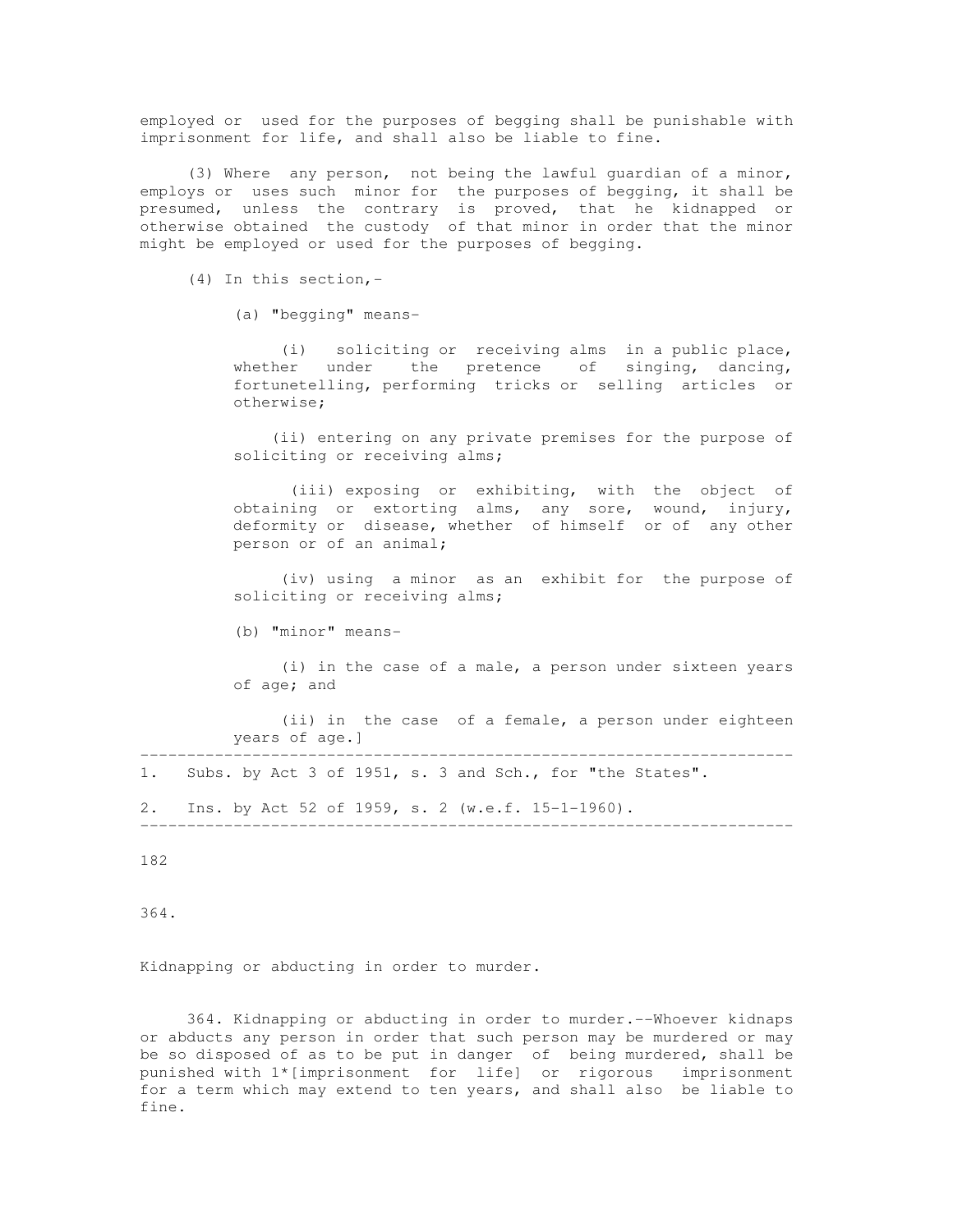### IIIustrations

 (a) A kidnaps Z from 2\*[India], intending or knowing it to be likely that Z may be sacrificed to an idol. A has committed the offence defined in this section.

 (b) A forcibly carries or entices B away from his home in order that B may be murdered. A has committed the offence defined in this section.

364A.

Kidnappin for ransom, etc.

 3\*364A. Kidnapping for ransom, etc.-Whoever kidnaps or abducts any person or keeps a person in detention after such kidnapping or abduction, and threatens to cause death or hurt to such person, or by his conduct gives rise to a reasonable appreension that such person may be put to death or hurt, or causes hurt or death to such person in order to compel the Government or any foreign State or international inter-governmental organisation or any other person to do or abstain from doing any act or to pay a ransom, shall be punishable with death or imprisonment for life, and shall also be liable to fine.

365.

Kidnapping or abducting with intent secretly and wrongfully to confine person.

 365. Kidnapping or abducting with intent secretly and wrongfully to confine person.--Whoever kidnaps or abducts any person with intent to cause that person to be secretly and wrongfully confined, shall be punished with imprisonment of either description for a term which may extend to seven years, and shall also be liable to fine.

366.

Kidnapping, abducting or inducing woman to compel her marriage, etc.

 366. Kidnapping, abducting or inducing woman to compel her marriage, etc.--Whoever kidnaps or abducts any woman with intent that she may be compelled, or knowing it to be likely that she will be compelled, to marry any person against her will, or in order that she may be forced or seduced to illicit intercourse, or knowing it to be likely that she will be forced or seduced to illicit intercourse, shall be punished with imprisonment of either description for a term which may extend to ten years, and shall also be liable to fine;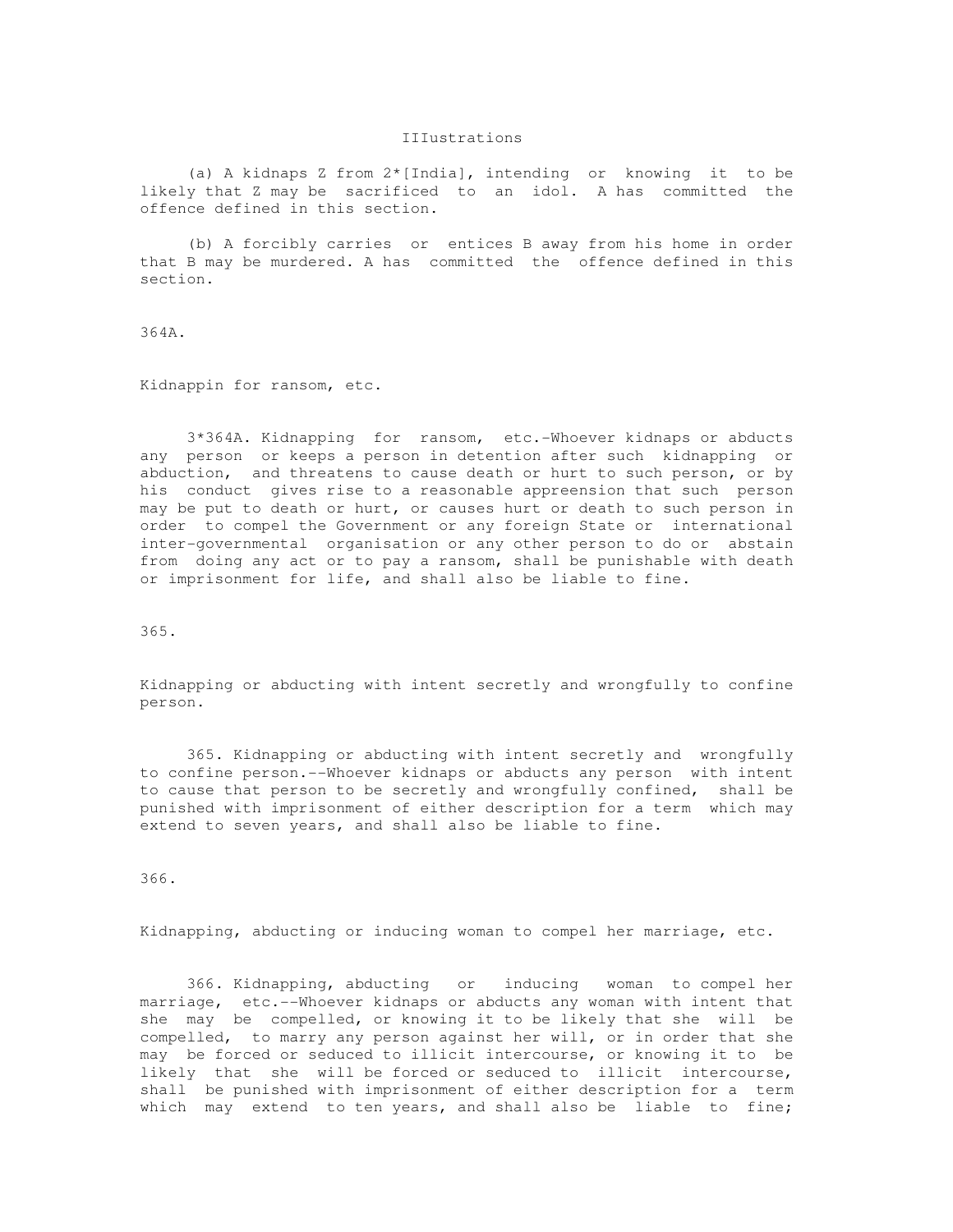3\*[and whoever, by means of criminal intimidation as defined in this Code or of abuse of authority or any other method of compulsion, induces any woman to go from any place with intent that she may be, or knowing that it is likely that she will be, forced or seduced to illicit intercourse with another person shall also be punishable as aforesaid].

4\*[366A.

Procuration of minor girl.

 6\*[366A. Procuration of minor girl.--Whoever, by any means whatsoever, induces any minor girl under the age of eighteen years to go from any place or to do any act with intent that such girl may be, or knowing that it is likely that she will be, forced or seduced to illicit intercourse with another person shall be punishable with imprisonment which may extend to ten years, and shall also be liable to fine.

366B.

Importation of girl from foreign country.

 366B. Importation of girl from foreign country.--Whoever imports into 2\*[India] from any country outside India 7\*[or from the State of Jammu and Kashmir] any girl under the age of twenty-one years with intent that she may be, or knowing it to be likely that she will be, forced or seduced to illicit intercourse with another person,

 $5*$  \* \* \* \* \* \* \* \* \* \*

 shall be punishable with imprisonment which may extend to ten years, and shall also be liable to fine.] ----------------------------------------------------------------------

1. Subs. by Act 26 of 1955, s. 117 and Sch., for "transportation for life". 2. Subs. by Act 3 of 1951, s. 3 and Sch., for "the States". 3. Ins. by Act 42 of 1997 s. 2. 4. Subs. by Act 24 of 1995, s. 2. 5. Ins. by Act 20 of 1923, s. 2. 6. Ins. by s.3, ibid. 7. Ins. by Act 3 of 1951, s.3 and Sch., 8. Certain words omitted by s.3 and Sch., ibid. ----------------------------------------------------------------------

183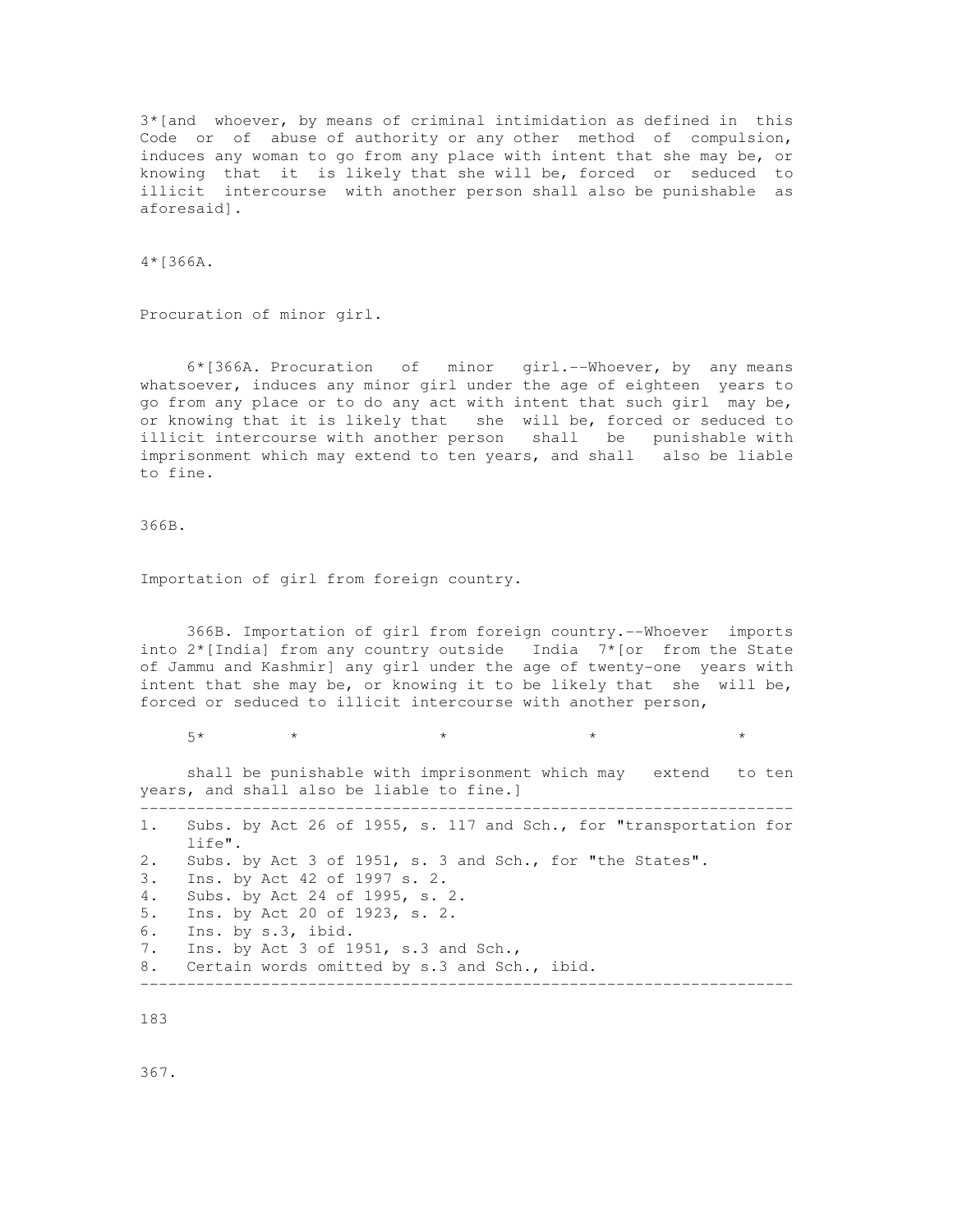Kidnapping or abducting in order to subject person to grievous hurt, slavery, etc.

 367. Kidnapping or abducting in order to subject person to grievous hurt, slavery, etc.--Whoever kidnaps or abducts any person in order that such person may be subjected, or may be so disposed of as to be put in danger of being subjected to grievous hurt, or slavery, or to the unnatural lust of any person, or knowing it to be likely that such person will be so subjected or disposed of, shall be punished with imprisonment of either description for a term which may extend to ten years, and shall also be liable to fine.

# 368.

Wrongfully concealing or keeping in confinement, kidnapped or abducted person.

 368. Wrongfully concealing or keeping in confinement, kidnapped or abducted person.--Whoever, knowing that any person has been kidnapped or has been abducted, wrongfully conceals or confines such person, shall be punished in the same manner as if he had kidnapped or abducted such person with the same intention or knowledge, or for the same purpose as that with or for which he conceals or detains such person in confinement.

369.

Kidnapping or abducting child under ten years with intent to steal from its person.

 369. Kidnapping or abducting child under ten years with intent to steal from its person.--Whoever kidnaps or abducts any child under the age of ten years with the intention of taking dishonestly any movable property from the person of such child, shall be punished with imprisonment of either description for a term which may extend to seven years, and shall also be liable to fine.

370.

Buying or disposing of any person as a slave.

 370. Buying or disposing of any person as a slave.--Whoever imports, exports, removes, buys, sells or disposes of any person as a slave, or accepts, receives or detains against his will any person as a slave, shall be punished with imprisonment of either description for a term which may extend to seven years, and shall also be liable to fine.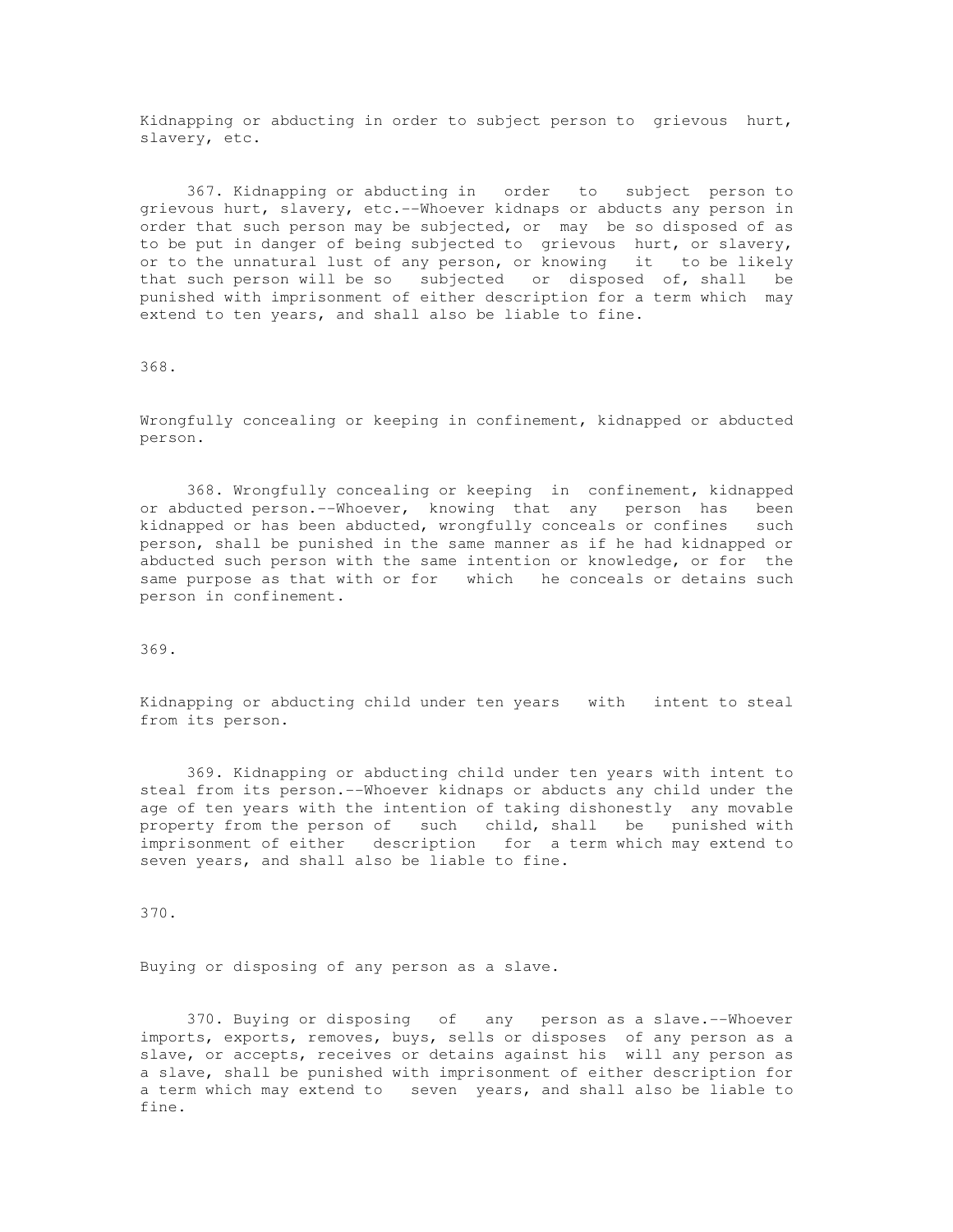Habitual dealing in slaves.

 371. Habitual dealing in slaves.--Whoever habitually imports, exports, removes, buys, sells traffics or deals in slaves, shall be punished with 1\*[imprisonment for life], or with imprisonment of either description for a term not exceeding ten years, and shall also be liable to fine.

372.

Selling minor for purposes of prostitution, etc.

 372. Selling minor for purposes of prostitution, etc.--Whoever sells, lets to hire, or otherwise disposes of any  $2*(person under$ the age of eighteen years with intent that such person shall at any age be employed or used for the purpose of prostitution or illicit intercourse with any person or for any unlawful and immoral purpose, or knowing it to be likely that such person will at any age be] employed or used for any such purpose, shall be punished with imprisonment of either description for a term which may extend to ten years, and shall also be liable to fine.

 3\*[Explanation I.-When a female under the age of eighteen years is sold, let for hire, or otherwise disposed of to a prostitute or to any person who keeps or manages a brothel, the person so disposing of such female shall, until the contrary is proved, be presumed to have disposed of her with the intent that she shall be used for the purpose of prostitution.

 Explanation II.-For the purposes of this section "illicit intercourse" means sexual intercourse between persons not united by marriage, or by any union or tie which though not amounting to a marriage, is recognised by the personal law or custom of the community to which they belong or, where they belong to different communities, of both such communities, as constituting between them a quasi-marital relation.]

373.

Buying minor for purposes of prostitution, etc.

 373. Buying minor for purposes of prostitution, etc.--Whoever buys, hires or otherwise obtains possession of any  $2*$ [person under the age of eighteen years with intent that such person shall at ----------------------------------------------------------------------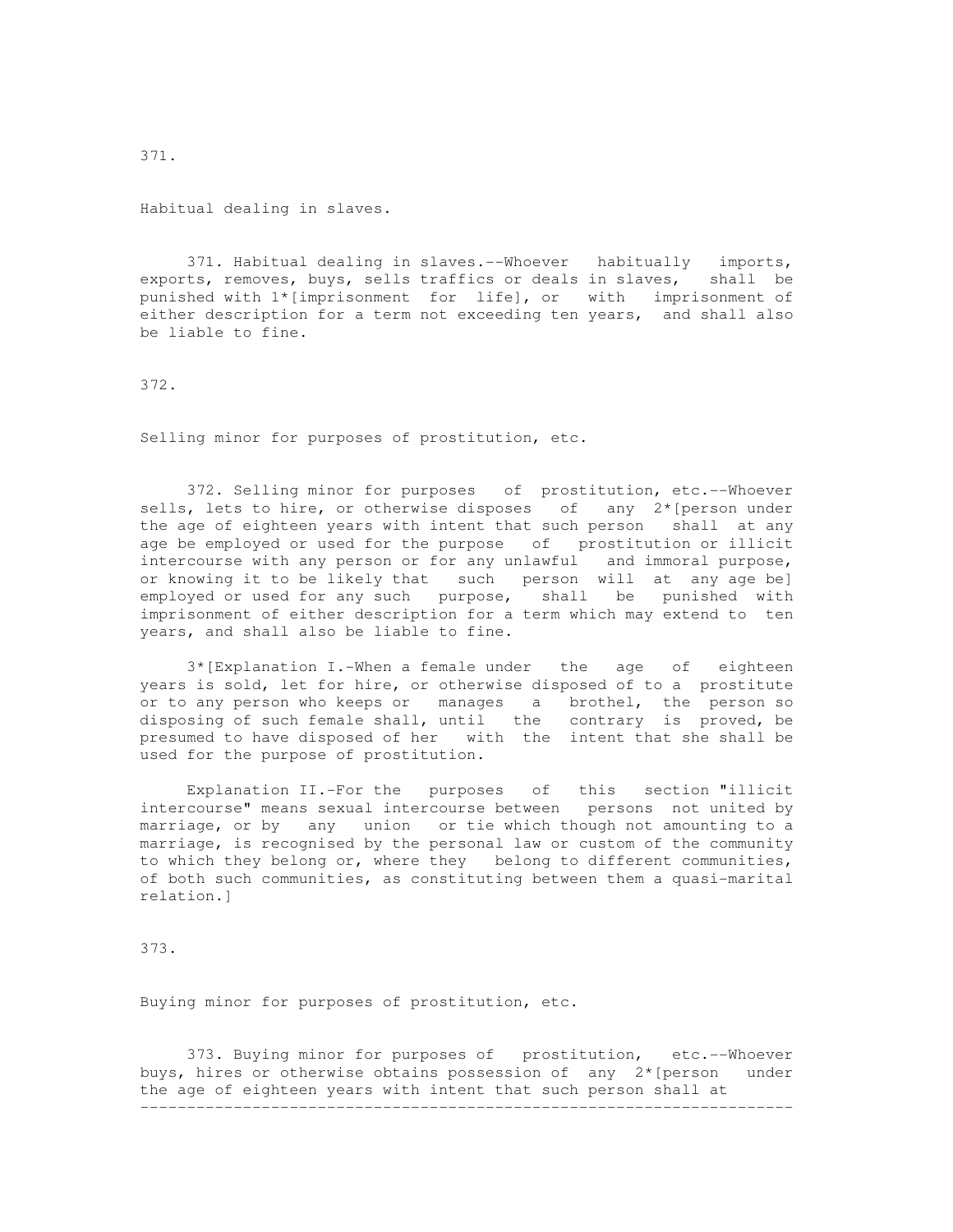- 1. Subs. by Act 26 of 1955, s. 117 and Sch., for "transportation for life".
- 2. Subs. by Act 18 of 1924, s. 2, for "minor under the age of eighteen years with intent that such minor shall be employed or used for the purpose of prostitution or for any unlawful and immoral purpose, or knowing it to be likely that such minor will be".
- 3. Ins. by s.3, ibid,

184

any age be employed or used for the purpose of prostitution or illicit intercourse with any person or for any unlawful and immoral purpose, or knowing it to be likely that such person will at any age be] employed or used for any such purpose, shall be punished with imprisonment of either description for a term which may extend to ten years, and shall also be liable to fine.

 1\*[Explanation I.-Any prostitute or any person keeping or managing a brothel, who buys, hires or otherwise obtains possession of a female under the age of eighteen years shall, until the contrary is proved, be presumed to have obtained possession of such female with the intent that she shall be used for the purpose of prostitution.

 Explanation II.-"Illicit intercourse" has the same meaning as in section 372.]

374.

Unlawful compulsory labour.

 374. Unlawful compulsory labour.--Whoever unlawfully compels any person to labour against the will of that person, shall be punished with imprisonment of either description for a term which may extend to one year, or with fine, or with both.

2\*[Sexual offences

375.

Rape.

 375. Rape.--A man is said to commit "rape" who, except in the case hereinafter excepted, has sexual intercourse with a woman under circumstances falling under any of the six following descriptions:-

First.-Against her will.

Secondly.-Without her consent.

 Thirdly.-With her consent, when her consent has been obtained by putting her or any person in whom she is interested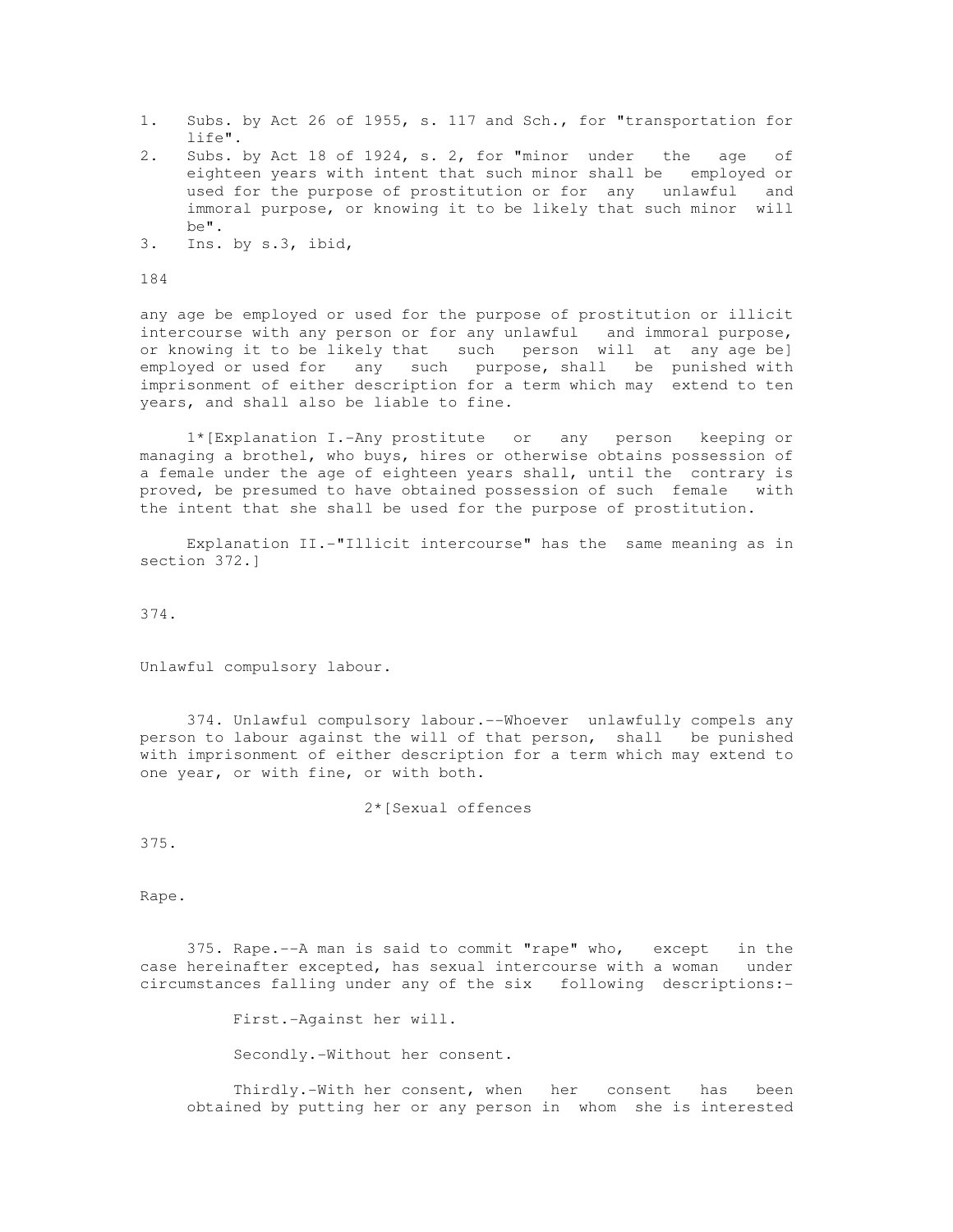in fear of death or of hurt.

 Fourthly.-With her consent, when the man knows that he is not her husband, and that her consent is given because she believes that he is another man to whom she is or believes herself to be lawfully married.

 Fifthly.-With her consent, when, at the time of giving such consent, by reason of unsoundness of mind or intoxication or the administration by him personally or through another of any stupefying or unwholesome substance, she is unable to understand the nature and consequences of that to which she gives consent.

 Sixthly.-With or without her consent, when she is under sixteen years of age.

 Explanation.-Penetration is sufficient to constitute the sexual intercourse necessary to the offence of rape.

 Exception.-Sexual intercourse by a man with his own wife, the wife not being under fifteen years of age, is not rape.

376.

Punishment for rape.

 376. Punishment for rape.--(1) Whoever, except in the cases provided for by sub-section (2), commits rape shall be punished with imprisonment of either description for a term which shall not be less than seven years but which may be for life or for a term which may extend to ten years and shall also be liable to fine unless the woman raped is his own wife and is not under twelve years of age, in which case, he shall be punished with imprisonment of either description for a term which may extend to two years or with fine or with both:

1. Ins. by Act 18 of 1924, s. 4. 2. Subs. by Act 43 of 1983, s.3 for the heading "Of rape" and ss. 375 and 376. ----------------------------------------------------------------------

----------------------------------------------------------------------

185

 Provided that the court may, for adequate and special reasons to be mentioned in the judgment, impose a sentence of imprisonment for a term of less than seven years.

(2) Whoever,-

- (a) being a police officer commits rape-
	- (i) within the limits of the police station to which he is appointed; or
	- (ii) in the premises of any station house whether or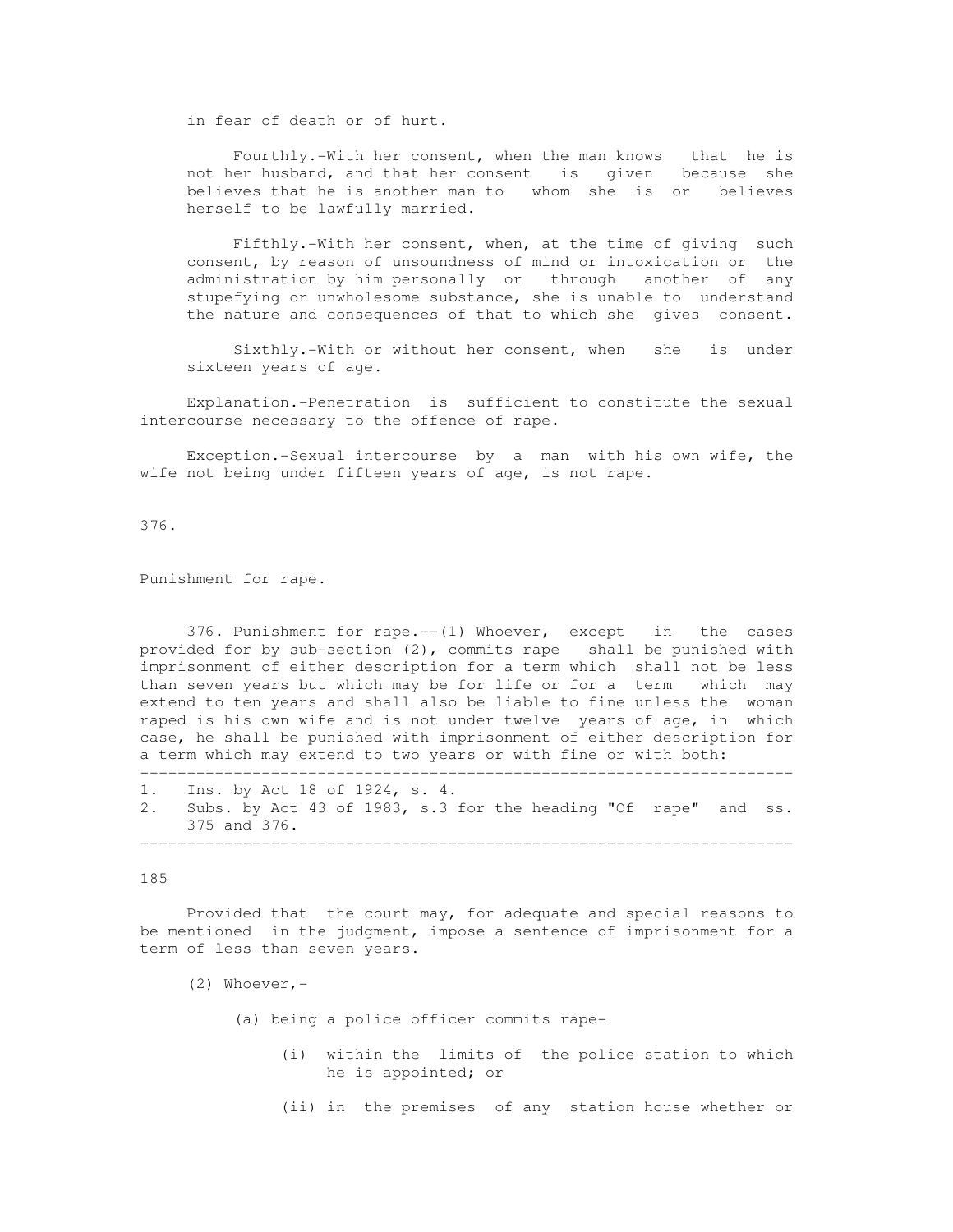not situated in the police station to which he is appointed; or

 (iii) on a woman in his custody or in the custody of a police officer subordinate to him; or

 (b) being a public servant, takes advantage of his official position and commits rape on a woman in his custody as such public servant or in the custody of a public servant subordinate to him; or

 (c) being on the management or on the staff of a jail, remand home or other place of custody established by or under any law for the time being in force or of a women's or children's institution takes advantage of his official position and commits rape on any inmate of such jail, remand home, place or institution; or

 (d) being on the management or on the staff of a hospital, takes advantage of his official position and commits rape on a woman in that hospital; or

(e) commits rape on a woman knowing her to be pregnant; or

 (f) commits rape on a woman when she is under twelve years of age; or

(g) commits gang rape,

shall be punished with rigorous imprisonment for a term which shall not be less than ten years but which may be for life and shall also be liable to fine:

 Provided that the court may, for adequate and special reasons to be mentioned in the judgment, impose a sentence of imprisonment of either description for a term of less than ten years.

 Explanation 1.-Where a women's is raped by one or more in a group of persons acting in furtherance of their common intention, each of the persons shall be deemed to have committed gang rape within the meaning of this sub-section.

 Explanation 2.-"women's or children's institution" means an institution, whether called and orphanage or a home for neglected women or children or a widows' home or by any other name, which is established and maintained for the reception and care of women or children.

 Explanation 3.-"hospital" means the precincts of the hospital and includes the precincts of any institution for the reception and treatment of persons during convalescence or of persons requiring medical attention or rehabilitation.

376A.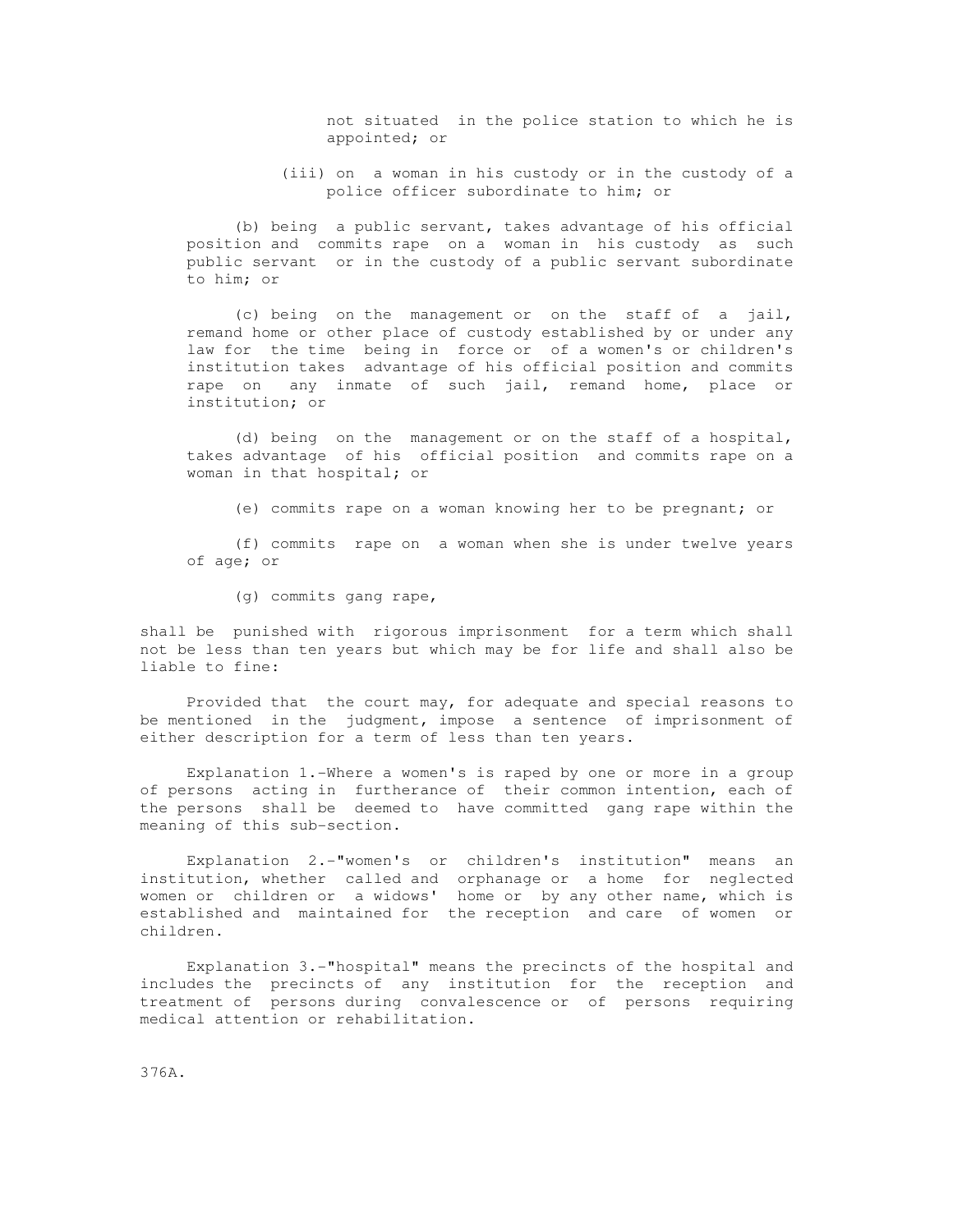Intercourse by a man with his wife during separation.

 376A. Intercourse by a man with his wife during separation.-- Whoever has sexual intercourse with his own wife, who is living separately from him under a decree of separation or under any custom or usage without her consent shall be punished with imprisonment of either description for a term which may extend to two years and shall also be liable to fine.

186

376B.

# Intercourse by public servant with woman in his custody.

 376B. Intercourse by public servant with woman in his custody.-- Whoever, being a public servant, takes advantage of his official position and induces or seduces, any woman, who is in his custody as such public servant or in the custody of a public servant subordinate to him, to have sexual intercourse with him, such sexual intercourse not amounting to the offence of rape, shall be punished with imprisonment of either description for a term which may extend to five years and shall also be liable to fine.

376C.

Intercourse by superintendent of jail, remand home, etc.

 376C. Intercourse by superintendent of jail, remand home, etc.-- Whoever, being the superintendent or manager of a jail, remand home or other place of custody established by or under any law for the time being in force or of a women's or children's institution takes advantage of his official position and induces or seduces any female inmate of such jail, remand home, place or institution to have sexual intercourse with him, such sexual intercourse not amounting to the offence of rape, shall be punished with imprisonment of either description for a term which may extend to five years and shall also be liable to fine.

 Explanation 1.-"Superintendent" in relation to a jail, remand home or other place of custody or a women's or children's institution, includes a person holding any other office in such jail, remand home, place or institution by virtue of which he can exercise any authority or control over its inmates.

 Explanation 2.-The expression "women's or children's institution" shall have the same meaning as in Explanation 2 to sub-section (2) of section 376.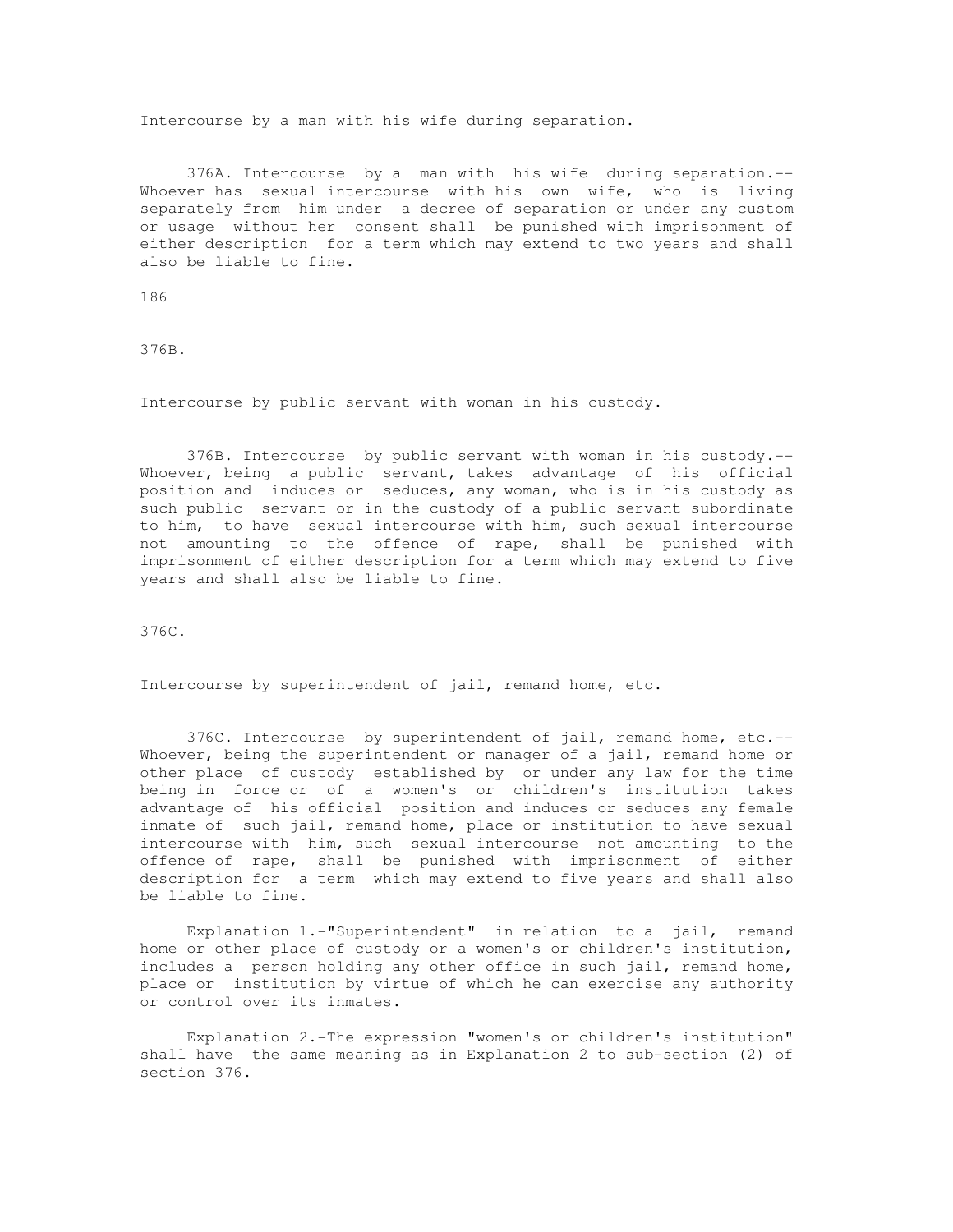376D.

Intercourse by any member of the management or staff of a hospital with any woman in that hospital.

 376D. Intercourse by any member of the management or staff of a hospital with any woman in that hospital.--Whoever, being on the management of a hospital or being on the staff of a hospital takes advantage of his position and has sexual intercourse with any woman in that hospital, such sexual intercourse not amounting to the offence of rape, shall be punished with imprisonment of either description for a term which may extend to five years and shall also be liable to fine.

 Explanation.-The expression "hospital" shall have the same meaning as in Explanation 3 to sub-section (2) of section 376.]

Of unnatural offences

377.

Unnatural offences.

 377. Unnatural offences.--Whoever voluntarily has carnal intercourse against the order of nature with any man, woman or animal, shall be punished with  $1*(\text{imprisomment for life}),$  or with imprisonment of either description for a term which may extend to ten years, and shall also be liable to fine.

 Explanation.-Penetration is sufficient to constitute the carnal intercourse necessary to the offence described in this section.

CHAPTER XVII

OF OFFENCES AGAINST PROPERTY

#### CHAPTER XVII

#### OF OFFENCES AGAINST PROPERTY

Of theft

378.

Theft.

378. Theft.--Whoever, intending to take dishonestly any movable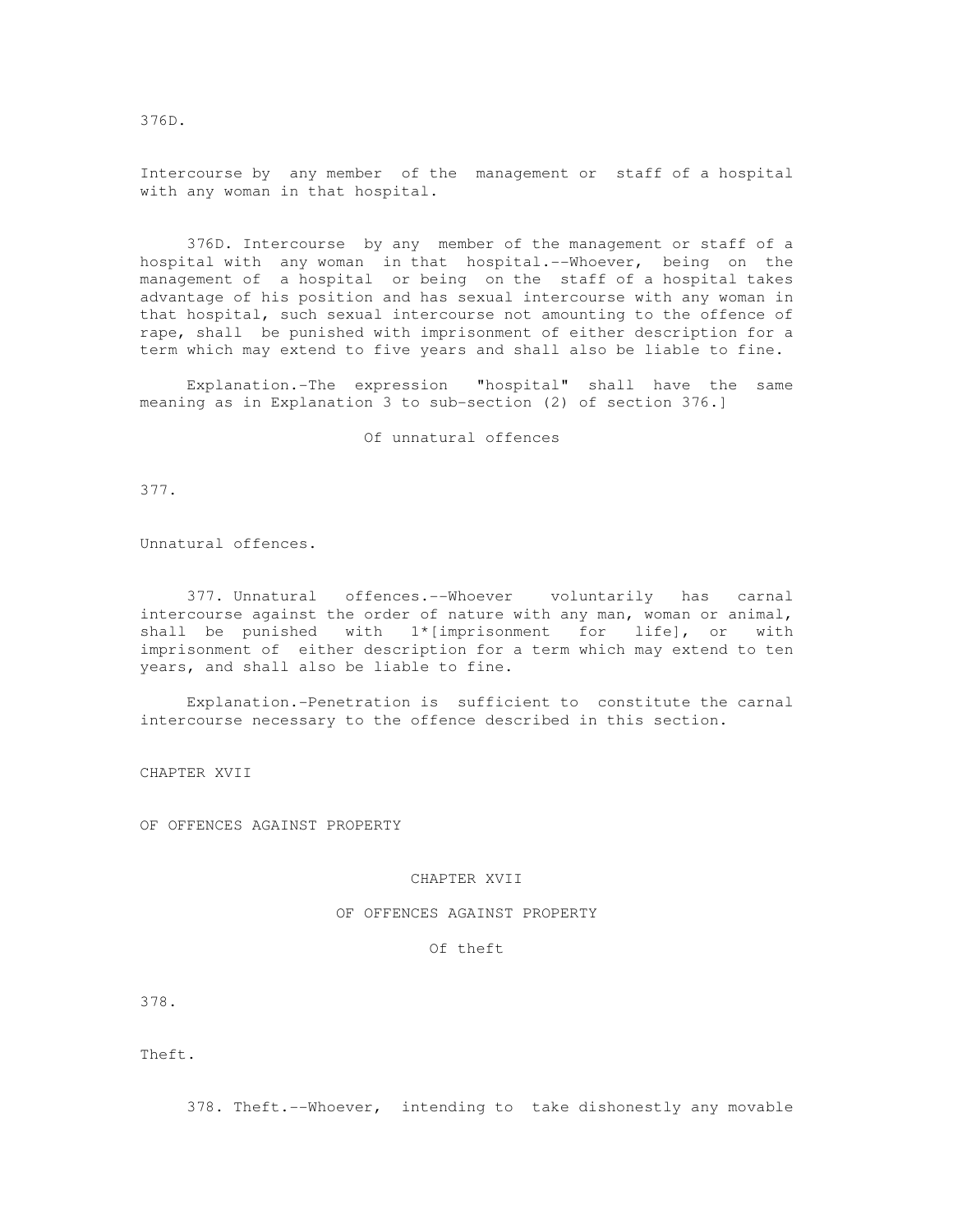property out of the possession of any person without that person's consent, moves that property in order to such taking, is said to commit theft.

 Explanation 1.-A thing so long as it is attached to the earth, not being movable property, is not the subject of theft; but it becomes capable of being the subject of theft as soon as it is severed from the earth.

---------------------------------------------------------------------- 1. Subs, by Act 26 of 1955, s. 117 and Sch., for "transportation for life ".

----------------------------------------------------------------------

187

 Explanation 2.-A moving effected by the same act which effects the severance may be a theft.

 Explanation 3.-A person is said to cause a thing to move by removing an obstacle which prevented it from moving or by separating it from any other thing, as well as by actually moving it.

 Explanation 4.-A person, who by any means causes an animal to move, is said to move that animal, and to move everything which, in consequence of the motion so caused, is moved by that animal.

 Explanation 5.-The consent mentioned in the definition may be express or implied, and may be given either by the person in possession, or by any person having for that purpose authority either express or implied.

# Illustrations

 (a) A cuts down a tree on Z's ground, with the intention of dishonestly taking the tree out of Z's possession without Z's consent. Here, as soon as A has severed the tree in order to such taking, he has committed theft.

 (b) A puts a bait for dogs in his pocket, and thus induces Z's dog to follow it. Here, if A's intention be dishonestly to take the dog out of Z's possession without Z's consent, A has committed theft as soon as Z's dog has begun to follow A.

 (c) A meets a bullock carrying a box of treasure. He drives the bullock in a certain direction, in order that he may dishonestly take the treasure. As soon as the bullock begins to move, A has committed theft of the treasure.

 (d) A being Z's servant, and entrusted by Z with the care of Z's plate, dishonestly runs away with the plate, without Z's consent. A has committed theft.

 (e) Z, going on a journey, entrusts his plate to A, the keeper of a warehouse, till Z shall return. A carries the plate to a goldsmith and sells it. Here the plate was not in Z's possession. It could not therefore be taken out of Z's possession, and A has not committed theft, though he may have committed criminal breach of trust.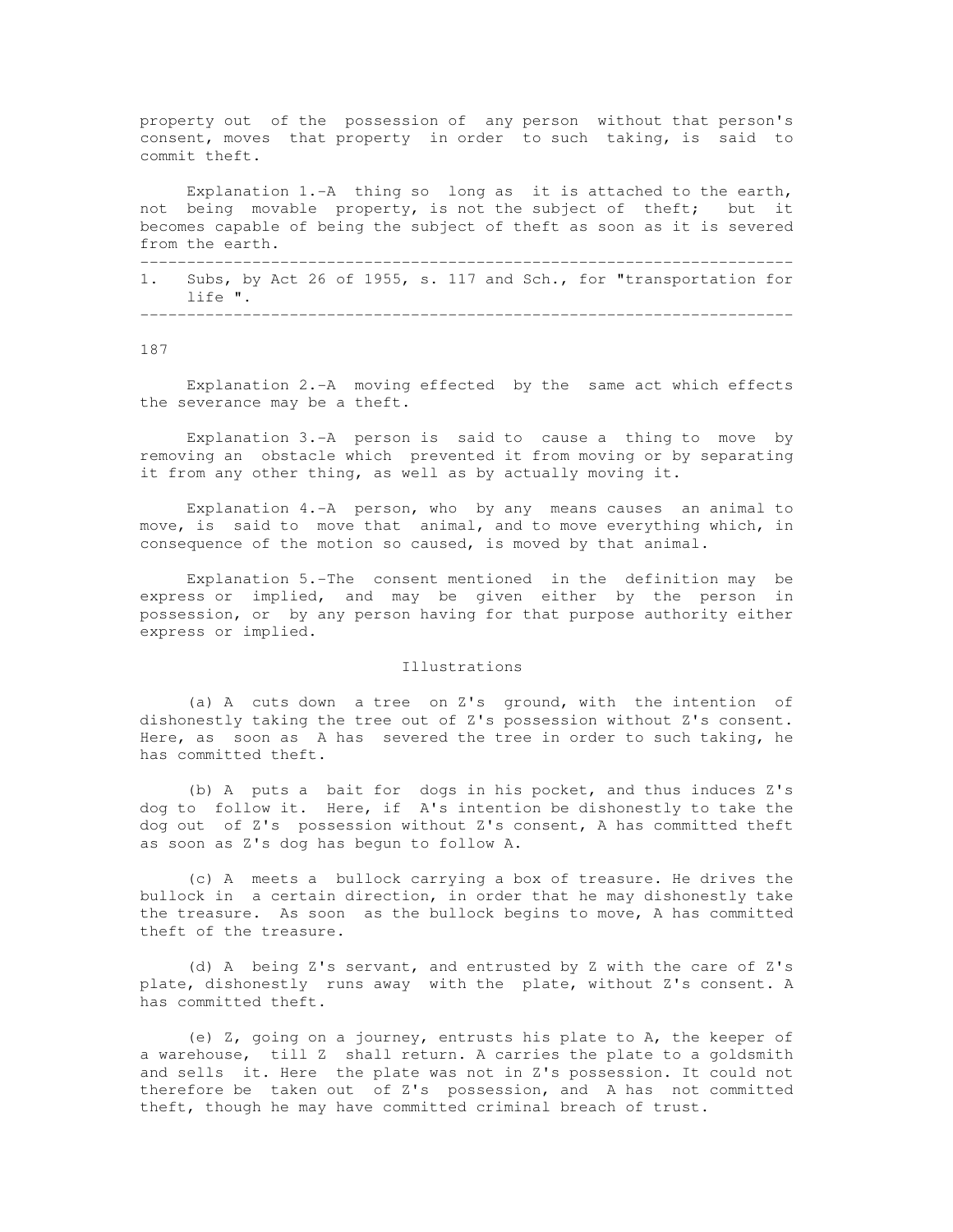(f) A finds a ring belonging to Z on a table in the house which Z occupies. Here the ring is in Z's possession, and if A dishonestly removes it, A commits theft.

 (g) A finds a ring lying on the high-road, not in the possession of any person. A, by taking it, commits no theft, though he may commit criminal misappropriation of property.

 (h) A sees a ring belonging to Z lying on a table in Z's house. Not venturing to misappropriate the ring immediately for fear of search and detection, A hides the ring in a place where it is highly improbable that it will ever be found by Z, with the intention of taking the ring from the hiding place and selling it when the loss is forgotten. Here A, at the time of first moving the ring, commits theft.

 (i) A delivers his watch to Z, a jeweller, to be regulated. Z carries it to his shop. A, not owing to the jeweller any debt for which the jeweller might lawfully detain the watch as a security, enters the shop openly, takes his watch by force out of Z's hand, and carries it away. Here A, though he may have committed criminal trespass and assault, has not committed theft, inasmuch as what he did was not done dishonestly.

188

 (j) If A owes money to Z for repairing the watch, and if Z retains the watch lawfully as a security for the debt, and A takes the watch out of Z's possession, with the intention of depriving Z of the property as a security for his debt, he commits theft, inasmuch as he takes it dishonestly.

 (k) Again, if A, having pawned his watch to Z, takes it out of Z's possession without Z's consent, not having paid what he borrowed on the watch, he commits theft, though the watch is his own property inasmuch as he takes it dishonestly.

 (l) A takes an article belonging to Z out of Z's possession without Z's consent, with the intention of keeping it until he obtains money from Z as a reward for its restoration. Here A takes dishonestly; A has therefor committed theft.

 (m) A, being on friendly terms with Z, goes into Z's library in Z's absence, and takes away a book without Z's express consent for the purpose merely of reading it, and with the intention of returning it. Here, it is probable that A may have conceived that he had Z's implied consent to use Z's book. If this was A's impression, A has not committed theft.

 (n) A asks charity from Z's wife. She gives A money, food and clothes, which A knows to belong to Z her husband. Here it is probable that A may conceive that Z's wife is authorized to give away alms. If this was A's impression, A has not committed theft.

 (o) A is the paramour of Z's wife. She gives a valuable property, which A knows to belong to her husband  $Z$ , and to be such property as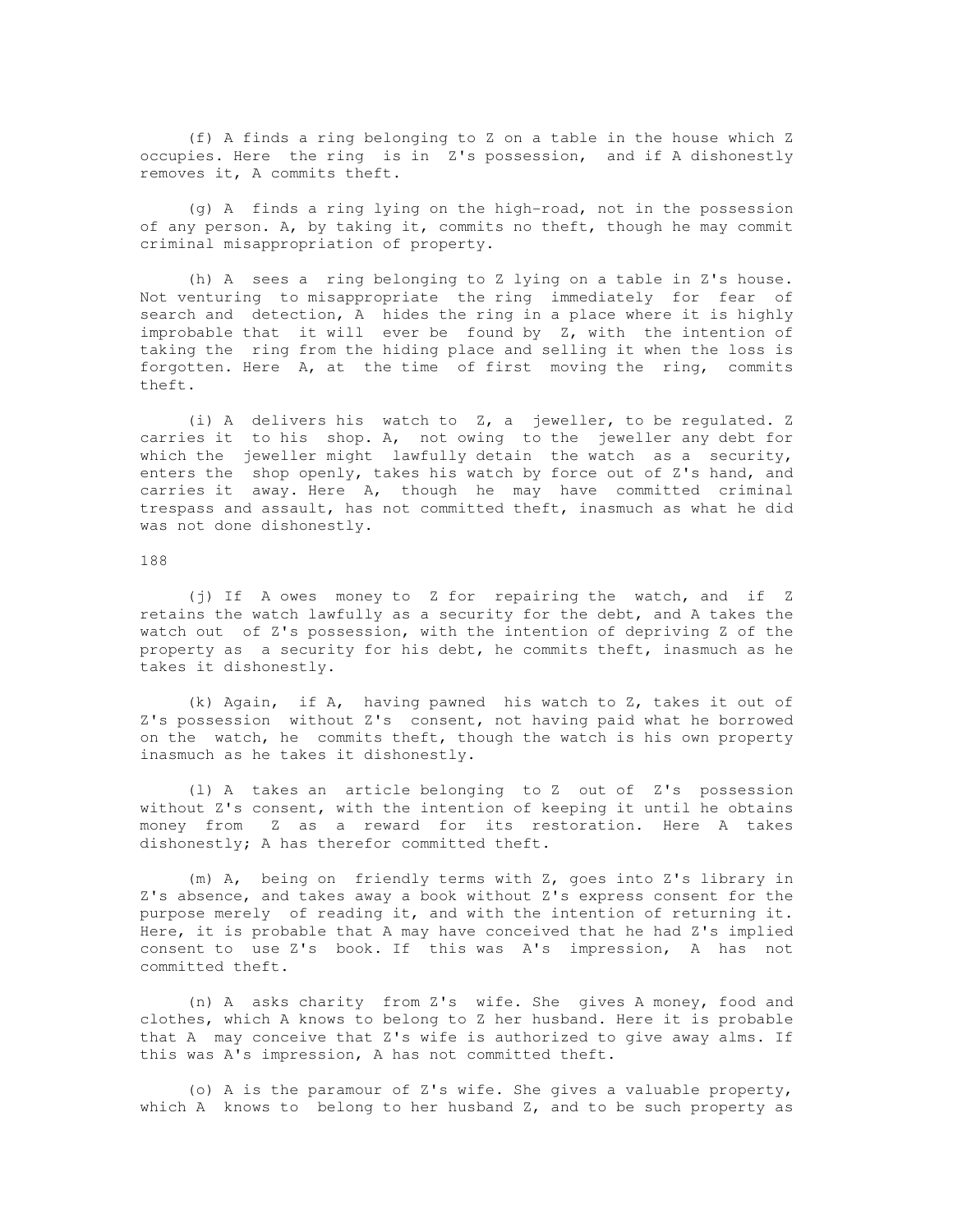she has not authority from Z to give. If A takes the property dishonestly, he commits theft.

 (p) A, in good faith, believing property belonging to Z to be A's own property, takes that property out of B's possession. Here, as A does not take dishonestly, he does not commit theft.

379.

Punishment for theft.

 379. Punishment for theft.--Whoever commits theft shall be punished with imprisonment of either description for a term which may extend to three years, or with fine, or with both.

380.

Theft in dwelling house, etc.

 380. Theft in dwelling house, etc.--Whoever commits theft in any building, tent or vessel, which building, tent or vessel is used as a human dwelling, or used for the custody of property, shall be punished with imprisonment of either description for a term which may extend to seven years, and shall also be liable to fine.

381.

Theft by clerk or servant of property in possession of master.

 381. Theft by clerk or servant of property in possession of master.--Whoever, being a clerk or servant, or being employed in the capacity of a clerk or servant, commits theft in respect of any property in the possession of his master or employer, shall be punished with imprisonment of either description for a term which may extend to seven years, and shall also be liable to fine.

382.

Theft after preparation made for causing death, hurt or restraint in order to the committing of the theft.

 382. Theft after preparation made for causing death, hurt or restraint in order to the committing of the theft.--Whoever commits theft, having made preparation for causing death, or hurt, or restraint, or fear of death, or of hurt, or of restraint, to any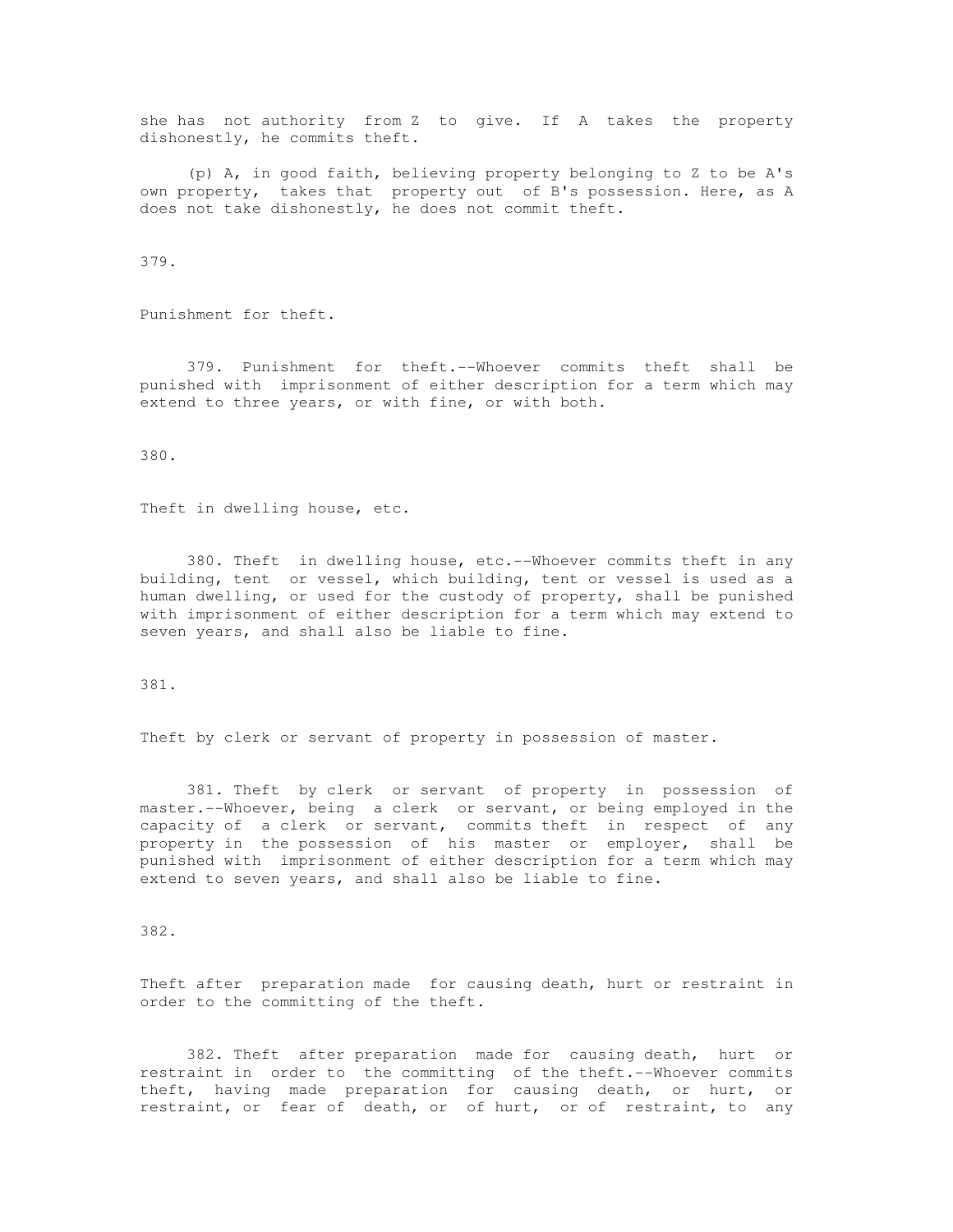person, in order to the committing of such theft, or in order to the effecting of his escape after the committing of such theft or in order to the retaining of property taken by such theft, shall be punished with rigorous imprisonment for a term which may extend to ten years, and shall also be liable to fine.

### Illustrations

 (a) A commits theft on property in Z's possession; and, while committing this theft, he has a loaded pistol under his garment, having provided this pistol for the purpose of hurting Z in case Z should resist. A has committed the offence defined in this section.

189

 (b) A picks Z's pocket, having posted several of his companions near him, in order that they may restrain Z, if Z should perceive what is passing and should resist, or should attempt to apprehend A. A has committed the offence defined in this section.

## Of extortion

383.

Extortion.

 383. Extortion.--Whoever intentionally puts any person in fear of any injury to that person, or to any other, and thereby dishonestly induces the person so put in fear to deliver to any person any property, or valuable security or anything signed or sealed which may be converted into a valuable security, commits "extortion".

# Illustrations

 (a) A threatens to publish a defamatory libel concerning Z unless Z gives him money. He thus induces Z to give him money. A has committed extortion.

 (b) A threatens Z that he will keep Z's child in worngful confinement, unless Z will sign and deliver to A a promissory note binding Z to pay certain monies to A to Z sings and delivers the note. A has committed extortion.

 (c) A threatens to send club-men to plough up Z's field unless Z will sign and deliver to B a bond binding Z under a penalty to deliver certain produce to B, and thereby induces Z to sign and deliver the bond. A has committed extortion.

 (d) A, by putting Z in fear of grievous hurt, dishonestly induces Z to sign or affix his seal to a blank paper and deliver it to A. Z sings and delivers the paper to A. Here, as the paper so signed may be converted into a valuable security A has committed extortion.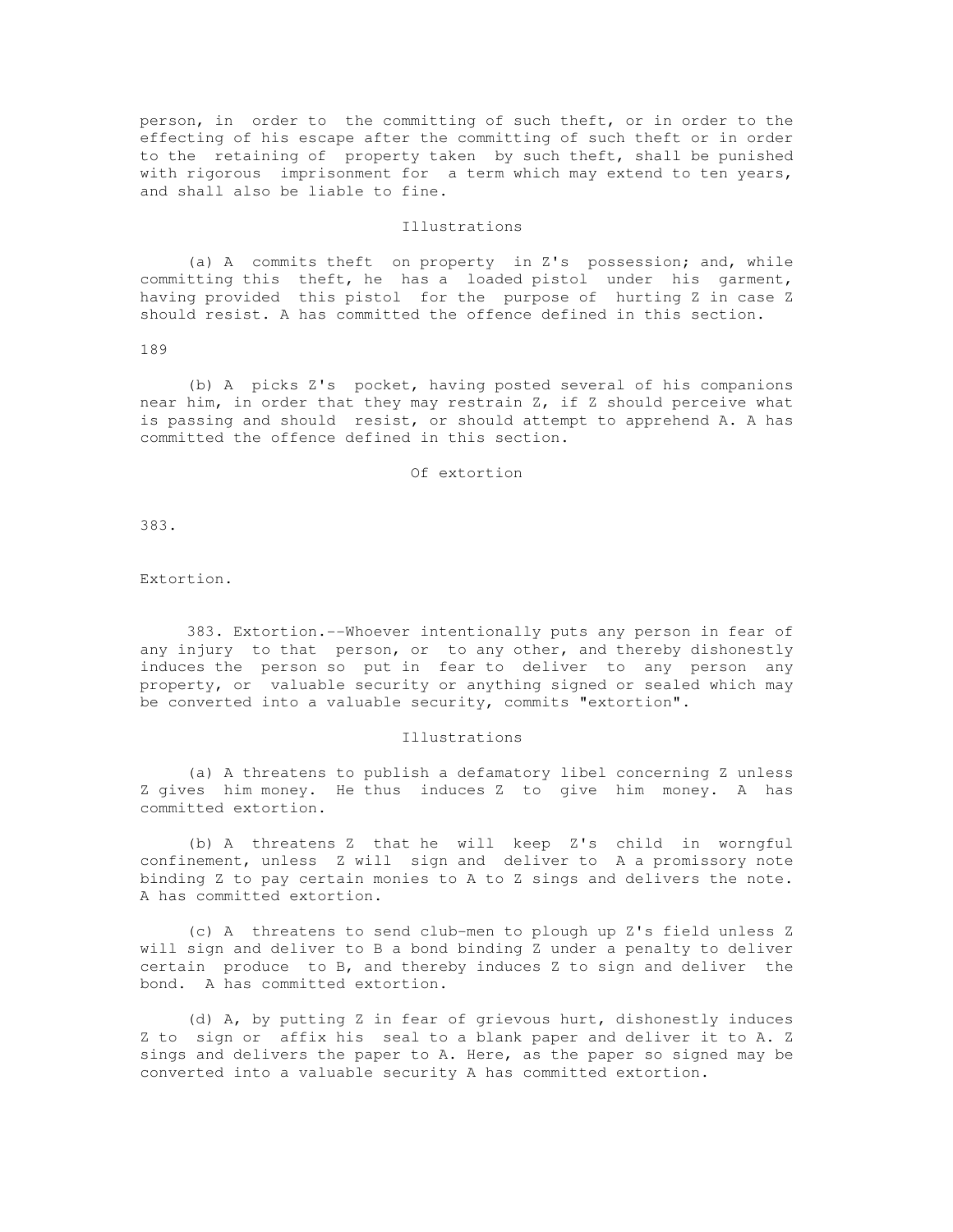Punishment for extortion.

 384. Punishment for extortion.--Whoever commits extortion shall be punished with imprisonment of either description for a term which may extend to three years, or with fine, or with both.

385.

Putting person in fear of injury in order to commit extortion.

 385. Putting person in fear of injury in order to commit extortion.--Whoever, in order to the committing of extortion, puts any person in fear, or attempts to put any person in fear, of any injury, shall be punished with imprisonment of either description for a term which may extend to two years, or with fine, or with both.

386.

Extortion by putting a person in fear of death or grievous hurt.

 386. Extortion by putting a person in fear of death or grievous hurt.--Whoever commits extortion by putting any person in fear of death or of grievous hurt to that person or to any other, shall be punished with imprisonment of either description for a term which may extend to ten years, and shall also be liable to fine.

387.

Putting person in fear of death or of grievous hurt, in order to commit extortion.

 387. Putting person in fear of death or of grievous hurt, in order to commit extortion.--Whoever in order to the committing of extortion, puts or attempts to put any person in fear of death or of grievous hurt to that person or to any other, shall be punished with imprisonment of either description for a term which may extend to seven years, and shall also be liable to fine.

388.

Extortion by threat of accusation of an offence punishable with death or imprisonment for life, etc.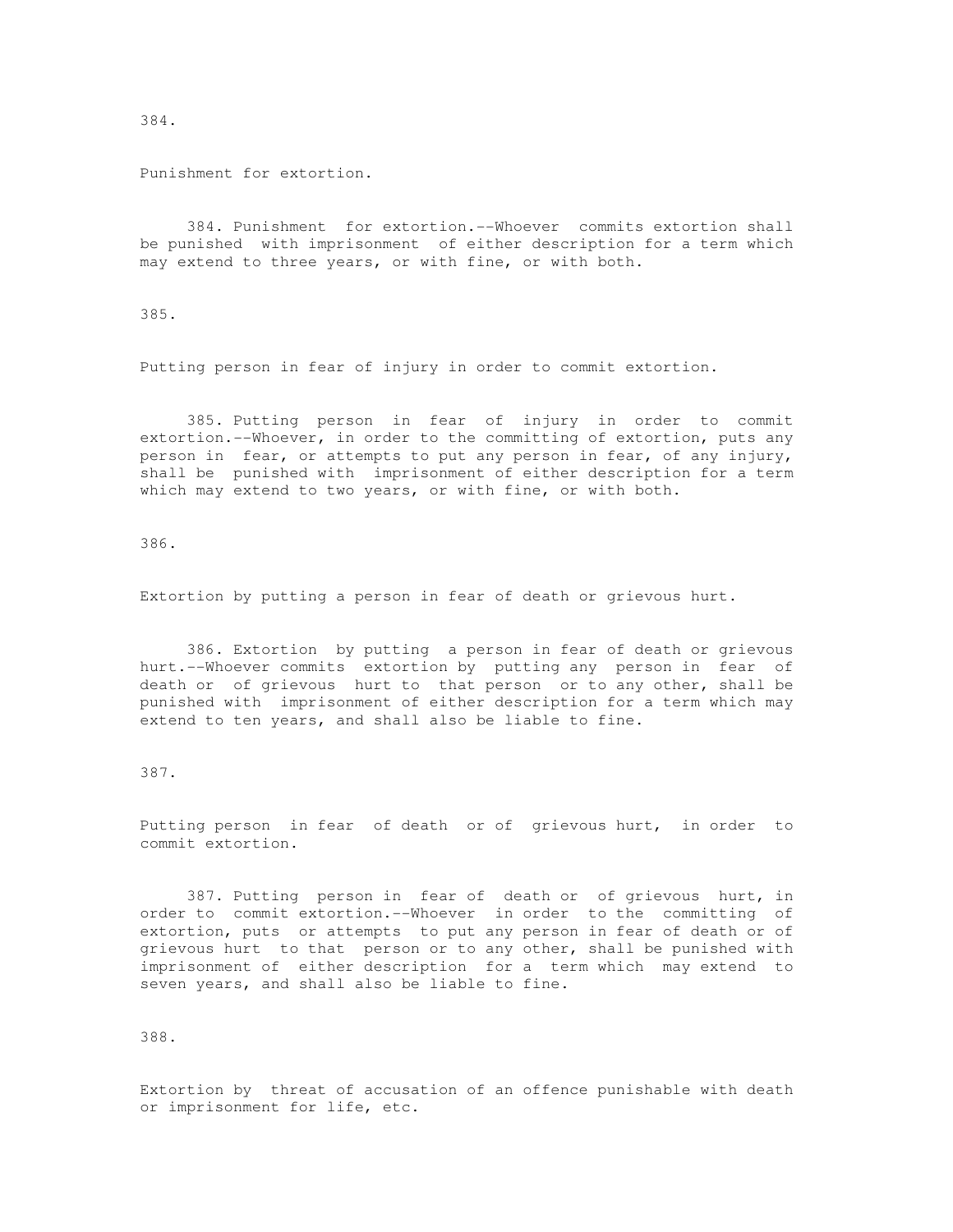388. Extortion by threat of accusation of an offence punishable with death or imprisonment for life, etc.--Whoever commits extortion by putting any person in fear of an accusation against that person or any other, of having committed or attempted to commit any offence punishable with death, or with  $1*(\text{imprisonment for life}),$  or with imprisonment for a term which may extend to ten years, or of having attempted to induce any other person to commit such offence, shall ---------------------------------------------------------------------- 1. Subs. by Act 26 of 1955, s. 117 and Sch., for "transportation for life". ----------------------------------------------------------------------

### 190

shall be punished with imprisonment of either description for a term which may extend to ten years, and shall also be liable to fine; and, if the offence be one punishable under section 377 of this Code, may be punished with 1\*[imprisonment for life].

### 389.

Putting person in fear or accusation of offence, in order to commit extortion.

 389. Putting person in fear or accusation of offence, in order to commit extortion.--Whoever, in order to the committing of extortion, puts or attempts to put any person in fear of an accusation, against that person or any other, of having committed, or attempted to commit, an offence punishable with death or with  $1*(imprisonment for life)$ , or with imprisonment for a term which may extend to ten years, shall be punished with imprisonment of either description for a term which may extend to ten years, and shall also be liable to fine; and, if the offence be punishable under section 377 of this Code, may be punished with 1\*[imprisonment for life].

Of robbery and dacoity

390.

Robbery.

390. Robbery.--In all robbery there is either theft or extortion.

When theft is robbery.

When theft is robbery.--Theft is "robbery" if, in order to the committing of the theft, or in committing the theft, or in carrying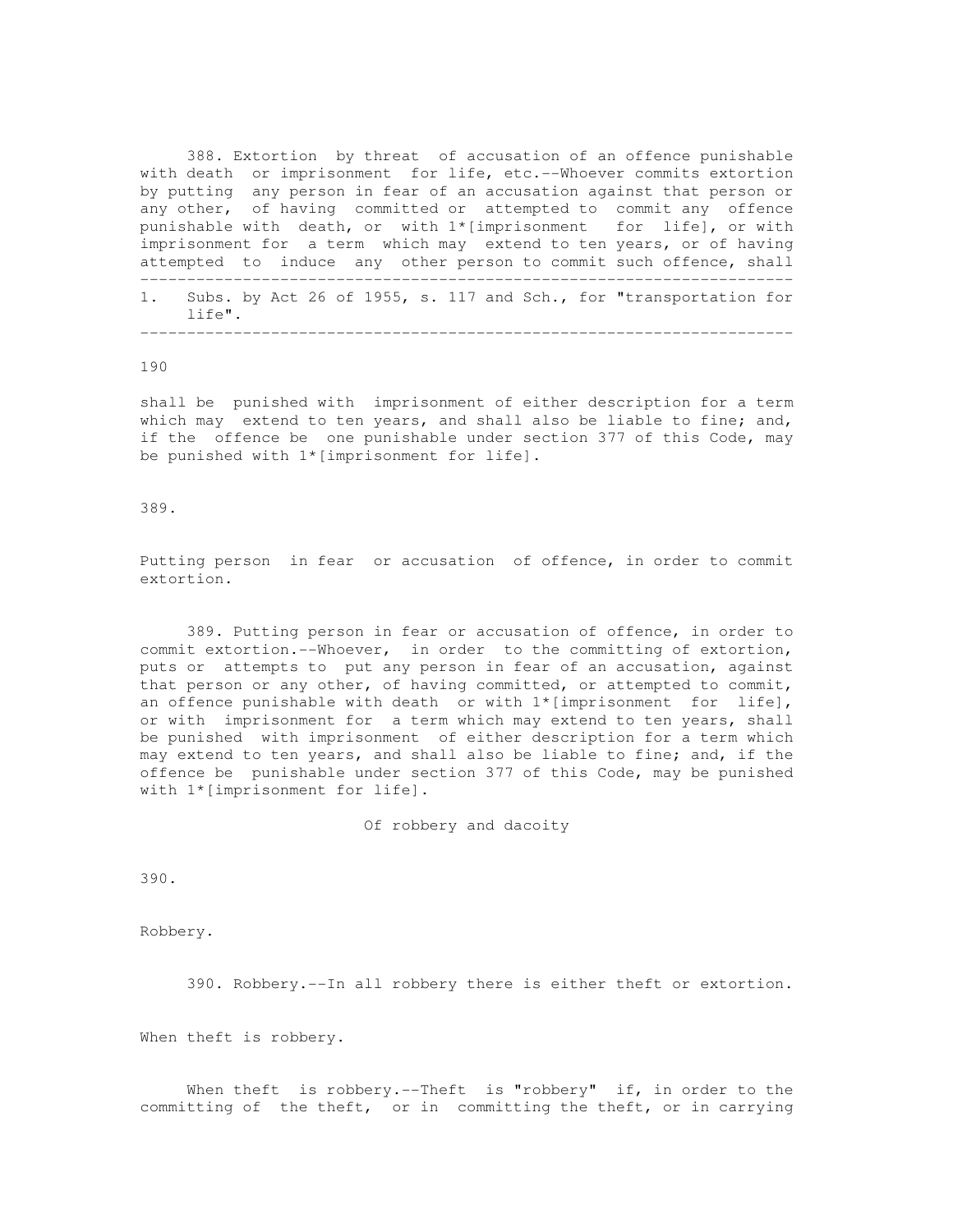away or attempting to carry away property obtained by the theft, the offender, for that end, voluntarily causes or attempts to cause to any person death or hurt or wrongful restraint, or fear of instant death or of instant hurt, or of instant wrongful restraint.

When extortion is robbery.

 When extortion is robbery.--Extortion is "robbery" if the offender, at the time of committing the extortion, is in the presence of the person put in fear, and commits the extortion by putting that person in fear of instant death, of instant hurt, or of instant wrongful restraint to that person or to some other person, and, by so putting in fear, induces the person, so put in fear then and there to deliver up the thing extorted.

 Explanation.-The offender is said to be present if he is sufficiently near to put the other person in fear of instant death, of instant hurt, or of instant wrongful restraint.

## Illustrations

 (a) A holds Z down, and fraudulently takes Z's money and jewels from Z's clothes, without Z's consent. Here A has committed theft, and, in order to the committing of that theft, has voluntarily caused wrongful restraint to Z. A has therefore committed robbery.

 (b) A meets Z on the high road, shows a pistol, and demands Z's purse. Z, in consequence, surrenders his purse. Here A has extorted the purse from Z by putting him in fear of instant hurt, and being at the time of committing the extortion in his presence. A has therefore committed robbery.

 (c) A meets Z and Z's child on the high road. A takes the child, and threatens to filing it down a precipice, unless Z delivers his purse. Z, in consequence, delivers his purse. Here A has extorted the purse from Z, by causing Z to be in fear of instant hurt to the child who is there present. A has therefore committed robbery on Z.

 (d) A obtains property from Z by saying-"Your child is in the hands of my gang, and will be put to death unless you send us ten thousand rupees". This is extortion, and punishable as such: but it is not robbery, unless Z is put in fear of the instant death of his child.

391.

Dacoity.

 391. Dacoity.--When five or more persons conjointly commit or attempt to commit a robbery, or where the whole number of persons conjointly committing or attempting to commit a robbery, and persons present and aiding such commission or attempt, amount to five or more,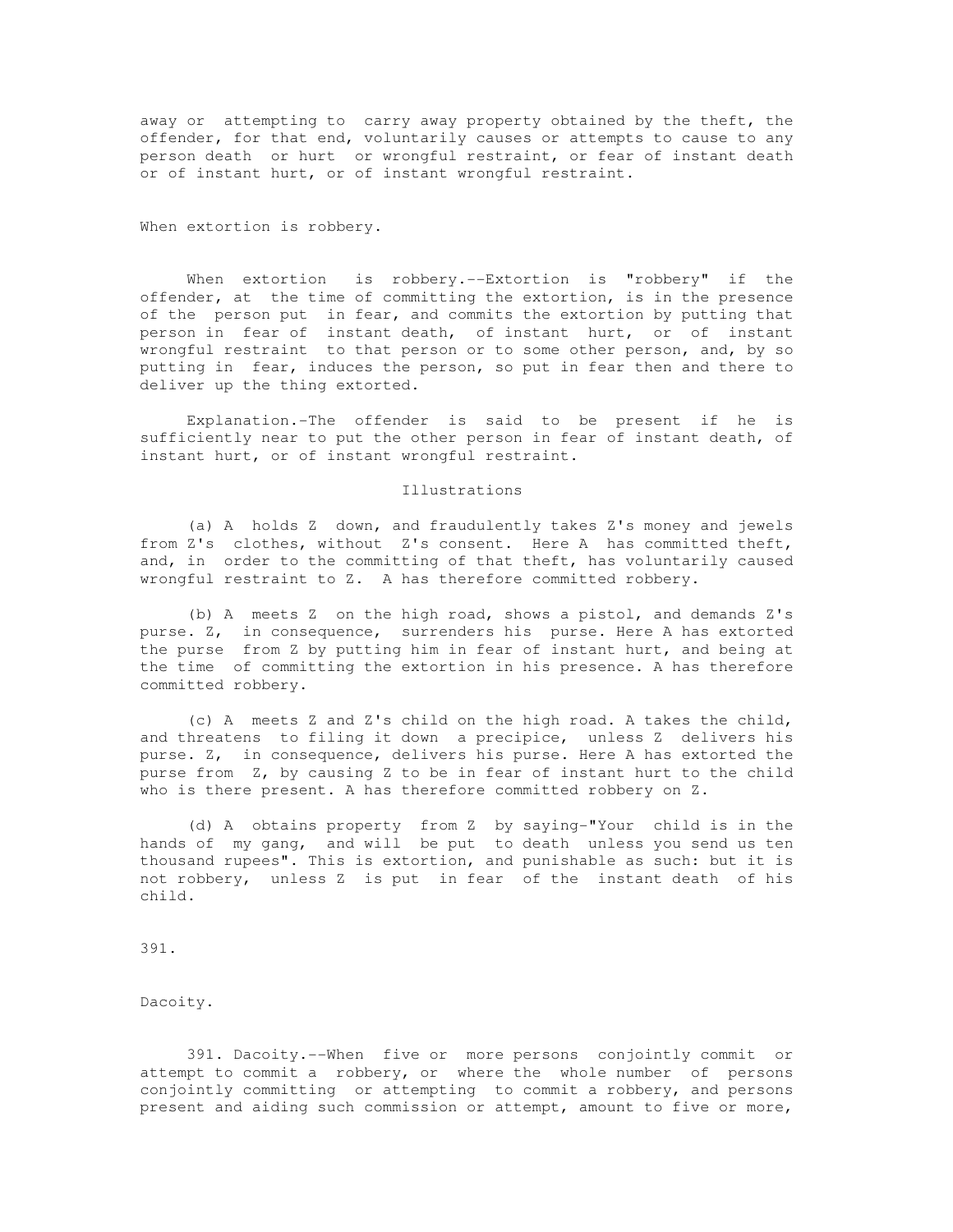every person so committing, attempting or aiding, is said to commit "dacoity".

---------------------------------------------------------------------- 1. Subs, by Act 26 of 1955, s. 117 and Sch., for "transportation for life."

----------------------------------------------------------------------

191

392.

Punishment for robbery.

 392. Punishment for robbery.--Whoever commits robbery shall be punished with rigorous imprisonment for a term which may extend to ten years, and shall also be liable to fine; and, if the robbery be committed on the highway between sunset and sunrise, the imprisonment may be extended to fourteen years.

393.

Attempt to commit robbery.

 393. Attempt to commit robbery.--Whoever attempts to commit robbery shall be punished with rigorous imprisonment for a term which may extend to seven years, and shall also be liable to fine.

394.

Voluntarily causing hurt in committing robbery.

 394. Voluntarily causing hurt in committing robbery.--If any person, in committing or in attempting to commit robbery, voluntarily causes hurt, such person, and any other person jointly concerned in committing or attempting to commit such robbery, shall be punished with 1\*[imprisonment for life], or with rigorous imprisonment for a term which may extend to ten years, and shall also be liable to fine.

395.

Punishment for dacoity.

 395. Punishment for dacoity.--Whoever commits dacoity shall be punished with 1\*[imprisonment for life], or with rigorous -<br>imprisonment for a term which may extend to ten years, and shall also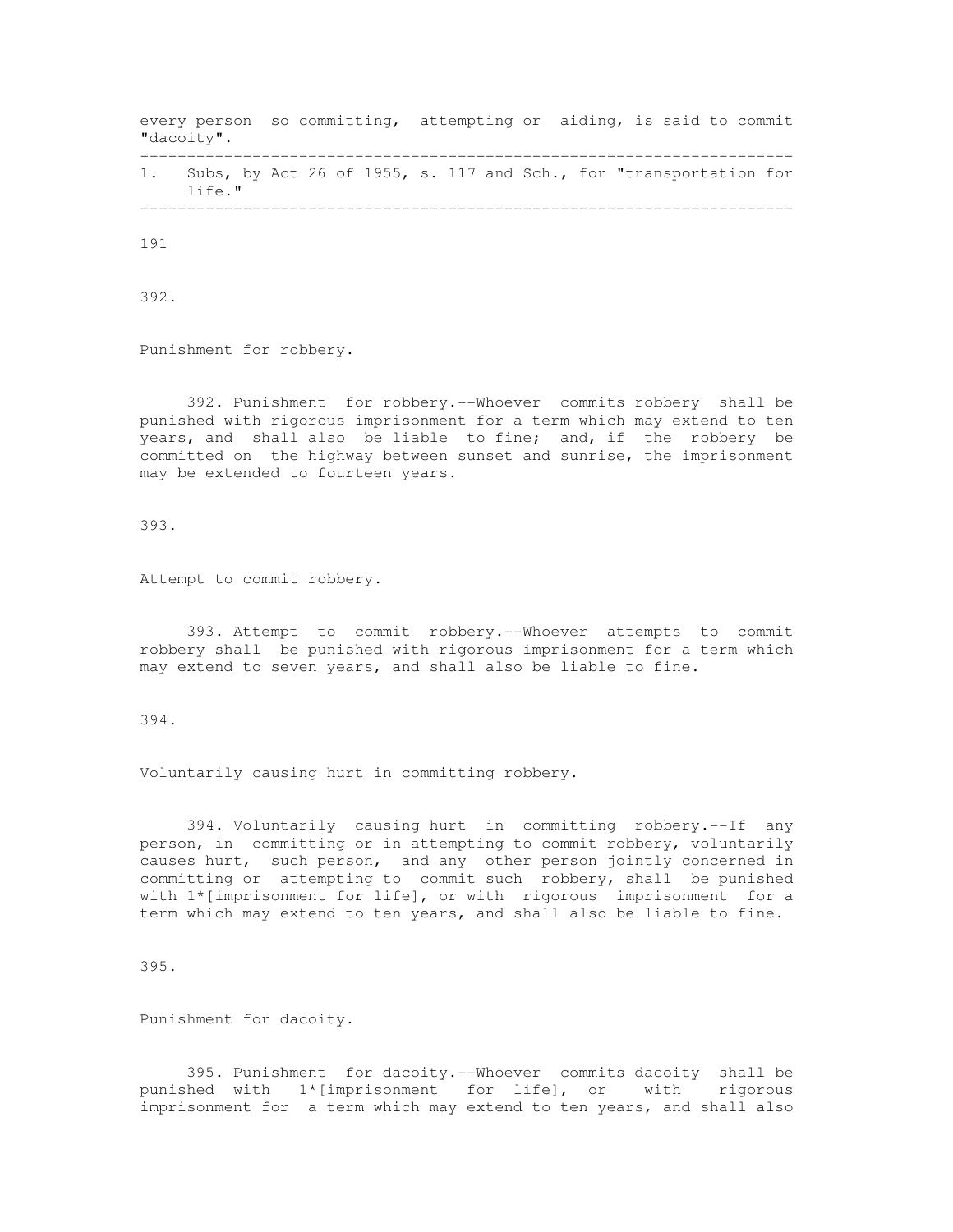be liable to fine.

396.

Dacoity with murder.

 396. Dacoity with murder.--If any one of five or more persons, who are conjointly committing dacoity, commits murder in so committing dacoity, every one of those persons shall be punished with death, or 1\*[imprisonment for life], or rigorous imprisonment for a term which may extend to ten years, and shall also be liable to fine.

397.

Robbery or dacoity, with attempt to cause death or grievous hurt.

 397. Robbery or dacoity, with attempt to cause death or grievous hurt.--If, at the time of committing robbery or dacoity, the offender uses any deadly weapon, or causes grievous hurt to any person, so attempts to cause death or grievous hurt to any person, the imprisonment with which such offender shall be punished shall not be less than seven years.

398.

Attempt to commit robbery or dacoity when armed with deadly weapon.

 398. Attempt to commit robbery or dacoity when armed with deadly weapon.--If, at the time of attempting to commit robbery or dacoity, the offender is armed with any deadly weapon, the imprisonment with which such offender shall be punished shall not be less than seven years.

399.

Making preparation to commit dacoity.

 399. Making preparation to commit dacoity.--Whoever makes any preparation for committing dacoity, shall be punished with rigorous imprisonment for a term which may extend to ten years, and shall also be liable to fine.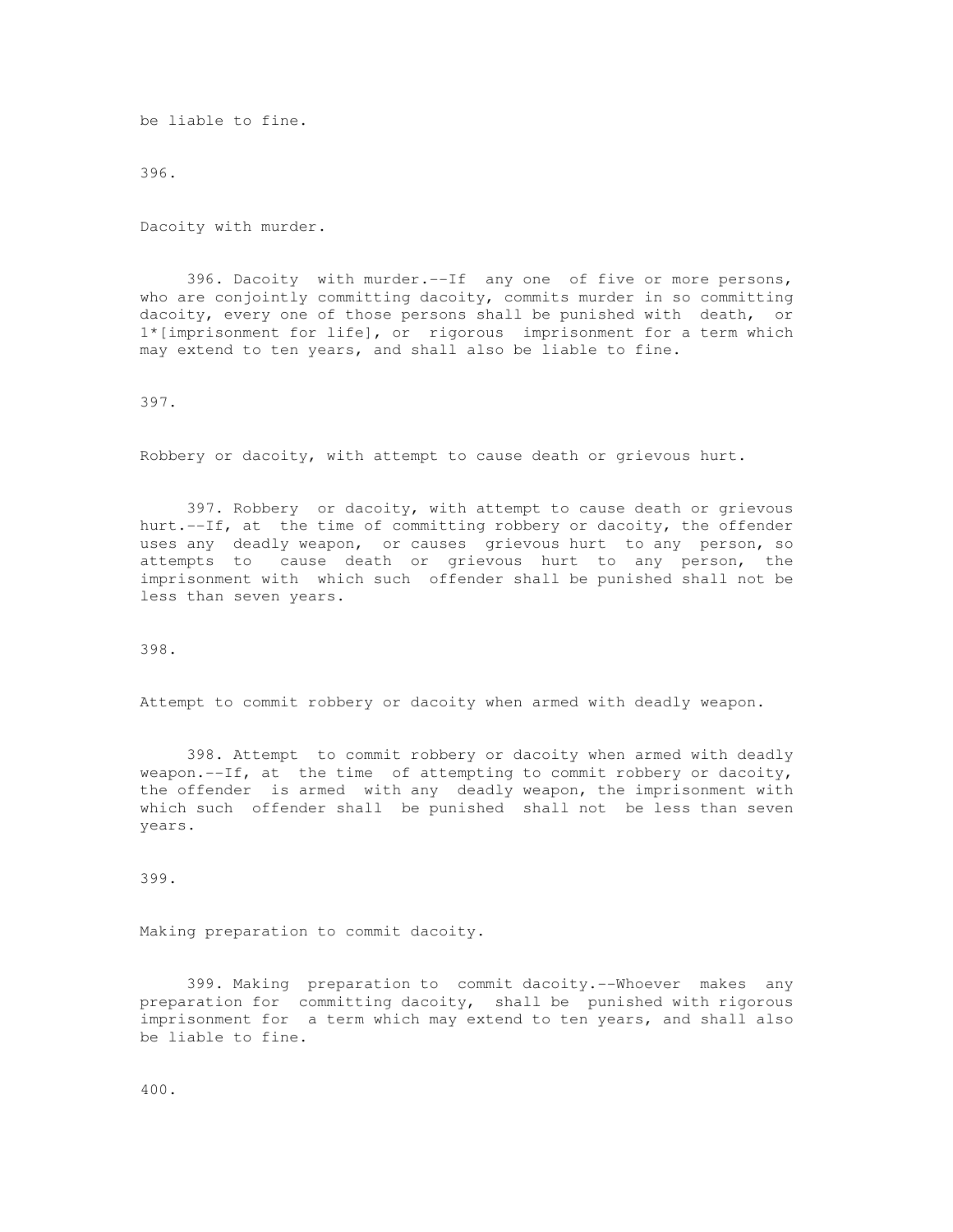Punishment for belonging to gang of dacoits.

 400. Punishment for belonging to gang of dacoits.--Whoever, at any time after the passing of this Act, shall belong to a gang of persons associated for the purpose of habitually committing dacoity, shall be punished with  $1*(\text{imprisomment for life}),$  or with rigorous imprisonment for a term which may extend to ten years, and shall also be liable to fine.

401.

Punishment for belonging to gang of thieves.

 401. Punishment for belonging to gang of thieves.--Whoever, at any time after the passing of this Act, shall belong to any wandering or other gang of persons associated for the purpose of habitually committing theft or robbery, and not being a gang of thugs or dacoits, shall be punished with rigorous imprisonment for a term which may extend to seven years, and shall also be liable to fine.

402.

Assembling for purpose of committing dacoity.

 402. Assembling for purpose of committing dacoity.--Whoever, at any time after the passing of this Act, shall be one of five or more persons assembled for the purpose of committing dacoity, shall be punished with rigorous imprisonment for a term which may extend to seven years, and shall also be liable to fine.

Of criminal misappropriation of property

403.

Dishonest misappropriation of property.

 403. Dishonest misappropriation of property.--Whoever dishonestly misappropriates or converts to his own use any movable property, shall be punished with imprisonment of either description for a term which may extend to two years, or with fine, or with both. ----------------------------------------------------------------------

1. Subs. by Act 26 of 1955, s. 117 and Sch., for "transportation for life." ----------------------------------------------------------------------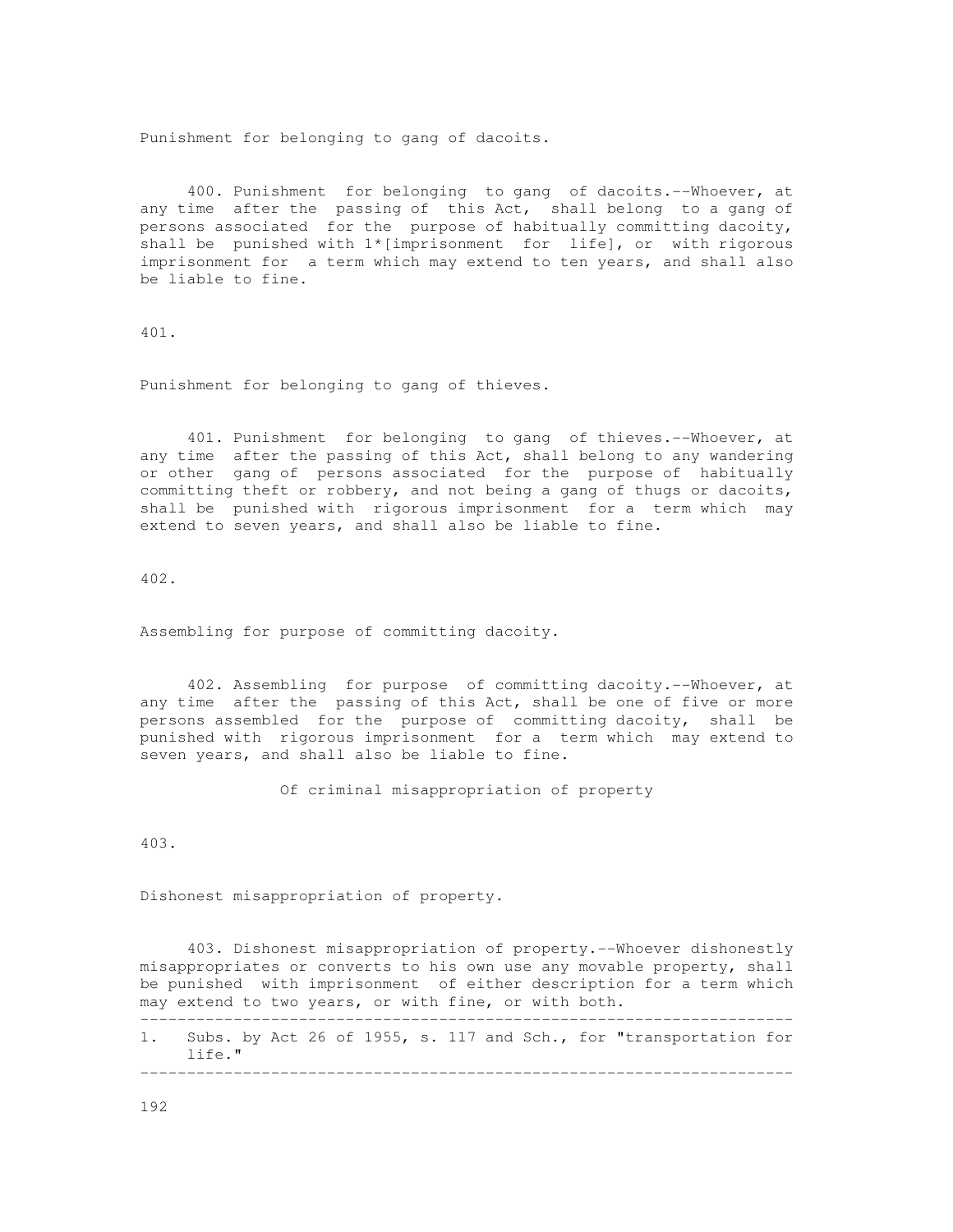## Illustrations

 (a) A takes property belonging to Z out of Z's possession in good faith, believing, at the time when he takes it, that the property belongs to himself. A is not guilty of theft; but if A, after discovering his mistake, dishonestly appropriates the property to his own use, he is guilty of an offence under this section.

 (b) A, being on friendly terms with Z, goes into Z's library in Z's absence and takes away a book without Z's express consent. Here, if A was under the impression that he had Z's implied consent to take the book for the purpose of reading it, A has not committed theft. But, if A afterwards sells the book for his own benefit, he is guilty of an offence under this section.

 (c) A and B being joint owners of a horse, A takes the horse out of B's possession, intending to use it. Here as A has a right to use the horse, he does not dishonestly misappropriate it. But, if A sells the horse and appropriates the whole proceeds to his own use, he is guilty of an offence under this section.

 Explanation 1.-A dishonest misappropriation for a time only is a misappropriation with the meaning of this section.

#### Illustration

 A finds a Government promissory note belonging to Z, bearing a blank endorsement. A, knowing that the note belongs to Z, pledges it with a banker as a security or a loan, intending at a future time to restore it to Z. A has committed an offence under this section.

 Explanation 2.-A person who finds property not in the possession of any other person, and such property for the purpose of protecting it for, or of restoring it to, the owner, does not take or misappropriate it dishonestly, and is not guilty of an offence; but he is guilty of the offence above defined, if he appropriates it to his own use, when he knows or has the means of discovering the owner, or before he has used reasonable means to discover and give notice to the owner and has kept the property a reasonable time to enable the owner to claim it.

 What are reasonable means or what is a reasonable time in such a case, is a question of fact.

 It is not necessary that the finder should know who is the owner of the property, or that any particular person is the owner of it: it is sufficient if, at the time of appropriating it, he does not believe it to be his own property, or in good faith believe that the real owner cannot be found.

### Illustrations

 (a) A finds a rupee on the high-road, not knowing to whom the rupee belong, A picks up the rupee. Here A has not committed the offence defined in this section.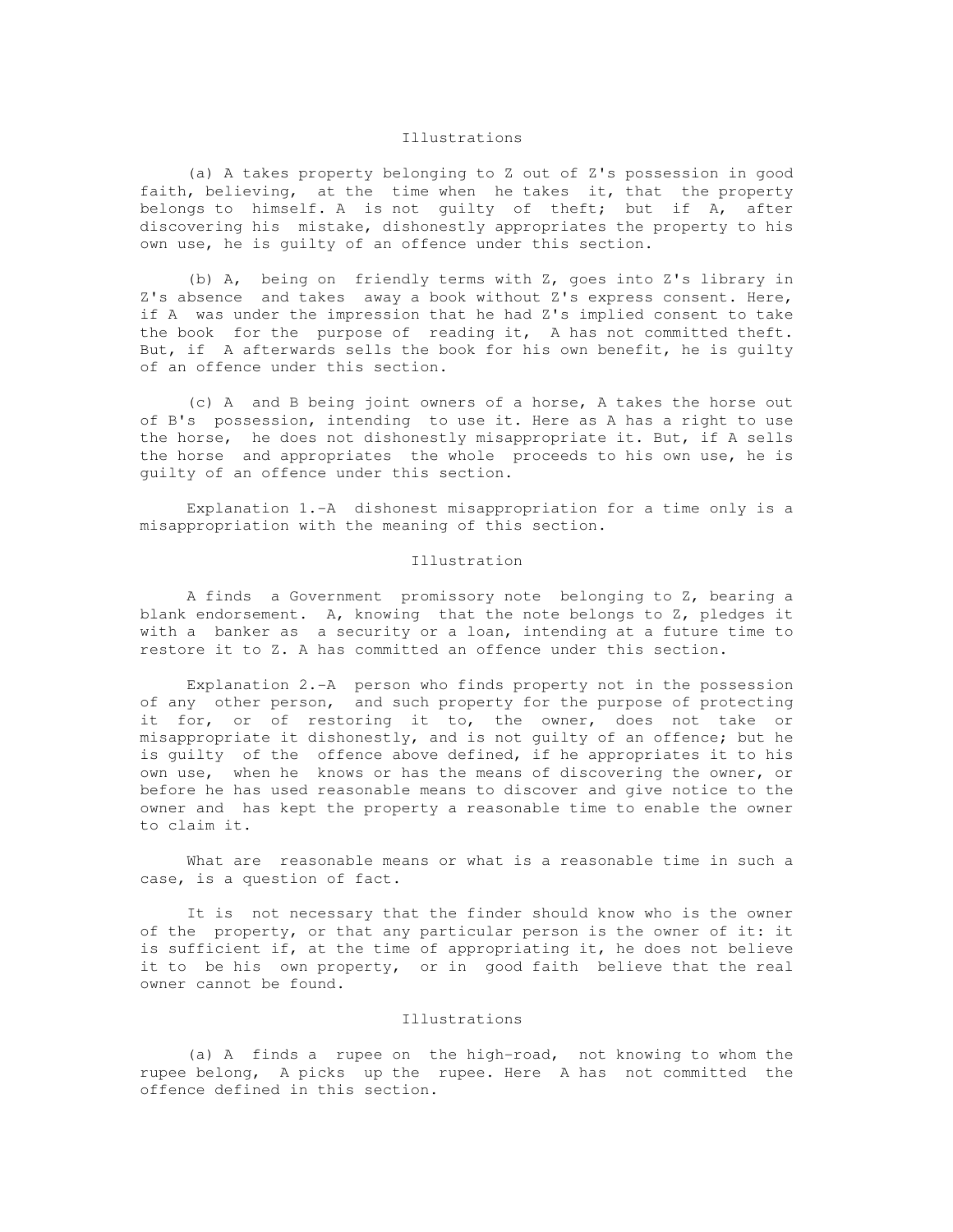(b) A finds a letter on the road, containing a bank note. From the direction and contents of the letter he learns to whom the note belongs. He appropriates the note. He is guilty of an offence under this section.

 (c) A finds a cheque payable to bearer. He can form no conjecture as to the person who has lost the cheque. But the name of the person, who has drawn the cheque, appears. A knows that this person can direct him to the person in whose favour the cheque was drawn. A appropriates the cheque without attempting to discover the owner. He is guilty of an offence under this section.

### 193

 (d) A sees Z drop his purse with money in it. A pick up the purse with the intention of restoring it to Z, bu afterwards appropriates it to his own use. A has committed an offence under this section.

 (e) A finds a purse with money, not knowing to whom it belongs; he afterwards discovers that it belongs to Z, and appropriates it to his own use. A is guilty of an offence under this section.

 (f) A finds a valuable ring, not knowing to whom it belongs. A sells it immediately without attempting to discover the owner. A is guilty of an offence under this section.

404.

Dishonest misappropriation of property possessed by deceased person at the time of his death.

 404. Dishonest misappropriation of property possessed by deceased person at the time of his death.-Whoever dishonestly misappropriates or converts to his own use property, knowing that such property was in the possession of a deceased person at the time of that person's decease, and has not since been in the possession of any person legally entitled to such possession, shall be punished with imprisonment of either description for a term which may extend to three years, and shall also be liable to fine, and if the offender at the time of such person's decease was employed by him as a clerk or servant, the imprisonment may extend to seven years.

## Illustration

 Z dies in possession of furniture and money. His servant A, before the money comes into the possession of any person entitled to such possession, dishonestly misappropriates it. A has committed the offence defined in this section.

Of criminal breach of trust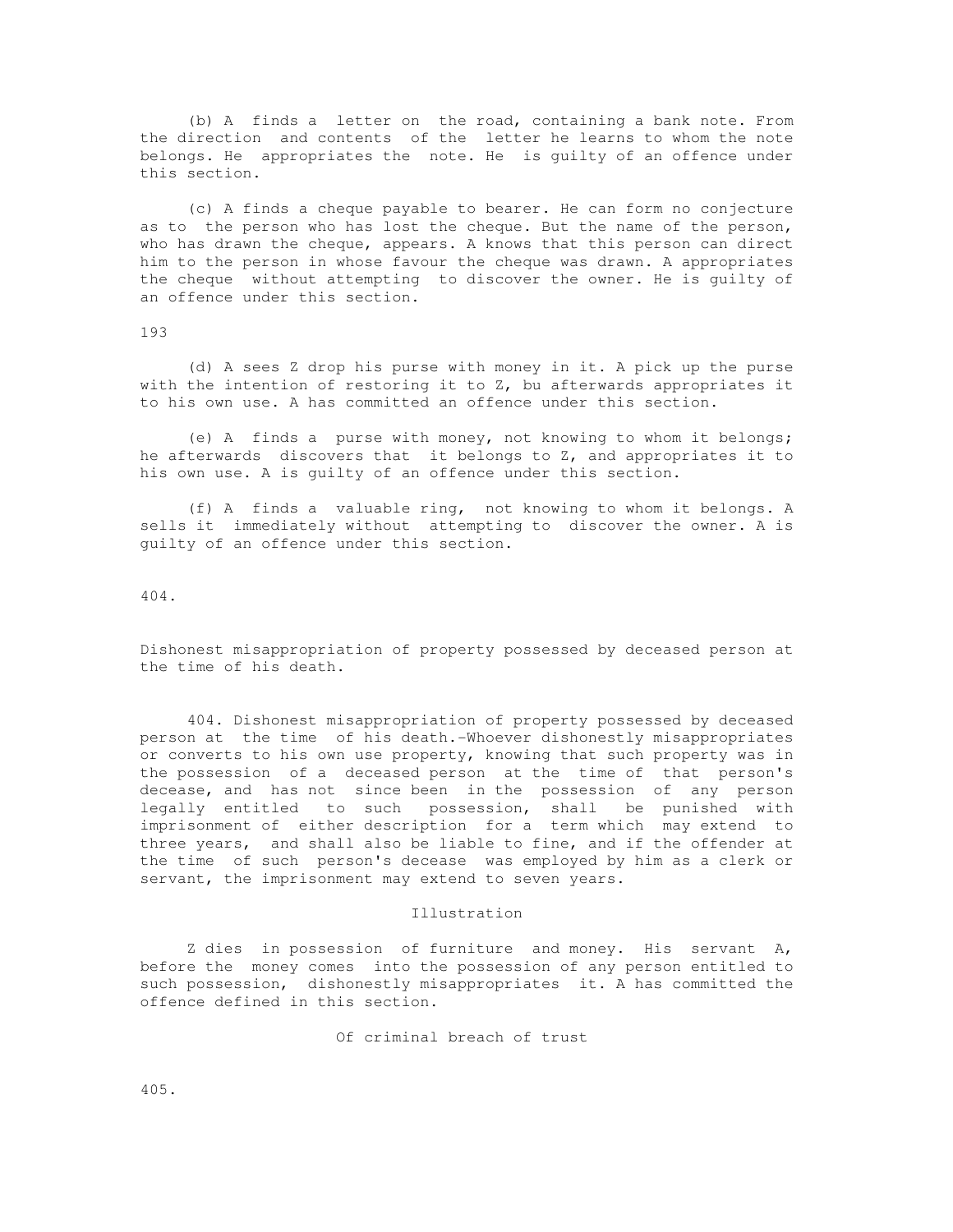Criminal breach of trust.

 405. Criminal breach of trust.--Whoever, being in any manner entrusted with property, or with any dominion over property, dishonestly misappropriates or converts to his own use that property, or dishonestly uses or disposes of that property in violation of any direction of law prescribing the mode in which such trust is to be discharged, or of any legal contract, express or implied, which he has made touching the discharge of such trust, or wilfully suffers any other person so to do, commits "criminal breach of trust".

 1\*[2\*[Explanation 1].-A person, being an employer 3\*[of an establishment whether exempted under section 17 of the Employees' Provident Funds and Miscellaneous Provisions Act, 1952 (19 of 1952) or not] who deducts the employees' contribution from the wages payable to the employee for credit to a Provident Fund or Family Pension Fund established by any law for the time being in force, shall be deemed to have been entrusted with the amount of the contribution so deducted by him and if he makes default in the payment of such contribution to the said Fund in violation of the said law shall be deemed to have dishonestly used the amount of the said contribution in violation of a direction of law as aforesaid.]

 4\*[Explanation 2.-A person, being an employer, who deducts the employees contribution from the wages payable to the employee for credit to the Employees' State Insurance Fund held and administered by the Employees' State Insurance Corporation established under the Employees' State Insurance Act, 1948 (34 of 1948), shall be deemed to have been entrusted with the amount of the contribution so deducted by him and if he makes default in the payment of such contribution to the

```
1. Ins. by Act 40 of 1973, s. 9 (w.e.f. 1-11-1973). 
2. Explanation renumbered as Explanation 1 by Act 38 of 1975, s. 9 
    (w.e.f. 1-9-1975).
3. Ins. by Act 33 of 1988, s. 27 (w.e.f. 1-8-1988). 
4. Ins. by Act 38 of 1975, s. 9 (w.e.f. 1-9-1975). 
----------------------------------------------------------------------
```
----------------------------------------------------------------------

## 194

said Fund in violation of the said Act, shall be deemed to have dishonestly used the amount of the said contribution in violation of a direction of law as aforesaid.]

#### Illustrations

 (a) A, being executor to the will of a deceased person, dishonestly disobeys the law which directs him to divide the effects according to the will, and appropriates them to his own use. A has committed criminal breach of trust.

 (b) A is a warehouse-keeper, Z, going on a journey, entrusts his furniture to A, under a contract that it shall be returned on payment of a stipulated sum for warehouse-room. A dishonestly sells the goods. A has committed criminal breach of trust.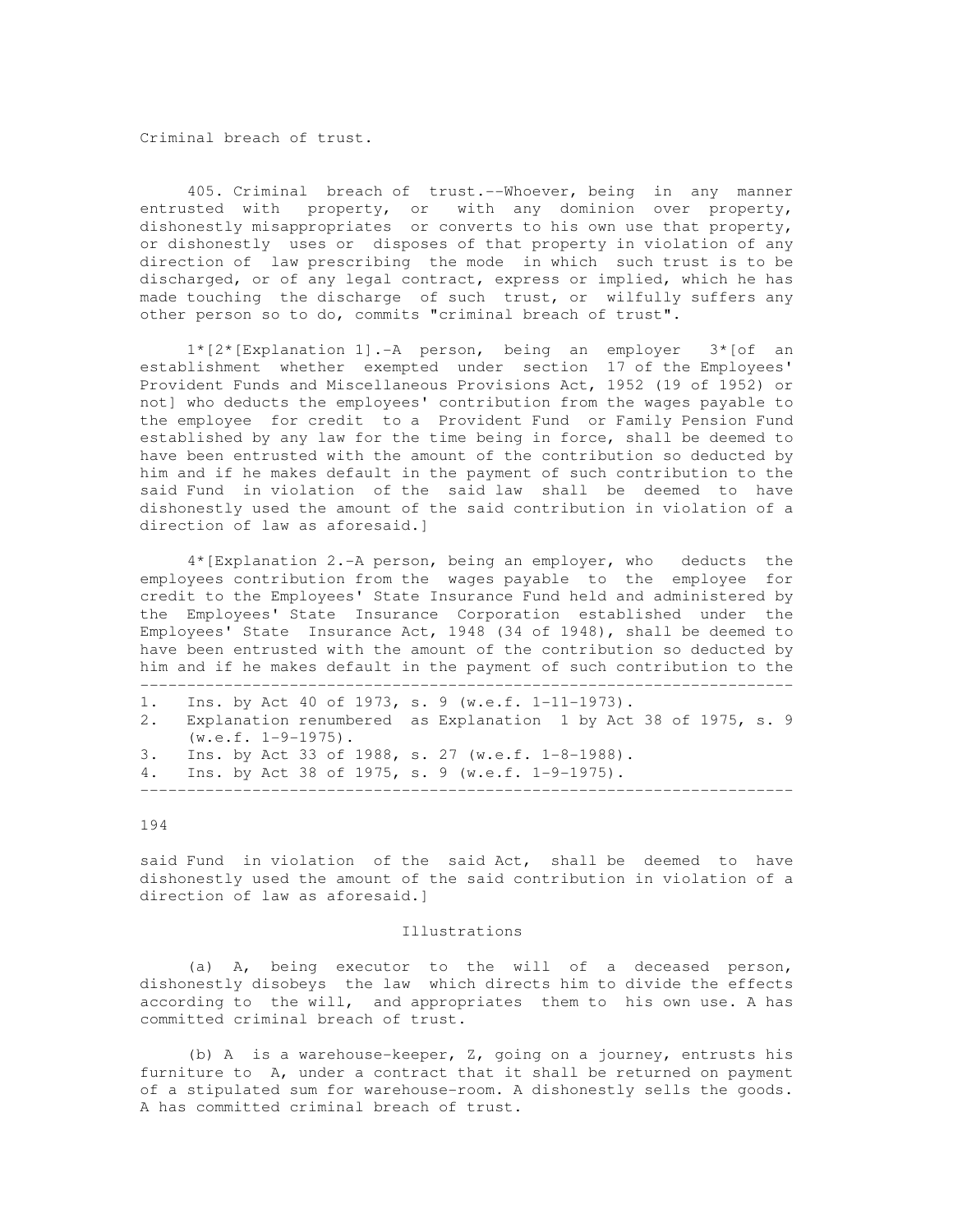(c) A, residing in Calcutta, is agent for Z, residing at Delhi. There is an express or implied contract between A and Z, that all sums remitted by Z to A shall be invested by A, according to Z's direction. Z remits a lakh of rupees to A, with directions to A to invest the same in Company's paper. A dishonestly disobeys the directions and employs the money in his own business. A has committed criminal breach of trust.

 (d) But if A, in the last illustration, not dishonestly but in good faith, believing that it will be more for Z's advantage to hold shares in the Bank of Bengal, disobeys Z's directions, and buys shares in the Bank of Bengal, for Z, instead of buying Company's paper, here, thought Z should suffer loss, and should be entitled to bring a civil action against A, on account of that loss, yet A, not having acted dishonestly, has not committed criminal breach of trust.

 (e) A, a revenue-officer, is entrusted with public money and is either directed by law, or bound by a contract, express or implied, with the Government, to pay into a certain treasury all the public money which he holds. A dishonestly appropriates the money. A has committed criminal breach of trust.

 (f) A, a carrier, is entrusted by Z with property to be carried by land or by water. A dishonestly misappropriates the property. A has committed criminal breach of trust.

406.

Punishment for criminal breach of trust.

 406. Punishment for criminal breach of trust.--Whoever commits criminal breach of trust shall be punished with imprisonment of either description for a term which may extend to three years, or with fine, or with both.

407.

Criminal breach of trust by carrier, etc.

 407. Criminal breach of trust by carrier, etc.--Whoever, being entrusted with property as a carrier, wharfinger or warehouse-keeper, commits criminal breach of trust, in respect of such property, shall be punished with imprisonment of either description for a term which may extend to seven years, and shall also be liable to fine.

408.

Criminal breach of trust by clerk or servant.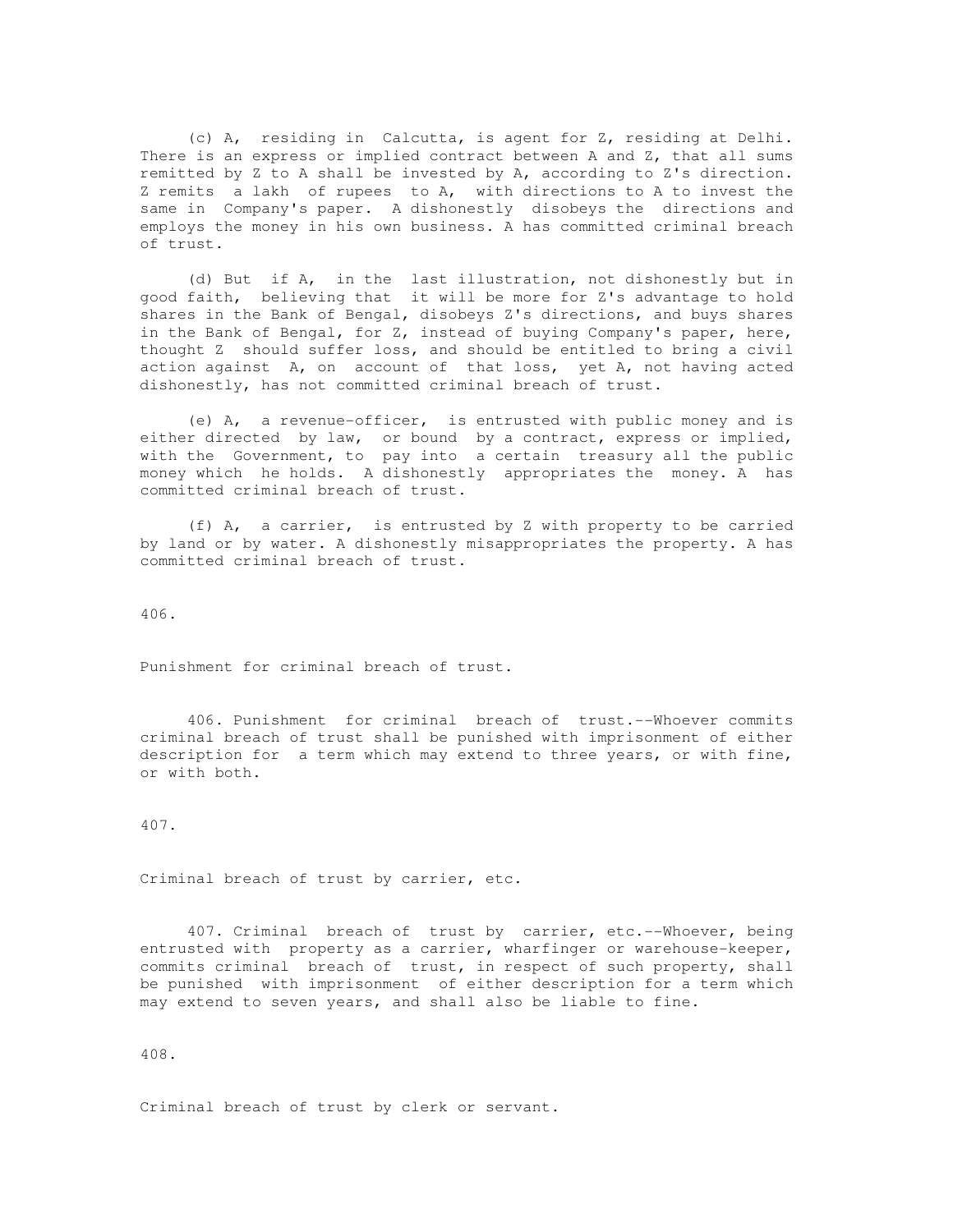408. Criminal breach of trust by clerk or servant.--Whoever, being a clerk or servant or employed as a clerk or servant, and being in any manner entrusted in such capacity with property, or with any dominion over property, commits criminal breach of trust in respect of that property, shall be punished with imprisonment of either description for a term which may extend to seven years, and shall also be liable to fine.

409.

Criminal breach of trust by public servant, or by banker, merchant or agent.

 409. Criminal breach of trust by public servant, or by banker, merchant or agent.--Whoever, being in any manner entrusted with property, or with any dominion over property in his capacity of a public servant or in the way of his business as a banker, merchant, factor, broker, attorney or agent, commits criminal breach of trust in respect of that property, shall be punished with 1\*[imprisonment for life], or with imprisonment of either description for a term which may extend to ten years, and shall also be liable to fine.

---------------------------------------------------------------------- 1. Subs. by Act 26 of 1955, s. 117 and Sch., for "transportation for life". ----------------------------------------------------------------------

195

OF TE RECEIVING OF STOLEN PROPERTY

410.

Stolen property.

 410. Stolen property.--Property, the possession whereof has been transferred by theft, or by extortion, or by robbery, and property which has been criminally misappropriated or in respect of which 1\*\*\*criminal breach of trust has been committed, is designated as "stolen property", 2\*[whether the transfer has been made, or the misappropriation or breach of trust has been committed, within or without 3\*[India]]. But, if such property subsequently comes into the possession of a person legally entitled to the possession thereof, it then ceases to be stolen property.

411.

Dishonestly receiving stolen property.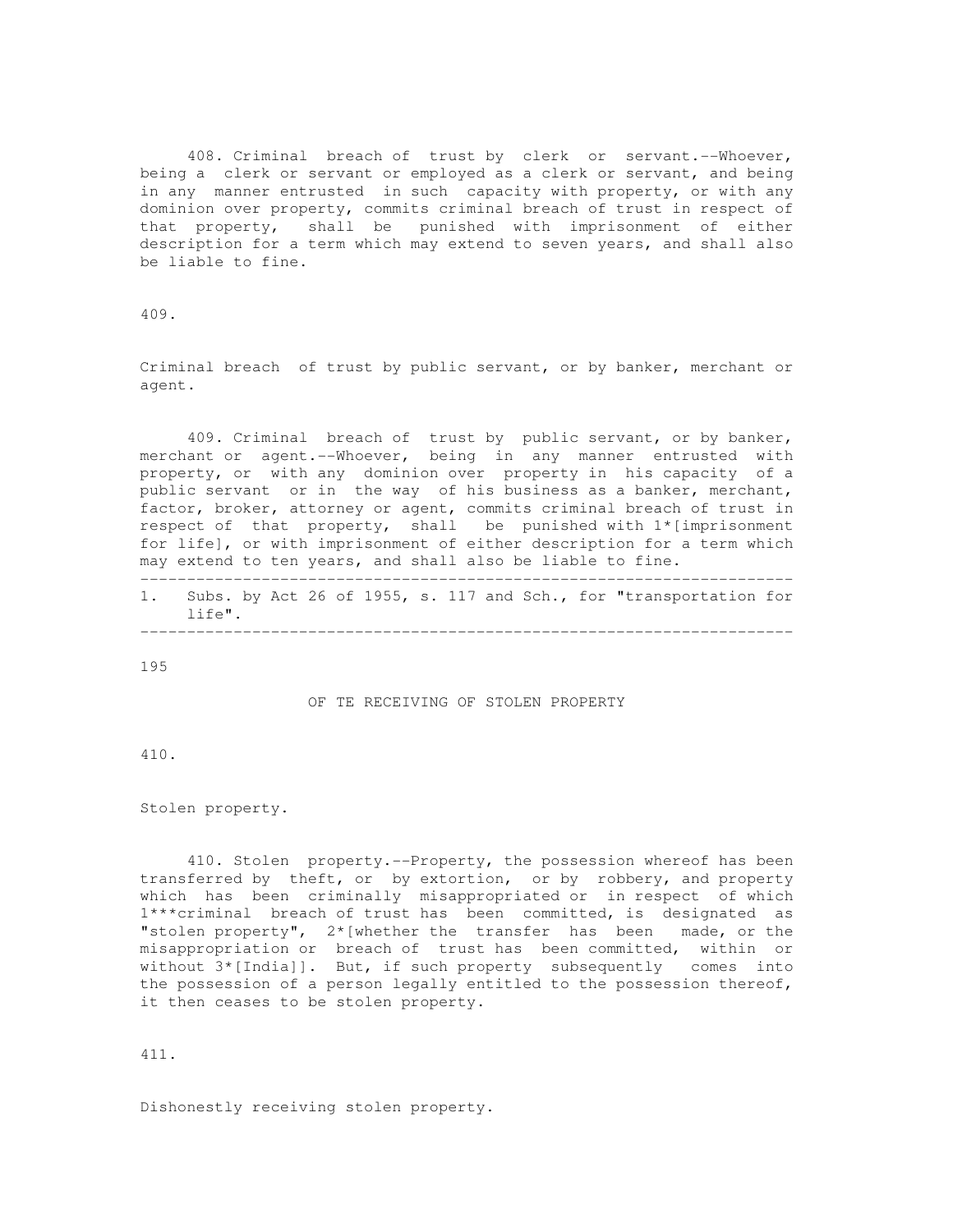411. Dishonestly receiving stolen property.--Whoever dishonestly receives or retains any stolen property, knowing or having reason to believe the same to be stolen property, shall be punished with imprisonment of either description for a term which may extend to three years, or with fine, or with both.

412.

Dishonestly receiving property stolen in the commission of a dacoity.

 412. Dishonestly receiving property stolen in the commission of a dacoity.--Whoever dishonestly receives or retains any stolen property, the possession whereof he knows or has reason to believe to have been transferred by the commission of dacoity, or dishonestly receives from a person, whom he knows or has reason to believe to belong or to have belonged to a gang of dacoits, property which he knows or has reason to believe to have been stolen, shall be punished with 4\*[imprisonment for life], or with rigorous imprisonment for a term which may extend to ten years, and shall also be liable to fine.

413.

Habitually dealing in stolen property.

 413. Habitually dealing in stolen property.--Whoever habitually receives or deals in property which he knows or has reason to believe to be stolen property, shall be punished with 4\*[imprisonment for life], or with imprisonment of either description for a term which may extend to ten years, and shall also be liable to fine.

414.

Assisting in concealment of stolen property.

 414. Assisting in concealment of stolen property.--Whoever voluntarily assists in concealing or disposing of or making away with property which he knows or has reason to believe to be stolen property, shall be punished with imprisonment of either description for a term which may extend to three years, or with fine, or with both.

Of cheating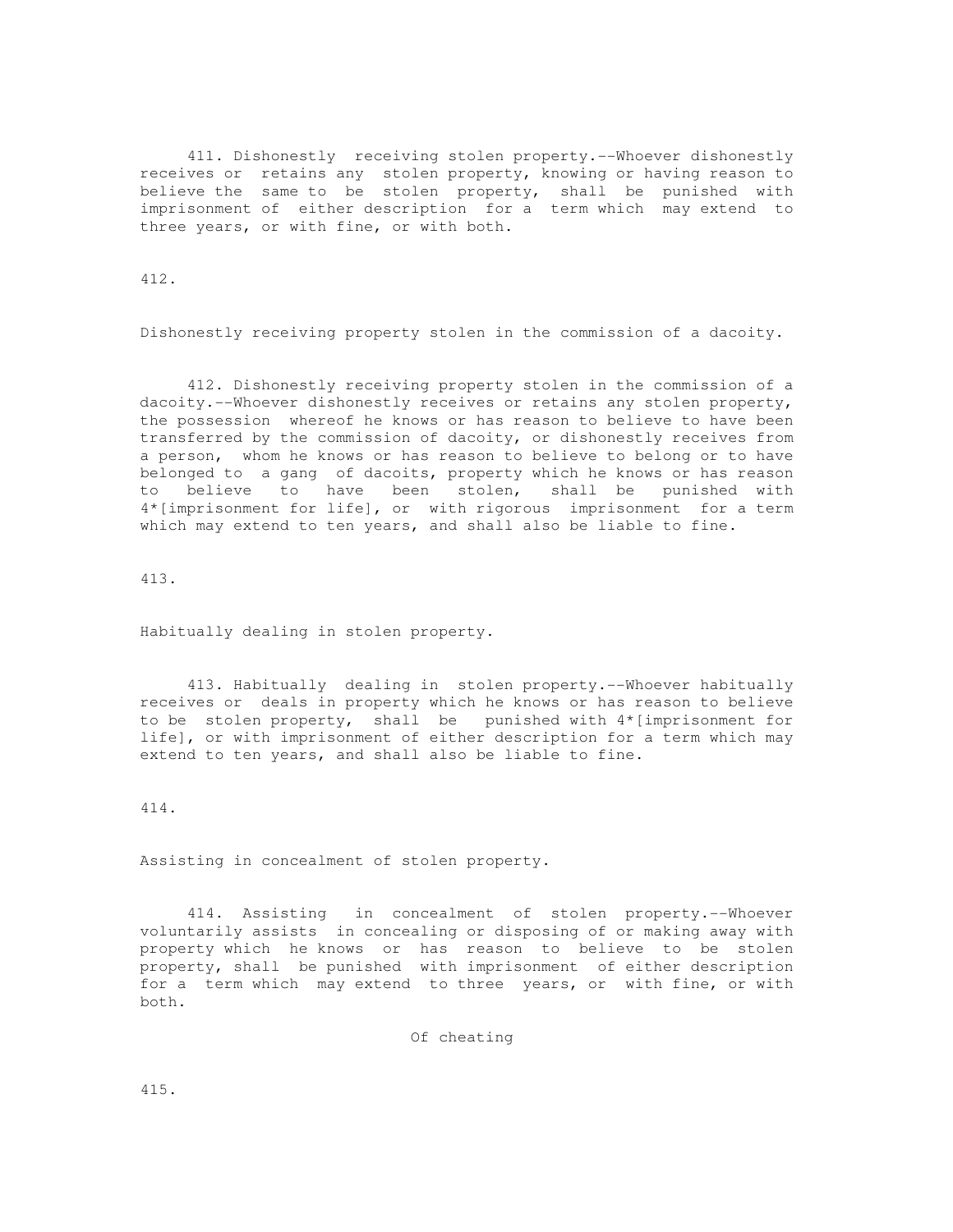Cheating.

 415. Cheating.--Whoever, by deceiving any person, fraudulently or dishonestly induces the person so deceived to deliver any property to any person, or to consent that any person shall retain any property, or intentionally induces the person so deceived to do or omit to do anything which he would not do or omit if he were not so deceived, and which act or omission causes or is likely to cause damage or harm to that person in body, mind, reputation or property, is said to "cheat".

 Explanation.-A dishonest concealment of facts is a deception within the meaning of this section.

#### Illustrations

 (a) A, by falsely pretending to be in the Civil Service, intentionally deceives Z, and thus dishonestly induces Z to let him have on credit goods for which he does not mean to pay. A cheats.

----------------------------------------------------------------------

1. The words "the" and "offence of" rep. by Act 12 of 1891, s. 2 and Sch. I and Act 8 of 1882, s. 9, respectively. 2. Ins. by Act 8 of 1882 s. 9. 3. Subs. by Act 3 of 1951, s. 3 and Sch., for "the States". 4. Subs. by Act 26 of 1955, s. 117 and Sch., for "transportation for

 life". ----------------------------------------------------------------------

196

 (b) A, by putting a counterfeit mark on an article, intentionally deceives Z into a belief that this article was made by a certain celebrated manufacturer, and thus dishonestly induces Z to buy and pay for the article. A cheats.

 (c) A, by exhibiting to Z a false sample of an article intentionally deceives Z into believing that the article corresponds with the sample, and thereby dishonestly induces Z to buy and pay for the article. A cheats.

 (d) A, by tendering in payment for an article a bill on a house with which A keeps no money, and by which A expects that the bill will be dishonoured, intentionally deceives Z, and thereby dishonestly induces Z to deliver the article, intending not to pay for it. A cheats

 (e) A, by pledging as diamond articles which he knows are not diamonds, intentionally deceives Z, and thereby dishonestly induces Z to lend money. A cheats.

 (f) A Intentionally deceives Z into a belief that A means to repay any money that Z may lend to him and thereby dishonestly induces Z to lend him money, A not intending to repay it. A cheats.

 (g) A intentionally deceives Z into a belief that A means to deliver to Z a certain quantity of indigo plant which he does not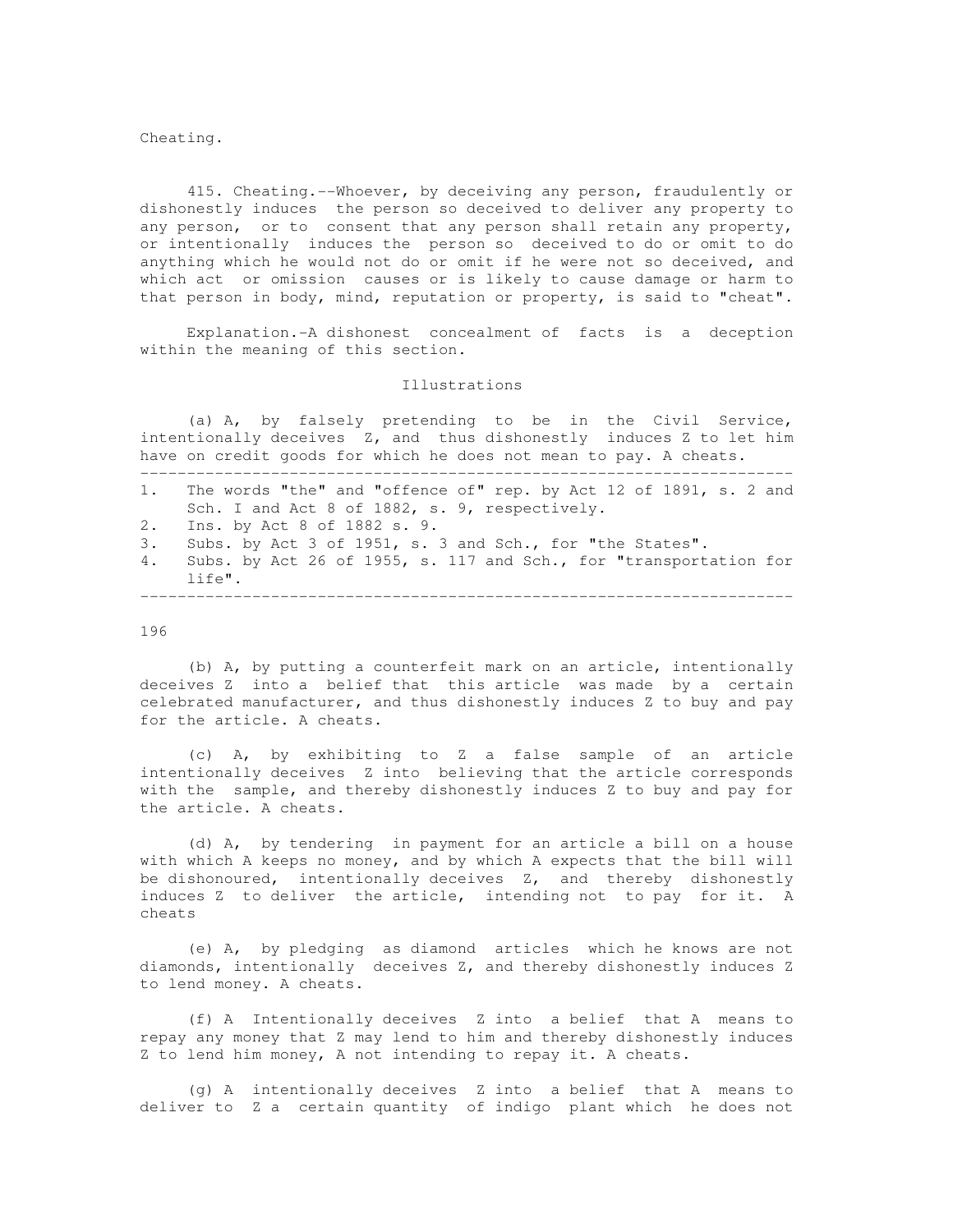intend to deliver, and thereby dishonestly induces Z to advance money upon the faith of such delivery. A cheats; but if A, at the time of obtaining the money, intends to deliver the indigo plant, and afterwards breaks his contract and does not deliver it, he does not cheat, but is liable only to a civil action for breach of contract.

 (h) A intentionally deceives Z into a belief that A has performed A's part of a contract made with Z, which he has not performed, and thereby dishonestly induces Z to pay money. A cheats.

 (i) A sells and conveys an estate to B. A, knowing that in consequence of such sale he has no right to the property, sells or mortgages the same to Z, without disclosing the fact of the previous sale and conveyance to B, and receives the purchase or mortgage money from Z. A cheats.

416.

Cheating by personation.

 416. Cheating by personation.--A person is said to "cheat by personation" if he cheats by pretending to be some other person, or by knowingly substituting one person for or another, or representing that he or any other person is a person other than he or such other person really is.

 Explanation.-The offence is committed whether the individual personated is a real or imaginary person.

## Illustrations

 (a) A cheats, by pretending to be a certain rich banker of the same name. A cheats by personation.

 (b) A cheats by pretending to be B, a person who is deceased. A cheats by personation.

417.

Punishment for cheating.

 417. Punishment for cheating.-Whoever cheats shall be punished with imprisonment of either description for a term which may extend to one year, or with fine, or with both.

197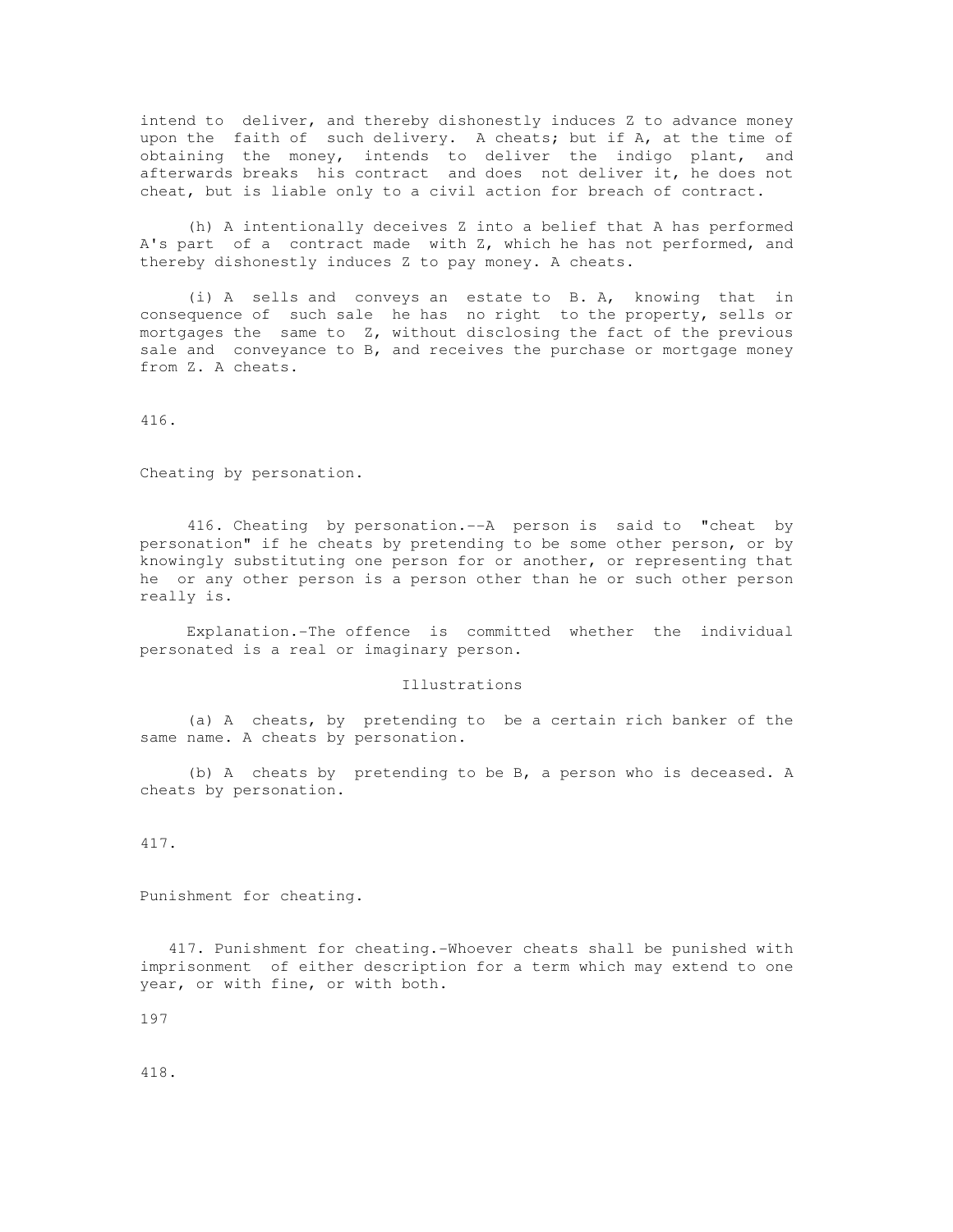Cheating with knowledge that wrongful loss may ensue to person whose interest offender is bound to protect.

 418. Cheating with knowledge that wrongful loss may ensue to person whose interest offender is bound to protect.--Whoever cheats with the knowledge that he is likely thereby to cause wrongful loss to a person whose interest in the transaction to which the cheating relates, he was bound either by law, or by legal contract, to protect, shall be punished with imprisonment of either description for a term which may extend to three years, or with fine, or with both.

419.

Punishment for cheating by personation.

 419. Punishment for cheating by personation.--Whoever cheats by personation shall be punished with imprisonment of either description for a term which may extend to three years, or with fine, or with both.

420.

Cheating and dishonestly inducing delivery of property.

 420. Cheating and dishonestly inducing delivery of property.-- Whoever cheats and thereby dishonestly induces the person deceived to deliver any property to any person, or to make, alter or destroy the whole or any part of a valuable security, or anything which is signed or sealed, and which is capable of being converted into a valuable security, shall be punished with imprisonment of either description for a term which may extend to seven years, and shall also be liable to fine.

Of fraudulent deeds and dispositions of property

421.

Dishonest or fraudulent removal or concealment of property to prevent distribution among creditors.

 421. Dishonest or fraudulent removal or concealment of property to prevent distribution among creditors.--Whoever dishonestly or fraudulently removes, conceals or delivers to any person, or transfers or causes to be transferred to any person, without adequate consideration, any property, intending thereby to prevent, or knowing it to be likely that he will thereby prevent the distribution of that property according to law among his creditors or the creditors of any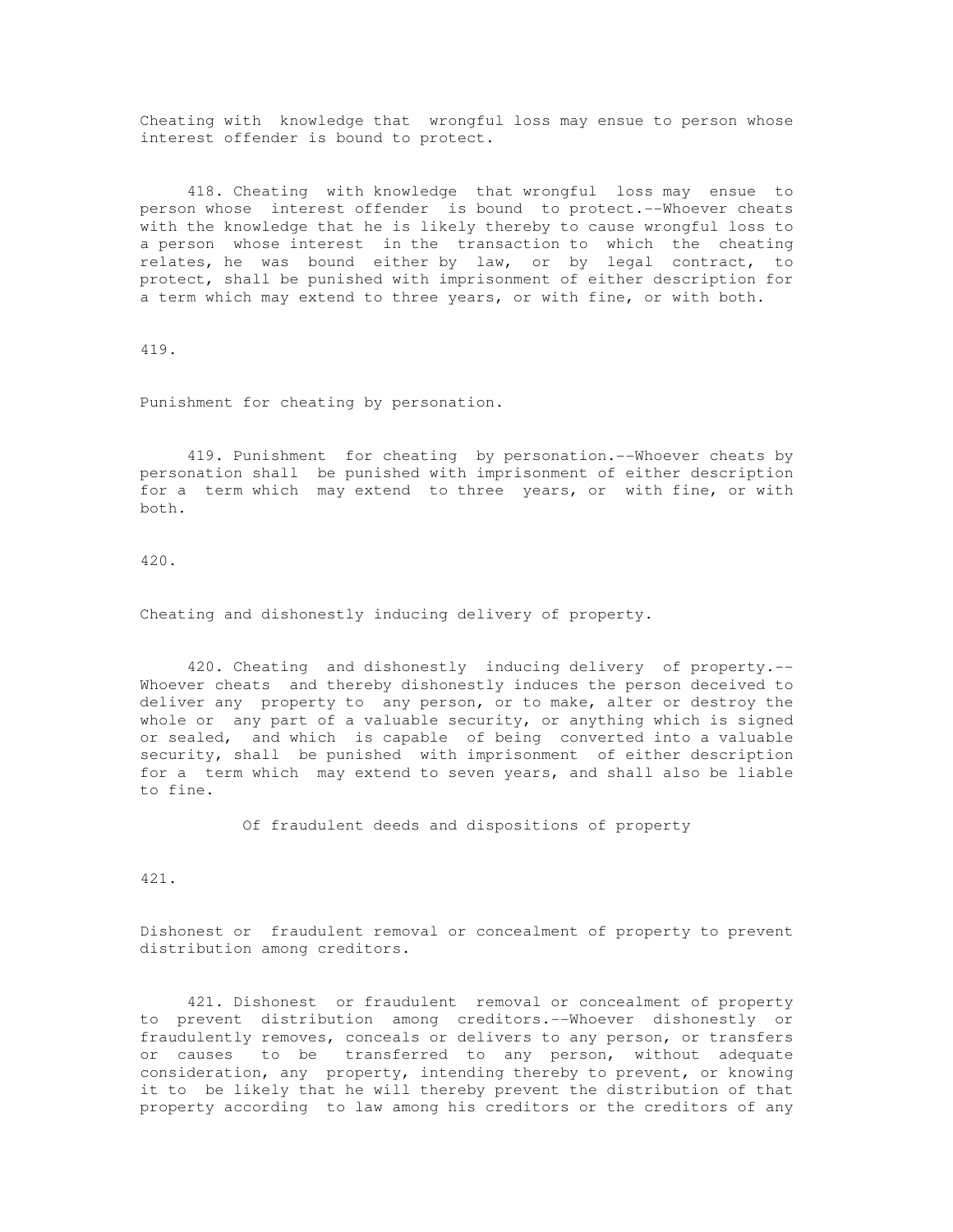other person, shall be punished with imprisonment of either description for a term which may extend to two years, or with fine, or with both.

422.

Dishonestly or fraudulently preventing debt being available for creditors.

 422. Dishonestly or fraudulently preventing debt being available for creditors.--Whoever dishonestly or fraudulently prevents any debt or demand due to himself or to any other person from being made available according to law for payment of his debts or the debts of such other person, shall be punished with imprisonment of either description for a term which may extend to two years, or with fine, or with both.

423.

Dishonest or fraudulent execution of deed of transfer containing false statement of consideration.

 423. Dishonest or fraudulent execution of deed of transfer containing false statement of consideration.--Whoever dishonestly or fraudulently signs, executes or becomes a party to any deed or instrument which purports to transfer or subject to any charge any property, or any interest therein, and which contains any false statement relating to the consideration for such transfer or charge, or relating to the person or persons for whose use or benefit it is really intended to operate, shall be punished with imprisonment of either description for a term which may extend to two years, or with fine, or with both.

424.

Dishonest or fraudulent removal or concealment of property.

 424. Dishonest or fraudulent removal or concealment of property.- Whoever dishonestly or fraudulently conceals or removes any property of himself or any other person, or dishonestly or fraudulently assists in the concealment or removal thereof, or dishonestly releases any demand or claim to which he is entitled, shall be punished with imprisonment of either description for a term which may extend to two years, or with fine, or with both.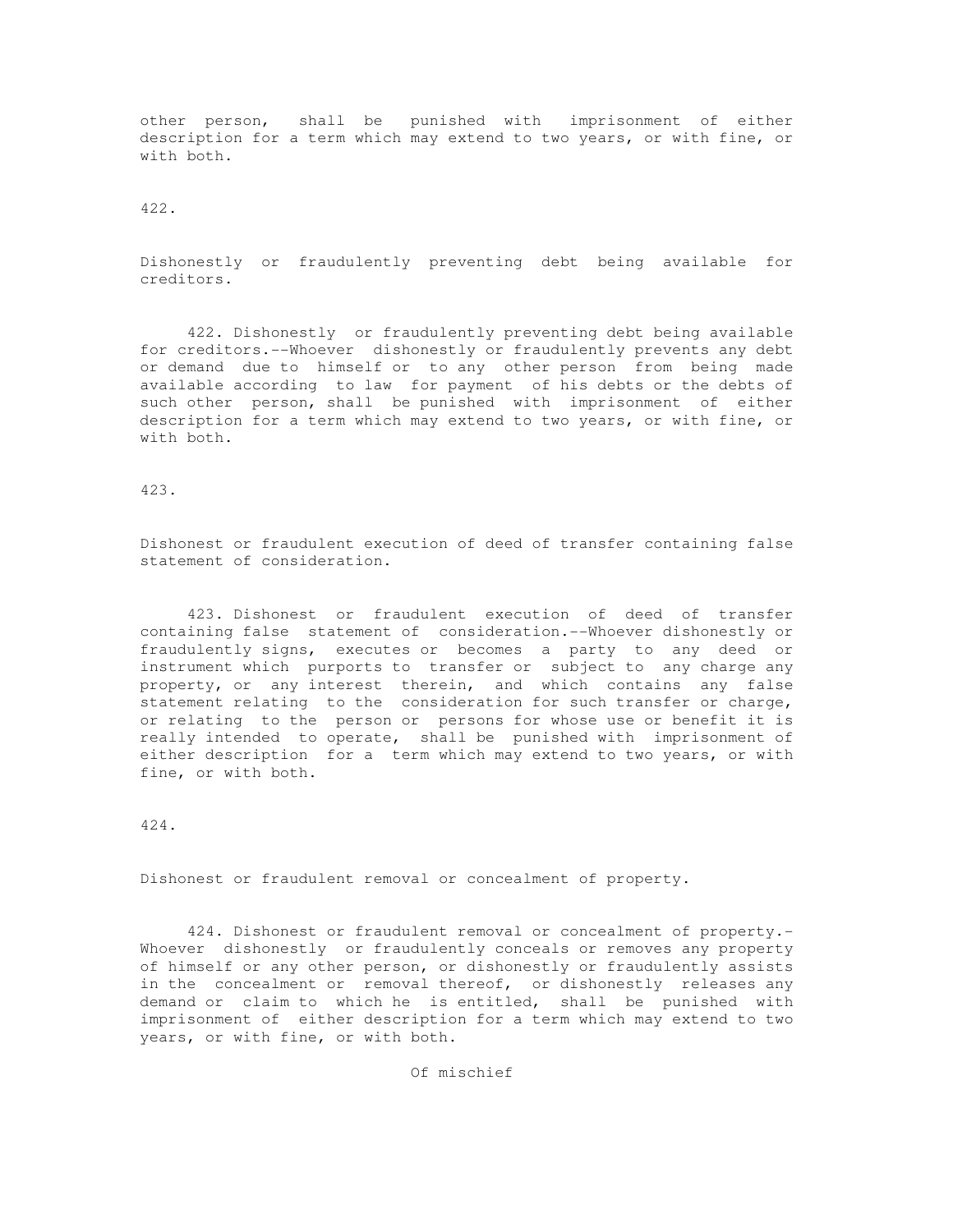Mischief.

 425. Mischief.--Whoever with intent to cause, or knowing that he is likely to cause, wrongful loss or damage to the public or to any person, causes the destruction of any property, or any such change in any property or in the situation thereof as destroys or diminishes its value or utility, or affects it injuriously, commits "mischief".

198

 Explanation 1.-It is not essential to the offence of mischief that the offender should intend to cause loss or damage to the owner of the property injured or destroyed. It is sufficient if he intends to cause, or knows that he is likely to cause, wrongful loss or damage to any person by injuring any property, whether it belongs to that person or not.

 Explanation 2.-Mischief may be committed by an act affecting property belonging to the person who commits the act, or to that person and others jointly.

### Illustrations

 (a) A voluntarily burns a valuable security belonging to Z intending to cause wrongful loss to Z. A has committed mischief.

 (b) A introduces water in to an ice-house belonging to Z and thus causes the ice to melt, intending wrongful loss to Z. A has committed mischief.

 (c) A voluntarily throws into a river a ring belonging to Z, with the intention of there by causing wrongful loss to Z. A has committed mischief.

 (d) A, knowing that his effects are about to be taken in execution in order to satisfy a debt due from him to Z, destroys those effects, with the intention of thereby preventing Z from obtaining satisfaction of the debt, and of thus causing damage to Z. A has committed mischief.

 (e) A having insured a ship, voluntarily causes the same to be cast away, with the intention of causing damage to the underwriters. A has committed mischief.

 (f) A causes a ship to be cast away, intending thereby to cause damage to Z who has lent money on bottomry on the ship. A has committed mischief.

 (g) A, having joint property with Z in a horse, shoots the horse, intending thereby to cause wrongful loss to Z. A has committed mischief.

(h) A causes cattle to enter upon a field belonging to Z,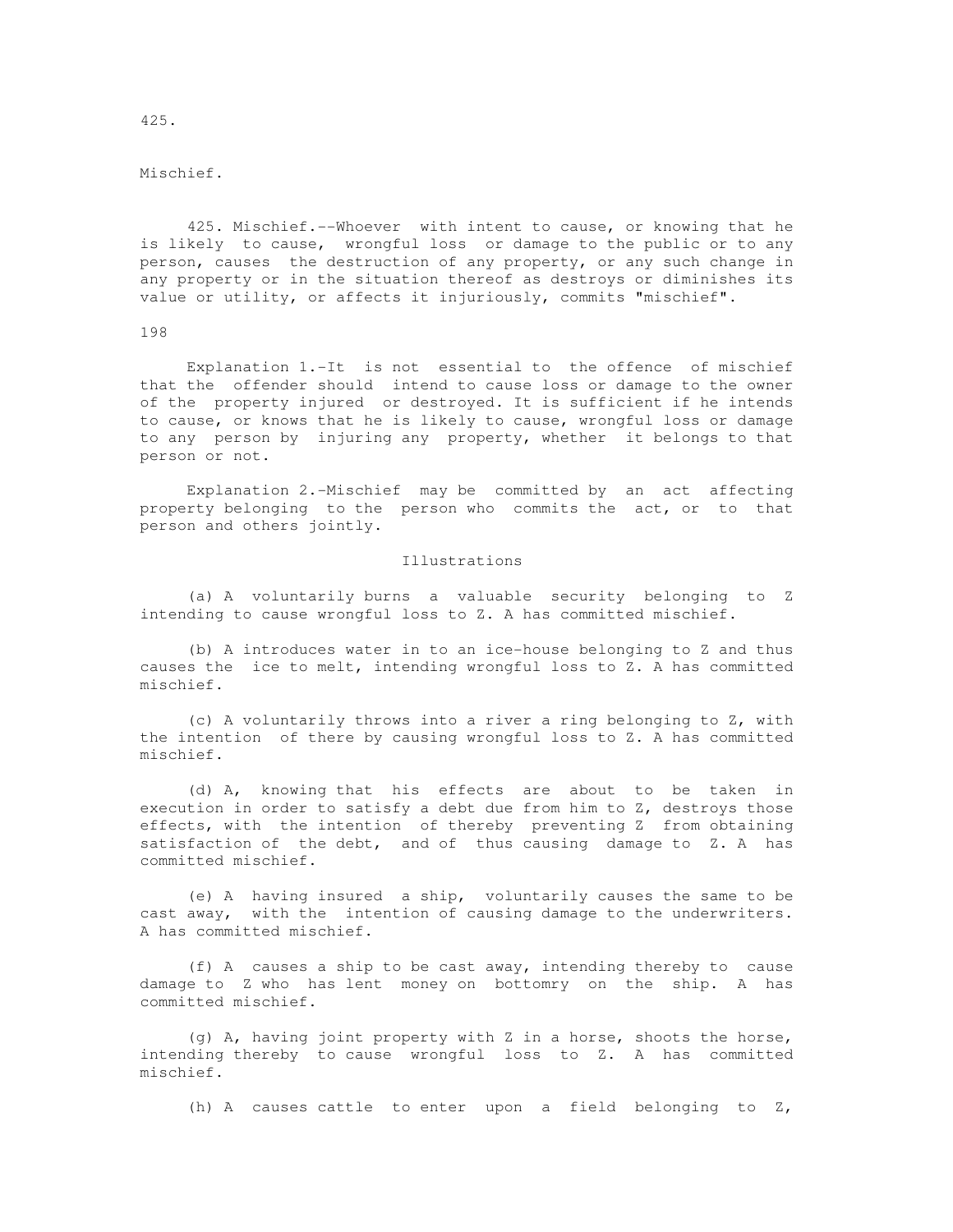intending to cause and knowing that he is likely to cause damage to Z's crop. A has committed mischief.

426.

Punishment for mischief.

 426. Punishment for mischief.--Whoever commits mischief shall be punished with imprisonment of either description for a term which may extend to three months, or with fine, or with both.

427.

Mischief causing damage to the amount of fifty rupees.

 427. Mischief causing damage to the amount of fifty rupees.-- Whoever commits mischief and thereby causes loss or damage to the amount of fifty rupees or upwards, shall be punished with imprisonment of either description for a term which may extend to two years, or with fine, or with both.

428.

Mischief by killing or maiming animal of the value of ten rupees.

 428. Mischief by killing or maiming animal of the value of ten rupees.-Whoever commits mischief by killing, poisoning, maiming or rendering useless any animals or animal of the value of the ten rupees or upwards, shall be punished with imprisonment of either description for a term which may extend to two years, or with fine, or with both.

429.

Mischief by killing or maiming cattle, etc., of any value or any animal of the value of fifty rupees.

 429. Mischief by killing or maiming cattle, etc., of any value or any animal of the value of fifty rupees.--Whoever commits mischief by killing, poisoning, maiming or rendering useless, any elephant, camel, horse, mule, buffalo, bull, cow or ox, whatever may be the value thereof, of any other animal of the value of fifty rupees or upwards, shall be punished with imprisonment or either description for a term which may extend to five years, or with fine, or with both.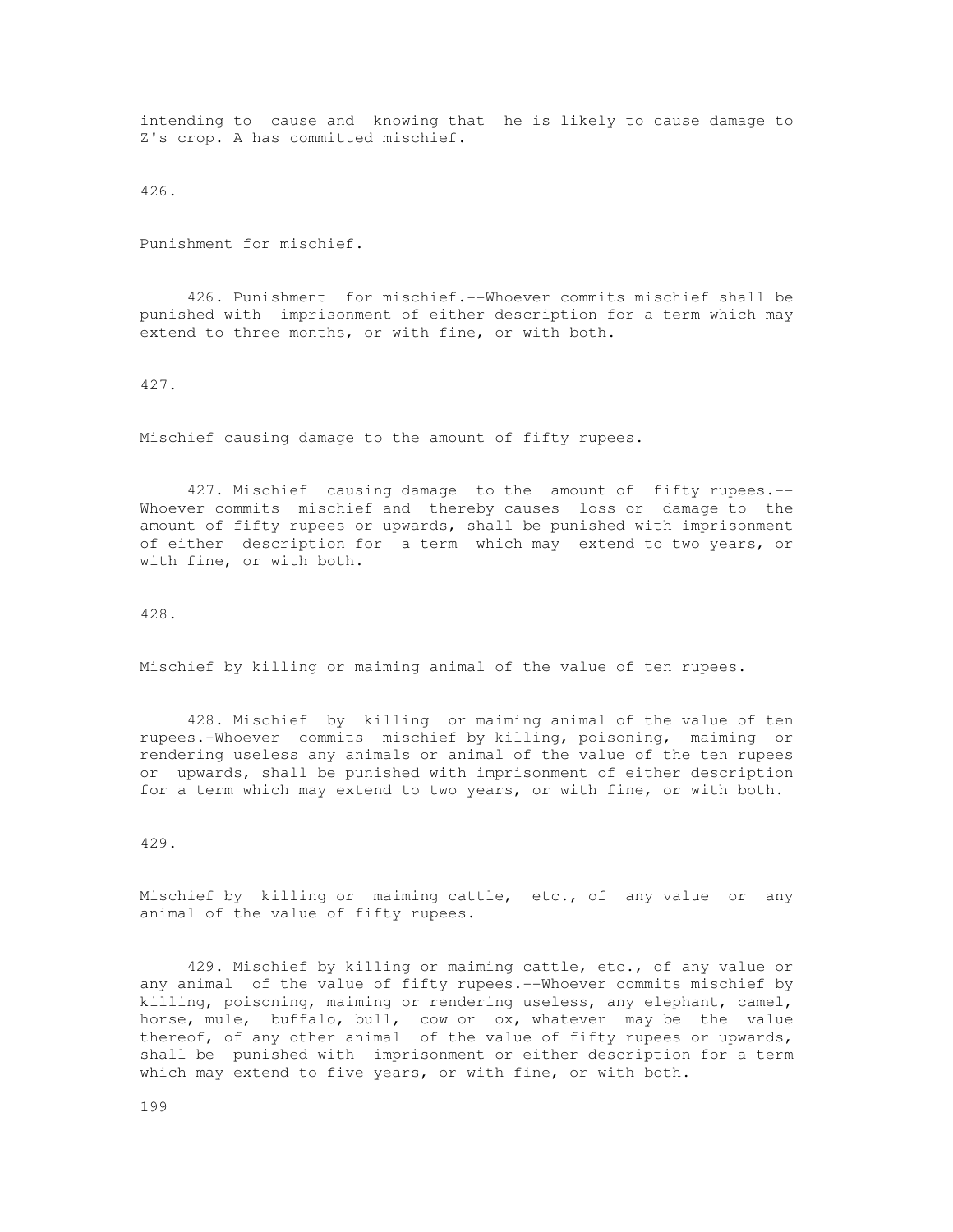Mischief by injury to works of irrigation or by wrongfully diverting water.

 430. Mischief by injury to works of irrigation or by wrongfully diverting water.--Whoever commits mischief by doing any act which causes, or which he knows to be likely to cause, a diminution of the supply of water for agricultural purposes, or for food or drink for human beings or for animals which are property, or for cleanliness or for carrying on any manufacture, shall be punished with imprisonment of either description for a term which may extend to five years, or with fine, or with both.

#### 431.

Mischief by injury to public road, bridge, river or channel.

 431. Mischief by injury to public road, bridge, river or channel.--Whoever commits mischief by doing any act which renders or which he knows to be likely to render any public road, bridge, navigable river or navigable channel, natural or artificial, impassable or less safe for travelling or conveying property, shall be punished with imprisonment of either description for a term which may extend to five years, or with fine, or with both.

# 432.

Mischief by causing inundation or obstruction to public drainage attended with damage.

 432. Mischief by causing inundation or obstruction to public drainage attended with damage.--Whoever commits mischief by doing any act which causes or which he knows to be likely to cause an inundation or an obstruction to any public drainage attended with injury or damage, shall be punished with imprisonment of either description for a term which may extend to five years, or with fine, or with both.

# 433.

Mischief by destroying, moving or rendering less useful a light-house or sea-mark.

433. Mischief by destroying, moving or rendering less useful a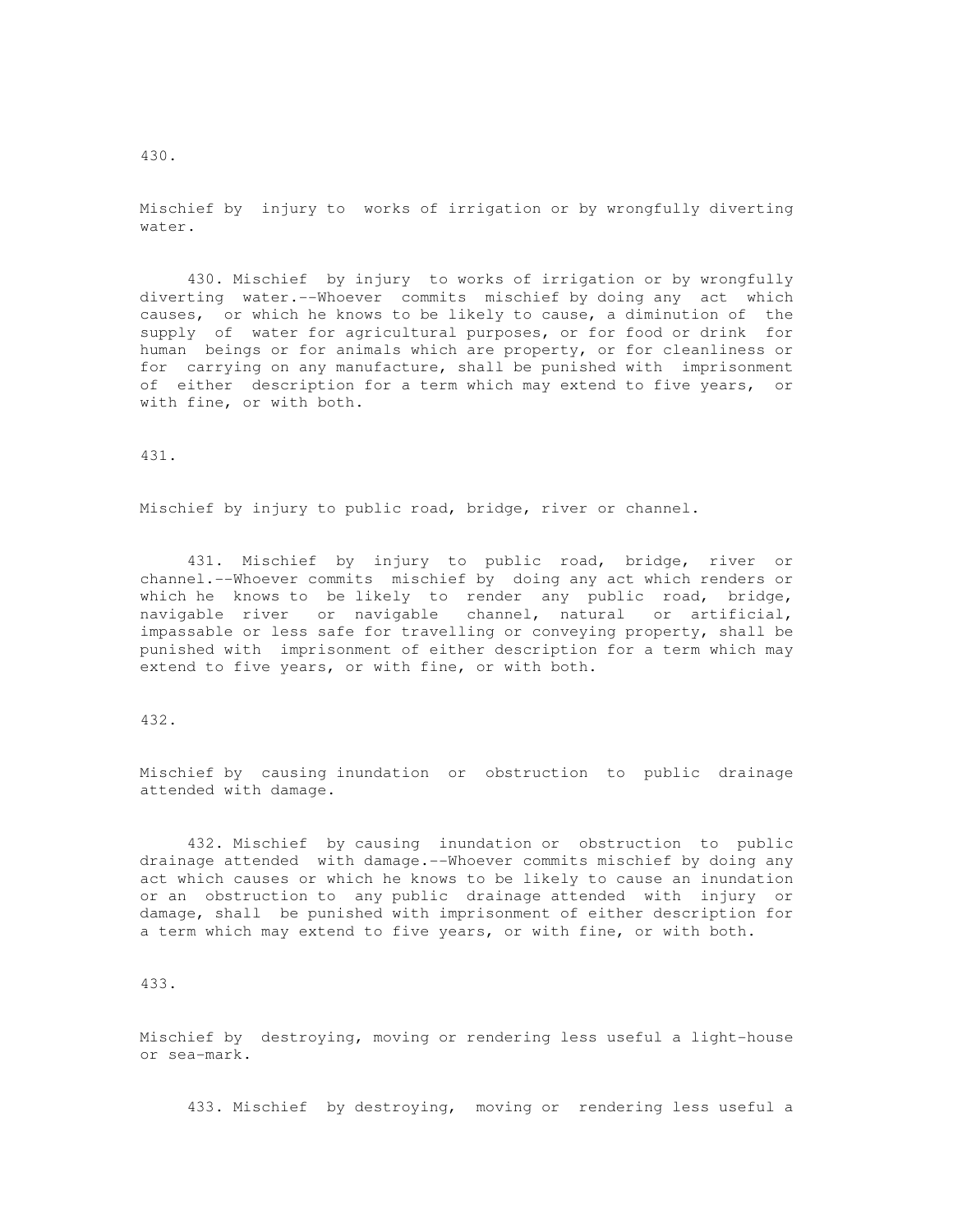light-house or sea-mark.--Whoever commits mischief by destroying or moving any light-house or other light used as a sea-mark, or any seamark or buoy or other thing placed as a guide for navigators, or by any act which renders any such light-house, sea-mark, buoy or other such thing as aforesaid less useful as a guide for navigators, shall be punished with imprisonment of either description for a term which may extend to seven years, or with fine, or with both.

434.

Mischief by destroying or moving, etc., a land-mark fixed by public authority.

 434. Mischief by destroying or moving, etc., a land-mark fixed by public authority.--Whoever commits mischief by destroying or moving any land-mark fixed by the authority of a public servant, or by any act which renders such land-mark less useful as such, shall be punished with imprisonment of either description for a term which may extend to one year, or with fine, or with both.

435.

Mischief by fire or explosive substance with intent to cause damage to amount of one hundred or (in case of agricultural produce) ten rupees.

 435. Mischief by fire or explosive substance with intent to cause damage to amount of one hundred or (in case of agricultural produce) ten rupees.--Whoever commits mischief by fire or any explosive substance intending to cause, or knowing it to be likely that he will thereby cause, damage to any property to the amount of one hundred rupees or upwards 1\*[or (where the property is agricultural produce) ten rupees or upwards], shall be punished with imprisonment of either description for a term which may extend to seven years and shall also be liable to fine.

436.

Mischief by fire or explosive substance with intent to destroy house, etc.

 436. Mischief by fire or explosive substance with intent to destroy house, etc.--Whoever commits mischief by fire or any explosive substance, intending to cause, or knowing it to be likely that he will thereby cause. the destruction of any building which is ordinarily used as a place of worship or as a human dwelling or as a place for the custody of property, shall be punished with  $2*$  [imprisonment for life], or with imprisonment of either description for a term which may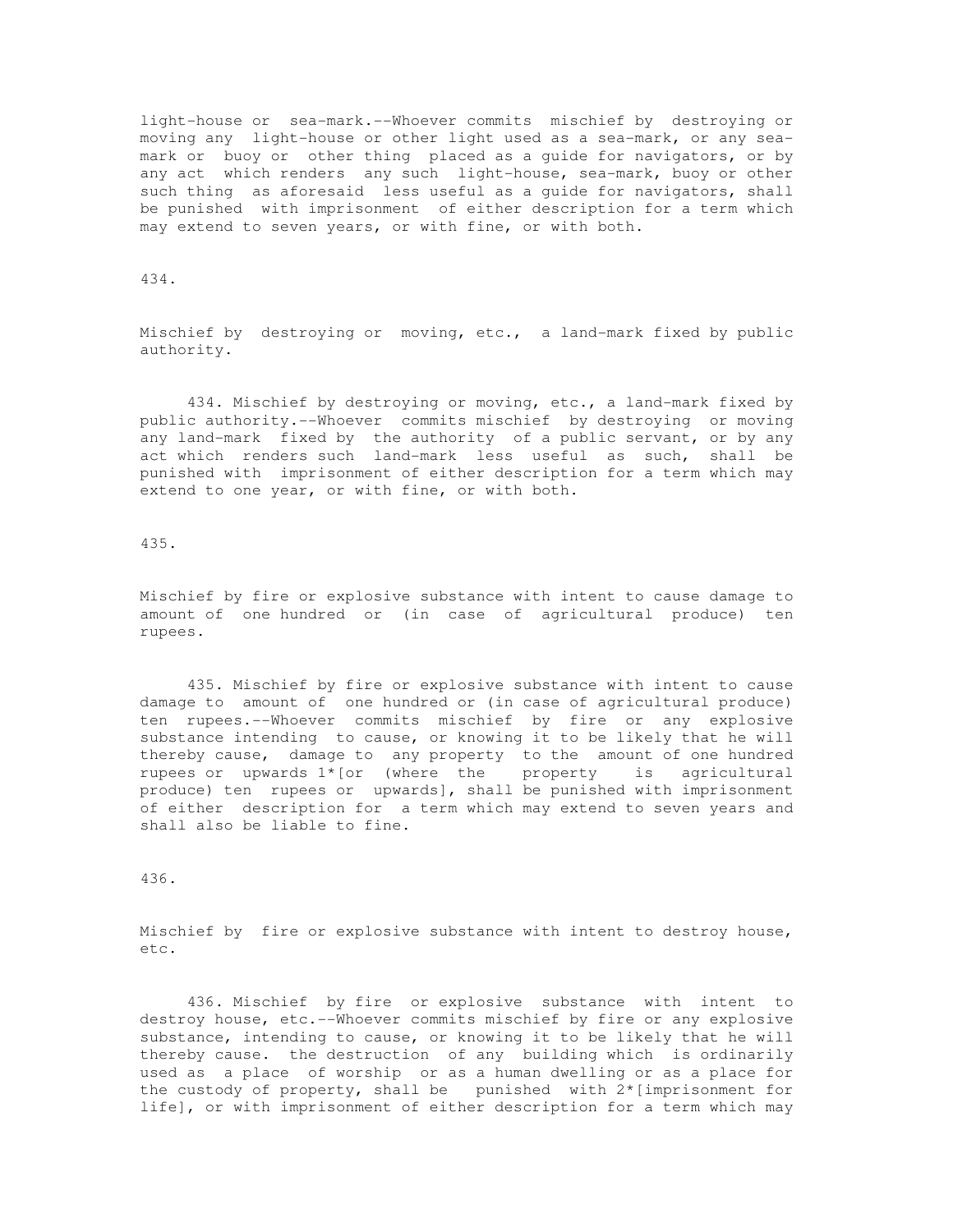extend to ten years, and shall also be liable to fine.

### 437.

Mischief with intent to destroy or make unsafe a decked vessel or one of twenty tons burden.

 437. Mischief with intent to destroy or make unsafe a decked vessel or one of twenty tons burden.--Whoever commits mischief to any decked vessel or any vessel of a burden of twenty tons or upwards, intending to destroy or render unsafe, or knowing it to be likely that he will thereby destroy or render unsafe, that vessel, shall be punished with imprisonment of either description for a term which may extend to ten years, and shall also be liable to fine.

1. Ins. by Act 8 of 1882, s. 10 2. Subs, by Act 26 of 1955, s. 117 and Sch, for "transportation for life". ----------------------------------------------------------------------

200

----------------------------------------------------------------------

438.

Punishment for the mischief described in section 437 committed by fire or explosive substance.

 438. Punishment for the mischief described in section 437 committed by fire or explosive substance.--Whoever commits, or attempts to commit, by fire or any explosive substance, such mischief as is described in the last preceding section. shall be punished with 1\*[imprisonment for life]. or with imprisonment of either description for a term which may extend to ten years, and shall also be liable to fine.

439.

Punishment for intentionally running vessel aground or ashore with intent to commit theft, etc.

 439. Punishment for intentionally running vessel aground or ashore with intent to commit theft, etc.--Whoever intentionally runs any vessel aground or ashore, intending to commit theft of any property contained therein or to dishonestly misappropriate any such property, or with intent that such theft or misappropriation of property may be committed, shall be punished with imprisonment of either description for a term which may extend to ten years, and shall also be liable to fine.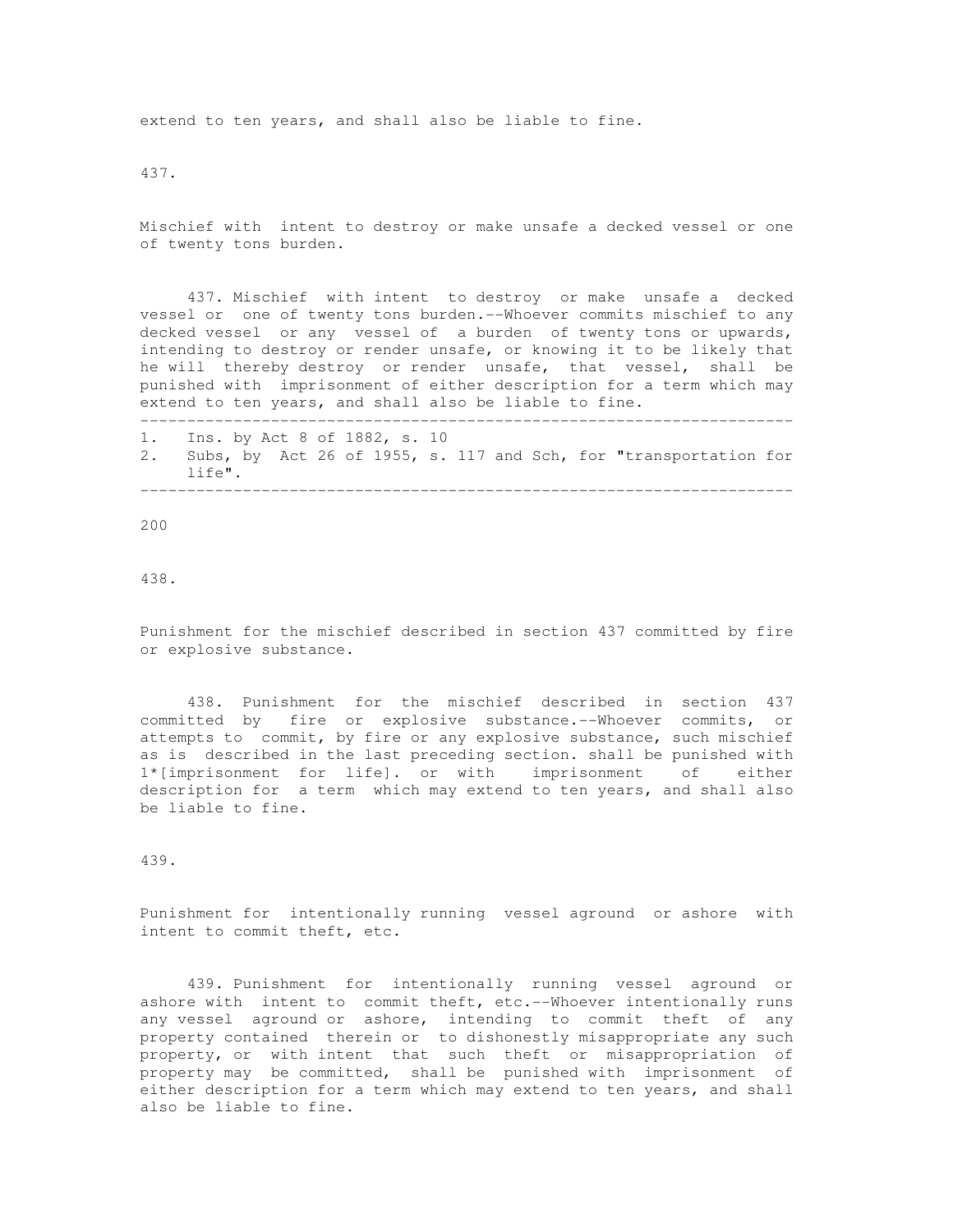Mischief committed after preparation made for causing death or hurt.

 440. Mischief committed after preparation made for causing death or hurt.-- Whoever commits mischief, having made preparation for causing to any person death, or hurt, or wrongful restraint, or fear of death, or hurt, or of wrongful restraint, shall be punished with imprisonment of either description for a term which may extend to five years, and shall also be liable to fine.

Of criminal trespass

441.

Criminal trespass.

 441. Criminal trespass.--Whoever enters into or upon property in the possession of another with intent to commit an offence or to intimidate, insult or annoy any person in possession of such property,

 or having lawfully entered into or upon such property, unlawfully remains there with intent thereby to intimidate, insult or annoy any such person, or with intent to commit an offence,

is said to commit "criminal trespass".

442.

House-trespass.

 442. House-trespass.--Whoever commits criminal trespass by entering into or remaining in any building, tent or vessel used as a human dwelling or any building used as a place for worship, or as a place for the custody of property, is said to commit "house-trespass".

 Explanation.-The introduction of any part of the criminal trespasser's body is entering sufficient to constitute house-trespass.

443.

Lurking house-trespass.

443. Lurking house-trespass.--Whoever commits house-trespass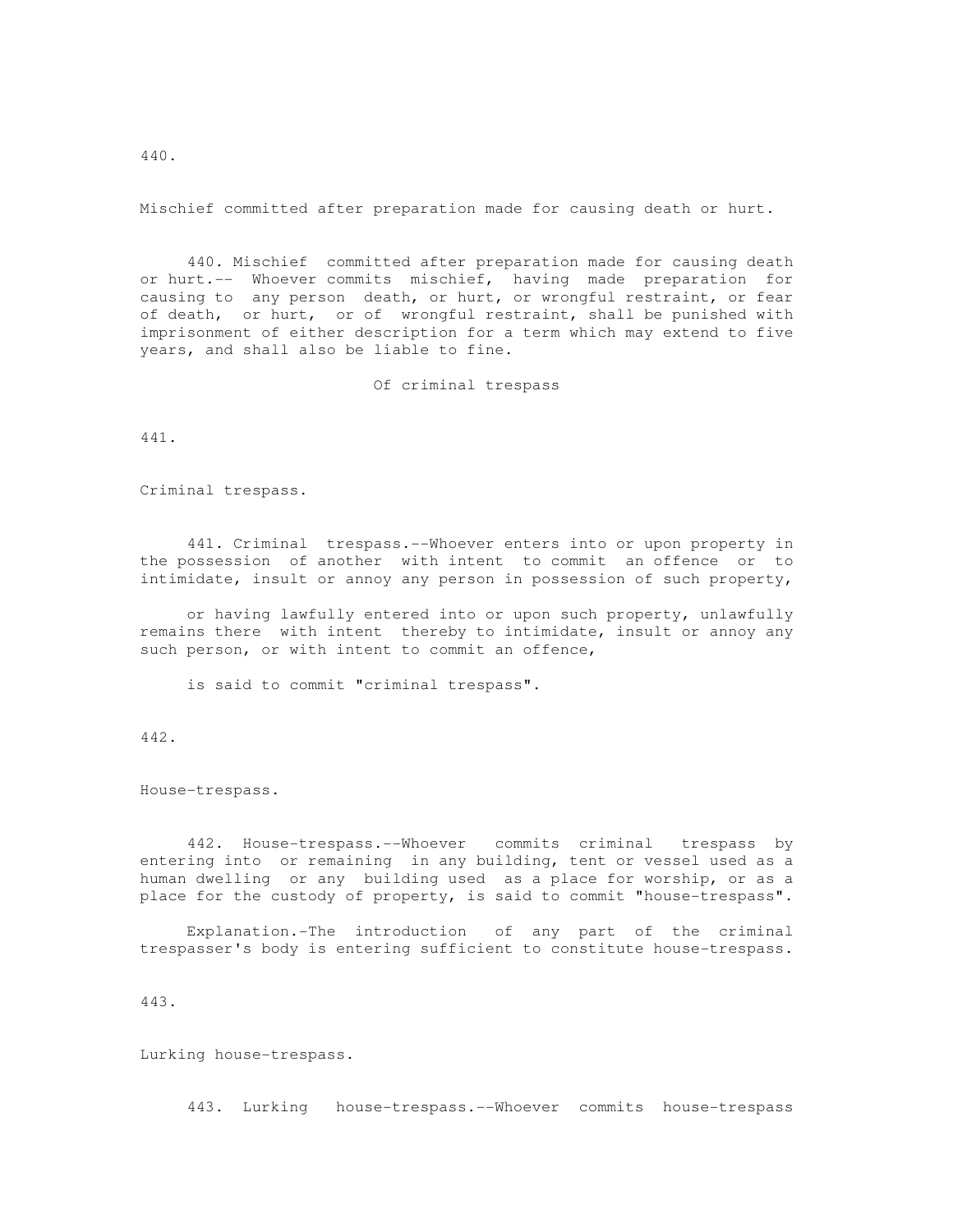having taken precautions to conceal such house-trespass from some person who has a right to exclude or eject the trespasser from the building, tent or vessel which is the subject of the trespass, is said to commit "lurking house-trespass".

444.

Lurking house-trespass by night.

 444. Lurking house-trespass by night.--Whoever commits lurking house-trespass after sunset and before sunrise, is said to commit "lurking house-trespass by night".

445.

House-breaking.

 445. House-breaking.--A person is said to commit "house-breaking" who commits house-trespass if he effects his entrance into the house or any part of it in any of the six ways hereinafter described; or if, being in the house or any part of it for the purpose of committing an offence, or having committed an offence therein, he quits the house or any part of it in any of it in such six ways, that is to say :-

 First.-If he enters or quits through a passage made by himself, or by any abettor of the house-trespass, in order to the committing of the house-trespass. ----------------------------------------------------------------------

1. Subs. by act. 26 of 1955, s. 117 and Sch., for "transportation for life". ----------------------------------------------------------------------

201

 Secondly.-If he enters or quits through any passage not intended by any person, other than himself or an abettor of the offence, for human entrance; or through any passage to which he has obtained access by scaling or climbing over any wall or building.

 Thirdly.-If he enters or quits through any passage which he or any abettor of the house-trespass has opened, in order to the committing of the house-trespass by any means by which that passage was not intended by the occupier of the house to be opened.

 Fourthly.-If he enters or quits by opening any lock in order to the committing of the house-trespass, or in order to the quitting of the house after a house-trespass.

 Fifthly.-If he effects his entrance or departure by using criminal force or committing an assault, or by threatening any person with assault.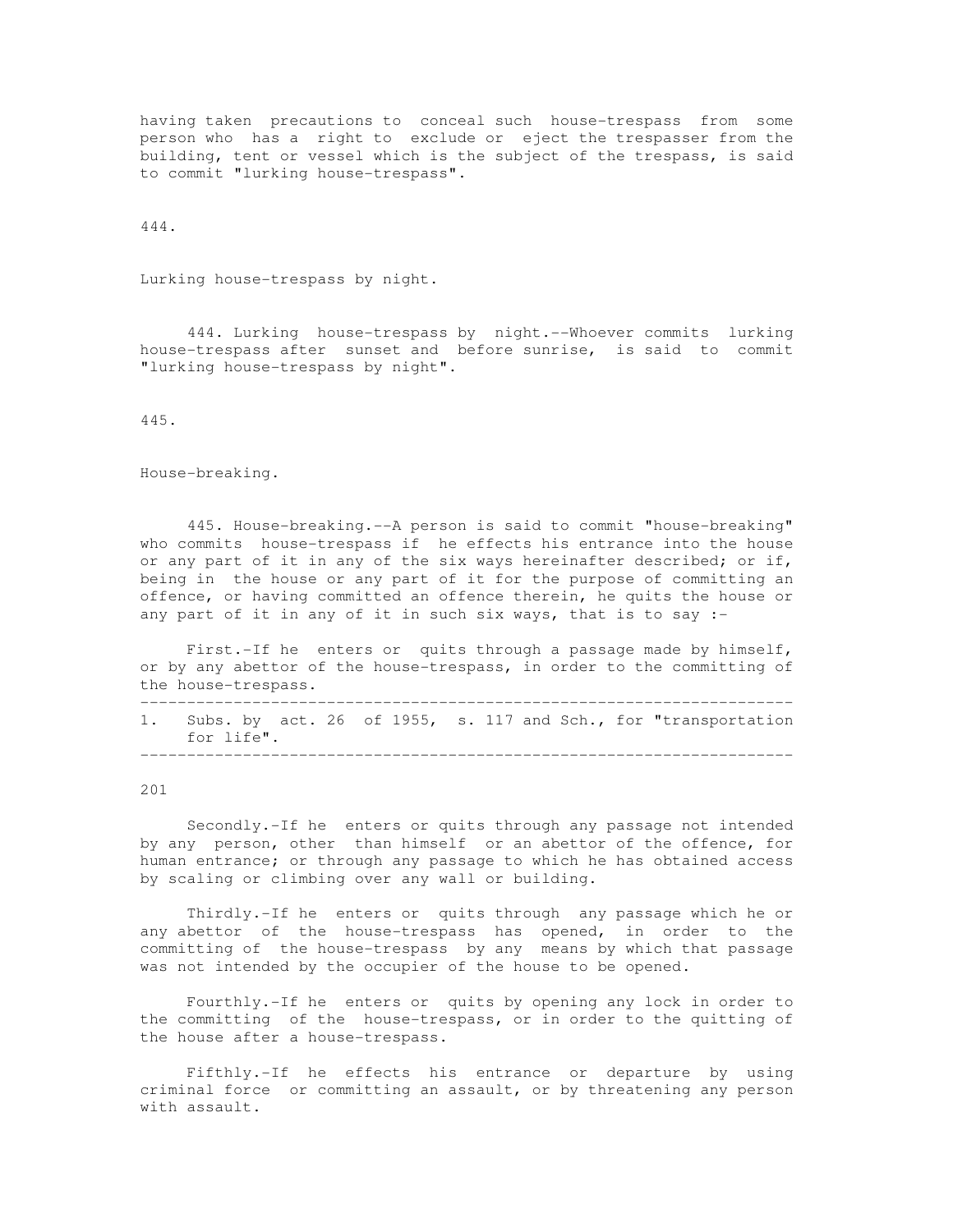Sixthly.-If he enters or quits by any passage which he knows to have been fastened against such entrance or departure, and to have been unfastened by himself or by an abettor of the house-trespass.

 Explanation.-Any out-house or building occupied with a house, and between which and such house there is an immediate internal communication, is part of the house within the meaning of this section.

### Illustrations

 (a) A commits house-trespass by making a hole through the wall of Z's house, and putting his hand through the aperture. This is housebreaking.

 (b) A commits house-trespass by creeping into a ship at a porthole between decks. This is house-breaking.

 (c) A commits house-trespass by entering Z's house through a window. This is house-breaking.

 (d) A commits house-trespass by entering Z's house through the door, having opened a door which was fastened. This is house-breaking.

 (e) A commits house-trespass by entering Z's house through the door, having lifted a latch by putting a wire through a hole in the door. This is house-breaking.

 (f) A finds the key of Z's house door, which Z had lost, and commits house trespass by entering Z's house, having opened the door with that key. This is house-breaking.

 (g) Z is standing in his doorway. A forces a passage by knocking Z down, and commits house-trespass by entering the house. This is house-breaking.

 (h) Z, the door-keeper of Y, is standing in Y's doorway. A commits house-trespass by entering the house, having deterred Z from opposing him by threatening to beat him. This is house-breaking.

446.

House-breaking by night.

 446. House-breaking by night.--Whoever commits house-breaking after sunset and before sunrise, is said to commit "house-breaking by night".

447.

Punishment for criminal trespass.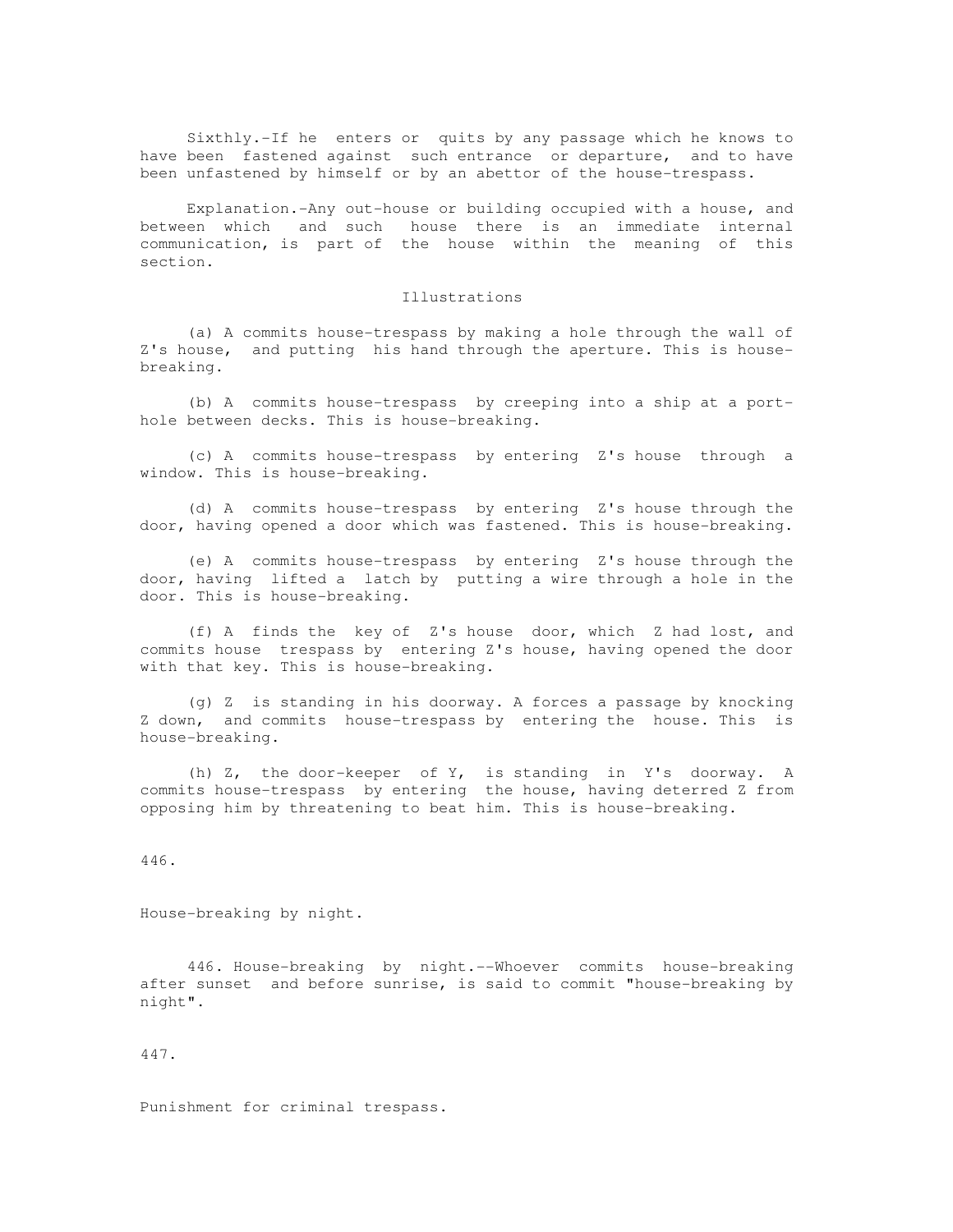447. Punishment for criminal trespass.--Whoever commits criminal trespass shall be punished with imprisonment of either description for a term which may extend to three months, or with fine which may extend to five hundred rupees, or with both.

448.

Punishment for house-trespass.

 448. Punishment for house-trespass.--Whoever commits housetrespass shall be punished with imprisonment of either description for a term which may extend to one year, or with fine which may extend to one thousand rupees, or with both.

202

449.

House-trespass in order to commit offence punishable with death.

 449. House-trespass in order to commit offence punishable with death.--Whoever commits house-trespass in order to the committing of any offence punishable with death, shall be punished with 1\*[imprisonment for life], or with rigorous imprisonment for a term not exceeding ten years, and shall also be liable to fine.

450.

House-trespass in order to commit offence punishable with imprisonment for life.

 450. House-trespass in order to commit offence punishable with imprisonment for life.--Whoever commits house-trespass in order to the committing of any offence punishable with 1\*[imprisonment for life], shall be punished with imprisonment of either description for a term not exceeding ten years, and shall also be liable to fine.

451.

House-trespass in order to commit offence punishable with imprisonment.

451. House-trespass in order to commit offence punishable with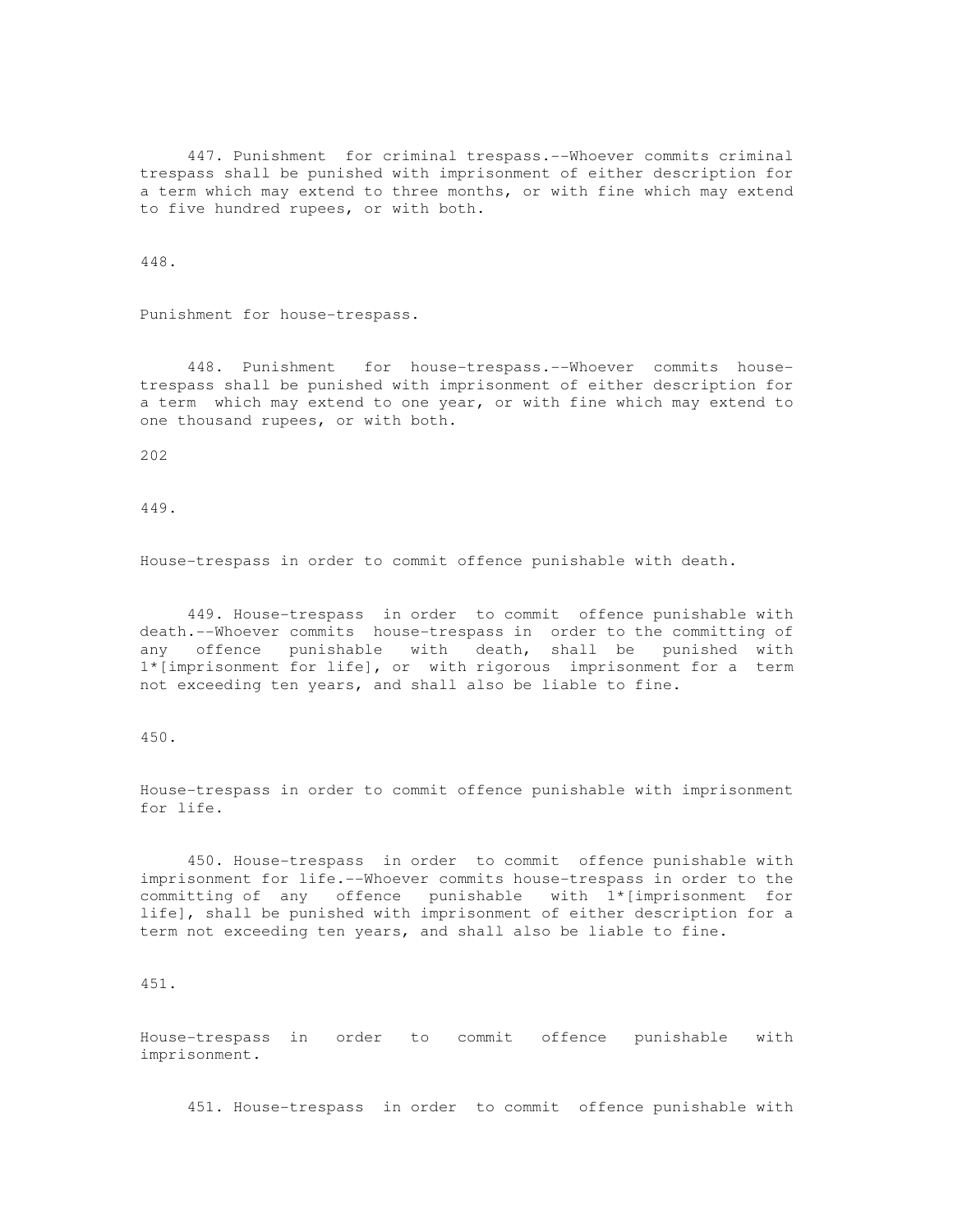imprisonment.--Whoever commits house-trespass in order to the committing of any offence punishable with imprisonment, shall be punished with imprisonment of either description for a term which may extend to two years, and shall also be liable to fine; and if the offence intended to be committed is theft, the term of the imprisonment may be extended to seven years.

452.

House-trespass alter preparation for hurt, assault or wrongful restraint.

 452. House-trespass alter preparation for hurt, assault or wrongful restraint.--Whoever commits house-trespass, having made preparation for causing hurt to any person or for assaulting any person, or for wrongfully restraining any person, or for putting and person in fear of hurt, or of assault, or of wrongful restraint, shall be punished with imprisonment of either description for a term which may extend to seven years, and shall also be liable to fine.

453.

Punishment for lurking house-trespass or house-breaking.

 453. Punishment for lurking house-trespass or house-breaking.-- Whoever commits lurking house-trespass or house-breaking, shall be punished with imprisonment of either description for a term which may extend to two years, and shall also be liable to fine.

# 454.

Lurking house-trespass or house-breaking in order to commit offence punishable with imprisonment.

 454. Lurking house-trespass or house-breaking in order to commit offence punishable with imprisonment.--Whoever commits lurking housetrespass or house-breaking, in order to the committing of any offence punishable with imprisonment, shall be punished with imprisonment of either description for a term which may extend to three years, and shall also be liable to fine; and if the offence intended to be committed is theft, the term of the imprisonment may be extended to ten years.

455.

Lurking house-trespass or house-breaking after preparation for hurt,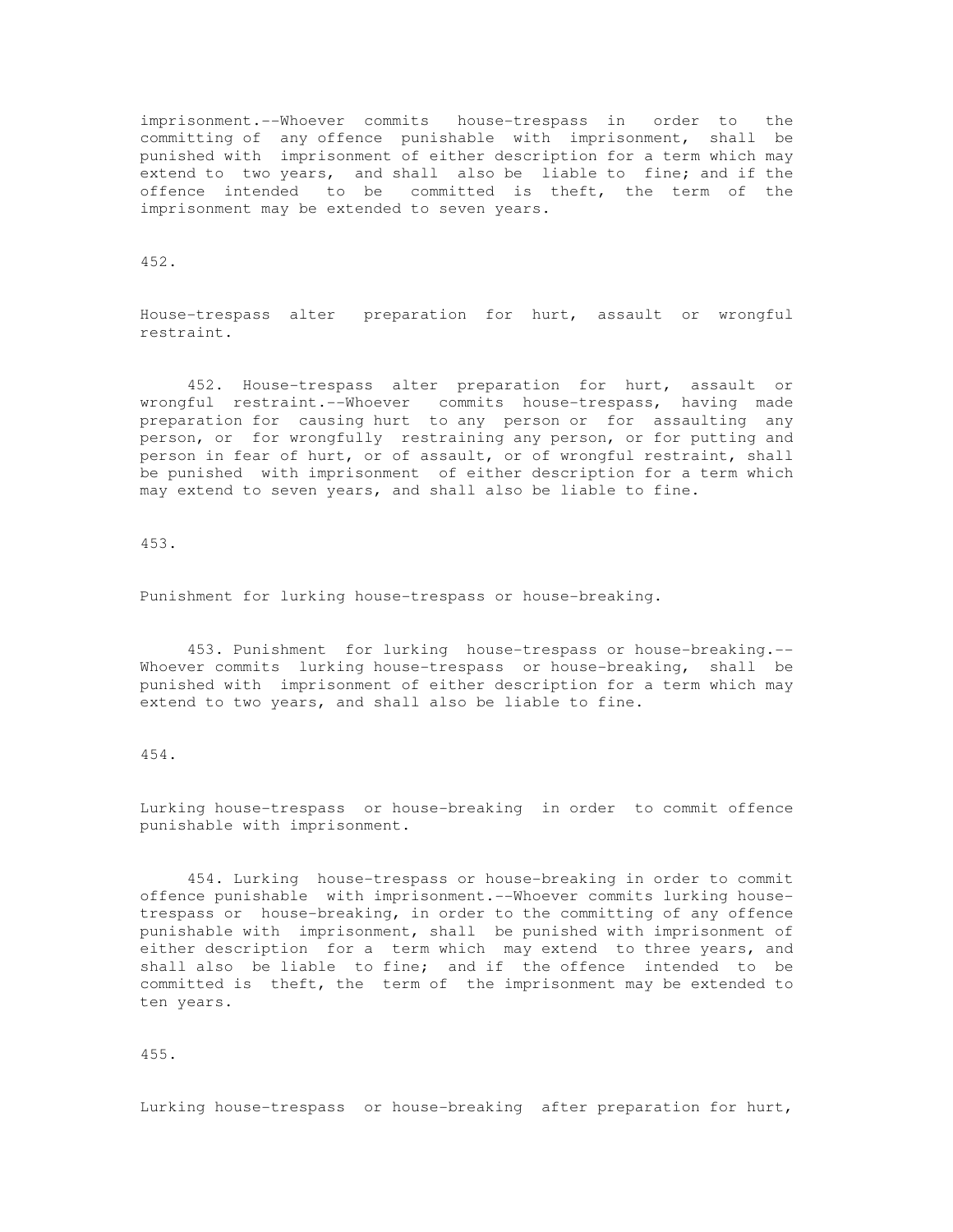assault or wrongful restraint.

 455. Lurking house-trespass or house-breaking after preparation for hurt, assault or wrongful restraint.--Whoever commits lurking house-trespass, or house-breaking, having made preparation for causing hurt to any person, or for assaulting any person, or for wrongfully restraining any person, or for putting any person in fear of hurt or of assault or of wrongful restraint, shall be punished with imprisonment of either description or a term which may extend to ten years, and shall also be liable to fine.

456.

Punishment for lurking house-trespass or house-breaking by night.

 456. Punishment for lurking house-trespass or house-breaking by night.--Whoever commits lurking house-trespass by night, or housebreaking by night, shall be punished with imprisonment of either description for a term which may extend to three years, and shall also be liable to fine.

457.

Lurking house-trespass or house-breaking by night in order to commit offence punishable with imprisonment.

 457. Lurking house-trespass or house-breaking by night in order to commit offence punishable with imprisonment.--Whoever commits lurking house-trespass by night, or house-breaking by night in order to the committing of any offence punishable with imprisonment, shall be punished with imprisonment of either description for a term which may extend to five years, and shall also be liable to fine; and, if the offence intended to be committed is theft, the term of the imprisonment may be extended to fourteen years.

458.

Lurking house-trespass or house-breaking by night after preparation for hurt, assault, or wrongful restraint.

 458. Lurking house-trespass or house-breaking by night after preparation for hurt, assault, or wrongful restraint.--Whoever commits lurking house-trespass by night, or house-breaking by night, having made preparation for causing hurt to any person or for assaulting any person, or for wrongfully restraining any person, or for putting any person in fear of hurt, or of assault, or of wrongful restraint, shall be punished with imprisonment of either description for a term which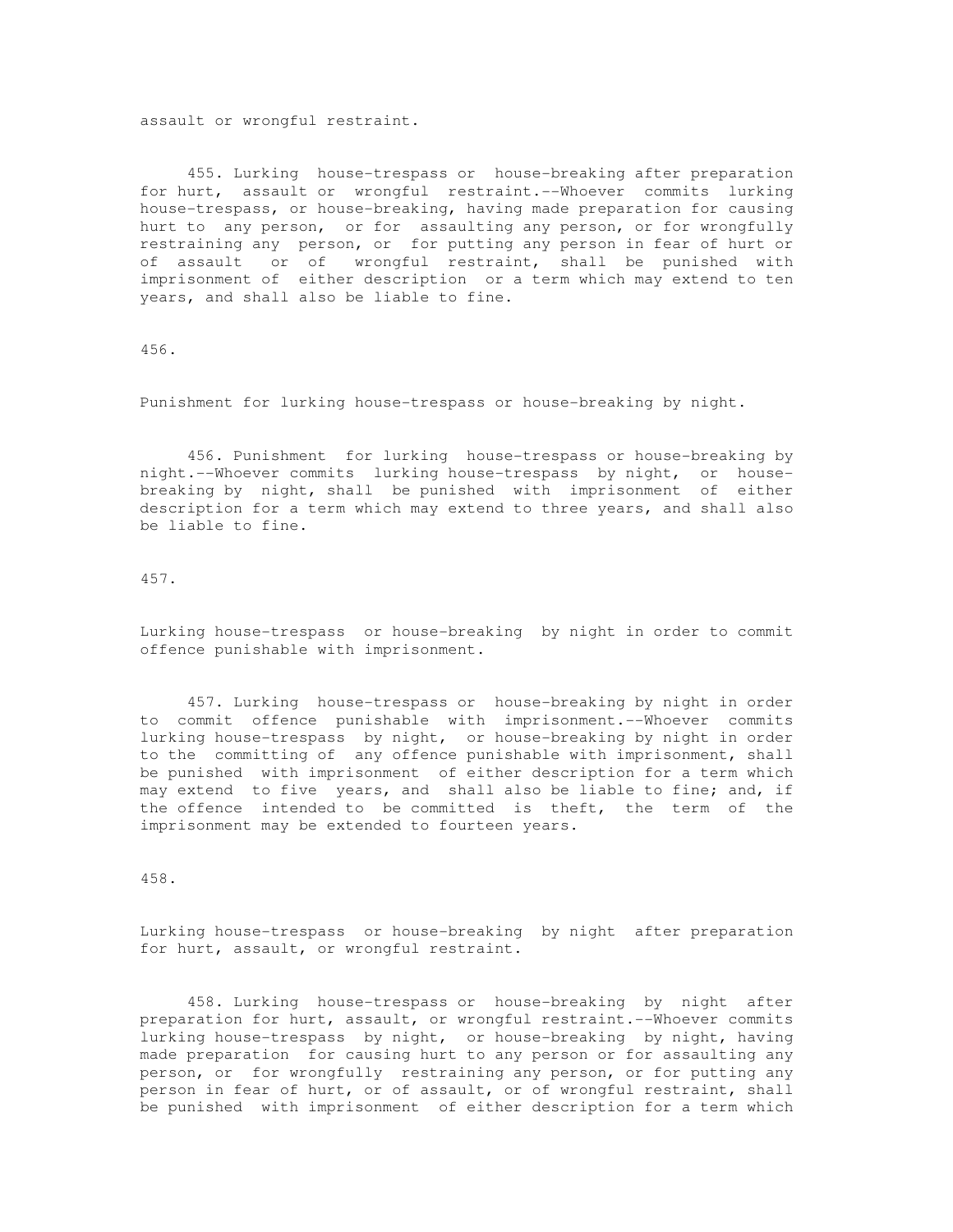may extend to fourteen years, and shall also be liable to fine.

1. Subs. by Act 26 of 1955, s. 117 and Sch., for "transportation for life". ----------------------------------------------------------------------

203

----------------------------------------------------------------------

459.

Grievous hurt caused whilst committing lurking house-trespass or house-breaking.

 459. Grievous hurt caused whilst committing lurking housetrespass or house-breaking.--Whoever, whilst committing lurking housetrespass or house-breaking, causes grievous hurt to any person or attempts to cause death or grievous hurt to any person, shall be punished with 1\*[imprisonment for life], or imprisonment of either description for a term which may extend to ten years, and shall also be liable to fine.

460.

All persons jointly concerned in lurking house-trespass or housebreaking by night punishable where death or grievous hurt caused by one of them.

 460. All persons jointly concerned in lurking house-trespass or house-breaking by night punishable where death or grievous hurt caused by one of them.--If at the time of the committing of lurking housetrespass by night or house-breaking by night, any person guilty of such offence shall voluntarily cause or attempt to cause death or grievous hurt to any person, every person jointly concerned in committing such lurkking house-trespass by night or house-breaking by night, shall be punished with  $1*(\text{imprisomment for life}),$  or with imprisonment of either description for a term which may extend to ten years, and shall also be liable to fine.

461.

Dishonestly breaking open receptacle containing property.

 461. Dishonestly breaking open receptacle containing property.-- Whoever dishonestly or with intent to commit mischief, breaks open or unfastens any closed receptacle which contains or which he believes to contain property, shall be punished with imprisonment of either description for a term which may extend to two years, or with fine, or with both.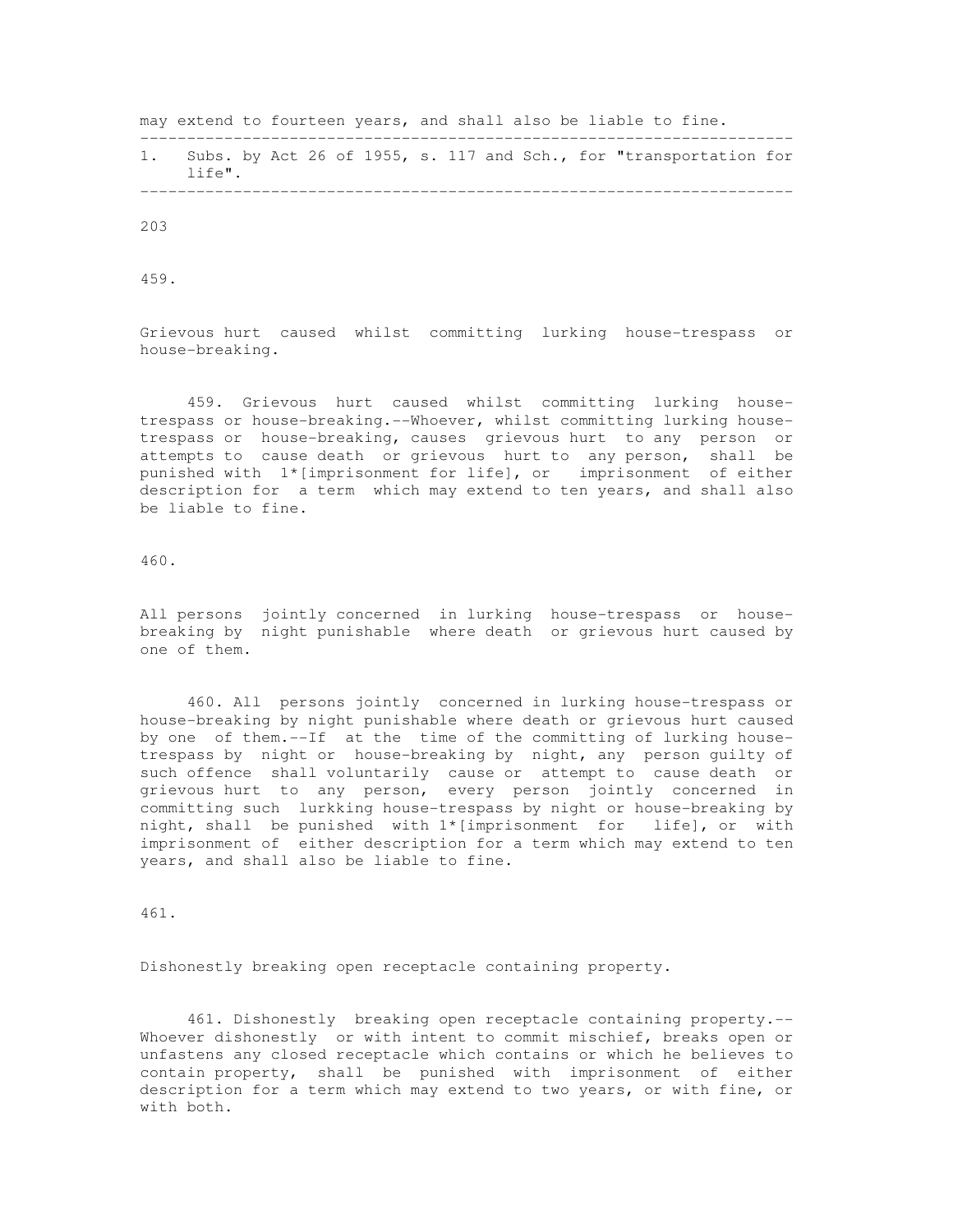Punishment for same offence when committed by person entrusted with custody.

 462. Punishment for same offence when committed by person entrusted with custody.--Whoever, being entrusted with any closed receptacle which contains or which he believes to contain property without having authority to open the same, dishonestly, or with intent to commit mischief, breaks open or unfastens that receptacle, shall be punished with imprisonment of either description for a term which may extend to three years, or with fine, or with both.

CHAPTER XVIII

OF OFFENCES RELATING TO DOCUMENTS AND TO PROPERTY MARKS

### CHAPTER XVIII

OF OFFENCES RELATING TO DOCUMENTS AND TO 2\*\*\*\*PROPERTY MARKS

463.

Forgery.

 463. Forgery.--Whoever makes any false document or part of a document with intent to cause damage or injury, to the public or to any person, or to support any claim or title, or to cause any person to part with property, or to enter into any express or implied contract, or with intent to commit fraud or that fraud may be committed, commits forgery.

464.

Making a false document.

 464. Making a false document.--A person is said to make a false document-

 First.-Who dishonestly or fraudulently makes, signs, seals or executes a document or part of a document, or makes any mark denoting the execution of a document, with the intention of causing it to be believed that such document or part of a document was made, signed, sealed or executed by or by the authority of a person by whom or by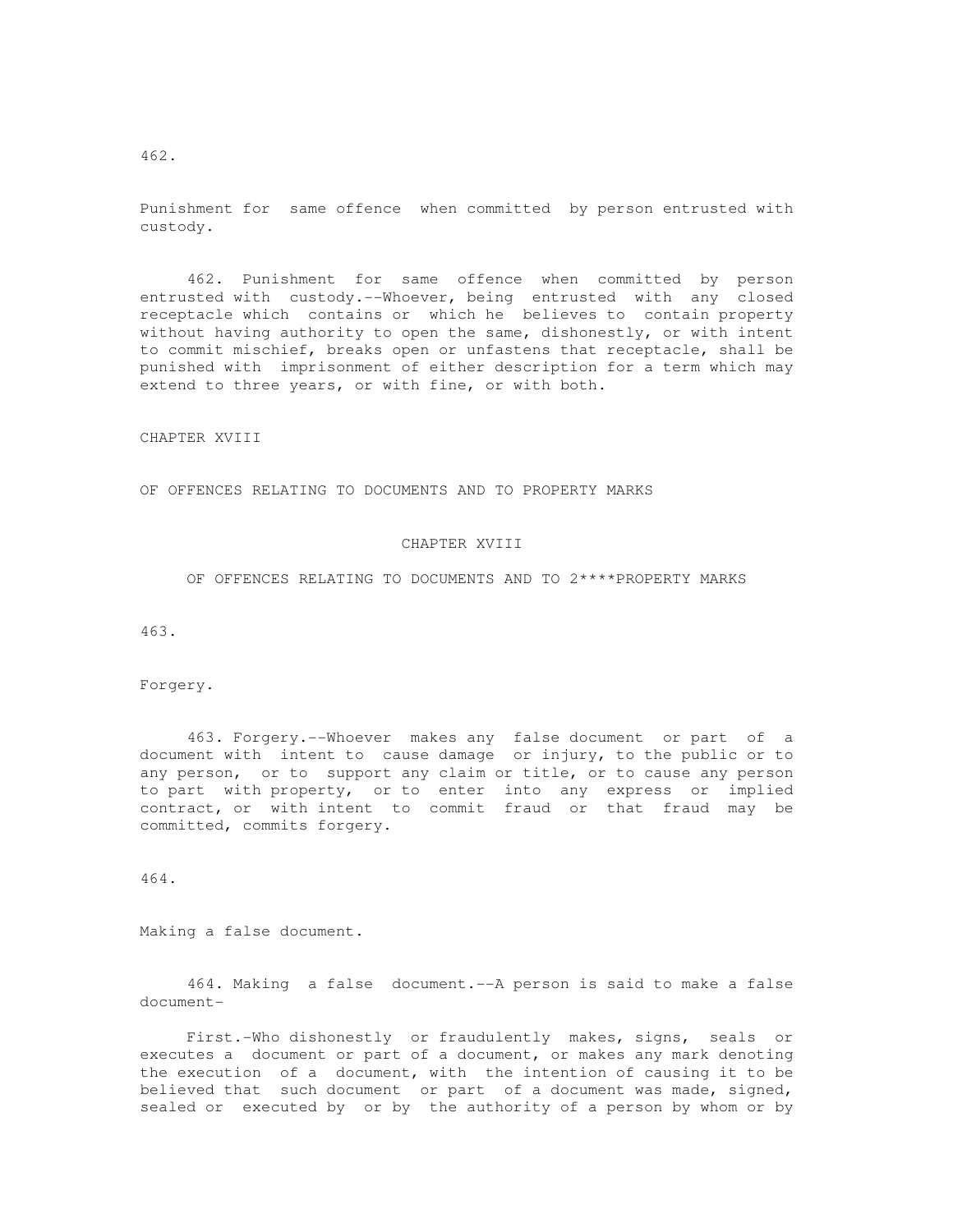whose authority he knows that it was not made, signed, sealed or executed, or at a time at which he knows that it was not made, signed, sealed or executed; or

 Secondly.-Who, without lawful authority, dishonestly or fraudulently, by cancellation or otherwise, alters a document in any material part thereof, after it has been made or executed either by himself or by any other person, whether such person be living or dead at the time of such alteration; or

 Thirdly.-Who dishonestly or fraudulently causes any person to sign, seal, execute or alter a document, knowing that such person by reason of unsoundness of mind or intoxication cannot, or that by reason of deception practised upon him, he does not know the contents of the document or the nature of the alteration.

---------------------------------------------------------------------- 1. Subs. by Act 26 of 1955, s. 117 and Sch., for "transportation for life".

2. The words "Trade or" omitted by Act 43 of 1958, s. 135 and Sch.  $(w.e.f. 25-11-1959)$ .

----------------------------------------------------------------------

204

### Illustrations

 (a) A has a letter of credit upon B for rupees 10,000, written by Z. A, in order to defraud B, adds cipher to the 10,000, and makes the sum 1,00,000 intending that it may be believed by B that Z so wrote the letter. A has committed forgery.

 (b) A without Z's authority, affixes Z's seal to a document purporting to be a conveyance of an estate from Z to A, with the intention of selling the estate to B and thereby of obtaining from B the purchase-money. A has committed forgery.

 (c) A picks up a cheque on a banker signed by B, payable to bearer, but without any sum having been inserted in the cheque. A fraudulently fills up the cheque by inserting the sum of ten thousand rupees. A commits forgery.

 (d) A leaves with B, his agent, a cheque on a banker, signed by A, without inserting the sum payable and authorizes B to fill up the cheque by inserting a sum not exceeding ten thousand rupees for the purpose of making certain payments. B fraudulently fills up the cheque by inserting the sum of twenty thousand rupees. B commits forgery.

 (e) A draws a bill of exchange on himself in the name of B without B's authority, intending to discount it as a genuine bill with a banker and intending to take up the bill on its maturity. Here, as A draws the bill with intent to deceive the banker by leading him to suppose that he had the security of B, and thereby to discount the bill, A is guilty of forgery.

 (f) Z's will contains these words-"I direct that all my remaining property be equally divided between A, B and C." A dishonestly scratches out B's name, intending that it may be believed that the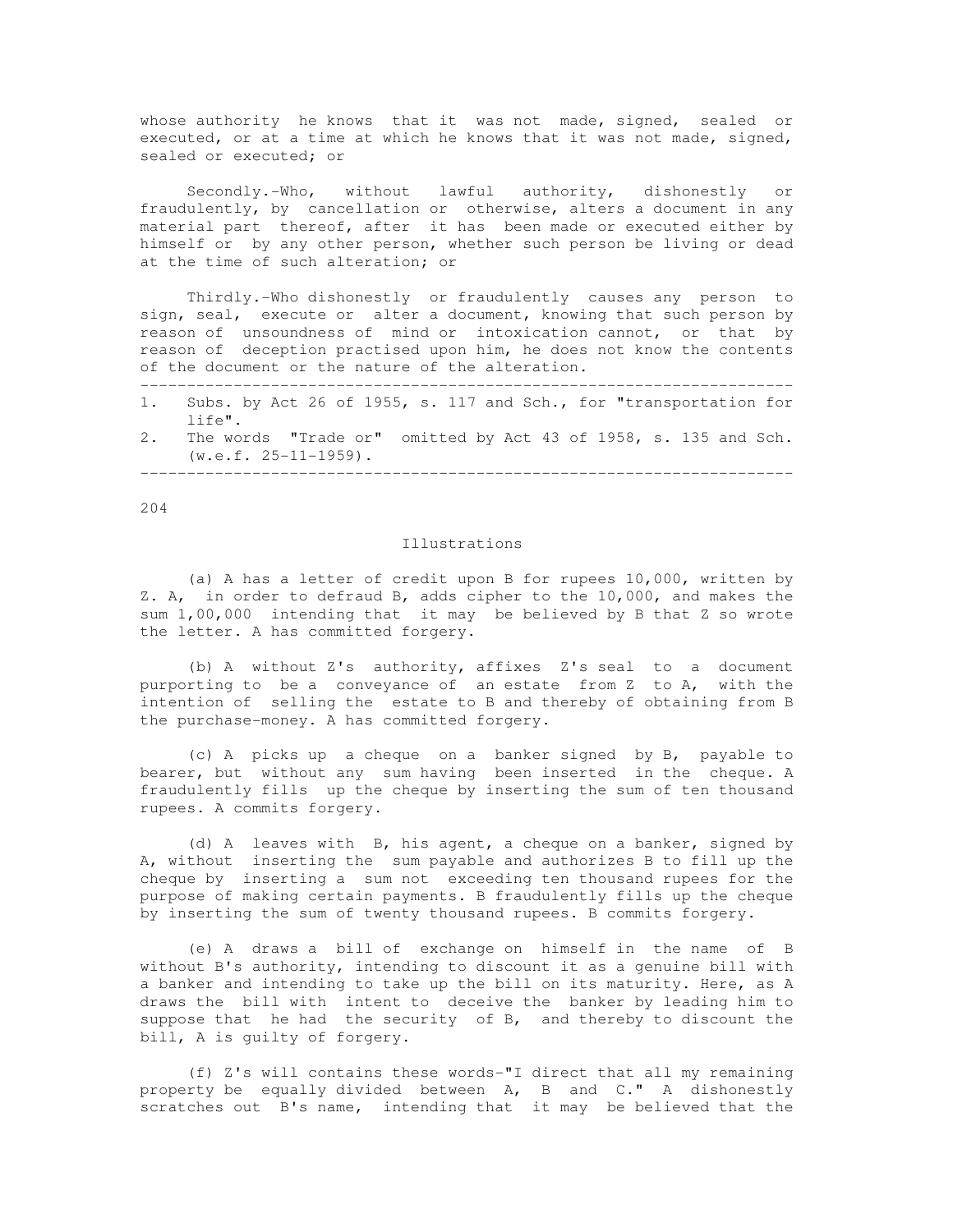whole was left to himself and C. A has committed forgery.

 (g) A endorses a Government promissory note and makes it payable to Z< for his order by writing on the bill the words "Pay to Z or his order" and signing the endorsement. B dishonestly erases the words "Pay to Z or his order", and thereby converts the special endorsement into a blank endorsement. B commits forgery.

 (h) A sells and conveys an estate to Z. A afterwards, in order to defraud Z of his estate, executes a conveyance of the same estate to B, dated six months earlier than the date of the conveyance to  $Z$ , intending it to be believed that he had conveyed the estate to B before he conveyed it to Z. A has committed forgery.

 (i) Z dictates his will to A. A intentionally writes down a different legatee named by Z, and by representing to Z that he has prepared the will according to his instructions, induces Z to sign the will. A has committed forgery.

 (j) A writes a letter and signs it with B's name without B's authority, certifying that A is a man of good character and in distressed circumstances from unforeseen misfortune, intending by means of such letter to obtain alms from Z and other persons. Here, as A made a false document in order to induce Z to part with property, A has committed forgery.

 (k) A without B's authority writes a letter and signs it in B's name certifying to A's character, intending thereby to obtain employment under Z. A has committed forgery inasmuch as he intended to deceive Z by the forged certificate, and thereby to induce Z to enter into an express or implied contract for service.

# 205

 Explanation I.-A man's signature of his own name may amount to forgery.

#### Illustrations

 (a) A signs his own name to a bill of exchange, intending that it may be believed that the bill was drawn by another person of the same name. A has committed forgery.

 (b) A writes the word "accepted" on a piece of paper and signs it with Z's name, in order that B may afterwards write on the paper a bill of exchange drawn by B upon Z, and negotiate the bills as though it had been accepted by Z. A is guilty of forgery; and if B, knowing the fact, draws the bill upon the paper pursuant to A's intention, B is also guilty of forgery.

 (c) A picks up a bill of exchange payable to the order of a different person of the same name. A endorses the bill in his own name, intending to cause it to be believed that it was endorsed by the person to whose order it was payable; here A has committed forgery.

 (d) A purchases an estate sold under execution of a decree against B. B, after the seizure of the estate, in collusion with Z,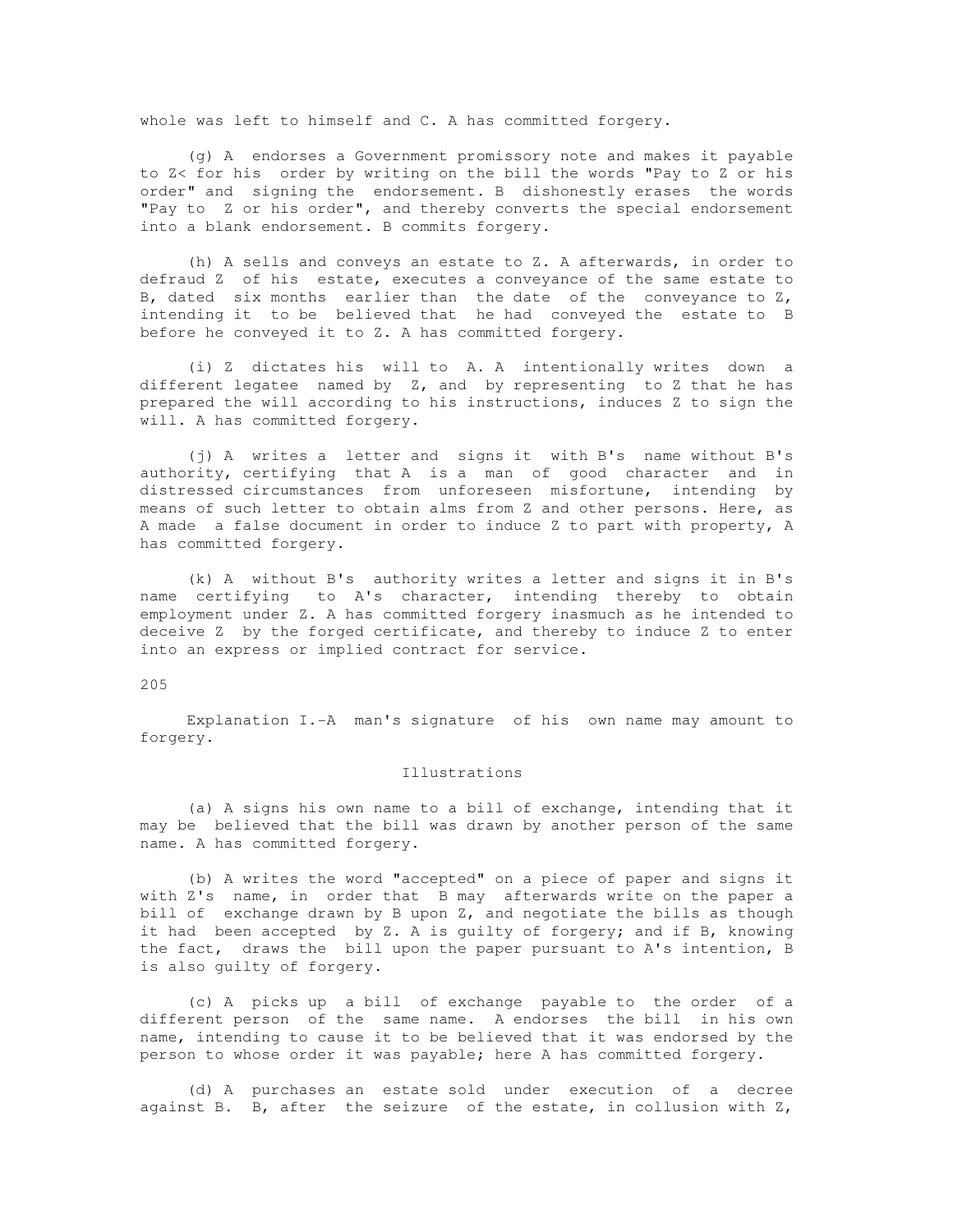executes a lease of the estate to Z at a nominal rent and for a long period and dates the lease six months prior to the seizure, with intent to defraud A, and to cause it to be believed that the lease was granted before the seizure. B, though he executes the lease in his own name, commits forgery by antedating it.

 (e) A, a trader, in anticipation of insolvency, lodges effects with B for A's benefit, and with intent to defraud his creditors; and in order to give a colour to the transaction, writes a promissory note binding himself to pay to B a sum for value received, and antedates the note, intending that it may be believed to have been made before A was on the point of insolvency. A has committed forgery under the first head of the definition.

 Explanation 2.-The making of a false document in the name of a fictious person, intending it to be believed that the document was made by real person, or in the name of a deceased person, intending it to be believed that the document was made by the person in his lifetime, may amount to forgery.

### Illustration

 A draws a bill of exchange upon a fictious person, and fraudulently accepts the bill in the name of such fictitious person with intent to negotiate it. A commits forgery.

465.

Punishment for forgery.

 465. Punishment for forgery.--Whoever commits forgery shall be punished with imprisonment of either description for a term which may extend to two years, or with fine, or with both.

466.

Forgery of record of Court or of public register, etc.

 466. Forgery of record of Court or of public register, etc.-- Whoever forges a document, purporting to be a record or proceeding of or in a Court of Justice, or a register of birth, baptism, marriage or burial, or a register kept by a public servant as such, or a certificate or document purporting to be made by a public servant in his official capacity, or an authority to institute or defend a suit, or to take any proceedings therein, or to confess judgment, or a power of attorney, shall be punished with imprisonment of either description for a term which may extend to seven years, and shall also be liable to fine.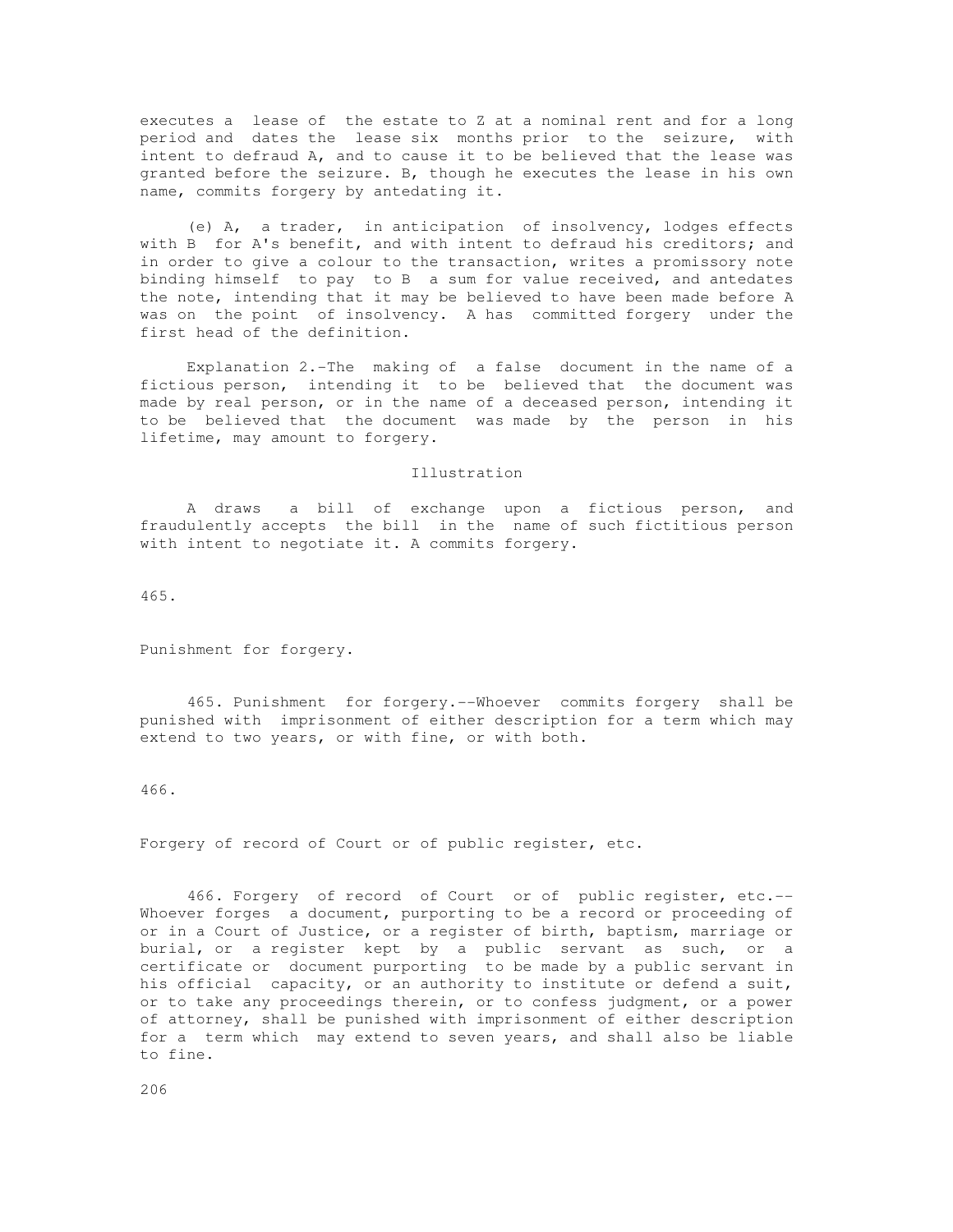## Forgery of valuable security, will, etc.

 467. Forgery of valuable security, will, etc.--Whoever forges a document which purports to be a valuable security or a will, or an authority to adopt a son, or which purports to give authority to any person to make or transfer any valuable security, or to receive the principal, interest or dividends thereon, or to receive or deliver any money, movable property, or valuable security, or any document purporting to be an acquittance or receipt acknowledging the payment of money, or an acquittance or receipt for the delivery of any movable property or valuable security, shall be punished with 1 \*[imprisonment for life], or with imprisonment of either description for a term which may extend to ten years, and shall also be liable to fine.

468.

Forgery for purpose of cheating.

 468. Forgery for purpose of cheating.--Whoever commits forgery, intending that the document forged shall be used for the purpose of cheating, shall be punished with imprisonment of either description for a term which may extend to seven years, and shall also be liable to fine.

469.

Forgery for purpose of harming reputation.

 469. Forgery for purpose of harming reputation.--Whoever commits forgery, intending that the document forged shall harm the reputation of any party, or knowing that it is likely to be used for that purpose, shall be punished with imprisonment of either description for a term which may extend to three years, and shall also be liable to fine.

# 470.

Forged document.

 470. Forged document.--A false document made wholly or in part by forgery is designated "a forged document".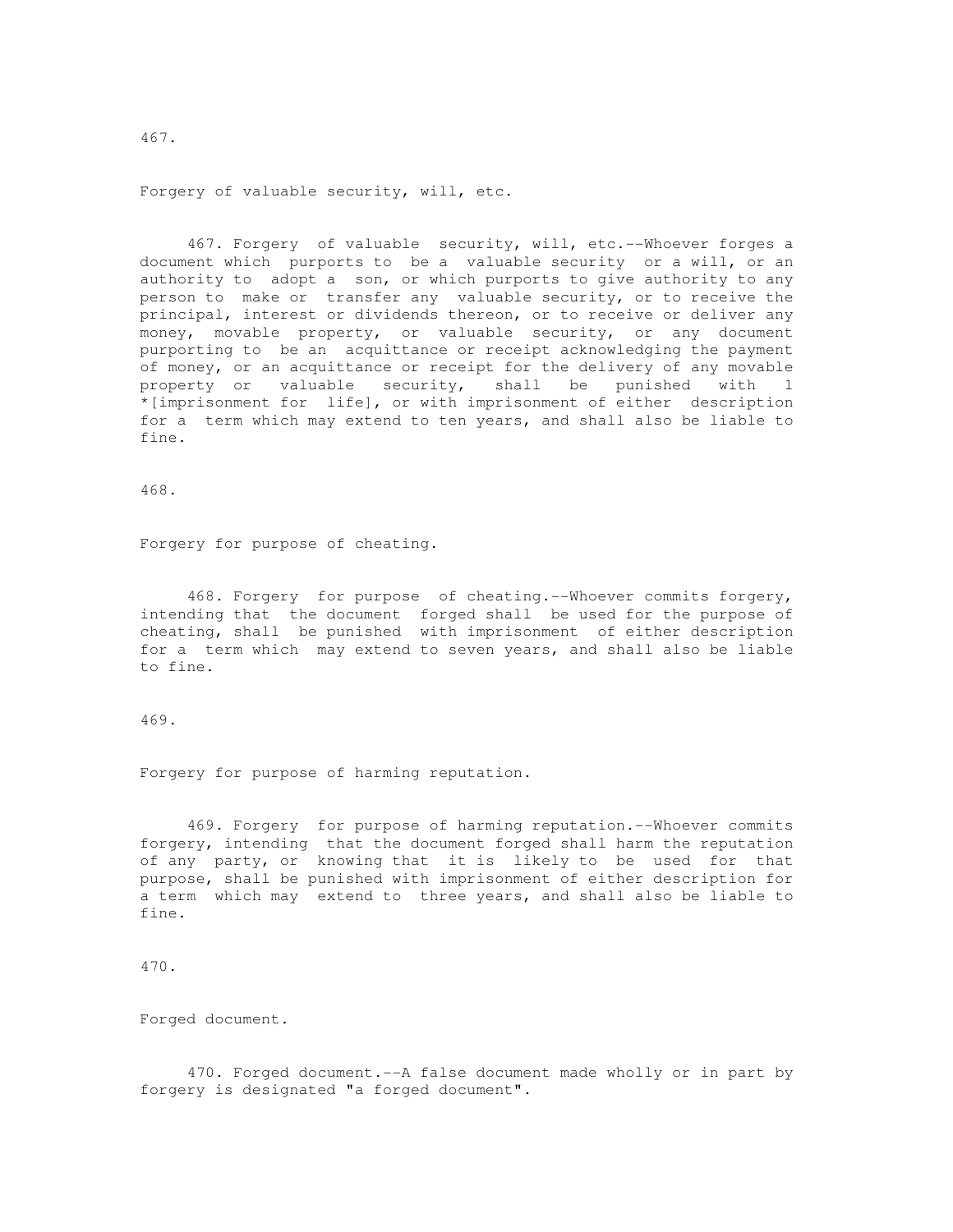Using as genuine a forged document.

 471. Using as genuine a forged document.--Whoever fraudulently or dishonestly uses as genuine any document which he knows or has reason to believe to be a forged document, shall be punished in the same manner as if he had forged such document.

472.

Making or possessing counterfeit seal, etc., with intent to commit forgery punishable under section 467.

 472. Making or possessing counterfeit seal, etc., with intent to commit forgery punishable under section 467.--Whoever makes or counterfeits any seal, plate or other instrument for making an impression, intending that the same shall be used for the purpose of committing any forgery which would be punishable under section 467 of this Code, or, with such intent, has in his possession any such seal, plate or other instrument, knowing the same to be counterfeit, shall be punishable with  $1*(\text{imprisomment for life}),$  or with imprisonment of either description for a term which may extend to seven years, and shall also be liable to fine.

473.

Making or possessing counterfeit seal, etc., with intent to commit forgery punishable otherwise.

 473. Making or possessing counterfeit seal, etc., with intent to commit forgery punishable otherwise.--Whoever makes or counterfeits any seal, plate or other instrument for making an impression, intending that the same shall be used for the purpose of committing any forgery which would be punishable under any section of this Chapter other than section 467, or, with such intent, has in his possession any such seal, plate or other instrument, knowing the same to be counterfeit, shall be punished with imprisonment of either description for a term which may extend to seven years, and shall also be liable to fine.

474.

Having possession of document described in section 466 or 467, knowing it to be forged and intending to use it genuine.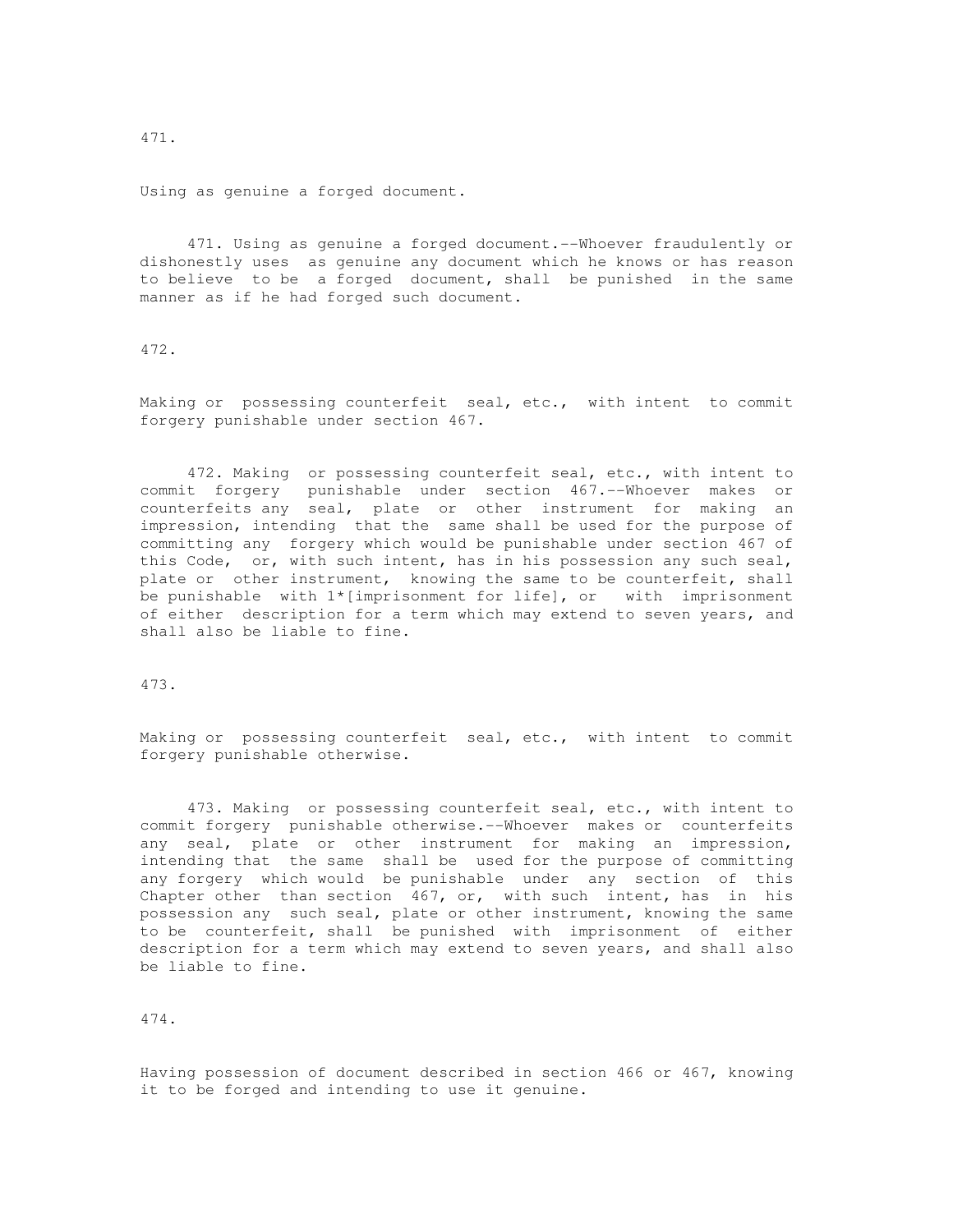474. Having possession of document described in section 466 or 467, knowing it to be forged and intending to use it genuine.--Whoever has in his possession any document, knowing the same to be forged, and intending that the same shall fraudulently or dishonestly be used as genuine, shall, if the document is one of the description mentioned in section 466 of this Code, be punished with imprisonment of either description for a term which may extend to seven years, and shall also be liable to fine; and if the document is one of the description mentioned in section 467, shall be punished with 1\*[imprisonment for life], or with imprisonment of either description, for a term which may extend to seven years, and shall also be liable to fine. ----------------------------------------------------------------------

1. Subs. by Act 26 of 1955. s. 117 and Sch., for "transportation for life".

207

475.

Counterfeiting device or mark used for authenticating documents described in section 467, or possessing counterfeit marked material.

 475. Counterfeiting device or mark used for authenticating documents described in section 467, or possessing counterfeit marked material.--Whoever counterfeits upon, or in the substance of, any material, any device or mark used for the purpose of authenticating any document described in section 467 of this Code, intending that such device or mark shall be used for the purpose of giving the appearance of authenticity to any document then forged or thereafter to be forged on such material, or who, with such intent, has in his possession any material upon or in the substance of which any such device or mark has been counterfeited, shall be punished with 1 \*[imprisonment for life], or with imprisonment of either description for a term which may extend to seven years, and shall also be liable to fine.

476.

Counterfeiting device or mark used for authenticating documents other than those described in section 467, or possessing counterfeit marked material.

 476. Counterfeiting device or mark used for authenticating documents other than those described in section 467, or possessing counterfeit marked material.--Whoever counterfeits upon, or in the substance of, any material, any device or mark used for the purpose of authenticating any document other than the documents described in section 467 of this Code, intending that such device or mark shall be used for the purpose of giving the appearance of authenticity to any document then forged or thereafter to be forged on such material, or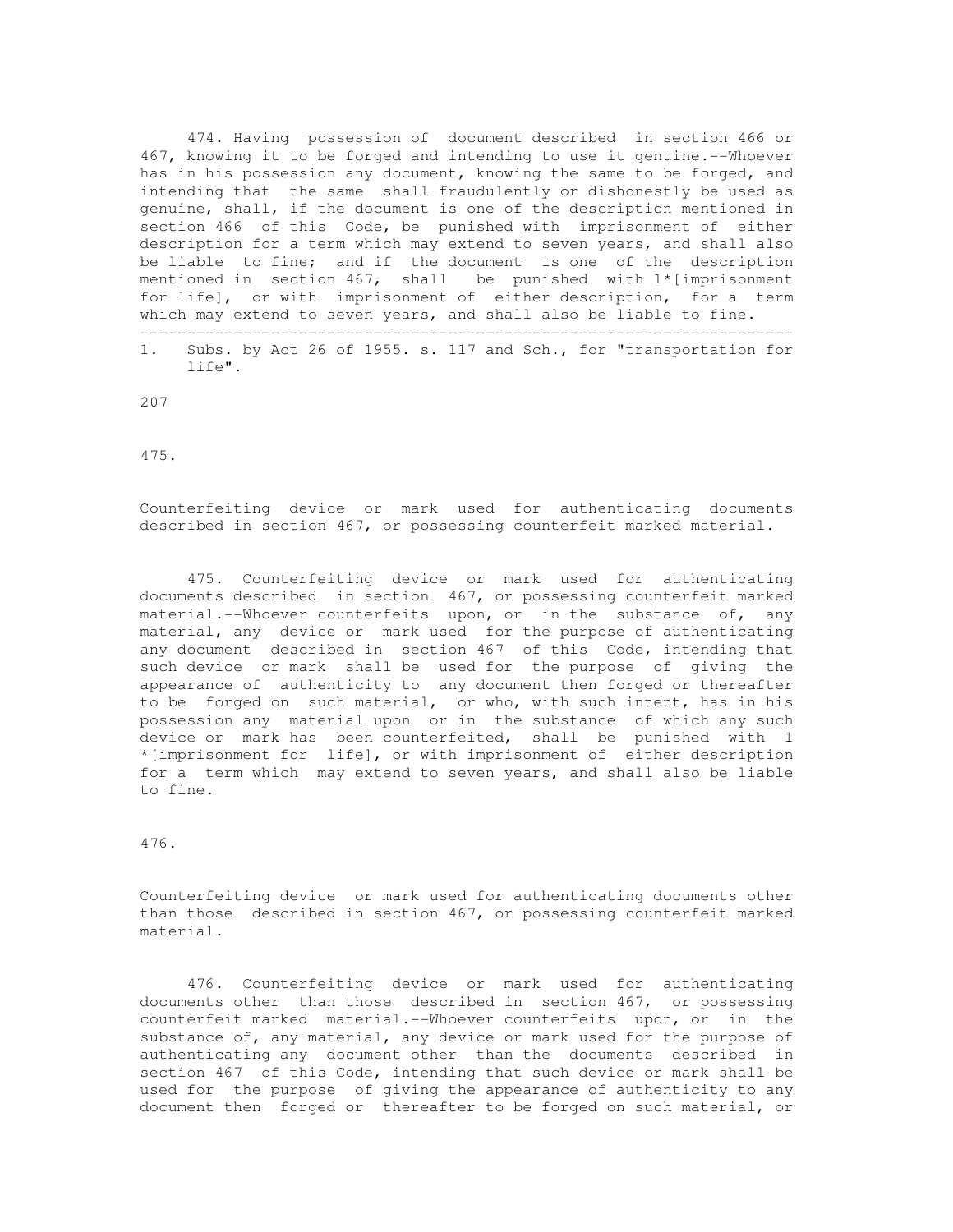who with such intent, has in his possession any material upon or in the substance of which any such device or mark has been counterfeited, shall be punished with imprisonment of either description for a term which may extend to seven years, and shall also be liable to fine.

477.

Fraudulent cancellation, destruction, etc., of will, authority to adopt, or valuable security.

 477. Fraudulent cancellation, destruction, etc., of will, authority to adopt, or valuable security.--Whoever fraudulently or dishonestly, or with intent to cause damage or injury to the public or to any person, cancels, destroys or defaces, or attempts to cancel, destroy or deface, or secretes or attempts to secrete any document which is or purports to be a will, or an authority to adopt a son, or any valuable security, or commits mischief in respect of such document, shall be punished with  $1*(\text{imprisomment for life}),$  or with imprisonment of either description for a term which may extend to seven years, and shall also be liable to fine.

477A.

Falsification of accounts.

 2\*[477A. Falsification of accounts.--Whoever, being a clerk, officer or servant, or employed or acting in the capacity of a clerk, officer or servant, willfully, and with intent to defraud, destroys, alters, mutilates or falsifies any book, paper, writing, valuable security or account which belongs to or is in the possession of his employer, or has been received by him for or on behalf of his employer, or willfully, and with intent to defraud, makes or abets the making of any false entry in, or omits or alters or abets the omission or alteration of any material particular from or in. any such book, paper, writing, valuable security or account, shall be punished with imprisonment of either description for a term which may extend to seven years, or with fine, or with both.

 Explanation.-It shall be sufficient in any charge under this section to allege a general intent to defraud without naming any particular person intended to be defrauded or specifying any particular sum of money intended to be the subject of the fraud, or any particular day on which the offence was committed.]

3\*[Of 4\*\*\*\*property and other marks

478.

[Repealed.]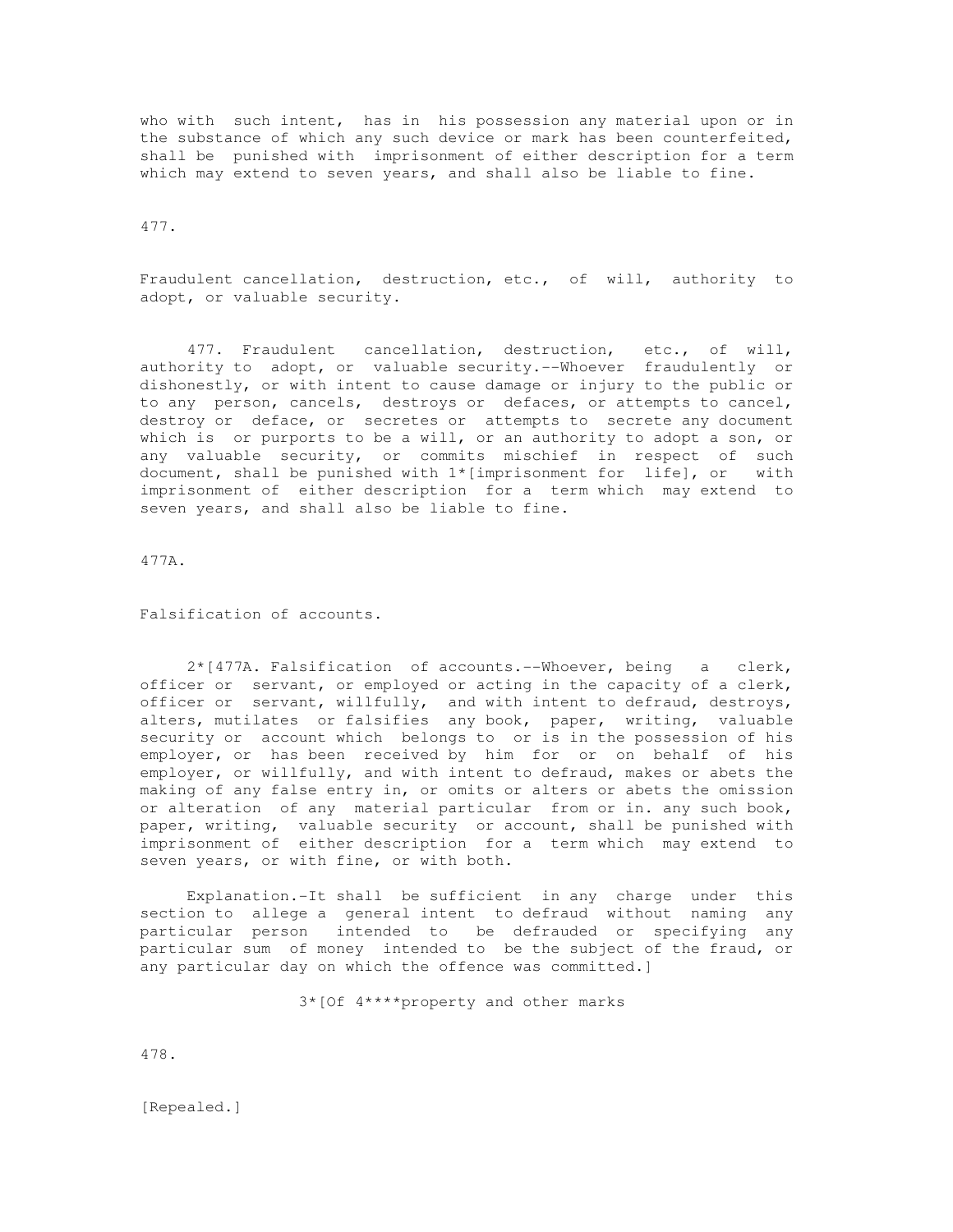478. [Trade Mark.] Rep. by the Trade and Merchandise Marks Act, 1958 (43 of 1958),s. 135 and Sch. (w. e. f. 25-11-1959). ----------------------------------------------------------------------

- 1. Subs. by Act 26 of 1955, s. 117 and Sch., for "transportation for life".
- 2. Added by Act 3 of 1895, s. 4.
- 3. Subs. by Act. 4 of 1889, s. 3, for the original heading and ss. 478 to 489.
- 4. The word "trade," omitted by Act 43 of 1958, s. 135 and Sch.  $(w.e.f. 25-11-1959)$ . ----------------------------------------------------------------------

208

479.

Property mark.

 1\*479. Property mark.--A mark used for denoting that movable property belongs to a particular person is called a property mark.

480.

[Repealed.]

 480. [Using a false trade mark.] Rep. by the Trade and Merchandise Marks Act, 1958 (43 of 1958), s. 135 and Sch. (w.e.f. 25-  $11-1959$ ).

481.

Using a false property mark.

 481. Using a false property mark.--Whoever marks any movable property or goods or any case, package or other receptacle containing movable property or goods, or uses any case, package or other receptacle having any mark thereon, in a manner reasonably calculated to cause it to be believed that the property or goods so marked, or any property or goods contained in any such receptacle so marked, belong to a person to whom they do not belong, is said to use a false property mark.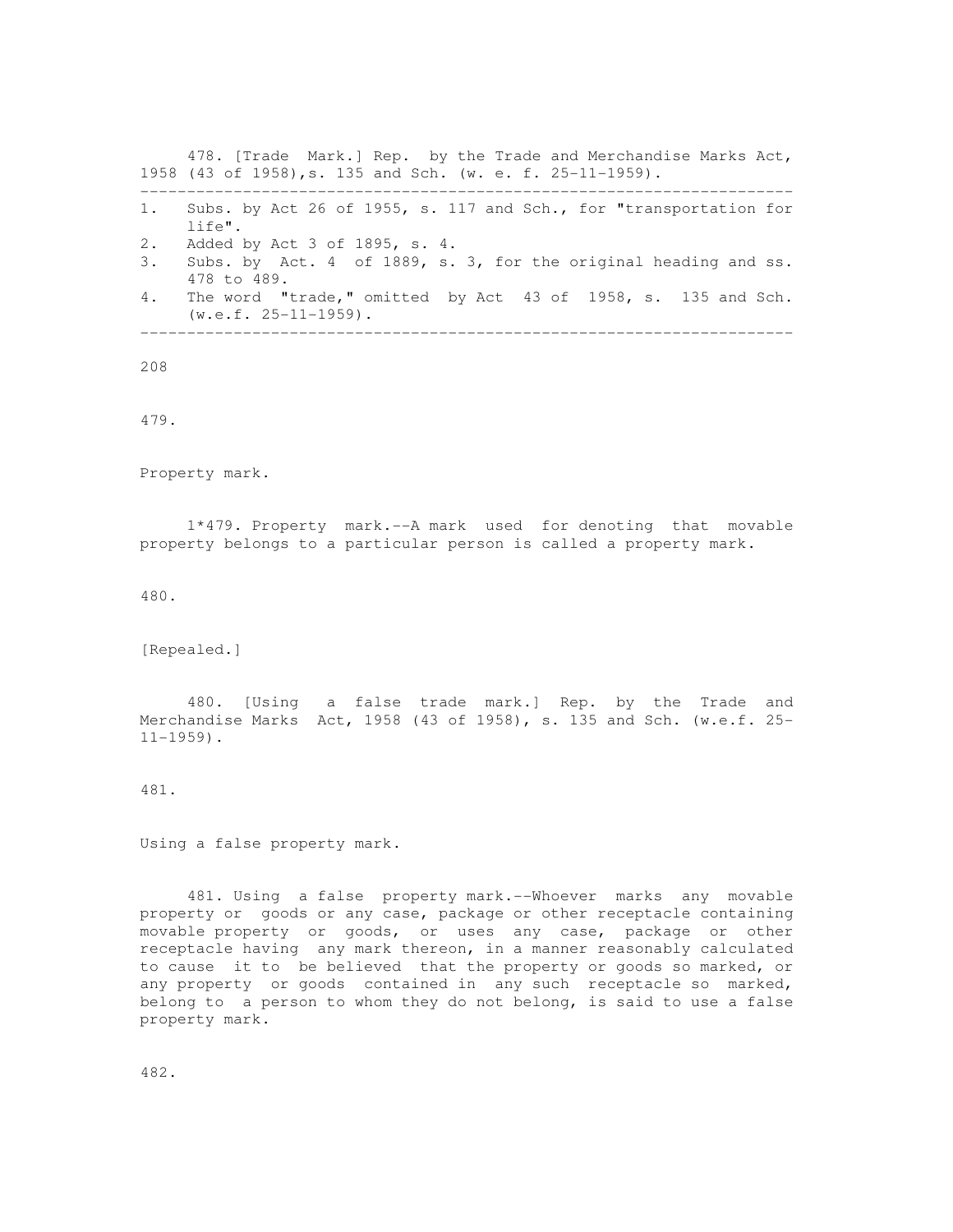Punishment for using a false property mark.

 482. Punishment for using a false property mark.--Whoever uses 1\*\*\*any false property mark shall, unless he proves that he acted without intent to defraud, be punished with imprisonment of either description for a term which may extend to one year, or with fine, or with both.

483.

Counterfeiting a property mark used by another.

 483. Counterfeiting a property mark used by another.--Whoever counterfeits any 3\*\*\*\*property mark used by any other person shall be punished with imprisonment of either description for a term which may extend to two years, or with fine, or with both.

484.

Counterfeiting a mark used by a public servant.

 484. Counterfeiting a mark used by a public servant.--Whoever counterfeits any property mark used by a public servant, or any mark used by a public servant to denote that any property has been manufactured by a particular person or at a particular time or place, or that the property is of a particular quality or has passed through a particular office, or that it is entitled to any exemption, or uses as genuine any such mark knowing the same to be counterfeit, shall be punished with imprisonment of either description for a term which may extend to three years, and shall also be liable to fine.

485.

Making or possession of any instrument for counterfeiting a property mark.

 4\*[485. Making or possession of any instrument for counterfeiting a property mark.--Whoever makes or has in his possession any die, plate or other instrument for the purpose of counterfeiting a proper mark, or has in his possession a property mark for the purpose of denoting that any goods belong to a person to whom they do not belong, shall be punished with imprisonment of either description for a term which may extend to three years, or with fine, or with both.]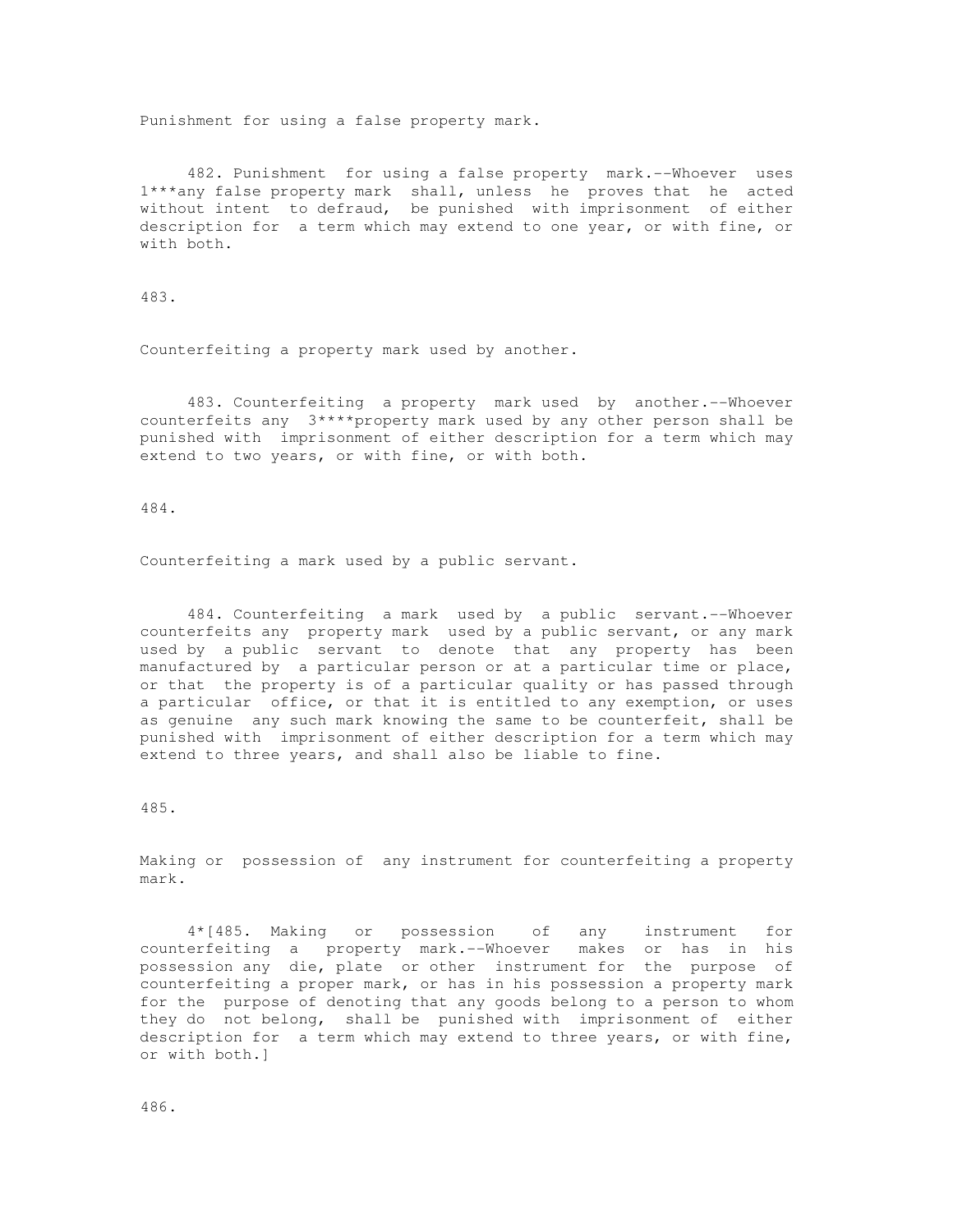Selling goods marked with a counterfeit property mark.

 486. Selling goods marked with a counterfeit property mark.-- 5\*[Whoever sells, or exposes, or has in possession for sale, any goods or things with a counterfeit property mark] affixed to or impressed upon the same or to or upon any case, package or other receptacle in which such goods are contained, shall, unless he proves----------------------------------------------------------------------- 1. Ss. 147 to 489 were subs. by Act 4 of 1889, for the original sections. 2. The words "any false trade mark or" omitted by Act 43 of 1958, s. 135 and Sch. (w.e.f. 25-11-1959). 3. The words "trade mark or" omitted by s. 135 and Sch., ibid. (w.e.f. 25-11-1959). 4. Subs. by s. 135 and Sch., ibid., for the former section (w.e.f  $25 - 11 - 1959$ ). 5. Subs. by s. 135 and Sch., ibid., for certain words (w.e.f. 25-11- 1959). ----------------------------------------------------------------------

209

 (a) that, having taken all reasonable precautions against committing an offence against this section, he had at the time of the commission of the alleged offence no reason to suspect the genuineness of the mark, and

 (b) that, on demand made by or on behalf of the prosecutor, he gave all the information in his power with respect to the persons from whom he obtained such goods or things, or

(c) that otherwise he had acted innocently,

be punished with imprisonment of either description for a term which may extend to one year, or with fine, or with both.

487.

Making a false mark upon any receptacle containing goods.

 487. Making a false mark upon any receptacle containing goods.-- Whoever makes any false mark upon any case, package or other receptacle containing goods, in a manner reasonably calculated to cause any public servant or any other person to believe that such receptacle contains goods which it does not contain or that it does not contain goods which it does contain, or that the goods contained in such receptacle are of a nature or quality different from the real nature or quality thereof, shall, unless he proves that he acted without intent to defraud, be punished with imprisonment of either description for a term which may extend to three years, or with fine, or with both.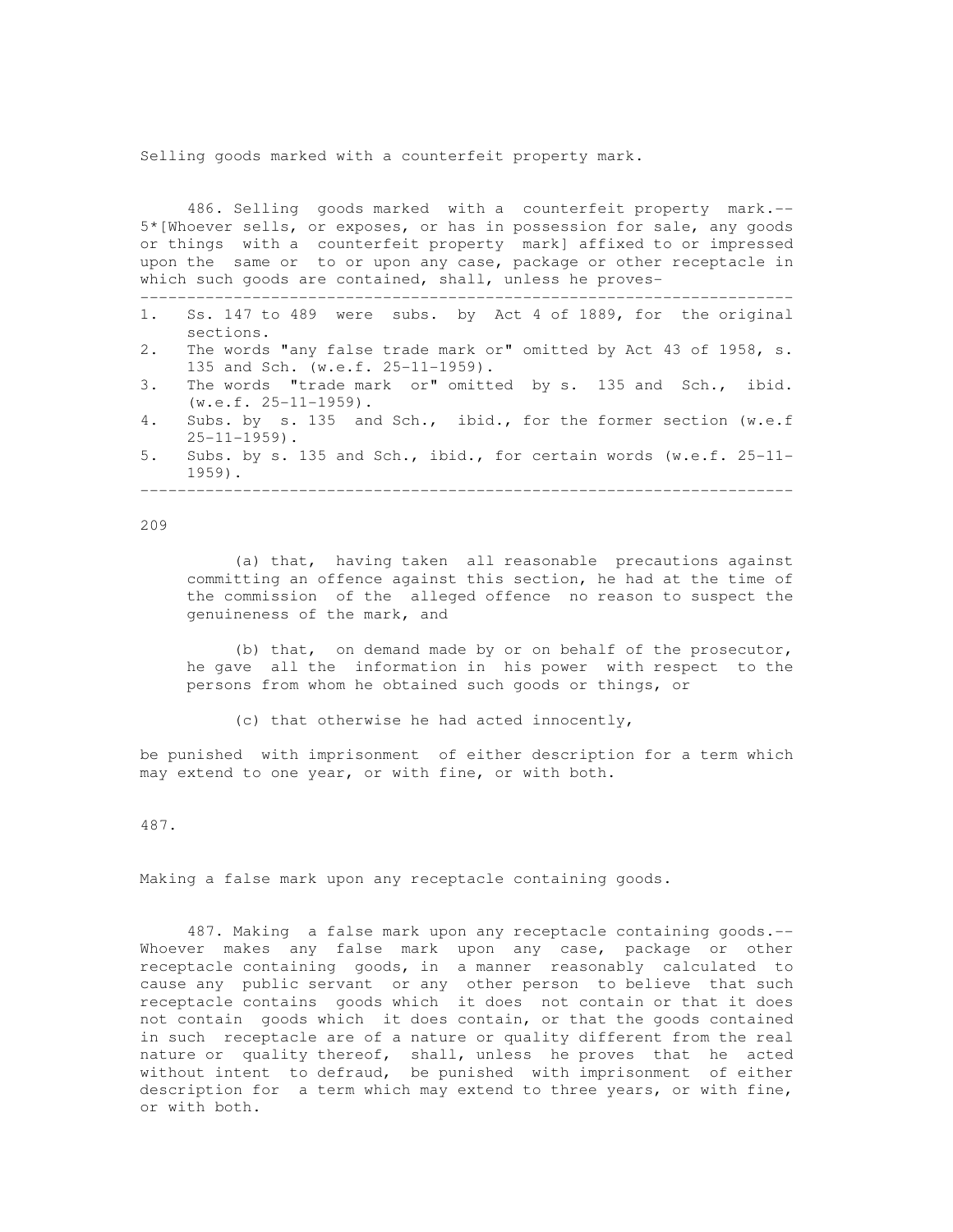488.

Punishment for making use of any such false mark.

 488. Punishment for making use of any such false mark.--Whoever makes use of any such false mark in any manner prohibited by the last foregoing section shall, unless he proves that he acted without intent to defraud, be punished as if he had committed an offence against that section.

489.

Tampering with property mark with intent to cause injury.

 489. Tampering with property mark with intent to cause injury.-- Whoever removes, destroys, defaces or adds to any property mark, intending or knowing it to be likely that he may thereby cause injury to any person, shall be punished with imprisonment of either description for a term which may extend to one year, or with fine, or with both.]

1\*[Of currency-notes and bank-notes

489A.

Counterfeiting currency-notes or bank-notes.

 489A. Counterfeiting currency-notes or bank-notes.--Whoever counterfeits, or knowingly performs any part of the process of counterfeiting, any currency-note or bank-note, shall be punished with 2\*[imprisonment for life], or with imprisonment of either description for a term which may extend to ten years, and shall also be liable to fine.

 Explanation.-For the purposes of this section and of sections 489B, 3\*[489C, 489D and 489E], the expression "bank-note" means a promissory note or engagement for the payment of money to bearer on demand issued by any person carrying on the business of banking in any part of the world, or issued by or under the authority of any State or Sovereign Power, and intended to be used as equivalent to, or as a substitute for money.

489B.

Using as genuine, forged or counterfeit currency-notes or bank-notes.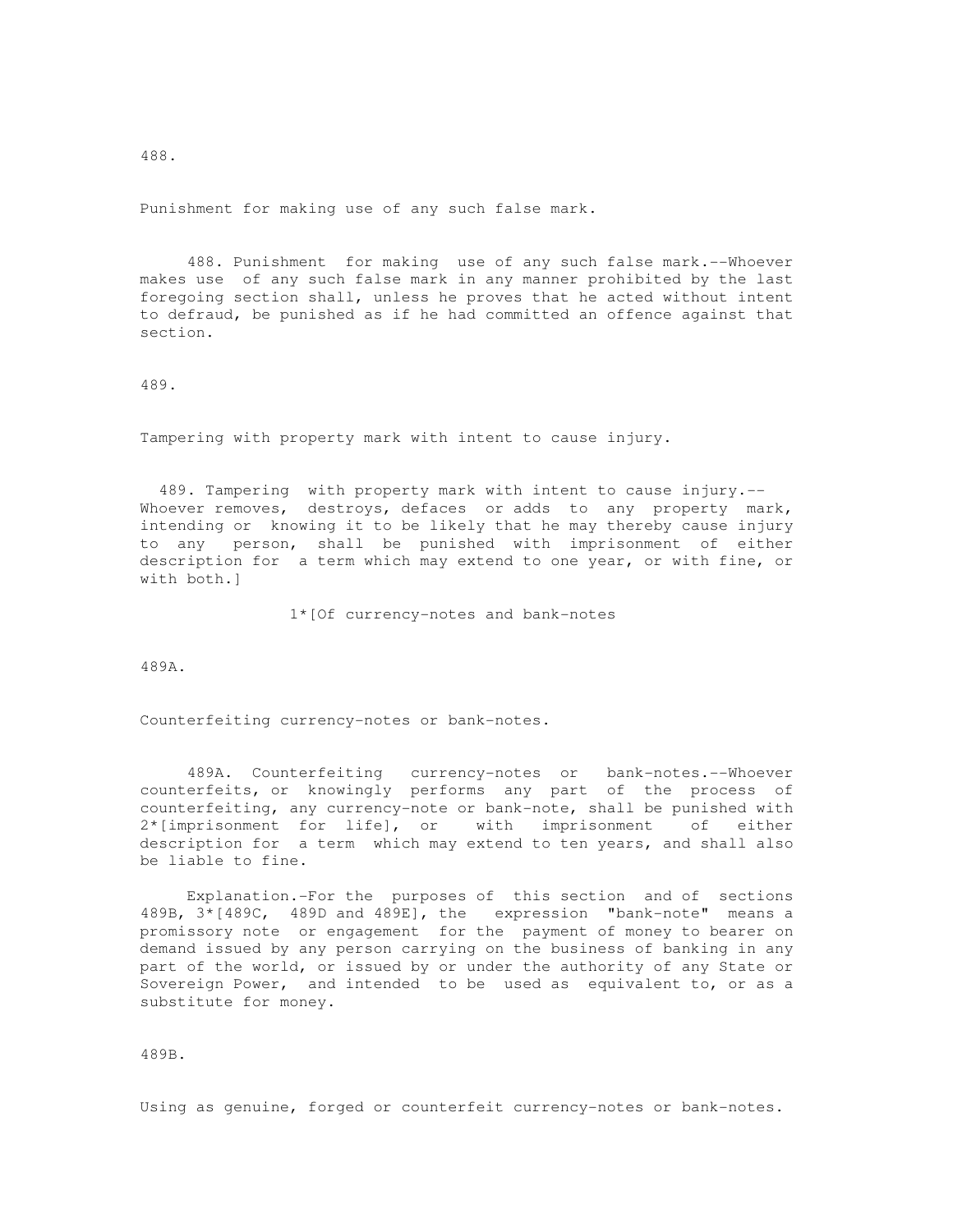489B. Using as genuine, forged or counterfeit currency-notes or bank-notes.--Whoever sells to, or buys or receives from, any other person, or otherwise traffics in or uses as genuine, any forged or counterfeit currency-note or bank-note, knowing or having reason to believe the same to be forged or counterfeit, shall be punished with 2 \*[imprisonment for life], or with imprisonment of either description for a term which may extend to ten years, and shall also be liable to fine. ---------------------------------------------------------------------- 1. Ss. 489A to 489D were ins. by Act 12 of 1899, s. 2

- 2. Subs. by Act 26 of 1955, s. 117 and Sch., for "transportation for life".
- 3. Subs. by Act 35 of 1950, s. 3 and Sch., II, for "489C and 489D".

210

489C.

Possession of forged or counterfeit currency-notes or bank-note.

 489C. Possession of forged or counterfeit currency-notes or banknotes.-Whoever has in his possession any forged or counterfeit currency-note or bank-note, knowing or having reason to believe the same to be forged or counterfeit and intending to use the same as genuine or that it may be used as genuine, shall be punished with imprisonment of either description for a term which may extend to seven years, or with fine, or with both.

489D.

Making or possessing instruments or materials for forging or counterfeiting currency notes or bank-notes.

 489D. Making or possessing instruments or materials for forging or counterfeiting currency notes or bank-notes.--Whoever makes, or performs any part of the process of making, or buys of sells or disposes of, or has in his possession, any machinery, instrument of material for the purpose of being used, or knowing or having reason to believe that it is intended to be used, for forging or counterfeiting any currency-note or bank-note, shall be punished with 1 \*[imprisonment for life], or with imprisonment of either description for a term which may extend to ten years, and shall also be liable to fine.]

489E.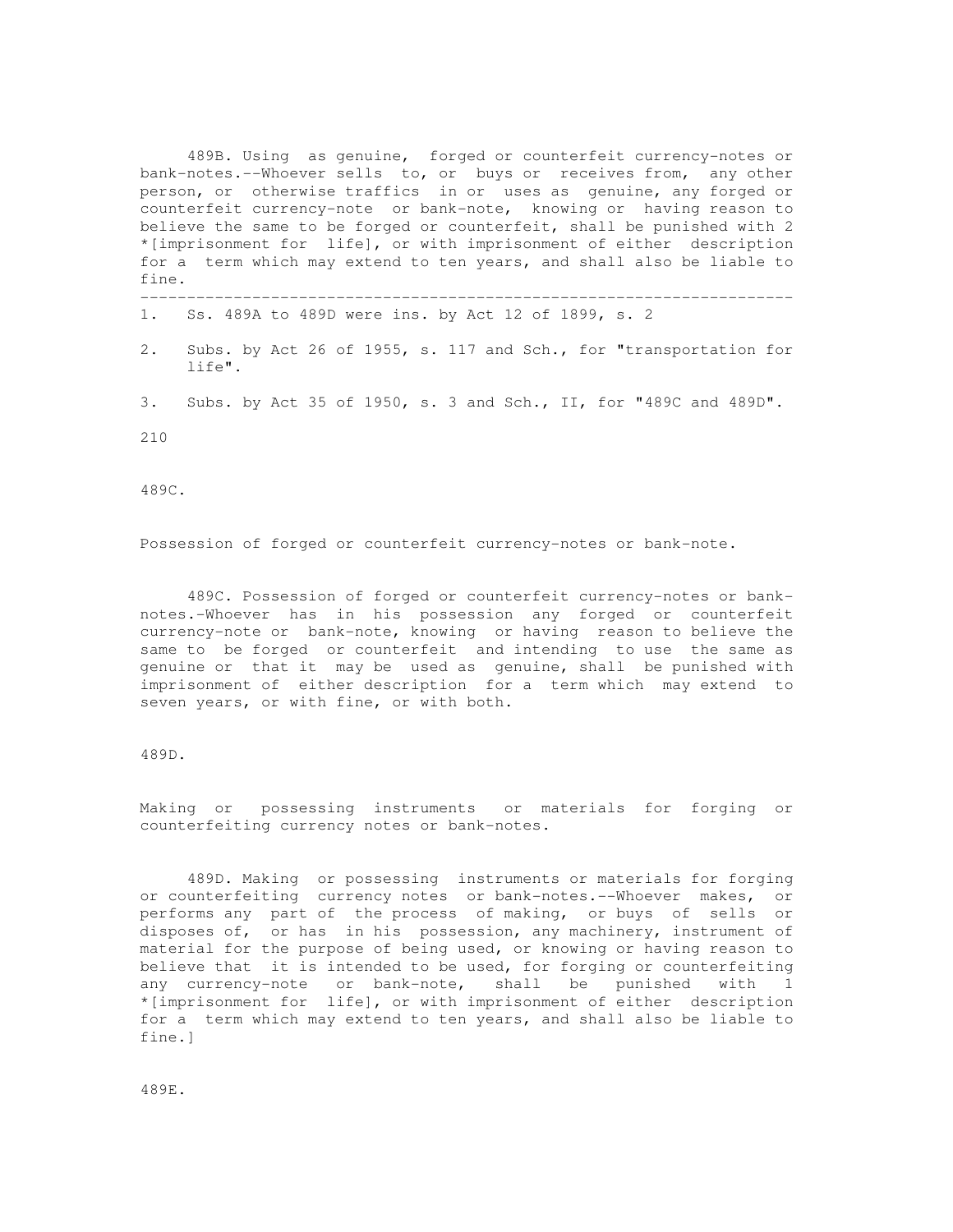Making or using documents resembling currency-notes or bank-notes.

 2\*[489E. Making or using documents resembling currency-notes or bank-notes.--(1) Whoever makes, or causes to be made, or uses for any purpose whatsoever, or delivers to any person, any document purporting to be, or in any way resembling, or so nearly resembling as to be calculated to deceive, any currency-note or bank-note shall be punished with fine which may extend to one hundred rupees.

 (2) If any person, whose name appears on a document the making of which is an offence under sub-section (1), refuses, without lawful excuse, to disclose to a police-officer on being so required the name and address of the person by whom it was printed or otherwise made, he shall be punished with fine which may extend to two hundred rupees.

 (3) Where the name of any person appears on any document in respect of which any person is charged with an offence under subsection (1) or on any other document used or distributed in connection with that document it may, until the contrary is proved, be presumed that that person caused the document to be made.]

CHAPTER XIX

OF THE CRIMINAL BREACH OF CONTRACTS OF SERVICE

#### CHAPTER XIX

### OF THE CRIMINAL BREACH OF CONTRACTS OF SERVICE

490.

 490. [Preach of contract of service during voyage or journey.] Rep. by the Workmen's Breach of Contract (Repealing) Act, 1925 (3 of 1925), s. 2 and Sch.

491.

Breach of contract to attend on and supply wants of helpless person.

 491. Breach of contract to attend on and supply wants of helpless person.--Whoever, being bound by a lawful contract to attend on or to supply the wants of any person who, by reason of youth, or of unsoundness of mind, or of a disease or bodily weakness, is helpless or incapable of providing for his own safety or of supplying his own wants, voluntarily omits so to do, shall be punished with imprisonment of either description for a term which may extend to three months, or with fine which may extend to two hundred rupees, or with both.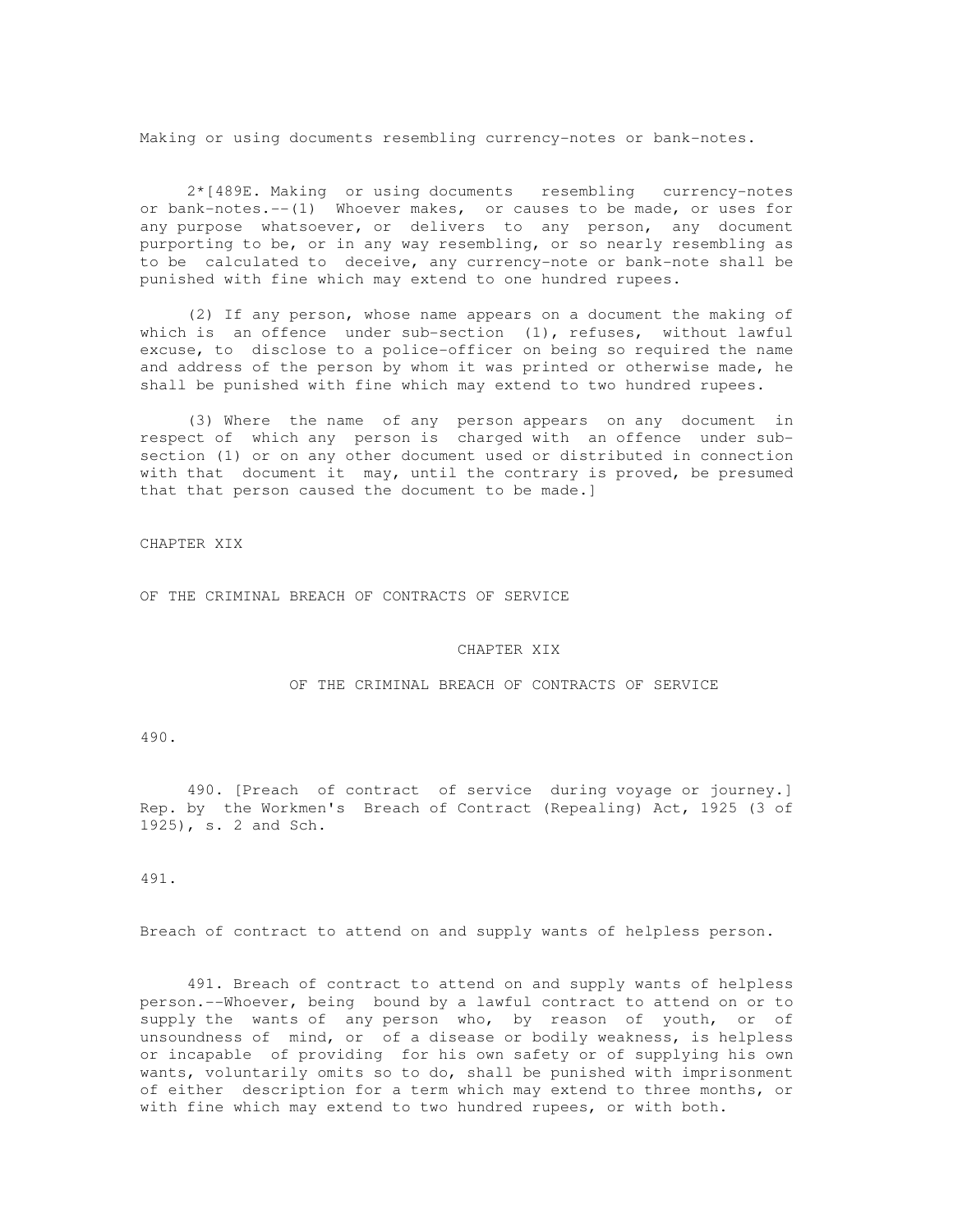492.

 492. [Breach of contract to serve at distant place to which servant is conveyed at master's expense.] Rep. by the Workmen's Breach of Contract (Repealing) Act, 1925 (3 of 1925), s. 2 and Sch.

---------------------------------------------------------------------- 1. Subs. by Act 26 of 1955, s. 117 and Sch., for "transportation for life".

2. S. 489E was ins. by Act 6 of 1943, s. 2.

211

CHAPTER XX

OF OFFENCES RELATING TO MARRIAGE

#### CHAPTER XX

## OF OFFENCES RELATING TO MARRIAGE

493.

Cohabitation caused by a man deceitfully inducing a belief of lawful marriage.

 493. Cohabitation caused by a man deceitfully inducing a belief of lawful marriage.--Every man who by deceit causes any woman who is not lawfully married to him to believe that she is lawfully married to him and to cohabit or have sexual intercourse with him in that belief, shall be punished with imprisonment of either description for a term which may extend to ten years, and shall also be liable to fine.

494.

Marrying again during lifetime of husband or wife.

 494. Marrying again during lifetime of husband or wife.--Whoever, having a husband or wife living, marries in any case in which such marriage is void by reason of its taking place during the life of such husband or wife, shall be punished with imprisonment of either description for a term which may extend to seven years, and shall also be liable to fine.

Exception.-This section does not extend to any person whose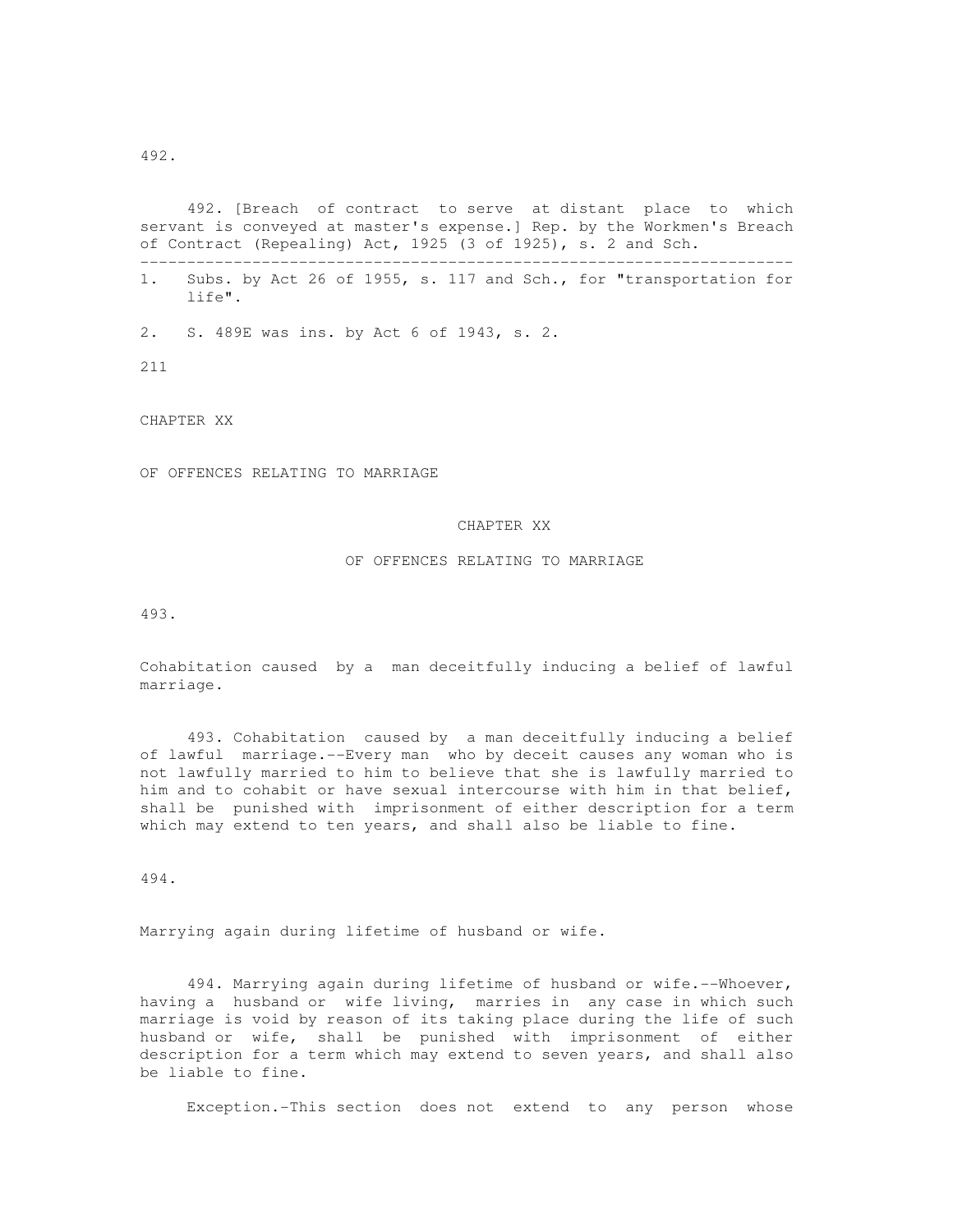marriage with such husband or wife has been declared void by a Court of competent jurisdiction,

 nor to any person who contracts a marriage during the life of a former husband or wife, if such husband or wife, at the time of the subsequent marriage, shall have been continually absent from such person for the space of seven years, and shall not have been heard of by such person as being alive within that time provided the person contracting such subsequent marriage shall, before such marriage takes place, inform the person with whom such marriage is contracted of the real state of facts so far as the same are within his or her knowledge.

## 495.

Same offence with concealment of former marriage from person with whom subsequent marriage is contracted.

 495. Same offence with concealment of former marriage from person with whom subsequent marriage is contracted.--Whoever commits the offence defined in the last preceding section having concealed from the person with whom the subsequent marriage is contracted, the fact of the former marriage, shall be punished with imprisonment of either description for a term which may extend to ten years, and shall also be liable to fine.

496.

Marriage ceremony fraudulently gone through without lawful marriage.

 496. Marriage ceremony fraudulently gone through without lawful marriage.--Whoever, dishonestly or with a fraudulent intention, goes through the ceremony of being married, knowing that he is not thereby lawfully married, shall be punished with imprisonment of either description for a term which may extend to seven years, and shall also be liable to fine.

497.

Adultery.

 497. Adultery.--Whoever has sexual intercourse with a person who is and whom he knows or has reason to believe to be the wife of another man, without the consent or connivance of that man, such sexual intercourse not amounting to the offence of rape, is guilty of the offence of adultery, and shall be punished with imprisonment of either description for a term which may extend to five years, or with fine, or with both. In such case the wife shall not be punishable as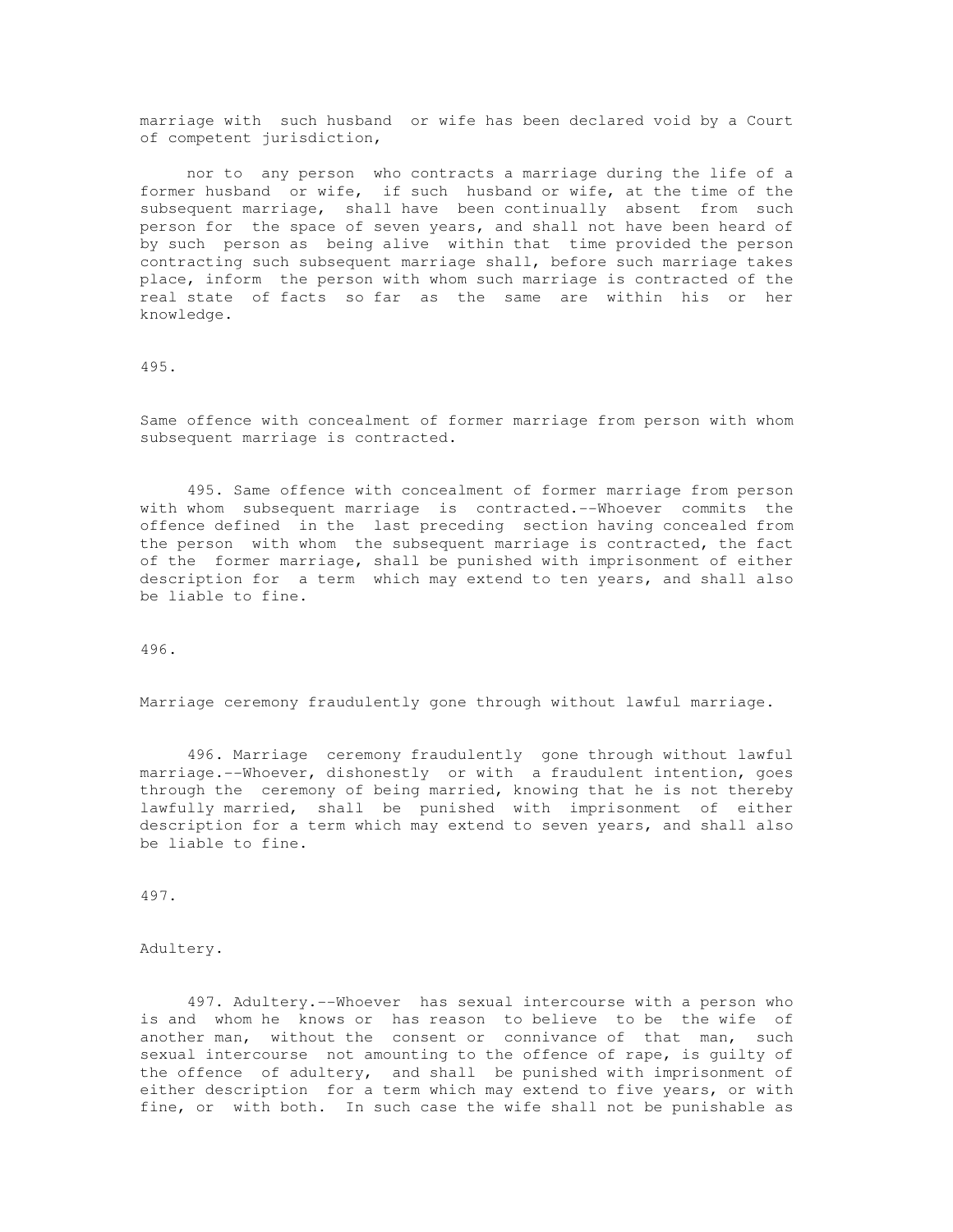an abettor.

498.

Enticing or taking away or detaining with criminal intent a married woman.

 498. Enticing or taking away or detaining with criminal intent a married woman.--Whoever takes or entices away any woman who is and whom he knows or has reason to believe to be the wife of any other man, from that man, or from any person having the care of her on behalf of that man, with intent that she may have illicit intercourse with any person, or conceals or detains with that intent any such woman, shall be punished with imprisonment of either description for a term which may extend to two years, or with fine, or with both.

CHAPTER XXA

OF CRUELTY BY HUSBAND OR RELATIVES OF HUSBAND

#### 1\*[CHAPTER XXA

OF CRUELTY BY HUSBAND OR RELATIVES OF HUSBAND

498A.

Husband or relative of husband of a woman subjecting her to cruelty.

 498A. Husband or relative of husband of a woman subjecting her to cruelty.--Whoever, being the husband or the relative of the husband of a woman, subjects such woman to cruelty shall be punished with imprisonment for a term which may extend to three years and shall also be liable to fine. ----------------------------------------------------------------------

1. Chapter XXA inserted by Act 46 of 1983, s. 2.

212

Explanation.-For the purposes of this section, "cruelty" means-

 (a) any wilful conduct which is of such a nature as is likely to drive the woman to commit suicide or to cause grave injury or danger to life, limb or health (whether mental or physical) of the woman; or

 (b) harassment of the woman where such harassment is with a view to coercing her or any person related to her to meet any unlawful demand for any property or valuable security or is on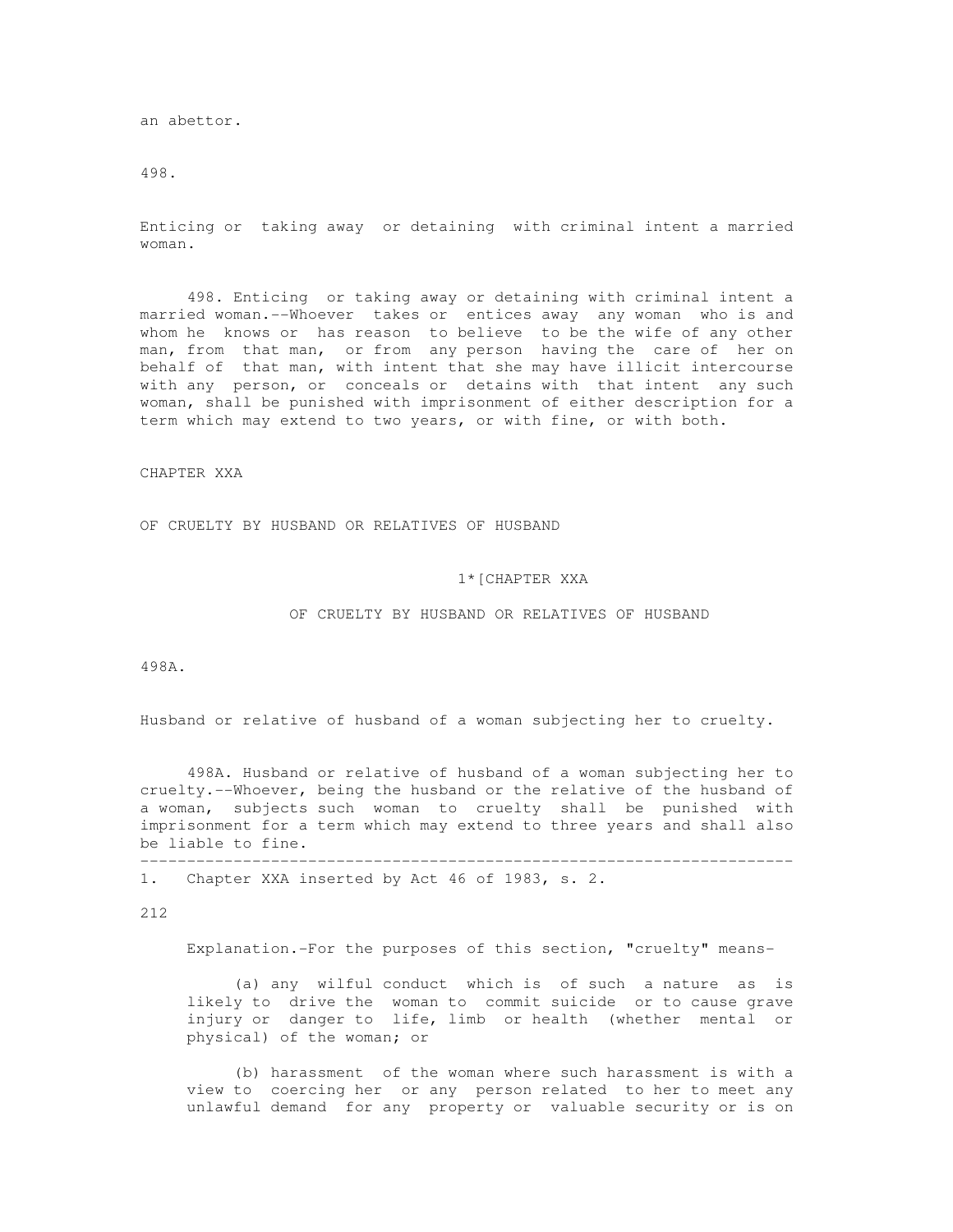account of failure by her or any person related to her to meet such demand.]

CHAPTER XXI

OF DEFAMATION

### CHAPTER XXI

### OF DEFAMATION

499.

Defamation.

 499. Defamation.--Whoever by words either spoken or intended to be read, or by signs or by visible representations, makes or publishes any imputation concerning any person intending to harm, or knowing or having reason to believe that such imputation will harm, the reputation of such person, is said, except in the cases hereinafter excepted, to defame that person.

 Explanation 1.-It may amount to defamation to impute anything to a deceased person, if the imputation would harm the reputation of that person if living, and is intended to be hurtful to the fellings of his family or other near relatives.

 Explanation 2.-It may amount to defamation to make an imputation concerning a company or an association or collection of persons as such.

 Explanation 3.-An imputation in the form of an alternative or expressed ironically, may amount to defamation.

 Explanation 4.-No imputation is said to harm a person's reputation, unless that imputation directly or indirectly, in the estimation of others, lowers the moral or intellectual character of that person, or lowers the character of that person in respect of his caste or of his calling, or lowers the credit of that person, or causes it to be believed that the body of that person is in a lothsome state, or in a state generally considered as disgraceful.

# Illustrations

 (a) A says-"Z is an honest man; he never stole B's watch", intending to cause it to be believed that Z did steal B's watch. This is defamation, unless it fall within one of the exceptions.

 (b) A is asked who stole B's watch. A points to Z, intending to cause it to be believed that Z stole B's watch. This is defamation, unless it fall within one of the exceptions.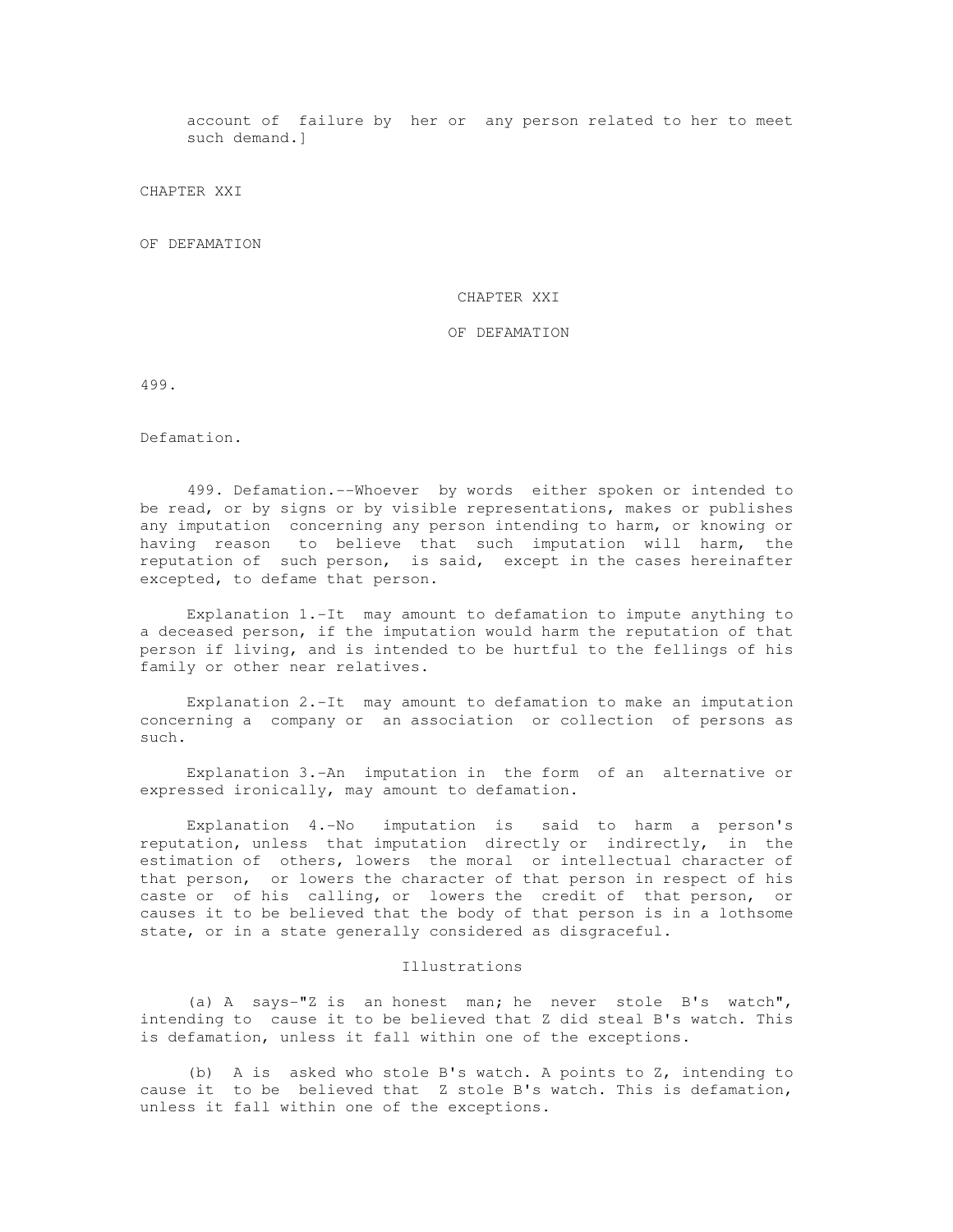(c) A draws a picture of Z running away with B's watch, intending it to be believed that Z stole B's watch. This is defamation, unless it fall within one of the exceptions.

 First Exception.-Imputation of truth which public good requires to be made or published.- It is not defamation to impute anything which is true concerning any person, if it be for the public good that the imputation should be made or published. Whether or not it is for the public good is a question of fact.

## 213

 Second Exception.-Public conduct of public servants.-It is not defamation to express in good faith any opinion whatever respecting the conduct of a public servant in the discharge of his public functions, or respecting his character, so far as his character appears in that conduct, and no further.

 Third Exception.-Conduct of any person touching any public question. -It is not defamation to express in good faith any opinion whatever respecting the conduct of any person touching any public question, and respecting his character, so far as his character appears in that conduct, and no further.

#### Illustration

 It is not defamation in A to express in good faith any opinion whatever resepting Z's conduct in petitioning Government on a public question, in signing a requisition for a meeting on a public question, in presiding or attending at such meeting, in forming or joining any society which invites the public support, in voting or canvassing for a particular candidate for any situation in the efficient discharge of the duties of which the public is interested.

 Fourth Exception.-Publication of reports of proceedings of courts- It is not defamation to publish a substantially true report of the proceedings of a Court of Justice, or of the result of any such proceedings.

 Explanation.-A Justice of the Peace or other officer holding an enquiry in open Court preliminary to a trial in a Court of Justice, is a Court within the meaning of the above section.

 Fifth Exception.-Merits of case decided in Court or conduct of witnesses and others concerned. It is not defamation to express in good faith any opinion whatever respecting the merits of any case, civil or criminal, which has been decided by a Court of Justice, or respecting the conduct of any person as a party, witness or agent, in any such case, or respecting the character of such person, as far as his character appears in that conduct, and no further.

## Illustrations

 (a) A says-"I think Z's evidence on that trial is so contradictory that he must be stupid or dishonest." A is within this exception if he says this in good faith, inasmuch as the opinion which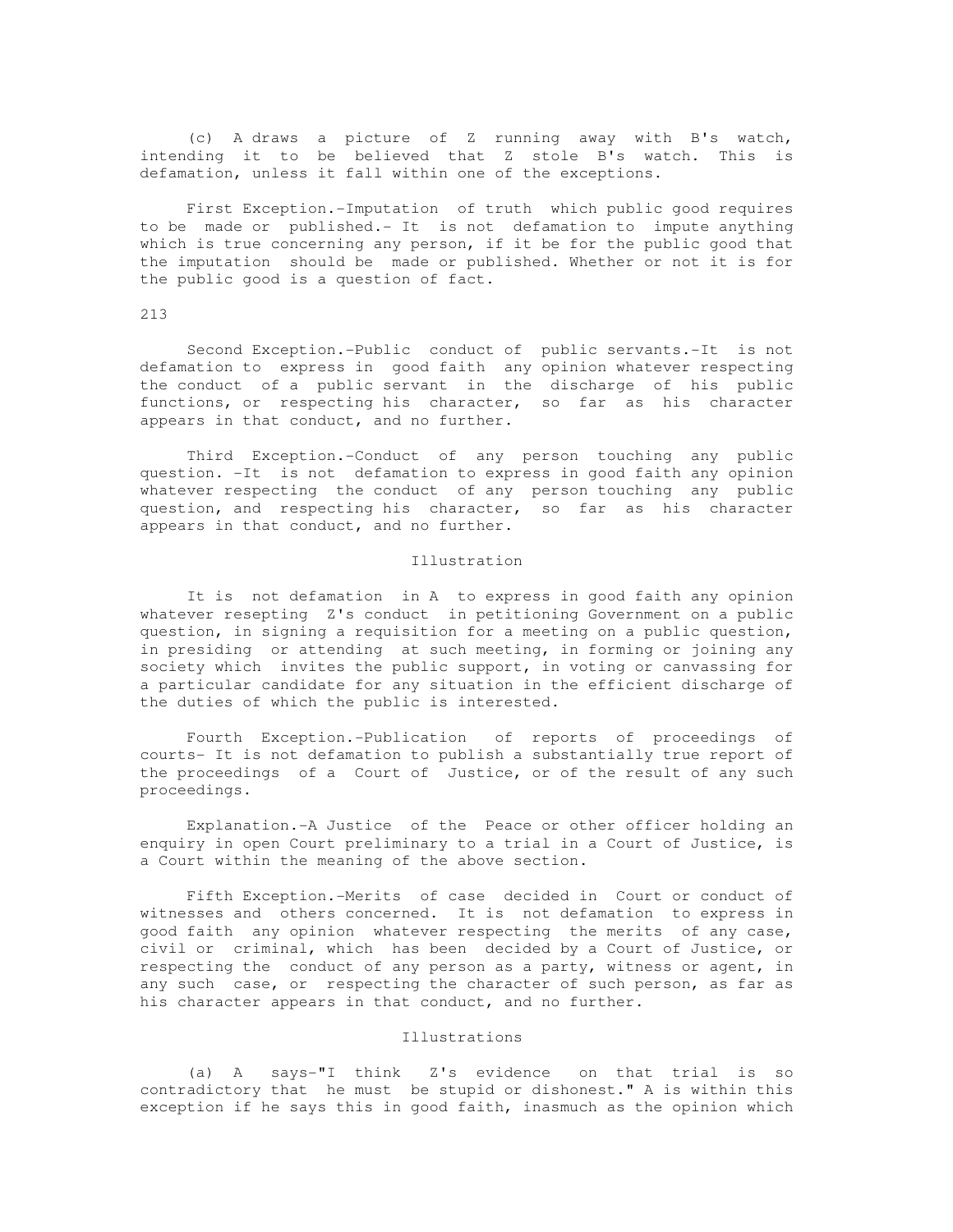he expresses respects Z's character as it appears in Z's conduct as a witness, and no farther.

 (b) But if A says-"I do not believe what Z asserted at that trial because I know him to be a man without veracity"; A is not within this exception, inasmuch as the opinion which expresses of Z's character, is an opinion not founded on Z's conduct as a witness.

 Sixth Exception.-Merits of public performance.-It is not defamation to express in good faith any opinion respecting the merits of any performance which its author has submitted to the judgment of the public, or respecting the character of the author so far as his character appears in such performance, and no farther.

 Explanation.-A performance may be submitted to the judgment of the public expressly or by acts on the part of the author which imply such submission to the judgment of the public.

### Illustrations

 (a) A person who publishes a book, submits that book to the judgment of the public.

 (b) A person who makes a speech in public, submits that speech to the judgment of the public.

 (c) An actor or singer who appears on a public stage, submits his acting or singing to the judgment of the public.

### 214

 (d) A says of a book published by Z-"Z's book is foolish; Z must be a weak man. Z's book is indecent; Z must be a man of impure mind." A is within the exception, if he says this in good faith, inasmuch as the opinion which he expresses of Z respects Z's character only so far as it appears in Z's book, and no further.

 (e) But if A says-"I am not surprised that Z's book is foolish and indecent, for he is a weak man and a libertine." A is not within this exception, inasmuch as the opinion which he expresses of Z's character is an opinion not founded on Z's book.

 Seventh Exception.-Censure passed in good faith by person having lawful authority over another.-It is not defamation in a person having over another any authority, either conferred by law or arising out of a lawful contract made with that other, to pass in good faith any censure on the conduct of that other in matters to which such lawful authority relates.

## Illustration

 A Judge censuring in good faith the conduct of a witness, or of an officer of the Court; a head of a department censuring in good faith those who are under his orders; a parent censuring in good faith a child in the presence of other children; a schoolmaster, whose authority is derived from a parent, censuring in good faith a pupil in the presence of other pupils; a master censuring a servant in good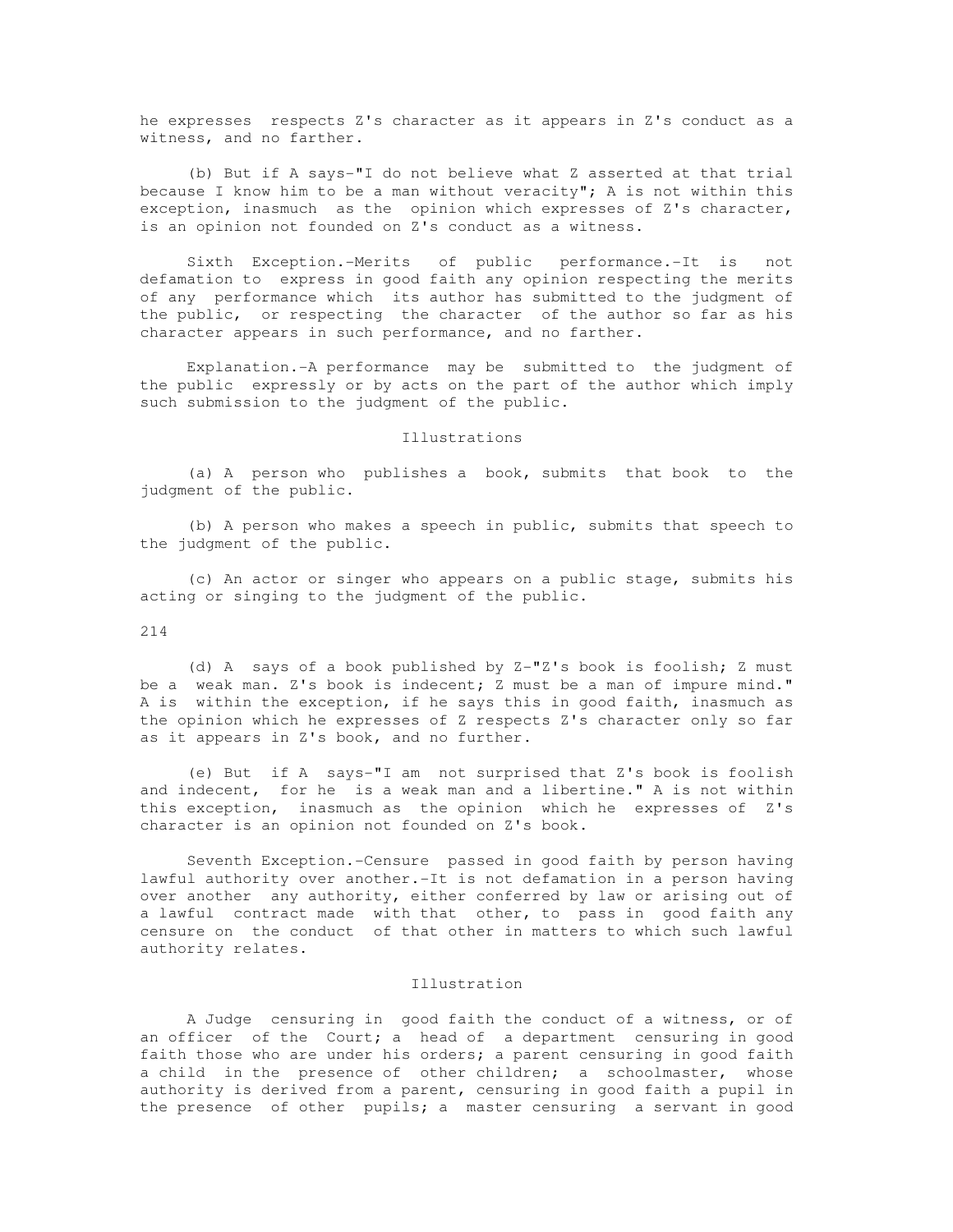faith for remissness in service; a banker censuring in good faith the cashier of his bank for the conduct of such cashier as such cashierare within this exception.

 Eighth Exception.-Accusation preferred in good faith to authorised person.-It is not defamation to prefer in good faith an accusation against any person to any of those who have lawful authority over that person with respect to the subject-matter of accusation.

### Illustration

 If A in good faith accuses Z before a Magistrate; if A in good faith complains of the conduct of Z, a servant, to Z's master;if A in good faith complains of the conduct of Z, a child, to Z's father-A is within this exception.

 Ninth Exception.-Imputation made in good faith by person for protection of his or other's interests.-It is not defamation to make an imputation on the character of another provided that the imputation be made in good faith for the protection of the interest of the person making it, or of any other person, or for the public good.

### Illustrations

 (a) A, a shopkeeper, says to B, who manages his business-"Sell nothing to Z unless he pays you ready money, for I have no opinion of his honesty." A is within the exception, if he has made this imputation on Z in good faith for the protection of his own interests.

 (b) A, a Magistrate, in making a report to his own superior officer, casts an imputation on the character of Z. Here, if the imputation is made in good faith, and for the public good, A is within the exception.

 Tenth Exception.-Caution intended for good of person to whom conveyed or for public good.- It is not defamation to convey a caution, in good faith, to one person against another, provided that such caution be intended for the good of the person to whom it is conveyed, or of some person in whom that person is interested, or for the public good.

215

500.

Punishment for defamation.

 500. Punishment for defamation.--Whoever defames another shall be punished with simple imprisonment for a term which may extend to two years, or with fine, or with both.

501.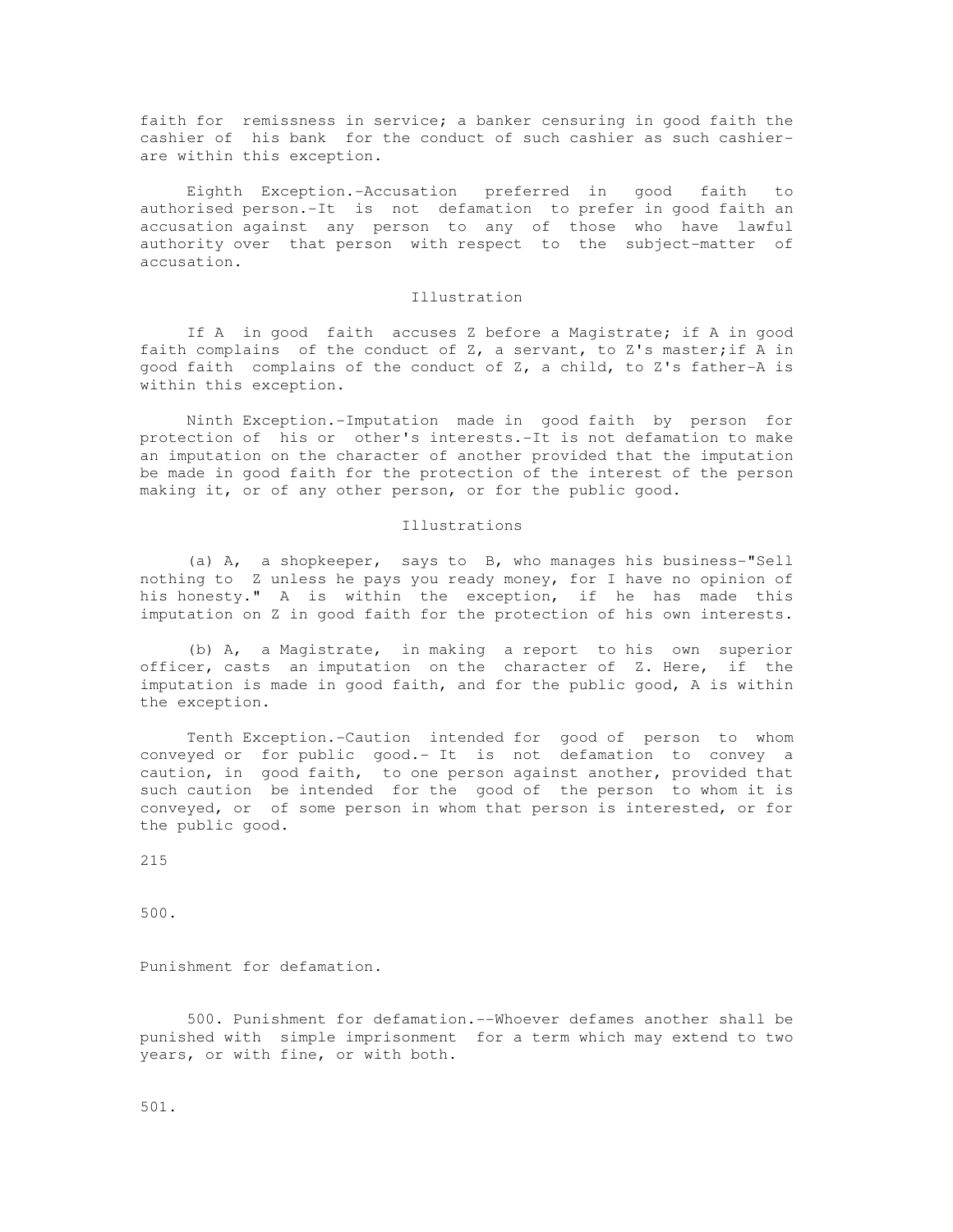Printing or engraving matter known to be defamatory.

 501. Printing or engraving matter known to be defamatory.-- Whoever prints or engraves any matter, knowing or having good reason to believe that such matter is defamatory of any person, shall be punished with simple imprisonment for a term which may extend to two years, or with fine, or with both.

502.

Sale of printed or engraved substance containing defamatory matter.

 502. Sale of printed or engraved substance containing defamatory matter.--Whoever sells or offers for sale any printed or engraved substance containing defamatory matter, knowing that it contains such matter, shall be punished with simple imprisonment for a term which may extend to two years, or with fine, or with both.

CHAPTER XXII

OF CRIMINAL INTIMIDATION, INSULT AND ANNOYANCE

## CHAPTER XXII

OF CRIMINAL INTIMIDATION, INSULT AND ANNOYANCE

503.

Criminal intimidation.

 503. Criminal intimidation.--Whoever threatens another with any injury to his person, reputation or property, or to the person or reputation of any one in whom that person is interested, with intent to cause alarm to that person, or to cause that person to do any act which he is not legally bound to do, or to omit to do any act which that person is legally entitled to do, as the means of avoiding the execution of such threat, commits criminal intimidation.

 Explanation.-A threat to injure the reputation of any deceased person in whom the person threatened is interested, is within this section.

### Illustration

A, for the purpose of inducing B to resist from prosecuting a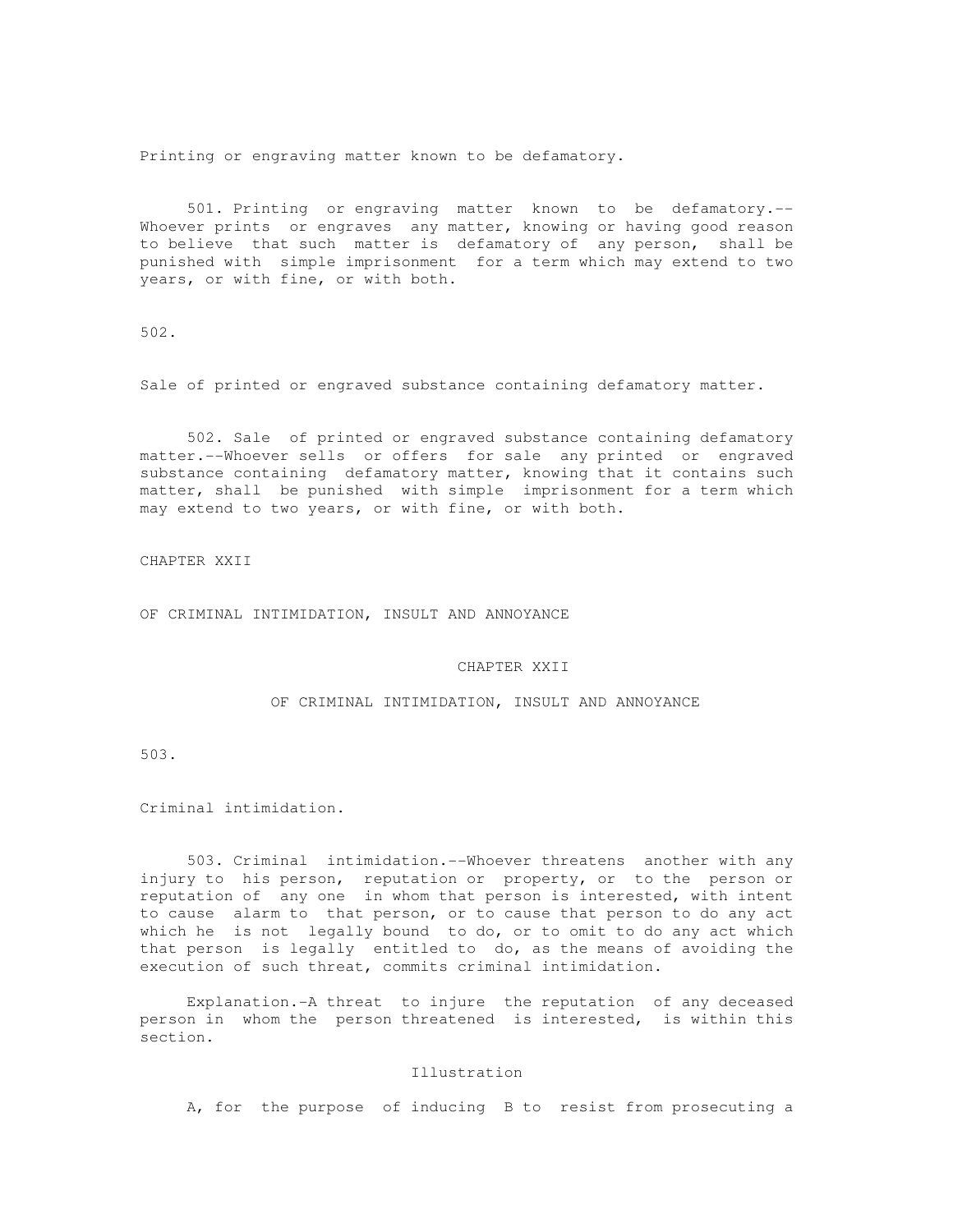civil suit, threatens to burn B's house. A is guilty of criminal intimidation.

504.

Intentional insult with intent to provoke breach of the peace.

 504. Intentional insult with intent to provoke breach of the peace.--Whoever intentionally insults, and thereby gives provocation to any person, intending or knowing it to be likely that such provocation will cause him to break the public peace, or to commit any other offence, shall be punished with imprisonment of either description for a term which may extend to two years, or with fine, or with both.

505.

Statements conducing public mischief.

 1\*[505. Statements conducing public mischief.--2\*[(1)] Whoever makes, publishes or circulates any statement, rumour or report,-

 (a) with intent to cause, or which is likely to cause, any officer, soldier, 3\*[sailor or airman] in the Army, 4\*[Navy or Air Force] 5\*[of India] to mutiny or otherwise disregard or fail in his duty as such; or

 (b) with intent to cause, or which is likely to cause, fear or alarm to the public, or to any section of the public whereby any person may be induced to commit an offence against the State or against the public tranquility; or

----------------------------------------------------------------------

- 1. Subs. by Act 4 of 1898, s. 6, for the original section.
- 2. Renumbered by Act 35 of 1969, s. 3.
- 3. Subs. by Act 10 of 1927, s. 2 and Such. I, for "or sailor".
- 4. Subs. by s. 2 and Sch. i. ibid., for "or navy".
- 5. Subs. by the A.O. 1950, for "of Her Majesty or in the Imperial Service Troops". The words "or in the Royal Indian Marine" occurring after the word "Majesty" were rep. by Act 35 of 1934.

216

 (c) with intent to incite, or which is likely to incite, any class or community of persons to commit any offence against any other class or community,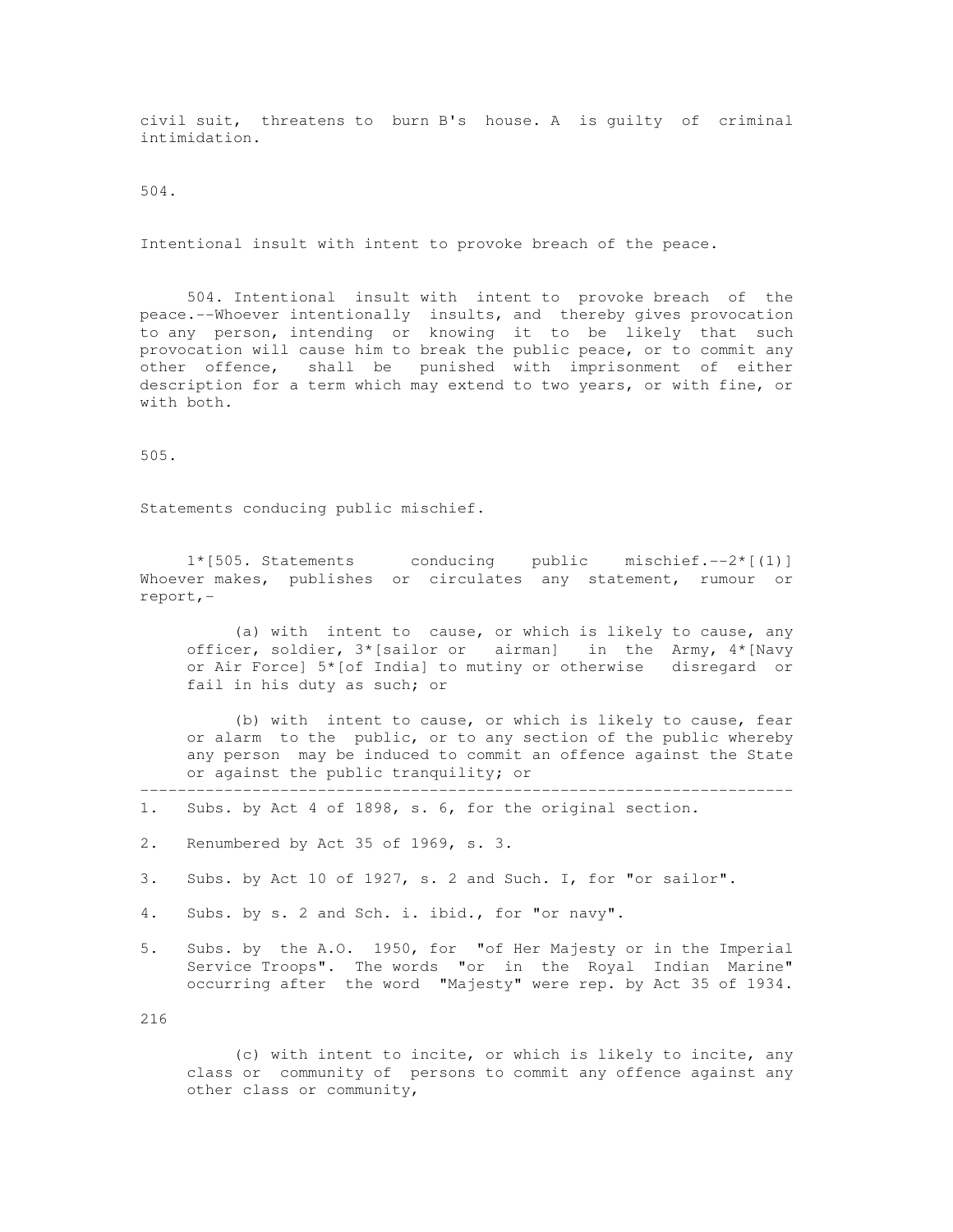shall be punished with imprisonment which may extend to  $1*$  [three years], or with fine, or with both.

 2\*[(2) Statements creating or promoting enmity, hatred or illwill between classes.--Whoever makes, publishes or circulates any statement or report containing rumour or alarming news with intent to create or promote, or which is likely to create or promote, on grounds of religion, race, place of birth, residence, language, caste or community or any other ground whatsoever, feelings of enmity, hatred or ill-will between different religious, racial, language or regional groups or castes or communities, shall be punished with imprisonment which may extend to three years, or with fine, or with both.

 (3) Offence under sub-section (2) committed in place of worship, etc.--Whoever commits an offence specified in sub-section (2) in any place of worship or in any assembly engaged in the performance of religious worship or religious ceremonies, shall be punished with imprisonment which may extend to five years and shall also be liable to fine.]

 Exception.-It does not amount to an offence, within the meaning of this section, when the person making, publishing or circulating any such statement, rumour or report, has reasonable grounds for believing that such statement, rumour or report is true and makes, publishes or circulates it 2[in good faith and] without any such intent as aforesaid.]

506.

Punishment for criminal intimidation.

 506. Punishment for criminal intimidation.--Whoever commits the offence of criminal intimidation shall be punished with imprisonment of either description for a term which may extend to two years, or with fine, or with both;

If threat be to cause death or grievous hurt, etc.

 If threat be to cause death or grievous hurt, etc.--and if the threat be to cause death or grievous hurt, or to cause the destruction of any property by fire, or to cause an offence punishable with death or 3\*[imprisonment for life], of with imprisonment for a term which may extend to seven years, or to impute unchastity to a woman, shall be punished with imprisonment of either description for a term which may extend to seven years, or with fine, or with both.

507.

Criminal intimidation by an anonymous communication.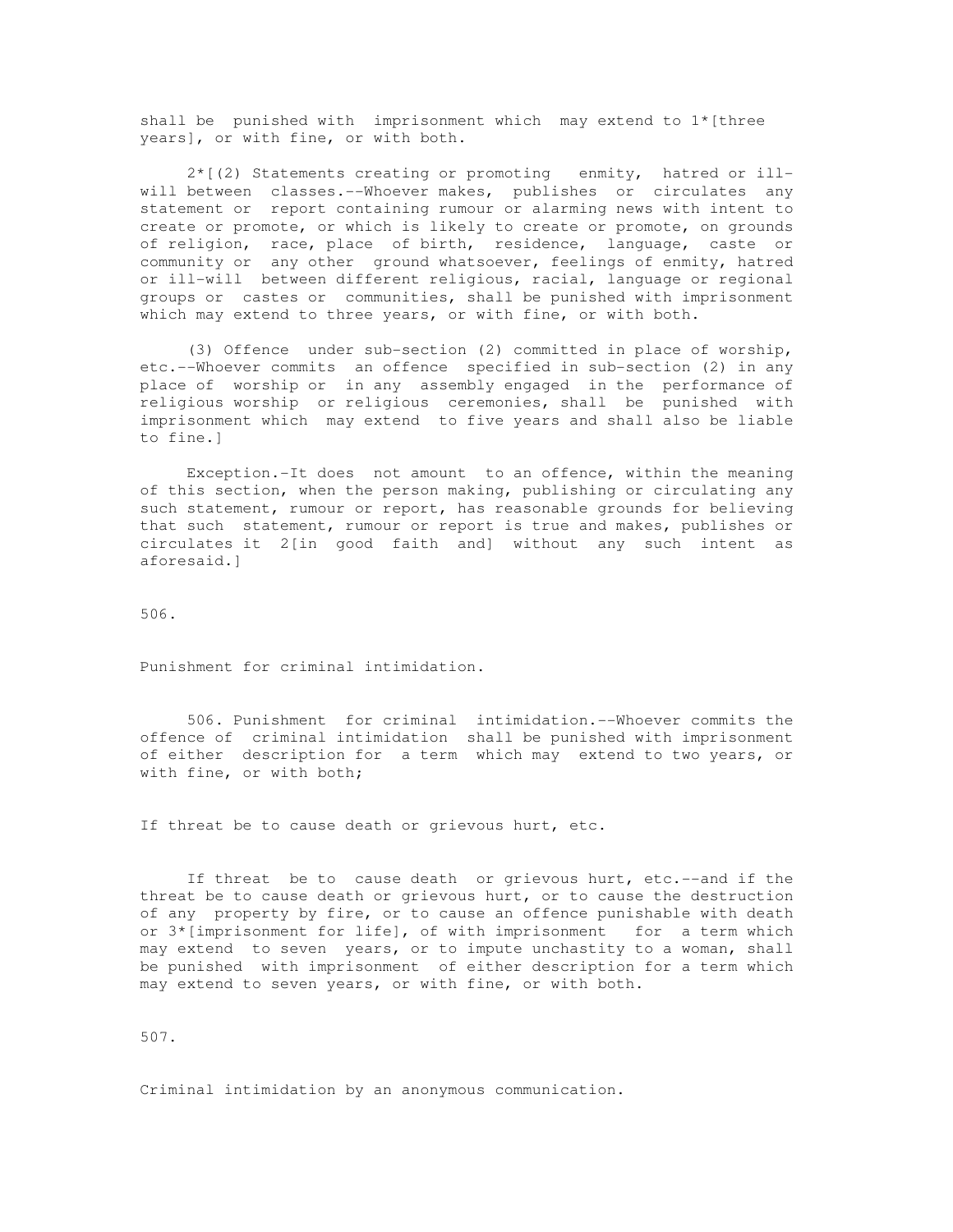507. Criminal intimidation by an anonymous communication.-- Whoever commits the offence of criminal intimidation by an anonymous communication, or having taken precaution to conceal the name or abode of the person from whom the threat comes, shall be punished with imprisonment of either description for a term which may extend to two years, in addition to the punishment provided for the offence by the last preceding section.

508.

Act caused by inducing person to believe that he will be rendered an object of the Divine displeasure.

 508. Act caused by inducing person to believe that he will be rendered an object of the Divine displeasure.--Whoever voluntarily causes or attempts to cause any person to do anything which that person is not legally bound to do, or to omit to do anything which he is legally entitled to do, by inducing or attempting to induce that person to believe that he or any person in whom he is interested will become or will be rendered by some act of the offender an object of Divine displeasure if he does not do the thing which it is the object of the offender to cause him to do, or if he does the thing which it is the object of the offender to cause him to omit, shall be punished with imprisonment of either description for a term which may extend to one year, or with fine, or with both. ----------------------------------------------------------------------

1. Subs. by Act 41 of 1961, s. 4, for "two years".

2. Ins. by Act 35 of 1969, s. 3.

3. Subs. by Act 26 of 1955, s. 117 and Sch., for "transportation".

217

### Illustrations

 (a) A sits dhurna at Z's door with the intention of causing it to be believed that, by so sitting, he renders Z an object of Divine displeasure. A has committed the offence defined in this section.

 (b) A threatens Z that, unless Z performs a certain act, A will kill one of A's own children, under such circumstances that the killing would be believed to render Z an object of Divine displeasure. A has committed the offence defined in this section.

509.

Word, gesture or act intended to insult the modesty of a woman.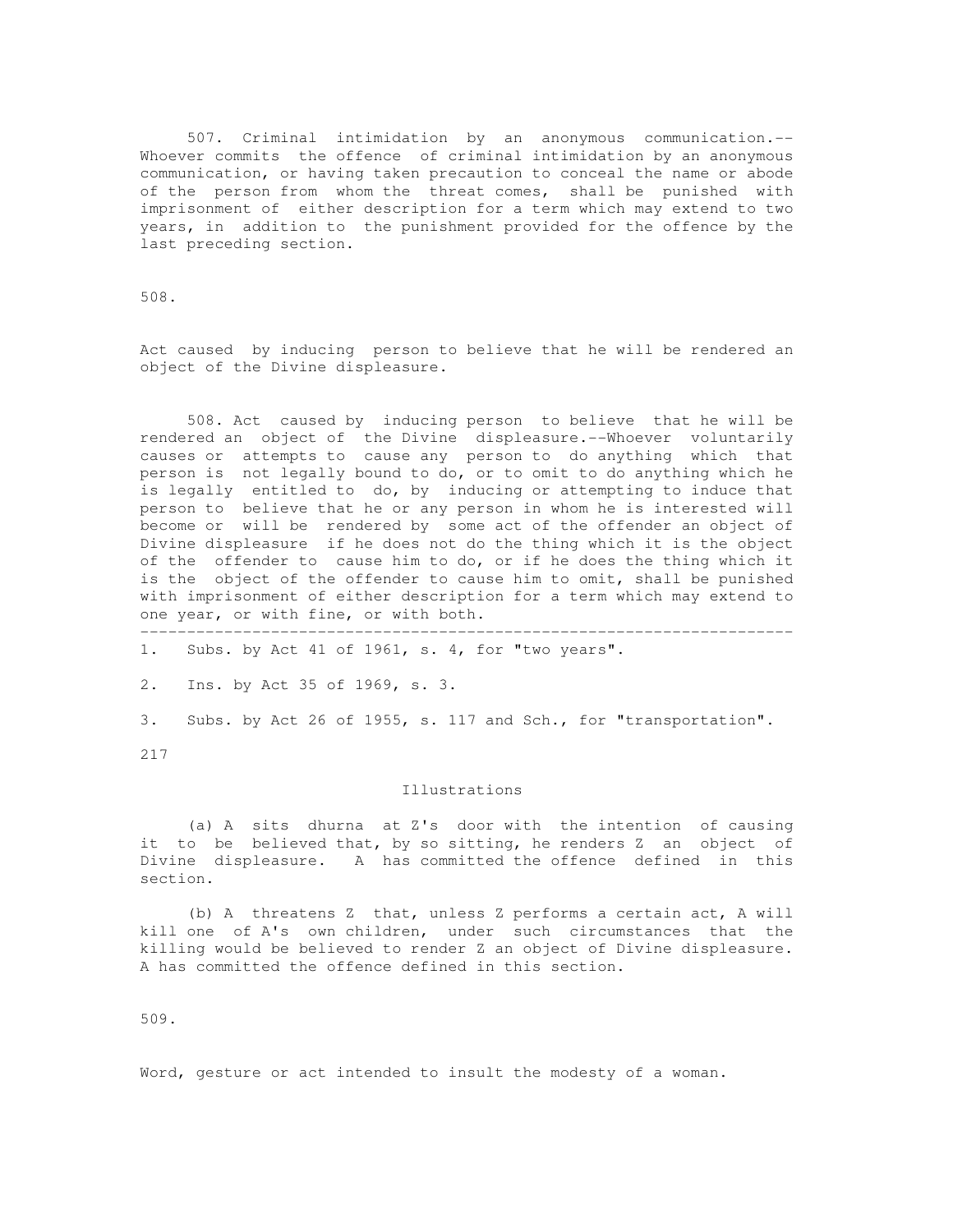509. Word, gesture or act intended to insult the modesty of a woman.--Whoever, intending to insult the modesty of any woman, utters any word, makes any sound or gesture, or exhibits any object, intending that such word or sound shall be heard, or that such gesture or object shall be seen, by such woman, or intrudes upon the privacy of such woman, shall be punished with simple imprisonment for a term which may extend to one year, or with fine, or with both.

510.

Misconduct in public by a drunken person.

 510. Misconduct in public by a drunken person.--Whoever, in a state of intoxication, appears in any public place, or in any place which it is a trespass in him to enter, and there conducts himself in such a manner as to cause annoyance to any person, shall be punished with simple imprisonment for a term which may extend to twenty-four hours, or with fine which may extend to ten rupees, or with both.

CHAPTER XXIII

OF ATTEMPTS TO COMMIT OFFENCES

### CHAPTER XXIII

# OF ATTEMPTS TO COMMIT OFFENCES

511.

Punishment for attempting to commit offences punishable with imprisonment for life or other imprisonment.

 511. Punishment for attempting to commit offences punishable with imprisonment for life or other imprisonment.--Whoever attempts to commit an offence punishable by this Code with 1\*[imprisonment for life] or imprisonment, or to cause such an offence to be committed, and in such attempt does any act towards the commission of the offence, shall, where no express provision is made by this Code for the punishment of such attempt, be punished with  $2*$ [imprisonment o f any description provided for the offence, for a term which may extend to one-half of the imprisonment for life or, as the case may be, onehalf of the longest term of imprisonment provided for that offence], or with such fine as is provided for the offence, or with both.

#### Illustrations

 (a) A makes an attempt to steal some jewels by breaking open a box, and finds after so opening the box, that there is no jewel in it.